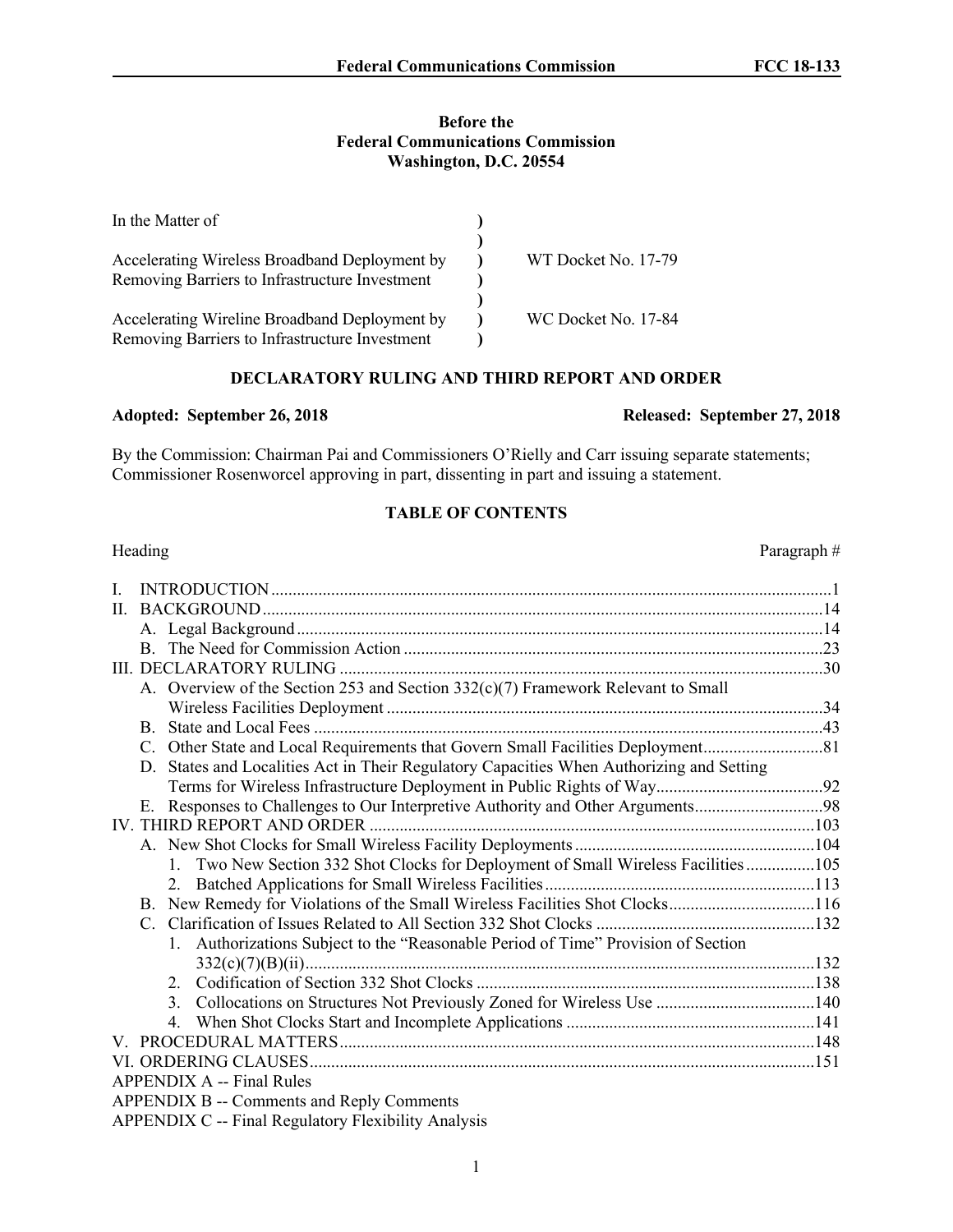# **I. INTRODUCTION**

1. America is in the midst of a transition to the next generation of wireless services, known as 5G. These new services can unleash a new wave of entrepreneurship, innovation, and economic opportunity for communities across the country. The FCC is committed to doing our part to help ensure the United States wins the global race to 5G to the benefit of all Americans. Today's action is the next step in the FCC's ongoing efforts to remove regulatory barriers that would unlawfully inhibit the deployment of infrastructure necessary to support these new services. We proceed by drawing on the balanced and commonsense ideas generated by many of our state and local partners in their own small cell bills.

2. Supporting the deployment of 5G and other next-generation wireless services through smart infrastructure policy is critical. Indeed, upgrading to these new services will, in many ways, represent a more fundamental change than the transition to prior generations of wireless service. 5G can enable increased competition for a range of services—including broadband—support new healthcare and Internet of Things applications, speed the transition to life-saving connected car technologies, and create jobs. It is estimated that wireless providers will invest \$275 billion<sup>1</sup> over the next decade in nextgeneration wireless infrastructure deployments, which should generate an expected three million new jobs and boost our nation's GDP by half a trillion dollars.<sup>2</sup> Moving quickly to enable this transition is important, as a new report forecasts that speeding 5G infrastructure deployment by even one year would unleash an additional \$100 billion to the U.S. economy.3 Removing barriers can also ensure that every community gets a fair shot at these deployments and the opportunities they enable.

3. The challenge for policymakers is that the deployment of these new networks will look different than the 3G and 4G deployments of the past. Over the last few years, providers have been increasingly looking to densify their networks with new small cell deployments that have antennas often no larger than a small backpack. From a regulatory perspective, these raise different issues than the construction of large, 200-foot towers that marked the 3G and 4G deployments of the past. Indeed, estimates predict that upwards of 80 percent of all new deployments will be small cells going forward.<sup>4</sup> To support advanced 4G or 5G offerings, providers must build out small cells at a faster pace and at a far greater density of deployment than before.

4. To date, regulatory obstacles have threatened the widespread deployment of these new services and, in turn, U.S. leadership in 5G. The FCC has lifted some of those barriers, including our decision in March 2018, which excluded small cells from some of the federal review procedures designed for those larger, 200-foot towers. But as the record here shows, the FCC must continue to act in partnership with our state and local leaders that are adopting forward leaning policies.

5. Many states and localities have acted to update and modernize their approaches to small cell deployments. They are working to promote deployment and balance the needs of their communities. At the same time, the record shows that problems remain. In fact, many state and local officials have urged the FCC to continue our efforts in this proceeding and adopt additional reforms. Indeed, we have

<sup>1</sup> *See* Accenture Strategy, Accelerating Future Economic Value from the Wireless Industry at 2 (2018) (Accelerating Future Economic Value Report), [https://www.ctia.org/news/accelerating-future-economic-value-from-the-wireless](https://www.ctia.org/news/accelerating-future-economic-value-from-the-wireless-industry)[industry,](https://www.ctia.org/news/accelerating-future-economic-value-from-the-wireless-industry) attached to Letter from Scott K. Bergmann, Senior Vice Pres., Reg. Affairs, CTIA to Marlene H. Dortch, Secretary, FCC, WT Docket No. 17-79 (filed July 19, 2018).

<sup>2</sup> *See* Accenture Strategy, Smart Cities: How 5G Can Help Municipalities Become Vibrant Smart Cities, (2017) [http://www.ctia.org/docs/default-source/default-document-library/how-5g-can-help-municipalities-become](http://www.ctia.org/docs/default-source/default-document-library/how-5g-can-help-municipalities-become-vibrantsmart-cities-accenture.pdf)[vibrantsmart-cities-accenture.pdf](http://www.ctia.org/docs/default-source/default-document-library/how-5g-can-help-municipalities-become-vibrantsmart-cities-accenture.pdf); attached to Letter from Scott Bergmann, Vice Pres. Reg. Affairs, CTIA to Marlene H. Dortch, Secretary, FCC, WT Docket No. 16-421, (filed Jan. 13, 2017).

<sup>3</sup> Accelerating Future Economic Value Report at 2.

<sup>4</sup> Letter from John T. Scott, Counsel for Mobilitie, LLC, to Marlene H. Dortch, Secretary, FCC, WT Docket No. 17- 79 at 2-3 (filed Sept. 12, 2018).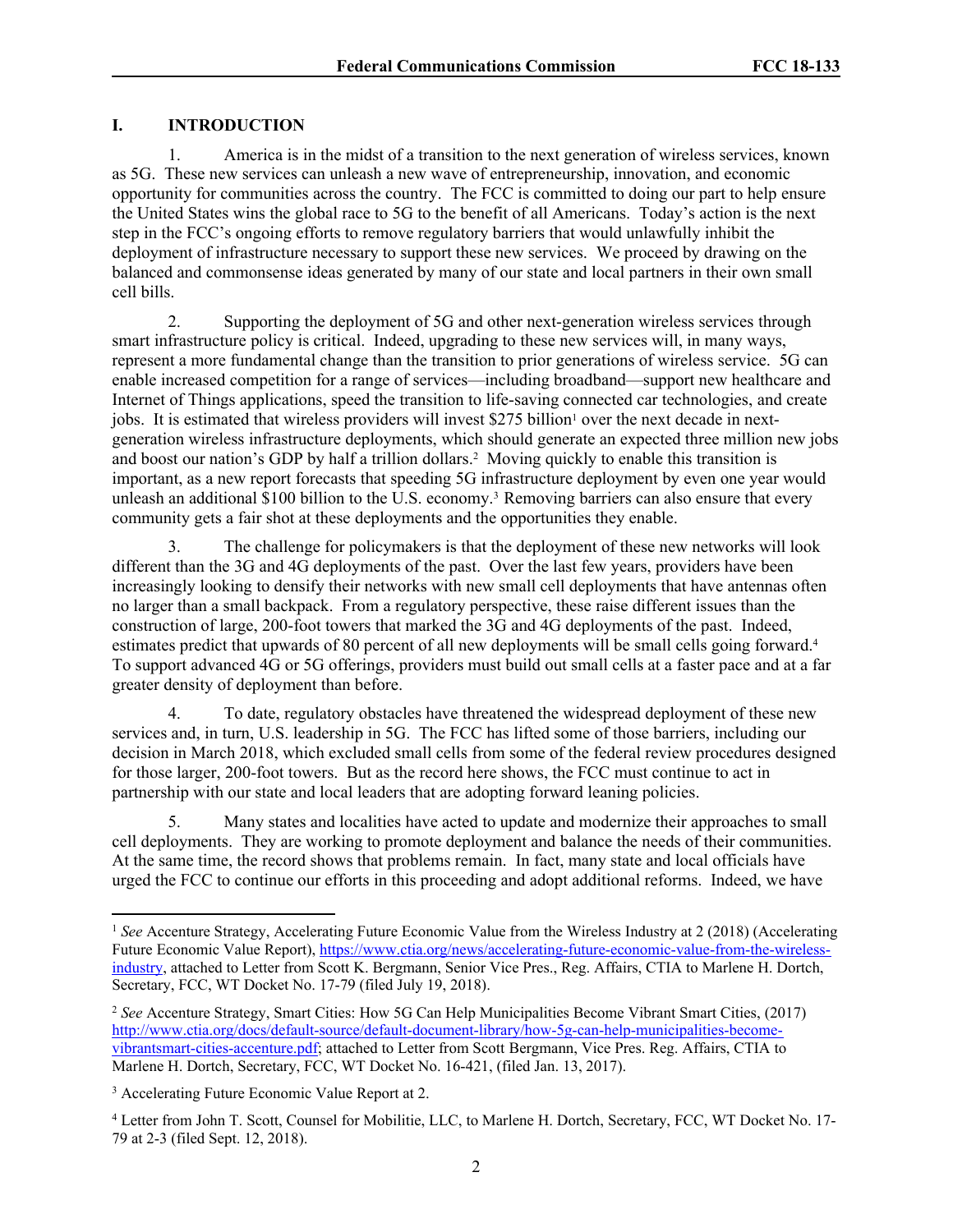heard from a number of local officials that the excessive fees or other costs associated with deploying small scale wireless infrastructure in large or otherwise "must serve" cities are materially inhibiting the buildout of wireless services in their own communities.

We thus find that now is the appropriate time to move forward with an approach geared at the conduct that threatens to limit the deployment of 5G services. In reaching our decision today, we have benefited from the input provided by a range of stakeholders, including state and local elected officials.<sup>5</sup> FCC leadership spent substantial time over the course of this proceeding meeting directly with local elected officials in their jurisdictions. In light of those discussions and our consideration of the record here, we reach a decision today that does not preempt nearly any of the provisions passed in recent state-level small cell bills. We have reached a balanced, commonsense approach, rather than adopting a one-size-fits-all regime. This ensures that state and local elected officials will continue to play a key role in reviewing and promoting the deployment of wireless infrastructure in their communities.

7. Although many states and localities support our efforts, we acknowledge that there are others who advocated for different approaches.<sup>6</sup> We have carefully considered these views, but nevertheless find our actions here necessary and fully supported. By building on state and local ideas, today's action boosts the United States' standing in the race to 5G. According to a study submitted by Corning, our action would eliminate around \$2 billion in unnecessary costs, which would stimulate around \$2.4 billion of additional buildouts.<sup>7</sup> And that study shows that such new service would be

<sup>5</sup> *See, e.g.*, Letter from Brian D. Hill, Ohio State Representative, to the Hon. Brendan Carr, Commissioner, FCC, WT Docket No. 17-79 at 1-2 (filed Aug. 31, 2018) ("While the FCC and the Ohio Legislature have worked to reduce the timeline for 5G deployment, the same cannot be said for all local and state governments. Regulations written in a different era continue to dictate the regulatory process for 5G infrastructure"); Letter from Maureen Davey, Commissioner, Stillwater County, to the Hon. Brendan Carr, Commissioner, FCC, WT Docket No. 17-79 at 1-2 (filed Sept. 18, 2018) ("[T]he Commission's actions to lower regulatory barriers can enable more capital spending to flow to areas like ours. Reducing fees and shortening review times in urban areas, thereby lowering the cost of deployment in such areas, can promote speedier deployment across all of America."); Letter from Board of County Commissioners, Yellowstone County, to the Hon. Brendan Carr, Commissioner, FCC, WT Docket No. 17- 79 at 1-2 (filed Sept. 21, 2018) ("Reducing these regulatory barriers by setting guidelines on fees, siting requirements and review timeframes, will promote investment including rural areas like ours."); Letter from Board of Commissioners, Harney County, Oregon, to the Hon. Brendan Carr, Commissioner, FCC, WT Docket No. 17-79 at 1-2 (filed Sept. 5, 2018) ("By taking action to speed and reduce the costs of deployment across the country, and create a more uniform regulatory framework, the Commission will lower the cost of deployment, enabling more investment in both urban and rural communities."); Letter from Niraj J. Antani, Ohio State Representative, to the Hon. Brendan Carr, Commissioner, FCC, WT Docket No. 17-79 at 1-2 (filed Sept. 4, 2018) ("[T]o truly expedite the small cell deployment process, broader government action is needed on more than just the state level."); Letter from Michael C. Taylor, Mayor, City of Sterling Heights, to the Hon. Brendan Carr, Commissioner, FCC, WT Docket No. 17-79 at 1-2 (filed Aug. 30, 2018) ("[T]here are significant, tangible benefits to having a nation-wide rule that promotes the deployment of next-generation wireless access without concern that excessive regulation or small cell siting fees slows down the process.").

<sup>6</sup> *See, e.g.*, Letter from Linda Morse, Mayor, City of Manhattan, KS to Marlene H. Dortch, Secretary, FCC, WT Docket No. 17-79 at 1-2 (filed Sept. 13, 2018) (City of Manhattan, KS Sept. 13, 2018 *Ex Parte* Letter); Letter from Ronny Berdugo, Legislative Representative, League of California Cities to Marlene H. Dortch, Secretary, FCC, WT Docket No. 17-79 at 1-2 (filed Sept. 18, 2018) (Ronny Berdugo Sept. 18, 2018 *Ex Parte* Letter); Letter from Damon Connolly, Marin County Board of Supervisors to Marlene H. Dortch, Secretary, FCC, WT Docket No. 17-79 at 1-2 (filed Sept. 17, 2018) (Damon Connolly Sept. 17, 2018 *Ex Parte* Letter).

<sup>7</sup> *See* Letter from Thomas J. Navin, Counsel to Corning, Inc., to Marlene H. Dortch, Secretary, FCC, WT Docket No. 17-79 at 1, Attach. A at 2-3 (filed Sept. 5, 2018) (Corning Sept. 5, 2018 *Ex Parte* Letter).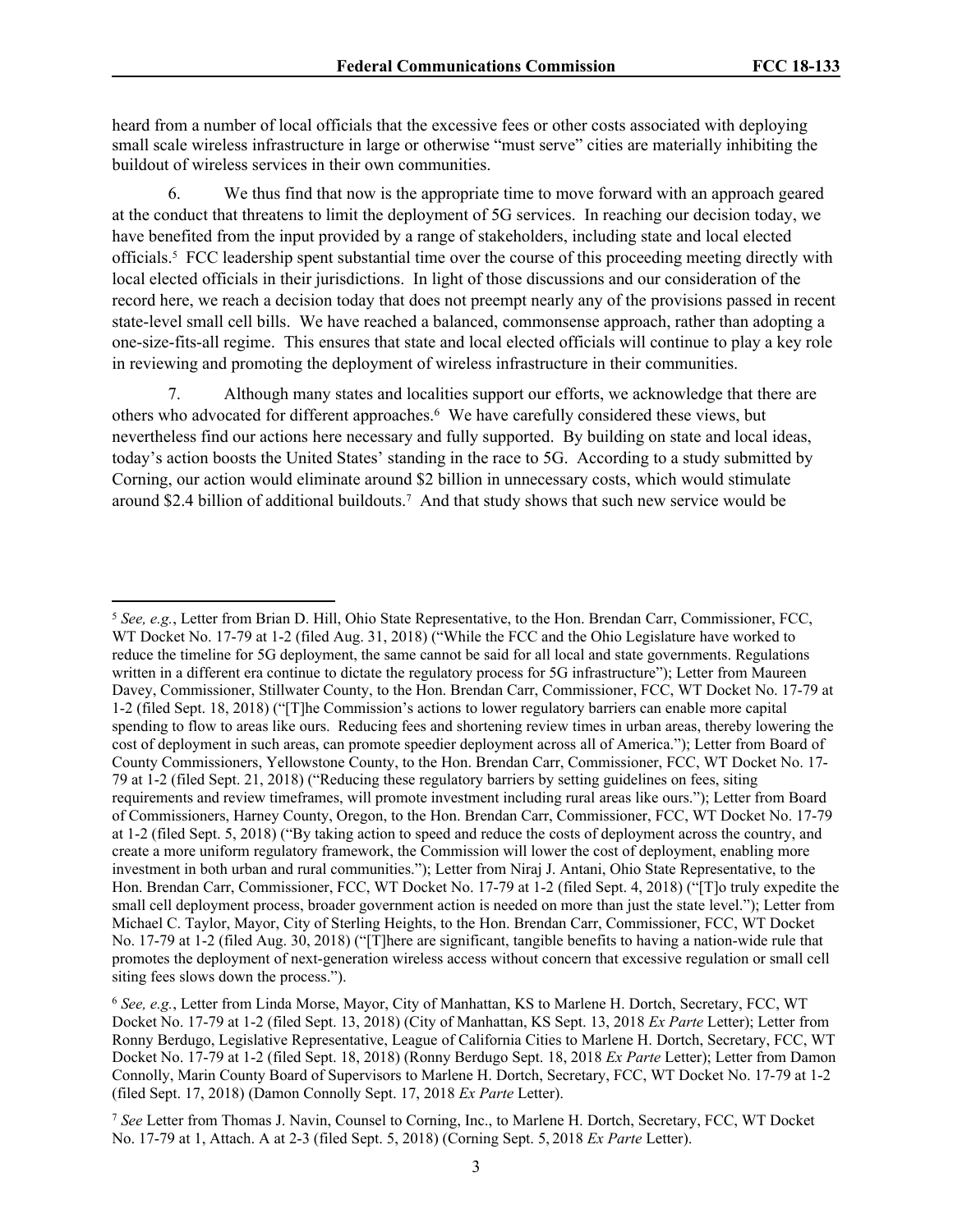deployed where it is needed most: 97 percent of new deployments would be in rural and suburban communities that otherwise would be on the wrong side of the digital divide.<sup>8</sup>

8. The FCC will keep pressing ahead to ensure that every community in the country gets a fair shot at the opportunity that next-generation wireless services can enable. As detailed in the sections that follow, we do so by taking the following steps.

9. In the Declaratory Ruling, we note that a number of appellate courts have articulated different and often conflicting views regarding the scope and nature of the limits Congress imposed on state and local governments through Sections 253 and 332. We thus address and reconcile this split in authorities by taking three main actions.

10. First, we express our agreement with the U.S. Courts of Appeals for the First, Second, and Tenth Circuits that the "materially inhibit" standard articulated in 1997 by the Clinton-era FCC's *California Payphone* decision is the appropriate standard for determining whether a state or local law operates as a prohibition or effective prohibition within the meaning of Sections 253 and 332.

11. Second, we note, as numerous courts and prior FCC cases have recognized, that state and local fees and other charges associated with the deployment of wireless infrastructure can unlawfully prohibit the provision of service. At the same time, courts have articulated various approaches to determining the types of fees that run afoul of Congress's limits in Sections 253 and 332. We thus clarify the particular standard that governs the fees and charges that violate Sections 253 and 332 when it comes to the Small Wireless Facilities at issue in this decision.<sup>9</sup> Namely, fees are only permitted to the extent that they are nondiscriminatory and represent a reasonable approximation of the locality's reasonable costs. In this section, we also identify specific fee levels for the deployment of Small Wireless Facilities that presumptively comply with this standard. We do so to help avoid unnecessary litigation over fees.

12. Third, we focus on a subset of other, non-fee provisions of local law that could also operate as prohibitions on service. We do so in particular by addressing state and local consideration of aesthetic concerns in the deployment of Small Wireless Facilities, recognizing that certain reasonable aesthetic considerations do not run afoul of Sections 253 and 332. This responds in particular to many concerns we heard from state and local governments about deployments in historic districts.

(1) The facilities—

(i) are mounted on structures 50 feet or less in height including their antennas as defined in section 1.1320(d), or

(ii) are mounted on structures no more than 10 percent taller than other adjacent structures, or

(iii) do not extend existing structures on which they are located to a height of more than 50 feet or by more than 10 percent, whichever is greater;

(2) Each antenna associated with the deployment, excluding associated antenna equipment (as defined in the definition of antenna in section 1.1320(d)), is no more than three cubic feet in volume;

(3) All other wireless equipment associated with the structure, including the wireless equipment associated with the antenna and any pre-existing associated equipment on the structure, is no more than 28 cubic feet in volume;

(4) The facilities do not require antenna structure registration under part 17 of this chapter;

- (5) The facilities are not located on Tribal lands, as defined under 36 CFR 800.16(x); and
- (6) The facilities do not result in human exposure to radiofrequency radiation in excess of the applicable safety standards specified in section 1.1307(b).

<sup>8</sup> *Id.*

<sup>&</sup>lt;sup>9</sup> "Small Wireless Facilities," as used herein and consistent with section  $1.1312(e)(2)$ , encompasses facilities that meet the following conditions: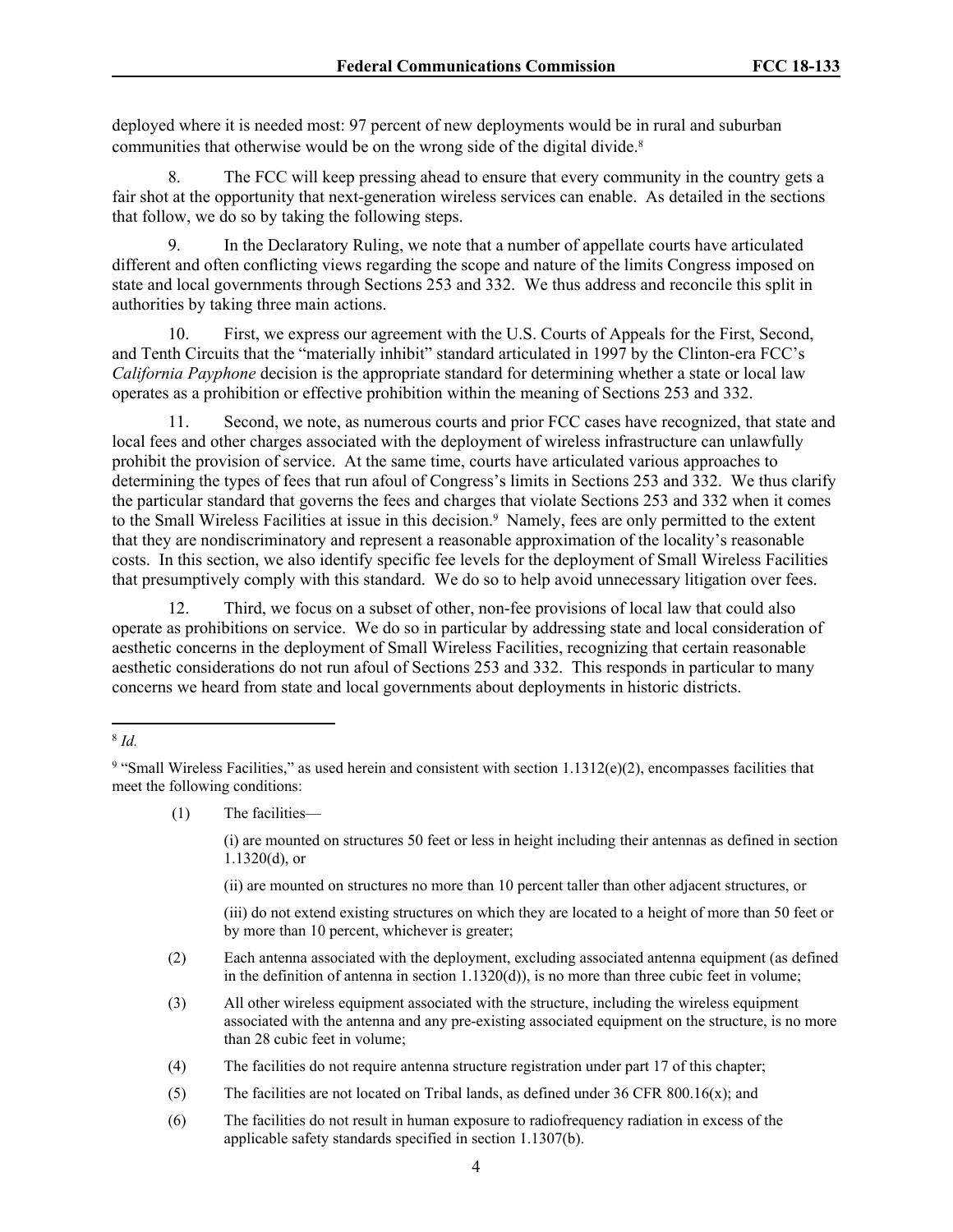13. Next, we issue a Report and Order that addresses the "shot clocks" governing the review of wireless infrastructure deployments. We take three main steps in this regard. First, we create a new set of shot clocks tailored to support the deployment of Small Wireless Facilities. In particular, we read Sections 253 and 332 as allowing 60 days for reviewing the application for attachment of a Small Wireless Facility using an existing structure and 90 days for the review of an application for attachment of a small wireless facility using a new structure. Second, while we do not adopt a "deemed granted" remedy for violations of our new shot clocks, we clarify that failing to issue a decision up or down during this time period is not simply a "failure to act" within the meaning of applicable law. Rather, missing the deadline also constitutes a presumptive prohibition. We would thus expect any locality that misses the deadline to issue any necessary permits or authorizations without further delay. We also anticipate that a provider would have a strong case for quickly obtaining an injunction from a court that compels the issuance of all permits in these types of cases. Third, we clarify a number of issues that are relevant to all of the FCC's shot clocks, including the types of authorizations subject to these time periods.

#### **II. BACKGROUND**

## **A. Legal Background**

14. In the Telecommunications Act of 1996 (the 1996 Act), Congress enacted sweeping new provisions intended to facilitate the deployment of telecommunications infrastructure. As U.S. Courts of Appeals have stated, "[t]he [1996] Act 'represents a dramatic shift in the nature of telecommunications regulation.'"<sup>10</sup> The Senate floor manager, Senator Larry Pressler, stated that "[t]his is the most comprehensive deregulation of the telecommunications industry in history."<sup>11</sup> Indeed, the purpose of the 1996 Act is to "provide for a pro-competitive, deregulatory national policy framework . . . by opening all telecommunications markets to competition."<sup>12</sup> The conference report on the 1996 Act similarly indicates that Congress "intended to remove all barriers to entry in the provision of telecommunications services."<sup>13</sup> The 1996 Act thus makes clear Congress's commitment to a competitive telecommunications marketplace unhindered by unnecessary regulations, explicitly directing the FCC to "promote competition and reduce regulation in order to secure lower prices and higher quality services for American telecommunications consumers and encourage the rapid deployment of new telecommunications technologies."<sup>14</sup>

15. Several provisions of the 1996 Act speak directly to Congress's determination that certain state and local regulations are unlawful. Section 253(a) provides that "[n]o State or local statute or regulation, or other State or local legal requirement, may prohibit or have the effect of prohibiting the ability of any entity to provide any interstate or intrastate telecommunications service."<sup>15</sup> Courts have observed that Section 253 represents a "broad preemption of laws that inhibit competition."<sup>16</sup>

16. The Commission has issued several rulings interpreting and providing guidance regarding the language Congress used in Section 253. For instance, in the 1997 *California Payphone* decision, the Commission, under the leadership of then Chairman William Kennard, stated that, in determining whether a state or local law has the effect of prohibiting the provision of telecommunications services, it

<sup>13</sup> S. Rep. No. 104-230, at 126 (1996) (Conf. Rep.).

<sup>14</sup> Preamble, Telecommunications Act of 1996, P.L. 104-104, 100 Stat. 56 (1996); *see also AT&T Corp. v. Iowa Utils. Bd*., 525 U.S. 366, 371 (1999) (noting that the 1996 Act "fundamentally restructures local telephone markets" to facilitate market entry); *Reno v. American Civil Liberties Union*, 521 U.S. 844, 857-58 (1997) ("The Telecommunications Act was an unusually important legislative enactment . . . designed to promote competition.").

<sup>15</sup> 47 U.S.C. § 253(a).

<sup>10</sup> *Sprint Telephony PCS LP v. County of San Diego*, 543 F.3d 571, 575 (9th Cir. 2008) (en banc) (*County of San Diego*) (quoting *Cablevision of Boston, Inc. v. Pub. Improvement Comm'n*, 184 F.3d 88, 97 (1st Cir. 1999)).

<sup>11</sup> 141 Cong. Rec. S8197 (daily ed. June 12, 1995).

<sup>12</sup> H.R. Conf. Rep. No. 104–458, at 113 (1996), reprinted in 1996 U.S.C.C.A.N. (100 Stat. 5) 124.

<sup>16</sup> *Puerto Rico Tel. Co. v. Telecomm. Reg. Bd. of Puerto Rico*, 189 F.3d 1, 11 n.7 (1st Cir. 1999).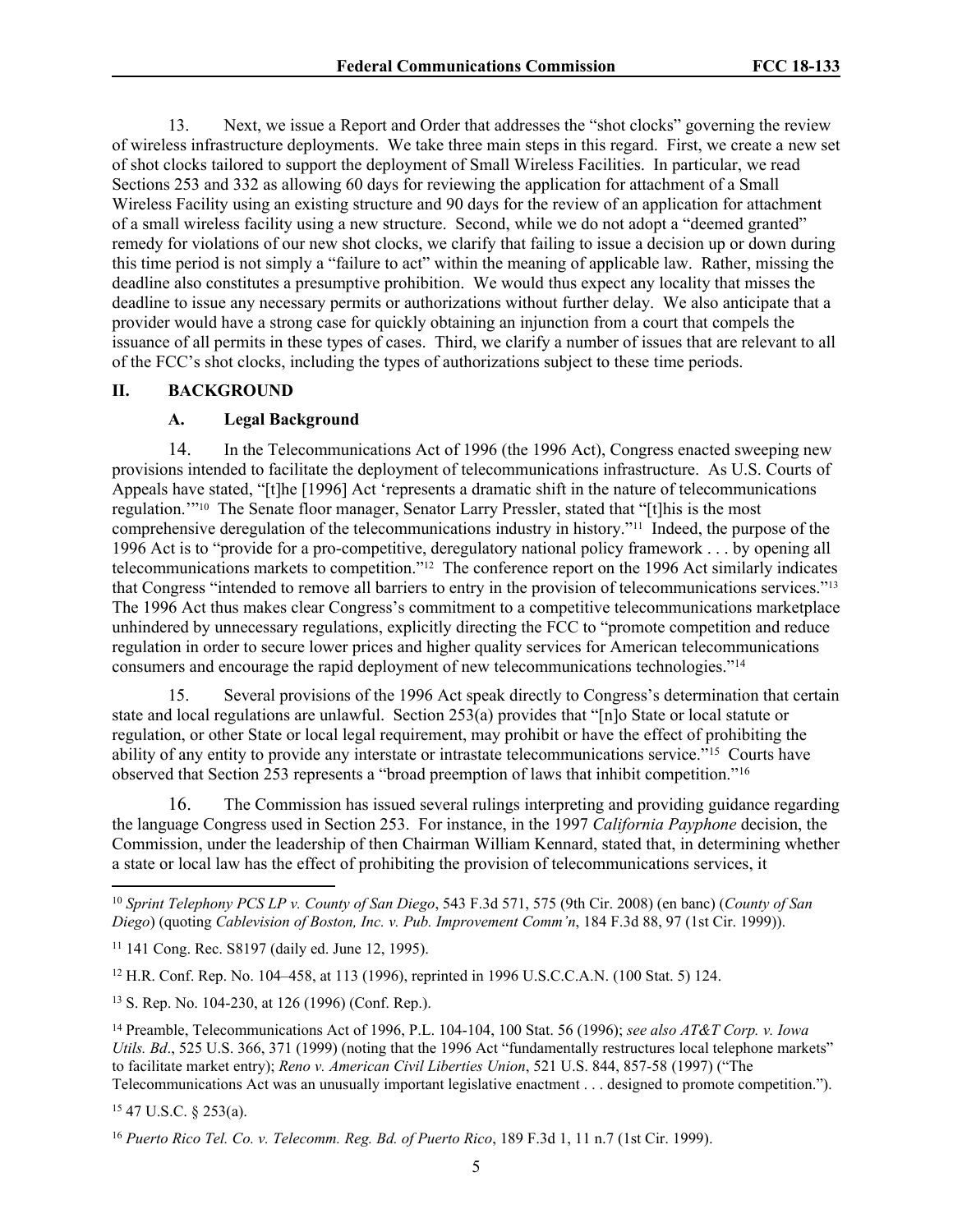"consider[s] whether the ordinance materially inhibits or limits the ability of any competitor or potential competitor to compete in a fair and balanced legal and regulatory environment."<sup>17</sup>

17. Similar to Section 253, Congress specified in Section  $332(c)(7)$  that "[t]he regulation of the placement, construction, and modification of personal wireless service facilities by any State or local government or instrumentality thereof—(I) shall not unreasonably discriminate among providers of functionally equivalent services; and (II) shall not prohibit or have the effect of prohibiting the provision of personal wireless services."<sup>18</sup> Clause (B)(ii) of that section further provides that "[a] State or local government or instrumentality thereof shall act on any request for authorization to place, construct, or modify personal wireless service facilities within a reasonable period of time after the request is duly filed with such government or instrumentality, taking into account the nature and scope of such request."<sup>19</sup> Section  $332(c)(7)$  generally preserves state and local authority over the "placement, construction, and modification of personal wireless service facilities" but with the important limitations described above.<sup>20</sup> Section  $332(c)(7)$  also sets forth a judicial remedy, stating that "[a]ny person adversely affected by any final action or failure to act by a State or local government" that is inconsistent with the requirements of Section  $332(c)(7)$  "may, within 30 days after such action or failure to act, commence an action in any court of competent jurisdiction."<sup>21</sup> The provision further directs the court to "decide such action on an expedited basis."22

18. The Commission has previously interpreted the language Congress used and the limits it imposed on state and local authority in Section 332. For instance, in interpreting Section  $332(c)(7)(B)(i)(II)$ , the Commission has found that "a State or local government that denies an application for personal wireless service facilities siting solely because 'one or more carriers serve a given geographic market' has engaged in unlawful regulation that 'prohibits or ha[s] the effect of prohibiting the provision of personal wireless services,' within the meaning of Section  $332(c)(7)(B)(i)(II)$ ."<sup>23</sup> In adopting this interpretation, the Commission explained that its "construction of the provision achieves a balance that is most consistent with the relevant goals of the Communications Act" and its understanding that "[i]n promoting the construction of nationwide wireless networks by multiple carriers, Congress sought ultimately to improve service quality and lower prices for consumers."<sup>24</sup> The Commission also noted that an alternative interpretation would "diminish the service provided to [a wireless provider's] customers."<sup>25</sup>

<sup>18</sup> 47 U.S.C. § 332(c)(7)(B)(i).

<sup>19</sup> 47 U.S.C § 332(c)(7)(B)(ii).

<sup>21</sup> 47 U.S.C. § 332(c)(7)(B)(v).

 $22$  47 U.S.C. § 332(c)(7)(B)(v).

<sup>17</sup> *California Payphone Ass'n*, 12 FCC Rcd 14191, 14206, para. 31 (1997) (*California Payphone*).

<sup>&</sup>lt;sup>20</sup> 47 U.S.C. § [332\(c\)\(7\)\(A\)](http://www.westlaw.com/Link/Document/FullText?findType=L&pubNum=1000546&cite=47USCAS332&originatingDoc=I2fe7a5605ae811e4b86bd602cb8781fa&refType=RB&originationContext=document&vr=3.0&rs=cblt1.0&transitionType=DocumentItem&contextData=(sc.UserEnteredCitation)#co_pp_d6d1000098562) (stating that, "[e]xcept as provided in this paragraph, nothing in this chapter shall limit or affect the authority of a State or local government or instrumentality thereof over decisions regarding the placement, construction, and modification of personal wireless services facilities"). The statute defines "personal wireless services" to include CMRS, unlicensed wireless services, and common carrier wireless exchange access services. 47 U.S.C. § 332(c)(7)(C). In 2012, Congress expressly modified this preservation of local authority by enacting Section 6409(a), which requires local governments to approve certain types of facilities siting applications "[n]otwithstanding section 704 of the Telecommunications Act of 1996 [codified in substantial part as [Section](http://www.westlaw.com/Link/Document/FullText?findType=L&pubNum=1000546&cite=47USCAS332&originatingDoc=I2fe7a5605ae811e4b86bd602cb8781fa&refType=RB&originationContext=document&vr=3.0&rs=cblt1.0&transitionType=DocumentItem&contextData=(sc.UserEnteredCitation)#co_pp_2cf2000076010)  $332(c)(7)$ ] ... or any other provision of law." Spectrum Act, 47 U.S.C. § 6409(a)(1).

<sup>23</sup> *Petition for Declaratory Ruling to Clarify Provisions of Section 332(c)(7) to Ensure Timely Siting Review*, Declaratory Ruling, 24 FCC Rcd 13994, 14016, para. 56 (2009) (*2009 Declaratory Ruling*), *aff'd*, *City of Arlington v. FCC*, 668 F.3d 229 (5th Cir. 2012) (*City of Arlington*), *aff'd*, 569 U.S. 290 (2013).

<sup>24</sup> *2009 Declaratory Ruling*, 24 RCC Rcd at 14017-18, para. 61.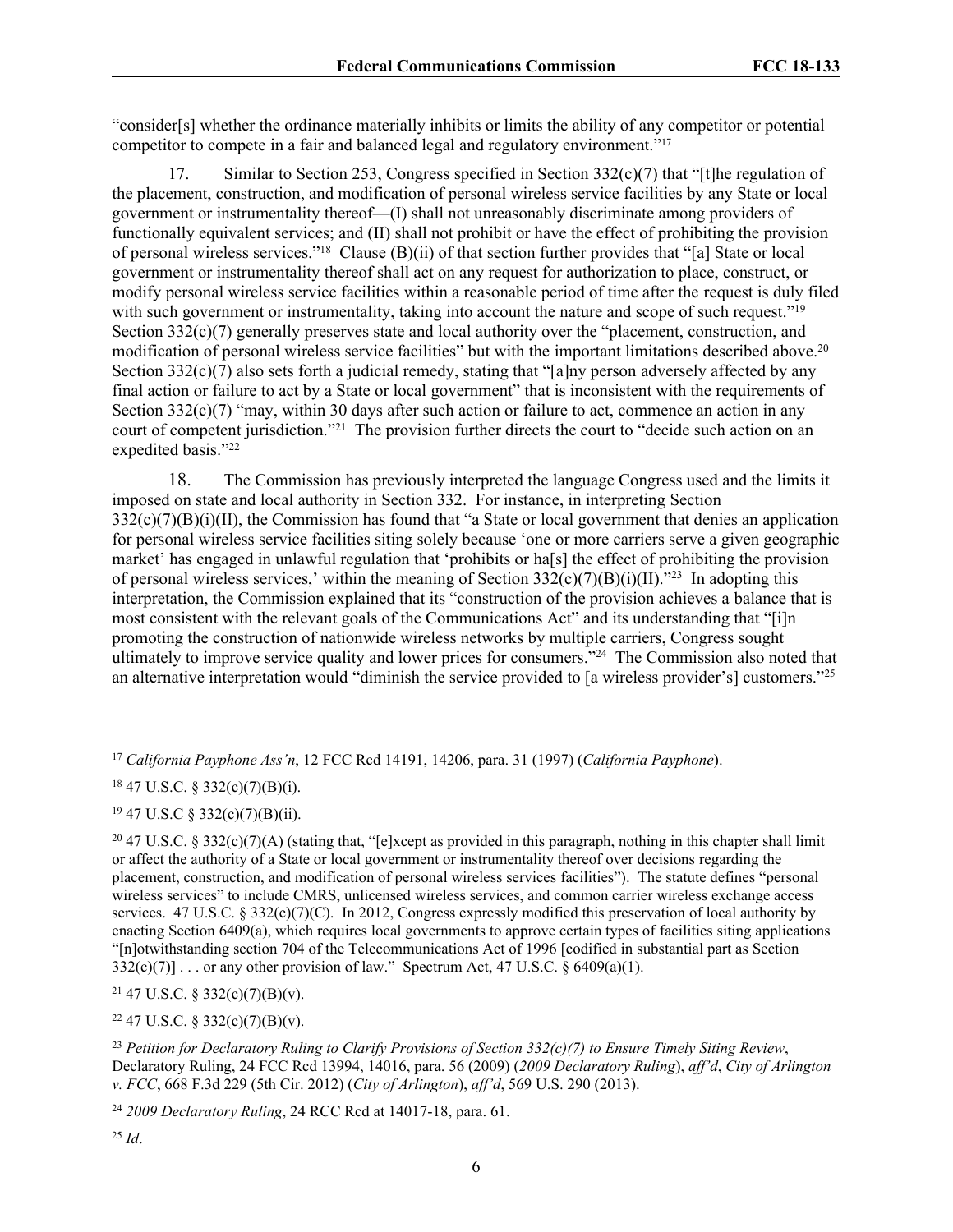19. In the *2009 Declaratory Ruling*, the Commission acted to speed the deployment of thennew 4G services and concluded that, "[g]iven the evidence of unreasonable delays [in siting decisions] and the public interest in avoiding such delays," it should offer guidance regarding the meaning of the statutory phrases "reasonable period of time" and "failure to act" "in order to clarify when an adversely affected service provider may take a dilatory State or local government to court."<sup>26</sup> The Commission interpreted "reasonable period of time" under Section  $332(c)(7)(B)(ii)$  to be 90 days for processing collocation applications and 150 days for processing applications other than collocations. <sup>27</sup> The Commission further determined that failure to meet the applicable time frame enables an applicant to pursue judicial relief within the next 30 days.<sup>28</sup> In litigation involving the 90-day and 150-day time frames, the locality may attempt to "rebut the presumption that the established timeframes are reasonable."<sup>29</sup> If the agency fails to make such a showing, it may face "issuance of an injunction granting the application."<sup>30</sup> In its *2014 Wireless Infrastructure Order*, <sup>31</sup> the Commission clarified that the time frames under Section  $332(c)(7)$  are presumptively reasonable and begin to run when the application is submitted, not when it is found to be complete by a siting authority.<sup>32</sup>

20. In 2012, Congress adopted Section 6409 of the Middle Class Tax Relief and Job Creation Act (the Spectrum Act), which provides further evidence of Congressional intent to limit state and local laws that operate as barriers to infrastructure deployment. It states that, "[n]otwithstanding section 704 of the Telecommunications Act of 1996 [codified as 47 U.S.C. § 332(c)(7)] or any other provision of law, a State or local government may not deny, and shall approve, any eligible facilities request for a modification of an existing wireless tower or base station that does not substantially change the physical dimensions of such tower or base station."<sup>33</sup> Subsection (a)(2) defines the term "eligible facilities request" as any request for modification of an existing wireless tower or base station that involves (a) collocation of new transmission equipment; (b) removal of transmission equipment; or (c) replacement of transmission equipment.<sup>34</sup> In implementing Section 6409 and in an effort to "advance[e] Congress's goal

<sup>28</sup> *Id.* at 14005, 14012, paras. 32, 45.

<sup>29</sup> *Id.* at 14008-10, 14013-14, paras. 37-42, 49-50.

<sup>30</sup> *Id.* at 14009, para. 38; *see also City of Rancho Palos Verdes v. Abrams*, 544 U.S. 113, 115 (2005) (proper remedies for Section  $332(c)(7)$  violations include injunctions but not constitutional tort damages).

<sup>31</sup> Specifically, the Commission determined that once a siting application is considered complete for purposes of triggering the Section  $332(c)(7)$  shot clocks, those shot clocks run regardless of any moratoria imposed by state or local governments, and the shot clocks apply to DAS and small-cell deployments so long as they are or will be used to provide "personal wireless services." *Acceleration of Broadband Deployment by Improving Wireless Facilities Siting Policies*, Report & Order, 29 FCC Rcd 12865, 12966, 12973, paras. 243, 270, (2014) (*2014 Wireless Infrastructure Order*), *aff'd*, *Montgomery County v. FCC*, 811 F.3d 121 (4th Cir. 2015) (*Montgomery County*); *see also Accelerating Wireless Broadband Deployment by Removing Barriers to Infrastructure Investment*, Notice of Proposed Rulemaking and Notice of Inquiry, 32 FCC Rcd 3330, 3339, para. 22 (2017) (*Wireless Infrastructure NPRM/NOI*); *Accelerating Wireline Broadband Deployment by Removing Barriers to Infrastructure Investment*, Third Report and Order and Declaratory Ruling, WC Docket No. 17-84 and WT Docket No. 17-79, FCC 18-111, paras. 140-68 (rel. Aug. 3, 2018) (*Moratoria Declaratory Ruling*).

<sup>32</sup> *2014 Wireless Infrastructure Order*, 29 FCC Rcd at 12970, para. 258. ("Accordingly, to the extent municipalities have interpreted the clock to begin running only after a determination of completeness, that interpretation is incorrect.").

<sup>33</sup> Middle Class Tax Relief and Job Creation Act of 2012, Pub. L. No. 112-96 § 6409(a)(2), 126 Stat. 156 (2012).

<sup>34</sup> *Id*.

<sup>26</sup> *Id.* at 14008, para. 37; *see also id.* at 14029 (Statement of Chairman Julius Genachowski) ("[T]he rules we adopt today . . . will have an important effect in speeding up wireless carriers' ability to build new 4G networks--which will in turn expand and improve the range of wireless choices available to American consumers.").

<sup>27</sup> *Id.* at 14012, para. 45.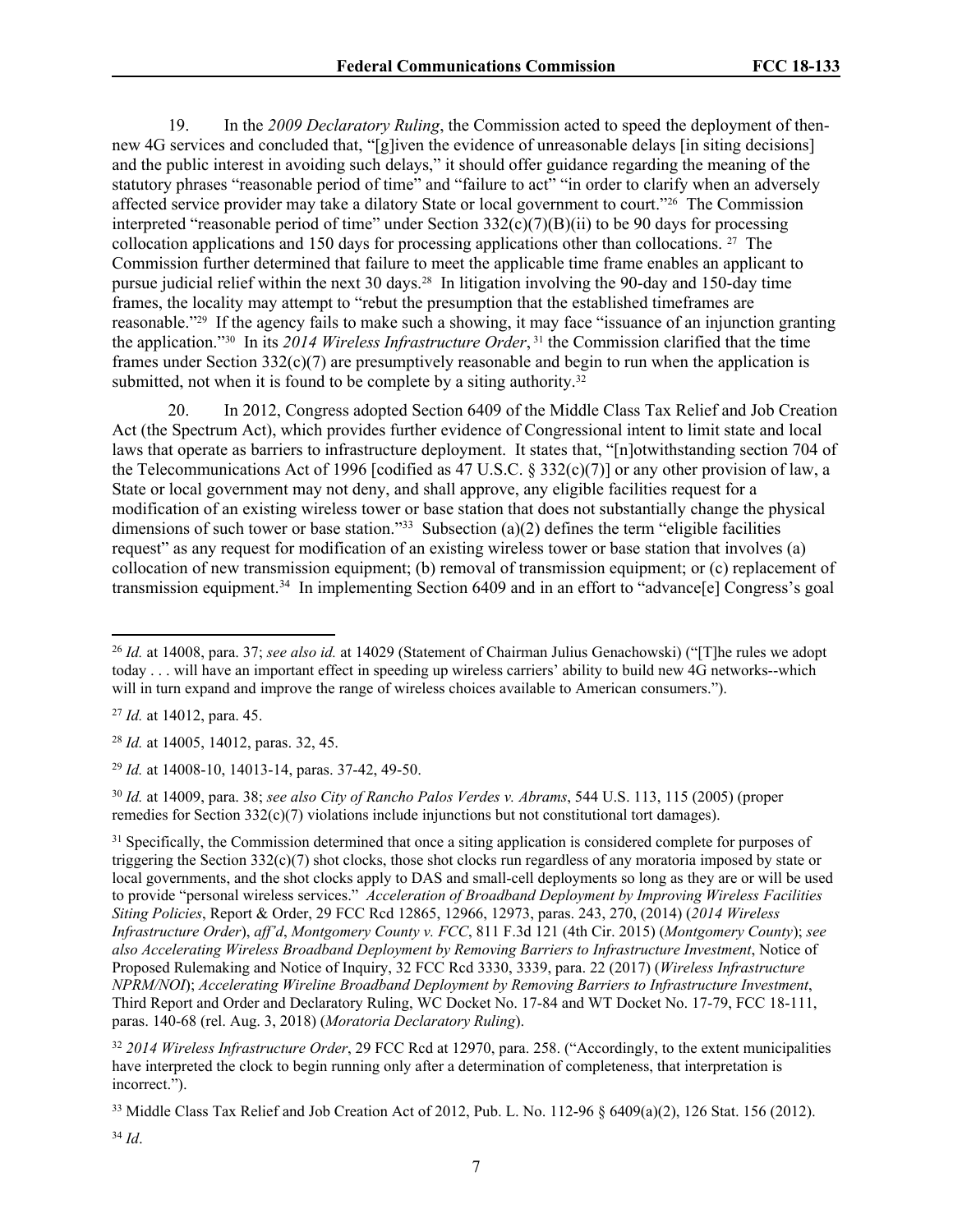of facilitating rapid deployment,"<sup>35</sup> the Commission adopted rules to expedite the processing of eligible facilities requests, including documentation requirements and a 60-day period for states and localities to review such requests.<sup>36</sup> The Commission further determined that a "deemed granted" remedy was necessary for cases in which the reviewing authority fails to issue a decision within the 60-day period in order to "ensur[e] rapid deployment of commercial and public safety wireless broadband services."37 The Fourth Circuit, affirming that remedy, explained that "[f]unctionally, what has occurred here is that the FCC—pursuant to properly delegated Congressional authority—has preempted state regulation of wireless towers."<sup>38</sup>

21. Consistent with these broad federal mandates, courts have recognized that the Commission has authority to interpret Sections 253 and 332 of the Act to further elucidate what types of state and local legal requirements run afoul of the statutory parameters Congress established.<sup>39</sup> For instance, the Fifth Circuit affirmed the *2009 Declaratory Ruling* in *City of Arlington*. The court concluded that the Commission possessed the "authority to establish the 90– and 150–day time frames" and that its decision was not arbitrary and capricious.<sup>40</sup> More generally, as the agency charged with administering the Communications Act, the Commission has the authority, responsibility, and expert judgement to issue interpretations of the statutory language and to adopt implementing regulations that clarify and specify the scope and effect of the Act. Such interpretations are particularly appropriate where the statutory language is ambiguous, or the subject matter is "technical, complex, and dynamic," as it is in the Communications Act, as recognized by the Supreme Court.<sup>41</sup> Here, the Commission has ample experience monitoring and regulating the telecommunications sector. It is well-positioned, in light of this experience and the record in this proceeding, to issue a clarifying interpretation of Sections 253 and  $332(c)(7)$  that accounts both for the changing needs of a dynamic wireless sector that is increasingly reliant on Small Wireless Facilities and for state and local oversight that does not materially inhibit wireless deployment.

22. The congressional and FCC decisions described above point to consistent federal action, particularly when faced with changes in technology, to ensure that our country's approach to wireless infrastructure deployment promotes buildout of the facilities needed to provide Americans with nextgeneration services. Consistent with that long-standing approach, in the 2017 *Wireless Infrastructure NPRM/NOI*, the Commission sought comment on whether the FCC should again update its approach to infrastructure deployment to ensure that regulations are not operating as prohibitions in violation of Congress's decisions and federal policy.<sup>42</sup> In August 2018, the Commission concluded that state and local moratoria on telecommunications services and facilities deployment are barred by Section 253(a).<sup>43</sup>

<sup>40</sup> *City of Arlington*, 668 F.3d at 254, 260-61.

<sup>35</sup> *2014 Wireless Infrastructure Order*, 29 FCC Rcd at 12872, para. 15.

<sup>36</sup> *Id.* at 12922, 12956-57, paras. 135, 214-15.

<sup>37</sup> *Id*. at 12961-62, paras. 226, 228.

<sup>38</sup> *Montgomery County*, 811 F.3d at 129.

<sup>39</sup> *See, e.g.*, *City of Arlington*, 668 F.3d at 253-54; *County of San Diego*, 543 F.3d at 578; *RT Commc'ns., Inc. v. FCC*, 201 F.3d 1264, 1268 (10th Cir. 2000).

<sup>41</sup> *Nat'l Cable & Telecomm. Ass'n v. Gulf Power Co.*, 534 U.S. 327, 328 (2002); *FDA v. Brown & Williamson Tobacco Corp*., 529 U.S. 120 (2000) (recognizing "agency's greater familiarity with the ever-changing facts and circumstances surrounding the subjects regulated"); s*ee also, e.g.*, *Nat'l Cable & Telecomm. Ass'n v. Brand X Internet Servs.*, 545 U.S. 967, 983-986 (2005) (Commission's interpretation of an ambiguous statutory provision overrides earlier court decisions interpreting the same provision).

<sup>42</sup> *See generally Wireless Infrastructure NPRM/NOI*, 32 FCC Rcd at 3332-39, paras. 4-22.

<sup>43</sup> *See generally Moratoria Declaratory Ruling*, FCC 18-111, paras. 140-68.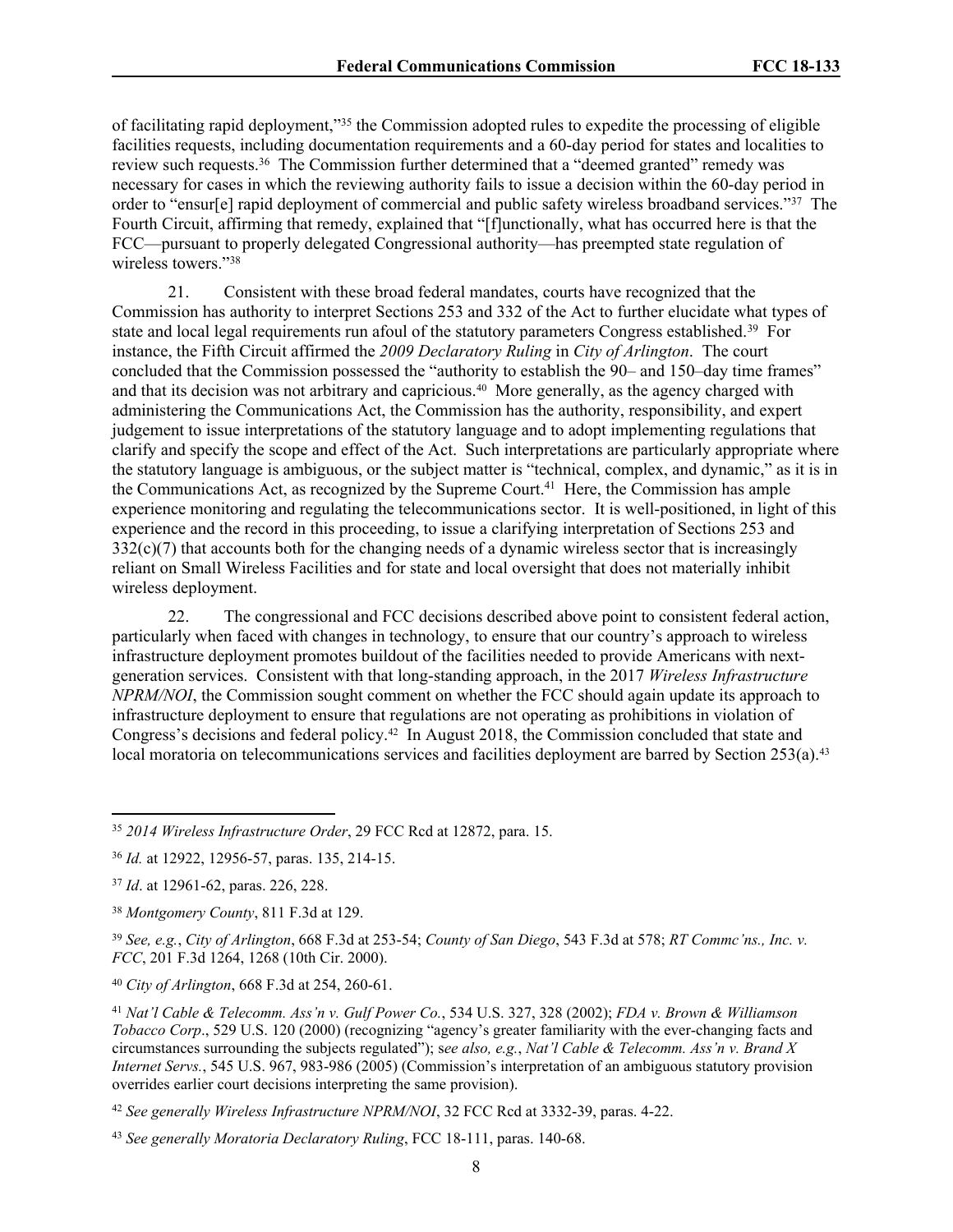# **B. The Need for Commission Action**

23. In response to the opportunities presented by offering new wireless services, and the problems facing providers that seek to deploy networks to do so, we find it necessary and appropriate to exercise our authority to interpret the Act and clarify the preemptive scope that Congress intended. The introduction of advanced wireless services has already revolutionized the way Americans communicate and transformed the U.S. economy. Indeed, the FCC's most recent wireless competition report indicates that American demand for wireless services continues to grow exponentially. It has been reported that monthly data usage per smartphone subscriber rose to an average of 3.9 gigabytes per subscriber per month, an increase of approximately 39 percent from year-end 2015 to year-end 2016.<sup>44</sup> As more Americans use more wireless services, demand for new technologies, coverage and capacity will necessarily increase, making it critical that the deployment of wireless infrastructure, particularly Small Wireless Facilities, not be stymied by unreasonable state and local requirements.

24. 5G wireless services, in particular, will transform the U.S. economy through increased use of high-bandwidth and low-latency applications and through the growth of the Internet of Things.<sup>45</sup> While the existing wireless infrastructure in the U.S. was erected primarily using macro cells with relatively large antennas and towers, wireless networks increasingly have required the deployment of small cell systems to support increased usage and capacity. We expect this trend to increase with nextgeneration networks, as demand continues to grow, and providers deploy 5G service across the nation.<sup>46</sup> It is precisely "[b]ecause providers will need to deploy large numbers of wireless cell sites to meet the country's wireless broadband needs and implement next-generation technologies" that the Commission has acknowledged "an urgent need to remove any unnecessary barriers to such deployment, whether caused by Federal law, Commission processes, local and State reviews, or otherwise."<sup>47</sup> As explained below, the need to site so many more 5G-capable nodes leaves providers' deployment plans and the underlying economics of those plans vulnerable to increased per site delays and costs.

25. Some states and local governments have acted to facilitate the deployment of 5G and other next-gen infrastructure, looking to bring greater connectivity to their communities through forwardlooking policies. Leaders in these states are working hard to meet the needs of their communities and balance often competing interests. At the same time, outlier conduct persists. The record here suggests that the legal requirements in place in other state and local jurisdictions are materially impeding that deployment in various ways.<sup>48</sup> Crown Castle, for example, describes "excessive and unreasonable" "fees

<sup>46</sup> *See, e.g.*, Letter from Brett Haan, Principal, Deloitte Consulting, U.S., to Marlene H. Dortch, Secretary, FCC, WT Docket No. 17-79 at 2 (filed Sept. 17, 2018) ("Significant investment in new network infrastructure is needed to deploy 5G networks at-scale in the United States. 5G's speed and coverage capabilities rely on network densification, which requires the addition of towers and small cells to the network. . . . This requires carriers to add 3 to 10 times the number of existing sites to their networks. Most of this additional infrastructure will likely be built with small cells that use lampposts, utility phones, or other structures of similar size able to host smaller, less obtrusive radios required to build a densified network." (citation omitted)); *see also* Deloitte LLP, 5G: The Chance to Lead for a Decade (2018) (Deloitte 5G Paper), *available at*

<sup>44</sup> *See Implementation of Section 6002(b) of the Omnibus Budget Reconciliation Act of 1993 Annual Report and Analysis of Competitive Market Conditions with Respect to Mobile Wireless, Including Commercial Mobile Services*, Twentieth Report, 32 FCC Rcd 8968, 8972, para. 20 (2017) (*Twentieth Wireless Competition Report*).

<sup>45</sup> *See Wireless Infrastructure NPRM/NOI*, 32 FCC Rcd at 3331, para. 1.

https://www2.deloitte.com/content/dam/Deloitte/us/Documents/technology-media-telecommunications/us-tmt-5gdeployment-imperative.pdf.

<sup>47</sup> *See Wireless Infrastructure NPRM/NOI*, 32 FCC Rcd at 3331, para. 2.

<sup>48</sup> *See, e.g.,* Letter from Henry Hultquist, AT&T, to Marlene H. Dortch, Secretary, FCC, WT Docket No. 17-79, at 1 (filed Aug. 10, 2018) ("Unfortunately, many municipalities are unable, unwilling, or do not make it a priority to act on applications within the shot clock period." ); Letter from Keith Buell, Sprint, to Marlene H. Dortch, Secretary, FCC, WT Docket No. 17-79, at 1-2 (filed Aug. 13, 2018) (Sprint Aug. 13, 2018 *Ex Parte* Letter); Letter from Katherine R. Saunders, Verizon, to Marlene H. Dortch, Secretary, FCC, WT Docket No. 17-79, at 2 (filed June 21,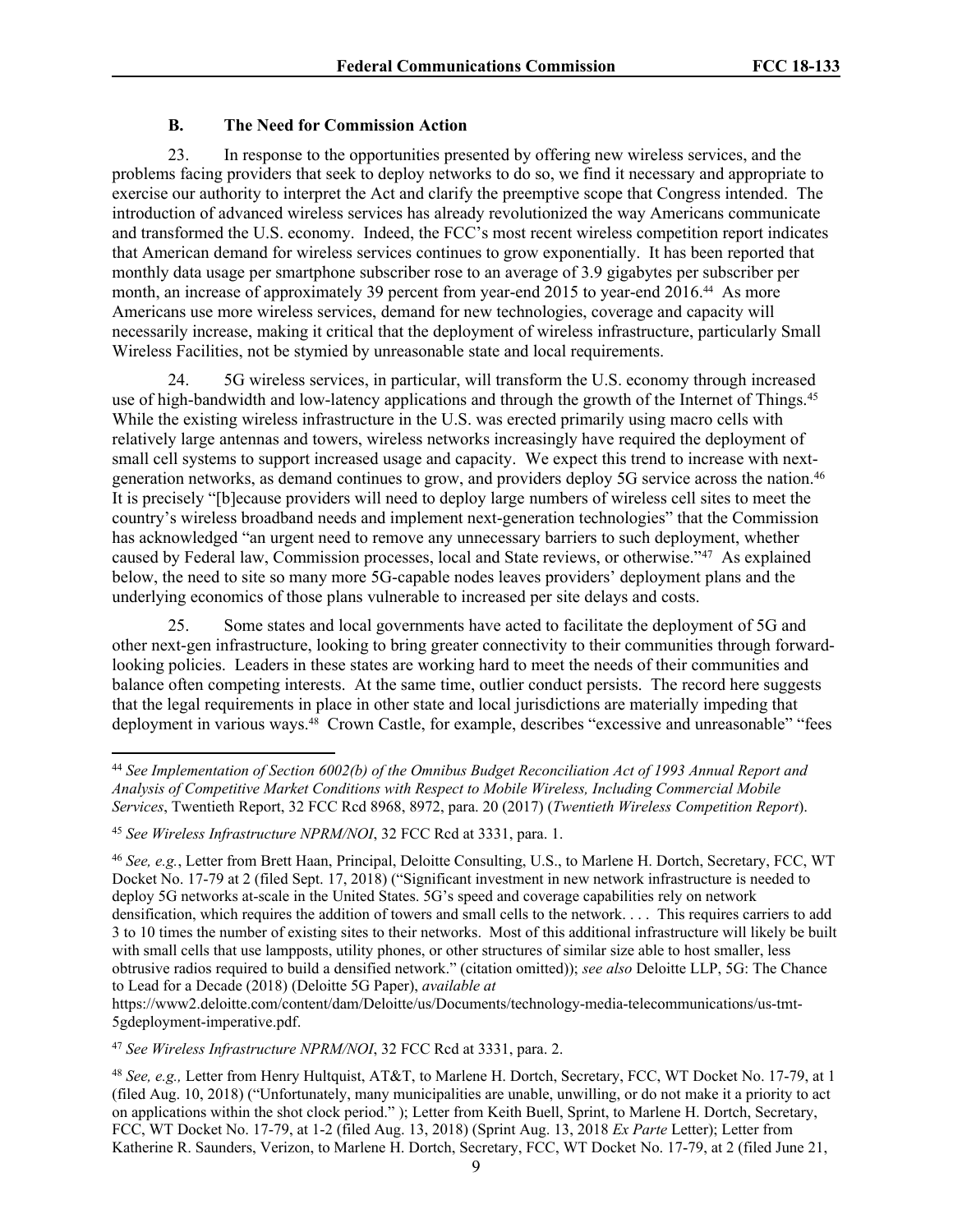to access the [rights-of-way] that are completely unrelated to their maintenance or management." It also points to barriers to market entry "for independent network and telecommunications service providers," including municipalities that "restric[t] access to the [right-of-way] only to providers of commercial mobile services" or that impose "onerous zoning requirements on small cell installations when other similar [right of way] utility installations are erected with simple building permits."<sup>49</sup> Crown Castle is not alone in describing local regulations that slow deployment. AT&T states that localities in Maryland, California, and Massachusetts have imposed fees so high that it has had to pause or decrease deployments.<sup>50</sup> Likewise, AT&T states that a Texas city has refused to allow small cell placement on any structures in a right-of-way (ROW).<sup>51</sup> T-Mobile states that the Town of Hempstead, New York requires service providers who seek to collocate or upgrade equipment on existing towers that have been properly constructed pursuant to Class II standards to upgrade and certify these facilities under Class III standards that apply to civil and national defense and military facilities.<sup>52</sup> Verizon states that a Minnesota town has proposed barring construction of new poles in rights-of-way and that a Midwestern suburb where it has been trying to get approval for small cells since 2014 has no established procedures for small cell approvals.<sup>53</sup> Verizon states that localities in New York and Washington have required special use permits involving multiple layers of approval to locate small cells in some or all zoning districts.<sup>54</sup> While some localities dispute some of these characterizations, their submissions do not persuade us that there is no basis or need for the actions we take here.

26. Further, the record in this proceeding demonstrates that many local siting authorities are not complying with our existing Section 332 shot clock rules.<sup>55</sup> WIA states that its members routinely face lengthy delays and specifically cite localities in New Jersey, New Hampshire, and Maine as being

<sup>49</sup> Crown Castle Comments at 7; *see also* Letter from Kenneth J. Simon, Senior Vice President and General Counsel, Crown Castle International Corp., to Marlene H. Dortch, Secretary, FCC, WT Docket No. 17-79 at 1-2 (filed Sept. 19, 2018) ("In Hillsborough, California, Crown Castle submitted applications covering 16 nodes, and was assessed \$60,000 in application fees. Not only did Hillsborough go on to deny these applications, following that denial it also then sent Crown Castle an invoice for an additional \$351,773 (attached as Exhibit A), most of which appears to be related to outside counsel fees—all for equipment that was not approved and has not yet been constructed.").

<sup>50</sup> Letter from Henry Hultquist, Vice President, Federal Regulatory, AT&T, to Marlene H. Dortch, Secretary, FCC, WT Docket No. 17-79 at 2 (filed Aug. 6, 2018) (AT&T Aug. 6, 2018 *Ex Parte* Letter).

<sup>51</sup> AT&T Comments at 6-7.

<sup>52</sup> T-Mobile Reply Comments at 7-9; *see also* CCA Reply Comments at 12; CTIA Reply Comments at 18; WIA Reply Comments at 22-23.

<sup>53</sup> *See* Verizon Comments at 7.

<sup>54</sup> *See* Verizon Comments at 35.

<sup>(</sup>Continued from previous page)

<sup>2018)</sup> ("[L]ocal permitting delays continue to stymie deployments."); Letter from Kenneth J. Simon, Crown Castle, to Marlene H. Dortch, FCC, WT Docket No. 17-79 (filed Aug. 10, 2018); Letter from Scott K. Bergmann, Senior Vice President, Regulatory Affairs, CTIA, to Marlene H. Dortch, Secretary, FCC, WT Docket No. 17-79, at 1 (filed Aug. 30, 2018) (CTIA Aug. 30, 2018 *Ex Parte* Letter).

<sup>55</sup> *See, e.g.*, T-Mobile Comments at 8 (stating that "roughly 30% of all of its recently proposed sites (including small cells) involve cases where the locality failed to act in violation of the shot clocks."). According to WIA, one of its members "reports that 70% of its applications to deploy Small Wireless Facilities in the public ROWs during a twoyear period exceeded the 90-day shot clock for installation of Small Wireless Facilities on an existing utility pole, and 47% exceeded the 150-day shot clock for the construction of new towers." WIA Comments at 7. A New Jersey locality took almost five years to deny a Sprint application. *See Sprint Spectrum L.P. v. Zoning Bd. of Adjustment of the Borough of Paramus, N.J.*, 21 F. Supp. 3d 381, 383, 387 (D.N.J. 2014), *aff'd*, 606 Fed. Appx. 669 (3d Cir. 2015). Another locality took almost three years to deny a Crown Castle application to install a DAS system. *See Crown Castle NG East, Inc. v. Town of Greenburgh*, 2013 WL 3357169, \*6-8 (S.D.N.Y. 2013), *aff'd*, 552 Fed. Appx. 47 (2d Cir. 2014).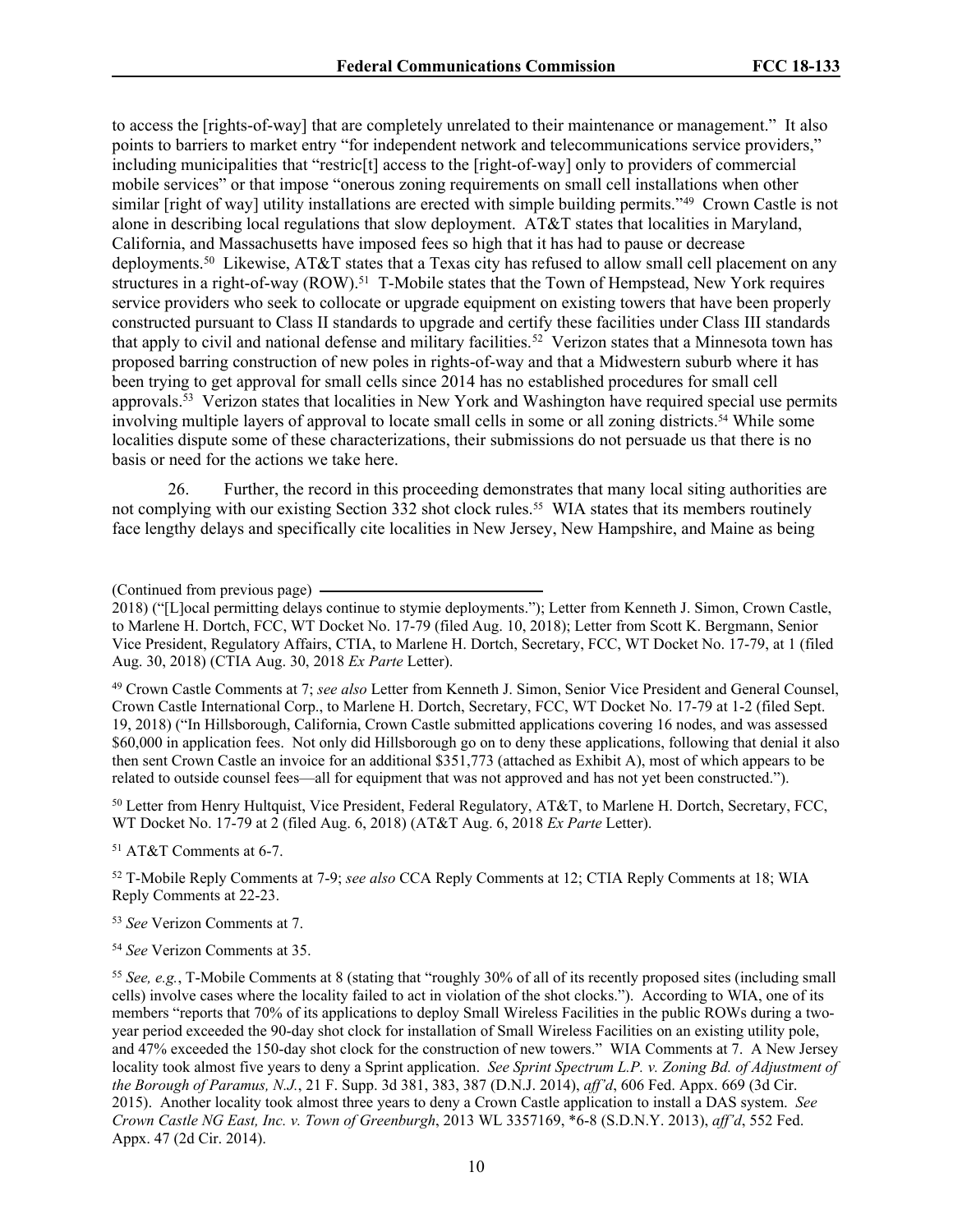problematic.<sup>56</sup> Similarly, AT&T identified an instance in which it took a locality in California 800 days to process an application.<sup>57</sup> GCI provides an example in which it took an Alaska locality nine months to decide an application. <sup>58</sup> T-Mobile states that a community in Colorado and one in California have lengthy pre-application processes for all small cell installations that include notification to all nearby households, a public meeting, and the preparation of a report, none of which these jurisdictions view as triggering a shot clock.<sup>59</sup> Similarly, Lightower provides examples of long delays in processing siting applications. <sup>60</sup> Finally, Crown Castle describes a case in which a "town took approximately two years and nearly twenty meetings, with constantly shifting demands, before it would even 'deem complete' Crown Castle's application."<sup>61</sup>

27. Our Declaratory Ruling and Third Report and Order are intended to address these issues and outlier conduct. Our conclusions are also informed by findings, reports, and recommendations from the FCC Broadband Deployment Advisory Committee (BDAC), including the Model Code for Municipalities, the Removal of State and Local Regulatory Barriers Working Group report, and the Rates and Fees Ad Hoc Working Group report, which the Commission created in 2017 to identify barriers to deployment of broadband infrastructure, many of which are addressed here.<sup>62</sup> We also considered input from numerous state and local officials about their concerns, and how they have approached wireless deployment, much of which we took into account here. Our action is also consistent with congressional efforts to hasten deployment, including bi-partisan legislation pending in Congress like the STREAMLINE Small Cell Deployment Act and SPEED Act. The STREAMLINE Small Cell Deployment Act proposes to streamline wireless infrastructure deployments by requiring siting agencies to act on deployment requests within specified time frames and by limiting the imposition of onerous

<sup>58</sup> GCI Comments at 5-6.

<sup>59</sup> T-Mobile Comments at 21.

<sup>60</sup> Lightower submits that average processing timeframes have increased from 300 days in 2016 to approximately 570 days in 2017, much longer than the Commission's shot clocks. Lightower states that "forty-six separate jurisdictions in the last two years had taken longer than 150 days to consider applications, with twelve of those jurisdictions—representing 101 small wireless facilities—taking more than a year." Lightower Comments at 5-6. *See also* WIA Comments at 9 (citing and discussing Lightower's Comments in the 2016 Streamlining Public Notice, WT Docket No. 16-421).

<sup>61</sup> WIA Comments at 8 (citing and discussing Crown Castle's Comments in 2016 Streamlining Public Notice, WT Docket No. 16-421).

 $62$  BDAC Report of the Removal of State and Local Regulatory Barriers Working Group,

<sup>56</sup> WIA Comments at 8. WIA states that one of its "member reports that the wireless siting approval process exceeds 90 days in more than 33% of jurisdictions it surveyed and exceeds 150 days in 25% of surveyed jurisdictions." WIA Comments at 8. In some cases, WIA members have experienced delays ranging from one to three years in multiple jurisdictions—significantly longer than the 90- and 150-day time frames that the Commission established in 2009.

<sup>57</sup> *See* WIA Comments at 9 (citing and discussing AT&T's Comments in the 2016 Streamlining Public Notice, WT Docket No. 16-421).

https://www.fcc.gov/sites/default/files/bdac-regulatorybarriers-01232018.pdf (approved by the BDAC on January 23, 2018) (BDAC Regulatory Barriers Report); Draft Final Report of the Ad Hoc Committee on Rates and Fees to the BDAC, <https://www.fcc.gov/sites/default/files/bdac-07-2627-2018-rates-fees-wg-report-07242018.pdf> (July 26, 2018) (Draft BDAC Rates and Fees Report); BDAC Model Municipal Code (Harmonized),

<https://www.fcc.gov/sites/default/files/bdac-07-2627-2018-harmonization-wg-model-code-muni.pdf> (approved July 26, 2018) (BDAC Model Municipal Code). The Draft Final Report of the Ad Hoc Committee on Rates and Fees to the BDAC was presented to the BDAC on July 26, 2018 but has not been voted by the BDAC as of the adoption of this Declaratory Ruling. Certain members of the Removal of State and Local Barriers Working Group also submitted a minority report disagreeing with certain findings in the BDAC Regulatory Barriers Report. *See* Minority Report Submitted by McAllen, TX, San Jose, CA, and New York, NY, GN Docket No. 17-83 (Jan 23, 2018); Letter from Kevin Pagan, City Attorney of McAllen to Marlene Dortch, Secretary, FCC (filed September 14, 2018).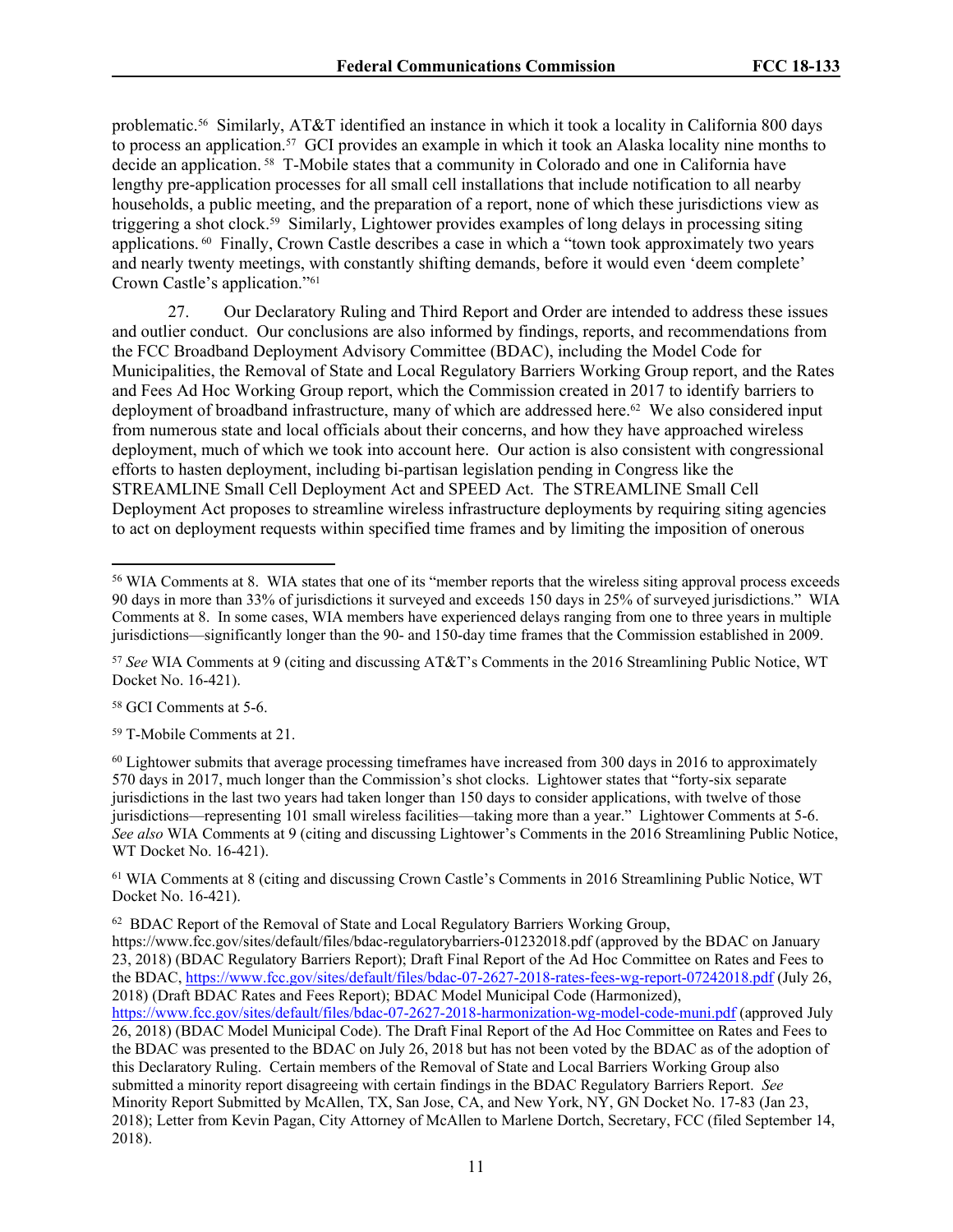conditions and fees.<sup>63</sup> The SPEED Act would similarly streamline federal permitting processes.<sup>64</sup> In the same vein, the Model Code for Municipalities adopts streamlined infrastructure siting requirements while other BDAC reports and recommendations emphasize the negative impact of high fees on infrastructure deployments.<sup>65</sup>

28. As do members of both parties of Congress and experts on the BDAC, we recognize the urgent need to streamline regulatory requirements to accelerate the deployment of wireless infrastructure for current needs and for the next generation of wireless service in 5G.<sup>66</sup> State government officials also have urged us to act to expedite the deployment of 5G technology, in particular, by streamlining overly burdensome regulatory processes to ensure that 5G technology will expand beyond just urban centers. These officials have expressed their belief that reducing high regulatory costs and delays in urban areas would leave more money and encourage development in rural areas.<sup>67</sup> "[G]etting [5G] infrastructure out in a timely manner can be a challenge that involves considerable time and financial resources. The solution is to streamline relevant policies—allowing more modern rules for modern infrastructure."<sup>68</sup> State officials have acknowledged that current regulations are "outdated" and "could hinder the timely arrival of 5G throughout the country," and urged the FCC "to push for more reforms that will streamline infrastructure rules from coast to coast."<sup>69</sup> Although many states and localities support our efforts, we acknowledge that there are others who advocated for different approaches, arguing, among other points,

<sup>65</sup> *See* BDAC Model Municipal Code; Draft BDAC Rates and Fees Report; BDAC Regulatory Barriers Report.

<sup>66</sup> *See, e.g.*, Letter from Patricia Paoletta, Counsel to Deloitte Consulting LLP, to Marlene H. Dortch, Secretary, FCC, WT Docket No. 17-79 at 1 (filed Sept. 20, 2018) ("Deloitte noted that, as with many technology standard evolutions, the value of being a first-mover in 5G will be significant. Being first to LTE afforded the United States macroeconomic benefits, as it became a test bed for innovative mobile, social, and streaming applications. Being first to 5G can have even greater and more sustained benefits to our national economy given the network effects associated with adding billions of devices to the 5G network, enabling machine-to-machine interactions that generates data for further utilization by vertical industries").

<sup>67</sup> Letter from Montana State Senator Duane Ankney to Marlene H. Dortch, Secretary, FCC, WT Docket 17-79, at 1 (filed July 31, 2018) (Duane Ankney July 31, 2018 *Ex Parte* Letter); Letter from Fred A. Lamphere, Butte County Sheriff, to the Hon. Brendan Carr, Commissioner, FCC, WT Docket No. 17-79 at 1 (filed Sept. 11, 2018) (Fred A. Lamphere Sept. 11, 2018 *Ex Parte* Letter); Letter from Todd Nash, Susan Roberts, Paul Catstilleja, Wallowa County Board of Commissioners, to Marlene H. Dortch, Secretary, FCC, WT Docket No. 17-79 at 2 (filed Aug. 20, 2018); Letter from Lonnie Gilbert, First Responder, National Black Growers Council Member, to the Hon. Brendan Carr, Commissioner, FCC, WT Docket No. 17-79 at 1 (filed Sept. 12, 2018); Letter from Jason R. Saine, North Caroline House of Representatives, to the Hon. Brendan Carr, Commissioner, FCC, WT Docket No. 17-79, at 1(filed Sept. 14, 2018) (Jason R. Saine Sept. 14, 2018 *Ex Parte* Letter) (minimal regulatory standard across the United States is critical to ensure that the United States wins the race to the 5G economy).

<sup>68</sup> Letter from LaWana Mayfield, City Council Member, Charlotte, NC, to Marlene H. Dortch, Secretary, FCC, WT Docket 17-79, at 1 (filed July 31, 2018) (LaWana Mayfield July 31, 2018 *Ex Parte* Letter); *see also* Letter from South Carolina State Representative Terry Alexander to Marlene H. Dortch, Secretary, FCC, WT Docket 17-79, at 1 (filed August 7, 2018) ("[P]olicymakers at all levels of government must streamline complex siting stipulations that will otherwise slow down 5G buildout for small cells in particular."); Letter from Sal Pace, Pueblo County Commissioner, District 3, CO, to Marlene H. Dortch, Secretary, FCC, WT Docket 17-79, at 1 (filed July 30, 2018) (Sal Pace July 30, 2018 *Ex Parte* Letter) ("[T]he FCC should ensure that localities are fully compensated for their costs . . . Such fees should be reasonable and non-discriminatory, and should ensure that localities are made whole. Lastly, the FCC should set reasonable and enforceable deadlines for localities to act on wireless permit applications. . . . The distinction between siting large macro-towers and small cells should be reflected in any rulemaking.")

<sup>69</sup> Letter from Dr. Carolyn A. Prince, Chairwoman, Marlboro County Council, SC, to Marlene H. Dortch, Secretary, FCC, WT Docket 17-79, at 1 (filed July 31, 2018) (Dr. Carolyn Prince July 31, 2018 *Ex Parte* Letter)

<sup>63</sup> *See, e.g.*, STREAMLINE Small Cell Deployment Act, S.3157, 115th Congress (2017-2018).

<sup>64</sup> *See, e.g.*, Streamlining Permitting to Enable Efficient Deployment of Broadband Infrastructure Act of 2017 (SPEED Act), S. 1988, 115th Cong. (2017).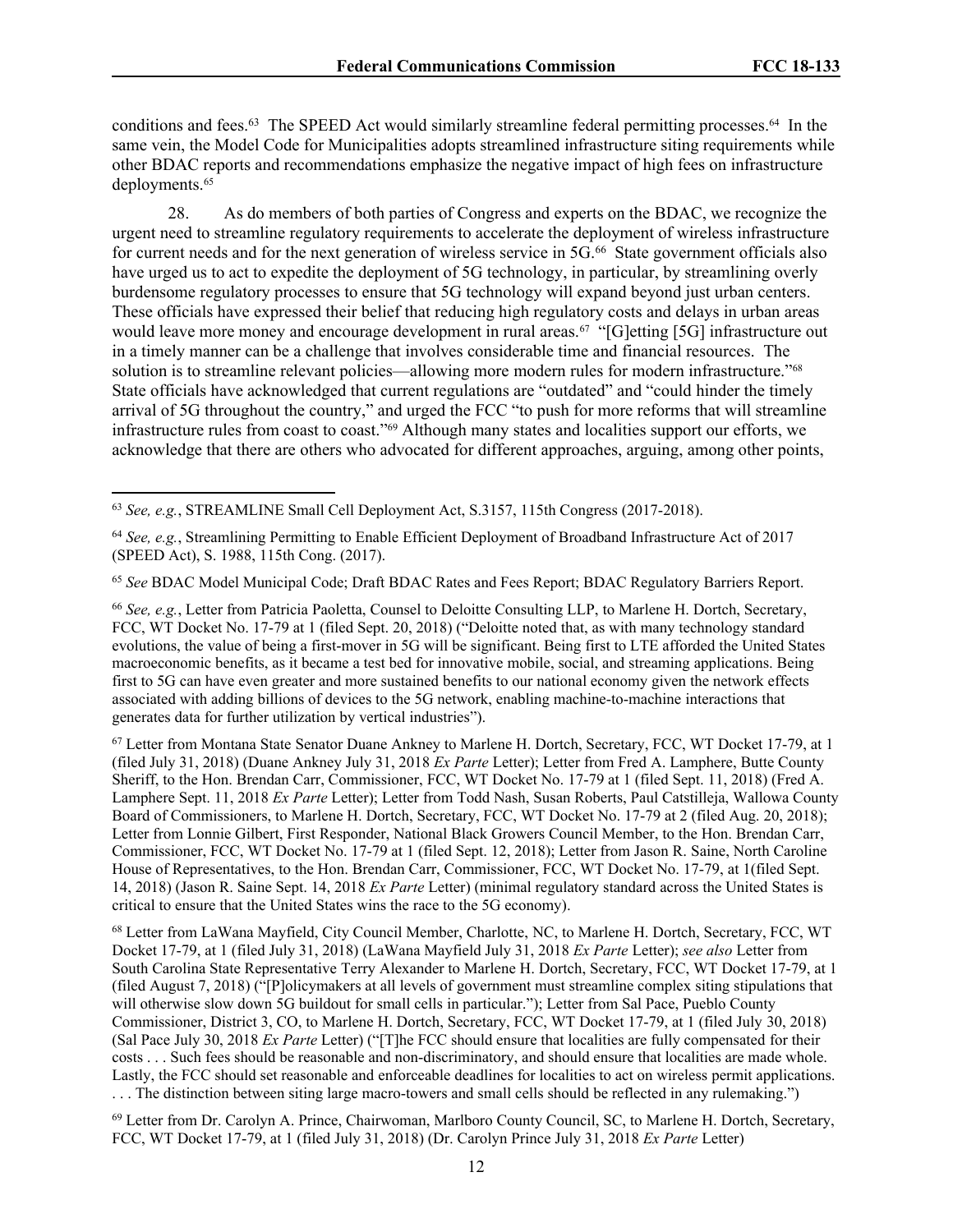that the FCC lacks authority to take certain actions.<sup>70</sup> We have carefully considered these views, but nevertheless find our actions here necessary and fully supported.

29. Accordingly, in this Declaratory Ruling and Third Report and Order, we act to reduce regulatory barriers to the deployment of wireless infrastructure and to ensure that our nation remains the leader in advanced wireless services and wireless technology.

# **III. DECLARATORY RULING**

30. In this Declaratory Ruling, we note that a number of appellate courts have articulated different and often conflicting views regarding the scope and nature of the limits Congress imposed on state and local governments through Sections 253 and 332. In light of these diverging views, Congress's vision for a consistent, national policy framework, and the need to ensure that our approach continues to make sense in light of the relatively new trend towards the large-scale deployment of Small Wireless Facilities, we take this opportunity to clarify and update the FCC's reading of the limits Congress imposed. We do so in three main respects.

31. First, in Part III.A, we express our agreement with the views already stated by the First, Second, and Tenth Circuits that the "materially inhibit" standard articulated in 1997 by the Clinton-era FCC's *California Payphone* decision is the appropriate standard for determining whether a state or local law operates as a prohibition or effective prohibition within the meaning of Sections 253 and 332.

32. Second, in Part III.B, we note, as numerous courts have recognized, that state and local fees and other charges associated with the deployment of wireless infrastructure can effectively prohibit the provision of service. At the same time, courts have articulated various approaches to determining the types of fees that run afoul of Congress's limits in Sections 253 and 332. We thus clarify the particular standard that governs the fees and charges that violate Sections 253 and 332 when it comes to the Small Wireless Facilities at issue in this decision. Namely, fees are only permitted to the extent that they represent a reasonable approximation of the local government's objectively reasonable costs, and are nondiscriminatory.<sup>71</sup> In this section, we also identify specific fee levels for the deployment of Small Wireless Facilities that presumptively comply with this standard. We do so to help avoid unnecessary litigation, while recognizing that it is the standard itself, not the particular, presumptive fee levels we articulate, that ultimately will govern whether a particular fee is allowed under Sections 253 and 332. So fees above

<sup>70</sup> *See, e.g.*, City of Manhattan, KS Sept. 13, 2018 *Ex Parte* Letter at 1-2; Ronny Berdugo Sept. 18, 2018 *Ex Parte* Letter at 1-2; Damon Connolly Sept. 17, 2018 *Ex Parte* Letter at 1-2.

<sup>71</sup> Fees charged by states or localities in connection with Small Wireless Facilities would be "compensation" for purposes of Section 253(c). This Declaratory Ruling interprets Section 253 and  $332(c)(7)$  in the context of three categories of fees, one of which applies to all deployments of Small Wireless Facilities while the other two are specific to Small Wireless Facilities deployments inside the ROW. (1) "Event" or "one-time" fees are charges that providers pay on a non-recurring basis in connection with a one-time event, or series of events occurring within a finite period. The one-time fees addressed in this Declaratory Ruling are not specific to the ROW. For example, a provider may be required to pay fees during the application process to cover the costs related to processing an application building or construction permits, street closures, or a permitting fee, whether or not the deployment is in the ROW. (2) Recurring charges for a Small Wireless Facility's use of or attachment to property inside the ROW owned or controlled by a state or local government, such as a light pole or traffic light, is the second category of fees addressed here, and is typically paid on a per structure/per year basis. (3) Finally, ROW access fees are recurring charges that are assessed, in some instances, to compensate a state or locality for a Small Wireless Facility's access to the ROW, which includes the area on, below, or above a public roadway, highway, street, sidewalk, alley, utility easement, or similar property (including when such property is government-owned). A ROW access fee may be charged even if the Small Wireless Facility is not using government owned property within the ROW. AT&T Comments at 18 (describing three categories of fees); Letter from Tamara Preiss, Vice President, Federal Regulatory and Legal Affairs, Verizon, to Marlene H. Dortch, Secretary, FCC, WT Docket No. 17-79, Attach. at 11 (filed Aug. 10, 2018) (Verizon Aug. 10, 2018 *Ex Parte* Letter) (characterizing fees as recurring or non-recurring); *see also* Draft BDAC Rates and Fees Report at p. 15-16. Unless otherwise specified, a reference to "fee" or "fees" herein refers to any one of, or any combination of, these three categories of charges.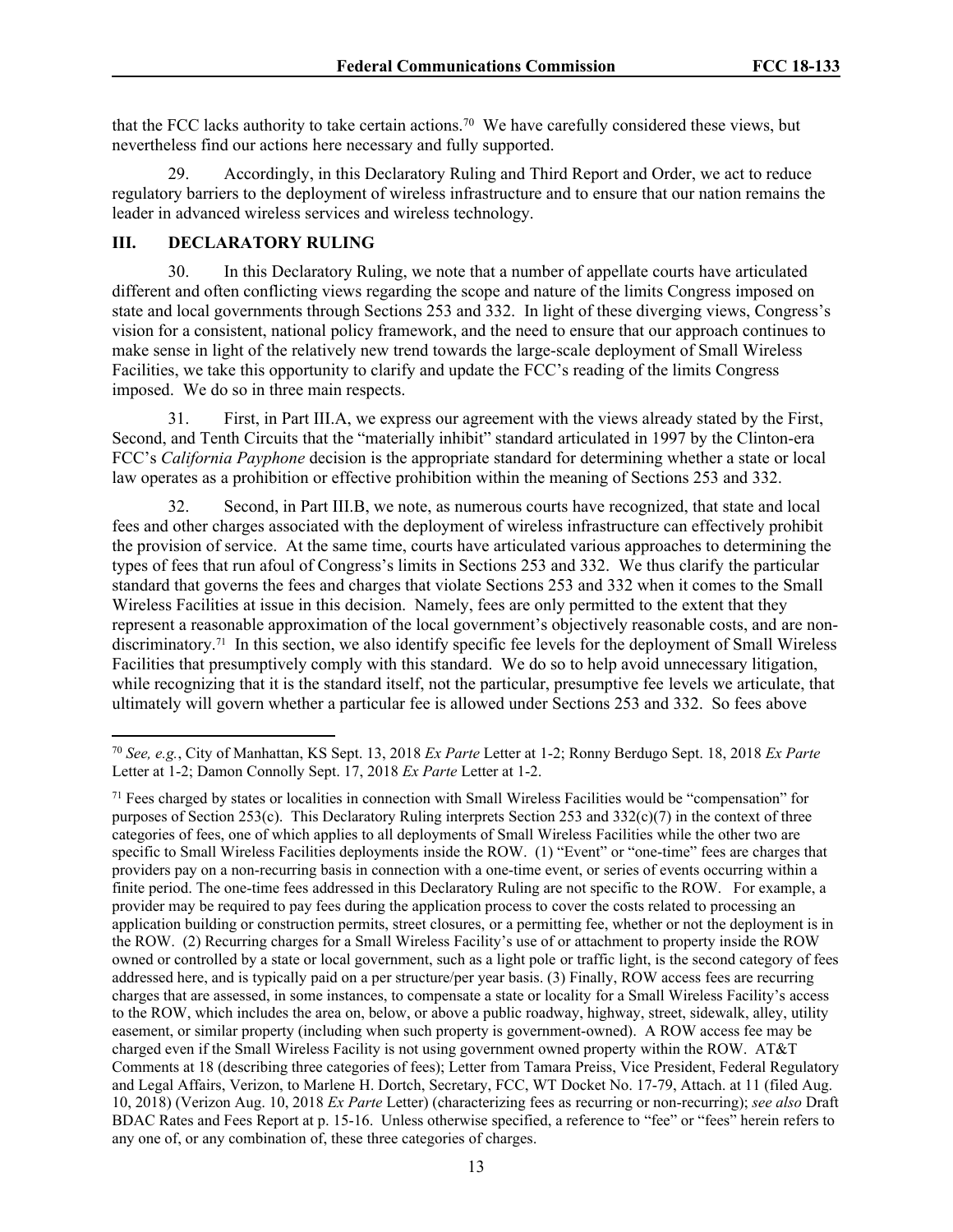those levels would be permissible under Sections 253 and 332 to the extent a locality's actual, reasonable costs (as measured by the standard above) are higher.

33. Finally, in Part III.C, we focus on a subset of other, non-fee provisions of state and local law that could also operate as prohibitions on service. We do so in particular by addressing state and local consideration of aesthetic concerns in the deployment of Small Wireless Facilities. We note that the Small Wireless Facilities that are the subject of this Declaratory Ruling remain subject to the Commission's rules governing Radio Frequency (RF) emissions exposure.<sup>72</sup>

## **A. Overview of the Section 253 and Section 332(c)(7) Framework Relevant to Small Wireless Facilities Deployment**

34. In Sections 253(a) and 332(c)(7)(B) of the Act, Congress determined that state or local requirements that prohibit or have the effect of prohibiting the provision of service are unlawful and thus preempted.<sup>73</sup> Section 253(a) addresses "any interstate or intrastate telecommunications service," while Section 332(c)(7)(B)(i)(II) addresses "personal wireless services."<sup>74</sup> Although the provisions contain identical "effect of prohibiting" language, the Commission and different courts over the years have each employed inconsistent approaches to deciding what it means for a state or local legal requirement to have the "effect of prohibiting" services under these two sections of the Act. This has caused confusion among both providers and local governments about what legal requirements are permitted under Sections 253 and 332(c)(7). For example, despite Commission decisions to the contrary construing such language under Section 253, some courts have held that a denial of a wireless siting application will "prohibit or have the effect of prohibiting" the provision of a personal wireless service under Section  $332(c)(7)(B)(i)(II)$  only if the provider can establish that it has a significant gap in service coverage in the

<sup>72</sup> *See* 47 CFR §§ 1.1307, 1.1310. We disagree with commenters who oppose the Declaratory Ruling on the basis of concerns regarding RF emissions. *See, e.g.*, Comments from Judy Aizuss, Comments from Jeffrey Arndt, Comments from Jeanice Barcelo, Comments from Kristin Beatty, Comments from James M. Benster, Comments from Terrie Burns, Comments from EMF Safety Network, Comments from Kate Reese Hurd, Comments from Marilynne Martin, Comments from Lisa Mayock, Comments from Kristen Moriarty Termunde, Comments from Sage Associates, Comments from Elizabeth Shapiro, Comments from Paul Silver, Comments from Natalie Ventrice. The Commission has authority to adopt and enforce RF exposure limits, and nothing in this Declaratory Ruling changes the applicability of the Commission's existing RF emissions exposure rules. *See, e.g.,* Section 704(b) of the Telecommunications Act of 1996, Pub. L. No. 104-104 (directing Commission to "prescribe and make effective rules regarding the environmental effects of radio frequency emissions" upon completing action in then-pending rulemaking proceeding that included proposals for, *inter alia*, maximum exposure limits); 47 U.S.C. § 332(c)(7)(B)(iv) (recognizing legitimacy of FCC's existing regulations on environmental effects of RF emissions of personal wireless service facilities, by proscribing state and local regulation of such facilities on the basis of such effects, to the extent such facilities comply with Commission regulations concerning such RF emissions); 47 U.S.C. § 151 (creating the FCC "[f]or the purpose of regulating interstate and foreign commerce in communication by wire and radio so as to make available, so far as possible, to all the people of the United States, . . . a rapid, efficient, Nation-wide, and world-wide wire and radio communication service, . . . for the purpose of [*inter alia*] promoting safety of life and property through the use of wire and radio communications"). *See also* H.R. Rep. No. 204(I), 104th Cong., 1st Sess. 94 (1995), *reprinted in* 1996 U.S.C.C.A.N. 10, 61 (1996) (in legislative history of Section 704 of 1996 Telecommunications Act, identifying "adequate safeguards of the public health and safety" as part of a framework of uniform, nationwide RF regulations); ; *Reassessment of FCC Radiofrequency Exposure Limits and Policies*, First Report and Order, Further Notice of Proposed Rulemaking and Notice of Inquiry, 28 FCC Rcd 3498, 3530-31, para. 103, n.176 (2013).

<sup>73</sup> 47 U.S.C. §§ 253(a), 332(c)(7)(B)(i)(II).

<sup>&</sup>lt;sup>74</sup> *Id.* The actions in this proceeding update the FCC's approach to Sections 253 and 332 by addressing effective prohibitions that apply to the deployment of services covered by those provisions. Our interpretations in this proceeding do not provide any basis for increasing the regulation of services deployed consistent with Section 621 of the Cable Communications Policy Act of 1984.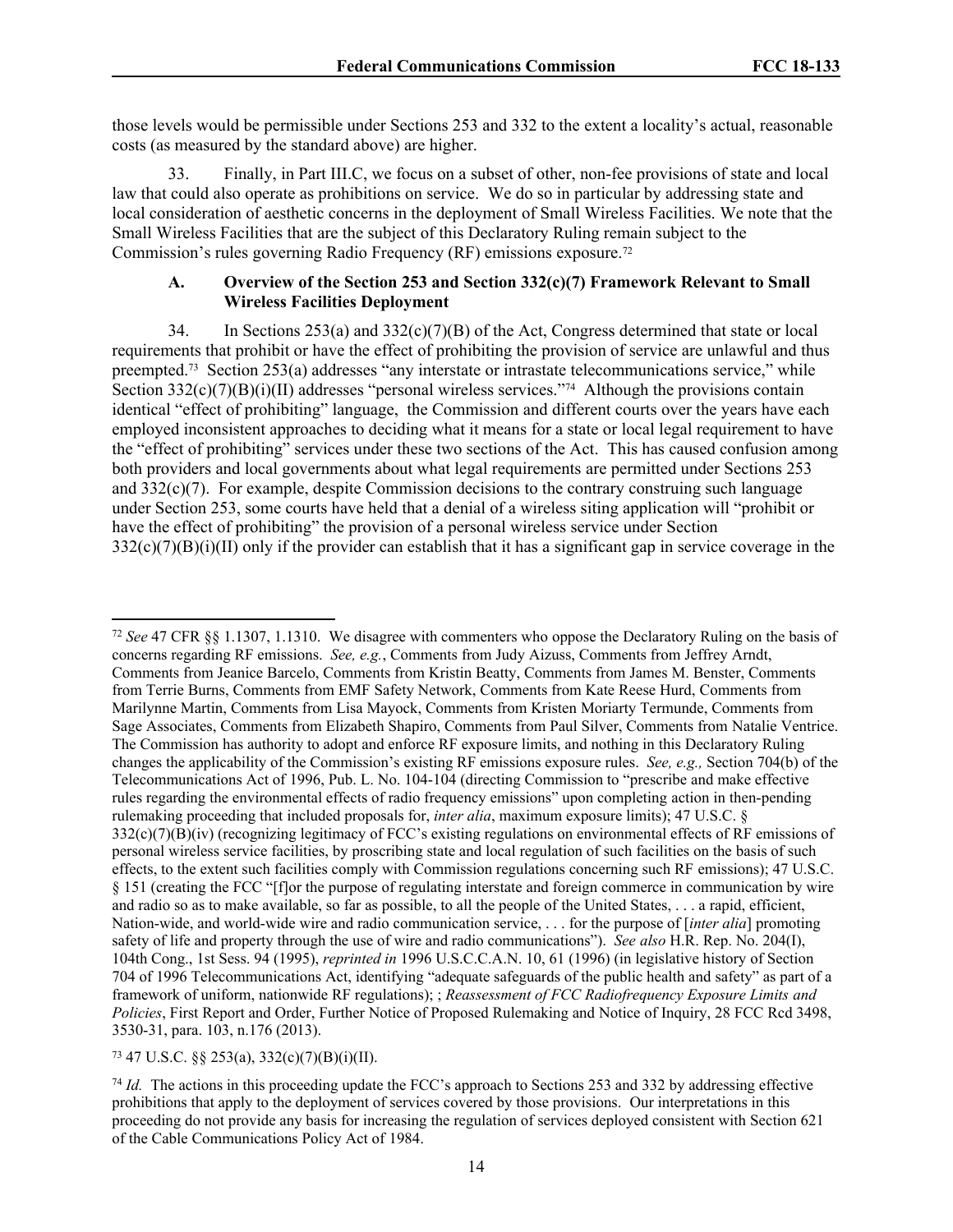area and a lack of feasible alternative locations for siting facilities.<sup>75</sup> Other courts have held that evidence of an already-occurring or complete inability to offer a telecommunications service is required to demonstrate an effective prohibition under Section 253(a).<sup>76</sup> Conversely, still other courts like the First, Second, and Tenth Circuits have endorsed prior Commission interpretations of what constitutes an effective prohibition under Section 253(a) and recognized that, under that analytical framework, a legal requirement can constitute an effective prohibition of services even if it is not an insurmountable barrier.<sup>77</sup>

35. In this Declaratory Ruling, we first reaffirm, as our definitive interpretation of the effective prohibition standard, the test we set forth in *California Payphone*, namely, that a state or local legal requirement constitutes an effective prohibition if it "materially limits or inhibits the ability of any competitor or potential competitor to compete in a fair and balanced legal and regulatory environment."<sup>78</sup> We then explain how this "material inhibition" standard applies in the context of state and local fees and aesthetic requirements. In doing so, we confirm the First, Second, and Tenth Circuits' understanding that under this analytical framework, a legal requirement can "materially inhibit" the provision of services even if it is not an insurmountable barrier.<sup>79</sup> We also resolve the conflicting court interpretations of the

<sup>76</sup> *See, e.g.*, *County of San Diego*, 543 F.3d at 579-80; *Level 3 Commc'ns, LLC v. City of St. Louis*, 477 F.3d 528, 533-34 (8th Cir. 2007) (*City of St. Louis*).

<sup>77</sup> *See Puerto Rico Tel. Co. v. Municipality of Guayanilla*, 450 F.3d 9, 18 (1st Cir. 2006) (*Municipality of Guayanilla*); *TCG New York, Inc. v. City of White Plains*, 305 F.3d 67, 76 (2d Cir. 2002) (*City of White Plains*); *RT Communications v. FCC*, 201 F.3d 1264, 1268 (10th Cir. 2000) ("[Section] 253(a) forbids any statute which prohibits or has 'the effect of prohibiting' entry. Nowhere does the statute require that a bar to entry be insurmountable before the FCC must preempt it.") (*RT Communications*) (*affirming Silver Star Tel. Co. Petition for Preemption and Declaratory Ruling*, 12 FCC Rcd 15639 (1997)).

<sup>78</sup> *California Payphone*, 12 FCC Rcd at 14206, para. 31. A number of circuit courts have cited *California Payphone* as the leading authority regarding the standard to be applied under Section 253(a). *See, e.g.*, *County of San Diego*, 543 F.3d at 578; *City of St. Louis*, 477 F.3d at 533; *Municipality of Guayanilla*, 450 F.3d at 18; *Qwest Corp. v. City of Santa Fe*, 380 F.3d 1258, 1270 (10th Cir. 2004) (*City of Santa Fe*); *City of White Plains*, 305 F.3d at 76. Crown Castle argues that the Eighth and Ninth Circuit cited the FCC's *California Payphone* decision,but read the standard in an overly narrow fashion. *See, e.g.*, Letter from Kenneth J. Simon, Senior Vice Pres. and Gen. Counsel, Crown Castle, *et al*., to Marlene H. Dortch, Secretary, FCC, WT Docket No. 17-79 at 12 (filed June 7, 2018) (Crown Castle June 7, 2018 *Ex Parte* Letter); *see also* Smart Communities Comments at 60-61 (describing circuit split). Some commenters cite selected dictionary definitions or otherwise argue for a narrow definition of "prohibit." *See, e.g.*, Smart Communities Reply at 53. But because they do not go on to dispute the validity of the *California Payphone* standard that has been employed not only by the Commission but also many courts, those arguments do not persuade us to depart from the *California Payphone* standard here.

<sup>79</sup> *See, e.g.*, *City of White Plains*, 305 F.3d at 76; *Municipality of Guayanilla*, 450 F.3d at 18; *see also, e.g.*, Crown Castle June 7, 2018 *Ex Parte* Letter at 12. Because the clarifications in this order should reduce uncertainty regarding the application of these provisions for state and local governments as well as stakeholders, we are not persuaded by some commenters' arguments that an expedited complaint process is required. *See, e.g.*, AT&T Comments at 28; CTIA Reply at 21. We do not address, at this time, recently-filed petitions for reconsideration of our August 2018 *Moratoria Declaratory Ruling*. *See, e.g.,* Smart Communities Petition for Reconsideration, WC

<sup>75</sup> Courts vary widely regarding the type of showing needed to satisfy the second part of that standard. The First, Fourth, and Seventh Circuits have imposed a "heavy burden" of proof on applicants to establish a lack of alternative feasible sites, requiring them to show "not just that *this* application has been rejected but that further reasonable efforts to find another solution are so likely to be fruitless that it is a waste of time even to try." *Green Mountain Realty Corp. v. Leonard*, 750 F.3d 30, 40 (1st Cir. 2014); *accord New Cingular Wireless PCS, LLC v. Fairfax County*, 674 F.3d 270, 277 (4th Cir. 2012); *T-Mobile Northeast LLC v. Fairfax County*, 672 F.3d 259, 266-68 (4th Cir. 2012) (*en banc*); *Helcher v. Dearborn County*, 595 F.3d 710, 723 (7th Cir. 2010) (*Helcher*). The Second, Third, and Ninth Circuits have held that an applicant must show only that its proposed facilities are the "least intrusive means" for filling a coverage gap in light of the aesthetic or other values that the local authority seeks to serve. *Sprint Spectrum, LP v. Willoth*, 176 F.3d 630, 643 (2d Cir. 1999) (*Willoth*); *APT Pittsburgh Ltd. P'ship v. Penn Township*, 196 F.3d 469, 480 (3d Cir. 1999) (*APT*); *American Tower Corp. v. City of San Diego*, 763 F.3d 1035, 1056-57 (9th Cir. 2014); *T-Mobile USA, Inc. v. City of Anacortes*, 572 F.3d 987, 995-99 (9th Cir. 2009) (*City of Anacortes*).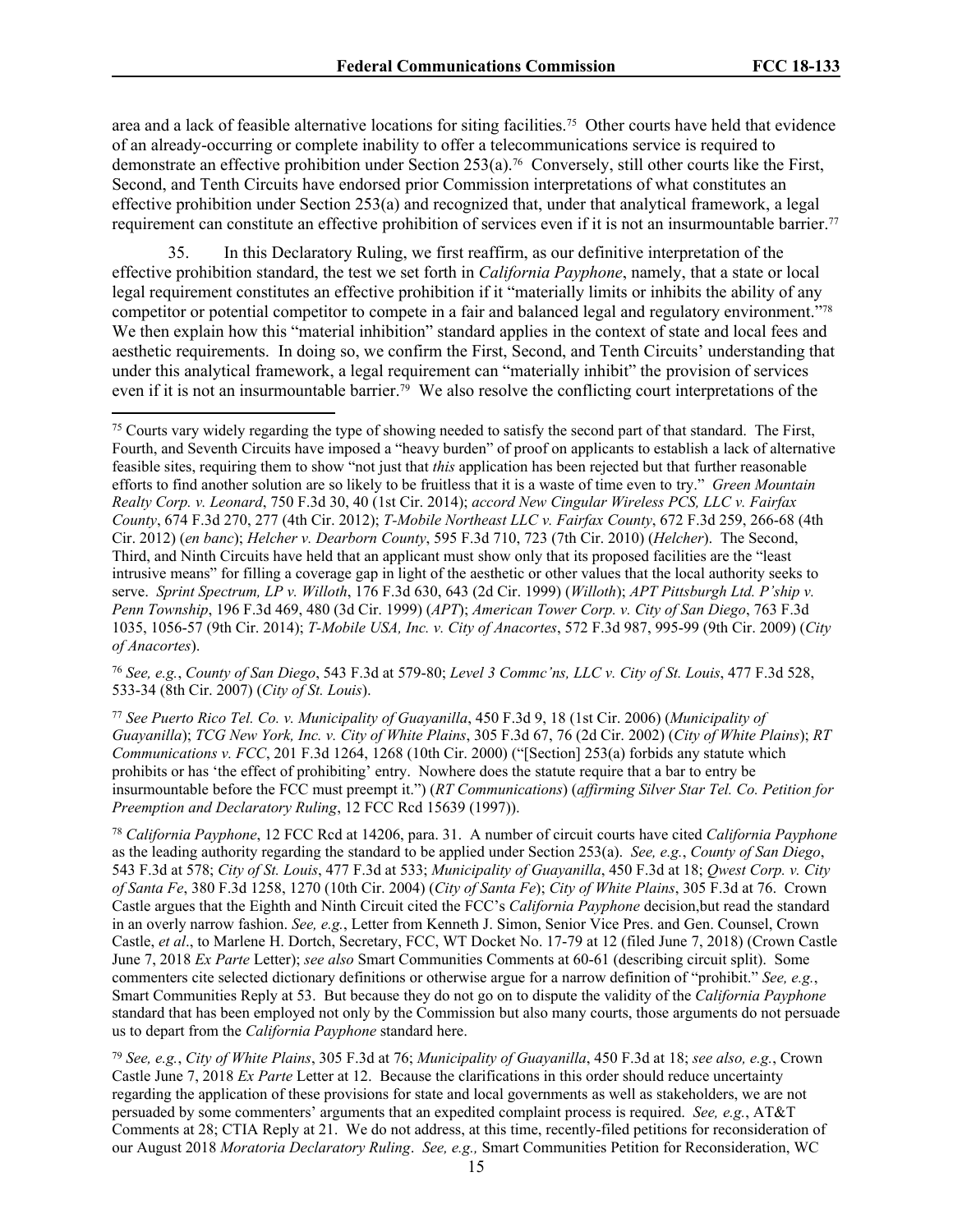'effective prohibition' language so that continuing confusion on the meaning of Sections 253 and 332(c)(7) does not materially inhibit the critical deployments of Small Wireless Facilities and our nation's drive to deploy 5G.<sup>80</sup>

36. As an initial matter, we note that our Declaratory Ruling applies with equal measure to the effective prohibition standard that appears in both Sections  $253(a)$  and  $332(c)(7)$ .<sup>81</sup> This ruling is consistent with the basic canon of statutory interpretation that identical words appearing in neighboring provisions of the same statute generally should be interpreted to have the same meaning.<sup>82</sup> Moreover, both of these provisions apply to wireless telecommunications services<sup>83</sup> as well as to commingled services and facilities.<sup>84</sup>

#### (Continued from previous page)

Docket No. 17-84 & WT Docket No. 17-79 (filed Sept. 4, 2018); New York City Petition for Reconsideration, WC Docket No. 17-84 & WT Docket No. 17-79 (filed Sept. 4, 2018). Nor do we address requests for clarification and/or action on other issues raised in the record beyond those expressly discussed in this order. These other issues include arguments regarding other statutory interpretations that we do not address here. *See, e.g.*, CTIA Reply at 23 (raising broader questions about the precise interplay of Section 253 and Section 332(c)(7)); Crown Castle June 7, 2018 *Ex Parte* Letter at 16-17 (raising broader questions about the scope of "legal requirements" under Section 253(a)). Consequently, this order should not be read as impliedly taking a position on those issues.

<sup>80</sup> *See, e.g.*, Crown Castle June 7, 2018 *Ex Parte* Letter at 11-12 (arguing that "[d]espite the Commission's efforts to define the boundaries of federal preemption under Section 253, courts have issued a number of conflicting decisions that have only served to confuse the preemption analysis sunder section 253" and that "the Commission should clarify that the *California Payphone* standard as interpreted by the First and Second Circuits is the appropriate standard going forward"); *see also* BDAC Regulatory Barriers Report at p. 9 ("The Commission should provide clarity on what actually constitutes an "excessive" fee for right-of-way access and use. The FCC should provide guidance on what constitutes a fee that is excessive and/or duplicative, and that therefore is not "fair and reasonable." The Commission should specifically clarify that "fair and reasonable" compensation for right-of way access and use implies some relation to the burden of new equipment placed in the ROW or on the local asset, or some other objective standard."). Because our decision provides clarity by addressing conflicting court decisions and reaffirming that the "materially inhibits" standard articulated in the Commission's *California Payphone* decision is the appropriate standard for determining whether a state or local law operates as an effective prohibition within the meaning of Sections 253 and 332, we reject arguments that our action will increase conflicts and lead to more litigation. *See e.g*., Letter from Michael Dylan Brennan, Mayor, City of University Heights, Ohio, to Marlene H. Dortch, Secretary, FCC, WT Docket No. 17-79, at 2 (filed Sept. 19, 2018) (stating that "…this framing and definition of effective prohibition opens local governments to the likelihood of more, not less, conflict and litigation over requirements for aesthetics, spacing, and undergrounding").

<sup>81</sup> *See infra* Part III.A, B.

<sup>82</sup> *See County of San Diego*, 543 F.3d at 579 ("We see nothing suggesting that Congress intended a different meaning of the text 'prohibit or have the effect of prohibiting' in the two statutory provisions, enacted at the same time, in the same statute. \* \* \* \* \* As we now hold, the legal standard is the same under either [Section 253 or 332(c)(7)]."); *see also, e.g.*, *Puerto Rico v. Franklin Cal. Tax-Free Trust*, 136 S. Ct. 1938, 1946 (citing *Sullivan v. Stroop*, 496 U.S. 478, 484 (1990) (reading same term used in different parts of the same Act to have the same meaning); *Northcross v. Board of Ed. of Memphis City Schools*, 412 U.S. 427, 428 (1973) (per curiam) ("[S]imilarity of language . . . is . . . a strong indication that the two statutes should be interpreted *pari passu*"); Verizon Comments at 9-10; AT&T Reply at 3-4; Crown Castle June 7, 2018 *Ex Parte* Letter at 15.

83 Common carrier wireless services meet the definition of "telecommunications services," and thus are within the scope of Section 253(a) of the Act. *See, e.g.*, *Moratoria Declaratory Ruling*, FCC 18-111, para 142 n.523; *see also, e.g.*, League of Minnesota Cities Comments at 11; Verizon Reply at 9-10. While some commenters cite certain distinguishing factual characteristics between wireline and wireless services, the record does not reveal why those distinctions would be material to whether wireless telecommunications services are covered by Section 253 in the first instance. *See, e.g.*, City of San Antonio *et al*. Comments, Exh. A at 13; Virginia Joint Commenters Comments at 5, Exh. A at 45-46. To the contrary, Section 253(e) expressly preserves "application of section 332(c)(3) of this title to commercial mobile service providers" notwithstanding Section 253—a provision that would be meaningless if wireless telecommunications services already fell outside the scope of Section 253. 47 U.S.C. § 253(e). For this same reason, we also reject claims that the existence of certain protections for personal wireless services in Section  $332(c)(7)$ , or the phrase "nothing in this chapter" in Section  $332(c)(7)(A)$ , demonstrate that states' or localities'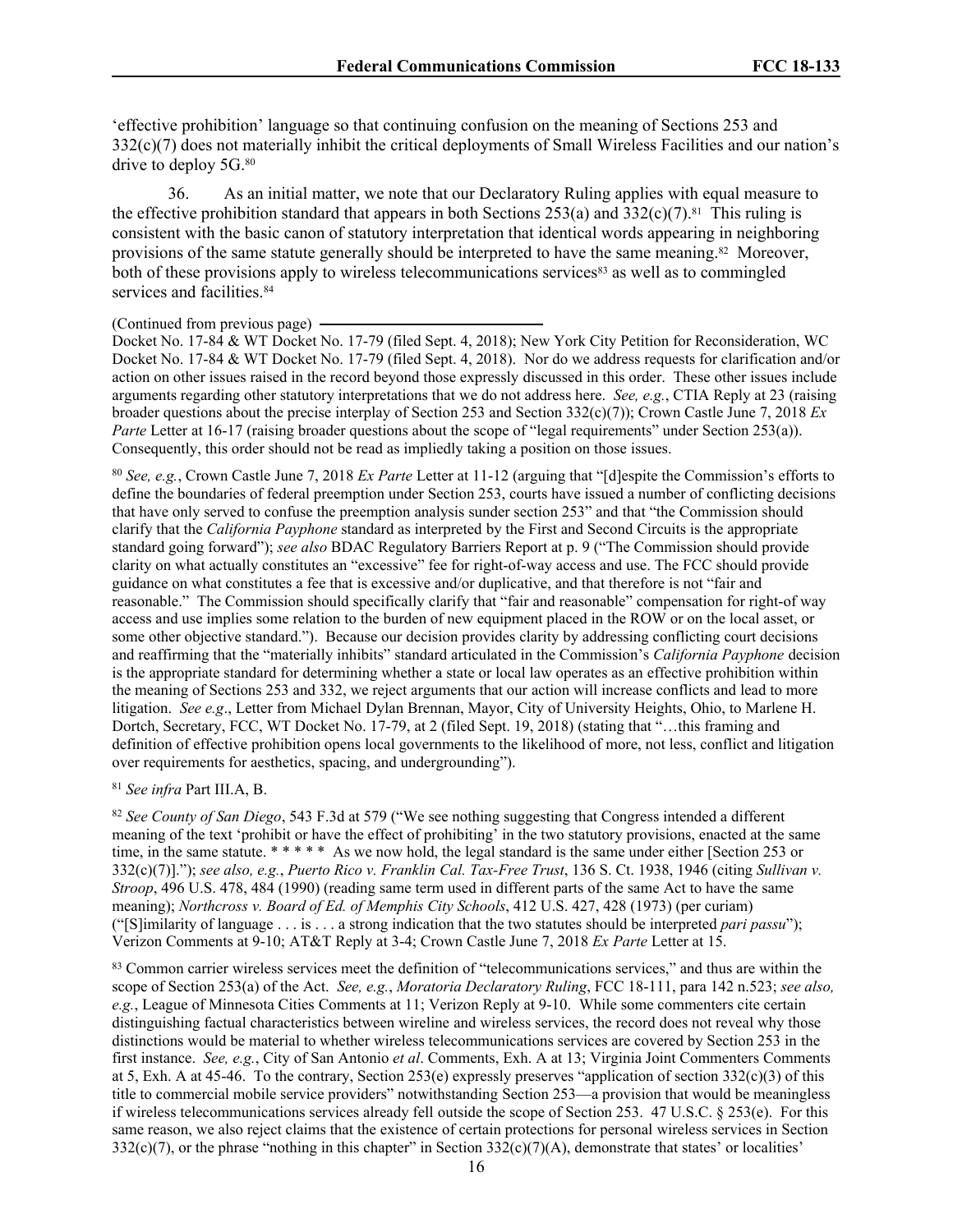37. As explained in *California Payphone* and reaffirmed here, a state or local legal requirement will have the effect of prohibiting wireless telecommunications services if it materially inhibits the provision of such services. We clarify that an effective prohibition occurs where a state or local legal requirement materially inhibits a provider's ability to engage in any of a variety of activities related to its provision of a covered service.<sup>85</sup> This test is met not only when filling a coverage gap but also when densifying a wireless network, introducing new services or otherwise improving service

regulations affecting wireless telecommunications services must fall outside the scope of Section 253. *See, e.g.*, Virginia Joint Commenters Comments, Exh. A at iii, 45-46; Smart Communities Comments at 56. Even if, as some parties argue, the phrase "nothing in this chapter" could be construed as preserving state or local decisions on the placement, construction, or modification of personal wireless service facilities from preemption by other sections of the Communications Act, Section 332(c)(7)(A) goes on to make clear that such state or local decisions are *not* immune from preemption if they violate any of the standards set forth in Section  $332(c)(7)(B)$ -including Section  $332(c)(7)(B)(i)(II)'$ s ban of requirements that "prohibit or have the effect of prohibiting" the provision of service, which is identical to the preemption provision in Section 253(a). Thus, states and localities may charge fees and dispose of applications relating to the matters subject to Section  $332(c)(7)$  in any manner they deem appropriate, so long as that conduct does not amount to a prohibition or effective prohibition, as interpreted in this Declaratory Ruling or otherwise run afoul of federal or state law; but because Sections  $332(c)(7)(B)(i)(II)$  and  $253(a)$  use identical "effective prohibition" language, the standard for what is saved and what is preempted is the same under both provisions.

<sup>84</sup> *See infra* para. 40 (discussing use of small cells to close coverage gaps, including voice gaps); *see also, e.g.*, *Moratoria Declaratory Ruling*, FCC 18-111, para 145 n.531; *Restoring Internet Freedom*, Declaratory Ruling, Report and Order, and Order, 33 FCC Rcd 311, 425, para. 190 (2018); Letter from Andre J. Lachance, Associate General Counsel, Verizon to Marlene H. Dortch, Secretary, FCC, WT Docket No. 17-79 at 3 (filed Sept. 19, 2018) (confirming that "telecommunications services can be provided over small cells and Verizon has deployed Small Wireless Facilities in its network that provide telecommunications services."); Letter from David M. Crawford, Senior Corporate Counsel, Fed. Reg. Affairs, T-Mobile, to Marlene H. Dortch, Secretary, FCC, WT Docket No. 17- 79 at 1 (filed Sept. 19, 2018) (stating that "small wireless facilities are a critical component of T-Mobile's network deployment plans to support both the 5G evolution of wireless services, as well as more traditional services such as mobile broadband and even voice calls. T-Mobile, for example, uses small wireless facilities to densify our network to provide better coverage and greater capacity, and to provide traditional services such as voice calls in areas where our macro site coverage is insufficient to meet demand."); Letter from Henry G. Hultquist, Vice President, Federal Regulatory, AT&T, to Marlene H. Dortch, Secretary, FCC, WT Docket No. 17-79 at 1 (filed Sept. 20, 2018) ("AT&T has operated and continues to operate commercial mobile radio services as well as information services from small wireless facilities..."); *see also, e.g.*, *Coastal Communications Service v. City of New York*, 658 F. Supp. 2d 425, 441-42 (E.D.N.Y. 2009) (finding that a restriction on advertising on newly-installed payphones was subject to Section 253(a) where the advertising was a material factor in the provider's ability to provide the payphone service itself). The fact that facilities are sometimes deployed by third parties not themselves providing covered services also does not place such deployment beyond the purview of Section 253(a) or Section 332(c)(7)(B)(i) insofar as the facilities are used by wireless service providers on a wholesale basis to provide covered services (among other things). *See, e.g.*, T-Mobile Comments at 26. Given our conclusion that neither commingling of services nor the identity of the entity engaged in the deployment activity changes the applicability of Section 253(a) or Section  $332(c)(7)(B)(i)(II)$  where the facilities are being used for the provisioning of services within the scope of the relevant statutory provisions, we reject claims to the contrary. *See, e.g.*, Colorado Communications and Utility Alliance *et al*. Comments at 15-16; City of San Antonio *et al*. Comments, Exh. A at 12; *id*., Exh. C at 13-15. Because local jurisdictions do not have the authority to regulate these interstate services, there is no basis for local jurisdictions to conduct proceedings on the types of personal wireless services offered over particular wireless service facilities or the licensee's service area, which are matters within the Commission's licensing authority. Furthermore, local jurisdictions do not have the authority to require that providers offer certain types or levels of service, or to dictate the design of a provider's network. See 47 U.S.C. § 332(c)(3)(A); *see also Bastien v. AT&T Wireless Servs., Inc.*, 205 F.3d 983, 989 (7th Cir. 2000).

<sup>85</sup> By "covered service" we mean a telecommunications service or a personal wireless service for purposes of Section 253 and Section 332(c)(7), respectively.

<sup>(</sup>Continued from previous page)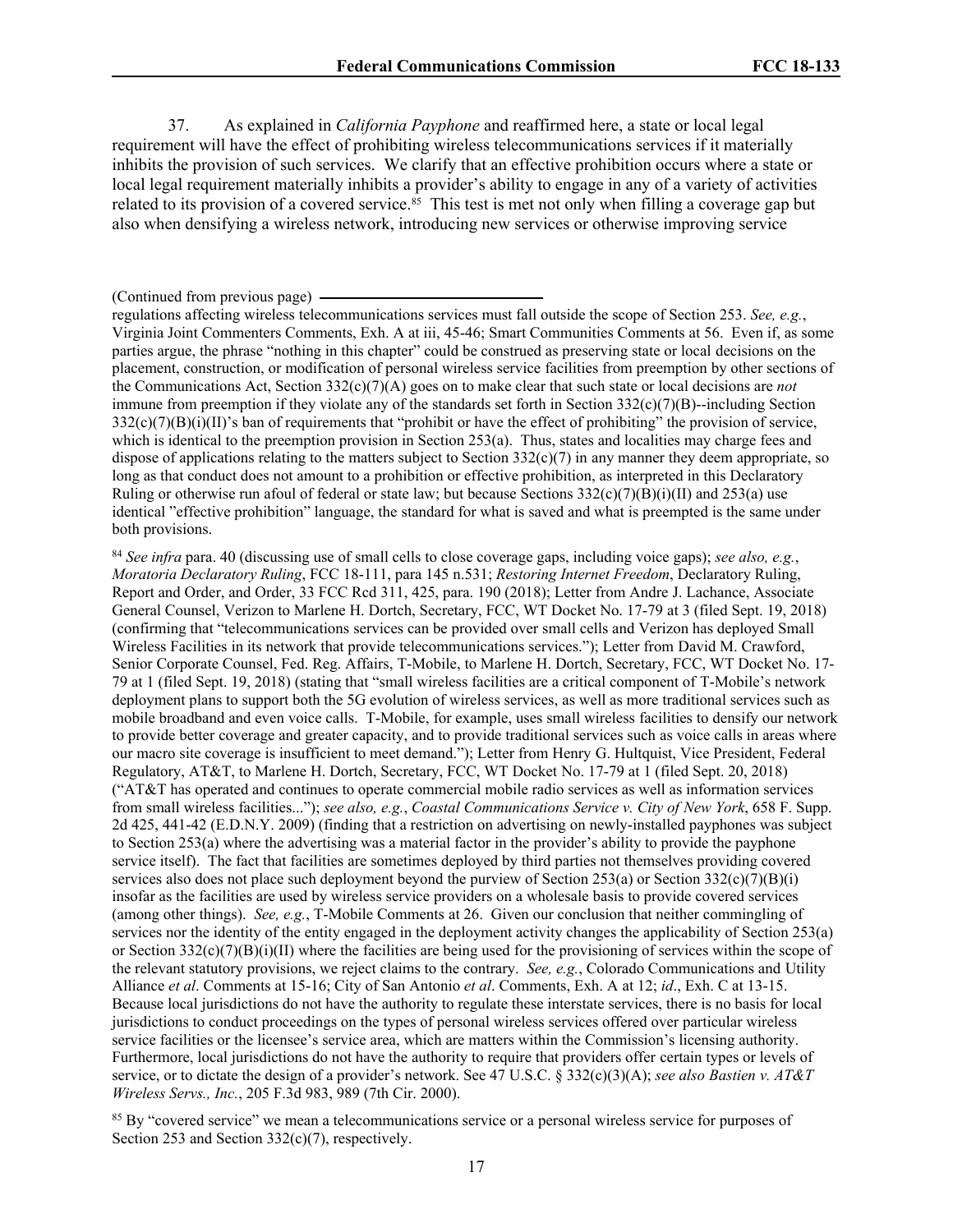capabilities.<sup>86</sup> Under the *California Payphone* standard, a state or local legal requirement could materially inhibit service in numerous ways—not only by rendering a service provider unable to provide an existing service in a new geographic area or by restricting the entry of a new provider in providing service in a particular area, but also by materially inhibiting the introduction of new services or the improvement of existing services. Thus, an effective prohibition includes materially inhibiting additional services or improving existing services.<sup>87</sup>

38. Our reading of Section 253(a) and Section  $332(c)(7)(B)(i)(II)$  reflects and supports a marketplace in which services can be offered in a multitude of ways with varied capabilities and performance characteristics consistent with the policy goals in the 1996 Act and the Communications Act. To limit Sections 253(a) and  $332(c)(7)(B)(i)(II)$  to protecting only against coverage gaps or the like would be to ignore Congress's contemporaneously-expressed goals of "promot [ing] competition [, ] . . . secur[ing] . . . higher quality services for American telecommunications consumers and encourage[ing] the rapid deployment of new telecommunications technologies."<sup>88</sup> In addition, as the Commission recently explained, the implementation of the Act "must factor in the fundamental objectives of the Act, including the deployment of a 'rapid, efficient . . . wire and radio communication service with adequate facilities at reasonable charges' and 'the development and rapid deployment of new technologies, products and services for the benefit of the public . . . without administrative or judicial delays[, and] efficient and

<sup>86</sup> *See, e.g.*, Crown Castle Comments at 54-55; Free State Foundation Comments at 12; T-Mobile Comments at 43- 45; CTIA Reply at 14; WIA Reply at 26; Crown Castle June 7, 2018 *Ex Parte* Letter at 13-14; Letter from Kara Romagnino Graves, Director, Regulatory Affairs, CTIA, to Marlene H. Dortch, Secretary, FCC, WT Docket No. 17- 79, at 8-9 (filed June 27, 2018) (CTIA June 27, 2018 *Ex Parte* Letter). As T-Mobile explains, for example, a provider might need to improve "signal strength or system capacity to allow it to provide reliable service to consumers in residential and commercial buildings." T-Mobile Comments at 43; *see also, e.g.*, *Acceleration of Broadband Deployment by Improving Wireless Facilities Siting Policies*, WT Docket Nos. 13-238, *et al.*, Notice of Proposed Rulemaking, 28 FCC Rcd 14238, 14253, para. 38 (2013) (observing that "DAS and small cell facilities[ ] are critical to satisfying demand for ubiquitous mobile voice and broadband services"). The growing prevalence of smart phones has only accelerated the demand for wireless providers to take steps to improve their service offerings. *See, e.g.*, *Twentieth Wireless Competition Report*, 32 FCC Rcd at 9011-13, paras. 62-65.

<sup>&</sup>lt;sup>87</sup> Our conclusion finds further support in our broad understanding of the statutory term "service," which, as we explained in our recent *Moratoria Declaratory Ruling*, means "any covered service a provider wishes to provide, incorporating the abilities and performance characteristics it wishes to employ, including to provide existing services more robustly, or at a higher level of quality—such as through filling a coverage gap, densification, or otherwise improving service capabilities." *Moratoria Declaratory Ruling*, FCC 18-111, para. 162 n.594; *see also Public Utility Comm'n of Texas Petition for Declaratory Ruling and/or Preemption of Certain Provisions of the Texas Public Utility Regulatory Act of 1995*, Memorandum Opinion and Order, 13 FCC Rcd 3460, 3496, para. 74 (1997) (*Texas PUC Order)* (interpreting the scope of 'telecommunications services' covered by Section 253(a) and clarifying that it would be an unlawful prohibition for a state or locality to specify "the means or facilities" through which a service provider must offer service); Crown Castle June 7, 2018 *Ex Parte* Letter at 10-11 (discussing this precedent). We find this interpretation of "service" warranted not only under Section 253(a), but Section  $332(c)(7)(B)(i)(II)$ 's reference to "services" as well.

<sup>88</sup> Preamble to the Telecommunications Act of 1996, Pub. Law. No. 104-104, § 202, 110 Stat. 56 (1996). Consequently, we reject arguments suggesting that the provision of some level of wireless service in the past necessarily demonstrates that there is no effective prohibition of service under the state or local legal requirements that applied during those periods or that an effective prohibition only is present if a provider can provide no covered service whatsoever. *See, e.g.*, City and County of San Francisco Comments at 25-26; Virginia Joint Commenters Comments, Exh. A at 31-33. Nor, in light of these goals, do we find it reasonable to interpret the protections of these provisions as doing nothing more than guarding against a monopoly as some suggest. *See, e.g.*, Smart Communities Comments, WC Docket No. 17-84, at 8-9 (filed June 15, 2017) cited in Smart Communities Comments at 57 n.141.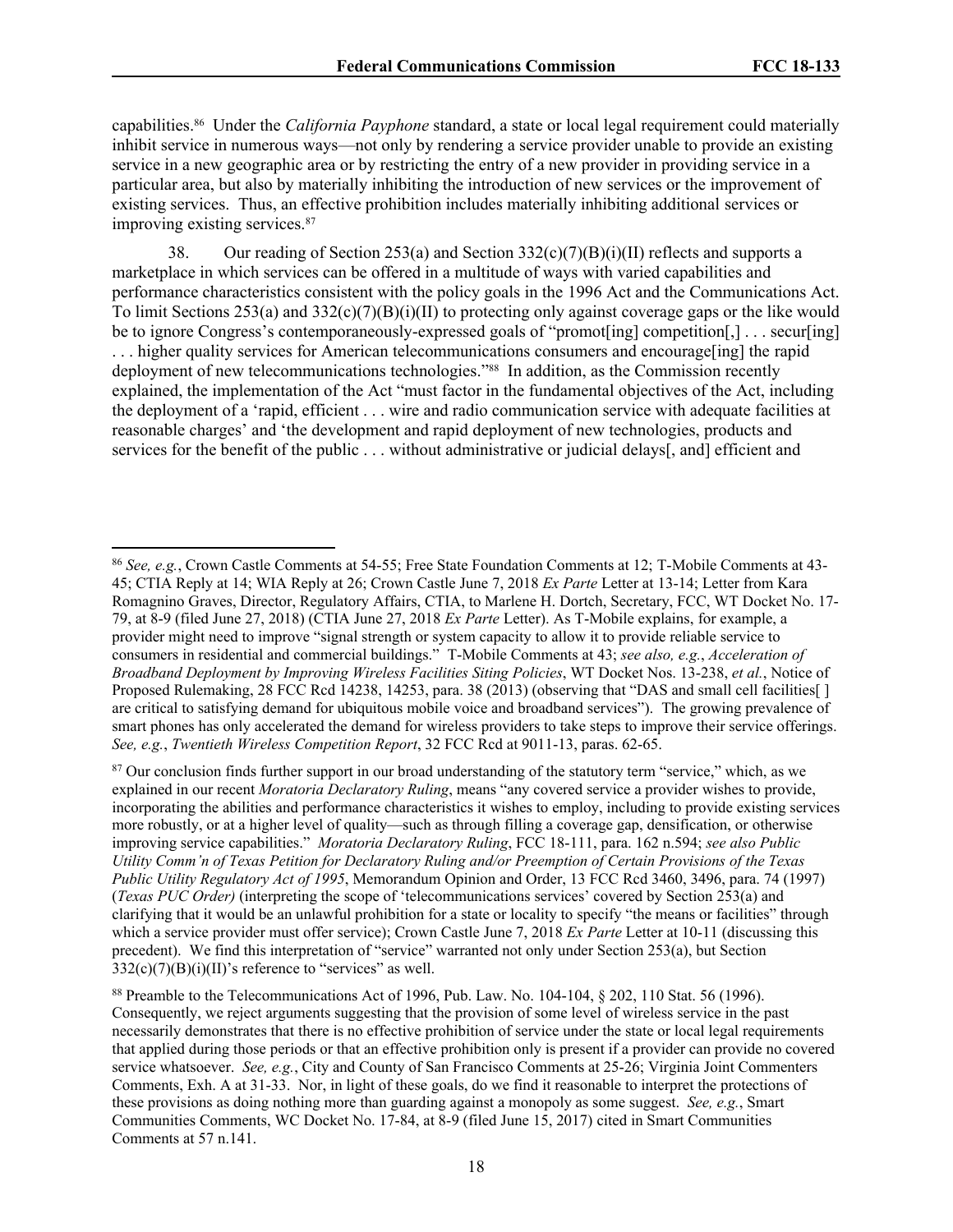intensive use of the electromagnetic spectrum.'"<sup>89</sup> These provisions demonstrate that our interpretation of Section 253 and Section 332(c)(7)(B)(i)(II) is in accordance with the broader goals of the various statutes that the Commission is entrusted to administer.

39. *California Payphone* further concluded that providers must be allowed to compete in a "fair and balanced regulatory environment."<sup>90</sup> As reflected in decisions such as the Commission's *Texas PUC Order*, a state or local legal requirement can function as an effective prohibition either because of the resulting "financial burden" in an absolute sense, or, independently, because of a resulting competitive disparity.<sup>91</sup> We clarify that "[a] regulatory structure that gives an advantage to particular services or facilities has a prohibitory effect, even if there are no express barriers to entry in the state or local code; the greater the discriminatory effect, the more certain it is that entities providing service using the disfavored facilities will experience prohibition."<sup>92</sup> This conclusion is consistent with both Commission and judicial precedent recognizing the prohibitory effect that results from a competitor being treated materially differently than similarly-situated providers.<sup>93</sup> We provide our authoritative interpretation below of the circumstances in which a "financial burden," as described in the *Texas PUC Order*, constitutes an effective prohibition in the context of certain state and local fees.

40. As we explained above, we reject alternative readings of the effective prohibition language that have been adopted by some courts and used to defend local requirements that have the effect of prohibiting densification of networks. Decisions that have applied solely a "coverage gap" based approach under Section 332(c)(7)(B)(i)(II) reflect both an unduly narrow reading of the statute and an outdated view of the marketplace.<sup>94</sup> Those cases, including some that formed the foundation for

<sup>92</sup> Crown Castle June 7, 2018 *Ex Parte* Letter at 13.

<sup>93</sup> *See, e.g.*, *Texas PUC Order*, 13 FCC Rcd at 3466, 3498-500, paras. 13, 78-81; *Federal-State Joint Board on Universal Service; Western Wireless Corporation Petition for Preemption of an Order of the South Dakota Public Utilities*, Declaratory Ruling, 15 FCC Rcd 15168, 15173, paras. 12-13 (2000) (*Western Wireless Order*); *Pittencrieff Communications, Inc. Petition for Declaratory Ruling Regarding Preemption of the Texas Public Utility Regulatory Act of 1995*, Memorandum Opinion and Order, 13 FCC Rcd 1735, 1751-52, para. 32 (1997) (*Pittencrieff*), *aff'd*, *Cellular Telecomm. Indus. Ass'n v. FCC*, 168 F.3d 1332 (5th Cir. 1999); *City of White Plains*, 305 F.3d at 80.

<sup>94</sup> Smart Communities seeks clarification of whether this Declaratory Ruling is meant to say that the "coverage gap" standard followed by a number of courts should include consideration of capacity as well as coverage issues. Letter from Gerard Lavery Lederer, Counsel, Smart Communities and Special Districts Coalition, to Marlene H. Dortch, Secretary, FCC, WT Docket No. 17-79, Att. at 17 (Sept. 19, 2018) (Smart Communities Sept. 19 *Ex Parte* Letter). We are not holding that prior "coverage gap" analyses are consistent with the standards we articulate here as long as they also take into account "capacity gaps"; rather, we are articulating here the effective prohibition standard that should apply while, at the same time, noting one way in which prior approaches erred by requiring coverage gaps. Accordingly, we reject both the version of the "coverage gap" test followed by the First, Fourth, and Seventh Circuits (requiring applicants to show "not just that *this* application has been rejected but that further reasonable efforts to find another solution are so likely to be fruitless that it is a waste of time even to try") and the version endorsed by the Second, Third, and Ninth Circuits (requiring applicants to show that the proposed facilities are the "least intrusive means" for filling a coverage gap) *See supra* n. 75. We also note that some courts have expressed concern about alternative readings of the statute that would lead to extreme outcomes—either always requiring a grant under some interpretations, or never preventing a denial under other interpretations. *See, e.g.*, *Willoth*, 176 F.3d at 639-41; *APT*, 196 F.3d at 478-79; *Town of Amherst v. Omnipoint Communications Enterprises, Inc.*, 173 F.3d 9, 14 (1st Cir. 1999); *AT&T Wireless PCS v. City Council of Virginia Beach*, 155 F.3d 423, 428 (4th Cir. 1998) (*City Council of Virginia Beach*); *see also, e.g.*, Greenling Comments at 2; City and County of San Francisco Reply

<sup>89</sup> *Accelerating Wireless Broadband Deployment by Removing Barriers to Infrastructure Investment*, Second Report and Order, FCC 18-30, para. 62 (rel. Mar. 30, 2018) (*Wireless Infrastructure Second R&O*) (quoting 47 U.S.C. §§  $151, 309(j)(3)(A), (D)$ ).

<sup>90</sup> *California Payphone*, 12 FCC Rcd at 14206, para. 31.

<sup>91</sup> *Texas PUC Order*, 13 FCC Rcd at 3466, 3498-500, paras. 13, 78-81; *see also, e.g.*, Crown Castle June 7, 2018 *Ex Parte* at 10-11, 13.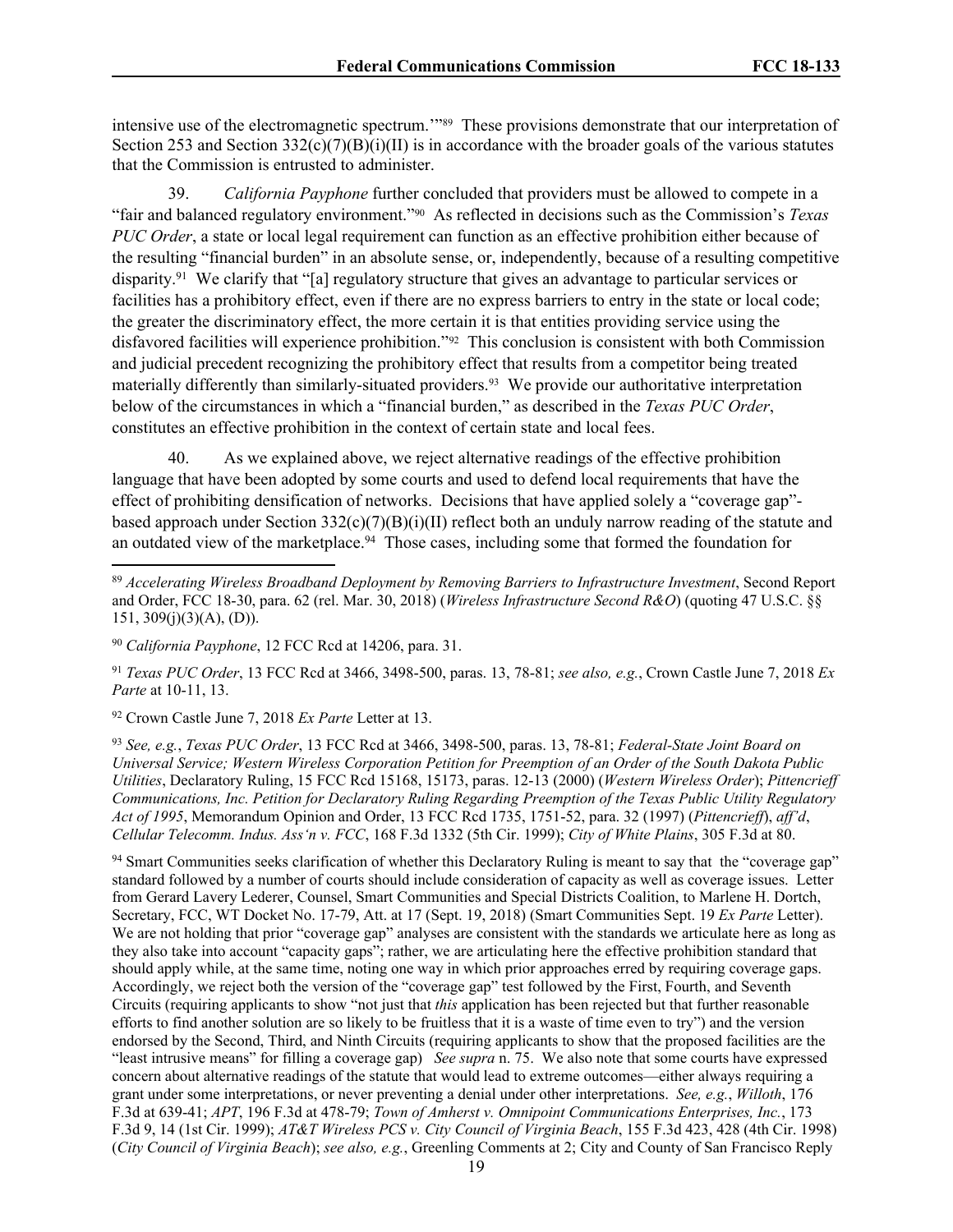"coverage gap"-based analytical approaches, appear to view wireless service as if it were a single, monolithic offering provided only via traditional wireless towers. <sup>95</sup> By contrast, the current wireless marketplace is characterized by a wide variety of offerings with differing service characteristics and deployment strategies. <sup>96</sup> As Crown Castle explains, coverage gap-based approaches are "simply

<sup>95</sup> *See, e.g.*, *Willoth*, 176 F.3d at 641-44; *360 Degrees Commc'ns Co. v.Board of Supervisors of Albemarle County*, 211 F.3d 79, 86-88 & n.1 (4th Cir. 2000) (*Albemarle County*); *see also, e.g.*, ExteNet Comments at 29; T-Mobile Comments at 42; Verizon Comments at 18; WIA Comments at 38-40. Even some cases that implicitly recognize the limitations of a gap-based test fail to account for those limitations in practice when applying Section 332(c)(7)(B)(i)(II). *See, e.g.*, *Second Generation Properties v. Town of Pelham*, 313 F.3d 620, 633 n.14 (4th Cir. 2002) (discussing scenarios where a carrier has coverage but insufficient capacity to adequately handle the volume of calls or where new technology emerges and a carrier would like to use it in areas that already have coverage using prior-generation technology). Courts that have sought to identify limited set of characteristics of personal wireless services covered by the Act essentially allow actual or effective prohibition of many personal wireless services that providers wish to offer with additional or more advanced characteristics. *See, e.g.*, *Willoth*, 176 F.3d at 641-43 (drawing upon certain statutory definitions); *Cellular Tel. Co. v. Zoning Bd. of Adjustment of the Borough of Ho-Ho-Kus*, 197 F.3d 64, 70 (3d Cir. 1999) (*Borough of Ho-Ho-Kus*) (concluding that it should be up to state or local authorities to assess and weigh the benefits of differing service qualities); *Albemarle County*, 211 F.3d at 87 (citing 47 CFR §§ 22.99, 22.911(b) as noting the possibility of some 'dead spots'); *cf. USCOC of Greater Iowa, Inc. v. Zoning Bd. of Adjustment of the City of Des Moines*, 465 F.3d 817 (8th Cir. 2006) (describing as a "dubious proposition" the argument that a denial of a request to construct a tower resulting in "less than optimal" service quality could be an effective prohibition). An outcome that allows the actual or effective prohibition of some covered services is contrary to the Act. Section 253(a) applies to any state or local legal requirement that prohibits or has the effect of prohibiting any entity from providing "any" interstate or intrastate telecommunications service, 47 U.S.C. § 253(a). Similarly, Section  $332(c)(7)(B)(i)(II)$  categorically precludes state or local regulation of the placement, construction, or modification of personal wireless service facilities that prohibits or has the effect of prohibiting the provision of personal wireless "services." 47 U.S.C. § 332(c)(7)(B)(i)(II). We find the most natural interpretation of these sections is that any service that meets the definition of "telecommunications service" or "personal wireless service" is encompassed by the language of each provision, rather than only some subset of such services or service generally. The notion that such state or local regulation permissibly could prohibit some personal wireless services, so long as others are available, is at odds with that interpretation. In addition, as we explain above, a contrary approach would fail to advance important statutory goals as well as the interpretation we adopt. Further, the approach reflected in these court decisions could involve state or local authorities "inquir[ing] into and regulat[ing] the services offered—an inquiry for which they are ill-qualified to pursue and which could only delay infrastructure deployment." Crown Castle June 7, 2018 *Ex Parte* Letter at 14. Instead, our effective prohibition analysis focuses on the service the provider wishes to provide, incorporating the capabilities and performance characteristics it wishes to employ, including facilities deployment to provide existing services more robustly, or at a better level of quality, all to offer a more robust and competitive wireless service for the benefit of the public.

<sup>96</sup> *See generally, e.g.*, *Twentieth Wireless Competition Report*, 32 FCC Rcd at 8968; *see also, e.g.*, T-Mobile Comments at 42-43; AT&T Reply at 4-5; CTIA Reply at 13-14; WIA Reply at 23-24; Crown Castle June 7, 2018 *Ex Parte* Letter at 15. We do not suggest that viewing wireless service as if it were a single, monolithic offering provided only via traditional wireless towers would have reflected an accurate understanding of the marketplace in the past, even if it might have been somewhat more understandable that courts held such a simplified view at that time. Rather, the current marketplace conditions highlight even more starkly the shortcomings of coverage gapbased approaches, which do not account for other characteristics and deployment strategies. *See, e.g.*, *Twentieth Wireless Competition Report*, 32 FCC Rcd at 8974-75, para. 12 (observing that "[p]roviders of mobile wireless services typically offer an array of mobile voice and data services," including "interconnected mobile voice services"); *id.* at 8997-97, paras. 42-43 (discussing various types of wireless infrastructure deployment to, among

<sup>(</sup>Continued from previous page)

at 16. Our interpretation avoids those concerns while better reflecting the text and policy goals of the Communications Act and 1996 Act than coverage gap-based approaches ultimately adopted by those courts. Our approach ensures meaningful constraints on state and local conduct that otherwise would prohibit or have the effect of prohibiting the provision of personal wireless services. At the same time, our standard does not preclude all state and local denials of requests for the placement, construction, or modification of personal wireless service facilities, as explained below. *See infra* III.B, C.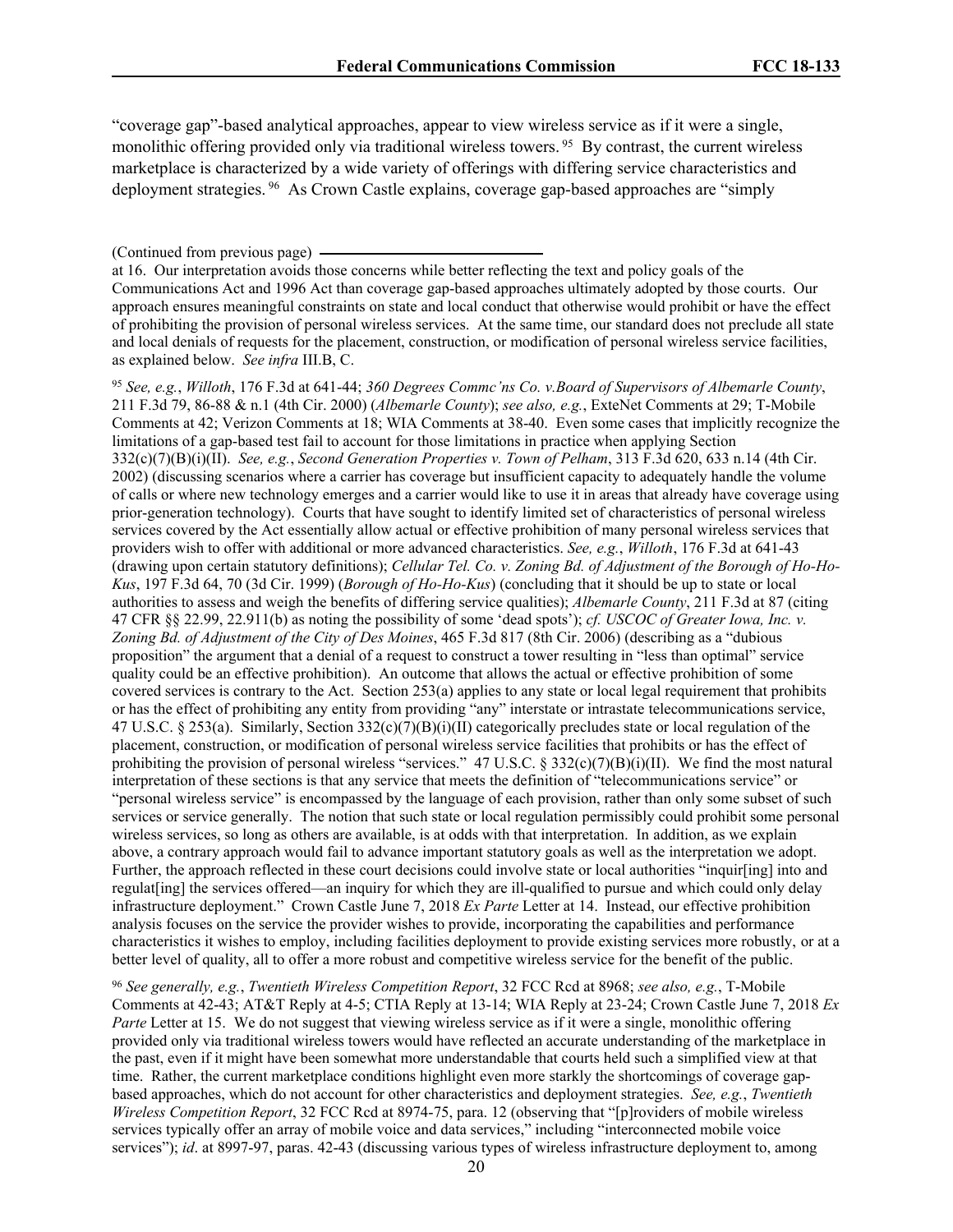incompatible with a world where the vast majority of new wireless builds are going to be designed to add network capacity and take advantage of new technologies, rather than plug gaps in network coverage."<sup>97</sup> Moreover, a critical feature of these new wireless builds is to accommodate increased in-building use of wireless services, necessitating deployment of small cells in order to ensure quality service to wireless callers within such buildings.<sup>98</sup>

41. Likewise, we reject the suggestion of some courts like the Eighth and Ninth Circuits that evidence of an existing or complete inability to offer a telecommunications service is required under 253(a).<sup>99</sup> Such an approach is contrary to the material inhibition standard of *California Payphone* and the correct recognition by courts "that a prohibition does not have to be complete or 'insurmountable'" to constitute an effective prohibition.<sup>100</sup> Commission precedent beginning with *California Payphone* itself makes clear that an insurmountable barrier is not required to find an effective prohibition under Section 253(a).<sup>101</sup> The "effectively prohibit" language must have some meaning independent of the "prohibit"

<sup>97</sup> Crown Castle June 7, 2018 *Ex Parte* Letter at 15; *see also id*. at 13 ("Densification of networks will be key for augmenting the capacity of existing networks and laying the groundwork for the deployment of 5G."); *id*. at 15-16 ("When trying to maximize spectrum re-use and boost capacity, moving facilities by just a few hundred feet can mean the difference between excellent service and poor service. The FCC's rules, therefore, must account for the effect siting decisions would have on every level of service, including increasing capacity and adding new spectrum bands. Practices and decisions that prevent carriers from doing either materially prohibit the provision of telecommunications service and thus should be considered impermissible under Section 332."). Contrary approaches appear to occur in part when courts' policy balancing places more importance on broadly preserving state and local authority than is justified. *See, e.g.*, *APT*, 196 F.3d at 479; *Albemarle County*, 211 F.3d at 86; *City Council of Virginia Beach*, 155 F.3d at 429; *National Tower, LLC v. Plainville Zoning Bd. of Appeals*, 297 F.3d 14 (1st Cir. 2002); *see also, e.g.*, League of Arizona Cities *et al.* Joint Comments at 45; Smart Communities Reply at 33. As explained above, our interpretation that "telecommunications services" in Section 253(a) and "personal wireless services" in Section  $332(c)(7)(B)(i)(II)$  are focused on the covered services that providers seek to provide —including the relevant service characteristics they seek to incorporate—not only is consistent with the text of those provisions but better reflects the broader policy goals of the Communications Act and the 1996 Act.

<sup>98</sup> *See* WIA Comments at 39; T-Mobile Comments at 43-44.

<sup>99</sup> *See, e.g.*, *County of San Diego*, 543 F.3d at 577, 579-80; *City of St. Louis*, 477 F.3d at 533-34; *see also, e.g.*, Virginia Joint Commenters Comments, Exh. A at 39-41. Although the Ninth Circuit in *County of San Diego* found that "the unambiguous text of §253(a)" precluded a prior Ninth Circuit approach that found an effective prohibition based on broad governmental discretion and the "mere possibility of prohibition," that holding is not implicated by our interpretations here. *County of San Diego*, 543 F.3d at 578; *cf. City of St. Louis*, 477 F.3d at 532. Consequently, those decisions do not preclude the Commission's interpretations here, *see, e.g.*, Verizon Reply at 7, and we reject claims to the contrary. *See, e.g.*, Smart Communities Comments at 60.

<sup>100</sup> *City of White Plains*, 305 F.3d at 76 (citing *RT Commc'ns*, 201 F.3d at 1268); *see also, e.g.*, *Municipality of Guayanilla*, 450 F.3d at 18 (quoting *City of White Plains*, 305 F.3d at 76 and citing *City of Santa Fe*, 380 F.3d at 1269); Crown Castle June 7, 2018 *Ex Parte* Letter at 12; Verizon Aug. 10, 2018 *Ex Parte* Letter, Attach at 5. Indeed, the Eighth Circuit's *City of St. Louis* decision acknowledges that under Section 253 "[t]he plaintiff need not show a complete or insurmountable prohibition," even while other aspects of that decision suggest that an insurmountable barrier effectively would be required. *City of St. Louis*, 477 F.3d at 533 (citing *City of White Plains*, 305 F.3d at 76).

<sup>101</sup> In *California Payphone*, the Commission concluded that the ordinance at issue "does not 'prohibit' the ability of any payphone service provider to provide payphone service in the Central Business District within the meaning of section 253(a)," but went on to evaluate the possibility of an effective prohibition by considering "whether the Ordinance materially inhibits or limits the ability of any competitor or potential competitor to compete in a fair and balanced legal and regulatory environment." *California Payphone*, 12 FCC Rcd at 14205, 14206, paras. 28, 31. In the *Texas PUC Order*, the Commission found that state law build-out requirements would require "substantial financial investment" and a "comparatively high cost per loop sold" in particular areas, interfering with the

<sup>(</sup>Continued from previous page)

other things, "improve spectrum efficiency for 4G and future 5G services," "to fill local coverage gaps, to densify networks and to increase local capacity").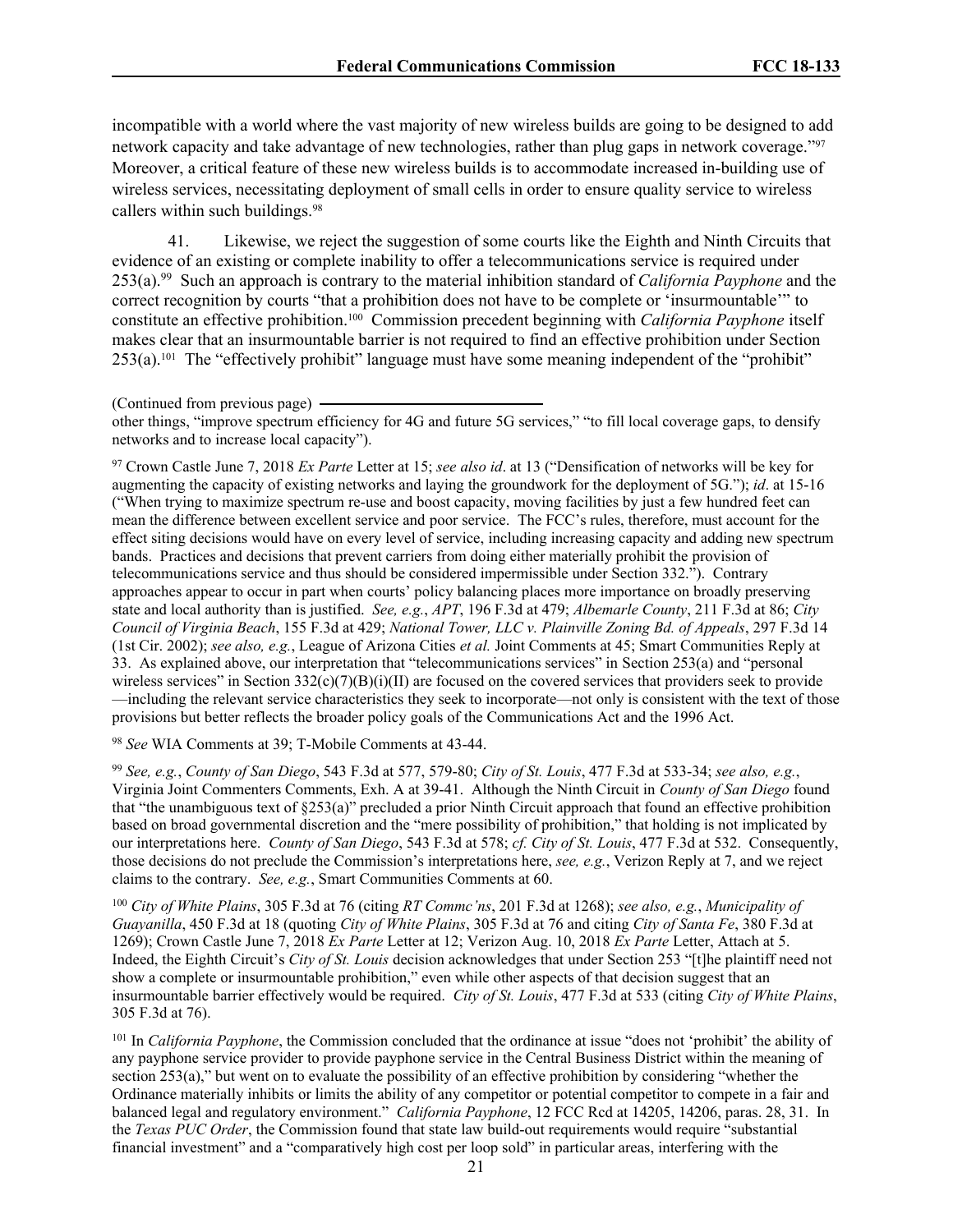language, and we find that the interpretation of the First, Second, and Tenth Circuits reflects that principle, while being more consistent with the *California Payphone* standard than the approach of the Eighth and Ninth Circuits.<sup>102</sup> The reasonableness of our interpretation that 'effective prohibition' does not require a showing of an insurmountable barrier to entry is demonstrated not only by a number of circuit courts' acceptance of that view, but in the Supreme Court's own characterization of Section 253(a) as "prohibit[ing] state and local regulation that *impedes* the provision of 'telecommunications service.'"<sup>103</sup>

42. The Eighth and Ninth Circuits' suggestion that a provider must show an insurmountable barrier to entry in the jurisdiction imposing the relevant regulation is at odds with relevant statutory purposes and goals, as well. Section 253(a) is designed to protect "any entity" seeking to provide telecommunications services from state and local barriers to entry, and Sections 253(b) and (c) emphasize the importance of "competitively neutral" and "nondiscriminatory" treatment of providers.<sup>104</sup> Yet focusing on whether the carrier seeking relief faces an insurmountable barrier to entry would lead to disparities in statutory protections among providers based merely on considerations such as their access to capital and the breadth or narrowness of their entry strategies.<sup>105</sup> In addition, the Commission has observed in connection with Section 253: "Each local government may believe it is simply protecting the

"statewide entry" plans that new entrants "may reasonable contemplate" in violation of Section 253(a) notwithstanding claims that the specific new entrants at issue had "'vast resources and access to capital' sufficient to meet those added costs. *Texas PUC Order*, 13 FCC Rcd at 3498, para. 78. The Commission also has expressed "great concern" about an exclusive rights-of-way access agreement that "appear[ed] to have the potential to adversely affect the provision of telecommunications services by facilities-based providers, in violation of the provision of section 253(a)." *Minnesota Order*, 14 FCC Rcd at 21700, para. 3. As another example, in the *Western Wireless Order*, the Commission stated that a "universal service fund mechanism that provides funding only to ILECs" would likely violate Section 253(a) not because it was insurmountable but because it would "effectively lower the price of ILEC-provided service relative to competitor-provided service" and thus "give customers a strong incentive to choose service from ILECs rather than competitors." *Western Wireless Order*, 15 FCC Rcd at 16231, para. 8.

<sup>102</sup> We discuss specific applications of the *California Payphone* standard in the context of certain fees and non-fee regulations in the sections below; we leave others to be addressed case-by-case as they arise or otherwise are taken up by the Commission or courts in the future.

<sup>103</sup> *Verizon Communications, Inc. v. FCC*, 535 U.S. 467, 491 (2002) (emphasis added); *see also, e.g.*, Level 3 Communications, Petition for a Writ of Certiorari, *Level 3 Communications, LLC v. City of St. Louis*, No. 08-626, at 13 (filed Nov. 7, 2008) ("[T]he term '[p]rohibit' commonly has a less absolute meaning than that adopted below, and properly refers to actions that 'hold back,' 'hinder,' or 'obstruct.'" (quoting Random House Webster's Unabridged Dictionary 1546 (2d ed. 1998)). We thus are not compelled to interpret 'effective prohibition' to set the high bar suggested by some commenters based on other dictionary definitions. Smart Communities Petition for Reconsideration, WC Docket No. 17-84, WT Docket No. 17-79 at 7 (filed Sept. 4, 2018). Because we are unpersuaded that the statutory terminology requires us to interpret an effective prohibition as satisfied only by an insurmountable barrier to entry, we likewise reject commenters' attempts to argue that "effective prohibition" must be understood to set a higher bar by comparison to the "impairment" language in Section 251 of the Act and associated regulatory interpretations of network unbundling requirements taken from that context. *Id* at 6. In addition, commenters do not demonstrate why the statutory framework and regulatory context of network unbundling under Section 251—and the specific concerns about access by non-facilities-based providers to competitive networks underlying the court precedent they cite—is sufficiently analogous to that of Section 253 and Section 332(c)(7)(B)(i)(II) that statements from that context should inform our interpretation here. *See, e.g.*, *AT&T Corp. v. Iowa Utilities Bd.*, 525 U.S. at 392. In responding to these discrete arguments raised in a petition for reconsideration of the *Moratoria Declaratory Ruling* that bear on actions we take in this order we do not thereby resolve any of the petition's arguments with respect to that order. The requests for relief raised in the petition remain pending in full.

# $104$  47 U.S.C. § 253(a), (b), (c).

<sup>105</sup> *See, e.g.*, *Texas PUC Order*, 13 FCC Rcd at 3498, para. 78 (rejecting claims that there should be a higher bar to find an effective prohibition for providers with significant financial resources and recognizing that the effects of the relevant state requirements on a given provider could differ depending on the planned geographic scope of entry).

<sup>(</sup>Continued from previous page)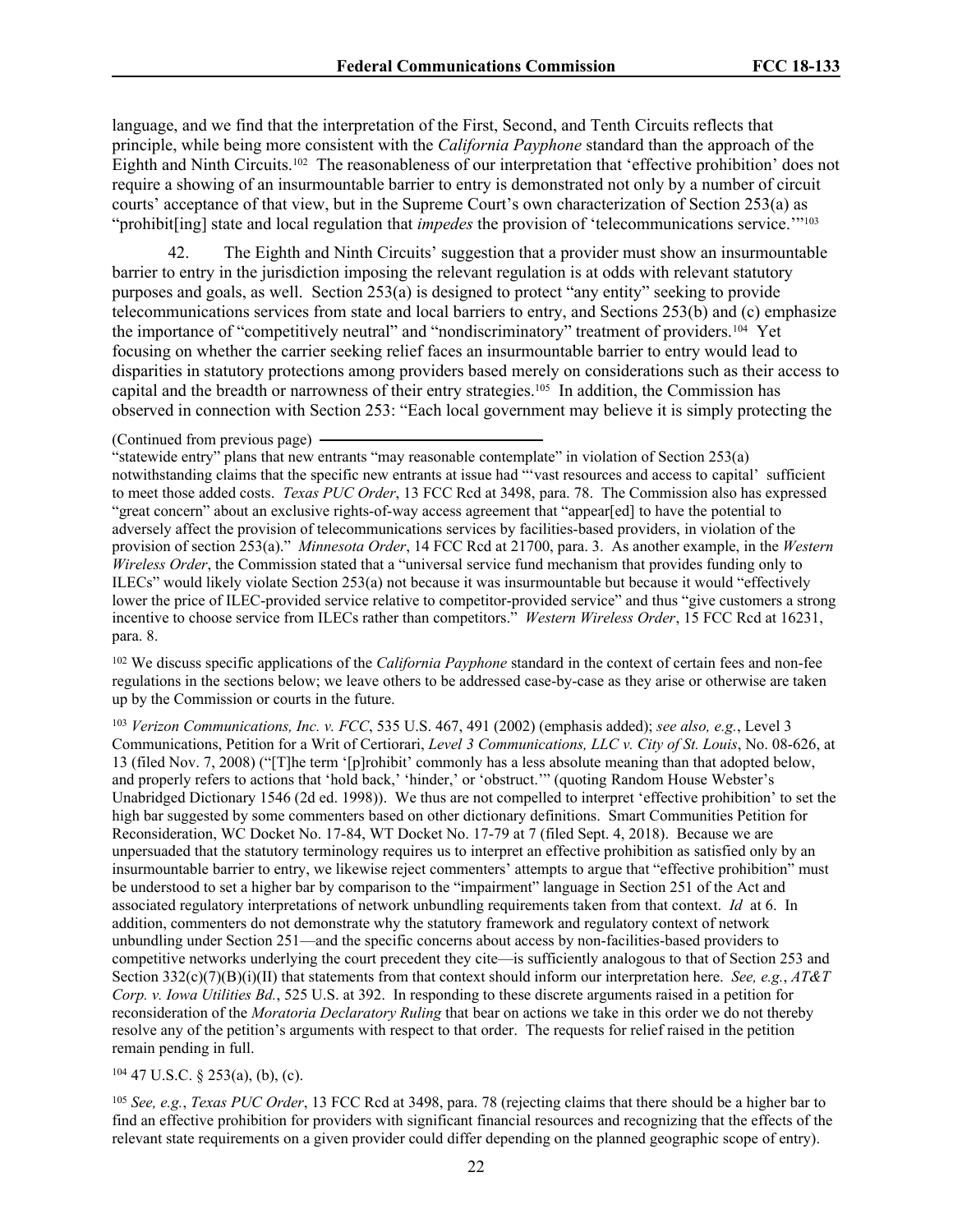interests of its constituents. The telecommunications interests of constituents, however, are not only local. They are statewide, national and international as well. We believe that Congress' recognition of this fact was the genesis of its grant of preemption authority to this Commission."<sup>106</sup> As illustrated by our consideration of effective prohibitions flowing from state and local fees, there also can be cases where a narrow focus on whether an insurmountable barrier can be shown within the jurisdiction imposing a particular legal requirement would neglect the serious effects that flow through in other jurisdictions as a result, including harms to regional or national deployment efforts.<sup>107</sup>

### **B. State and Local Fees**

43. Federal courts have long recognized that the fees charged by local governments for the deployment of communications infrastructure can run afoul of the limits Congress imposed in the effective prohibition standard embodied in Sections 253 and 332.<sup>108</sup> In *Municipality of Guayanilla*, for example, the First Circuit addressed whether a city could lawfully charge a 5 percent gross revenue fee. The court found that the "5% gross revenue fee would constitute a substantial increase in costs" for the provider, and that the ordinance consequently "will negatively affect [the provider's] profitability."<sup>109</sup> The fee, together with other requirements, thus "place a significant burden" on the provider.<sup>110</sup> In light of this analysis, the First Circuit agreed that the fee "'materially inhibits or limits the ability'" of the provider "to compete in a fair and balanced legal and regulatory environment."<sup>111</sup> The court thus held that the fee does not survive scrutiny under Section 253. In doing so, the First Circuit also noted that the inquiry is not limited to the impact that a fee would have on deployment in the jurisdiction that imposes the fee. Rather, the court noted the aggregate effect of fees when totaled across all relevant jurisdictions.<sup>112</sup> At the same time, the First Circuit did not decide whether the fair and reasonable compensation allowed under Section 253 must be limited to cost recovery or, at the very least, related to the actual use of the ROW.<sup>113</sup>

44. In *City of White Plains*, the Second Circuit likewise faced a 5 percent gross revenue fee, which it found to be "[t]he most significant provision" in a franchise agreement implementing an ordinance that the court concluded effectively prohibited service in violation of Section 253.<sup>114</sup> While the court noted that "compensation is . . . sometimes used as a synonym for cost,"<sup>115</sup> it ultimately did not resolve whether fair and reasonable compensation "is limited to cost recovery, or whether it also extends to a reasonable rent," relying instead on the fact that "White Plains has not attempted to charge Verizon

<sup>110</sup> *Id*. at 19.

<sup>112</sup> *Municipality of Guayanilla*, 450 F.3d at 17 (looking at the aggregate cost of fees charged across jurisdictions given the interconnected nature of the service).

<sup>113</sup> *Id*. at 22 ("We need not decide whether fees imposed on telecommunications providers by state and local governments must be limited to cost recovery. We agree with the district court's reasoning that fees should be, at the very least, related to the actual use of rights of way and that 'the costs [of maintaining those rights of way] are an essential part of the equation.'").

<sup>114</sup> *City of White Plains*, 305 F.3d at 77.

<sup>115</sup> *Id.* In this context, the court stated that the term "compensation" is "flexible" and capable of different meanings depending on the context in which it is used. *Id.*

<sup>106</sup> *TCI Cablevision of Oakland County, Inc. Petition for Declaratory Ruling, Preemption and Other Relief Pursuant to 47 U.S.C. §§ 541, 544(e), and 253*, Memorandum Opinion and Order, 12 FCC Rcd 21396, 21442, para. 106 (1997) (*TCI Cablevision Order*).

<sup>107</sup> *See infra* Part III.B.

<sup>108</sup> The Commission also has recognized the potential for fees to result in an effective prohibition. *See, e.g.*, *Pittencrieff*, 13 FCC Rcd at 1751-52, para. 37 (observing that "even a neutral [universal service] contribution requirement might under some circumstances effectively prohibit an entity from offering a service").

<sup>109</sup> *Municipality of Guayanilla*, 450 F.3d at 18-19.

<sup>111</sup> *Id*. (quoting *City of White Plains*, 305 F.3d at 76).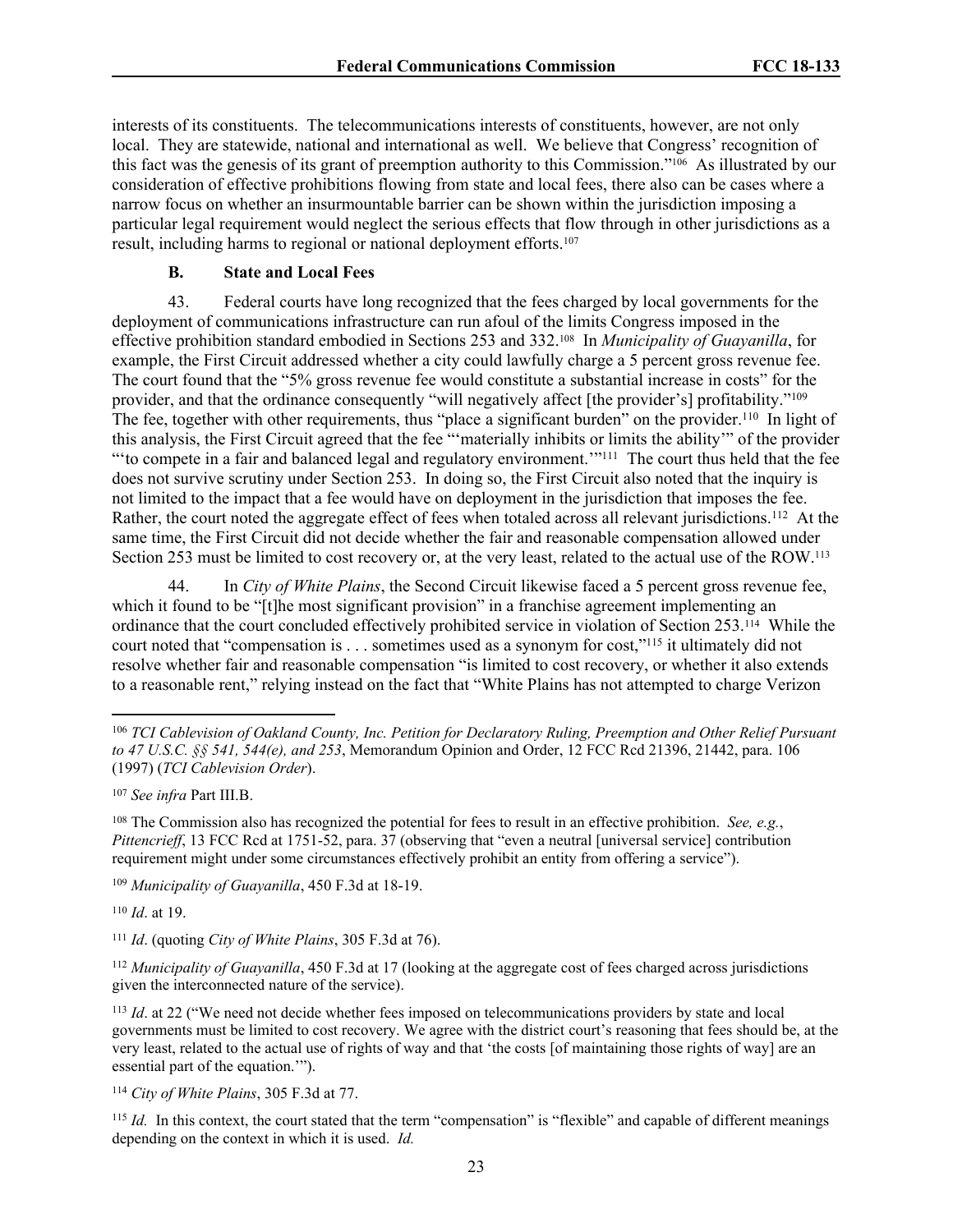the fee that it seeks to charge TCG," thus failing Section 253's "competitively neutral and nondiscriminatory" standard.<sup>116</sup> But the court did observe that "Section 253(c) requires compensation to be reasonable essentially to prevent monopolist pricing by towns."<sup>117</sup>

45. In another example, the Tenth Circuit in *City of Santa Fe* addressed a \$6,000 per foot fee set for Qwest's use of the ROW.<sup>118</sup> The court held "that the rental provisions are prohibitive because they create<sup>[d]</sup> a massive increase in cost" for Qwest.<sup>119</sup> The court recognized that Section 253 allows the recovery of cost-based fees, though it ultimately did not decide whether to "measure 'fair and reasonable' by the City's costs or by a 'totality of circumstances test'" applied in other courts because it determined that the fees at issue were not cost-based and "fail[ed] even the totality of the circumstances test."<sup>120</sup> Consequently, the fee was preempted under Section 253.

46. At the same time, the courts have adopted different approaches to analyzing whether fees run afoul of Section 253, at times failing even to articulate a particular test.<sup>121</sup> Among other things, courts have expressed different views on whether Section 253 limits states' and localities' fees to recovery of their costs or allows fees set in excess of that level.<sup>122</sup> We articulate below the Commission's interpretation of Section 253(a) and the standards we adopt for evaluating when a fee for Small Wireless Facility deployment is preempted, regardless how the fee is challenged. We also clarify that the Commission interprets Section  $332(c)(7)(B)(i)(II)$  to have the same substantive meaning as Section  $253(a)$ .

47. *Record Evidence on Costs Associated with Small Wireless Facilities.* Keeping pace with the demands on current 4G networks and upgrading our country's wireless infrastructure to 5G require

<sup>117</sup> *Id*.

<sup>118</sup> *City of Santa Fe*, 380 F.3d at 1270-71.

<sup>119</sup> *Id*. at 1271.

<sup>120</sup> *Id.* at 1272 (observing that "[t]he City acknowledges . . . that the rent required by the Ordinance is not limited to recovery of costs").

<sup>121</sup> *Compare, e.g., Municipality of Guayanilla*, 450 F.3d at 18-19 (finding that fees were significant and had the effect of prohibiting service); *City of Santa Fe*, 380 F.3d at 1271 (similar); *with, e.g.*, *Qwest v. Elephant Butte Irrigation Dist.*, 616 F. Supp. 2d 1110, 1123-24 (D.N.M. 2008) (rejecting Qwest's reliance on preceding finding of effective prohibition from quadrupled costs where the fee at issue was a penny per foot); *Qwest v. City of Portland*, 2006 WL 2679543, \*15 (D. Or. 2006) (asserting with no explanation that "a registration fee of \$35 and a refundable deposit of \$2,000 towards processing expenses . . . could not possibly have the effect of prohibiting Qwest from providing telecommunications services").

<sup>122</sup> For example and as noted above, in *Municipality of Guayanilla* the First Circuit reserved judgment on whether the fair and reasonable compensation allowed under Section 253 must be limited to cost recovery or if it was sufficient if the compensation was related to the actual use of rights of way. *Municipality of Guayanilla*, 450 F.3d at 22. Other courts have found reasonable compensation to require cost-based fees. *XO Missouri v. City of Maryland Heights*, 256 F. Supp. 2d 987, 993-95 (E.D. Mo. 2003) (*City of Maryland Heights*); *Bell Atlantic–Maryland, Inc. v. Prince George's County*, 49 F. Supp. 2d 805, 818 (D. Md. 1999) (*Prince George's County*) vacated on other grounds, 212 F.3d 863 (4th Cir. 2000). Still other courts have applied a test that weighs a number of considerations when evaluating whether compensation is fair and reasonable. *TCG Detroit v. City of Dearborn*, 206 F.3d 618, 625 (6th Cir. 2000) (*City of Dearborn*) (considering "the amount of use contemplated . . . the amount that other providers would be willing to pay . . . and the fact that TCG had agreed in earlier negotiations to a fee almost identical to what it now was challenging as unfair").

<sup>116</sup> *City of White Plains*, 305 F.3d at 79. In particular, the court concluded that "fees that exempt one competitor are inherently not 'competitively neutral,' regardless of how that competitor uses its resulting market advantage," *id.* at 80, and thus "[a]llowing White Plains to strengthen the competitive position of the incumbent service provider would run directly contrary to the pro-competitive goals of the [1996 Act]," *id.* at 79.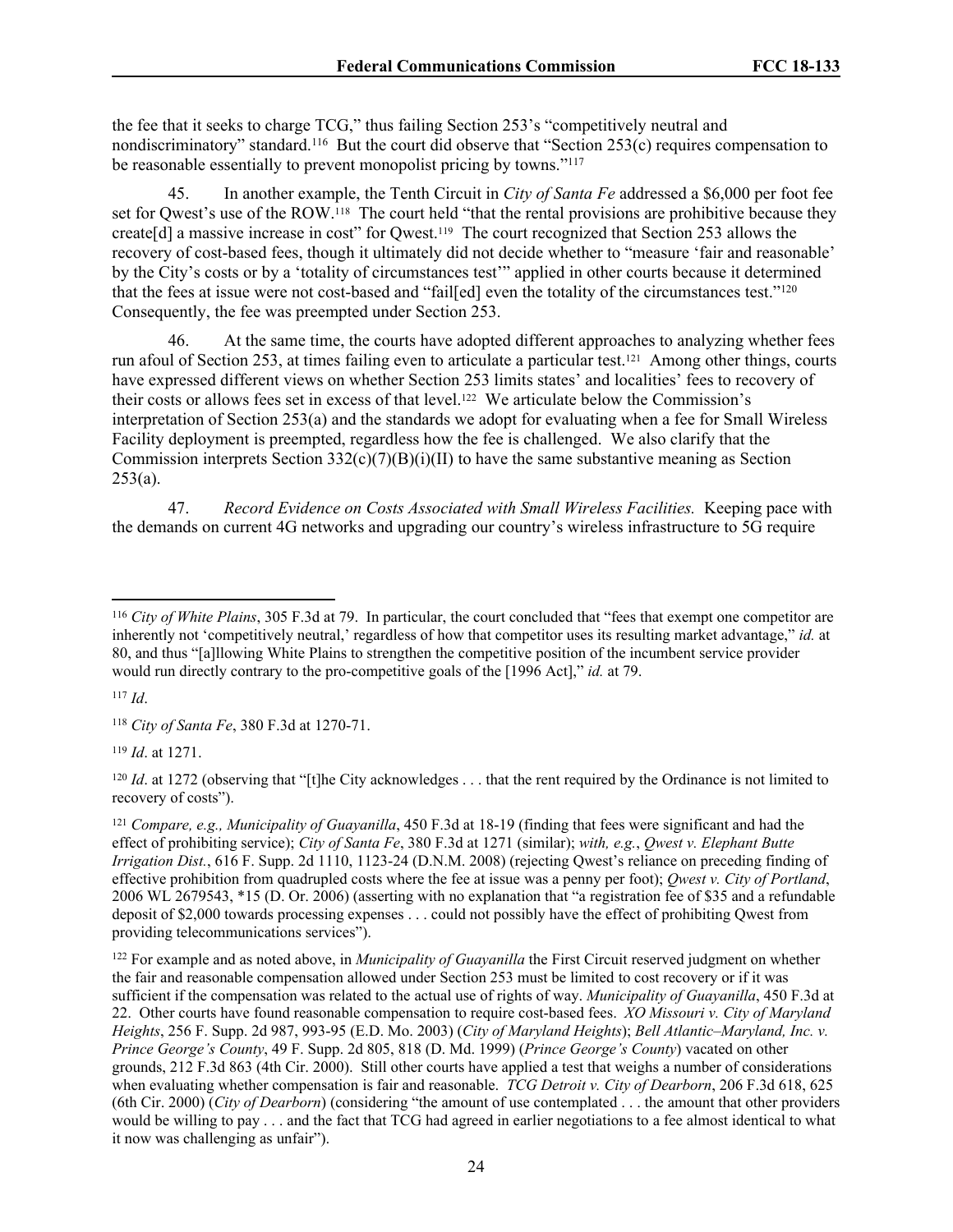the deployment of many more Small Wireless Facilities.<sup>123</sup> For example, Verizon anticipates that network densification and the upgrade to 5G will require 10 to 100 times more antenna locations than currently exist. AT&T estimates that providers will deploy hundreds of thousands of wireless facilities in the next few years alone—equal to or more than the number providers have deployed in total over the last few decades.<sup>124</sup> Sprint, in turn, has announced plans to build at least 40,000 new small sites over the next few years.<sup>125</sup> A report from Accenture estimates that, overall, during the next three or four years, 300,000 small cells will need to be deployed—a total that it notes is "roughly double the number of macro cells built over the last 30 years."<sup>126</sup>

48. The many-fold increase in Small Wireless Facilities will magnify per-facility fees charged to providers. Per-facility fees that once may have been tolerable when providers built macro towers several miles apart now act as effective prohibitions when multiplied by each of the many Small Wireless Facilities to be deployed. Thus, a per-facility fee may affect a prohibition on 5G service or the densification needed to continue 4G service even if that same per-facility fee did not effectively prohibit previous generations of wireless service.

49. Cognizant of the changing technology and its interaction with regulations created for a previous generation of service, the *2017 Wireline Infrastructure NPRM/NOI* sought comment on whether government-imposed fees could act as a prohibition within the meaning of Section 253, and if so, what fees would qualify for 253(c)'s savings clause.<sup>127</sup> The *2017 Wireless Infrastructure NPRM/NOI* similarly sought comment on the scope of Sections 253 and  $332(c)(7)$  and on any new or updated guidance the Commission should provide, potentially through a Declaratory Ruling.<sup>128</sup> In particular, the Commission sought comment on whether it should provide further guidance on how to interpret and apply the phrase "prohibit or have the effect of prohibiting."<sup>129</sup>

50. We conclude that ROW access fees, and fees for the use of government property in the ROW,<sup>130</sup> such as light poles, traffic lights, utility poles, and other similar property suitable for hosting

<sup>126</sup> Accelerating Future Economic Value Report at 6; *see also* Deloitte 5G Paper.

<sup>127</sup> *Accelerating Wireline Broadband Deployment by Removing Barriers to Infrastructure Investment*, Notice of Proposed Rulemaking and Notice of Inquiry, 32 FCC Rcd 3266, 3296-97, paras. 100 -101 and 3298-99, paras. 104- 105 (2017).

<sup>128</sup> *Wireless Infrastructure NPRM/NOI*, 32 FCC Rcd at 3360, para. 87. In addition, in 2016, the Wireless Telecommunications Bureau released a public notice seeking comment on ways to expedite the deployment of next generation wireless infrastructure, including providing guidance on application processing fees and charges for use of rights of way. *See Streamlining Deployment of Small Cell Infrastructure by Improving Wireless Facilities Siting Policies*, Public Notice, 31 FCC Rcd 13360 (WTB 2016).

<sup>129</sup> *Wireless Infrastructure NPRM/NOI,* 32 FCC Rcd at 3362*,* para*.* 90*.*

<sup>123</sup> *See* CTIA June 27, 2018 *Ex Parte* Letter at 6 ("[s]mall cell technology is needed to support 4G densification and 5G connectivity."); *see also* Accelerating Wireless Deployment by Removing Barriers to Infrastructure Investment, Report and Order, 32 FCC Rcd 9760, 9765, para. 12 (2017) (*2017 Pole Replacement Order*) (recognizing that Small Wireless Facilities will be increasingly necessary to support the rollout of next-generation services).

<sup>124</sup> *See* Verizon Comments at 3; AT&T Comments at 1.

<sup>&</sup>lt;sup>125</sup> See Letter from Keith C. Buell, Senior Counsel, Sprint, to Marlene H. Dortch, Secretary, FCC, WT Docket No. 17-79 at 2 (filed Feb. 21, 2018).

<sup>130</sup> We do not find these fees to be taxes within the meaning of Section 601(c)(2) of the 1996 Act. *See, e.g.*, Smart Communities Reply at 36 (quoting the savings clause for "State or local law pertaining to taxation" in Section  $601(c)(2)$  of the 1996 Act). It is ambiguous whether a fee charged for access to ROWs should be viewed as a tax for purposes of Section 601(c)(2) of the 1996 Act. *See, e.g.*, *City of Dallas v. FCC*, 118 F.3d 393, 397-98 (5th Cir. 1997) (distinguishing "the price paid to rent use of public right-of-ways" from a "tax" and citing similar precedent). Given that Congress clearly contemplated in Section 253(c) that states' and localities' fees for access to ROWs could be subject to preemption where they violate Section 253—or else the savings clause in that regard would be superfluous—we find the better view is that such fees do not represent a tax encompassed by Section  $601(c)(2)$  of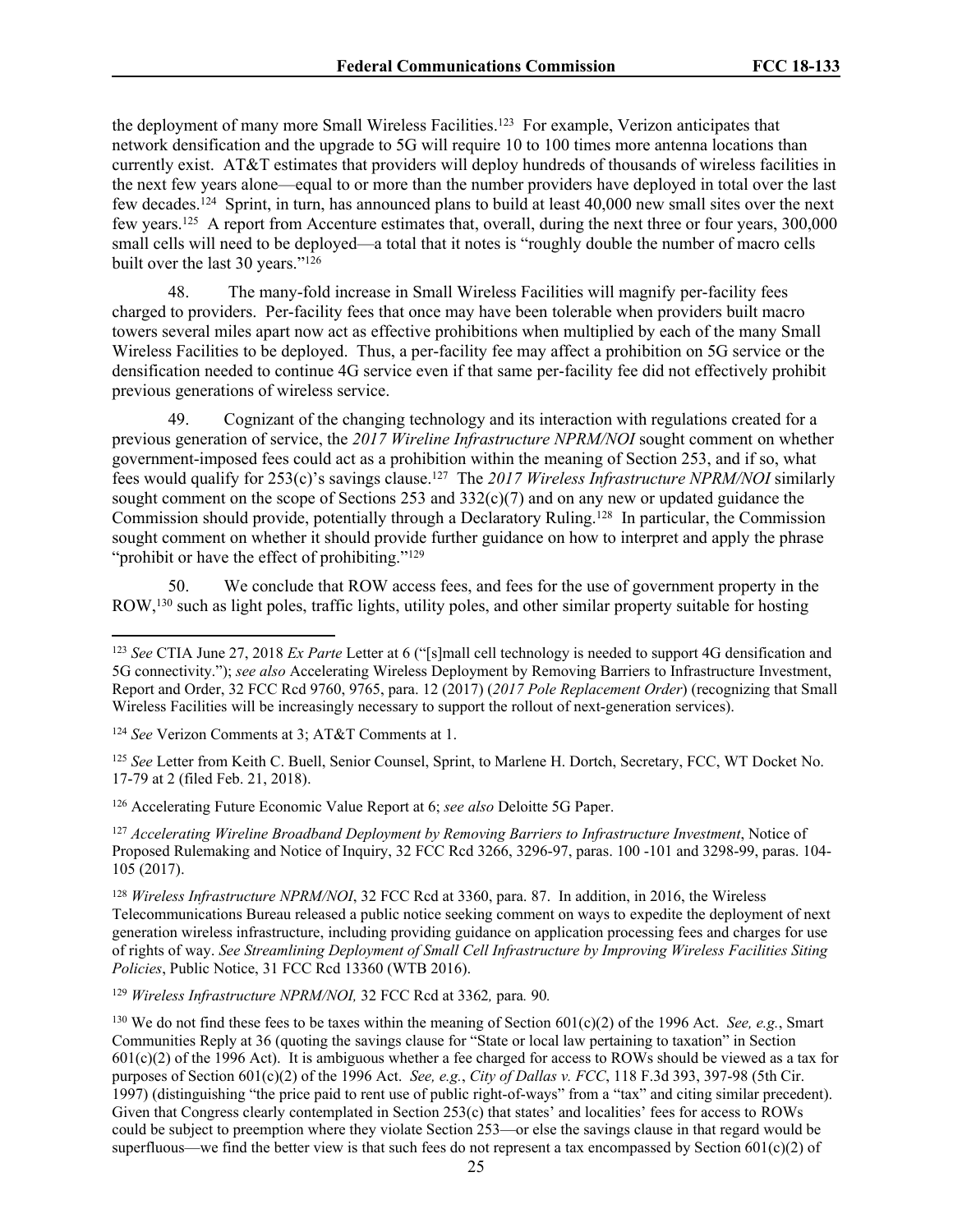Small Wireless Facilities, as well as application or review fees and similar fees imposed by a state or local government as part of their regulation of the deployment of Small Wireless Facilities inside and outside the ROW, violate Sections 253 or  $332(c)(7)$  unless these conditions are met: (1) the fees are a reasonable approximation of the state or local government's costs,<sup>131</sup> (2) only objectively reasonable costs are factored into those fees, and (3) the fees are no higher than the fees charged to similarly-situated competitors in similar situations.<sup>132</sup>

51. We base our interpretation on several considerations, including the text and structure of the Act as informed by legislative history, the economics of capital expenditures in the context of Small Wireless Facilities (including the manner in which capital budgets are fixed *ex ante*), and the extensive record evidence that shows the actual effects that state and local fees have in deterring wireless providers from adding to, improving, or densifying their networks and consequently the service offered over them (including, but not limited to, introducing next-generation 5G wireless service). We address each of these considerations in turn.

52. *Text and Structure.* We start our analysis with a consideration of the text and structure of Section 253. That section contains several related provisions that operate in tandem to define the roles that Congress intended the federal government, states, and localities to play in regulating the provision of telecommunications services. Section 253(a) sets forth Congress's intent to preempt state or local legal requirements that "prohibit or have the effect of prohibiting the ability of any entity to provide any interstate or intrastate telecommunications service."<sup>133</sup> Section 253(b), in turn, makes clear Congress's intent that state "requirements necessary to preserve and advance universal service, protect the public safety and welfare, ensure the continued quality of telecommunications services, and safeguard the rights

<sup>131</sup> By costs, we mean those costs specifically related to and caused by the deployment. These include, for instance, the costs of processing applications or permits, maintaining the ROW, and maintaining a structure within the ROW. *See Puerto Rico Tel. Co. v. Municipality of Guayanilla*, 354 F. Supp. 2d 107, 114 (D.P.R. 2005) (*Guayanilla District Ct. Opinion*), *aff'd*, 450 F.3d 9 (1st Cir. 2006) ("fees charged by a municipality need to be related to the degree of actual use of the public rights-of way" to constitute fair and reasonable compensation under Section  $253(c)$ ).

<sup>133</sup> 47 U.S.C. § 253(a).

<sup>(</sup>Continued from previous page)

the 1996 Act. We do not address whether particular fees could be considered taxes under other statutes not administered by the FCC, but we reject the suggestion that tests courts use to determine what constitute "taxes" in the context of such other statutes should apply to the Commission's interpretation of Section  $601(c)(2)$  here in light of the statutory context for Section 601(c)(2) in the 1996 Act and the Communications Act discussed above. *See, e.g.*, *Qwest Corp. v. City of Surprise*, 434 F.3d 1176, 1183-84 & n.3 (9th Cir. 2006) (holding that particular fees at issue there were taxes for purposes of the Tax Injunction Act and stating in dicta that had the Tax Injunction Act not applied it would agree with the conclusion of the district court that it was covered by Section  $601(c)(2)$  of the 1996 Act); *MCI Communications Services, Inc. v. City of Eugene*, 359 F. Appx. 692, 696 (9th Cir. 2009) (asserting without analysis that the same test would apply to determine if a fee constitutes a tax under both the Tax Injunction Act and Section  $601(c)(2)$  of the 1996 Act).

<sup>132</sup> We explain above what we mean by "fees." *See supra* note 71. Contrary to some claims, we are not asserting a "general ratemaking authority." Virginia Joint Commenters Comments at 6. Our interpretations in this order bear on whether and when fees associated with Small Wireless Facility deployment have the effect of prohibiting wireless telecommunications service and thus are subject to preemption under Section 253(a), informed by the savings clause in Section 253(c). While that can implicate issues surrounding how those fees were established, it does so only to the extent needed to vindicate Congress's intent in Section 253. We do not interpret Section 253(a) or (c) to authorize the regulation or establishment of state and local fees as an exercise in itself. We likewise are not persuaded by undeveloped assertions that the Commission's interpretation of Section 253 in the context of fees would somehow violate constitutional separation of powers principles. *See, e.g.*, Virginia Joint Commenters Comments, Exh. A at 52.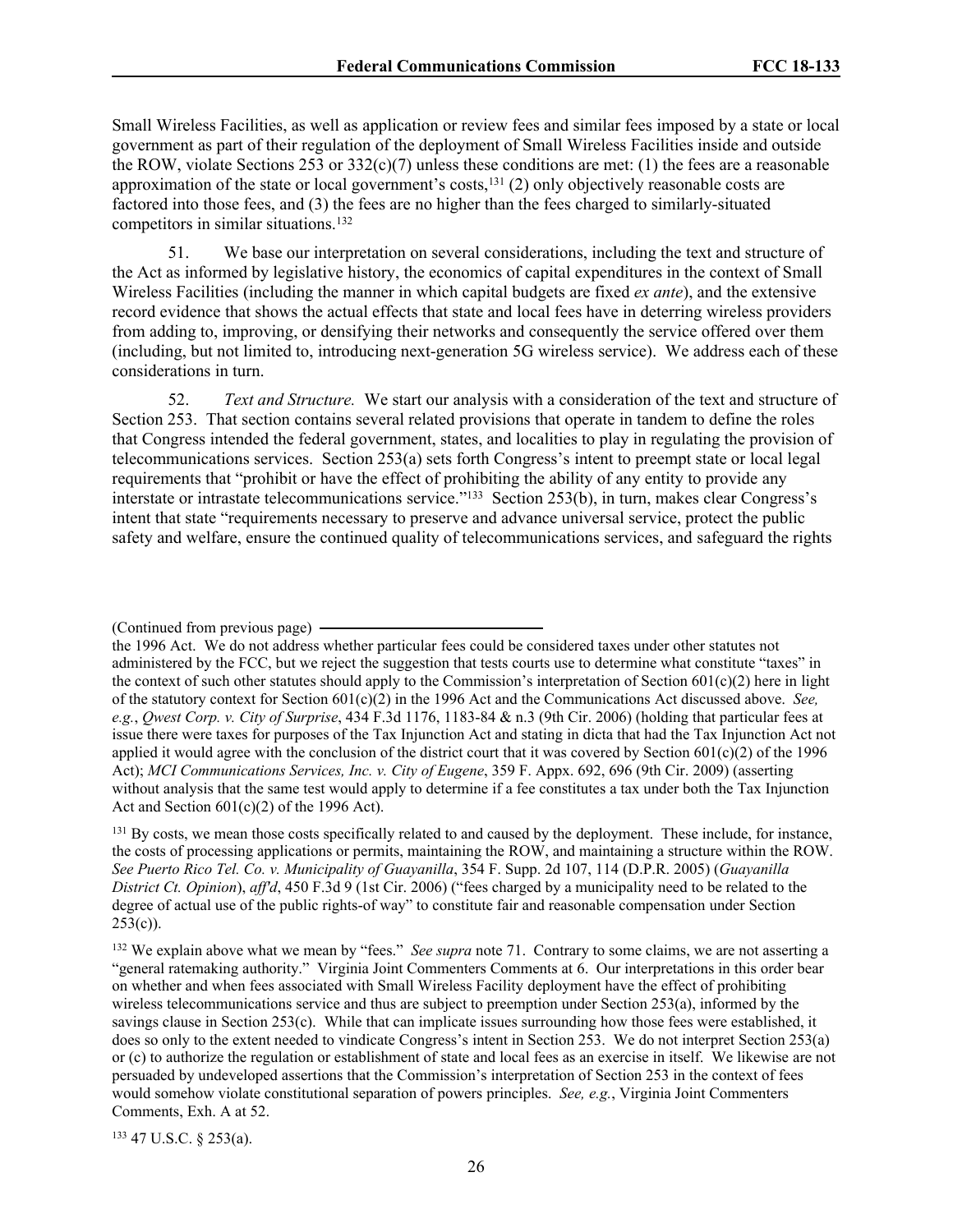of consumers" are not preempted.<sup>134</sup> Of particular importance in the fee context, Section 253(c) reflects a considered policy judgment that "[n]othing in this section" shall prevent states and localities from recovering certain carefully delineated fees. Specifically, Section 253(c) makes clear that fees are not preempted that are "fair and reasonable" and imposed on a "competitively neutral and nondiscriminatory basis," for "use of public rights-of-way on a "nondiscriminatory basis," so long as they are "publicly disclosed" by the government.<sup>135</sup> Section 253(d), in turn, provides one non-exclusive mechanism by which a party can obtain a determination from the Commission of whether a specific state or local requirement is preempted under Section 253(a)—namely, by filing a petition with the Commission.<sup>136</sup>

In reviewing this statutory scheme, the Commission previously has construed Section 253(a) as "broadly limit[ing] the ability of state[s] to regulate," while the remaining subsections set forth "defined areas in which states may regulate."<sup>137</sup> We reaffirm this conclusion, consistent with the view of most courts to have considered the issue—namely, that Sections 253(b) and (c) make clear that certain state or local laws, regulations, and legal requirements are not preempted under the expansive scope of Section 253(a).<sup>138</sup> Our interpretation of Section 253(a) is informed by this statutory context,<sup>139</sup> and the observation of courts that when a preemption provision precedes a narrowly-tailored savings clause, it is reasonable to infer that Congress intended a broad preemptive scope.<sup>140</sup> We need not decide today whether Section 253(a) preempts all fees not expressly saved by Section 253(c) with respect to all types of deployments. Rather, we conclude, based on the record before us, that with respect to Small Wireless Facilities, even fees that might seem small in isolation have material and prohibitive effects on deployment,<sup>141</sup> particularly when considered in the aggregate given the nature and volume of anticipated Small Wireless Facility deployment.<sup>142</sup> Against this backdrop, and in light of significant evidence, set forth herein, that Congress intended Section 253 to preempt legal requirements that effectively prohibit service, including wireless infrastructure deployment, we view the substantive standards for fees that Congress sought to insulate from preemption in Section 253(c) as an appropriate ceiling for state and local fees that apply to the deployment of Small Wireless Facilities in public ROWs.<sup>143</sup>

<sup>135</sup> 47 U.S.C. § 253(c).

<sup>136</sup> 47 U.S.C. § 253(d).

<sup>137</sup> *Texas PUC Order*, 13 FCC Rcd at 3481, para. 44.

<sup>138</sup> *See, e.g., Connect America Fund; Sandwich Isles Communications, Inc.*, Memorandum Opinion and Order*,* 32 FCC Rcd 5878, 5881, 5885-87, paras. 8, 19-25 (2017) *(Sandwich Isles Section 253 Order)*; *Texas PUC Order*, 13 FCC Rcd at 3480-81, paras. 41-44; *Global Network Commc'ns, Inc. v. City of New York*, 562 F.3d 145, 150-51 (2d Cir. 2009); *Southwestern Bell Tel. Co. v. City of Houston*, 529 F.3d 257, 262 (5th Cir. 2008); *City of St. Louis*, 477 F.3d at 531-32 (8th Cir. 2007); *Municipality of Guayanilla*, 450 F.3d at 15-16; *City of Santa Fe*, 380 F.3d at 1269; *BellSouth Telecomm's, Inc. v. Town of Palm Beach*, 252 F.3d 1169, 1187-89 (11th Cir. 2001). Some courts appear to have viewed Section 253(c) as an independent basis for preemption. *See, e.g., City of Dearborn*, 206 F.3d at 624 (after concluding that a franchise fee did not violate Section 253(a), going on to evaluate whether it was "fair and reasonable" under Section  $253(c)$ ). We find more persuasive the Commission and other court precedent to the contrary, which we find better adheres to the statutory language.

<sup>139</sup> *See, e.g.*, *Utility Air Regulatory Group v. EPA*, 134 S. Ct. 2427, 2442 (2014).

<sup>140</sup> See, e.g., Pilot Life Ins. Co. v. Dedeaux, 481 U.S. 41, 44-45 (1987); City of New York v. Permanent Mission of *India to United Nations*, 618 F.3d 172, 189-90 (2d Cir. 2010); *Frank v. Delta Airlines, Inc*., 314 F.3d 195, 199 (5th Cir. 2002); *cf. United States v. Kay*, 359 F.3d 738 (5th Cir. 2004) (justifying a broad reading of a statute given that Congress "narrowly defin[ed] exceptions and affirmative defenses against a backdrop of broad applicability").

<sup>141</sup> *See infra* paras. 62-63.

<sup>142</sup> *See, e.g.*, *Wireless Infrastructure Second R&O*, FCC 18-30, at para. 64.

<sup>143</sup> *See, e.g.*, Verizon Aug. 10, 2018 *Ex Parte* Letter, Attach. at 9-10. We therefore reject the view of those courts that have concluded that Section 253(a) necessarily requires some additional showing beyond the fact that a particular fee is not cost-based. *See, e.g.*, *Qwest v. City of Berkeley*, 433 F.3d 1253, 1257 (9th Cir. 2006) ("we

<sup>134</sup> 47 U.S.C. § 253(b).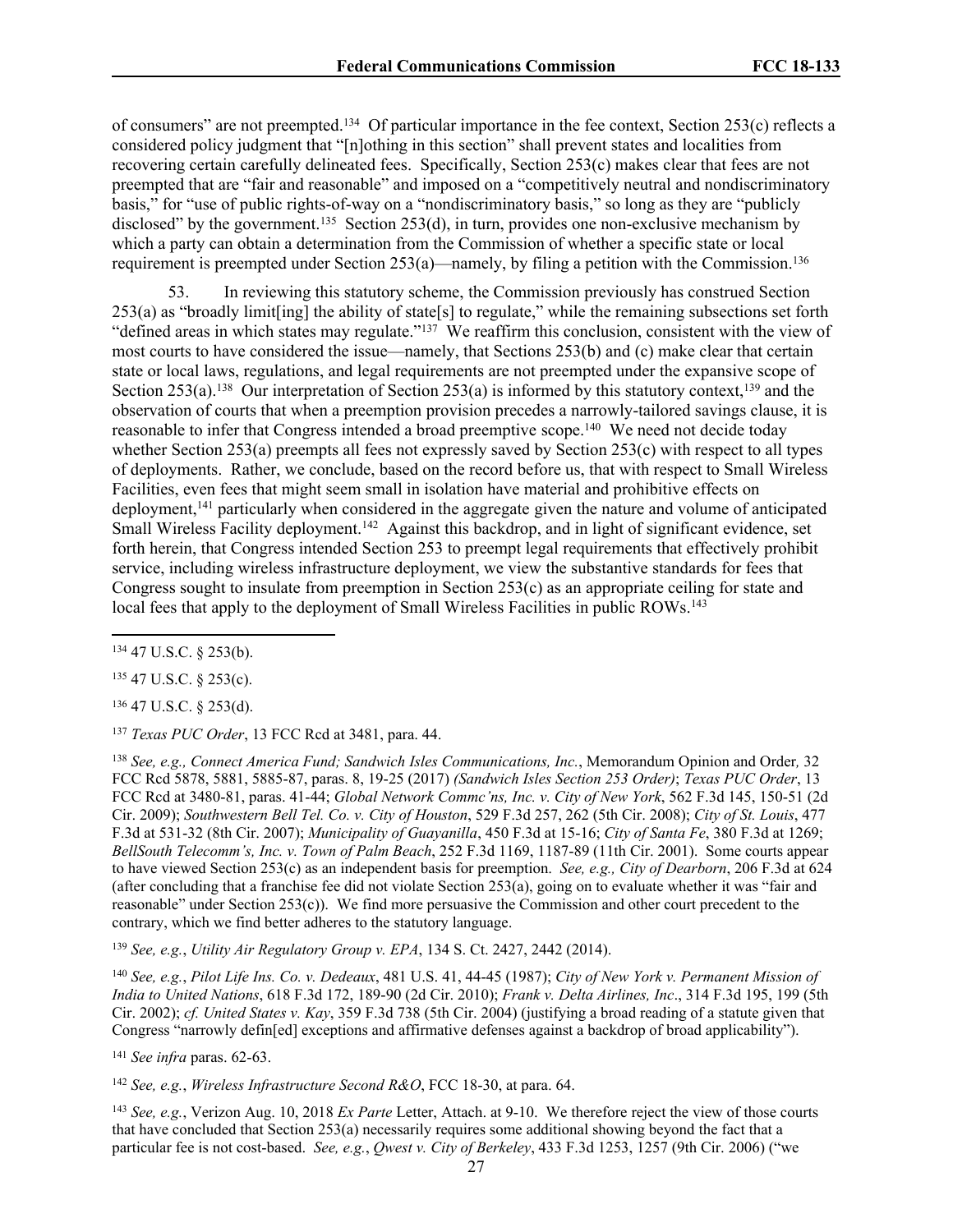54. In addition, notwithstanding that Section 253(c) only expressly governs ROW fees, we find it appropriate to look to its substantive standards as a ceiling for other state and local fees addressed by this *Declaratory Ruling*.<sup>144</sup> For one, our evaluation of the material effects of fees on the deployment of Small Wireless Facilities does not differ whether the fees are for ROW access, use of government property within the ROW, or one-time application and review fees or the like—any of which drain limited capital resources that otherwise could be used for deployment—and we see no reason why the Act would tolerate a greater prohibitory effect in the case of application or review fees than for ROW fees.<sup>145</sup> In addition, elements of the substantive standards for ROW fees in Section 253(c) appear at least analogous to elements of the *California Payphone* standard for evaluating an effective prohibition under Section 253(a). In pertinent part, both incorporate principles focused on the legal requirements to which a provider may be fairly subject,<sup>146</sup> and seek to guard against competitive disparities.<sup>147</sup> Without resolving the precise interplay of those concepts in Section 253(c) and the *California Payphone* standard, their similarities support our use of the substantive standards of Section 253(c) to inform our evaluation of fees at issue here that are not directly governed by that provision.

55. From the foregoing analysis, we can derive the three principles that we articulate in this Declaratory Ruling about the types of fees that are preempted. As explained in more detail below, we also interpret Section 253(c)'s "fair and reasonable compensation" provision to refer to fees that represent a reasonable approximation of actual and direct costs incurred by the government, where the costs being passed on are themselves objectively reasonable.<sup>148</sup> Although there is precedent that "fair and reasonable" compensation could mean not only cost-based charges but also market-based charges in certain instances,<sup>149</sup> the statutory context persuades us to adopt a cost-based interpretation here. In particular, while the general purpose of Section 253(c) is to preserve certain state and local conduct from preemption, it includes qualifications and limitations to cabin state and local action under that savings clause in ways that ensure appropriate protections for service providers. The reasonableness of interpreting the qualifications and limitations in the Section 253(c) savings clause as designed to protect the interests of service providers is emphasized by the statutory language. The "competitively neutral and

<sup>144</sup> *See supra* note 71.

<sup>145</sup> *Cf. Cheney R. Co. v. ICC*, 902 F.2d 66, 69 (D.C. Cir. 1990) (observing that the *expressio unius* canon is a "feeble helper in an administrative setting, where Congress is presumed to have left to reasonable agency discretion questions that it has not directly resolved," and concluding there that "Congress's mandate in one context with its silence in another suggests not a prohibition but simply a decision not to mandate any solution in the second context, i.e., to leave the question to agency discretion").

<sup>146</sup> For ROW compensation to be saved under Section 253(c) it must be "fair and reasonable," while the *California Payphone* standard looks to whether a legal requirement "materially limits or inhibits" the ability to compete in a "fair" legal environment for a covered service. *California Payphone*, 12 FCC Rcd at 14206, para. 31.

<sup>147</sup> For ROW compensation to be saved under Section 253(c) it also must be "competitively neutral and nondiscriminatory," while the *California Payphone* standard also looks to whether a legal requirement "materially limits or inhibits" the ability to compete in a "balanced" legal environment for a covered service. *California Payphone*, 12 FCC Rcd at 14206, para. 31.

<sup>148</sup> *See infra* paras. 69-77; *see also, e.g.*, *City of Maryland Heights*, 256 F. Supp. 2d at 993-95; *Bell Atlantic– Maryland*, 49 F. Supp. 2d at 818.

<sup>149</sup> *See, e.g.*, *NetCoalition v. SEC*, 615 F.3d 525 (D.C. Cir. 2010) (statute did not unambiguously require the SEC to interpret "fair and reasonable" to mean cost-based, and the SEC's reliance on market-based rates as "fair and reasonable" where there was competition was a reasonable interpretation).

<sup>(</sup>Continued from previous page)

decline to read" prior Ninth Circuit precedent "to mean that all non-cost based fees are automatically preempted, but rather that courts must consider the substance of the particular regulation at issue"). At the same time, our interpretation does not take the broader view of the preemptive scope of Section 253 adopted by the Sixth Circuit, which interpreted Section 253(c) as an independent prohibition on conduct that is not itself prohibited by Section 253(a). *City of Dearborn*, 206 F.3d at 624.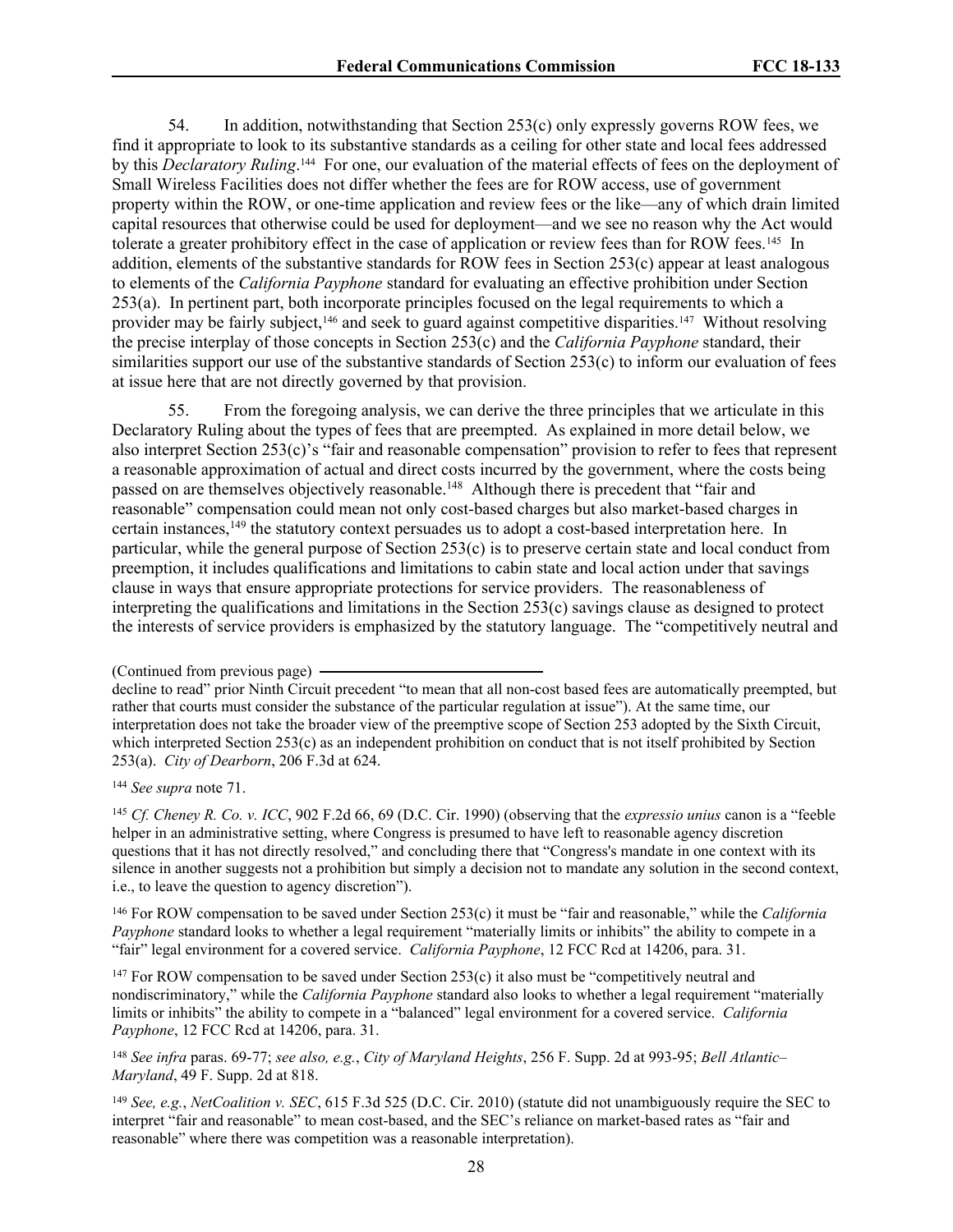nondiscriminatory" and public disclosure qualifications in Section 253(c) appear most naturally understood as protecting the interest of service providers from fees that otherwise would have been saved from preemption under Section 253(c) absent those qualifiers. Under the *noscitur a sociis* canon of statutory interpretation, that context persuades us that the "fair and reasonable" qualifier in Section 253(c) similarly should be understood as focused on protecting the interest of providers.<sup>150</sup> As discussed in greater detail below, while it might well be fair for providers to bear basic, reasonable costs of entry,<sup>151</sup> the record does not reveal why it would be fair or reasonable from the standpoint of protecting providers to require them to bear costs beyond that level, particularly in the context of the deployment of Small Wireless Facilities. In addition, the text of Section 253(c) provides that ROW access fees must be imposed on a "competitively neutral and nondiscriminatory basis." This means, for example, that fees charged to one provider cannot be materially higher than those charged to a competitor for similar uses.<sup>152</sup>

56. Other considerations support our approach, as well. By its terms, Section 253(a) preempts state or local legal requirements that "prohibit" or have the "effect of prohibiting" the provision of services, and we agree with court precedent that "[m]erely allowing the [local government] to recoup its processing costs . . . cannot in and of itself prohibit the provision of services."<sup>153</sup> The Commission has long understood that Section 253(a) is focused on state or local barriers to entry for the provision of service,<sup>154</sup> and we conclude that states and localities do not impose an unreasonable barrier to entry when they merely require providers to bear the direct and reasonable costs caused by their decision to enter the market. <sup>155</sup> We decline to interpret a government's recoupment of such fundamental costs of entry as having the effect of prohibiting the provision of services, nor has any commenter argued that recovery of cost by a government would prohibit service in a manner restricted by Section 253(a).<sup>156</sup> Reasonable state and local regulation of facilities deployment is an important predicate for a viable marketplace for

<sup>154</sup> *See, e.g.*, *Sandwich Isles Section 253 Order*, 32 FCC Rcd at 5878, 5882-83, paras. 1, 13; *Western Wireless Order*, 15 FCC Rcd at 16231, para. 8; *Petition of the State of Minnesota for a Declaratory Ruling regarding the Effect of* Section 253 on an Agreement to Install Fiber Optic Wholesale Transport Capacity in State Freeway Rights of Way, Memorandum Opinion and Order, 14 FCC Rcd 21697, 21707, para. 18 (*Minnesota Order*); *Hyperion Order*, 14 FCC Rcd at 11070, para. 13; *Texas PUC Order*, 13 FCC Rcd at 3480, para. 41; *TCI Cablevision Order*, 12 FCC Rcd at 21399, para. 7; *California Payphone*, 12 FCC Rcd at 14209, para. 38; *see also, e.g.*, *AT&T Comm'ns of the Sw. v. City of Dallas*, 8 F. Supp. 2d 582, 593 (N.D. Tx. 1998) (*AT&T v. City of Dallas*) ("[A]ny fee that is not based on AT&T's use of City rights-of-way violates § 253(a) of the FTA as an economic barrier to entry."); Verizon Comments at 11-12; Verizon Aug. 10, 2018 *Ex Parte* Letter, Attach. at 7. Because we view the *California Payphone* standard as reflecting a focus on barriers to entry, we decline requests to adopt a distinct, additional standard with that as an explicit focus. *See, e.g.*, T-Mobile Comments at 35.

<sup>155</sup> *See, e.g.*, *Implementation of Section 224 of the Act*, Report and Order and Order on Reconsideration, 26 FCC Rcd 5240, 5301-03, paras. 142-45 (2011) (rejecting an approach to defining a lower bound rate for pole attachments that "would result in pole rental rates *below* incremental cost" as contrary to cost causation principles); *Investigation of Interstate Access Tariff Non-Recurring Charges*, Memorandum Opinion and Order, 2 FCC Rcd 3498, 3502, para. 34 (1987) (observing in the rate regulation context that "the public interest is best served, and a competitive marketplace is best encouraged, by policies that promote the recovery of costs from the cost-causer"). Our interpretation limiting states and localities to the recovery of a reasonable approximation of objectively reasonable cost also takes into account state and local governments' exclusive control over access to the ROW.

<sup>156</sup> For example, Verizon states that "[a]lthough *any* fee could be said to raise the cost of providing service," Verizon Aug. 10, 2018 *Ex Parte* Letter, Attach. at 9, "[t]he Commission should interpret . . . Section 253(a) to allow costbased fees for access to public rights-of-way and structures within them, but to prohibit above-cost fees that generate revenue in excess of state and local governments' actual costs." *Id*., Attach. at 6.

<sup>150</sup> *See, e.g.*, *Life Technologies Corp. v. Promega Corp.*, 137 S. Ct. 734 (2017) ("A word is given more precise content by the neighboring words with which it is associated." (internal alteration and quotation marks omitted)).

<sup>151</sup> *See infra* para. 56.

<sup>152</sup> *See, e.g.*, *City of White Plains*, 305 F.3d at 80.

<sup>153</sup> *City of Santa Fe*, 380 F.3d at 1269; *see also* Verizon Comments at 17.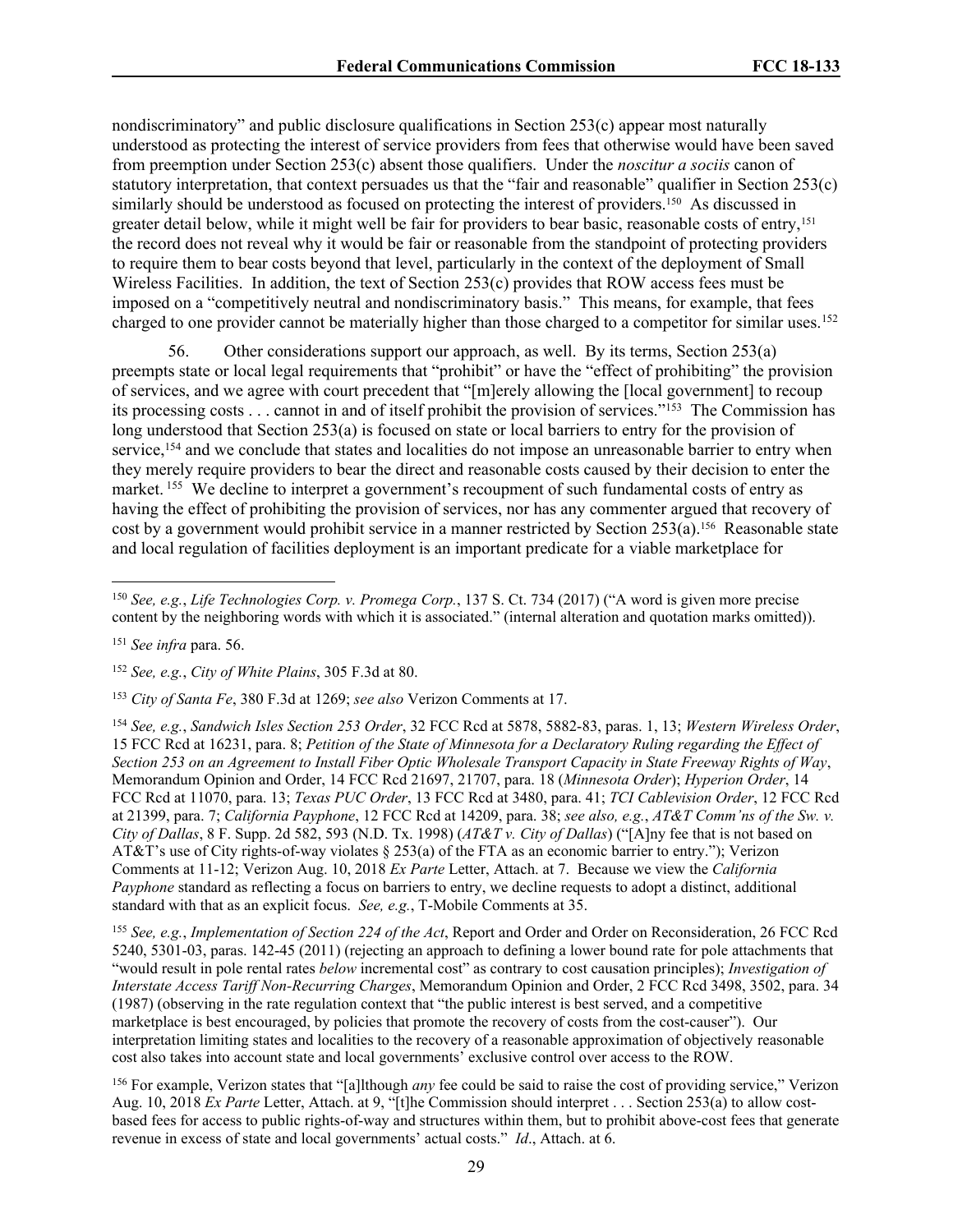communications services by protecting property rights and guarding against conflicting deployments that could harm or otherwise interfere with others' use of property.<sup>157</sup> By contrast, fees that recover more than the state or local costs associated with facilities deployment—or that are based on unreasonable costs, such as exorbitant consultant fees or the like—go beyond such governmental recovery of fundamental costs of entry. In addition, interpreting Section 253(a) to prohibit states and localities from recovering a reasonable approximation of reasonable costs could interfere with the ability of states to exercise the police powers reserved to them under the Tenth Amendment.<sup>158</sup> We therefore conclude that Section 253(a) is circumscribed to permit states and localities to recover a reasonable approximation of their costs related to the deployment of Small Wireless Facilities.

57. *Commission Precedent*. We draw further confidence in our conclusions from the Commission's *California Payphone* decision, which we reaffirm here, finding that a state or local legal requirement would violate Section 253(a) if it "materially limits or inhibits" an entity's ability to compete in a "balanced" legal environment for a covered service.<sup>159</sup> As explained above, fees charged by a state or locality that recover the reasonable approximation of reasonable costs do not "materially inhibit" a provider's ability to compete in a "balanced" legal environment. To the contrary, those costs enable localities to recover their necessary expenditures to provide a stable and predictable framework in which market participants can enter and compete. On the other hand, in the *Texas PUC Order* interpreting *California Payphone*, the Commission concluded that state or local legal requirements such as fees that impose a "financial burden" on providers can be effectively prohibitive.<sup>160</sup> As the record shows, excessive state and local governments' fees assessed on the deployment of Small Wireless Facilities in the ROW in fact materially inhibit the ability of many providers to compete in a balanced environment.<sup>161</sup>

58. *California Payphone* and *Texas PUC* separately support the conclusion that fees cannot be discriminatory or introduce competitive disparities, as such fees would be inconsistent with a "balanced" regulatory marketplace. Thus, fees that treat one competitor materially differently than other competitors in similar situations are themselves grounds for finding an effective prohibition—even in the case of fees that are a reasonable approximation of the actual and reasonable costs incurred by the state or locality. Indeed, the Commission has previously recognized the potential for subsidies provided to one

<sup>157</sup> *See, e.g.*, *TCI Cablevision Order*, 12 FCC Rcd at 21441, para. 103; *see also, e.g.*, Garrett Hardin, *The Tragedy of the Commons*, 162 SCI. 1243 (1968). States' or localities' regulation premised on addressing effects of deployment besides these costs caused by facilities deployment are distinct issues, which we discuss below. *See infra* Part III.C*.*

<sup>158</sup> The Supreme Court has recognized that land use regulation can involve an exercise of police powers. *See, e.g.*, *Hodel v. Va. Surface Min. & Reclamation Ass'n, Inc.*, 452 U.S. 264, 289 (1981). As that Court observed, "[i]t would . . . be a radical departure from long-established precedent for this Court to hold that the Tenth Amendment prohibits Congress from displacing state police power laws regulating private activity." *Id*. at 292. At the same time, the Court also has held that "historic police powers of the States" are not to be preempted by federal law "unless that was the clear and manifest purpose of Congress." *Wisconsin Public Intervenor v. Mortier*, 501 U.S. 597, 605 (1991) (internal quotation marks omitted). As relevant here, we see no clear and manifest intent that Congress intended to preempt publicly disclosed, objectively reasonable cost-based fees imposed on a nondiscriminatory basis, particularly in light of Section 253(c).

<sup>159</sup> We disagree with suggestions that the Commission applied an additional and more stringent "commercial viability" test in *California Payphone*. *See, e.g.*, Crown Castle June 7, 2018 *Ex Parte* Letter at 10. Instead, the Commission was simply evaluating the Section 253 petition on its own terms, *see, e.g.*, *California Payphone*, 12 FCC Rcd at 14204, 14210, paras. 27, 41, and, without purporting to define the bounds of Section 253(a), explaining that the petitioner "ha[d] not sufficiently supported its allegation" that the provision of service at issue "would be 'impractical and uneconomic.'" *Id*. at 14210, para. 41. Confirming that this language was simply the Commission's short-hand reference to arguments put forward by the petitioner itself, and not a Commission-announced standard for applying Section 253, the Commission has not applied a "commercial viability" standard in other decisions, as these same commenters recognize. *See, e.g.*, Crown Castle June 7, 2018 *Ex Parte* Letter at 10.

<sup>160</sup> *Texas PUC Order*, 13 FCC Rcd at 3466, 3498-500, paras. 13, 78-81.

<sup>161</sup> *See infra* paras. 60-65.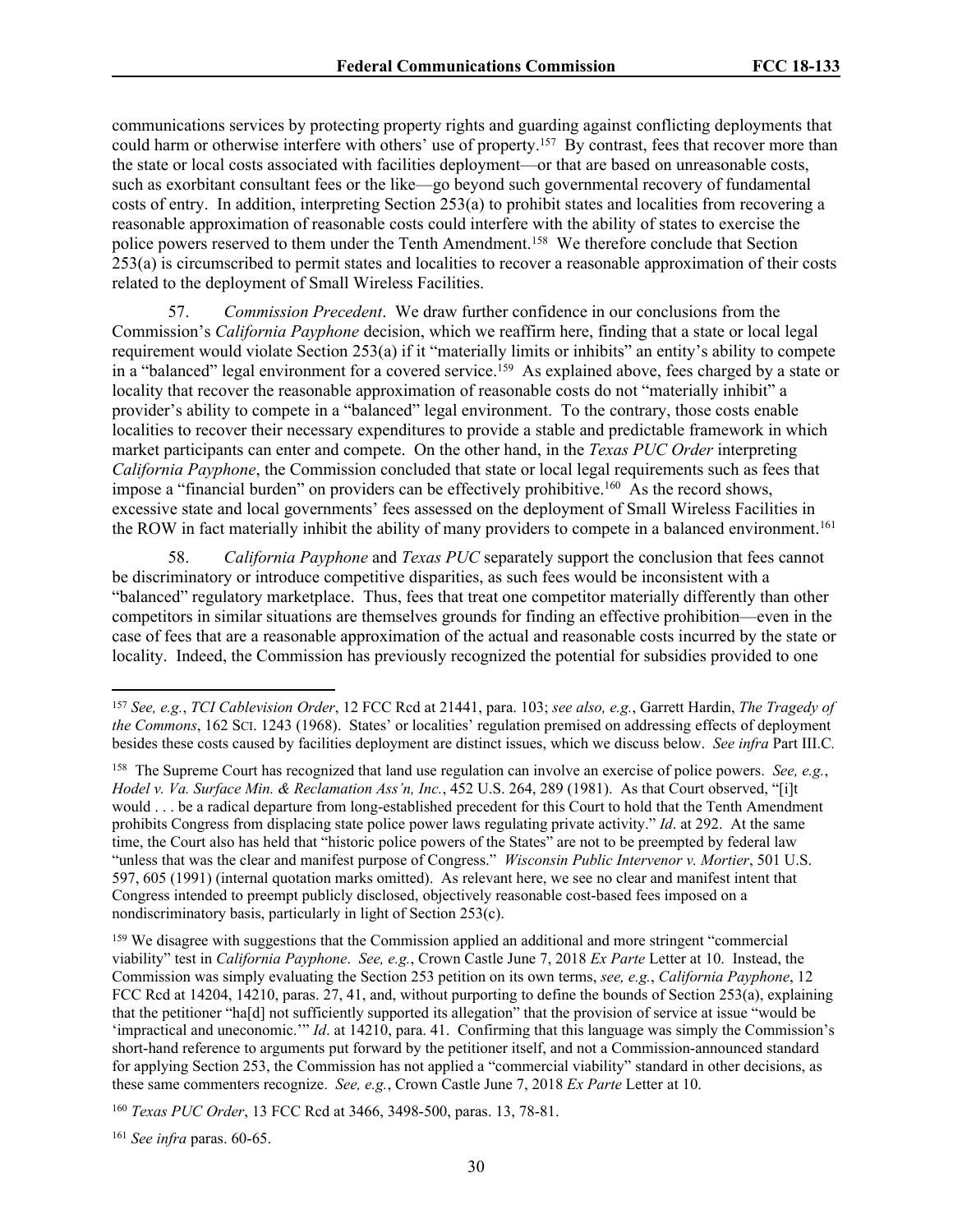competitor to distort the marketplace and create a barrier to entry in violation of Section 253(a).<sup>162</sup> We reaffirm that conclusion here.

59. *Legislative History*. While our interpretation follows directly from the text and structure of the Act, our conclusion finds further support in the legislative history, which reflects Congress's focus on the ability of states and localities to recover the reasonable costs they incur in maintaining the rights of way.<sup>163</sup> Significantly, Senator Dianne Feinstein, during the floor debate on Section 253(c), "offered examples of the types of restrictions that Congress intended to permit under Section 253(c), including [to] 'require a company to pay fees to *recover an appropriate share of the increased street repair and paving costs* that result from repeated excavation.'"<sup>164</sup> Representative Bart Stupak, a sponsor of the legislation, similarly explained during the debate on Section 253 that "if a company plans to run 100 miles of trenching in our streets and wires to all parts of the cities, it *imposes a different burden* on the right-ofway than a company that just wants to string a wire across two streets to a couple of buildings," making clear that the compensation described in the statute is related to the burden, or cost, from a provider's use of the ROW.<sup>165</sup> These statements buttress our interpretation of the text and structure of Section 253 and confirm Congress's apparent intent to craft specific safe harbors for states and localities, and to permit recovery of reasonable costs related to the ROW as "fair and reasonable compensation," while preempting fees above a reasonable approximation of cost that improperly inhibit service.<sup>166</sup>

60. *Capital Expenditures.* Apart from the text, structure, and legislative history of the 1996 Act, an additional, independent justification for our interpretation follows from the simple, logical premise, supported by the record, that state and local fees in one place of deployment necessarily have the effect of reducing the amount of capital that providers can use to deploy infrastructure elsewhere, whether the reduction takes place on a local, regional or national level.<sup>167</sup> We are persuaded that providers and infrastructure builders, like all economic actors, have a finite (though perhaps fluid)<sup>168</sup> amount of resources to use for the deployment of infrastructure. This does not mean that these resources are limitless, however. We conclude that fees imposed by localities, above and beyond the recovery of localities' reasonable costs, materially and improperly inhibit deployment that could have occurred elsewhere.<sup>169</sup> This and regulatory uncertainty created by such effectively prohibitive conduct<sup>170</sup> creates an

<sup>164</sup> WIA Comments, Attach. 2 at 70 (quoting 141 Cong. Rec. S8172 (daily ed. June 12, 1995) (statement of Sen. Feinstein, quoting letter from Office of City Attorney, City and County of San Francisco)) (emphasis added)); *see also, e.g.*, Verizon Comments at 15 (similar); *City of Maryland Heights*, 256 F. Supp. 2d at 995-96.

<sup>165</sup> 141 Cong. Rec. H8460-01, H8460 (daily ed. Aug. 4, 1995).

<sup>166</sup> We reject other comments downplaying the relevance of legislative statements by some commenters as inconsistent with the text and structure of the Act. *See, e.g.*, League of Arizona Cities *et al.* Joint Comments at 27- 28; NATOA Comments, Exh. A at 26-28; Smart Communities Reply at 57-58; Cities of San Antonio et al. Reply at 20-21; *see also, e.g.*, *City of Portland v. Electric Lightwave, Inc.*, 452 F. Supp. 2d 1049, 1071-72 (D. Or. 2005).

<sup>167</sup> At a minimum, this analysis complements and reinforces the justifications for our interpretation provided above. While the relevant language of Section 253(a) and Section 332(c)(7)(B)(i)(II) is not limited just to Small Wireless Facilities, we proceed incrementally in our Declaratory Ruling here and address the record before us, which indicates that our interpretation of the effective prohibition standard here is particularly reasonable in the context of Small Wireless Facility deployment.

<sup>168</sup> For example, the precise amount of these resources might shift as a service provider encounters unexpected costs, recovers costs passed on to subscribers, or earns a profit above those costs.

<sup>169</sup> As Verizon observes, "[a] number of states enacted infrastructure legislation because they determined that rate relief was necessary to ensure wireless deployment," and thus could be seen as having "acknowledged that excessive fees impose a substantial barrier to the provision of service." Verizon Aug. 10, 2018 *Ex Parte* Letter, Attach. at 7-8. In view of the evidence in the record regarding the effect of state and local fees on capital expenditures, *see, e.g.,* Corning Sept. 5, 2018 *Ex Parte* Letter (noting that cost savings from reduced small cell attachment and application

<sup>162</sup> *See, e.g.*, *Western Wireless Order*, 15 FCC Rcd at 16231, para. 8.

<sup>163</sup> *See, e.g.*, WIA Comments, Attach. 2 at 70.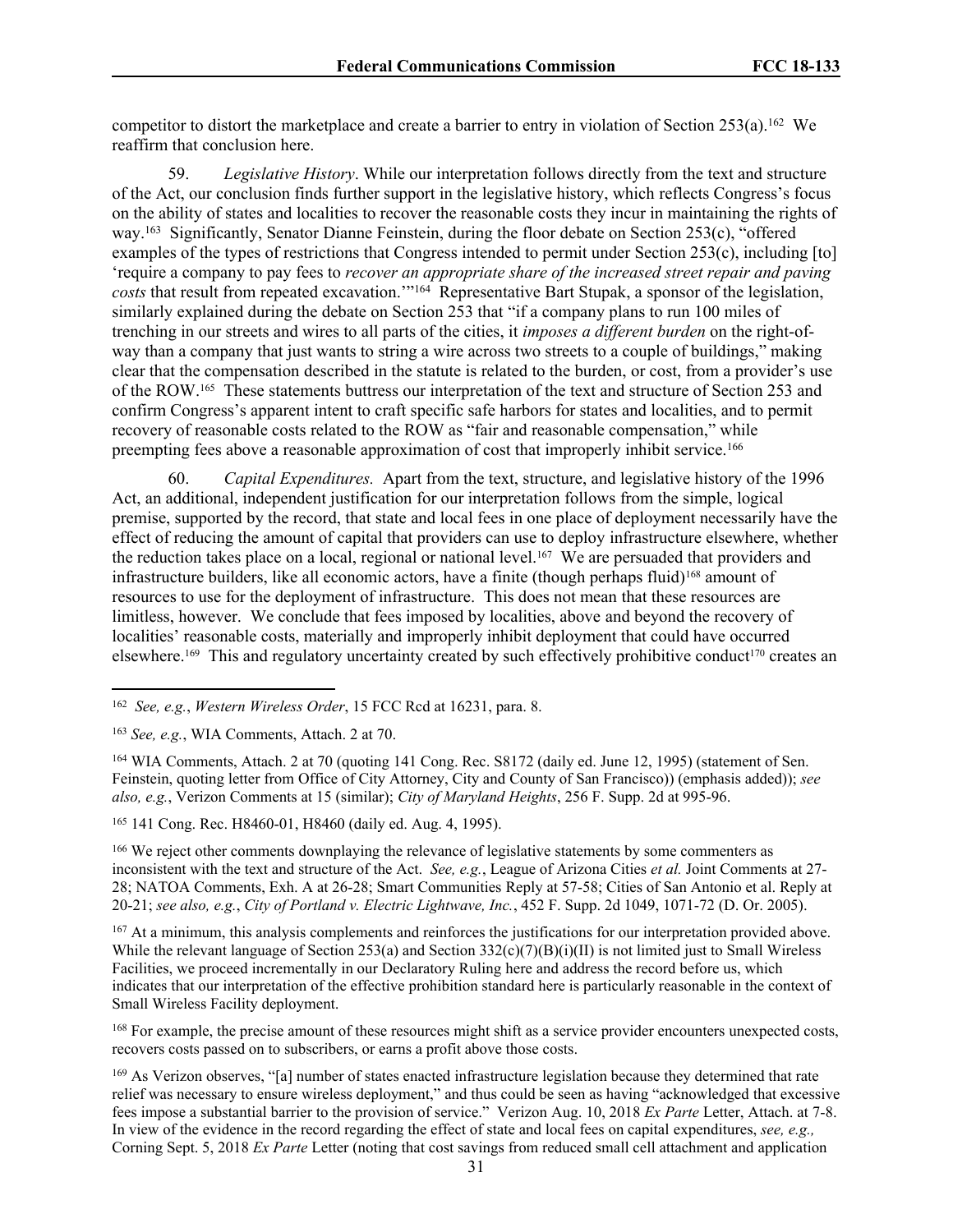appreciable impact on resources that materially limits plans to deploy service. This record evidence emphasizes the importance of evaluating the effect of fees on Small Wireless Facility deployment on an aggregate basis. Consistent with the First Circuit's analysis in *Municipality of Guayanilla*, the record persuades us that fees associated with Small Wireless Facility deployment lead to "a substantial increase in costs"—particularly when considered in the aggregate—thereby "plac[ing] a significant burden" on carriers and materially inhibiting their provision of service contrary to Section 253 of the Act.<sup>171</sup>

61. The record is replete with evidence that providers have limited capital budgets that are constrained by state and local fees.<sup>172</sup> As AT&T explains, "[a]ll providers have limited capital dollars to invest, funds that are quickly depleted when drained by excessive ROW fees."<sup>173</sup> AT&T added that "[c]ompetitive demands will force carriers to deploy small cells in the largest cities. But, when those largest cities charge excessive fees to access ROWs and municipal ROW structures, carriers' finite capital dollars are prematurely depleted, leaving less for investment in mid-level cities and smaller communities. Larger municipalities have little incentive to not overcharge, and mid-level cities and smaller

<sup>170</sup> *See, e.g.*, CTIA Comments at 32 (identifying "disparate interpretations" regarding the fees that are preempted and seeking FCC clarification to "dispel the resulting uncertainty"); Verizon Comments at 10 (similar); Letter from Cathleen A. Massey, Vice Pres.-Fed. Regulatory Affairs, T-Mobile, to Marlene H. Dortch, Secretary, FCC, WT Docket No. 17-79, Attach. at 7 (filed Sept. 21, 2017) (seeking clarification of Section 253); BDAC Regulatory Barriers Report, p. 9 ("The FCC should provide guidance on what constitutes a fee that is excessive and/or duplicative, and that therefore is not 'fair and reasonable.' The Commission should specifically clarify that 'fair and reasonable' compensation for right-of way access and use implies some relation to the burden of new equipment placed in the ROW or on the local asset, or some other objective standard.").

#### <sup>171</sup> *Municipality of Guayanilla*, 450 F.3d at 19.

<sup>173</sup> AT&T Aug. 6, 2018 *Ex Parte* Letter at 2.

<sup>(</sup>Continued from previous page)

fees could result in \$2.4 billion in capital expenditure and that 97% of this capital expenditure would go toward investments in rural and suburban areas), we disagree with arguments that fees do not affect the deployment of wireless facilities in rural and underserved areas. *See, e.g.,* Letter from Sam Liccardo, Mayor, City of San Jose, to Marlene H. Dortch, Secretary, FCC, WT Docket No. 17-79 at 4 (filed Sept. 18, 2018) (City of San Jose Sept. 18, 2018 *Ex Parte* Letter) (stating that "whether or not a provider wishes to invest in a dense urban area, including underserved urban areas, or a rural area is fundamentally based on the size of the customer base and the market demand for service-not on the purported wiles of a 'must-serve' jurisdiction somehow forcing investment away from rural areas because a right of way or attachment fee is charged."); Letter from Joanne Hovis, Chief Executive Officer, Coalition for Local Internet Choice, James Baller, President, Coalition for Local Internet Choice, to Marlene H. Dortch, Secretary, FCC, WT Docket No. 17-79, Attach. at 3 (filed Sept. 18, 2018) ("in lucrative areas, carriers will pay market fees for access to property just as they would any other cost of doing business. But they will not, as rational economic actors, necessarily apply new profits (created by FCC preemption) to deploying in otherwise unattractive areas.").

<sup>172</sup> *See, e.g.,* AT&T Comments at 2; Conterra Broadband et al. Comments at 6; Mobilitie Comments at 3; Sprint Comments at 17; Letter from Courtney Neville, Associate General Counsel, Competitive Carriers Association, to Marlene H. Dortch, Secretary, FCC, WT Docket No. 17-79 at 2-3 (filed July 16, 2018) (CCA July 16, 2018 *Ex Parte* Letter); Letter from Henry Hultquist, Vice President, Federal Regulatory, to Marlene H. Dortch, Secretary, FCC, WT Docket No. 17-79 at 2 (filed June 8, 2018) (AT&T June 8, 2018 *Ex Parte* Letter); Crown Castle June 7, 2018 *Ex Parte* Letter at 2; Letter from Katharine R. Saunders, Managing Associate General Counsel, Federal Regulatory and Legal Affairs, Verizon, to Marlene H. Dortch, Secretary, FCC, WT Docket No. 17-79 at 2 (filed June 21, 2018) (Verizon June 21, 2018 *Ex Parte* Letter); Letter from Ronald W. Del Sesto, Jr., Counsel for Uniti Fiber, to Marlene H. Dortch, Secretary, FCC, WT Docket No. 17-79 at 5 (filed Oct. 30, 2017); Verizon Aug. 10, 2018 *Ex Parte* Letter, Attach. at 2-4. When developing capital budgets, companies rationally would account for anticipated revenues associated with the services that can be provided by virtue of planned facilities deployment, and the record does not reveal—nor do we see any basis to assume—that such revenues would be so great as to eliminate constraints on providers' capital budgets so as to enable full deployment notwithstanding the level of state and local fees.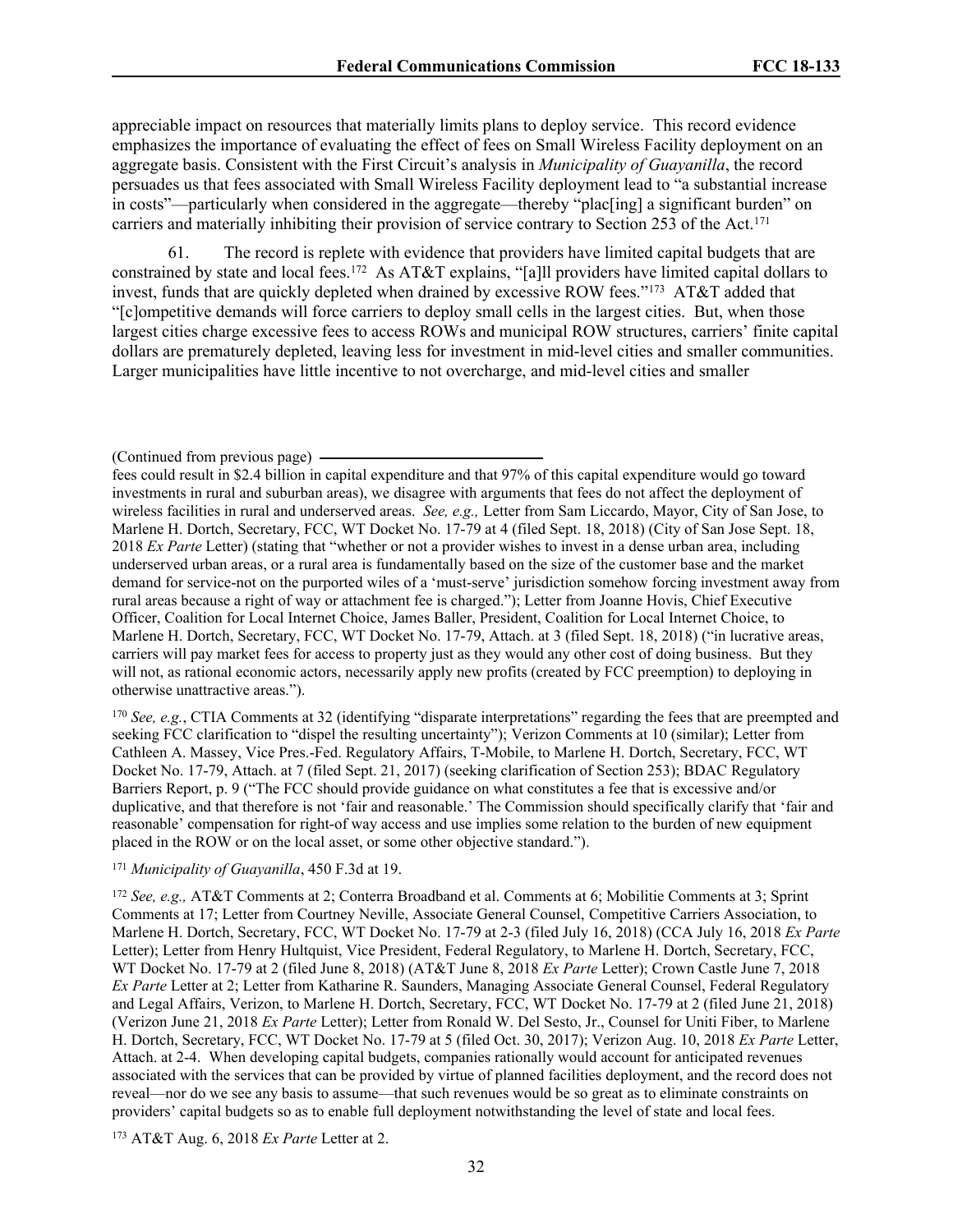municipalities have no ability to avoid this harm."<sup>174</sup> As to areas that might not be sufficiently crucial to deployment to overcome high fees, AT&T identified jurisdictions in Maryland, California, and Massachusetts where high fees have directly resulted in paused or decreased deployments.<sup>175</sup> Limiting localities to reasonable cost recovery will "allow[] AT&T and other providers to stretch finite capital dollars to additional communities."<sup>176</sup> Verizon similarly explains that "[c]apital budgets are finite. When providers are forced to spend more to deploy infrastructure in one locality, there is less money to spend in others. The leverage that some cities have to extract high fees means that other localities will not enjoy next generation wireless broadband services as quickly, if at all."<sup>177</sup> Sprint, too, affirms that, because "all carriers face limited capital budgets, they are forced to limit the number and pace of their deployment investments to areas where the delays and impediments are the least onerous, to the detriment of their customers and, ultimately and ironically, to the very jurisdictions that imposed obstacles in the first place."<sup>178</sup> Sprint gives a specific example of its deployments in two adjacent jurisdictions—the City of Los Angeles and Los Angeles County—and describes how high fees in the county prevented Sprint from activating any small cells there, while more than 500 deployments occurred in the city, which had significantly lower fees.<sup>179</sup> Similarly, Conterra Broadband states that "[w]hen time and capital are diverted away from actual facility installation and instead devoted to clearing regulatory roadblocks, consumers and enterprises, including local small businesses, schools and healthcare centers, suffer."<sup>180</sup> Based on the record, we find that fees charged by states and localities are causing *actual* delays and restrictions on deployments of Small Wireless Facilities in a number of places across the country in violation of Section  $253(a)$ .<sup>181</sup>

62. Our conclusion finds further support when one considers the aggregate effects of fees imposed by individual localities, including, but not limited to, the potential limiting implications for a nationwide wireless network that reaches all Americans, which is among the key objectives of the statutory provisions in the 1996 Act that we interpret here.<sup>182</sup> When evaluating whether fees result in an effective prohibition of service due to financial burden, we must consider the marketplace regionally and nationally and thus must consider the cumulative effects of state or local fees on service in multiple geographic areas that providers serve or potentially would serve. Where providers seek to operate on a regional or national basis, they have constrained resources for entering new markets or introducing, expanding, or improving existing services, particularly given that a provider's capital budget for a given

<sup>174</sup> *Id.*

<sup>&</sup>lt;sup>175</sup> *Id.* (pausing or delaying deployments in Citrus Heights, CA, Oakland, CA and three Maryland counties; decreasing deployments in Lowell, MA and decreasing deployments from 98 to 25 sites in Escondido, CA).

<sup>176</sup> *Id*.

<sup>177</sup> Verizon Aug. 10, 2018 *Ex Parte* Letter at 5, Attach. at 2-4.

<sup>178</sup> Sprint Comments at 17.

<sup>179</sup> Sprint Aug. 13, 2018 *Ex Parte* Letter at 1-2.

<sup>180</sup> Conterra Broadband *et al*. Comments at 6; *see also* Letter from John Scott, Counsel for Mobilitie, LLC to Marlene Dortch, Secretary, FCC, WT Docket No. 17-79, at 2 ("high fees imposed by some cities hurt other cities that have reasonable fees, because they reduce capital resources that might have gone to those cities, and because they pressure other financially strapped cities not to turn away what appears to be a revenue opportunity").

<sup>181</sup> Letter from Kenneth J. Simon, Senior Vice President and General Counsel, Crown Castle, to Marlene H. Dortch, Secretary, FCC, WT Docket No. 17-79 at 4 (filed August 10, 2018) (Crown Castle Aug. 10, 2018 *Ex Parte* Letter).

<sup>182</sup> *New England Public Comms. Council Petition for Preemption Pursuant to Section 253*, Memorandum Opinion and Order, 11 FCC Rcd 19713, 19717, para. 9 (1996) (1996 Act intent of "accelerat[ing] deployment of advanced telecommunications services to all Americans by opening all telecommunications markets to competition."); *see also* Crown Castle Aug. 10, 2018 *Ex Parte* Letter at 7.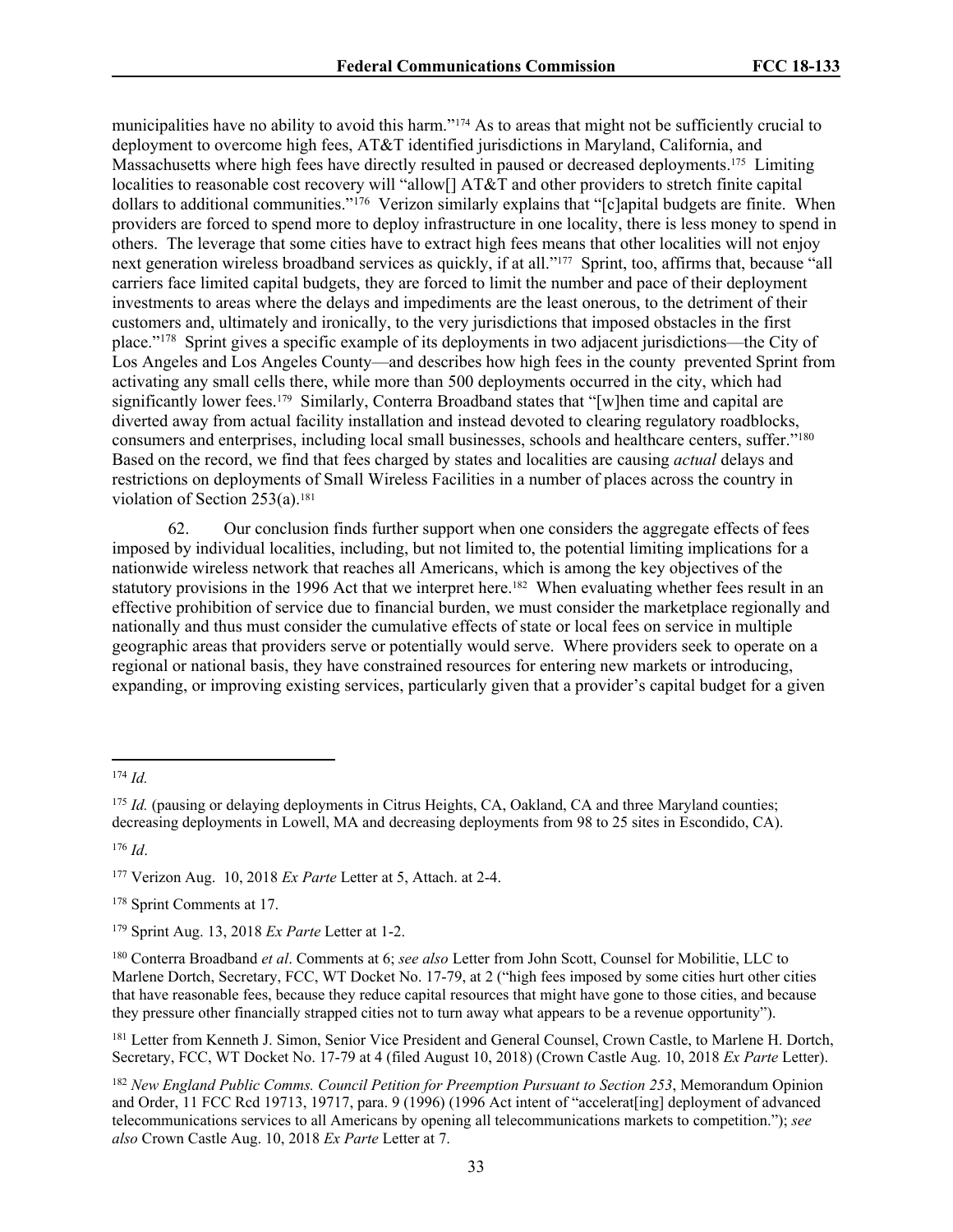period of time is often set in advance.<sup>183</sup> In such cases, the resources consumed in serving one geographic area are likely to deplete the resources available for serving other areas.<sup>184</sup> The text of Section 253(a) is not limited by its terms only to effective prohibitions within the geographic area targeted by the state or local fee. Where a fee in a geographic area affects service outside that geographic area, the statute is most naturally read to encompass consideration of all affected areas.

63. A contrary, geographically-restrictive interpretation of Section 253(a) would exacerbate the digital divide by giving dense or wealthy states and localities that might be most critical for a provider to serve the ability to leverage their unique position to extract fees for their own benefit at the expense of regional or national deployment by decreasing the deployment resources available for less wealthy or dense jurisdictions.<sup>185</sup> As a result, the areas likely to be hardest hit by excessive government fees are not necessarily jurisdictions that charge those fees, but rather areas where the case for new, expanded, or improved service was more marginal to start—and whose service may no longer be economically justifiable in the near-term given the resources demanded by the "must-serve" areas. To cite some examples of harmful aggregate effects, AT&T notes that high annual recurring fees are particularly harmful because of their "continuing and compounding nature."<sup>186</sup> It also states that, "if, as S&P Global Market Intelligence estimates, small-cell deployments reach nearly 800,000 by 2026, a ROW fee of \$1000 per year ... would result in nearly \$800 million annually in forgone investment." <sup>187</sup> Yet another commenter notes that, "[f]or a deployment that requires a vast number of small cell facilities across a metropolitan area, these fees quickly mount up to hundreds of thousands of dollars, often making deployment economically infeasible," and "far exceed[ing] any costs the locality incurs by orders of magnitude, while taking capital that would otherwise go to investment in new infrastructure."<sup>188</sup> Endorsing such a result would thwart the purposes underlying Section 253(a). As Crown Castle observes, "[e]ven where the fees do not result in a direct lack of service in a high-demand area like a city or urban core, the high cost of building and operating facilities in these jurisdictions consume [sic] capital and revenue that could otherwise be used to expand wireless infrastructure in higher cost areas. This impact of egregious fees is prohibitory and should be taken into account in any prohibition analysis."<sup>189</sup>

64. Some municipal commenters endorse a cost-based approach to "ensure that localities are fully compensated for their costs [and that] fees should be reasonable and non-discriminatory, and should ensure that localities are made whole"<sup>190</sup> in recognition that "getting [5G] infrastructure out in a timely manner can be a challenge that involves considerable time and financial resources."<sup>191</sup> Commenters from smaller municipalities recognize that "thousands and thousands of small cells are needed for 5G… [and]

<sup>186</sup> AT&T Comments at 19.

<sup>183</sup> *See, e.g.*, AT&T June 8, 2018 *Ex Parte* Letter at 2; Crown Castle June 7, 2018 *Ex Parte* Letter at 2; Verizon June 21, 2018 *Ex Parte* Letter at 2.

<sup>184</sup> *See, e.g.*, *Municipality of Guayanilla*, 450 F.3d at 17 ("Given the interconnected nature of utility services across communities and the strain that the enactment of gross revenue fees in multiple municipalities would have on PRTC's provision of services, the Commonwealth-wide estimates are relevant to determining how the ordinance affects PRTC's 'ability . . . to provide any interstate or intrastate telecommunications service'" under Section  $253(a)$ ).

<sup>185</sup> *See, e.g.,* Letter from Sam Liccardo, Mayor or San Jose, to the Hon. Brendan Carr, Commissioner, FCC, WT Docket No. 17-79, Attachment at 1-2 (filed Aug. 2, 2018) (describing payment by providers of \$24 million to a Digital Inclusion Fund in order to deploy small cells in San Jose on city owned light poles).

<sup>187</sup> AT&T Comments at 19-20.

<sup>188</sup> Mobilitie Comments at 3.

<sup>189</sup> Crown Castle Aug. 10, 2018 *Ex Parte* Letter at 2.

<sup>190</sup> Sal Pace July 30, 2018 *Ex Parte* Letter at 1.

<sup>191</sup> LaWana Mayfield July 31, 2018 *Ex Parte Letter* at 1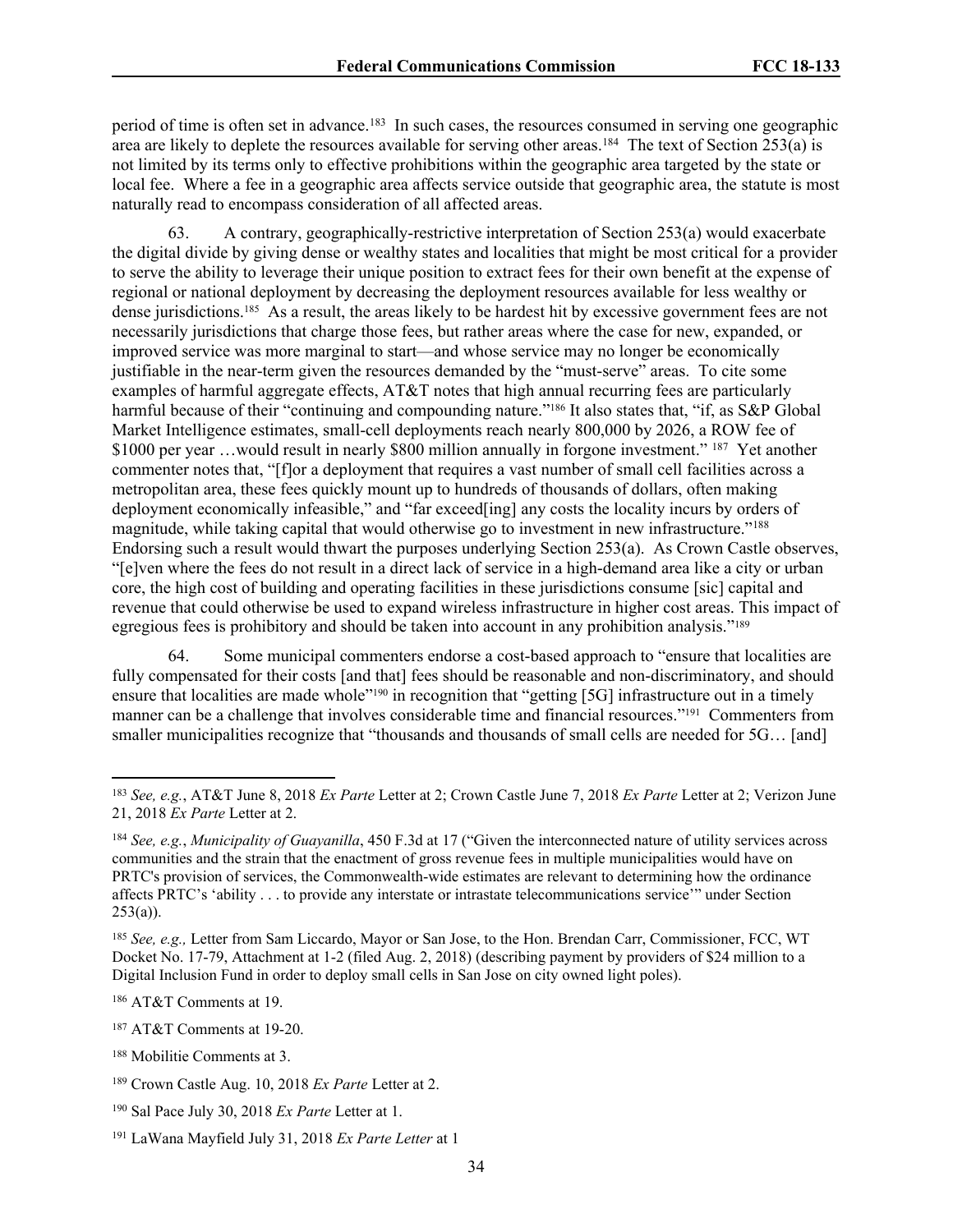old regulations could hinder the timely arrival of 5G throughout the country"<sup>192</sup> and urge the Commission to "establish some common-sense standards insofar as it relates to fees associated with the deployment of small cells [due to] a cottage industry of consultants [] who have wrongly counseled communities to adopt excessive and arbitrary fees."<sup>193</sup> Representatives from non-urban areas in particular caution that, "if the investment that goes into deploying 5G on the front end is consumed by big, urban areas, it will take longer for it to flow outwards in the direction of places like Florence, [SC]."<sup>194</sup> "[R]educing the high regulatory costs in urban areas would leave more dollars to development in rural areas [because] most of investment capital is spent in the larger urban areas [since] the cost recovery can be made in those areas. This leaves the rural areas out."<sup>195</sup> We agree with these commenters, and we further agree with courts that have considered "the *cumulative effect* of future similar municipal [fees ordinances]" across a broad geographic area when evaluating the effect of a particular fee in the context of Section 253(a).<sup>196</sup> To the extent that other municipal commenters argue that our interpretation gives wireless providers preferential treatment compared to other users of the ROW, the record does not contain data about other users that would support such a conclusion.<sup>197</sup> In any event, Section 253 of the Communications Act expressly bars legal requirements that effectively prohibit telecommunications service without regard to whether it might result in preferential treatment for providers of that service.<sup>198</sup>

65. Applying this approach here, the record reveals that fees above a reasonable approximation of cost, even when they may not be perceived as excessive or likely to prohibit service in isolation, will have the effect of prohibiting wireless service when the aggregate effects are considered, particularly given the nature and volume of anticipated Small Wireless Facility deployment.<sup>199</sup> The record reveals that these effects can take several forms. In some cases, the fees in a particular jurisdiction will lead to reduced or entirely forgone deployment of Small Wireless Facilities in the near term for that

<sup>195</sup> Senator Duane Ankney July 31, 2018 *Ex Parte* Letter at 1; *see also* Letter from Elder Alexis D. Pipkins, Sr. to the Hon. Brendan Carr, Commissioner, FCC at 1 (filed July 26, 2018) ("the race to 5G is global... instead of each city or state for itself, we should be working towards aligned, streamlined frameworks that benefit us all."); Letter from Jeffrey Bohm, Chairman of the Board of Commissioners, County of St. Clair to Brendan Carr, Commissioner, FCC, WT Docket 17-79 at 1-2 (filed August 22, 2018) ("Smaller communities, such as those located in St. Clair County would benefit from having the Commissions reduce the costly and unnecessary fee's that some larger communities place on small cells as a condition of deployment. These fees, wholly disproportionate to any cost, put communities like ours at an unfair disadvantage"); Letter from Scott Niesler, Mayor, City of Kings Mountain, to Brendan Carr, Commissioner, FCC, WT Docket 17-79 at 1-2 (filed June 4, 2018) ("the North Carolina General Assembly has enacted legislation to encourage the deployment of small cell technology to limit exorbitant fees which can siphon off capital from further expansion projects. I was encouraged to see the FCC taking similar steps to enact policies that help clear the way for the essential investment").

<sup>196</sup> *Guayanilla District Ct. Opinion*, 354 F. Supp. 2d at 111-12; *but see, e.g.,* Letter from Nina Beety to Marlene Dortch, Secretary, FCC, WT Docket No. 17-79 at 5 (filed Sept. 17, 2018) (Nina Beety Sept. 17, 2018 *Ex Parte* Letter) (asserting that providers artificially under-capitalize their deployment budgets to build the case for poverty).

<sup>197</sup> Letter from Larry Hanson, Executive Director, Georgia Municipal Association to Marlene Dortch, Secretary, FCC, WT Docket No. 17-79, at 1-2 (filed Sept. 17, 2018) (Georgia Municipal Association Sept. 17, 2018 *Ex Parte* Letter).

<sup>198</sup> 47 U.S.C. § 253(a).

<sup>199</sup> *See, e.g.*, *Wireless Infrastructure Second R&O*, FCC 18-30, at para. 64. In addition, although one could argue that, in theory, a sufficiently small departure from actual and reasonable costs might not have the effect of prohibiting service in a particular instance, the record does not reveal an alternative, administrable approach to evaluating fees without a cost-based focus.

<sup>192</sup> Dr. Carolyn Prince July 31, 2018 *Ex Parte* Letter at 2.

<sup>193</sup> Letter from Ashton J. Hayward III, Mayor, Pensacola, FL to the Hon. Brendan Carr, Commissioner, WT Docket No. 17-79 at 1 (filed June 8, 2018).

<sup>194</sup> Representative Terry Alexander Aug. 7, 2018 *Ex Parte* Letter at 1.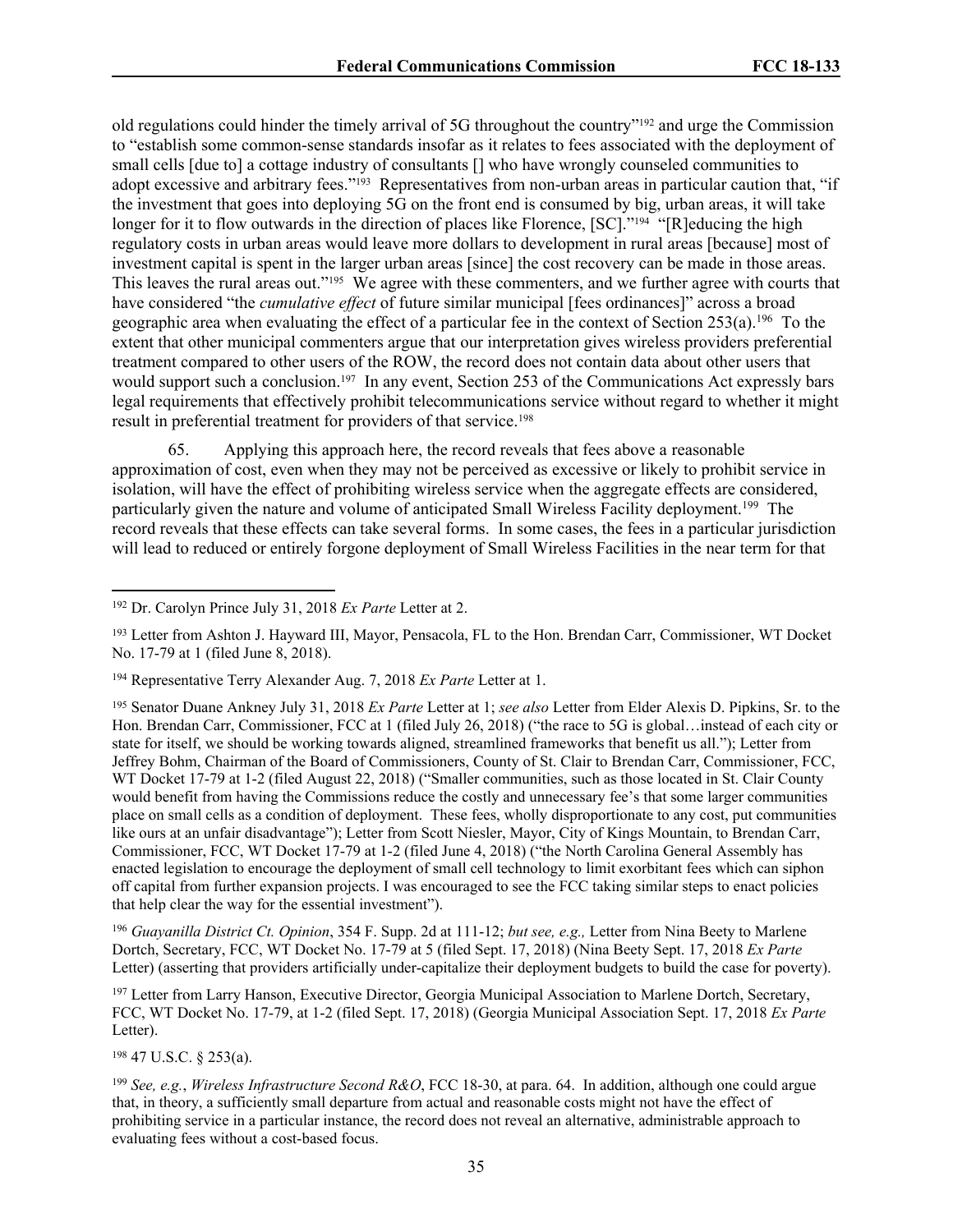jurisdiction.<sup>200</sup> In other cases, where it is essential for a provider to deploy in a given area, the fees charged in that geographic area can deprive providers of capital needed to deploy elsewhere, and lead to reduced or forgone near-term deployment of Small Wireless Facilities in other geographic areas.<sup>201</sup> In both of those scenarios the bottom-line outcome on the national development of 5G networks is the same—diminished deployment of Small Wireless Facilities critical for wireless service and building out 5G networks.<sup>202</sup>

66. Some have argued that our decision today regarding Sections 253 and 332 should not be applied to preempt agreements (or provisions within agreements) entered into prior to this Declaratory Ruling.<sup>203</sup> We note that courts have upheld the Commission's preemption of the enforcement of provisions in private agreements that conflict with our decisions<sup>204</sup> We therefore do not exempt existing agreements (or particular provisions contained therein) from the statutory requirements that we interpret here. That said, however, this Declaratory Ruling's effect on any particular existing agreement will depend upon all the facts and circumstances of that specific case.<sup>205</sup> Without examining the particular features of an agreement, including any exchanges of value that might not be reflected by looking at fee provisions alone, we cannot state that today's decision does or does not impact any particular agreement entered into before this decision.

67. *Relationship to Section 332*. While the above analysis focuses on the text and structure of the Act, legislative history, Commission orders, and case law interpreting Section 253(a), we reiterate that in the fee context, as elsewhere, the statutory phrase "prohibit or have the effect of prohibiting" in Section  $332(c)(7)(B)(i)(II)$  has the same meaning as the phrase "prohibits or has the effect of prohibiting" in Section  $253(a)$ . As noted in the prior section, there is no evidence to suggest that Congress intended for virtually identical language to have different meanings in the two provisions.<sup>206</sup> Instead, we find it

<sup>201</sup> AT&T June 8, 2018 *Ex Parte* Letter at 1-2; Crown Castle June 7, 2018 *Ex Parte* Letter at 2; Verizon June 21, 2018 *Ex Parte* Letter at 2; CCA July 16, 2018 *Ex Parte* Letter at 2-3.

<sup>202</sup> *See, e.g.,* Letter from Thomas J. Navin, Counsel to Corning, Inc. to Marlene Dortch, Secretary, FCC, WT Docket No. 17-79 (filed Jan 25, 2018), Attach. at 6-7 (comparing different effects on deployment between a base case and a high fee case, and estimating that pole attachment fees nationwide assuming high fees would result in 28.2M fewer premises passed, or 31 percent of the 5G Base case results, and an associated \$37.9B in forgone network deployment).

<sup>203</sup> City of San Jose Sept. 18, 2018 *Ex Parte* Letter at 1-2.

<sup>204</sup> *See, e.g., Building Owners and Managers Ass'n Int'l v. FCC,* 254 F.3d 89 (D.C. Cir. 2001) (OTARD rules barring exclusivity provisions in lease agreements). As the D.C. Circuit has recognized, "[w]here the Commission has been instructed by Congress to prohibit restrictions on the provision of a regulated means of communication, it may assert jurisdiction over a party that directly furnishes those restrictions, and, in so doing, the Commission may alter property rights created under State law." *Id.* at 96; s*ee also Lansdowne on the Potomac Homeowners Ass'n v. OpenBand at Lansdowne, LLC,* 713 F.3d 187 (4th Cir. 2013).

<sup>205</sup> For example, the City of Los Angeles asserts that fee provisions in its agreements with providers are not prohibitory and must be examined in light of a broader exchange of value contemplated by the agreements in their entirety. Letter from Eric Garcetti, Mayor, City of Los Angeles to the Hon. Ajit Pai, Chairman, FCC, WT Docket No. 17-79 (filed Sept 18, 2018). We agree that agreements entered into before this decision will need to be examined in light of their potentially unique circumstances before a decision can be reached about whether those agreements or any particular provisions in those agreements are or are not impacted by today's FCC decision.

<sup>206</sup> We reject the claims of some commenters that Section  $332(c)(7)(B)(i)(II)$  is limited exclusively to decisions on individual requests and therefore must be interpreted differently than Section 253(a). *See, e.g.*, San Francisco Comments at 24-26. Section  $332(c)(7)(B)(i)$  explicitly applies to "regulation of the placement, construction, and modification," and it would be irrational to interpret "regulation" in that paragraph to mean something different from the term "regulation" as used in 253(a) or to find that it does not encompass generally applicable "regulations" as well as decisions on individual applications. Moreover, even assuming *arguendo* that San Francisco's position reflects the appropriate interpretation of the scope of Section  $332(c)(7)(B)(i)(II)$ , the record does not reveal why a

<sup>200</sup> *See, e.g.*, AT&T June 8, 2018 *Ex Parte* Letter at 1-2; Crown Castle June 7, 2018 *Ex Parte* Letter at 2.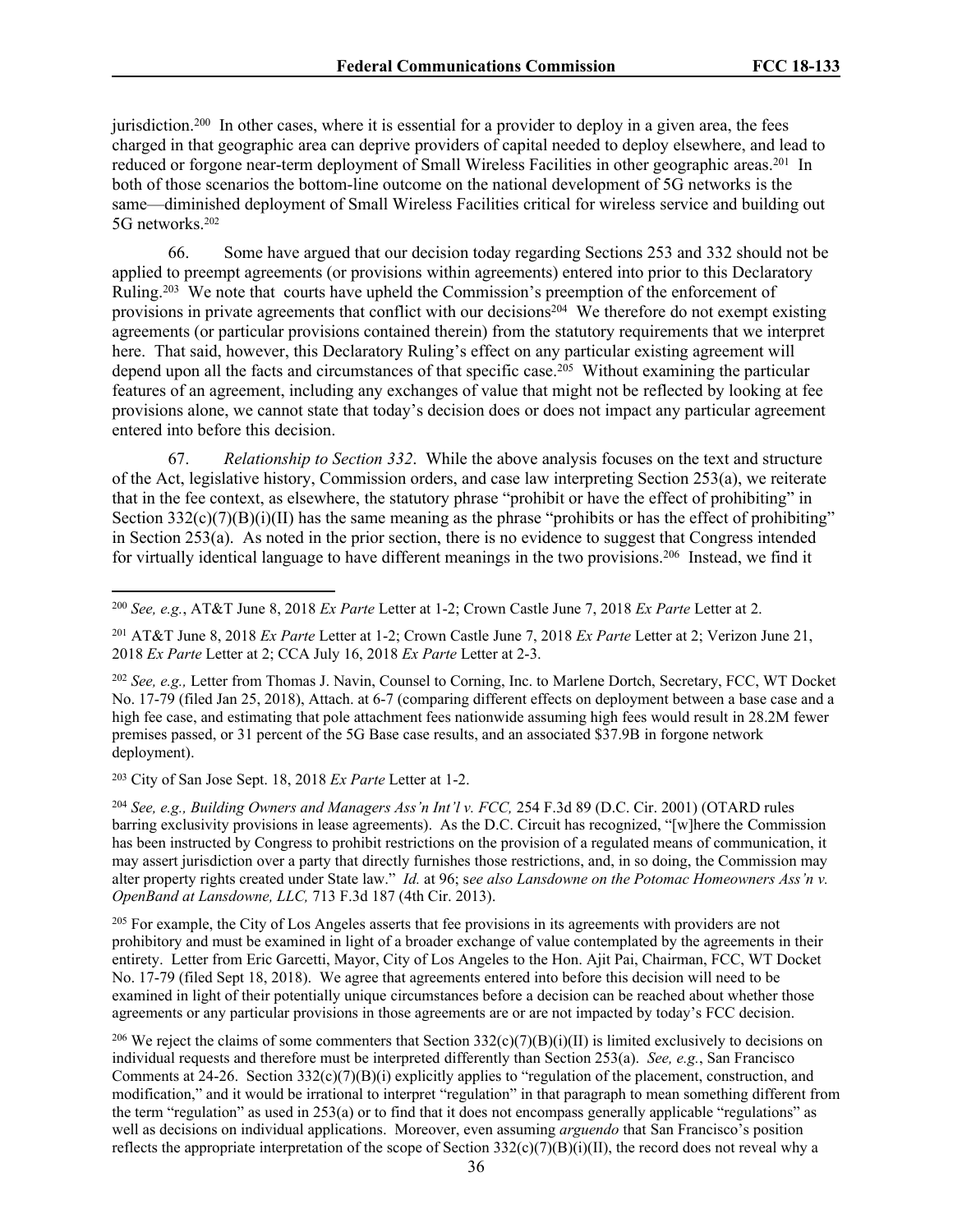more reasonable to conclude that the language in both sections generally should be interpreted to have the same meaning and to reflect the same standard, including with respect to preemption of fees that could "prohibit" or have "the effect of prohibiting" the provision of covered service. Both sections were enacted to address concerns about state and local government practices that undermined providers' ability to provide covered services, and both bar state or local conduct that prohibits or has the effect of prohibiting service.

68. To be sure, Sections 253 and  $332(c)(7)$  may relate to different categories of state and local fees. Ultimately, we need not resolve here the precise interplay between Sections 253 and 332(c)(7). It is enough for us to conclude that, collectively, Congress intended for the two provisions to cover the universe of fees charged by state and local governments in connection with the deployment of telecommunications infrastructure. Given the analogous purposes of both sections and the consistent language used by Congress, we find the phrase "prohibit or have the effect of prohibiting" in Section  $332(c)(7)(B)(i)(II)$  should be construed as having the same meaning and governed by the same preemption standard as the identical language in Section  $253(a).^{207}$ 

69. *Application of the Interpretations and Principles Established Here*. Consistent with the interpretations above, the requirement that compensation be limited to a reasonable approximation of objectively reasonable costs and be non-discriminatory applies to all state and local government fees paid in connection with a provider's use of the ROW to deploy Small Wireless Facilities including, but not limited to, fees for access to the ROW itself, and fees for the attachment to or use of property within the ROW owned or controlled by the government (*e.g.*, street lights, traffic lights, utility poles, and other infrastructure within the ROW suitable for the placement of Small Wireless Facilities). This interpretation applies with equal force to any fees reasonably related to the placement, construction, maintenance, repair, movement, modification, upgrade, replacement, or removal of Small Wireless Facilities within the ROW, including, but not limited to, application or permit fees such as siting applications, zoning variance applications, building permits, electrical permits, parking permits, or excavation permits.

70. Applying the principles established in this Declaratory Ruling, a variety of fees not reasonably tethered to costs appear to violate Sections 253(a) or 332(c)(7) in the context of Small Wireless Facility deployments.<sup>208</sup> For example, we agree with courts that have recognized that gross

 $^{207}$  Section 253(a) expressly addresses state or local activities that prohibit or have the effect of prohibiting "any entity" from providing a telecommunications service. 47 U.S.C. § 253(a). In the *2009 Declaratory Ruling*, the Commission likewise interpreted Section  $332(c)(7)(B)(i)(II)$  as implicated where the state or local conduct prohibits or has the effect of prohibiting the provision of personal wireless service by one entity even if another entity already is providing such service. *See 2009 Declaratory Ruling*, 24 FCC Rcd at 14016-19, paras. 56-65.

<sup>(</sup>Continued from previous page)

distinction between broadly-applicable requirements and decisions on individual requests would call for a materially different analytical approach, even if it arguably could be relevant when evaluating the application of that analytical approach to a particular preemption claim. In addition, although some commenters assert that such an interpretation "would make it virtually impossible for local governments to enforce their zoning laws with regard to wireless facility siting," they provide no meaningful explanation why that would be the case. *See, e.g.*, San Francisco Reply at 16. While some local commenters note that the savings clauses in Section 253(b) and (c) do not have express counterparts in the text of Section 332(c)(7)(B)(i), *see, e.g.*, San Francisco Comments at 26, we are not persuaded that this compels a different interpretation of the virtually identical language restricting actual or effective prohibitions of service in Section 253(a) and Section  $332(c)(7)(B)(i)(II)$ , particularly given our reliance on considerations in addition to the savings clauses themselves when interpreting the "effective prohibition" language. *See supra* paras. 57-65. We offer these interpretations both to respond to comments and in the event that some court decision could be viewed as supporting a different result.

<sup>&</sup>lt;sup>208</sup> We acknowledge that a fee not calculated by reference to costs might nonetheless happen to land at a level that is a reasonable approximation of objectively reasonable costs, and otherwise constitute fair and reasonable compensation as we describe herein. If all these criteria are met, the fee would not be preempted.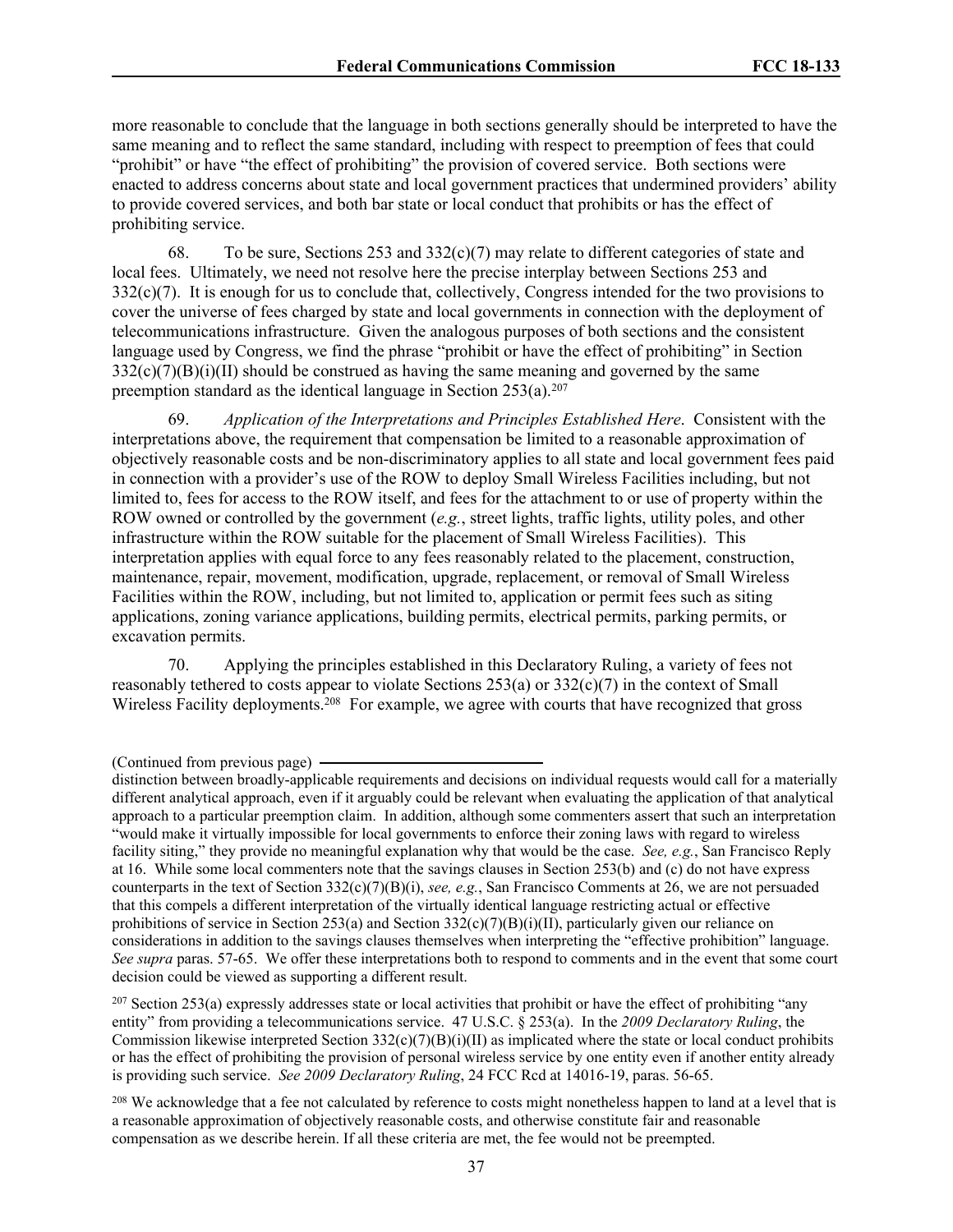revenue fees generally are not based on the costs associated with an entity's use of the ROW,<sup>209</sup> and where that is the case, are preempted under Section 253(a). In addition, although we reject calls to preclude a state or locality's use of third party contractors or consultants, or to find all associated compensation preempted,<sup>210</sup> we make clear that the principles discussed herein regarding the reasonableness of cost remain applicable. Thus, fees must not only be limited to a reasonable approximation of costs, but in order to be reflected in fees, the *costs themselves* must also be reasonable. Accordingly, any unreasonably high costs, such as excessive charges by third party contractors or consultants, may not be passed on through fees even though they are an actual "cost" to the government. If a locality opts to incur unreasonable costs, Sections 253 and  $332(c)(7)$  do not permit it to pass those costs on to providers. Fees that depart from these principles are not saved by Section 253(c), as we discuss below.

71. *Interpretation of Section 253(c) in the Context of Fees.* In this section, we turn to the interpretation of several provisions in Section 253(c), which provides that state or local action that otherwise would be subject to preemption under Section 253(a) may be permissible if it meets specified criteria. Section 253(c) expressly provides that state or local governments may require telecommunications providers to pay "fair and reasonable compensation" for use of public ROWs but requires that the amounts of any such compensation be "competitively neutral and nondiscriminatory" and "publicly disclosed."<sup>211</sup>

72. We interpret the ambiguous phrase "fair and reasonable compensation," within the statutory framework we outlined for Section 253, to allow state or local governments to charge fees that recover a reasonable approximation of the state or local governments' actual and reasonable costs. We conclude that an appropriate yardstick for "fair and reasonable compensation," and therefore an indicator of whether a fee violates Section 253(c), is whether it recovers a reasonable approximation of a state or local government's objectively reasonable costs of, respectively, maintaining the ROW, maintaining a structure within the ROW, or processing an application or permit.<sup>212</sup>

73. We disagree with arguments that "fair and reasonable compensation" in Section 253(c) should somehow be interpreted to allow state and local governments to charge "any compensation," and we give weight to BDAC comments that, "[a]s a policy matter, the Commission should recognize that local fees designed to maximize profit are barriers to deployment."<sup>213</sup> Several commenters argue, in

<sup>209</sup> *See, e.g.*, *Municipality of Guayanilla*, 450 F.3d at 21; *City of Maryland Heights*, 256 F. Supp. 2d at 993-96; *Prince George's County*, 49 F. Supp. 2d at 818; *AT&T v. City of Dallas*, 8 F. Supp. 2d at 593; *see also, e.g.*, CTIA Comments at 30, 45; *id*. Attach. at 17; ExteNet Comments, Exh. 1 at 41; T-Mobile Comments at 7; WIA Comments at 52-53.

<sup>210</sup> *See, e.g.*, CCA Comments at 17-21 (asking the Commission to declare franchise fees or percentage of revenue fees outside the scope of fair and reasonable compensation and to prohibit state and localities from requiring service providers to obtain business licenses for individual cell sites). For example, although fees imposed by a state or local government calculated as a percentage of a provider's revenue are unlikely to be a reasonable approximation of cost, if such a percentage-of-revenue fee were, in fact, ultimately shown to amount to a reasonable approximation of costs, the fee would not be preempted.

<sup>211</sup> 47 U.S.C. § 253(c).

<sup>212</sup> *Guayanilla District Ct. Opinion*, 354 F. Supp. 2d at 114 ("fees charged by a municipality need to be related to the degree of actual use of the public rights-of way" to constitute fair and reasonable compensation under Section 253(c)); *New Jersey Payphone Ass'n, Inc. v. Town of West New York*, 130 F. Supp. 2d 631, 638 (D.N.J. 2001), *aff'd* 299 F. 3d 235 (3d Cir. 2002) (*New Jersey Payphone*) ("Plainly, a fee that does more than make a municipality whole is not compensatory in the literal sense, and risks becoming an economic barrier to entry.")

<sup>213</sup> BDAC Regulatory Barriers Report, Appendix C, p. 3 (a "[ROW] burden-oriented [fee] standard is flexible enough to suit varied localities and network architectures, would ensure that fees are not providing additional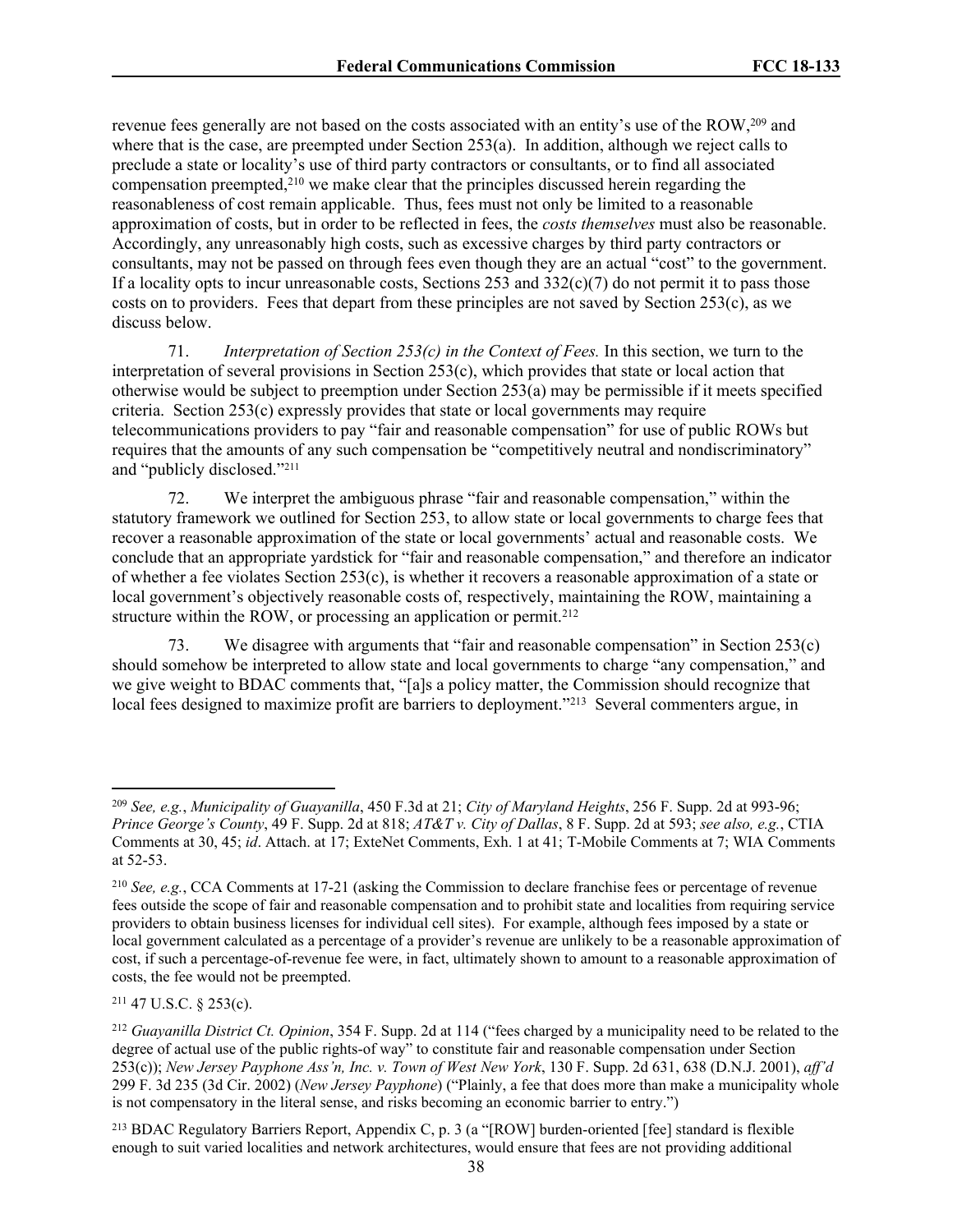particular, that Section 253(c)'s language must be read as permitting localities latitude to charge any fee at all<sup>214</sup> or a "market-based rent."<sup>215</sup> Many of these arguments seem to suggest that Section 253 or 332 have not previously been read to impose limits on fees, but as noted above courts have long read these provisions as imposing such limits. Still others argue that limiting the fees state and local governments may charge amounts to requiring taxpayers to subsidize private companies' use of public resources.<sup>216</sup> We find little support in the record, legislative history, or case law for that position.<sup>217</sup> Indeed, our

revenues for other localities purposes unrelated to providing and maintaining the ROW, and would provide some basis to challenge fees that, on their face, are so high as to suggest their sole intent is to maximize revenue.")

<sup>214</sup> *See, e.g.*, Baltimore Comments at 15-16 (noting that local governments traditionally impose fees based on rent, and other ROW users pay market-based fees and arguing that citizens should not have to "subsidize" wireless deployments); Bellevue *et al*. Reply at 12-13 (stating that "the FCC should compensate municipalities at fair market value because any physical invasion is a taking under the Fifth Amendment, and just compensation is "typically" calculated using fair market value."); NLC Comments at 5 ("local governments, like private landlords, are entitled to collect rent for the use of their property and have a duty to their residents to assess appropriate compensation. This does not necessarily translate to restricting this compensation to just the cost of managing the asset—just as private property varies in value, so does municipal property."); Smart Communities Reply at 7-10 (stating that "fair and reasonable compensation (i.e., fair market value) is not, as some commenters contend, measured by the regulatory cost for use of a ROW or other property; rather it is measured by what it would cost the user of the ROW to purchase rights form a local property owner.").

<sup>215</sup> Draft BDAC Rates and Fees Report, p. 10 (listing "Local Government Perspectives").

<sup>216</sup> *See, e.g*., NLC Comments, Statement of the Hon. Gary Resnick, Mayor, Wilton Manors, FL Comments at 6-7 ("preemption of local fees or rent for use of government-owned light and traffic poles, or fees for use of the right-ofway amounts to a taxpayer subsidy of wireless providers and wireless infrastructure companies. There is no corresponding benefit for such taxpayers such as requiring the broadband industry to reduce consumer rates or offer advanced services to all communities within a certain time frame."); Letter from Rondella M. Hawkins, Officer, City of Austin—Telecommunications & Regulatory Affairs, to Marlene Dortch, Secretary, FCC, WT Docket No. 17-79 (filed Aug. 7, 2018) at 1. These commenters do not explain why allowing recovery of a reasonable approximation of the state or locality's objectively reasonable costs would involve a taxpayer subsidy of service providers, and we are not persuaded that our interpretation would create a subsidy.

<sup>217</sup> As discussed more fully above, Congress intended through Section 253 to preempt state and local governments from imposing barriers in the form of excessive fees, while also preserving state and local authority to protect specified interests through competitively neutral regulation consistent with the Act. Our interpretation of Section 253(c) is consistent with Congress's objectives. Our interpretation of "fair and reasonable compensation" in Section 253(c) is also consistent with prior Commission action limiting fees, and easing access, to other critical communications infrastructure. For example, in implementing the requirement in the Pole Attachment Act that utilities charge "just and reasonable" rates, the Commission adopted rules limiting the rates utilities can impose on cable companies for pole attachments. Based on the costs associated with building and operation of poles, the rates the Commission adopted were upheld by the Supreme Court, which found that the rates imposed were permissible and not "confiscatory" because they "provid[ed] for the recovery of fully allocated cost, including the actual cost of capital." *See FCC v. Florida Power Corp.*, 480 U.S. 245, 254 (1987). Here, based on the specific language in the separate provision of Section 253, we interpret the "effective prohibition" language, as applied to small cells, to permit state and local governments to recover only "fair and reasonable compensation" for their maintenance of ROW and government-owned structures within ROW used to host Small Wireless Facilities. Relatedly, Smart Communities errs in arguing that the Commission's Order "provides localities 60 days to provide access and sets the rate for access," making it a "classic taking." Smart Communities Sept. 19, 2018 *Ex Parte* Letter at 25. To the contrary, the Commission has not given providers any right to compel access to any particular state or local property. *Cf. Loretto v. Teleprompter Manhattan CATV Corp.*, 458 U.S. 419 (1982). There may well be legitimate reasons for states and localities to deny particular placement applications, and adjudication of whether such decisions amount to an effective prohibition must be resolved on a case-by-case basis. In this regard, we note that the record in this proceeding reflects that the vast majority of local jurisdictions voluntarily accept placement of wireless, utility, and other facilities in their rights-of-way. And in any event, cost-based recovery of the type we provide here has been approved as just compensation for takings purposes in the context of such facilities. *See Alabama Power Co. v. FCC*, 311 F.3d 1357, 1368, 1370-71 (11th Cir. 2002). *See also United States v. 564.54 Acres*

<sup>(</sup>Continued from previous page)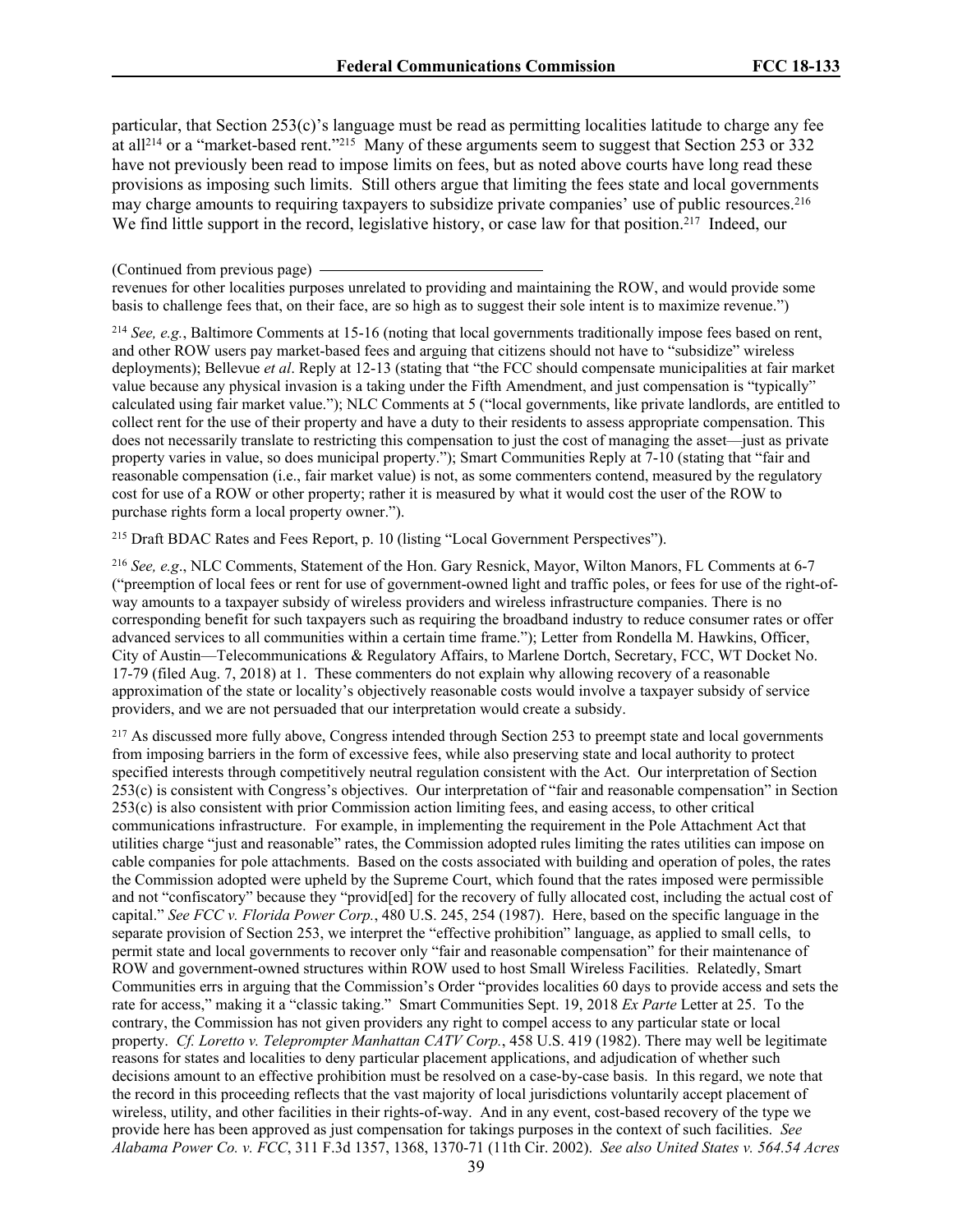approach to compensation ensures that cities are not going into the red to support or subsidize the deployment of wireless infrastructure.

74. The existence of Section 253(c) makes clear that Congress anticipated that "effective prohibitions" could result from state or local government fees, and intended through that clause to provide protections in that respect, as discussed in greater detail herein.<sup>218</sup> Against that backdrop, we find it unlikely that Congress would have left providers entirely at the mercy of effectively unconstrained requirements of state or local governments.<sup>219</sup> Our interpretation of Section 253(c), in fact, is consistent with the views of many municipal commenters, at least with respect to one-time permit or application fees, and the members of the BDAC Ad Hoc Committee on Rates and Fees, who unanimously concurred that one-time fees for municipal applications and permits, such as an electrical inspection or a building permit, should be based on the cost to the government of processing that application.<sup>220</sup> The Ad Hoc Committee noted that "[the] cost-based fee structure [for one-time fees] unanimously approved by the committee accommodates the different siting related costs that different localities may incur to review and process permit applications, while precluding excessive fees that impede deployment.<sup>221</sup> We find that the same reasoning should apply to other state and local government fees such as ROW access fees or fees for the use of government property within the ROW.<sup>222</sup>

75. We recognize that state and local governments incur a variety of direct and actual costs in connection with Small Wireless Facilities, such as the cost for staff to review the provider's siting application, costs associated with a provider's use of the ROW, and costs associated with maintaining the ROW itself or structures within the ROW to which Small Wireless Facilities are attached.<sup>223</sup> We also recognize that direct and actual costs may vary by location, scope, and extent of providers' planned deployments, such that different localities will have different fees under the interpretation set forth in this Declaratory Ruling.

(Continued from previous page)

<sup>218</sup> *See supra* Parts III.A, B.

<sup>219</sup> *See, e.g., City of White Plains*, 305 F.3d at 78-79; *Guayanilla District Ct. Opinion*, 354 F. Supp. 2d at 114. We disagree with arguments that competition between municipalities, or competition from adjacent private landowners, would be sufficient to ensure reasonable pricing in the ROW. *See e.g.*, Smart Communities Comments, Exh. 2, The Economics of Government Right of Way Fees, Declaration of Kevin Cahill, Ph.D at para. 15. We find this argument unpersuasive in view of the record evidence in this proceeding showing significant fees imposed on providers in localities across the country. *See, e.g.*, AT&T Comments at 18; Verizon Comments at 6-7; *see also* BDAC Regulatory Barriers Report, Appendix. C, p. 2.

<sup>220</sup> *See, e.g.,* Smart Communities Comments Cahill 2A at 2-3 (noting that "…a common model is to charge a fee that covers the costs that a municipality incurs in conducting the inspections and proceedings required to allow entry, fees that cover ongoing costs associated with inspection or expansion of facilities ..."); Colorado Comm. and Utility All. *et al.* Comments at 19 (noting that "application fees are based upon recovery of costs incurred by localities."); Draft BDAC Rates and Fees Report, p. 15-16.

<sup>221</sup> *See also* Draft BDAC Rates and Fees Report, p. 15-16. Although the BDAC Ad Hoc Rates and Fees Committee and municipal commenters only support a cost-based approach for one-time fees, we find no reason not to extend the same reasoning to ROW access fees or fees for the use of government property within the ROW, when all three types of fees are a legal requirement imposed by a government and pose an effective prohibition. The BDAC Rates and Fees Report did not provide a recommendation on fees for ROW access or fees for the use of government property within the ROW, and we disagree with suggestions that our ruling, which was consistent with the committee's recommendation for one-time fees, circumvents the efforts of the Ad Hoc Rates and Fees Committee. *See* Georgia Municipal Association Sept. 17, 2018 *Ex Parte* Letter at 3.

<sup>222</sup> *See supra* para. 50.

<sup>223</sup> *See*, *e.g.*, Colorado Comm. and Utility All. *et al*. Comments at 18-19 (discussing range of costs that application fees cover).

*of Land*, 441 U.S. 506, 513 (1979) (recognizing that alternative measure of compensation might be appropriate "with respect to public facilities such as roads or sewers").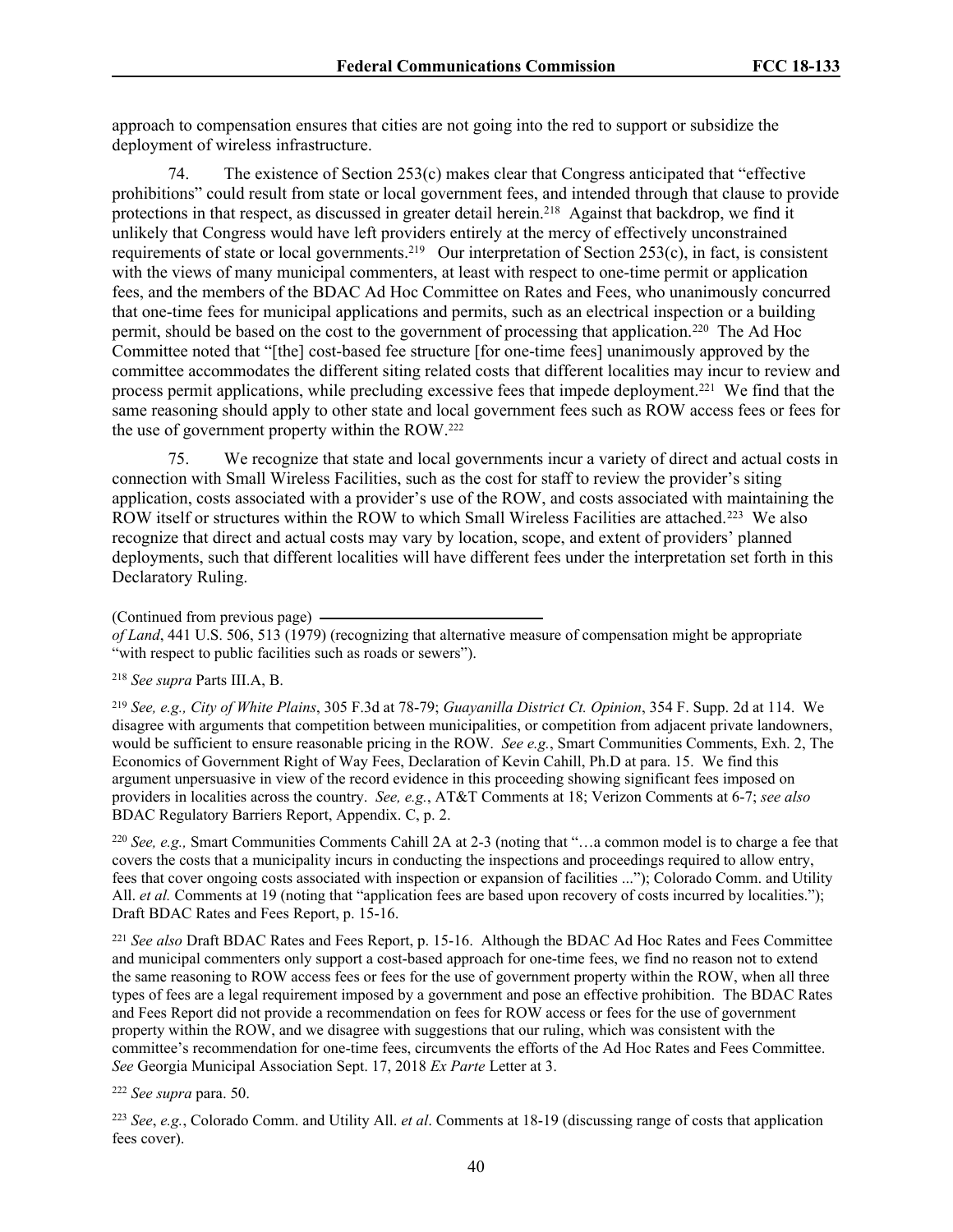76. Because we interpret fair and reasonable compensation as a *reasonable approximation* of costs, we do not suggest that localities must use any specific accounting method to document the costs they may incur when determining the fees they charge for Small Wireless Facilities within the ROW. Moreover, in order to simplify compliance, when a locality charges both types of recurring fees identified above (i.e., for access to the ROW and for use of or attachment to property in the ROW), we see no reason for concern with how it has allocated costs between those two types of fees. It is sufficient under the statute that the total of the two recurring fees reflects the total costs involved.<sup>224</sup> Fees that cannot ultimately be shown by a state or locality to be a reasonable approximation of its costs, such as high fees designed to subsidize local government costs in another geographic area or accomplish some public policy objective beyond the providers' use of the ROW, are not "fair and reasonable compensation…for use of the public rights-of-way" under Section 253(c).<sup>225</sup> Likewise, we agree with both industry and municipal commenters that excessive and arbitrary consulting fees or other costs should not be recoverable as "fair and reasonable compensation,"<sup>226</sup> because they are not a function of the provider's "use" of the public ROW.

77. In addition to requiring that compensation be "fair and reasonable," Section 253(c) requires that it be "competitively neutral and nondiscriminatory." The Commission has previously interpreted this language to prohibit states and localities from charging fees on new entrants and not on incumbents.<sup>227</sup> Courts have similarly found that states and localities may not impose a range of fees on one provider but not on another<sup>228</sup> and even some municipal commenters acknowledge that governments should not discriminate as to the fees charged to different providers.<sup>229</sup> The record reflects continuing concerns from providers, however, that they face discriminatory charges.<sup>230</sup> We reiterate the Commission's previous determination that state and local governments may not impose fees on some providers that they do not impose on others. We would also be concerned about fees, whether one-time or recurring, related to Small Wireless Facilities, that exceed the fees for other wireless telecommunications infrastructure in similar situations, and to the extent that different fees are charged

<sup>227</sup> *TCI Cablevision of Oakland County*, 12 FCC Rcd. at 21443, para. 108 (1997).

<sup>228</sup> *City of White Plains*, 305 F.3d 80.

<sup>224</sup> *See supra* note 71 (identifying three categories of fees charged by states and localities).

<sup>&</sup>lt;sup>225</sup> 47 U.S.C. § 253(c) (emphasis added). Our interpretation is consistent with court decisions interpreting the "fair and reasonable" compensation language as requiring fees charged by municipalities relate to the degree of actual use of a public ROW. *See, e.g, Puerto Rico Tel. Co. v. Municipality of Guayanilla*, 283 F. Supp. 2d 534, 543-44 (D.P.R. 2003); *see also Municipality of Guayanilla*, 450 F.3d at 21-24; *City of Maryland Heights*, 256 F. Supp. 2d at 984.

<sup>226</sup> *See* Letter from Ashton J. Hayward III, Mayor, Pensacola, FL to the Hon. Brendan Carr, Commissioner, WT Docket No. 17-79 at 1 (filed June 8, 2018); *see also*, Illinois Municipal League Comments at 2 (noting that proposed small cell legislation in Illinois allows municipalities to recover "reasonable costs incurred by the municipality in reviewing the application.").

<sup>&</sup>lt;sup>229</sup> City of Baltimore Reply at 15 ("The City does agree that rates to access the right of way by similar entities must be nondiscriminatory."). Other commenters argue that nothing in Section 253 can apply to property in the ROW. City of San Francisco Reply at 2-3, 19 (denying that San Francisco is discriminatory to different providers but also asserting that "[l]ocal government fees for use of their poles are simply beyond the purview of section 253(c)").

<sup>230</sup> *See, e.g.*, CFP Comments at 31-33 (noting that the City of Baltimore charges incumbent Verizon "less than \$.07 per linear foot for the space that it leases in the public right-of-way" while it charges other providers "\$3.33 per linear foot to lease space in the City's conduit). Some municipal commenters argue that wireless infrastructure occupies more space in the ROW. *See* Smart Communities Reply Comments at 82 ("wireless providers are placing many of those permanent facilities in the public rights-of-way, in ways that require much larger deployments. It is not discrimination to treat such different facilities differently, and to focus on their impacts"). We recognize that different uses of the ROW may warrant charging different fees, and we only find fees to be discriminatory and not competitively neutral when different amounts are charged for similar uses of the ROW.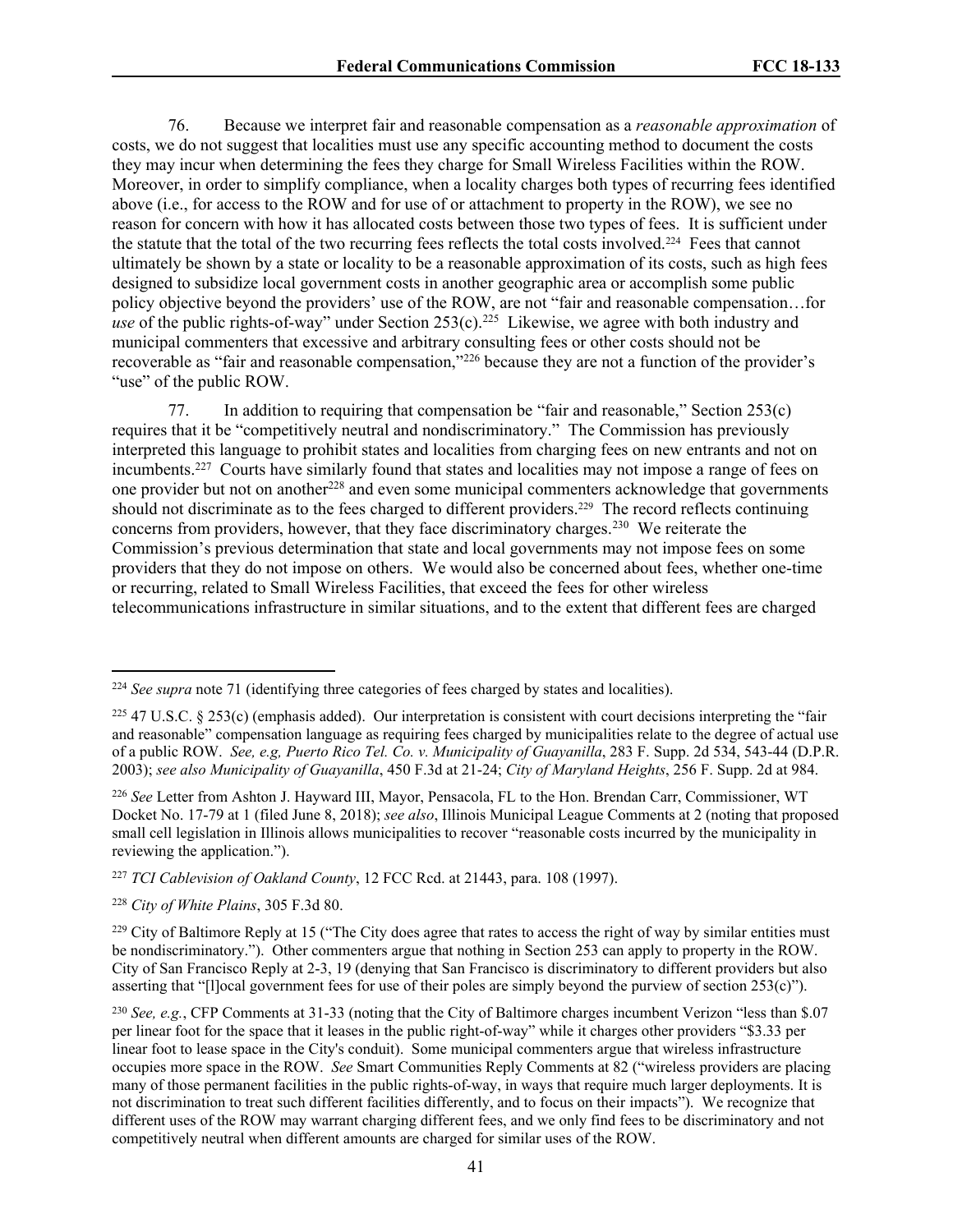for similar use of the public ROW.<sup>231</sup>

78. *Fee Levels Likely to Comply with Section 253***.** Our interpretation of Section 253(a) and "fair and reasonable compensation" under Section 253(c) provides guidance for local and state fees charged with respect to one-time fees generally, and recurring fees for deployments in the ROW. Following suggestions for the Commission to "establish a presumptively reasonable 'safe harbor' for certain ROW and use fees,"<sup>232</sup> and to facilitate the deployment of specific types of infrastructure critical to the rollout of 5G in coming years, we identify in this section three particular types of fee scenarios and supply specific guidance on amounts that presumptively are not prohibited by Section 253. Informed by our review of information from a range of sources, we conclude that fees at or below these amounts presumptively do not constitute an effective prohibition under Section 253(a) or Section 332(c)(7), and are presumed to be "fair and reasonable compensation" under Section 253(c).

79. Based on our review of the Commission's pole attachment rate formula, which would require fees below the levels described in this paragraph, as well as small cell legislation in twenty states, local legislation from certain municipalities in states that have not passed small cell legislation, and comments in the record, we presume that the following fees would not be prohibited by Section 253 or Section  $332(c)(7)$ : (a) \$500 for non-recurring fees, including a single up-front application that includes up to five Small Wireless Facilities, with an additional \$100 for each Small Wireless Facility beyond five, or \$1,000 for non-recurring fees for a new pole (*i.e.*, not a collocation) intended to support one or more Small Wireless Facilities; and (b) \$270 per Small Wireless Facility per year for all recurring fees, including any possible ROW access fee or fee for attachment to municipally-owned structures in the ROW.<sup>233</sup>

80. By presuming that fees at or below the levels above comply with Section 253, we assume

<sup>&</sup>lt;sup>231</sup> Our interpretation is consistent with principles described by the BDAC's Ad Hoc Committee on Rates and Fees. Draft BDAC Rates and Fees Report at 5 (Jul. 24, 2018) (listing "neutral treatment and access of all technologies and communication providers based upon extent/nature of ROW use" as principle to guide evaluation of rates and fees).

<sup>232</sup> BDAC Regulatory Barriers Report, Appendix C, p. 3.

<sup>&</sup>lt;sup>233</sup> These presumptive fee limits are based on a number of different sources of data. Many different state small cell bills, in particular, adopt similar fee limits despite their diversity of population densities and costs of living, and we expect that these presumptive fee limits will allow for recovery in excess of costs in many cases. 47 CFR § 1.1409; National Conference of State Legislatures, Mobile 5G and Small Cell Legislation, (May 7, 2018), [http://www.ncsl.org/research/telecommunications-and-information-technology/mobile-5g-and-small-cell](http://www.ncsl.org/research/telecommunications-and-information-technology/mobile-5g-and-small-cell-legislation.aspx)[legislation.aspx](http://www.ncsl.org/research/telecommunications-and-information-technology/mobile-5g-and-small-cell-legislation.aspx) (providing description of state small cell legislation); Little Rock, Ark. Ordinance No. 21,423 (June 6, 2017); NCTA August 20, 2018 *Ex Parte* Letter, Attachment; *see also* H.R. 2365, 2018 Leg. 2d Reg. Sess. (Ariz. 2018) (\$100 per facility for first 5 small cells in application; \$50 annual utility attachment rate, \$50 ROW access fee); H.R. 189 149th Gen. Assemb. Reg. Sess. (Del. 2017) (\$100 per small wireless facility on application; fees not to exceed actual, direct and reasonable cost); S. 21320<sup>th</sup> Gen. Assemb. Reg. Sess. (Ind. 2017) (\$100 per small wireless facility); H.R. 1991, 99<sup>th</sup> Gen. Assemb. 2<sup>nd</sup> Reg. Sess. (Missouri, 2018) (\$100 for each facility collocated on authority pole; \$150 annual fee per pole); H.R. 38 2018 Leg. Assemb. 2d Reg. Sess. (N.M. 2018) (\$100 for each of first 5 small facilities in an application; \$20 per pole annually; \$250 per facility annually for access to ROW); S. 189, 2018 Leg. Gen. Sess. (Utah 2018) (\$100 per facility to collocate on existing or replacement utility pole; \$250 annual ROW fee per facility for certain attachments). *See also* Letter from Kara R. Graves, Director, Regulatory Affairs, CTIA, and D. Zachary Champ, Director, Government Affairs, WIA to Marlene Dortch, Secretary, FCC, WT Docket No. 17-79 (filed Aug. 10, 2018) Attach. (listing fees in twenty state small cell legislations) (CTIA/WIA Aug. 10, 2018 *Ex Parte* Letter); Letter from Scott K. Bergmann, Sen. Vice President, Regulatory Affairs, CTIA to Marlene H. Dortch, Secretary, FCC, WT Docket No. 17-79 (filed Sept. 4, 2018) at 3, Attach. (analyzing average and median recurring fee levels permitted under state legislation). These examples suggest that the fee levels we discuss above may be higher than what many states already allow and further support our finding that there should be only very limited circumstances in which localities can charge higher fees consistent with the requirements of Section 253. We recognize that certain fees in a minority of state small cell bills are above the levels we presume to be allowed under Section 253. Any party may still charge fees above the levels we identify by demonstrating that the fee is a reasonable approximation of cost that itself is objectively reasonable.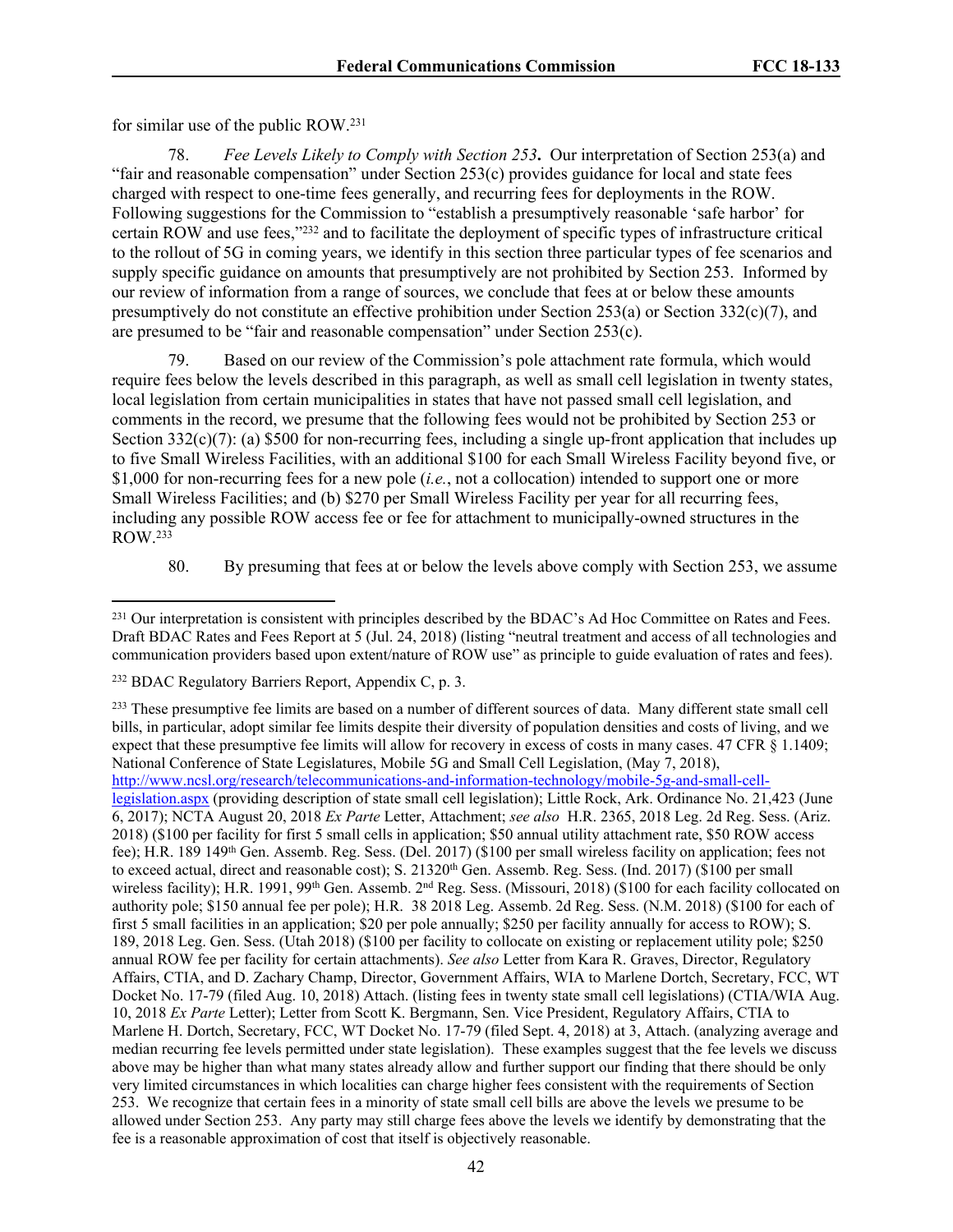that there would be almost no litigation by providers over fees set at or below these levels. Likewise, our review of the record, including the many state small cell bills passed to date, indicate that there should be only very limited circumstances in which localities can charge higher fees consistent with the requirements of Section 253. In those limited circumstances, a locality could prevail in charging fees that are above this level by showing that such fees nonetheless comply with the limits imposed by Section 253—that is, that they are (1) a reasonable approximation of costs, (2) those costs themselves are reasonable, and (3) are non-discriminatory.<sup>234</sup> Allowing localities to charge fees above these levels upon this showing recognizes local variances in costs.<sup>235</sup>

# **C. Other State and Local Requirements that Govern Small Facilities Deployment**

81. There are also other types of state and local land-use or zoning requirements that may restrict Small Wireless Facility deployments to the degree that they have the effect of prohibiting service in violation of Sections 253 and 332. In this section, we discuss how those statutory provisions apply to requirements outside the fee context, both generally and with a particular focus on aesthetic and undergrounding requirements.

82. As discussed above, a state or local legal requirement constitutes an effective prohibition if it "materially limits or inhibits the ability of any competitor or potential competitor to compete in a fair and balanced legal and regulatory environment."<sup>236</sup> Our interpretation of that standard, as set forth above, applies equally to fees and to non-fee legal requirements. And as with fees, Section 253 contains certain safe harbors that permit some legal requirements that might otherwise be preempted by Section 253(a). Section 253(b) saves state "requirements necessary to preserve and advance universal service, protect the public safety and welfare, ensure the continued quality of telecommunications services, and safeguard the rights of consumers.<sup>237</sup> And Section 253(c) preserves state and local authority to manage the public rights-of-way.<sup>238</sup>

83. Given the wide variety of possible legal requirements, we do not attempt here to determine which of every possible non-fee legal requirements are preempted for having the effect of prohibiting service, although our discussion of fees above should prove instructive in evaluating specific requirements. Instead, we focus on some specific types of requirements raised in the record and provide guidance on when those particular types of requirements are preempted by the statute.

84. *Aesthetics.* The *Wireless Infrastructure NPRM/NOI* sought comment on whether deployment restrictions based on aesthetic or similar factors are widespread and, if so, how Sections 253 and  $332(c)(7)$  should be applied to them.<sup>239</sup> Parties describe a wide range of such requirements that allegedly restrict deployment of Small Wireless Facilities. For example, many providers criticize

<sup>235</sup> We emphasize that localities may charge fees to recover their objectively reasonable costs and thus reject arguments that our approach requires localities to bear the costs of small cell deployment or applies a one-size-fitsall standard. *See, e,g.*, Letter from Mike Posey, Mayor, City of Huntington Beach, to Marlene Dortch, Secretary, FCC, WT Docket No. 17-79, at 1-2 (filed Sept.11, 2018) (Mike Posey Sept. 11, 2018 *Ex Parte* Letter).

<sup>&</sup>lt;sup>234</sup> Several state and local commenters express concern about the presumptively reasonable fee levels we establish, including concerns about the effect of the fee levels on existing fee-related provisions included in state and local legislation. *See e.g.*, Letter from Kent Scarlett, Exec. Director, Ohio Municipal League to Marlene H. Dortch, Secretary, FCC at 1 (filed Sept. 18, 2018); Letter from Liz Kniss, Mayor, City of Palo Alto to Marlene H. Dortch, Secretary, FCC, WT Docket No. 17-79, WC Docket No. 17-84 at 1 (filed Sept. 17, 2018). As stated above, while the fee levels we establish reflect our presumption regarding the level of fees that would be permissible under Section 253 and  $332(c)(7)$ , state or local fees that exceed these levels may be permissible if the fees are based on a reasonable approximation of costs and the costs themselves are objectively reasonable.

<sup>236</sup> *California Payphone*, 12 FCC Rcd at 14206, para. 31; *see supra* paras. 34-42.

<sup>237</sup> 47 U.S.C. § 253(b).

<sup>238</sup> 47 U.S.C. § 253(c).

<sup>239</sup> *Wireless Infrastructure NPRM/NOI*, 32 FCC Rcd at 3362-66, paras. 90-92, 95, 97-99.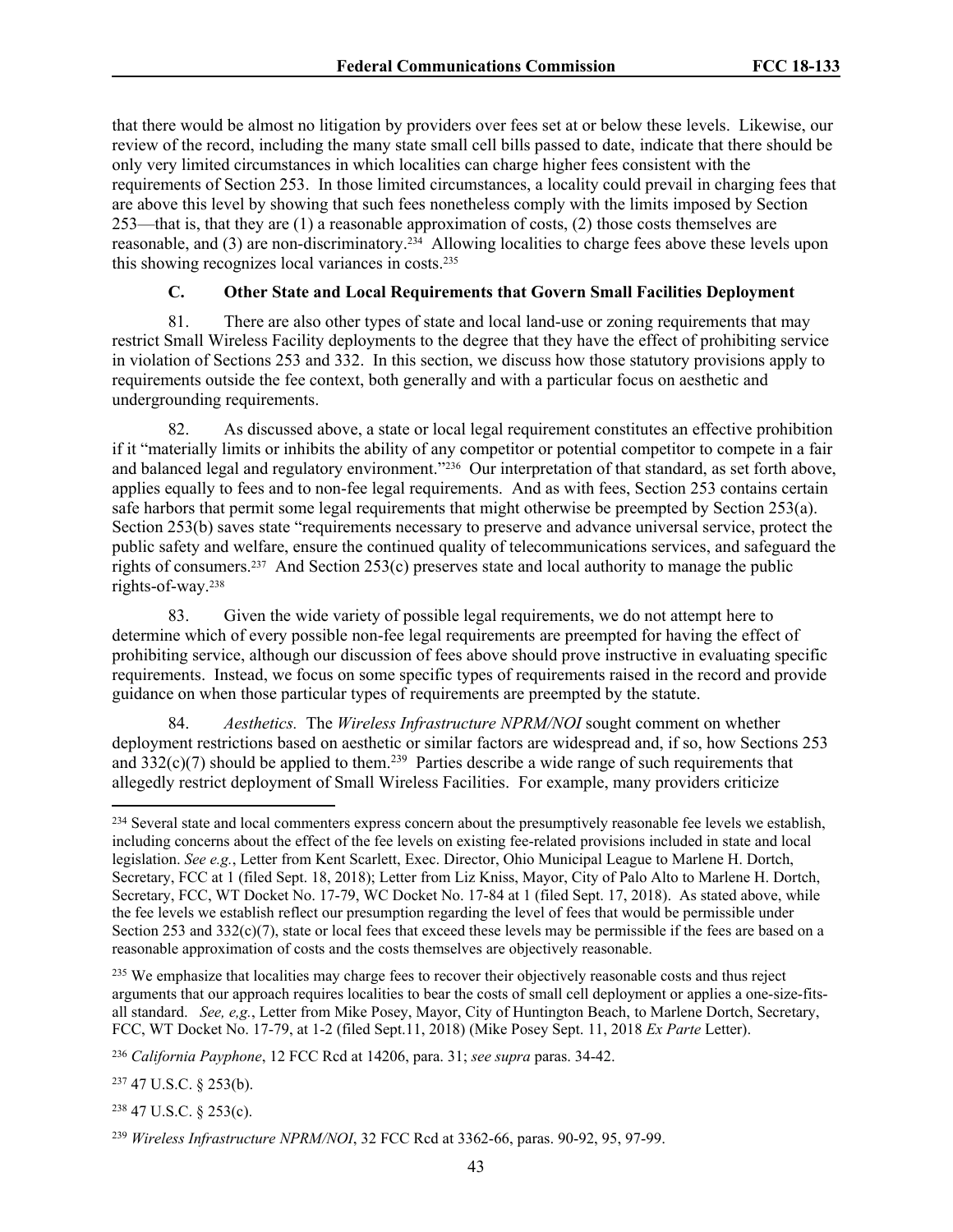burdensome requirements to deploy facilities using "stealth" designs or other means of camouflage, <sup>240</sup> as well as unduly stringent mandates regarding the size of equipment, colors of paint, and other details.<sup>241</sup> Providers also assert that the procedures some localities use to evaluate the appearance of proposed facilities and to decide whether they comply with applicable land-use requirements are overly restrictive.

<sup>242</sup> Many providers are particularly critical of the use of unduly vague or subjective criteria that may apply inconsistently to different providers or are only fully revealed after application, making it impossible for providers to take these requirements into account in their planning and adding to the time necessary to deploy facilities.<sup>243</sup> At the same time, we have heard concerns in the record about carriers deploying unsightly facilities that are significantly out of step with similar, surrounding deployments.

85. State and local governments add that many of their aesthetic restrictions are justified by factors that the providers fail to mention. They assert that their zoning requirements and their review and enforcement procedures are properly designed to, among other things, (1) ensure that the design, appearance, and other features of buildings and structures are compatible with nearby land uses; (2) manage ROW so as to ensure traffic safety and coordinate various uses; and (3) protect the integrity of

<sup>242</sup> *See, e.g.,* Crown Castle Comments at 14-15 (criticizing San Francisco's aesthetic review procedures that discriminate against providers and criteria and referring to extended litigation); CTIA Reply Comments at 17 ("San Francisco imposes discretionary aesthetic review for wireless ROW facilities."); T-Mobile Comments at 40; *but see* San Francisco Comments at 3-7 (describing aesthetic review procedures). *See also* AT&T Comments at 13-17; Extenet Comments at 37; CTIA Comments at 21-22; Sprint Comments at 38-40; T-Mobile Comments at 8-12; Verizon Comments at 5-8.

<sup>243</sup> *See, e.g.,* AT&T Comments at 13-17; Sprint Comments at 38-40; T-Mobile Comments at 8-12; Verizon Comments at 5-8. WIA cites allegations that an unnamed city in California recently declined to support approval of a proposed small wireless installation, claiming that the installations do not meet "Planning and Zoning Protected Location Compatibility Standards," even though the same equipment has been deployed elsewhere in the city dozens of times, and even though the "Protected Location" standards should not apply because the proposals are not on "protected view" streets). WIA Reply Comments, WT Docket No. 16-421 at 9-10; *id.* at 8 (noting that one city changed its aesthetic standards after a proposal was filed); AT&T Comments at 17 (noting that a design approval took over a year); Virginia Joint Commenters, WT Docket No. 16-421 (state law providing discretion for zoning authority to deny application because of "aesthetics" concerns without additional guidance); Extenet Reply Comments at 13 (noting that some "local governments impose aesthetic requirements based entirely on subjective considerations that effectively give local governments latitude to block a deployment for virtually any aestheticallybased reason")

<sup>240</sup> *See, e.g.,* CCIA Comments at 14-15 (discussing regulations enacted by Village of Skokie, Illinois); WIA Reply Comments (WT Docket No. 16-421) at 9-10 (discussing restrictions imposed by Town of Hempstead, New York); *see also* AT&T Comments at 14-17; PTA-FLA Comments at 19; Verizon Comments at 19-20; AT&T Aug. 6, 2018 *ex parte* at 3.

<sup>241</sup> *See, e.g.,* CCIA Comments at 13-14 (describing regulations established by Skokie, Illinois that prescribe in detail the permissible colors of paint and their potential for reflecting light); AT&T Aug. 6, 2018 *ex parte* at 3 ("Some municipalities require carriers to paint small cell cabinets a particular color when like requirements were not imposed on similar equipment placed in the ROW by electric incumbents, competitive telephone companies, or cable companies," and asserts that it often "is highly burdensome to maintain non-factory paint schemes over years or decades, including changes to the municipal paint scheme," due to "technical constraints as well such as manufacture warranty or operating parameters, such as heat dissipation, corrosion resistance, that are inconsistent with changes in color, or finish."); AT&T Comments at 16-17 (contending that some localities "allow for a single size and configuration for small cell equipment while requiring case-by-case approval of any non-conforming equipment, even if smaller and upgraded in design and performance," and thus effectively compel "providers [to] incur the added expense of conforming their equipment designs to the approved size and configuration, even if newer equipment is smaller, to avoid the delays associated with the approval of an alternative equipment design and the risk of rejection of that design."); *id.* at 17 (some local governments "prohibit the placement of wireless facilities in and around historic properties and districts, regardless of the size of the equipment or the presence of existing more visually intrusive construction near the property or district").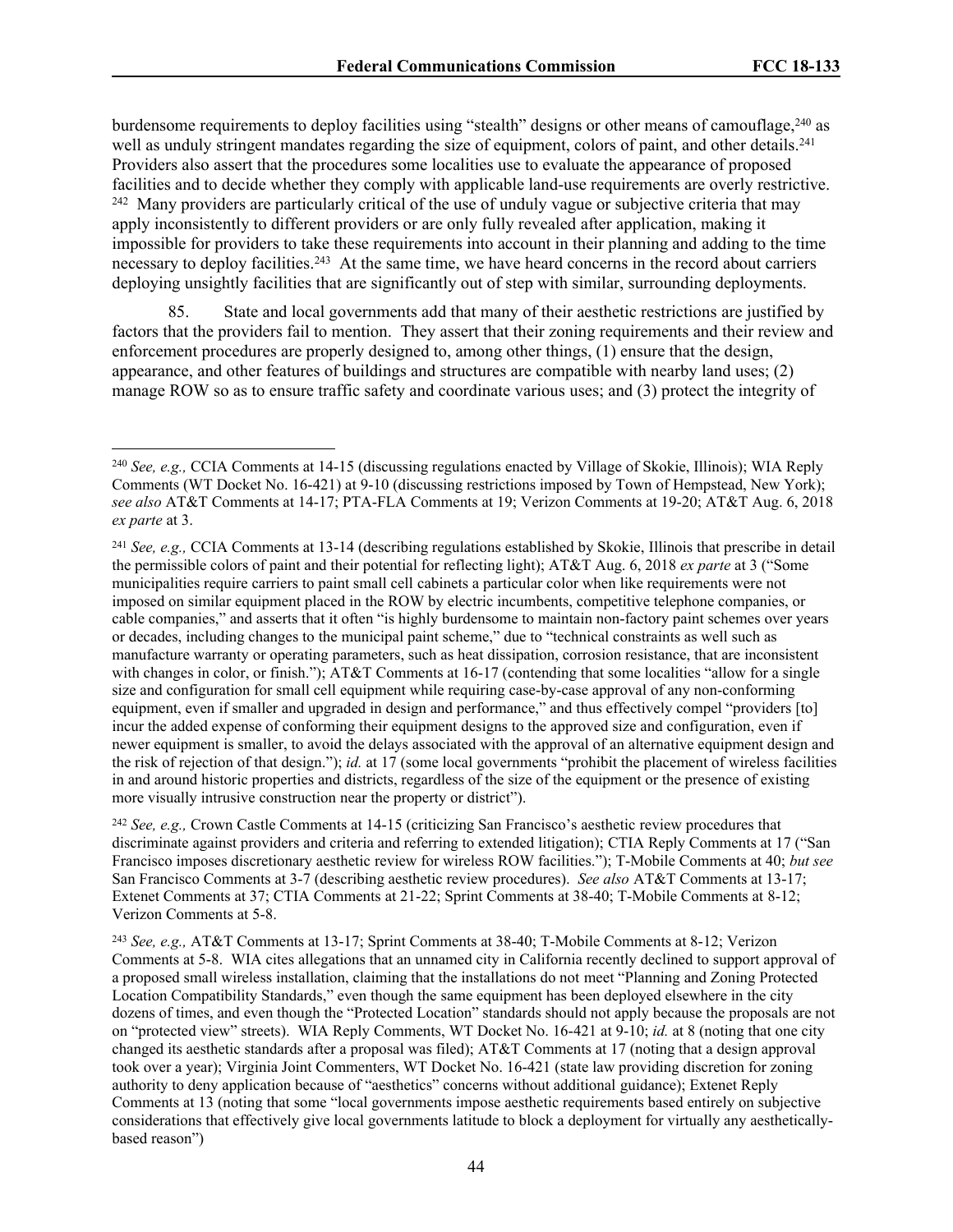their historic, cultural, and scenic resources and their citizens' quality of life.<sup>244</sup>

86. Given these differing perspectives and the significant impact of aesthetic requirements on the ability to deploy infrastructure and provide service, we provide guidance on whether and in what circumstances aesthetic requirements violate the Act. This will help localities develop and implement lawful rules, enable providers to comply with these requirements, and facilitate the resolution of disputes. We conclude that aesthetics requirements are not preempted if they are (1) reasonable, (2) no more burdensome than those applied to other types of infrastructure deployments, and (3) objective and published in advance.

87. Like fees, compliance with aesthetic requirements imposes costs on providers, and the impact on their ability to provide service is just the same as the impact of fees. We therefore draw on our analysis of fees to address aesthetic requirements. We have explained above that fees that merely require providers to bear the direct and reasonable costs that their deployments impose on states and localities should not be viewed as having the effect of prohibiting service and are permissible.<sup>245</sup> Analogously, aesthetic requirements that are reasonable in that they are technically feasible and reasonably directed to avoiding or remedying the intangible public harm of unsightly or out-of-character deployments are also permissible. In assessing whether this standard has been met, aesthetic requirements that are more burdensome than those the state or locality applies to similar infrastructure deployments are not permissible, because such discriminatory application evidences that the requirements are not, in fact, reasonable and directed at remedying the impact of the wireless infrastructure deployment. For example, a minimum spacing requirement that has the effect of materially inhibiting wireless service would be considered an effective prohibition of service.

88. Finally, in order to establish that they are reasonable and reasonably directed to avoiding aesthetic harms, aesthetic requirements must be objective—*i.e.*, they must incorporate clearly-defined and ascertainable standards, applied in a principled manner—and must be published in advance.<sup>246</sup> "Secret" rules that require applicants to guess at what types of deployments will pass aesthetic muster substantially increase providers' costs without providing any public benefit or addressing any public harm. Providers cannot design or implement rational plans for deploying Small Wireless Facilities if they cannot predict in advance what aesthetic requirements they will be obligated to satisfy to obtain permission to deploy a facility at any given site.<sup>247</sup>

<sup>245</sup> *See supra* paras. 55-56.

<sup>246</sup> Our decision to adopt this objective requirement is supported by the fact that many states have recently adopted limits on their localities' aesthetic requirements that employ the term "objective." *See, e.g.,* Letter from Scott Bergmann, Senior Vice President, Regulatory Affairs, CTIA, to Marlene H. Dortch, Secretary, FCC, WT Docket No. 17-79 at 8 (filed Sept. 19, 2018) (noting requirements enacted in the states of Arizona, Delaware, Missouri, North Carolina, Ohio, and Oklahoma, that local siting requirements for small wireless facilities be "objective"); *see also* Letter from Kara R. Graves, Director, Regulatory Affairs, CTIA, to Marlene H. Dortch, Secretary, FCC, WT Docket No. 17-79 at 8 (filed Sept. 4, 2018)

<sup>247</sup> Some local governments argue that, because different aesthetic concerns may apply to different neighborhoods, particularly those considered historic districts, it is not feasible for them to publish local aesthetic requirements in advance. *See, e.g.,* Letter from Mark J. Schwartz, County Manager, Arlington County, VA, to Marlene H. Dortch, Secretary, FCC, WT Docket No. 17-79, at 2 (Sept. 18, 2018) (Arlington County Sept. 18 *Ex Parte* Letter); Letter from Allison Silberberg, Mayor, City of Alexandria, VA, to Marlene H. Dortch, Secretary, FCC, WT Docket No. 17-79, at 2 (Sept. 18, 2018). We believe this concern is unfounded. As noted above, the fact that our approach here (including the publication requirement) is consistent with that already enacted in many state-level small cell bills supports the feasibility of our decision. Moreover, the aesthetic requirements to be published in advance need not

<sup>244</sup> *See, e.g.,* NLC Comments, WT Docket No. 16-421 at 8-10; Smart Communities Comments, WT Docket No. 16- 421 at 35-36; New York City Comments at 10-15; New Orleans Comments at 1-2, 5-8; San Francisco Comments at 3-12; CCUA Reply Comments at 5; Irvine (CA) Comments at 2; Oakland County (MI) Comments at 3-5; Florida Coalition of Local Gov'ts Reply Comments at 6-12 (justifications for undergrounding requirements); *id.* at 16-421 (justifications for municipal historic-preservation requirements); *id.* at 22-16 (justifications for aesthetics and design requirements).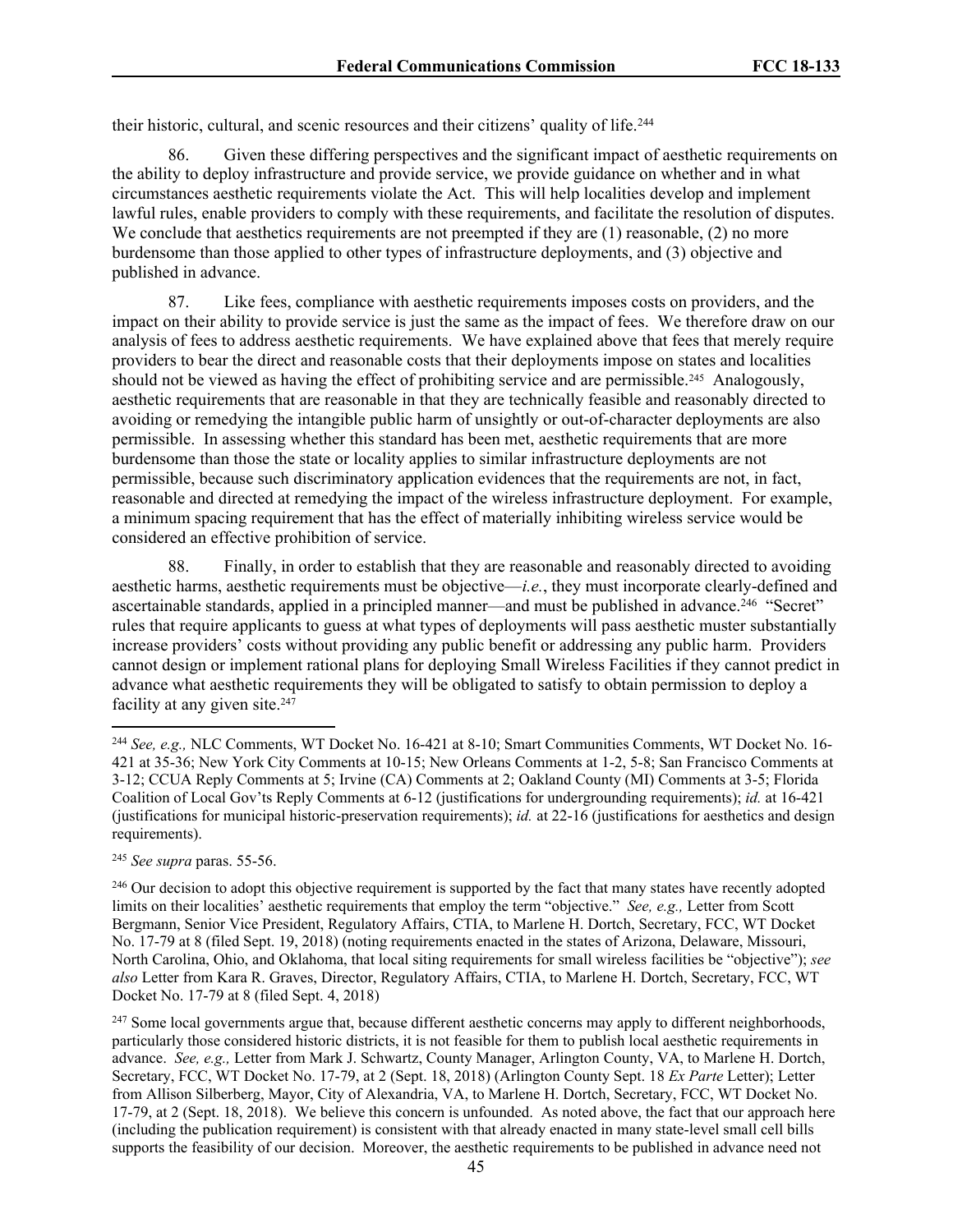89. We appreciate that at least some localities will require some time to establish and publish aesthetics standards that are consistent with this Declaratory Ruling. Based on our review and evaluation of commenters' concerns, we anticipate that such publication should take no longer than 180 days after publication of this decision in the Federal Register.

90. *Undergrounding Requirements.* We understand that some local jurisdictions have adopted undergrounding provisions that require infrastructure to be deployed below ground based, at least in some circumstances, on the locality's aesthetic concerns. A number of providers have complained that these types of requirements amount to an effective prohibition.<sup>248</sup> In addressing this issue, we first reiterate that, while undergrounding requirements may well be permissible under state law as a general matter, any local authority to impose undergrounding requirements under state law does not remove such requirements from the provisions of Section 253. In this regard, we believe that a requirement that *all* wireless facilities be deployed underground would amount to an effective prohibition given the propagation characteristics of wireless signals. In this sense, we agree with the U.S. Court of Appeals for the Ninth Circuit when it observed that, "[i]f an ordinance required, for instance, that all facilities be underground and the plaintiff introduced evidence that, to operate, wireless facilities must be above ground, the ordinance would effectively prohibit it from providing services."<sup>249</sup> Further, a requirement that materially inhibits wireless service, even if it does not go so far as requiring that all wireless facilities be deployed underground, also would be considered an effective prohibition of service. Thus, the same criteria discussed above in the context of aesthetics generally would apply to state or local undergrounding requirements.

91. *Minimum Spacing Requirements.* Some parties complain of municipal requirements regarding the spacing of wireless installations—*i.e.*, mandating that facilities be sited at least 100, 500, or 1,000 feet, or some other minimum distance, away from other facilities, ostensibly to avoid excessive overhead "clutter" that would be visible from public areas.<sup>250</sup> We acknowledge that while some such requirements may violate 253(a), others may be reasonable aesthetic requirements.<sup>251</sup> For example, under the principle that any such requirements be reasonable and publicly available in advance, it is difficult to envision any circumstances in which a municipality could reasonably promulgate a new minimum spacing requirement that, in effect, prevents a provider from replacing its preexisting facilities or collocating new equipment on a structure already in use. Such a rule change with retroactive effect would

<sup>249</sup> *County of San Diego*, 543 F.3d at 580, *accord*, BDAC Model Municipal Code at 13, § 2.3.e (providing for municipal zoning authority to allow providers to deploy small wireless facilities on existing vertical structures where available in neighborhoods with undergrounding requirements, or if no technically feasible structures exist, to place vertical structures commensurate with other structures in the area).

<sup>250</sup> *See, e.g.,* Verizon Comments at 8 (describing requirements imposed by Buffalo Grove, Illinois); CCIA Comments at 14-15 ("These restrictions stifle technological innovation and unnecessarily burden the ability of a provider to use the best available technological to serve a particular area. For example, 5G technology will require higher band spectrum for greater network capacity, yet some millimeter wave spectrum simply cannot propagate long distances over a few thousand feet—let alone a few hundred. Therefore, a local requirement of, for example, a thousand-foot minimum separation distance between small cells would unnecessarily forestall any network provider seeking to use higher band spectrum with greater capacity when that provider needs to boost coverage in a specific area of a few hundred feet."). *See also* AT&T Comments at 15; CTIA Reply at 17.

<sup>251</sup> 47 U.S.C. § 253(a).

<sup>(</sup>Continued from previous page)

prescribe in detail every specification to be mandated for each type of structure in each individual neighborhood. Localities need only set forth the objective standards and criteria that will be applied in a principled manner at a sufficiently clear level of detail as to enable providers to design and propose their deployments in a manner that complies with those standards.

<sup>248</sup> *See, e.g.,* AT&T Comments at 14-15; Crown Castle Comments at 54-56; T-Mobile Comments at 38; Verizon Comments at 6-8; WIA Comments at 56; CTIA Reply at 16. *But see* Chicago Comments at 15; City of Claremont (CA) Comments at 1; City of Kenmore (WA) Comments at 1; City of Mukilteo (WA) Comments at 2; Florida Coalition of Local Gov'ts Comments at 6-12; Smart Communities Comments at 74.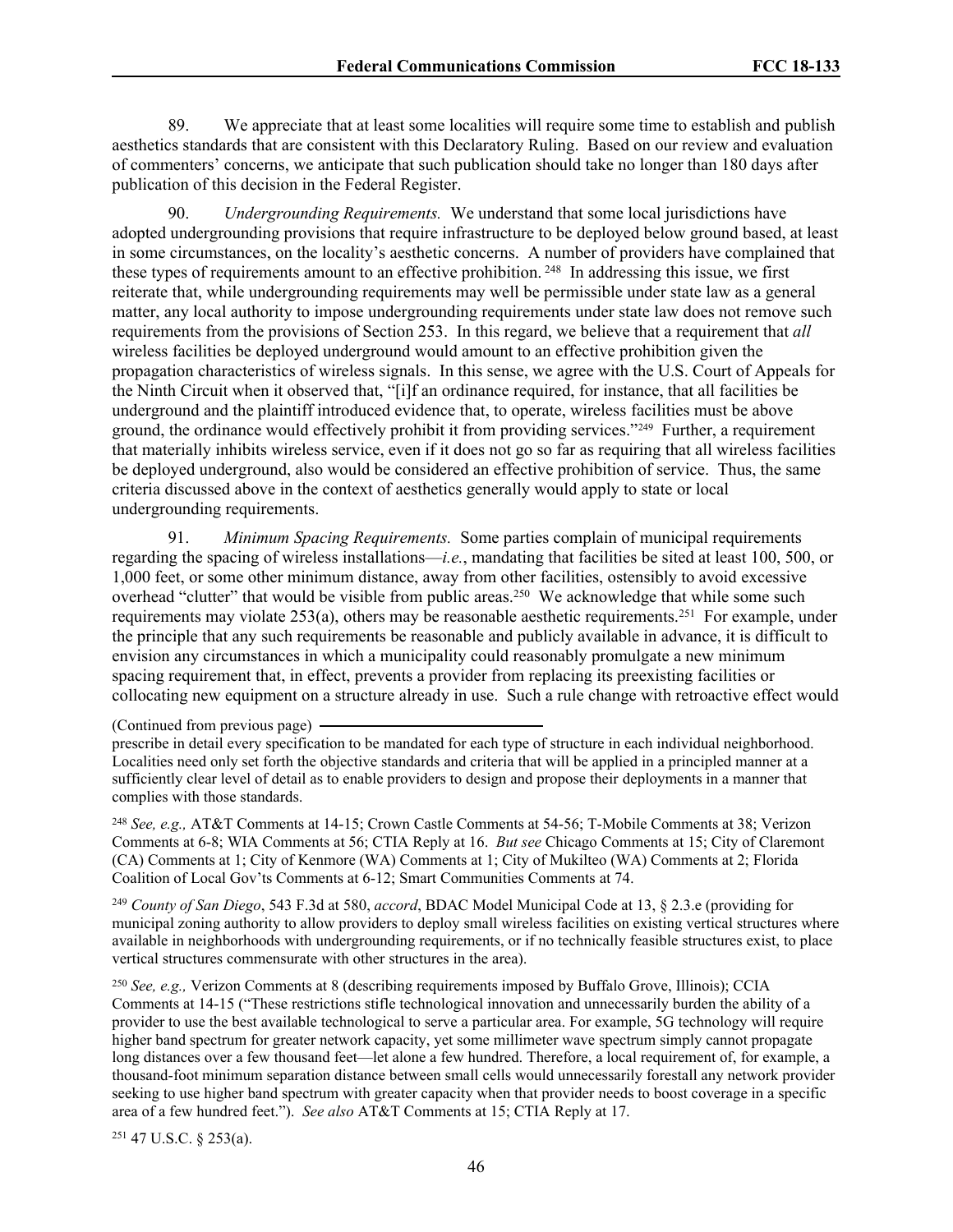almost certainly have the effect of prohibiting service under the standards we articulate here. Therefore, such requirements should be evaluated under the same standards for aesthetic requirements as those discussed above.<sup>252</sup>

### **D. States and Localities Act in Their Regulatory Capacities When Authorizing and Setting Terms for Wireless Infrastructure Deployment in Public Rights of Way**

92. We confirm that our interpretations today extend to state and local governments' terms for access to public ROW that they own or control, including areas on, below, or above public roadways, highways, streets, sidewalks, or similar property, as well as their terms for use of or attachment to government-owned property within such ROW, such as new, existing and replacement light poles, traffic lights, utility poles, and similar property suitable for hosting Small Wireless Facilities.<sup>253</sup> As explained below, for two alternative and independent reasons, we disagree with state and local government commenters who assert that, in providing or denying access to government-owned structures, these governmental entities function solely as "market participants" whose rights cannot be subject to federal preemption under Section 253(a) or Section 332(c)(7).<sup>254</sup>

93. First, this effort to differentiate between such governmental entities' "regulatory" and "proprietary" capacities in order to insulate the latter from preemption ignores a fundamental feature of the market participant doctrine.<sup>255</sup> As the Ninth Circuit has observed, at its core, this doctrine is "a

<sup>&</sup>lt;sup>252</sup> Another type of restriction that imposes substantial burdens on providers, but does not meaningfully advance any recognized public-interest objective, is an explicit or implicit *quid pro quo* in which a municipality makes clear that it will approve a proposed deployment only on condition that the provider supply an "in-kind" service or benefit to the municipality, such as installing a communications network dedicated to the municipality's exclusive use. *See*, *e.g.*, Comcast Comments at 9-10 Verizon Comments at 7, Crown Castle Comments at 55-56. Such requirements impose costs, but rarely, if ever, yield benefits directly related to the deployment. Additionally, where such restrictions are not cost-based, they inherently have "the effect of prohibiting" service, and thus are preempted by Section 253(a). *See also* BDAC Regulatory Barriers Report, Appendix E at 1 (describing "conditions imposed that are unrelated to the project for which they were seeking ROW access" as "inordinately burdensome"); BDAC Model Municipal Code at 19,  $\S 2.5a(v)(F)$  (providing that municipal zoning authority "may not require an Applicant to perform services . . . or in-kind contributions [unrelated] to the Communications Facility or Support Structure for which approval is sought").

<sup>253</sup> *See supra* paras. 50-91. Some have argued that Section 224 of the Communications Act's exception of stateowned and cooperative-owned utilities from the definition of "utility," "[a]s used in this section," suggests that Congress did not intend for any other portion of the Act to apply to poles or other facilities owned by such entities. City of Mukilteo, et. al. Ex Parte Comments on the Draft Declaratory Ruling and Third Report and Order, WT Docket No. 17-79, at 1 (filed Sept. 18, 2018); Letter from James Bradford Ramsay, General Counsel, NARUC to Marlene H. Dortch, Secretary, FCC, WT Docket 17-79 at 7 (filed Sept. 19, 2018). We see no basis for such a reading. Nothing in Section 253 suggests such a limited reading, nor does Section 224 indicate that other provisions of the Act do not apply. We conclude that our interpretation of effective prohibition extends to fees for all government-owned property in the ROW, including utility poles. *Compare* 47 U.S.C. § 224 *with* 47 U.S.C. § 253. We are not addressing here how our interpretations apply to access or attachments to government-owned property located outside the public ROW.

<sup>254</sup> *See, e.g.,* AASHTO Comments, Att. 1 (Del. DOT Comments) at 3-5; New York City Comments at 2-8; San Antonio *et al.* Comments at 14-15; Smart Communities Comments at 62-66; San Francisco Comments at 28-30; League of Arizona Cities *et al.* Comments, WT Docket No. 16-421 at 3-9; San Antonio *et al.* Comments, WT Docket No. 16-421 at 14-15. *See also Wireless Infrastructure NPRM/NOI*, 32 FCC Rcd at 3364-65, para. 96 (seeking comment on this issue).

<sup>&</sup>lt;sup>255</sup> The market participant doctrine establishes that, unless otherwise specified by Congress, federal statutory provisions may be interpreted as preempting or superseding state and local governments' activities involving regulatory or public policy functions, but not their activities as "market participants" to serve their "purely proprietary interests," analogous to similar transactions of private parties. *Building & Construction Trades Council*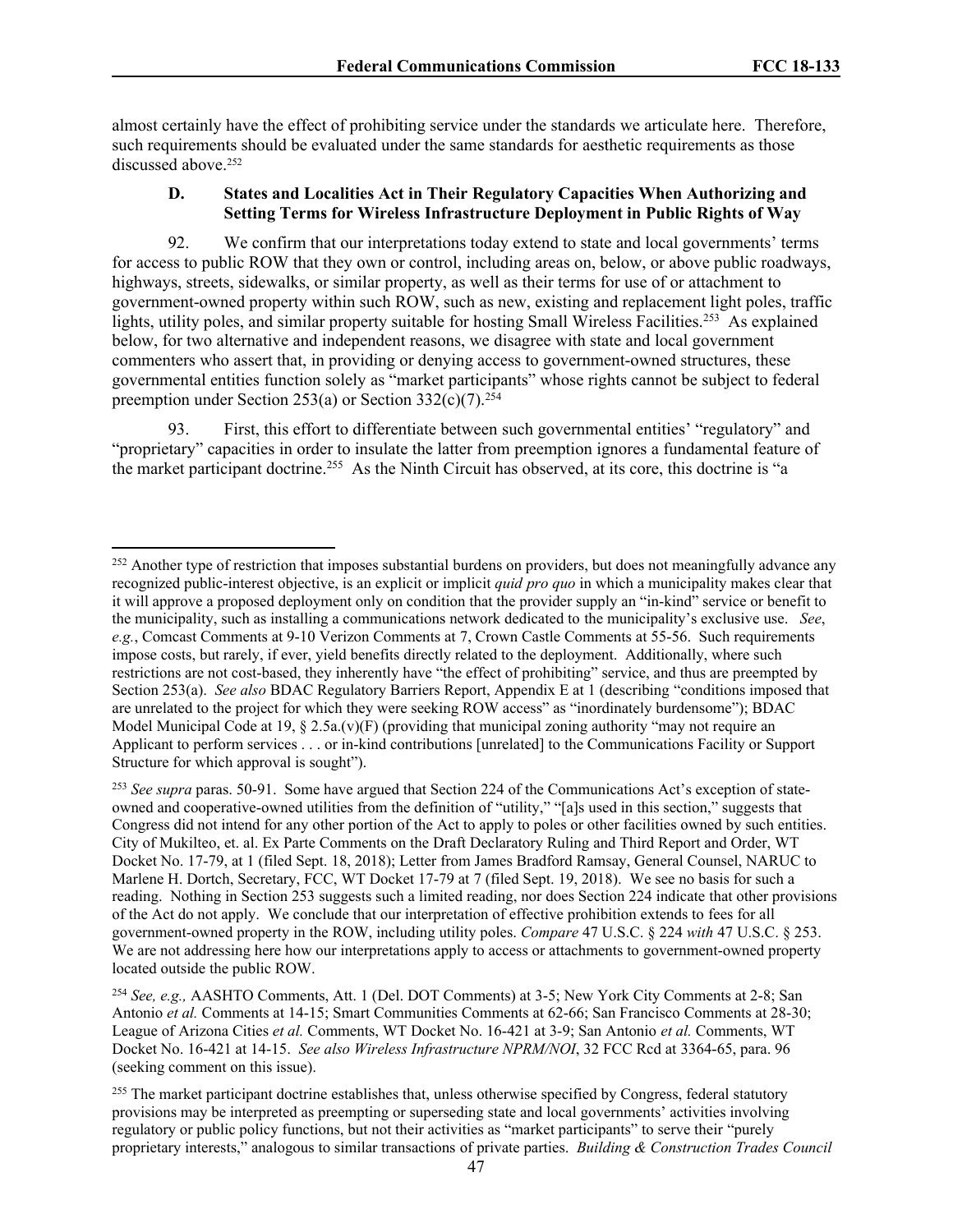presumption about congressional intent," which "may have a different scope under different federal statutes."<sup>256</sup> The Supreme Court has likewise made clear that the doctrine is applicable only "[i]n the absence of any express or implied indication by Congress."<sup>257</sup> In contrast, where state action conflicts with express or implied federal preemption, the market participant doctrine does not apply, whether or not the state or local government attempts to impose its authority over use of public rights-of-way by permit or by lease or contract.<sup>258</sup> Here, both Sections 253(a) and Section 332(c)(7)(B)(i)(II) expressly address preemption, and neither carves out an exception for proprietary conduct.<sup>259</sup>

94. Specifically, Section 253(a) expressly preempts certain state and local "legal requirements" and makes no distinction between a state or locality's regulatory and proprietary conduct. Indeed, as the Commission has long recognized, Section 253(a)'s sweeping reference to "State [and] local statute[s] [and] regulation[s]" and "other State [and] local legal requirement[s]" demonstrates Congress's intent "to capture a broad range of state and local actions that prohibit or have the effect of prohibiting entities from providing telecommunications services."<sup>260</sup> Section 253(b) mentions "requirement[s]," a phrase that is even broader than that used in Section 253(a) but covers "universal service," "public safety and welfare," "continued quality of telecommunications," and "safeguard[s for the] rights of consumers." The subsection does not recognize a distinction between regulatory and proprietary. Section 253(c), which expressly insulates from preemption certain state and local government activities, refers in relevant part to "manag[ing] the public rights-of-way" and "requir[ing] fair and reasonable compensation," while eliding any distinction between regulatory and proprietary action in either context. The Commission has previously observed that Section 253(c) "makes explicit a local government's continuing authority to issue construction permits regulating how and when construction is conducted on roads and other public

(Continued from previous page)

*v. Associated Builders & Contractors*, 507 U.S. 218, 229, 231 (1993) (*Boston Harbor*); *see also Wisconsin Dept. of Industry, Labor, and Human Relations v. Gould, Inc.*, 475 U.S. 282, 289 (1986) (*Gould*).

<sup>256</sup> *See*, *e.g.*, *Engine Mfrs. Ass'n v. South Coast Air Quality Mgmt. Distr.,* 498 F.3d 1031, 1042 (9th Cir. 2007); *Johnson v. Rancho Santiago Comm. College*, 623 F.3d 1011, 1022 (9th Cir. 2010).

<sup>257</sup> *See Boston Harbor*, 507 U.S. at 231.

<sup>258</sup> *See American Trucking Ass'n v. City of Los Angeles,* 569 U.S. 641, 650 (2013) (*American Trucking*).

<sup>259</sup> At a minimum, we conclude that Congress's language has not unambiguously pointed to such a distinction. *See* Letter from Tamara Preiss, Vice President, Federal Regulatory and Legal Affairs, Verizon, to Marlene H. Dortch, Secretary, FCC, WT Docket No. 17-79, at 2 (filed Aug. 23, 2018) (Verizon Aug. 23, 2018 *Ex Parte* Letter). Furthermore, we contrast these statutes with those that do not expressly or impliedly preempt proprietary conduct. *Compare*, *e.g.*, *American Trucking*, 569 U.S. 641 (finding that FAA Authorization Act of 1994's provision that "State [or local government] may not enact or enforce a law, regulation, or other provision having the force and effect of law related to a price, route, or service of any motor carrier . . . with respect to the transportation of property" expressly preempted the terms of a standard-form concession agreement drafted to govern the relationship between the Port of Los Angeles and any trucking company seeking to operate on the premises), *and Gould*, 475 U.S. at 289 (finding that NLRA preempted a state law barring state contracts with companies with disfavored labor practices because the state scheme was inconsistent with the federal scheme), *with Boston Harbor*, 507 U.S. at 224-32. In *Boston Harbor*, the Supreme Court observed that the NLRA contained no express preemption provision or implied preemption scheme and consequently held:

In the absence of any express or implied indication by Congress that a State may not manage its own property when it pursues its purely proprietary interests, and where analogous private conduct would be permitted, this Court will not infer such a restriction.

*Id.* (internal citations omitted).

<sup>260</sup> *See Minnesota Order*, 14 FCC Rcd at 21707, para. 18. We find these principles to be equally applicable to our interpretation of the meaning of "regulation[s]" referred to under Section  $332(c)(7)(B)$  insofar as such actions impermissibly "prohibit or have the effect of prohibiting the provision of personal wireless services." *Supra* paras. 34-42.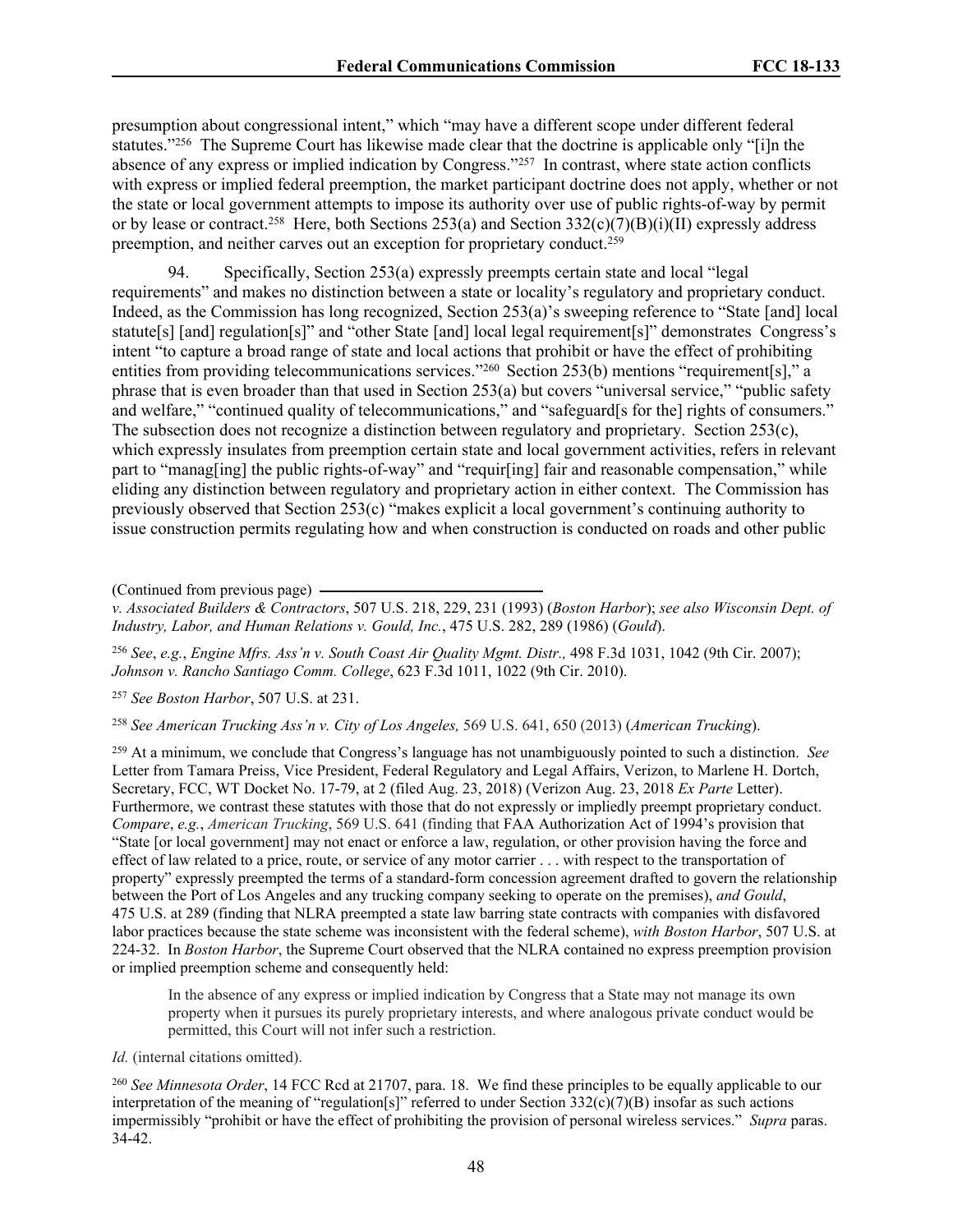rights-of-way."<sup>261</sup> We conclude here that, as a general matter, "manage[ment]" of the ROW includes any conduct that bears on access to and use of those ROW, notwithstanding any attempts to characterize such conduct as proprietary.<sup>262</sup> This reading, coupled with Section 253(c)'s narrow scope, suggests that Congress's omission of a blanket proprietary exception to preemption was intentional, and thus, that such conduct can be preempted under Section 253(a). We therefore construe Section 253(c)'s requirements, including the requirement that compensation be "fair and reasonable," as applying equally to charges imposed via contracts and other arrangements between a state or local government and a party engaged in wireless facility deployment.<sup>263</sup> This interpretation is consistent with Section 253(a)'s reference to "State or local legal requirement[s]," which the Commission has consistently construed to include such agreements.<sup>264</sup> In light of the foregoing, whatever the force of the market participant doctrine in other contexts,<sup>265</sup> we believe the language, legislative history, and purpose of Sections 253(a) and (c) are incompatible with the application of this doctrine in this context. We observe once more that "[o]ur conclusion that Congress intended this language to be interpreted broadly is reinforced by the scope of section 253(d)," which "directs the Commission to preempt any statute, regulation, or legal requirement *permitted* or imposed by a state or local government if it contravenes sections 253(a) or (b). A more restrictive interpretation of the term 'other legal requirements' easily could permit state and local restrictions on competition to escape preemption based solely on the way in which [state] action was structured. We do not believe that Congress intended this result."<sup>266</sup>

Similarly, and as discussed elsewhere,<sup>267</sup> we interpret Section  $332(c)(7)(B)(ii)$ 's references to "any request[s] for authorization to place, construct, or modify personal wireless service facilities" broadly, consistent with Congressional intent. As described below, we find that "any" is unqualifiedly broad, and that "request" encompasses anything required to secure all authorizations necessary for the deployment of personal wireless services infrastructure. In particular, we find that Section  $332(c)(7)$  includes authorizations relating to access to a ROW, including but not limited to the

<sup>263</sup> *Cf. Minnesota Order*, 14 FCC Rcd at 21729-30, para. 61-62 (internal citations omitted) ("Moreover, Minnesota has not shown that the compensation required for access to the right-of-way is 'fair and reasonable.' The compensation appears to reflect the value of the exclusivity inherent in the Agreement [which provides the developer with exclusive physical access, for at least ten years, to longitudinal rights-of-way along Minnesota's interstate freeway system] rather than fair and reasonable charges for access to the right-of-way. Nor has Minnesota shown that the Agreement provides for 'use of public rights-of-way on a nondiscriminatory basis.'")

<sup>264</sup> *Cf.* Crown Castle June 7, 2018 *Ex Parte* Letter at 17 n.83 ("Section 253(c), which carves out ROW management, would hardly be necessary if all ROW decisions were proprietary and shielded from the statute's sweep.").

<sup>265</sup> We acknowledge that the Commission previously concluded that "Section 6409(a) applies only to State and local governments acting in their role as land use regulators" and found that "this conclusion is consistent with judicial decisions holding that Sections 253 and  $332(c)(7)$  of the Communications Act do not preempt 'non regulatory decisions[.]'" *See 2014 Wireless Infrastructure Order*, 29 FCC Rcd at 12964-65, paras. 237-240. To the extent necessary, we clarify here that the actions and analysis there were limited in scope given the different statutory scheme and record in that proceeding, which did not, at the time, suggest a need to "further elaborate as to how this principle should apply to any particular circumstance" (there, in connection with application of Section 6409(a)). Here, in contrast, as described herein, we find that further elucidation by the Commission is needed.

<sup>266</sup> *Minnesota Order*, 14 FCC Rcd at 21707, para. 18 (internal citations omitted) (emphasis omitted).

<sup>267</sup> *See infra* Part IV.C.1 (Authorizations Subject to the "Reasonable Period of Time" Provision of Section  $332(c)(7)(B)(ii)$ ).

<sup>261</sup> *See Minnesota Order*, 14 FCC Rcd at 21728-29, para. 60, quoting H. R. Rep. No. 104-204, U.S. Congressional & Administrative News, March 1996, vol.1, Legislative History section at 41 (1996).

<sup>262</sup> Indeed, to permit otherwise could limit the utility of ROW access for telecommunications service providers and thus conflict with the overarching preemption scheme set up by Section 253(a), for which 253(b) and 253(c) are exceptions. By construing "manage[ment]" of a ROW to include some proprietary behaviors, we mean to suggest that conduct taken in a proprietary capacity is likewise subject to  $253(c)$ 's general limitations, including the requirement that any compensation charged in such capacity be "fair and reasonable."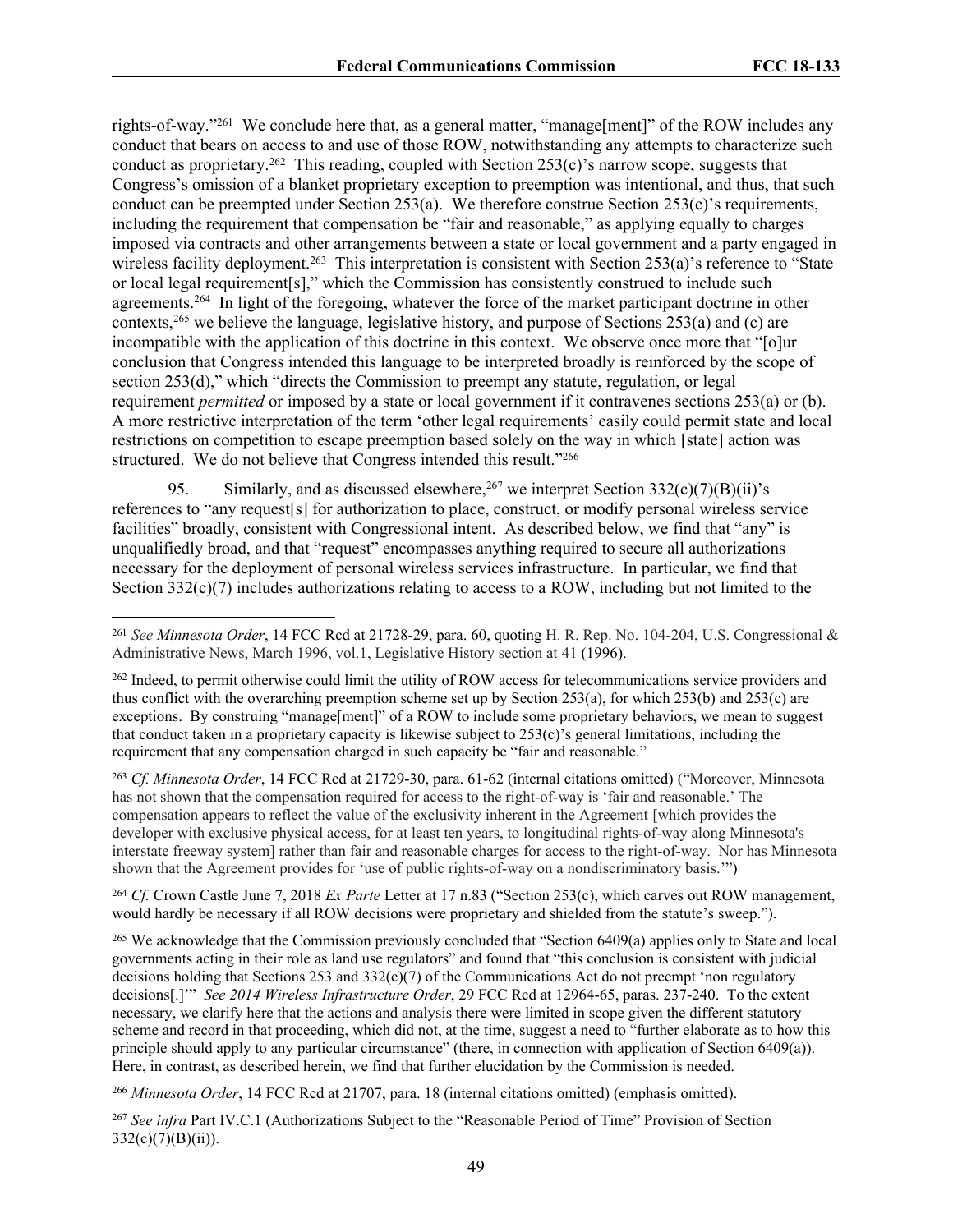"place[ment], construct[ion], or modif[ication]" of facilities on government-owned property, for the purpose of providing "personal wireless service." We observe that this result, too, is consistent with Commission precedent such as the *Minnesota Order*, which involved a contract that provided exclusive access to a ROW. As but one example, to have limited that holding to exclude government-owned property within the ROW even if the carrier needed access to that property would have the effect of diluting or completely defeating the purpose of Section  $332(c)(7)$ .<sup>268</sup>

96. Second, and in the alternative, even if Section 253(a) and Section 332(c)(7) were to permit leeway for states and localities acting in their proprietary role, the examples in the record would be excepted because they involve states and localities fulfilling regulatory objectives.<sup>269</sup> In the proprietary context, "a State acts as a 'market participant with no interest in setting policy."<sup>270</sup> We contrast state and local governments' purely proprietary actions with states and localities acting with respect to managing or controlling access to property within public ROW, or to decisions about where facilities that will provide personal wireless service to the public may be sited. As several commenters point out, courts have recognized that states and localities "hold the public streets and sidewalks in trust for the public" and "manage public ROW in their regulatory capacities."<sup>271</sup> These decisions could be based on a number of regulatory objectives, such as aesthetics or public safety and welfare, some of which, as we note elsewhere, would fall within the preemption scheme envisioned by Congress. In these situations, the state or locality's role seems to us to be indistinguishable from its function and objectives as a regulator.<sup>272</sup> To

<sup>270</sup> *See*, *e.g.*, *Chamber of Commerce of U.S. v. Brown*, 554 U.S. 60, 70 (2008).

<sup>271</sup> *See* Verizon Comments at 26-28 & n.85; T-Mobile Comments at 50 & n.210 and cases cited therein.

<sup>268</sup> *See also infra* para. 134-36 and cases cited therein. Precedent that may appear to reach a different result can be distinguished in that it resolves disputes arising under Section 332 and/or 253(a) without analyzing the scope of Section 253(c). Furthermore, those situations did not involve government-owned property or structures within a public ROW. *See*, *e.g.*, *Sprint Spectrum L.P. v. Mills*, 283 F.3d 404, 420-21 (2d Cir. 2002) (declining to find preemption under Section 332 applicable to terms of a school rooftop lease); *Omnipoint Commc'ns, Inc. v. City of Huntington Beach*, 738 F.3d 192, 195-96, 200-01 (9th Cir. 2013) (declining to find preemption under Section 332 applicable to restrictions on lease of parkland).

<sup>269</sup> In this regard, also relevant to our interpretations here is courts' admonition that government activities that are characterized as transactions but in reality are "tantamount to regulation" are subject to preemption, *Gould*, 475 U.S. at 289, and that government action disguised as private action may not be relied on as a pretext to advance regulatory objectives. *See*, *e.g.*, *Coastal Communications Service v. City of New York*, 658 F. Supp. 2d 425, 441-42 (E.D.N.Y. 2009) (finding that a restriction on advertising on newly-installed payphones was subject to section 253(a) where the advertising was a material factor in the provider's ability to provide the payphone service itself).

<sup>&</sup>lt;sup>272</sup> Indeed, the Commission has long recognized that, in enacting Sections 253(c) and  $332(c)(7)$ , Congress affirmatively protected the ability of state and local governments to carry out their responsibilities for maintaining, managing, and regulating the use of ROW and structures therein for the benefit of the public. *TCI Cablevision Order,* 12 FCC Rcd at 21441, para. 103 (1997) ("We recognize that section 253(c) preserves the authority of state and local governments to manage public rights-of-way. Local governments must be allowed to perform the range of vital tasks necessary to preserve the physical integrity of streets and highways, to control the orderly flow of vehicles and pedestrians, to manage gas, water, cable (both electric and cable television), and telephone facilities that crisscross the streets and public rights-of-way."); *Moratoria Declaratory Ruling*, FCC 18-111, para. 142 (same); *Classic Telephone, Inc. Petition for Preemption, Declaratory Ruling, and Injunctive Relief*, Memorandum Opinion and Order, 11 FCC Rcd 13082, 13103, para. 39 (1996) (same). We find these situations to be distinguishable from those where a state or locality might be engaged in a discrete, *bona fide* transaction involving sales or purchases of services that do not otherwise violate the law or interfere with a preemption scheme. *Compare*, *e.g.*, *Cardinal Towing & Auto Repair, Inc., v. City of Bedford*, 180 F.3d 686, 691, 693-94 (5th Cir. 1999) (declining to find that the FAA Authorization Act of 1994, as amended by the ICC Termination Act of 1995, preempted an ordinance and contract specifications that were designed only to procure services that a municipality itself needed, not to regulate the conduct of others), *with NextG Networks of N.Y., Inc. v. City of New York*, 2004 WL 2884308 (N.D.N.Y., Dec. 10, 2004) (crediting allegations that a city's actions, such as issuing a request for proposal and implementing a general franchising scheme, were not of a purely proprietary nature, but rather, were taken in pursuit of a regulatory objective or policy). This action could include, for example, procurement of services for the state or locality, or a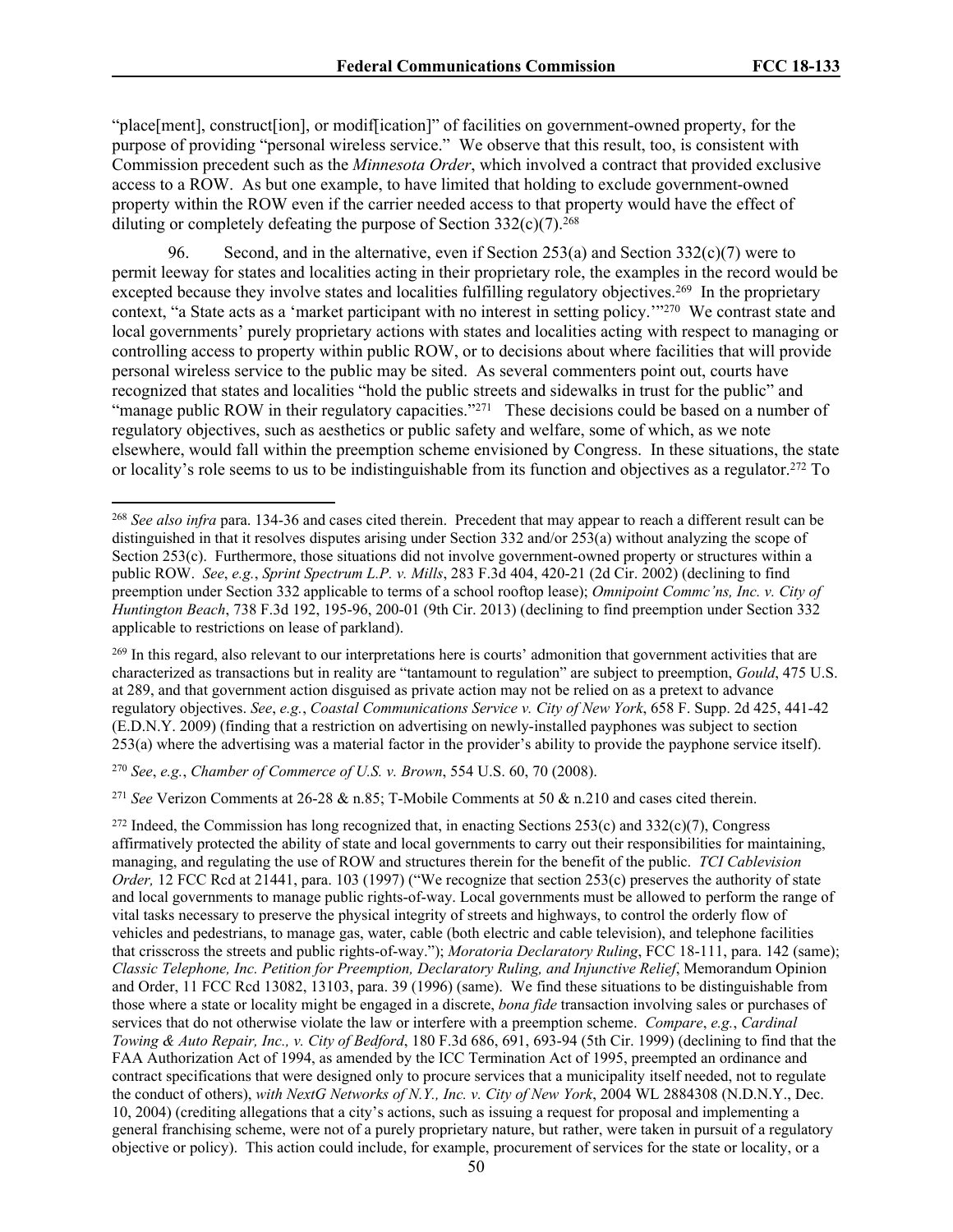the extent that there is some distinction, the temptation to blend the two roles for purposes of insulating conduct from federal preemption cannot be underestimated in light of the overarching statutory objective that telecommunications service and personal wireless services be deployed without material impediments.

97. Our interpretation of both provisions finds ample support in the record of this proceeding. Specifically, commenters explain that public ROW and government-owned structures within such ROW are frequently relied upon to supply services for the benefit of the public, and are often the best-situated locations for the deployment of wireless facilities.<sup>273</sup> However, the record is also replete with examples of states and localities refusing to allow access to such ROW or structures, or imposing onerous terms and conditions for such access.<sup>274</sup> These examples extend far beyond governments' treatment of single structures;<sup>275</sup> indeed, in some cases it has been suggested that states or localities are using their proprietary roles to effectuate a general municipal policy disfavoring wireless deployment in public ROW.<sup>276</sup> We believe that Section 253(c) is properly construed to suggest that Congress did not intend to permit states and localities to rely on their ownership of property within the ROW as a pretext to advance regulatory objectives that prohibit or have the effect of prohibiting the provision of covered services, and thus that such conduct is preempted.<sup>277</sup> Our interpretations here are intended to facilitate the implementation of the scheme Congress intended and to provide greater regulatory certainty to states, municipalities, and regulated parties about what conduct is preempted under Section 253(a). Should factual questions arise about whether a state or locality is engaged in such behavior, Section 253(d) affords state and local governments and private parties an avenue for specific preemption challenges.

(Continued from previous page)

contract for employment services between a state or locality and one of its employees. We do not intend to reach these scenarios with our interpretations today.

<sup>273</sup> *See, e.g.,* Verizon Aug. 23, 2018 *Ex Parte* Letter at 4-5.

<sup>274</sup> *See supra* para. 25.

<sup>275</sup> *Cf. Sprint Spectrum L.P. v. Mills*, 283 F.3d 404.

<sup>276</sup> *See NextG Networks of N.Y., Inc. v. City of New York*, 2004 WL 2884308; *Coastal Communications Service v. City of New York*, 658 F. Supp. 2d at 441-42.

<sup>277</sup> We contrast this instance to others in which we either declined to act or responded to requests for action with respect to specific disputes. *See*, *e.g.*, *2014 Wireless Infrastructure Order*, 29 FCC Rcd at 12964-65, paras. 237- 240; *Continental Airlines Petition for Declaratory Ruling Regarding the Over-the-Air Reception Devices (OTARD) Rules*, Memorandum Opinion and Order, 21 FCC Rcd 13201, 13220, para. 43 (2006) (observing, in the context of a different statutory and regulatory scheme, that "[g]iven that the Commission intended to preempt restrictions [regarding restrictions on Continental's use of its Wi-Fi antenna] in private lease agreements, however, Massport would be preempted even if it is acting in a private capacity with regard to its lease agreement with Continental."); *Sandwich Isles Section 253 Order*, 32 FCC Rcd at 5883, para. 14 (rejecting argument that argument that Section 253(a) is inapplicable where it would affect the state's ability to "deal[] with its real estate interests . . . as it sees fit," such as by granting access to "rights-of-way over land that it owns); *Minnesota Order*, 14 FCC Rcd at 21706-08, paras. 17-19; *cf*. *Amigo.Net Petition for Declaratory Ruling*, Memorandum Opinion and Order, 17 FCC Rcd 10964, 10967 (WCB 2002) (Section 253 did not apply to carrier's provision of network capacity to government entities exclusively for such entities' internal use); *T-Mobile West Corp. v. Crow*, 2009 WL 5128562 (D. Ariz., Dec. 17,  $2009$ ) (Section 332(c)(7) did not apply to contract for deployment of wireless facilities and services for use on state university campus). We clarify here that such prior instances are not to be construed as a concession that Congress did not make preemption available, or that the Commission lacked the authority to support parties' attempts to avail themselves of relief offered under preemption schemes, when confronted with instances in which a state or locality is relying on its proprietary role to skirt federal regulatory reach. Indeed, these instances demonstrate the opposite that preemption is available to effectuate Congressional intent—and merely illustrate application of this principle. Also, we do not find it necessary to await specific disputes in the form of Section 253(d) petitions to offer these interpretations. In the alternative and as an independent means to support the interpretations here, we clarify that we intend for our views to guide how preemption should apply in fact-specific scenarios.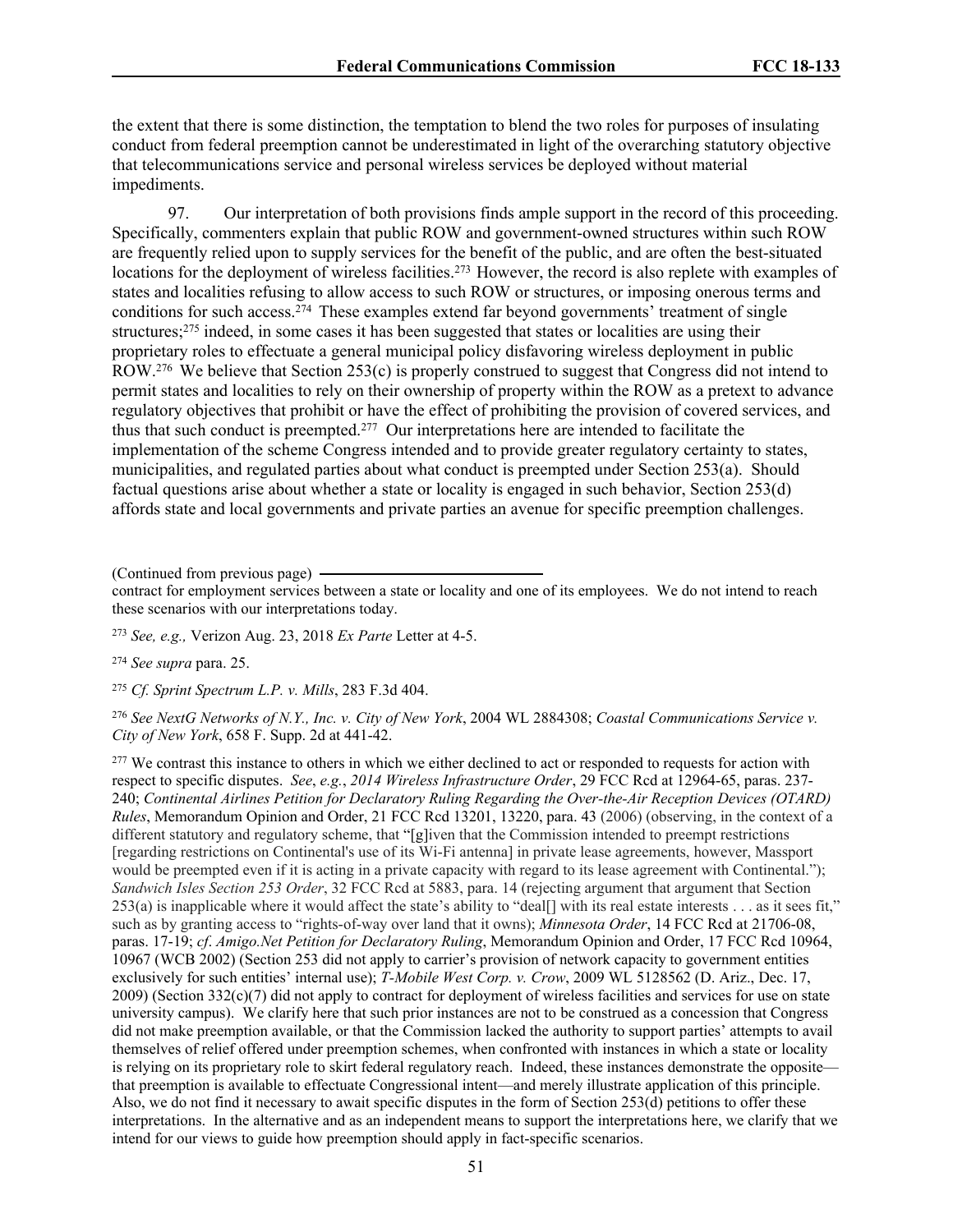## **E. Responses to Challenges to Our Interpretive Authority and Other Arguments**

98. We reject claims that we lack authority to issue authoritative interpretations of Sections 253 and 332(c)(7) in this Declaratory Ruling. As explained above, we act here pursuant to our broad authority to interpret key provisions of the Communications Act, consistent with our exercise of that interpretive authority in the past.<sup>278</sup> In this instance, we find that issuing a Declaratory Ruling is necessary to remove what the record reveals is substantial uncertainty and to reduce the number and complexity of legal controversies regarding certain fee and non-fee state and local legal requirements in connection with Small Wireless Facility infrastructure. We thus exercise our authority in this Declaratory Ruling to interpret Section 253 and Section  $332(c)(7)$  and explain how those provisions apply in the specific scenarios at issue here.<sup>279</sup>

99. Nothing in Sections 253 or 332(c)(7) purports to limit the exercise of our general interpretive authority.<sup>280</sup> Congress's inclusion of preemption provisions in Section 253(d) and Section  $332(c)(7)(B)(v)$  does not limit the Commission's ability pursuant to other sections of the Act to construe and provide its authoritative interpretation as to the meaning of those provisions.<sup>281</sup> Any preemption under Section 253 and/or Section 332(c)(7)(B) that subsequently occurs will proceed in accordance with the enforcement mechanisms available in each context. But whatever enforcement mechanisms may be available to preempt specific state and local requirements, nothing in Section 253 or Section 332(c)(7) prevents the Commission from declaring that a category of state or local laws is inconsistent with Section 253(a) or Section 332(c)(7)(B)(i)(II) because it prohibits or has the effect of prohibiting the relevant covered service.<sup>282</sup>

<sup>280</sup> We also reject claims that Section  $601(c)(1)$  of the 1996 Act constrains our interpretation of these provisions. *See, e.g.*, NARUC Reply at 3; Smart Communities Reply at 33, 35-36. That provision guards against implied preemption, while Section 253 and Section 332(c)(7)(B) both expressly restrict state and local activities. *See, e.g.*, *Texas PUC Order*, 13 FCC Rcd at 3485-86, para. 51. Courts also have read that provision narrowly. *See, e.g.*, *In re FCC 11-161*, 753 F.3d 1015, 1120 (10th Cir. 2014); *Qwest Corp. v. Minnesota Pub. Utilities Comm'n*, 684 F.3d 721, 730-31 (8th Cir. 2012); *Farina v. Nokia Inc.*, 625 F.3d 97, 131 (3d Cir. 2010). Although the Ninth Circuit in *County of San Diego* asserted that there is a presumption that express preemption provisions should be read narrowly, and that the presumption would apply to the interpretation of Section 253(a), *County of San Diego*, 543 F.3d at 548, the cited precedent applies that presumption where "the State regulates in an area where there is no history of significant federal presence." *Air Conditioning & Refrigeration Inst. v. Energy Res. Conservation & Dev. Comm'n*, 410 F.3d 492, 496 (9th Cir. 2005). Whatever the applicability of such a presumption more generally, there is a substantial history of federal involvement here, particularly insofar as interstate telecommunications services and wireless services are implicated. *See, e.g.*, *Ting v. AT&T*, 319 F.3d 1126, 1136 (9th Cir. 2003); *Ivy Broadcasting Co. v. Am. Tel. & Tel. Co.*, 391 F.2d 486, 490–92 (2d Cir. 1968); 47 U.S.C., Title III.

<sup>281</sup> *See, e.g.*, California PUC Comments at 11; Verizon Comments at 31-33; CTIA Reply at 22-23; WIA Reply at 16- 18. We thus reject claims to the contrary. *See, e.g.*, City of New York Comments at 8; Virginia Joint Commenters Comments, Exh. A at 41-44; City of New York Reply at 1-2; NATOA Reply at 9-10; Smart Communities Reply at 34. Indeed, the Fifth Circuit upheld just such an exercise of authority with respect to the interpretation of Section 332(c)(7) in the past. *See generally City of Arlington*, 668 F.3d at 249-54. While some commenters assert that the questions addressed by the Commission in the order underlying the Fifth Circuit's *City of Arlington* decision are somehow more straightforward than our interpretations here, they do not meaningfully explain why that is the case, instead seemingly contemplating that the Commission would address a wider, more general range of circumstances than we actually do here. *See, e.g.*, Virginia Joint Commenters Comments, Exh. A at 44-45.

<sup>282</sup> Consequently, we reject claims that relying on our general interpretative authority to interpret Section 253 and Section 332(c)(7) would render any provisions of the Act mere surplusage, *see, e.g.*, Smart Communities Reply at 34-35, or would somehow "usurp the role of the judiciary." Washington State Cities Reply at 14. We likewise

<sup>278</sup> *See, e.g.*, *Moratoria Declaratory Ruling*, FCC 18-111, paras. 161-68; *2009 Declaratory Ruling*, 24 FCC Rcd at 14001, para. 23.

<sup>&</sup>lt;sup>279</sup> Targeted interpretations of the statute like those we adopt here fall far short of a "federal regulatory program dictating the scope and policies involved in local land use" that some commenters fear. League of Minnesota Cities Comments at 9.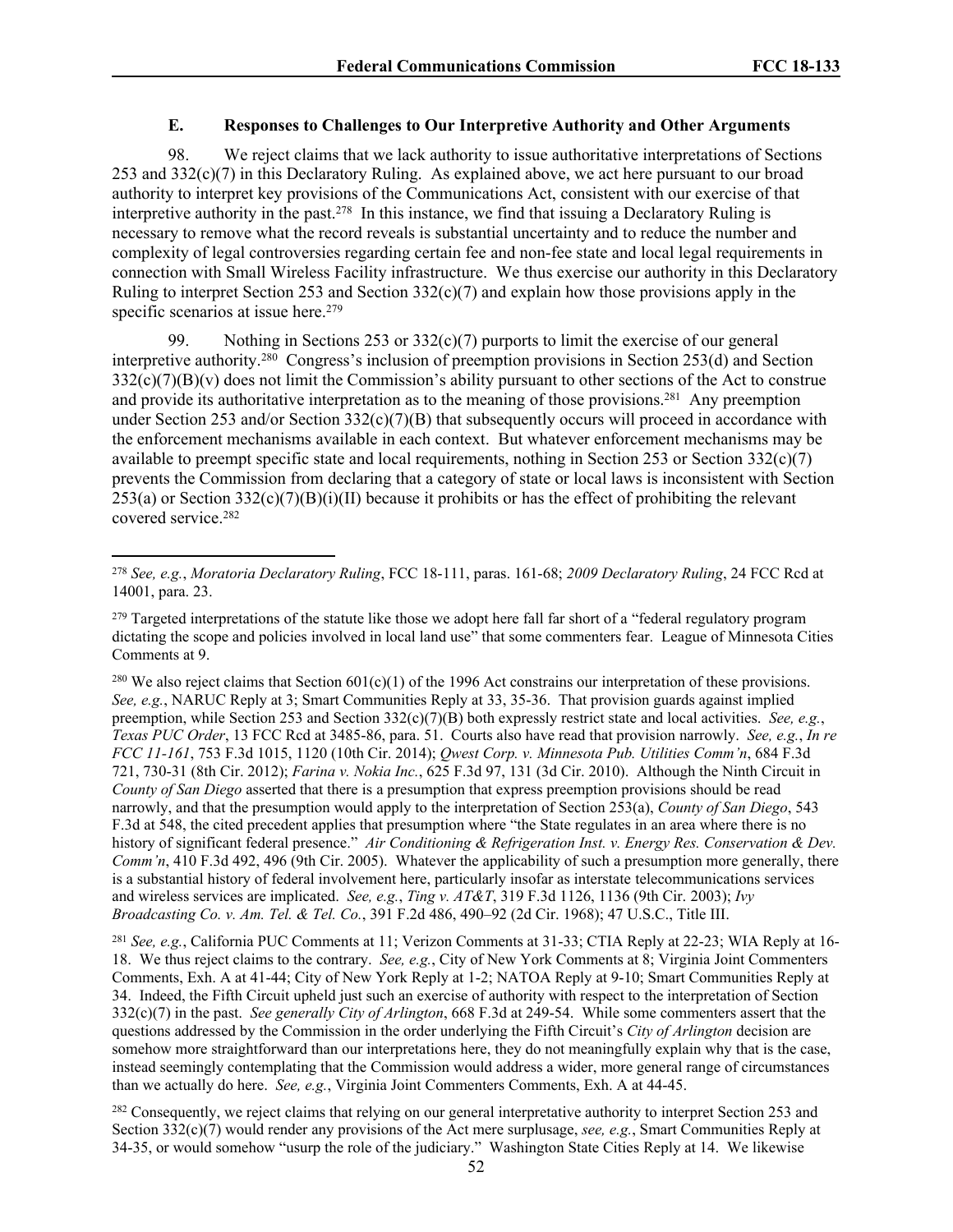100. Although some commenters contend in general terms that differences in judicial approaches to Section 253 are limited and thus there is little need for Commission guidance.<sup>283</sup> the interpretations we offer in this Declaratory Ruling are intended to help address certain specific scenarios that have caused significant uncertainty and legal controversy, irrespective of the degree to which this uncertainty has been reflected in court decisions. We also reject claims that a Supreme Court brief joined by the Commission demonstrates that there is no need for the interpretations in this Declaratory Ruling.<sup>284</sup> To the contrary, that brief observed that some potential interpretations of certain court decisions "would create a serious conflict with the Commission's understanding of Section 253(a), and [] would undermine the federal competition policies that the provision seeks to advance."<sup>285</sup> The brief also noted that, if warranted, "the Commission can restore uniformity by issuing authoritative rulings on the application of Section 253(a) to particular types of state and local requirements."<sup>286</sup> Rather than cutting against the need for, or desirability of, the interpretations we offer in this Declaratory Ruling, the brief instead presaged them.<sup>287</sup>

(Continued from previous page)

reject other arguments insofar as they purport to treat Section 253(d)'s provision for preemption as more specific than, or otherwise controlling over, other Communications Act provisions enabling the Commission to authoritatively interpret the Act. *See, e.g.*, Virginia Joint Commenters Comments, Exh. A at 43. To the contrary, "[t]he specific controls but only within its self-described scope." *Nat'l Cable & Telecomm. Ass'n v. Gulf Power*, 534 U.S. 327, 336 (2002). In addition, concerns that the Commission might interpret Section 253(c) in a manner that would render it a nullity or in a manner divorced from relevant context—things we do not do here—bear on the reasonableness of a given interpretation and not on the existence of interpretive authority in the first instance, as some contend. *See, e.g.*, Virginia Joint Commenters Comments, Exh. A at 43-44.

283 *See, e.g.*, City of San Antonio *et al*. Comments, Exh. B at 26-27; Fairfax County Comments at 20; Smart Communities Comments at 61. Some commenters assert that there are reasonable, material reliance interests arising from past court interpretations that would counsel against our interpretations in this order because "localities and providers have adjusted to the tests within their circuits" and "reflected those standards in local law." Smart Communities Comments, WT Docket No. 16-141 at 67 (filed Mar. 8, 2017) cited in City of Austin Comments at 2 n.3. Arguments such as these, however, merely underscore the regulatory patchwork that inhibits the development of a robust nationwide telecommunications and private wireless service as envisioned by Congress. By offering interpretations of the relevant statutes here, we intend, thereby, to eliminate potential regional regulatory disparities flowing from differing interpretations of those provisions. *See, e.g.*, WIA Reply at 19-20.

<sup>284</sup> *See* City of San Antonio *et al*. Comments, Exh. B at 27 (citing Brief for the United States as Amicus Curiae, *Level 3 Commc'ns v. City of St. Louis*, Nos. 08-626, 08-759 at 9, 11 (filed May 28, 2009) (Amicus Brief)).

<sup>285</sup> Amicus Brief at 12-13. The brief also identified other specific areas of concern with those cases. *See, e.g.*, *id*. at 13 ("The court appears to have accorded inordinate significance to Level 3's inability to 'state with specificity what additional services it might have provided' if it were not required to pay St. Louis's license fee. That specific failure of proof—which the court of appeals seems to have regarded as emblematic of broader evidentiary deficiencies in Level 3's case—is not central to a proper Section 253(a) inquiry." (citation omitted)); *id*. at 14 ("Portions of the Ninth Circuit's decision, moreover, could be read to suggest that a Section 253 plaintiff must show effective preclusion—rather than simply material interference—in order to prevail. As discussed above, limiting the preemptive reach of Section 253(a) to legal requirements that completely preclude entry would frustrate the policy of open competition that Section 253 was intended to promote." (citation omitted)).

<sup>286</sup> *Id*. at 18.

<sup>287</sup> Contrary to some claims, the need for these clarifications also is not undercut by prior determinations that advanced telecommunications capability is being deployed in a reasonable and timely fashion to all Americans. *See, e.g.*, Letter from Nancy Werner, General Counsel, NATOA, to Marlene H. Dortch, Secretary, FCC, WT Docket No. 17-79, at 2 (filed June 21, 2018) (NATOA June 21, 2018 *Ex Parte* Letter) (citing *Inquiry Concerning Deployment of Advanced Telecommunications Capability to All Americans in a Reasonable and Timely Fashion*, 33 FCC Rcd 1660, 1707-08, para. 94 (2018) (*2018 Broadband Deployment Report*)). These commenters do not explain why the distinct standard for evaluating deployment of advanced telecommunications capability, *see 2018 Broadband Deployment Report*, 33 FCC Rcd at 1663-76, paras. 9-39, should bear on the application of Section 253 or Section 332(c)(7). Further, as the Commission itself observed, "[a] finding that deployment of advanced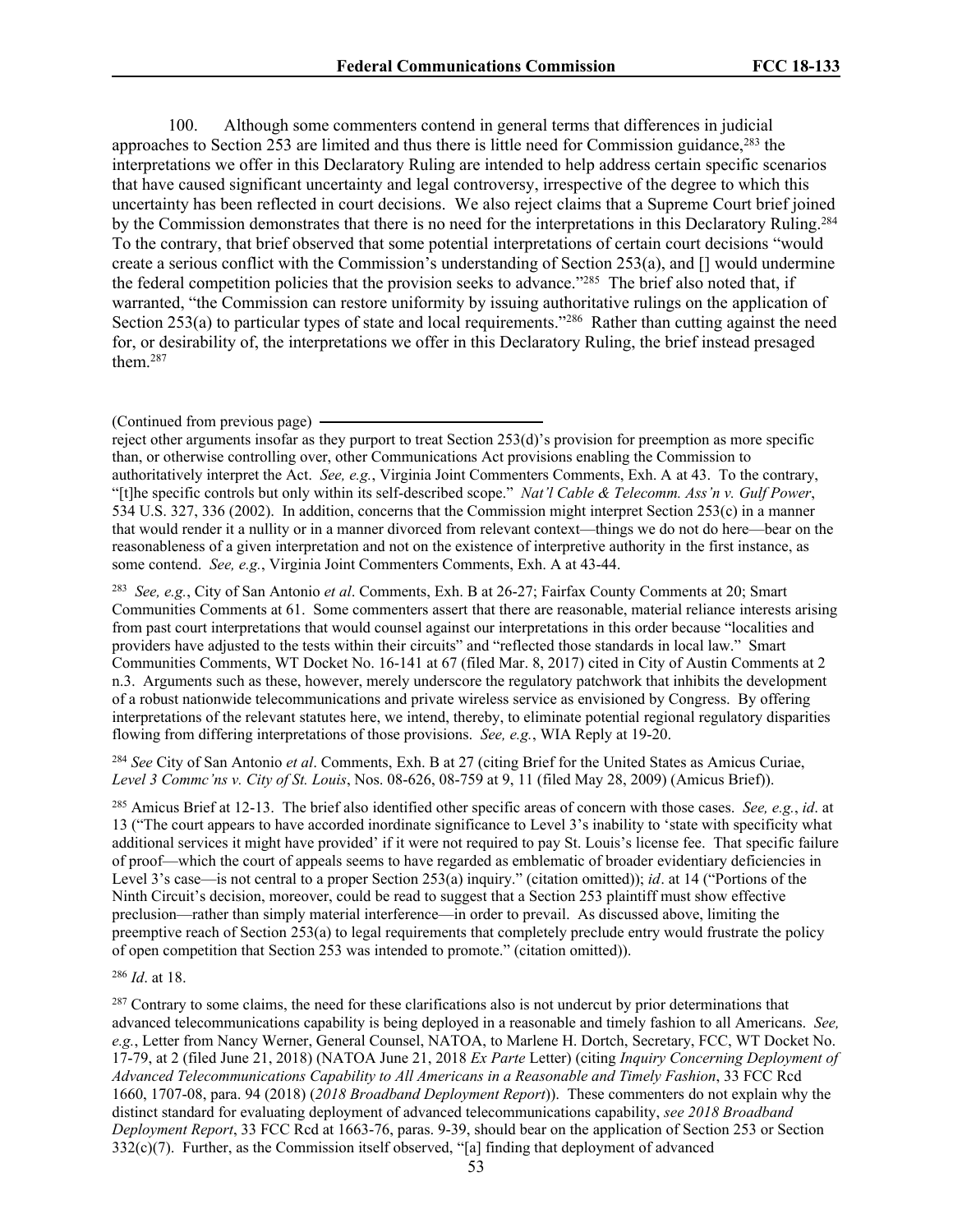101. Our interpretations of Sections 253 and Section  $332(c)(7)$  are likewise not at odds with the Tenth Amendment and constitutional precedent, as some commenters contend.<sup>288</sup> In particular, our interpretations do not directly "compel the states to administer federal regulatory programs or pass legislation."<sup>289</sup> The outcome of violations of Section 253(a) or Section 332(c)(7)(B) of the Act are no more than a consequence of "the limits Congress already imposed on State and local governments" through its enactment of Section  $332(c)(7)$ .<sup>290</sup>

102. We also reject the suggestion that the limits Section 253 places on state and local ROW fees and management will unconstitutionally interfere with the relationship between a state and its political subdivisions.<sup>291</sup> As relevant to our interpretations here, it is not clear, at first blush, that such concerns would be implicated.<sup>292</sup> Because state and local legal requirements can be written and structured in myriad ways, and challenges to such state or local activities could be framed in broad or narrow terms, we decline to resolve such questions here, divorced from any specific context.

### **IV. THIRD REPORT AND ORDER**

103. In this Third Report and Order, we address the application of shot clocks to state and local review of wireless infrastructure deployments. We do so by taking action in three main areas. First, we adopt a new set of shot clocks tailored to support the deployment Small Wireless Facilities. Second, we adopt a specific remedy that applies to violations of these new Small Wireless Facility shot clocks, which we expect will operate to significantly reduce the need for litigation over missed shot clocks. Third, we clarify a number of issues that are relevant to all of the FCC's shot clocks, including the types of authorizations subject to these time periods.

<sup>288</sup> *See, e.g.*, City of San Antonio *et al*. Comments, Exh. A at 28; Smart Communities Comments at 77-78; Smart Communities Reply at 48-50; NATOA June 21, 2018 *Ex Parte* Letter at 3.

<sup>289</sup> *Montgomery County*, 811 F.3d at 128; *see Printz v. United States*, 521 U.S. 898 (1997) (*Printz*); *New York v. United States*, 505 U.S. 144 (1992) (*New York*). These provisions preempting state law thus do not "compel the States to enact or administer a federal regulatory program," *Printz*, 521 U.S. at 900, or "dictate what a state . . . may or may not do." *Murphy v. Nat'l Collegiate Athletic Ass'n*, 138 S. Ct. 1461, 1478 (2018) (*Murphy*).

<sup>290</sup> *2009 Declaratory Ruling*, 24 FCC Rcd at 14002, para. 25. The Communications Act establishes its own framework for oversight of wireless facility deployment—one that is largely deregulatory, *see, e.g.*, *Wireless Infrastructure Second R&O*, FCC 18-30, at para. 63; *Implementation of Sections 3(n) and 332 of the Communications Act*, GN Docket No. 93-252, Second Report and Order, 9 FCC Rcd 1411, 1480-81, para. 182 (1994)—and it is reasonable to expect state and local governments electing to act in that area to do so only in a manner consistent with the Act's framework. *See, e.g.*, *Murphy*, 138 S. Ct. at 1470-71, 1480. Thus, the application of Section 253 and Section  $332(c)(7)(B)$  is clearly distinguishable from the statute the Supreme Court struck down in *Murphy*, which did not involve a preemption scheme but nonetheless prohibited state authorization of sports gambling. *Id*. at 1481. The application here is also clearly distinguishable from the statute in *Printz*, which mandated states to run background checks on handgun purchases, *Printz*, 521 U.S. at 904–05, and the statute in *New York*, which required states to enact state laws that provide for the disposal of radioactive waste or else take title to such waste. *New York*, 505 U.S. at 151–52.

<sup>291</sup> *See, e.g.*, City of New York Comments at 9-10; Smart Communities Comments at 78.; *see also, e.g.*, *Nixon v. Mo. Mun. League*, 541 U.S. 125, 134 (2004) (identifying Tenth Amendment issues with the application of Section 253 where that application would implicate "state or local governmental self-regulation (or regulation of political inferiors)").

 $292$  For example, where a state or local law or other legal requirement simply sets forth particular fees to be paid, or where the legal requirement at issue is simply an exercise of discretion that governing law grants the state or local government, it is not clear that preemption would unconstitutionally interfere with the relationship between a state and its political subdivisions.

<sup>(</sup>Continued from previous page)

telecommunications capability is reasonable and timely in no way suggests that we should let up in our efforts to foster greater deployment." *Id*. at 1664, para. 13.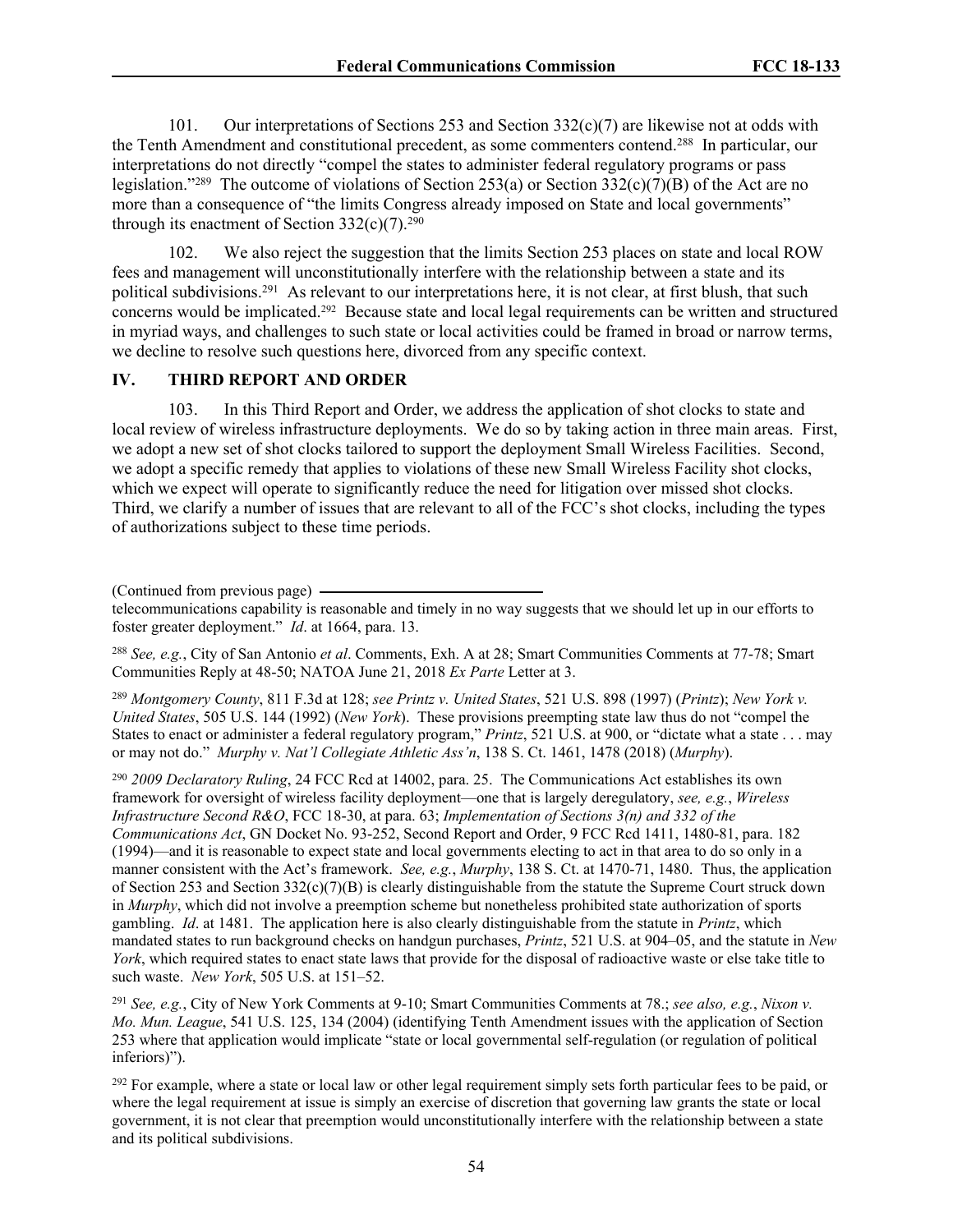### **A. New Shot Clocks for Small Wireless Facility Deployments**

104. In 2009, the Commission concluded that we should use shot clocks to define a presumptive "reasonable period of time" beyond which state or local inaction on wireless infrastructure siting applications would constitute a "failure to act" within the meaning of Section 332.<sup>293</sup> We adopted a 90-day clock for reviewing collocation applications and a 150-day clock for reviewing siting applications other than collocations. The record here suggests that our two existing Section 332 shot clocks have increased the efficiency of deploying wireless infrastructure. Many localities already process wireless siting applications in less time than required by those shot clocks, and a number of states have enacted laws requiring that collocation applications be processed in 60 days or less.<sup>294</sup> Some siting agencies acknowledge that they have worked to gain efficiencies in processing siting applications and welcome the addition of new shot clocks tailored to the deployment of small scale facilities.<sup>295</sup> Given siting agencies' increased experience with existing shot clocks, the greater need for rapid siting of Small Wireless Facilities nationwide, and the lower burden siting of these facilities places on siting agencies in many cases, we take this opportunity to update our approach to speed the deployment of Small Wireless Facilities.<sup>296</sup>

## **1. Two New Section 332 Shot Clocks for Deployment of Small Wireless Facilities**

105. In this section, using authority confirmed in *City of Arlington*, we adopt two new Section 332 shot clocks for Small Wireless Facilities—60 days for review of an application for collocation of Small Wireless Facilities using a preexisting structure and 90 days for review of an application for attachment of Small Wireless Facilities using a new structure. These new Section 332 shot clocks carefully balance the well-established authority that states and local authorities have over review of wireless siting applications with the requirements of Section  $332(c)(7)(ii)$  to exercise that authority "within a reasonable period of time... taking into account the nature and scope of the request."<sup>297</sup> Further, our decision is consistent with the BDAC's Model Code for Municipalities' recommended timeframes, which utilize this same 60-day and 90-day framework for collocation of Small Wireless Facilities and new structures<sup>298</sup> and are similar to shot clocks enacted in state level small cell bills and the real world

<sup>295</sup> Chicago Comments at 7 ("[T]he City has worked to achieve efficient processing times even for applications where no federal deadline exists."); New Orleans Comments at 3 ("City supports the concept proposed by the Commission . . . to establish . . . more narrowly defined classes of deployments, with distinct reasonable times frames for action within each class.").

<sup>296</sup> *See* LaWana Mayfield July 31, 2018 *Ex Parte* Letter at 2 ("However, getting this infrastructure out in a timely manner can be a challenge that involves considerable time and financial resources. The solution is to streamline relevant policies—allowing more modern rules for modern infrastructure."); Letter from John Richard C. King, House of Representatives, South Carolina, to the Hon. Brendan Carr, Commissioner, FCC, WT Docket No. 17-79, at 1 (filed Aug. 27, 2018) ("A patchwork system of town-to-town, state-to-state rules slows the approval of small cell installations and delays the deployment of 5G. We need a national framework with guardrails to streamline the path forward to our wireless future"); Letter from Andy Thompson, State Representative, Ohio House District 95, to Marlene H. Dortch, Secretary, FCC, WT Docket No. 17-79, at 1 (filed Aug. 24, 2018) ("In order for 5G to arrive as quickly and as effectively as possible, relevant infrastructure regulations must be streamlined. It makes very little sense for rules designed for 100-foot cell towers to govern the path to deployment for modern equipment called small cells that can fit into a pizza box."); Letter from Todd Nash, Wallowa County Board of Commissioners, Oregon, to the Hon. Brendan Carr, Commissioner, FCC, WT Docket No. 17-79, at 2 (filed Sept. 10, 2018) (FCC should streamline regulatory processes by, for example, tightening the deadlines for states and localities to approve new network facilities).

<sup>297</sup> 47 U.S.C. § 332(c)(7)(ii).

<sup>298</sup> The BDAC Model Municipal Code recommended, for certain types of facilities, shot clocks of 60 days for collocations and 90 days for new constructions on applications for siting Small Wireless Facilities. BDAC Model

<sup>293</sup> *2009 Declaratory Ruling*, 24 FCC Rcd at 13994.

<sup>294</sup> *See infra* para. 106.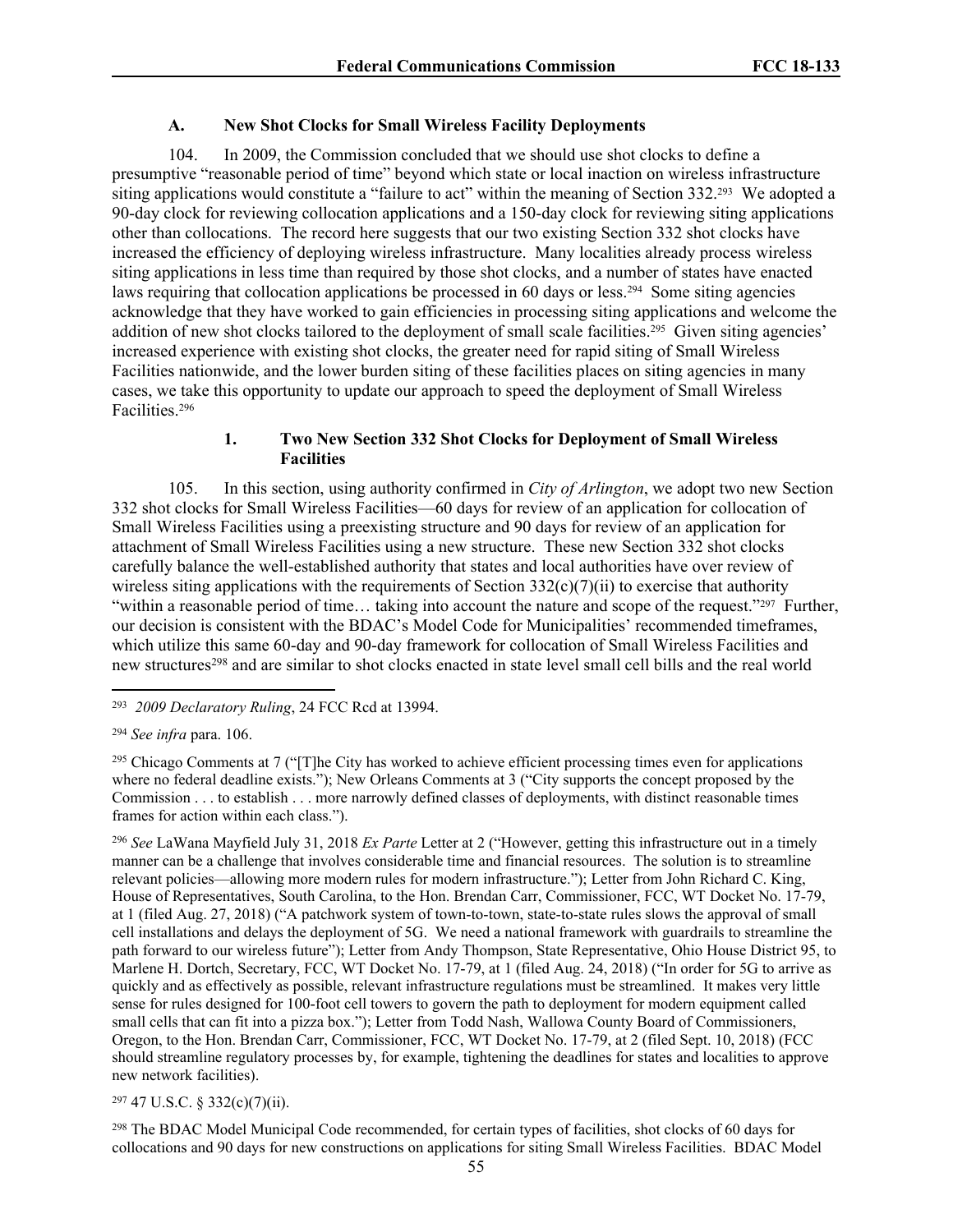experience of many municipalities which further supports the reasonableness of our approach.<sup>299</sup> Our actions will modernize the framework for wireless facility siting by taking into consideration that states and localities should be able to address the siting of Small Wireless Facilities in a more expedited review period than needed for larger facilities.<sup>300</sup>

106. We find compelling reasons to establish a new presumptively reasonable Section 332 shot clock of 60 days for collocations of Small Wireless Facilities on existing structures. The record demonstrates the need for, and reasonableness of, expediting the siting review of these collocations.<sup>301</sup> Notwithstanding the implementation of the current shot clocks, more streamlined procedures are both reasonable and necessary to provide greater predictability for siting applications nationwide for the deployment of Small Wireless Facilities. The two current Section 332 shot clocks do not reflect the evolution of the application review process and evidence that localities can complete reviews more quickly than was the case when the existing Section 332 shot clocks were adopted nine years ago. Since 2009, localities have gained significant experience processing wireless siting applications.<sup>302</sup> Indeed, many localities already process wireless siting applications in less than the required time<sup>303</sup> and several

<sup>299</sup> For instance, while the City of Chicago opposes the shot clocks adopted here, we note that the City has also stated that, "[d]espite th[e] complex review process, involving many utilities and other entities, CDOT on average processed small cell applications last year in 55 days." Letter from Edward N. Siskel, Corp. Counsel, Dept. of Law, City of Chicago, to Marlene H. Dortch, Secretary, FCC, WT Docket No. 17-79 et al., at 2 (filed Sept. 19, 2018).

<sup>300</sup> Just like the shot clocks originally established in 2009—later affirmed by the Fifth Circuit and the Supreme Court—the shot clocks framework in this Third Report and Order are no more than an interpretation of "the limits Congress already imposed on State and local governments" through its enactment of Section 332(c)(7). *2009 Declaratory Ruling*, 24 FCC Rcd at 14002, para. 25. *See also City of Arlington*, 668 F.3d at 259. As explained in the *2009 Declaratory Ruling*, the shot clocks derived from Section 332(c)(7) "will not preempt State or local governments from reviewing applications for personal wireless service facilities placement, construction, or modification," and they "will continue to decide the outcome of personal wireless service facility siting applications pursuant to the authority Congress reserved to them in Section 332(c)(7)(A)." *2009 Declaratory Ruling*, 24 FCC Rcd at 14002, para. 25.

<sup>301</sup> CTIA Comments, WT Docket No. 16-421, at 33 (filed Mar. 8, 2017); Letter from Juan Huizar, City Manager of the City of Pleasanton, TX, to the Hon. Brendan Carr, Commissioner, FCC, WT Docket No. 17-79, at 1 (filed June 4, 2018) (describing the firsthand benefit of small cells and noting that communications infrastructure is a critical component of local growth); Letter from Sara Blackhurst, President, Action 22, to the Hon. Brendan Carr, Commissioner, FCC, WT Docket No. 17-79, at 2 (filed May 18, 2018) (Action 22 *Ex Parte* )("While we understand the need for relevant federal rules and protections appropriate for larger wireless infrastructure, we feel these same rules are not well-suited for smaller wireless facilities and risk slowing deployment in communities that need connectivity now."); Letter from Maurita Coley Flippin, President and CEO, MMTC, to the Hon. Ajit Pai, Chairman, FCC, WT Docket No. 17-79 at 2 (filed Sept. 5, 2018) (encourages the Commission to remove unnecessary barriers such as unreasonable delays so deployment can proceed expeditiously); Fred A. Lamphere Sept. 11, 2018 *Ex Parte* Letter at 1 (It is critical that the Commission continue to remove barriers to building new wireless infrastructure such as by setting reasonable timelines to review applications).

<sup>302</sup> T-Mobile Comments at 20; Crown Castle Reply at 5 (noting that the adoption of similar time frames by several states for small cell siting review confirms their reasonableness, and the Commission should apply these deadlines on a nationwide basis).

<sup>303</sup> Alaska Dep't of Natural Resources Comments at 2 ("[W]e are currently meeting or exceeding the proposed timeframe of the 'Shot Clock.'"); *see also* CTIA Aug. 30, 2018 *Ex Parte* Letter at 5 ("Eleven states—Delaware, Florida, Indiana, Kansas, Missouri, North Carolina, Rhode Island, Tennessee, Texas, Utah, and Virginia—recently adopted small cell legislation that includes 45-day or 60-day shot clocks for small cell collocations."); Jason R. Saine Sept. 14, 2018 *Ex Parte* Letter.

<sup>(</sup>Continued from previous page)

Municipal Code at  $\S$  2.2, 2.3, 3.2a(i)(B). Our approach utilizes the same timeframes set forth in the Model Municipal Code, and we disagree with comments that it is inconsistent with or ignores the work of the BDAC. GMA September 17 *Ex Parte* Letter at 4-5.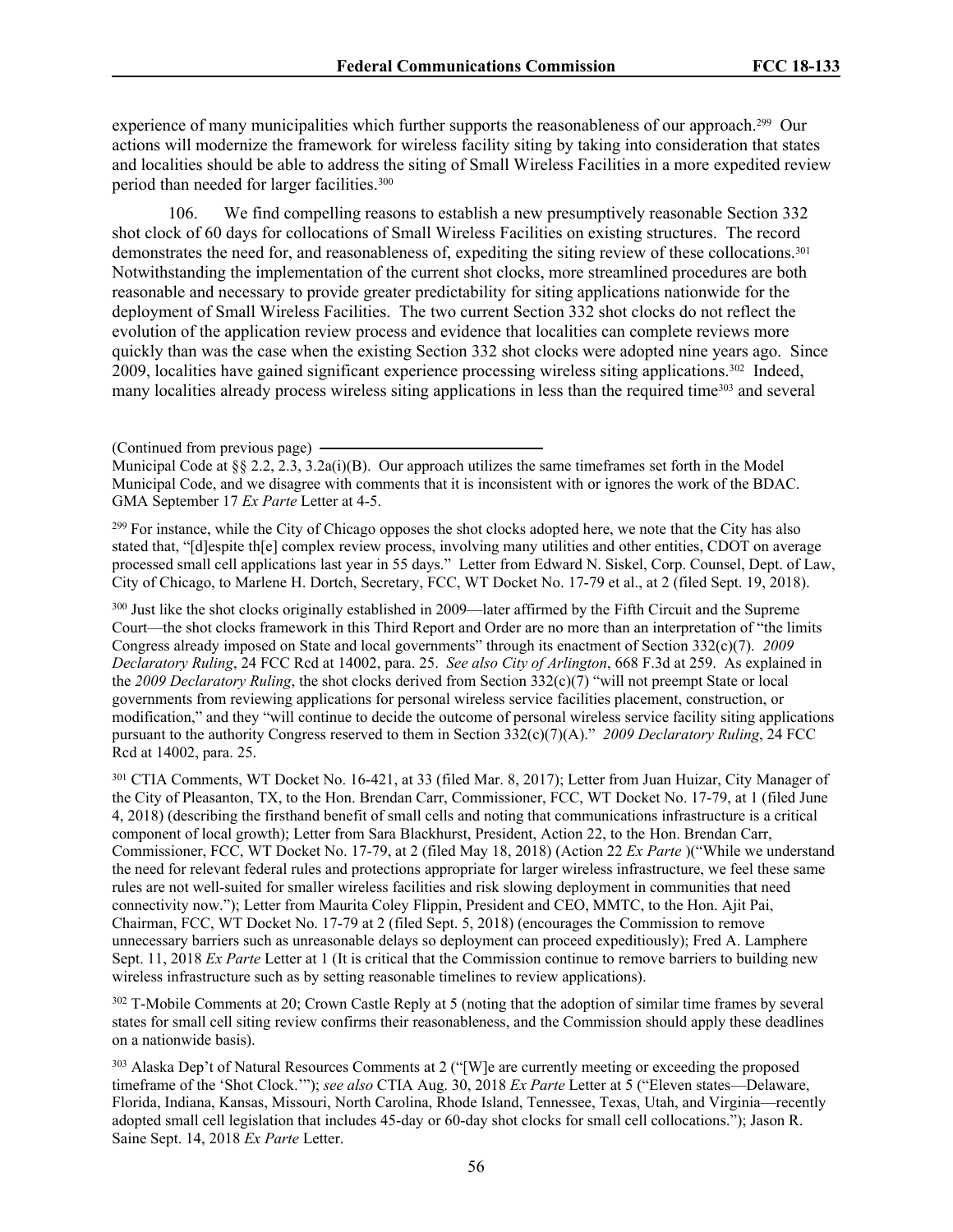jurisdictions require by law that collocation applications be processed in 60 days or less.<sup>304</sup> With the passage of time, siting agencies have become more efficient in processing siting applications.<sup>305</sup> These facts demonstrate that a shorter, 60-day shot clock for processing collocation applications for Small Wireless Facilities is reasonable.<sup>306</sup>

107. As we found in 2009, collocation applications are generally easier to process than new construction because the community impact is likely to be smaller.<sup>307</sup> In particular, the addition of an antenna to an existing tower or other structure is unlikely to have a significant visual impact on the community. <sup>308</sup> The size of Small Wireless Facilities poses little or no risk of adverse effects on the environment or historic preservation.<sup>309</sup> Indeed, many jurisdictions do not require public hearings for approval of such attachments, underscoring their belief that such attachments do not implicate complex issues requiring a more searching review.<sup>310</sup>

108. Further, we find no reason to believe that applying a 60-day time frame for Small Wireless Facility collocations under Section 332 creates confusion with collocations that fall within the scope of "eligible facilities requests" under Section 6409 of the Spectrum Act, which are also subject to a 60-day review.<sup>311</sup> The type of facilities at issue here are distinctly different and the definition of a Small Wireless Facility is clear. Further, siting authorities are required to process Section 6409 applications involving the swap out of certain equipment in 60 days, and we see no meaningful difference in processing these applications than processing Section 332 collocation applications in 60 days. There is

<sup>305</sup> Chicago Comments at 7 ("[T]he City has worked to achieve efficient processing times even for applications where no federal deadline exists."); New Orleans Comments at 3 ("City supports the concept proposed by the Commission . . . to establish . . . more narrowly defined classes of deployments, with distinct reasonable times frames for action within each class."); Action 22 *Ex Parte* at 2 ("While we understand the need for relevant federal rules and protections appropriate for larger wireless infrastructure, we feel these same rules are not well-suited for smaller wireless facilities and risk slowing deployment in communities that need connectivity now.").

<sup>306</sup> CCA Comments at 11-14; T-Mobile Comments at 20; Incompas Reply at 9; Sprint Comments at 45-47 (noting that Florida, Indiana, Kansas, Texas and Virginia all have passed small cell legislation that requires small cell application attachments to be acted upon in 60 days); T-Mobile Comments at 18 (arguing that the Commission should accelerate the Section 332 shot clocks for all sites to 60 days for collocations, including small cells).

<sup>307</sup> *2009 Declaratory Ruling*, 24 FCC Rcd at 14012, para. 40.

<sup>308</sup> TIA Comments at 4.

<sup>309</sup> *Wireless Infrastructure Second R&O*, FCC 18-30 at para. 42 (citing Nationwide Programmatic Agreement for the Collocation of Wireless Antennas, 47 CFR Part 1, Appx. B, § VI (Collocation NPA)); *see also* 47 CFR § 1.1306(c)(1) (excluding certain wireless facilities from NEPA review).

<sup>310</sup> *2009 Declaratory Ruling*, 24 FCC Rcd at 14012, para. 46.

<sup>311</sup> DESHPO Comments at 2 ("opposes the application of separate time limits for review of facility deployments not covered by the Spectrum Act, as it would lead to confusion within the process for all parties involved (Applicants/Carrier, Consultants, SHPO)").

<sup>&</sup>lt;sup>304</sup> North Carolina requires its local governments to decide collocation applications within 45 days of submission of a complete application. N.C. Gen. Stat. Ann. § 153A-349.53(a2). The same 45-day shot clock applies to certain collocations in Florida. Fla. Stat. Ann. § 365.172(13)(a)(1), (d)(1). In New Hampshire, applications for collocation or modification of wireless facilities generally have to be decided within 45 days (subject to some exceptions under certain circumstances) or the application is deemed approved. N.H. Rev. Stat. Ann. § 12-K:10. Wisconsin requires local governments to decide within 45 days of receiving complete applications for collocation on existing support structure that does not involve substantial modification, or the application will be deemed approved, unless the local government and applicant agree to an extension. Wis. Stat. Ann. § 66.0404(3)(c). Local governments in Indiana have 45 days to decide complete collocation applications, unless an extension is allowed under the statute. Ind. Code Ann. § 8-1-32.3-22. Minnesota requires any zoning application, including both collocation and noncollocation applications, to be processed in 60 days. Minn. Stat. § 15.99, subd. 2(a). By not requiring hearings, collocation applications in these states can be processed in a timely manner.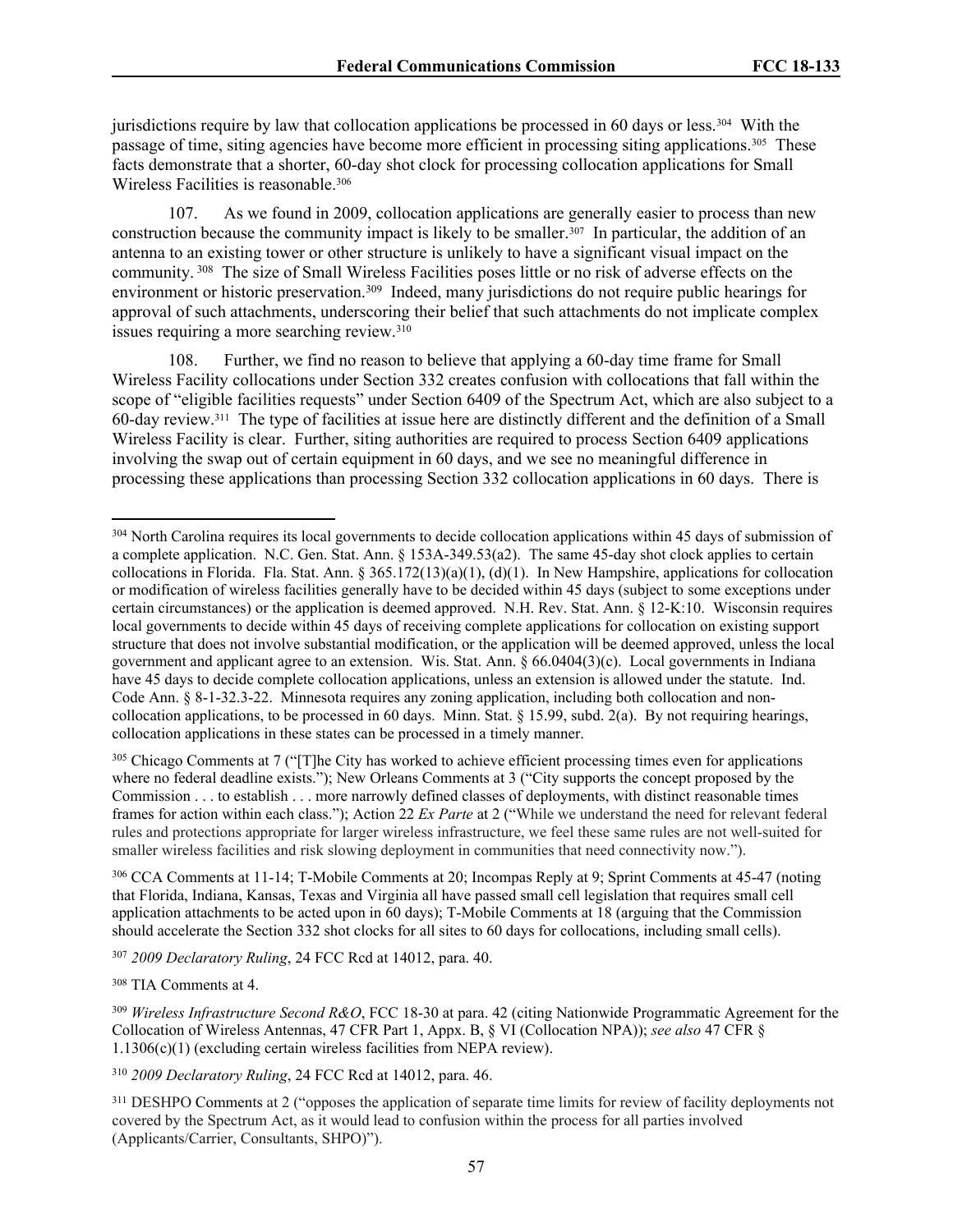no reason to apply different time periods (60 vs. 90 days) to what is essentially the same review: modification of an existing structure to accommodate new equipment. <sup>312</sup> Finally, adopting a 60-day shot clock will encourage service providers to collocate rather than opting to build new siting structures which has numerous advantages.<sup>313</sup>

109. Some municipalities argue that smaller facilities are neither objectively "small" nor less obtrusive than larger facilities.<sup>314</sup> Others contend that shorter shot clocks for a broad category of "smaller" facilities are too restrictive, <sup>315</sup> and would fail to take into account the varied and unique climate, historic architecture, infrastructure, and volume of siting applications that municipalities face.<sup>316</sup> We take those considerations into account by clearly defining the category of "Small Wireless Facility" in our rules and allowing siting agencies to rebut the presumptive reasonableness of the shot clocks based upon the actual circumstances they face. For similar reasons, we disagree that establishing shorter shot clocks for smaller facilities would impair states' and localities' authority to regulate local rights of way.<sup>317</sup>

110. While some commenters argue that additional shot clock classifications would make the siting process needlessly more complex without any proven benefits,<sup>318</sup> any additional administrative burden from increasing the number of Section 332 shot clocks from two to four is outweighed by the likely significant benefit of regulatory certainty and the resulting streamlined deployment process.<sup>319</sup> We

<sup>315</sup> *See, e.g.,* Letter from Geoffrey C. Beckwith, Executive Director & CEO, Mass. Municipal. Assoc., Boston, MA, to Marlene H. Dortch, Secretary, FCC, WT Docket No. 17-79, (filed Sept. 11, 2018) (Geoffrey C. Beckwith Sept. 11, 2018 *Ex Parte* Letter); Mike Posey Sept. 11, 2018 *Ex Parte* Letter; Letter from John A. Barbish, Mayor, City of Wickliffe, OH, to Marlene H. Dortch, Secretary, FCC, WT Docket No. 17-79 (filed Sept. 13, 2018); Letter from Pauline Russo Cutter, Mayor, City of San Leandro, CA, to Marlene H. Dortch, Secretary, FCC, WT Docket No. 17- 79 (filed Sept. 12, 2018); Letter from Ed Waage, Mayor, City of Pismo Beach, CA, to Marlene H. Dortch, Secretary, FCC, WT Docket No. 17-79, at 1 (filed Sept. 18, 2018); Letter from Scott A. Hancock, Executive Director, MML, to Marlene H. Dortch, Secretary, FCC, WT Docket No. 17-79, at 2 (filed Sept. 18, 2018); Letter from Leon Towarnicki, City Manager, Martinsville, VA, to Marlene H. Dortch, Secretary, FCC, WT Docket No. 17-79, at 1 (filed Sept. 18, 2018); Letter from Thomas Aujero Small, Mayor, City of Culver City, CA, to Marlene H. Dortch, Secretary, FCC, WT Docket No. 17-79, at 1 (filed Sept. 18, 2018).

<sup>316</sup> Philadelphia Comments at 4-5 (arguing that shorter shot clocks should not be implemented because "cities are already resource constrained and any further attempt to further limit the current time periods for review of applications will seriously and adversely affect public safety as well as diminish the proper role, under our federalist system, of state and local governments in regulating local rights of way"); Smart Communities Comments, Docket 16-421, at 13 (filed Mar. 8, 2017) (included by reference by Austin's Comments); Alaska Dept. of Trans. Comments at 2. *See, e.g.,* TX Hist. Comm. Comments at 2 (current shot clocks are appropriate and that further shortening these shot clocks is not warranted); Arlington, TX Comments at 2; Letter from William Tomko, Mayor of Chagrin Falls, OH, to Marlene Dortch, Secretary, FCC, WT Docket No. 17-79 et al., at 1-2 (filed Sept. 17, 2018); Nina Beety Sept. 17, 2018 *Ex Parte* Letter; Georgia Municipal Association Sept. 17, 2018 *Ex Parte* Letter at 4.

<sup>317</sup> League of Az Cities and Towns *et al.* Comments at 26-27, 29-35; Cities of San Antonio *et. al* Comments at 8; Philadelphia Comments at 4.

<sup>318</sup> T-Mobile Comments at 22; Florida Coalition Comments at 9 (creating new shot clocks would result in "too many 'shot clocks' and both the industry and local governments would be confused as to which shot clock applied to what application").

<sup>319</sup> While several parties proposed additional shot clock categories, we believe that the any benefit from a closer tailoring of categories to circumstances is not outweighed by the administrative burden on siting authorities and

<sup>312</sup> CTIA Aug. 30, 2018 *Ex Parte* Letter at 6.

<sup>313</sup> Letter from Richard Rossi, Senior Vice President, General Counsel, American Tower, to Marlene Dortch, Secretary, FCC, WT Docket No. 17-79, at 3 (filed Aug. 10, 2018) ("The reason to encourage collocation is straightforward, it is faster, cheaper, more environmentally sound, and less disruptive than building new structures.").

<sup>&</sup>lt;sup>314</sup> League of Az Cities and Towns Comments at 13, 29 (arguing that many small cells or micro cells can be taller and more visually intrusive than macro cells).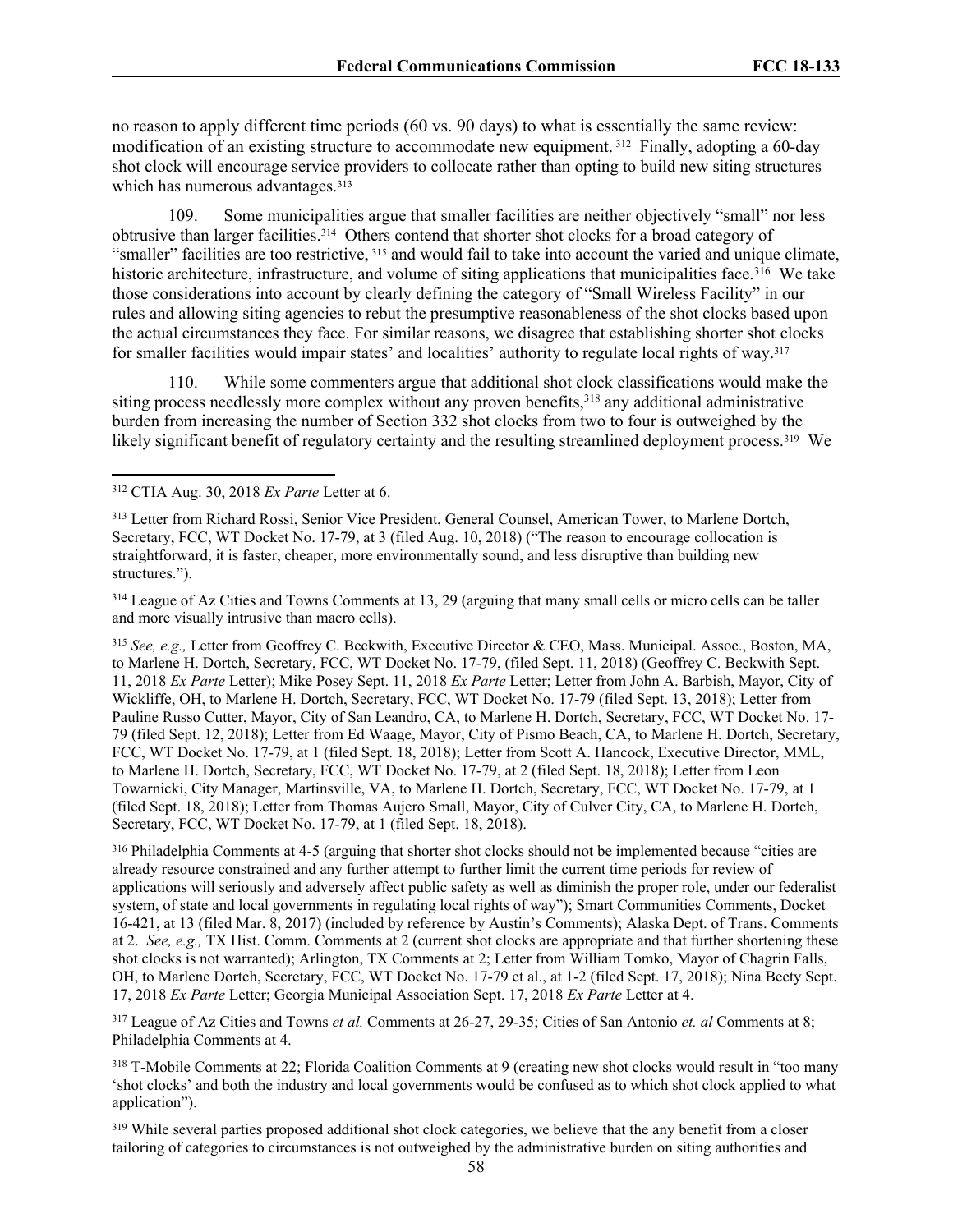also reject the assertion that revising the period of time to review siting decisions would amount to a nationwide land use code for wireless siting.<sup>320</sup> Our approach is consistent with the Model Code for Municipalities that recognizes that the shot clocks that we are adopting for the review of Small Wireless Facility deployment applications correctly balance the needs of local siting agencies and wireless service providers.<sup>321</sup> Our balance of the relevant considerations is informed by our experience with the previously adopted shot clocks, the record in this proceeding, and our predictive judgment about the effectiveness of actions taken here to promote the provision of personal wireless services.

111. For similar reasons as set forth above, we also find it reasonable to establish a new 90 day Section 332 shot clock for new construction of Small Wireless Facilities. Ninety days is a presumptively reasonable period of time for localities to review such siting applications. Small Wireless Facilities have far less visual and other impact than the facilities we considered in 2009, and should accordingly require less time to review.<sup>322</sup> Indeed, some state and local governments have already adopted 60-day maximum reasonable periods of time for review of *all* small cell siting applications, and, even in the absence of such maximum requirements, several are already reviewing and approving small-cell siting applications within 60 days or less after filing.<sup>323</sup> Numerous industry commenters advocated a 90-day shot clock for all noncollocation deployments.<sup>324</sup> Based on this record, we find it reasonable to conclude that review of an application to deploy a Small Wireless Facility using a new structure warrants more review time than a mere collocation, but less than the construction of a macro tower.<sup>325</sup> For the reasons explained below, we

#### (Continued from previous page)

providers to manage these categories. *See* TX Hist. Comm. Comments at 2 (stating that it "could support a shorter review period for new structures less than fifty (50) feet tall, or where structures are located within or adjacent to existing utility rights-of-way (but not transportation rights-of-way) with existing utility structures taller than the proposed telecommunications structure"); Georgia Dept. of Trans. Comments at 2 (stating that time frames based on the zoning area are reasonable).

<sup>320</sup> Cities of San Antonio *et. al* Comments, Exh. A at 17-18. In the same vein, the Florida Department of Transportation contends that "[p]ermit review times should comply with state statutes," especially if the industry insists on being treated similarly as other utilities. AASHTO Comments, Attach. at 13 (Florida Dept. of Trans. Comments); *see also* Alaska Dept. of Trans. Comments at 2; TX Dept. of Trans. Comments at 2 (explaining that variations in topography, weather, government interests, and state and local political structure counsel against standardized nationwide shot clocks). The Maryland Department of Transportation is concerned about the shortened shot clocks proposed because they would conflict with a Maryland law that requires a 90-day comment period in considering wireless siting applications and because certain applications can be complex and necessitate longer review periods. AASHTO Comments, Attach. at 40 (MD Dept. of Trans. Comments).

 $321$  BDAC Model Municipal Code at § 3.2a(i)(B).

<sup>322</sup> CTIA Comments, Attach. 1 at 38.

<sup>323</sup> T-Mobile Comments at 19-20 (stating that some states already have adopted more expedited time frames to lower siting barriers and speed deployment, which demonstrates the reasonableness of the proposed 60-day and 90-day revised shot clocks); Incompas Reply at 9 (stating that there is no basis for differing time-periods for similarlysituated small cell installation requests, and the lack of harmonization could discourage the use of a more efficient infrastructure); CCA Comments at 14 n.52 (citing CCA Streamlining Reply at 7-8 that in Houston, Texas, the review process for small cell deployments "usually takes 2 weeks, but no more than 30 days to process and complete the site review. In Kenton County, Kentucky, the maximum time permitted to act upon new facility siting requests is 60 days. Louisville, Kentucky generally processes small cell siting requests within 30 days, and Matthews, North Carolina generally processes wireless siting applications within 10 days").

<sup>324</sup> CTIA Reply at 3 (stating that the Commission should shorten the shot clocks to 90 days for new facilities); CTIA Comments at 11-12 (asserting that the existing 150-day review period for new wireless sites should be shortened to 90 days); Crown Castle Comments at 29 (stating that a 90-day shot clock for new facilities is appropriate for macro cells and small cells alike, to the extent such applications require review under Section 332 at all); ExteNet Comments at 8 (asserting that the Commission should accelerate the shot clock for all other non-collocation applications, including those for new DNS poles, from 150 days to 90 days); WIA Reply at 2.

<sup>325</sup> CCUA argues that the new shot clocks would force siting authorities to deny applications when they find that applications are incomplete. Letter from Kenneth S. Fellman, Counsel, CCUA, to Marlene H. Dortch, Secretary,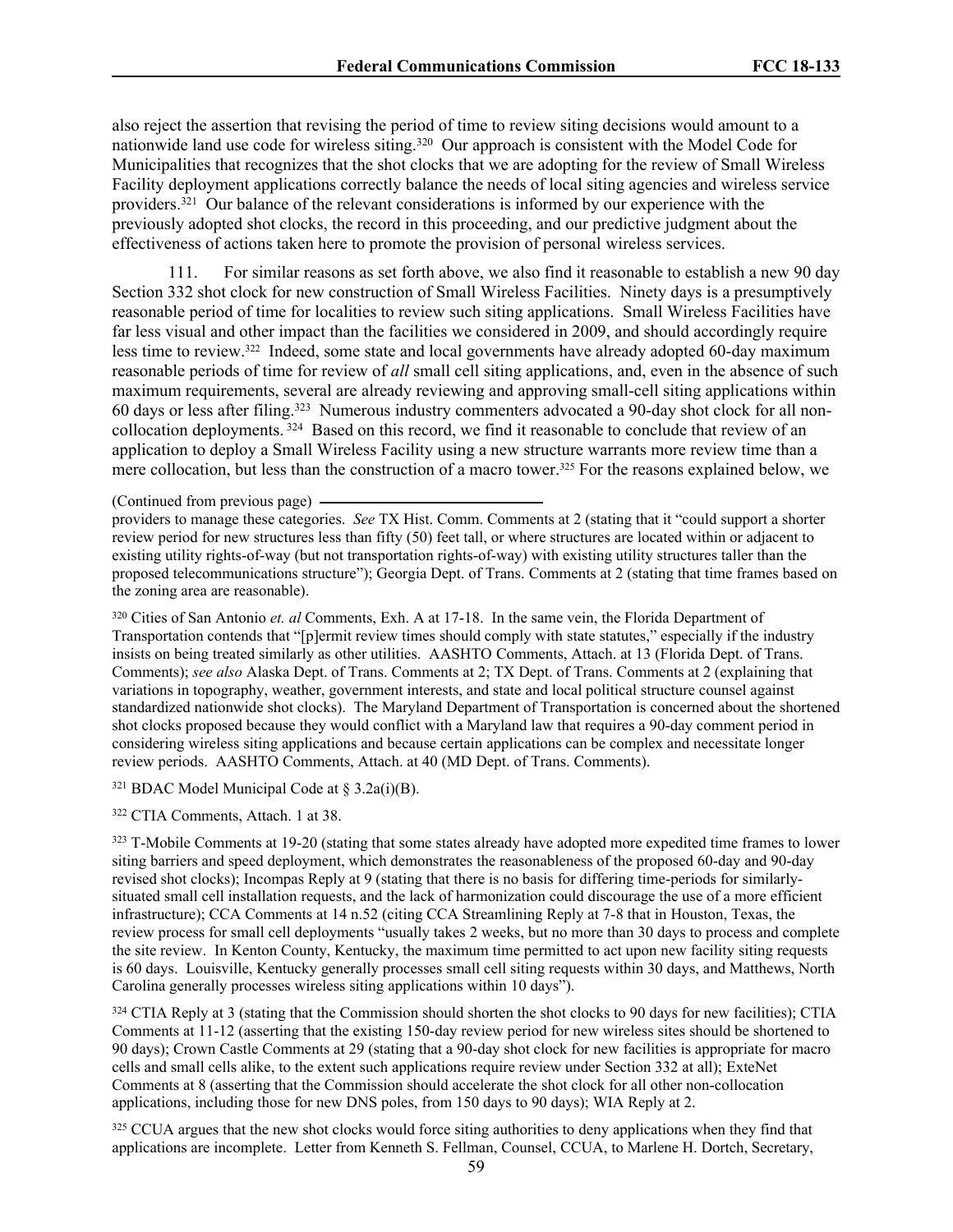also specify today a provision that will initially reset these two new shot clocks in the event that a locality receives a materially incomplete application.

112. Finally, we note that our 60- and 90-day approach is similar to that in pending legislation that has bipartisan congressional support, and is consistent with the Model Code for Municipalities. Specifically, the draft STREAMLINE Small Cell Deployment Act, would apply a 60-day shot clock to collocation of small personal wireless service facilities and a 90-day shot clock to any other action relating to small personal wireless service facilities.<sup>326</sup> Further, the Model Code for Municipalities recommended by the FCC's Broadband Deployment Advisory Committee also utilizes this same 60-day and 90-day framework for collocation of Small Wireless Facilities and new structures.<sup>327</sup>

# **2. Batched Applications for Small Wireless Facilities**

113. Given the way in which Small Wireless Facilities are likely to be deployed, in large numbers as part of a system meant to cover a particular area, we anticipate that some applicants will submit "batched" applications: multiple separate applications filed at the same time, each for one or more sites *or* a single application covering multiple sites.<sup>328</sup> In the *Wireless Infrastructure NPRM/NOI*, the Commission asked whether batched applications should be subject to either longer or shorter shot clocks than would apply if each component of the batch were submitted separately.<sup>329</sup> Industry commenters contend that the shot clock applicable to a batch or a class of applications should be no longer than that applicable to an individual application of the same class.<sup>330</sup> On the other hand, several commenters, contend that batched applications have often been proposed in historic districts and historic buildings (areas that require a more complex review process), and given the complexities associated with reviews of that type, they urge the Commission not to apply shorter shot clocks to batched applications.<sup>331</sup> Some localities also argue that a single, national shot clock for batched applications would fail to account for unique local circumstances.<sup>332</sup>

114. We see no reason why the shot clocks for batched applications to deploy Small Wireless Facilities should be longer than those that apply to individual applications because, in many cases, the batching of such applications has advantages in terms of administrative efficiency that could actually

 $327$  BDAC Model Municipal Code at § 3.2a(i)(B),

<sup>328</sup> We define either scenario as "batching" for the purpose of our discussion here.

<sup>329</sup> *Wireless Infrastructure NPRM/NOI*, 32 FCC Rcd at 3338, para. 18; *see also Mobilitie PN*, 31 FCC Rcd at 13371.

<sup>332</sup> Cities of San Antonio *et al*. Comments, Exh. A at 17, 19-20; *see also* Smart Communities Comments, Docket 16- 421, at 47 (filed Mar. 8, 2017) (referenced by Austin's Comments).

<sup>(</sup>Continued from previous page)

FCC, WT Docket No. 17-79 et al., at 3 (filed Sept. 18, 2018) (Kenneth S. Fellman Sept. 18, 2018 *Ex Parte* Letter). We disagree that this would be the outcome in such an instance because, as explained below, siting authorities can toll the shot clocks upon a finding of incompleteness.

<sup>326</sup> STREAMLINE Small Cell Deployment Act, S. 3157, 115th Cong. (2018).

<sup>330</sup> *See, e.g.,* Extenet Comments at 10-11 ("The Commission should not adopt a longer shot clock for batches of multiple DNS applications."); Sprint Comments, Docket No. 16-421, at 43-44 (filed Mar. 8, 2017); CCA Comments at 16 ("The FCC also should ensure that batch applications are not saddled with a longer shot clock than those afforded to individual siting applications . . . ."); Verizon Comments at 42 ("The same 60-day shot clock should apply to applications proposing multiple facilities—so called 'batch applications.'"); Crown Castle Comments at 30 ("Crown Castle also does not support altering the deadline for 'batches' of requests."); T-Mobile Comments at 22- 23 ("[A]n application that batches together similar numbers of small cells of like character and in proximity to one another should also be able to be reviewed within the same time frame . . . ."); CTIA Comments at 17 ("There is, however, no need for the Commission to establish different shot clocks for batch processing of similar facilities . . . .").

<sup>331</sup> San Antonio Comments, Exh. A at 17, 19-20; *see also* Smart Communities Comments, Docket No. 16-421, at 47 (filed Mar. 8, 2017) (referenced by Austin's Comments).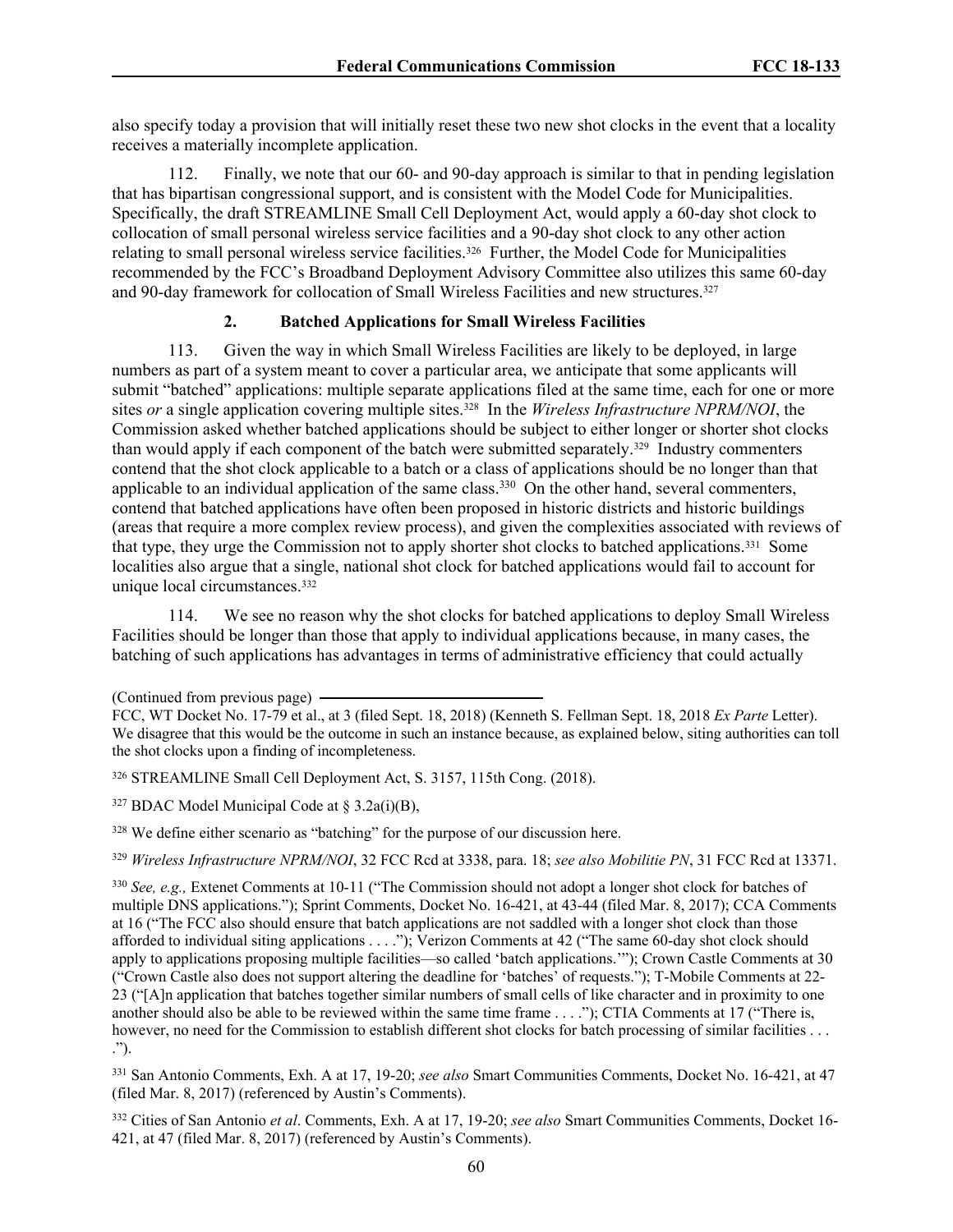make review easier.<sup>333</sup> Our decision flows from our current Section 332 shot clock policy. Under our two existing Section 332 shot clocks, if an applicant files multiple siting applications on the same day for the same type of facilities, each application is subject to the same number of review days by the siting agency.<sup>334</sup> These multiple siting applications are equivalent to a batched application and therefore the shot clocks for batching should follow the same rules as if the applications were filed separately. Accordingly, when applications to deploy Small Wireless Facilities are filed in batches, the shot clock that applies to the batch is the same one that would apply had the applicant submitted individual applications. Should an applicant file a single application for a batch that includes both collocated and new construction of Small Wireless Facilities, the longer 90-day shot clock will apply, to ensure that the siting authority has adequate time to review the new construction sites.

115. We recognize the concerns raised by parties arguing for a longer time period for at least some batched applications, but conclude that a separate rule is not necessary to address these concerns. Under our approach, in extraordinary cases, a siting authority, as discussed below, can rebut the presumption of reasonableness of the applicable shot clock period where a batch application causes legitimate overload on the siting authority's resources.<sup>335</sup> Thus, contrary to some localities' arguments,<sup>336</sup> our approach provides for a certain degree of flexibility to account for exceptional circumstances. In addition, consistent with, and for the same reasons as our conclusion below that Section 332 does not permit states and localities to prohibit applicants from requesting multiple types of approvals simultaneously,<sup>337</sup> we find that Section  $332(c)(7)(B)(ii)$  similarly does not allow states and localities to refuse to accept batches of applications to deploy Small Wireless Facilities.

## **B. New Remedy for Violations of the Small Wireless Facilities Shot Clocks**

116. In adopting these new shot clocks for Small Wireless Facility applications, we also provide an additional remedy that we expect will substantially reduce the likelihood that applicants will need to pursue additional and costly relief in court at the expiration of those time periods.

117. At the outset, and for the reasons the Commission articulated when it adopted the 2009 shot clocks, we determine that the failure of a state or local government to issue a decision on a Small Wireless Facility siting application within the presumptively reasonable time periods above will constitute a "failure to act" within the meaning of Section  $332(c)(7)(B)(v)$ . Therefore, a provider is, at a minimum, entitled to the same process and remedies available for a failure to act within the new Small Wireless Facility shot clocks as they have been under the FCC's 2009 shot clocks. But we also add an additional remedy for our new Small Wireless Facility shot clocks.

118. State or local inaction by the end of the Small Wireless Facility shot clock will function not only as a Section  $332(c)(7)(B)(v)$  failure to act but also amount to a presumptive prohibition on the provision of personal wireless services within the meaning of Section  $332(c)(7)(B)(i)(II)$ . Accordingly, we would expect the state or local government to issue all necessary permits without further delay. In cases where such action is not taken, we assume, for the reasons discussed below, that the applicant

<sup>337</sup> *See infra* para. 144.

<sup>333</sup> *See, e.g.,* Sprint Comments, Docket No. 16-421, at 43-44 (filed Mar. 8, 2017); Verizon Comments at 42; CTIA Comments at 17.

<sup>334</sup> WIA Comments at 27 ("Merely bundling similar sites into a single batched application should not provide a locality with more time to review a single batched application than to process the same applications if submitted individually.").

<sup>335</sup> *See infra* paras. 117, 119. *See* Letter from Nina Beety, to Marlene Dortch, Secretary, FCC, WT Docket No. 17- 79 (filed Sept. 17, 2018); Letter from Dave Ruller, City Manager, City of Kent, OH, to Marlene H. Dortch, Secretary, FCC, WT Docket No. 17-79 at 2 (filed Sept. 18, 2018).

<sup>336</sup> Cities of San Antonio *et al*. Comments, Exh. A at 17, 19-20; *see also* Smart Communities Comments, Docket 16- 421, at 47 (filed Mar. 8, 2017) (referenced by Austin's Comments).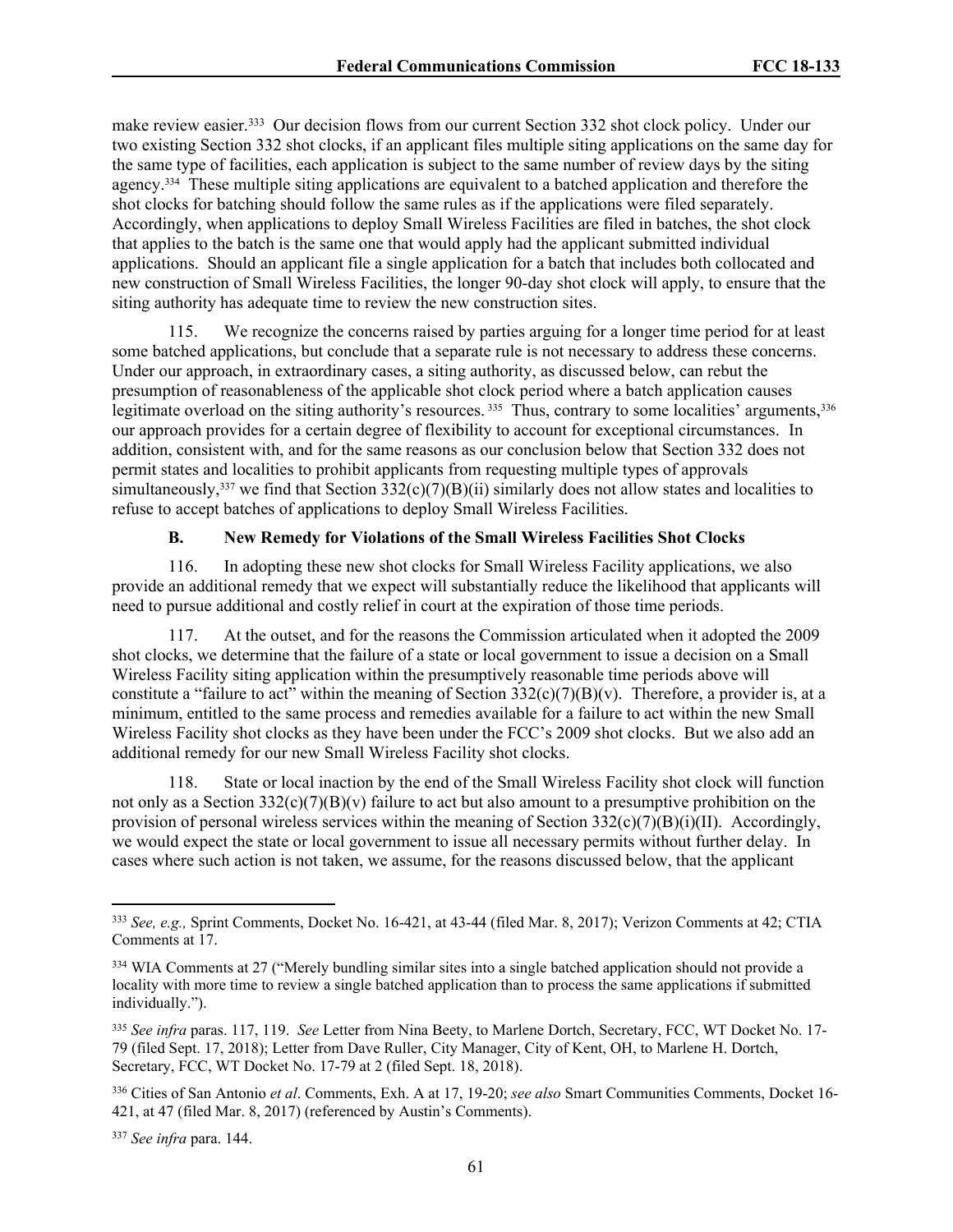would have a straightforward case for obtaining expedited relief in court.<sup>338</sup>

119. As discussed in the Declaratory Ruling, a regulation under Section  $332(c)(7)(B)(i)(II)$ constitutes an effective prohibition if it materially limits or inhibits the ability of any competitor or potential competitor to compete in a fair and balanced legal and regulatory environment.<sup>339</sup> Missing shot clock deadlines would thus presumptively have the effect of unlawfully prohibiting service in that such failure to act can be expected to materially limit or inhibit the introduction of new services or the improvement of existing services.<sup>340</sup> Thus, when a siting authority misses the applicable shot clock deadline, the applicant may commence suit in a court of competent jurisdiction alleging a violation of Section  $332(c)(7)(B)(i)(II)$ , in addition to a violation of Section  $332(c)(7)(B)(ii)$ , as discussed above. The siting authority then will have an opportunity to rebut the presumption of effective prohibition by demonstrating that the failure to act was reasonable under the circumstances and, therefore, did not materially limit or inhibit the applicant from introducing new services or improving existing services.

120. Given the seriousness of failure to act within a reasonable period of time, we expect, as noted above, siting authorities to issue without any further delay all necessary authorizations when notified by the applicant that they have missed the shot clock deadline, absent extraordinary circumstances. Where the siting authority nevertheless fails to issue all necessary authorizations and litigation is commenced based on violations of Sections  $332(c)(7)(B)(i)(II)$  and/or  $332(c)(7)(B)(ii)$ , we expect that applicants and other aggrieved parties will likely pursue equitable judicial remedies.<sup>341</sup> Given the relatively low burden on state and local authorities of simply acting—one way or the other—within the Small Wireless Facility shot clocks, we think that applicants would have a relatively low hurdle to clear in establishing a right to expedited judicial relief. Indeed, for violations of Section  $332(c)(7)(B)$ , courts commonly have based the decision whether to award preliminary and permanent injunctive relief on several factors. As courts have concluded, preliminary and permanent injunctions fulfill Congressional intent that action on applications be timely and that courts consider violations of Section  $332(c)(7)(B)$  on an expedited basis.<sup>342</sup> In addition, courts have observed that "[a]lthough Congress in the Telecommunications Act left intact some of local zoning boards' authority under state law," they should not be owed deference on issues relating to Section  $332(c)(7)(B)(ii)$ , meaning that "in the majority of cases the proper remedy for a zoning board decision that violates the Act will be an order. . . instructing the board to authorize construction."<sup>343</sup> Such relief also is supported where few or no issues remain to be decided, and those that remain can be addressed by a court.<sup>344</sup>

121. Consistent with those sensible considerations reflected in prior precedent, we expect that

<sup>340</sup> *Id.*

<sup>&</sup>lt;sup>338</sup> Where we discuss litigation here, we refer, for convenience, to "the applicant" or the like, since that is normally the party that pursues such litigation. But we reiterate that under the Act, "[a]ny person adversely affected by" the siting authority's failure to act could pursue such litigation. 47 U.S.C. §  $332(c)(7)(B)(v)$ .

<sup>339</sup> *See supra* paras. 34-42.

<sup>341</sup> *See, e.g.*, *2014 Wireless Infrastructure Order*, 29 FCC Rcd at 12978, para. 284.

<sup>342</sup> *See, e.g.*, *Green Mountain Realty Corp. v. Leonard*, 750 F.3d 30, 41 (1st Cir. 2014) (addressing claimed violation of Section 332(c)(7)(B)(i)(II) of the Act); *Nat'l Tower, LLC v. Plainville Zoning Bd. of Appeals*, 297 F.3d 14, 21-22 (1st Cir. 2002) (*Nat'l Tower*) (same); *Cellular Tel. Co. v. Town of Oyster Bay*, 166 F.3d 490, 497 (2d Cir. 1999) (addressing violation of Section 332(c)(7)(B)(v) of the Act); *AT&T Mobility Servs., LLC v. Vill. of Corrales*, 127 F. Supp. 3d 1169, 1175-76 (D.N.M. 2015) (addressing violation of Section 332(c)(7)(B)(i)(II)); *Bell Atl. Mobile of Rochester v. Town of Irondequoit*, 848 F. Supp. 2d 391, 403 (W.D.N.Y. 2012) (addressing violation of Section 332(c)(7)(B)(ii)); *New Cingular Wireless PCS, LLC v. City of Manchester*, 2014 WL 79932, \*8 (D.N.H. Feb. 28, 2014) (addressing violation of Section  $332(c)(7)(B)(i)(II)$ ).

<sup>343</sup> *See, e.g.*, *Nat'l Tower*, 297 F.3d at 21-22; *AT&T Mobility*, 127 F. Supp. 3d at 1176.

<sup>344</sup> *See, e.g.*, *Green Mountain Realty*, 750 F.3d at 41-42; *Nat'l Tower*, 297 F.3d at 24-25; *Cellular Tel. Co.*, 166 F.3d at 497; *Bell Atl. Mobile*, 848 F. Supp. 2d at 403; *New Cingular Wireless PCS*, 2014 WL 79932, \*8.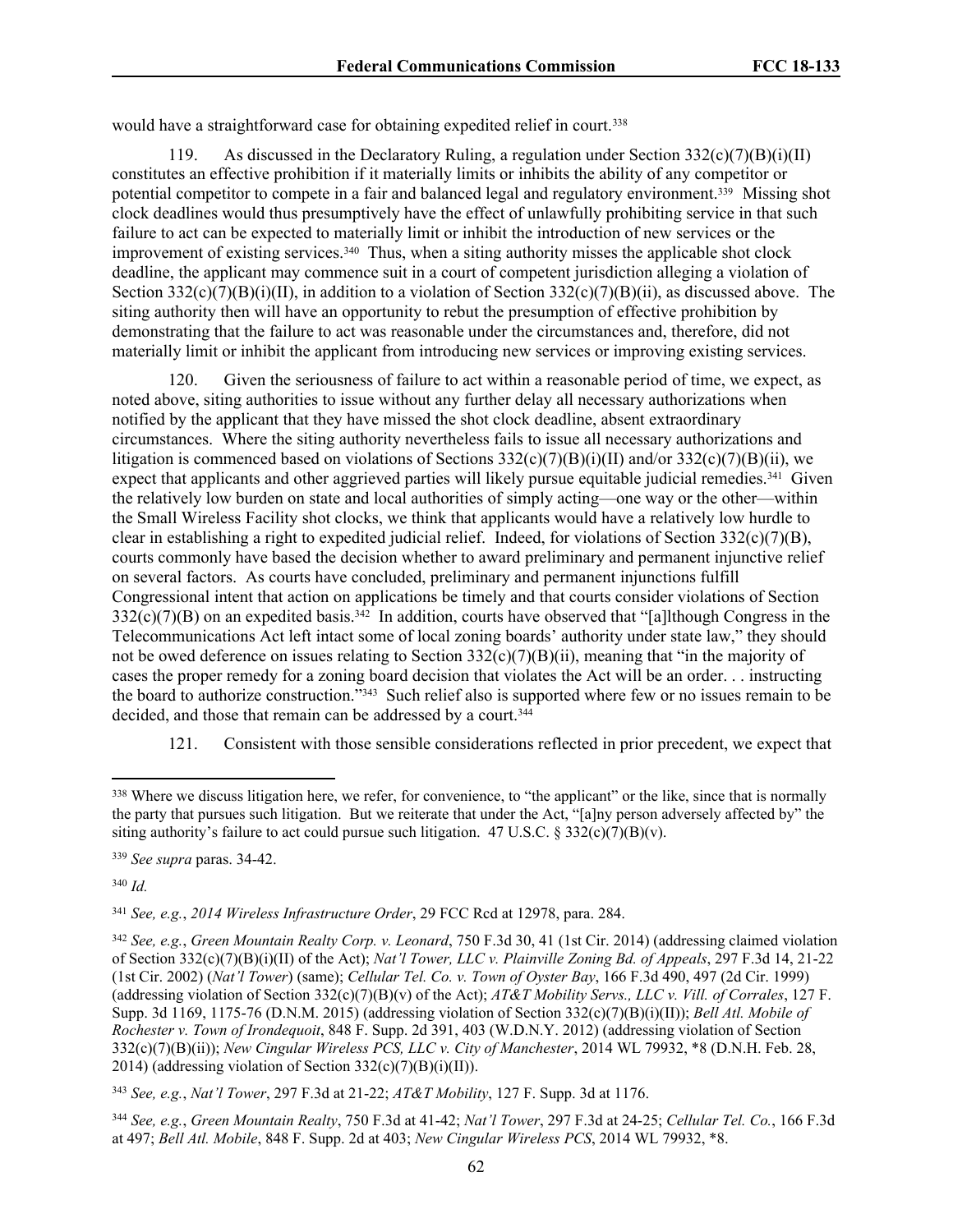courts will typically find expedited and preliminary and permanent injunctive relief warranted for violations of Sections  $332(c)(7)(B)(i)(II)$  and  $332(c)(7)(B)(ii)$  of the Act when addressing the circumstances discussed in this Order. Prior findings that preliminary and permanent injunctive relief best advances Congress's intent in assuring speedy resolution of issues encompassed by Section 332(c)(7)(B) appear equally true in the case of deployments of Small Wireless Facilities covered by our interpretation of Section 332(c)(7)(B)(ii) in this Third Report and Order.<sup>345</sup> Although some courts, in deciding whether an injunction is the appropriate form of relief, have considered whether a siting authority's delay resulted from bad faith or involved other abusive conduct,<sup>346</sup> we do not read the trend in court precedent overall to treat such considerations as more than relevant (as opposed to indispensable) to an injunction. We believe that this approach is sensible because guarding against barriers to the deployment of personal wireless facilities not only advances the goal of Section  $332(c)(7)(B)$  but also policies set out elsewhere in the Communications Act and 1996 Act, as the Commission recently has recognized in the case of Small Wireless Facilities.<sup>347</sup> This is so whether or not these barriers stem from bad faith. Nor do we anticipate that there would be unresolved issues implicating the siting authority's expertise and therefore requiring remand in most instances.

122. In light of the more detailed interpretations that we adopt here regarding reasonable time frames for siting authority action on specific categories of requests—including guidance regarding circumstances in which longer time frames nonetheless can be reasonable—we expect that litigation generally will involve issues that can be resolved entirely by the relevant court. Thus, as the Commission has stated in the past, "in the case of a failure to act within the reasonable time frames set forth in our rules, and absent some compelling need for additional time to review the application, we believe that it would also be appropriate for the courts to treat such circumstances as significant factors weighing in favor of [injunctive] relief."<sup>348</sup> We therefore caution those involved in potential future disputes in this area against placing too much weight on the Commission's recognition that a siting authority's failure to act within the associated timeline might not always result in a preliminary or permanent injunction under the Section  $332(c)(7)(B)$  framework while placing too little weight on the Commission's recognition that policies established by federal communications laws are advanced by streamlining the process for deploying wireless facilities.

123. We anticipate that the traditional requirements for awarding preliminary or permanent injunctive relief would likely be satisfied in most cases and in most jurisdictions where a violation of  $332(c)(7)(B)(i)(II)$  and/or  $332(c)(7)(B)(ii)$  is found. Typically, courts require movants to establish the following elements of preliminary or permanent injunctive relief: (1) actual success on the merits for permanent injunctive relief and likelihood of success on the merits for preliminary injunctive relief, (2) continuing irreparable injury, (3) the absence of an adequate remedy at law, (4) the injury to the movant outweighs whatever damage the proposed injunction may cause the opposing party, and (5) award of injunctive relief would not be adverse to the public interest. <sup>349</sup> Actual success on the merits would be

<sup>348</sup> *2014 Wireless Infrastructure Order*, 29 FCC Rcd at 12978, para, 284.

<sup>345</sup> *See Green Mountain Realty Corp.*, 750 F.3d at 41 (reasoning that remand to the siting authority "would not be in accordance with the text or spirit of the Telecommunications Act); *Cellular Tel. Co*, 166 F.3d at 497 (noting "that injunctive relief best serves the TCA's stated goal of expediting resolution" of cases brought under 47 U.S.C. §  $332(c)(7)(B)(v)$ .

<sup>346</sup> *See, e.g.*, *Nat'l Tower*, 297 F.3d at 23; *Up State Tower Co. v. Town of Kiantone*, 718 Fed. Appx. 29, 32 (2d Cir. 2017) (Summary Order).

<sup>347</sup> *See, e.g.*, *Wireless Infrastructure Second R&O*, FCC 18-30 at para. 62; *Wireless Infrastructure NPRM/NOI*, 32 FCC Rcd at 3332, para. 5.

<sup>349</sup> *Pub. Serv. Tel. Co. v. Georgia Pub. Serv. Comm'n*, 755 F. Supp. 2d 1263, 1273 (N.D. Ga.), *aff'd*, 404 F. App'x 439 (11th Cir. 2010); *Klay v. United Healthgroup, Inc.*, 376 F.3d 1092, 1097 (11th Cir. 2004); *Nat. Res. Def. Council v. Texaco Ref. & Mktg., Inc.*, 906 F.2d 934, 941 (3d Cir. 1990); *Randolph v. Rodgers*, 170 F.3d 850, 857 (8th Cir. 1999); *Prairie Band Potawatomi Nation v. Wagnon*, 476 F.3d 818, 822 (10th Cir. 2007); *Walters v. Reno*, 145 F.3d 1032, 1048 (9th Cir. 1998); *K-Mart Corp. v. Oriental Plaza, Inc.*, 875 F.2d 907, 914–15 (1st Cir. 1989).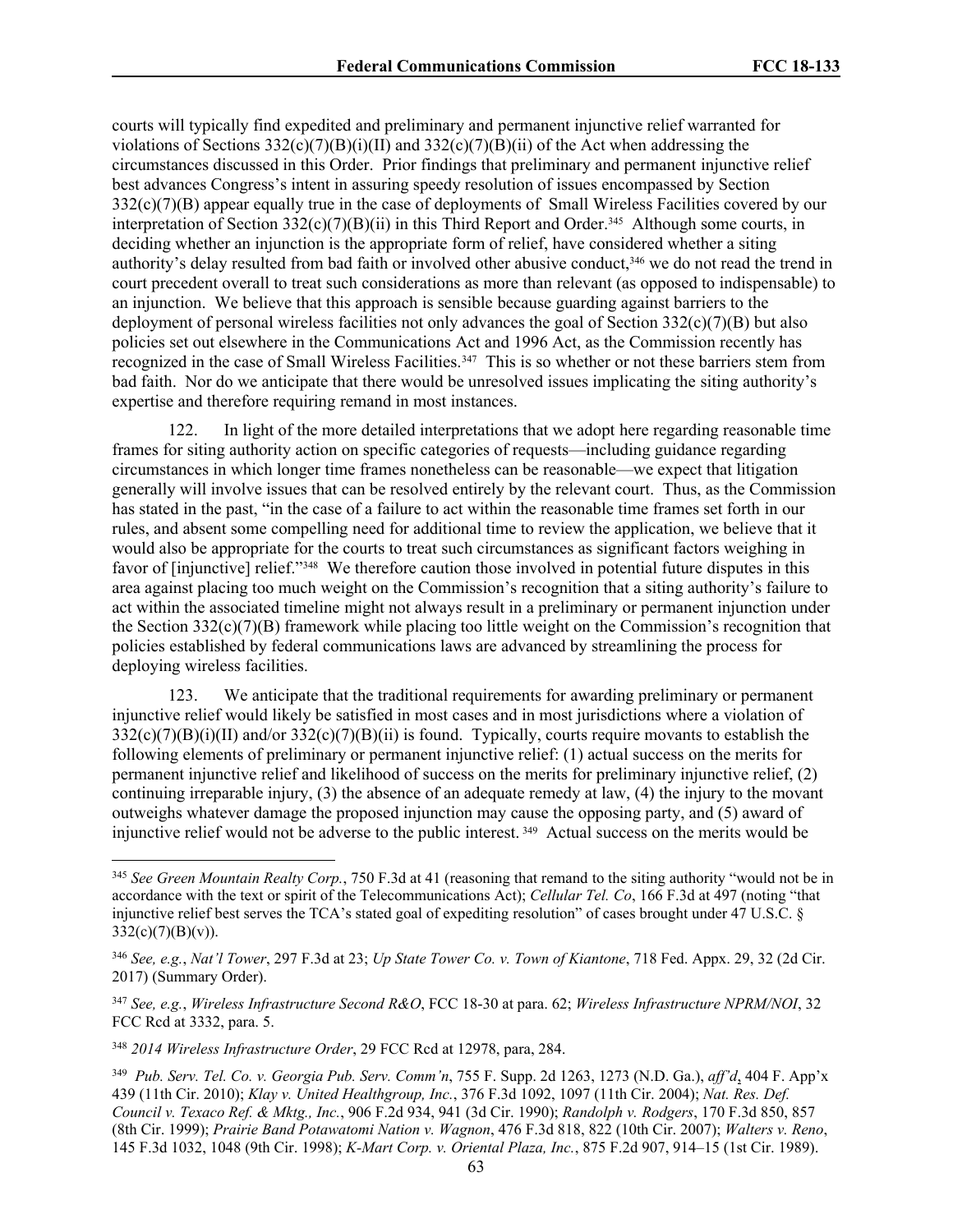demonstrated when an applicant prevails in its failure-to-act or effective prohibition case; likelihood of success would be demonstrated because, as discussed, missing the shot clocks, depending on the type of deployment, presumptively prohibits the provision of personal wireless services and/or violates Section  $332(c)(7)(B)(ii)$ 's requirement to act within a reasonable period of time.<sup>350</sup> Continuing irreparable injury likely would be found because remand to the siting authority "would serve no useful purpose" and would further delay the applicant's ability to provide personal wireless service to the public in the area where deployment is proposed, as some courts have previously determined.<sup>351</sup> There also would be no adequate remedy at law because applicants "have a federal statutory right to participate in a local [personal wireless services] market free from municipally-imposed barriers to entry," and money damages cannot directly substitute for this right.<sup>352</sup> The public interest and the balance of harms also would likely favor the award of a preliminary or permanent injunction because the purpose of Section  $332(c)(7)$  is to encourage the rapid deployment of personal wireless facilities while preserving, within bounds, the authority of states and localities to regulate the deployment of such facilities, and the public would benefit if further delays in the deployment of such facilities—which a remand would certainly cause—are prevented.<sup>353</sup> We also expect that the harm to the siting authority would be minimal because the only right of which it would be deprived by a preliminary or permanent injunction is the right to act on the siting application beyond a reasonable time period,<sup>354</sup> a right that "is not legally cognizable, because under [Sections  $332(c)(7)(B)(i)(II)$  and  $332(c)(7)(B)(ii)$ , the [siting authority] has no right to exercise this power."<sup>355</sup> Thus, in the context of Small Wireless Facilities, we expect that the most appropriate remedy in typical cases involving a violation of Sections  $332(c)(7)(B)(i)(II)$  and/or  $332(c)(7)(B)(ii)$  is the award of injunctive relief in the form of an order to issue all necessary authorizations.<sup>356</sup>

124. Our approach advances Section  $332(c)(7)(B)(v)$ 's provision that certain siting disputes, including those involving a siting authority's failure to act, shall be heard and decided by a court of competent jurisdiction on an expedited basis. The framework reflected in this Order will provide the courts with substantive guiding principles in adjudicating Section  $332(c)(7)(B)(v)$  cases, but it will not dictate the result or the remedy appropriate for any particular case; the determination of those issues will remain within the courts' domain.<sup>357</sup> This accords with the Fifth Circuit's recognition in *City of Arlington*

<sup>357</sup> Several commenters support this position, urging the Commission to reaffirm that adversely affected applicants must seek redress from the courts. *See, e.g.,* League of Ar Cities and Towns *et al*. Comments at 14-21; Philadelphia

<sup>(</sup>Continued from previous page)

Note that the standards for permanent injunctive relief differ in some respects among the circuits and the states. For example, "most courts do not consider the public interest element in deciding whether to issue a permanent injunction, though the Third Circuit has held otherwise." *Klay*, 376 F.3d at 1097. Courts in the Second Circuit consider only irreparable harm and success on the merits. *Omnipoint Commc'ns, Inc. v. Vill. of Tarrytown Planning Bd.*, 302 F. Supp. 2d 205, 225 (S.D.N.Y. 2004). The Third and Fifth Circuits have precedents holding that irreparable harm is not an essential element of a permanent injunction. *See Roe v. Operation Rescue*, 919 F.2d 857, 873 n. 8 (3d Cir. 1990); *Lewis v. S. S. Baune*, 534 F.2d 1115, 1123–24 (5th Cir. 1976). For the sake of completeness, our analysis discusses all of the elements that have been used in decided cases.

<sup>350</sup> *See New Jersey Payphone*, 130 F. Supp. 2d at 640.

<sup>351</sup> *See Vill. of Tarrytown Planning Bd.*, 302 F. Supp. 2d at 225–26 (quoting *Nextel Partners, Inc. v. Town of Amherst, N.Y.,* 251 F. Supp. 2d 1187, 1201 (W.D.N.Y. 2003)); *see Upstate Cellular Network v. City of Auburn*, 257 F. Supp. 3d 309, 318 (N.D.N.Y. 2017).

<sup>352</sup> *New Jersey Payphone*, 130 F. Supp. 2d at 641.

<sup>353</sup> *City of Arlington*, 668 F.3d at 234.

<sup>354</sup> *Contra* 47 U.S.C. 332(c)(7)(B)(ii).

<sup>355</sup> *New Jersey Payphone*, 130 F. Supp. 2d at 641.

<sup>356</sup> *See Cellular Tel. Co*, 166 F.3d at 496. While our discussion here focused on cases that apply the permanent injunction standard, we have the same view regarding relief under the preliminary injunction standard when a locality fails to act within the applicable shot clock periods. *See, e.g.*, *Winter v. Natural Res. Def. Council, Inc*., 555 U.S. 7, 22 (2008) (discussing the standard for preliminary injunctive relief).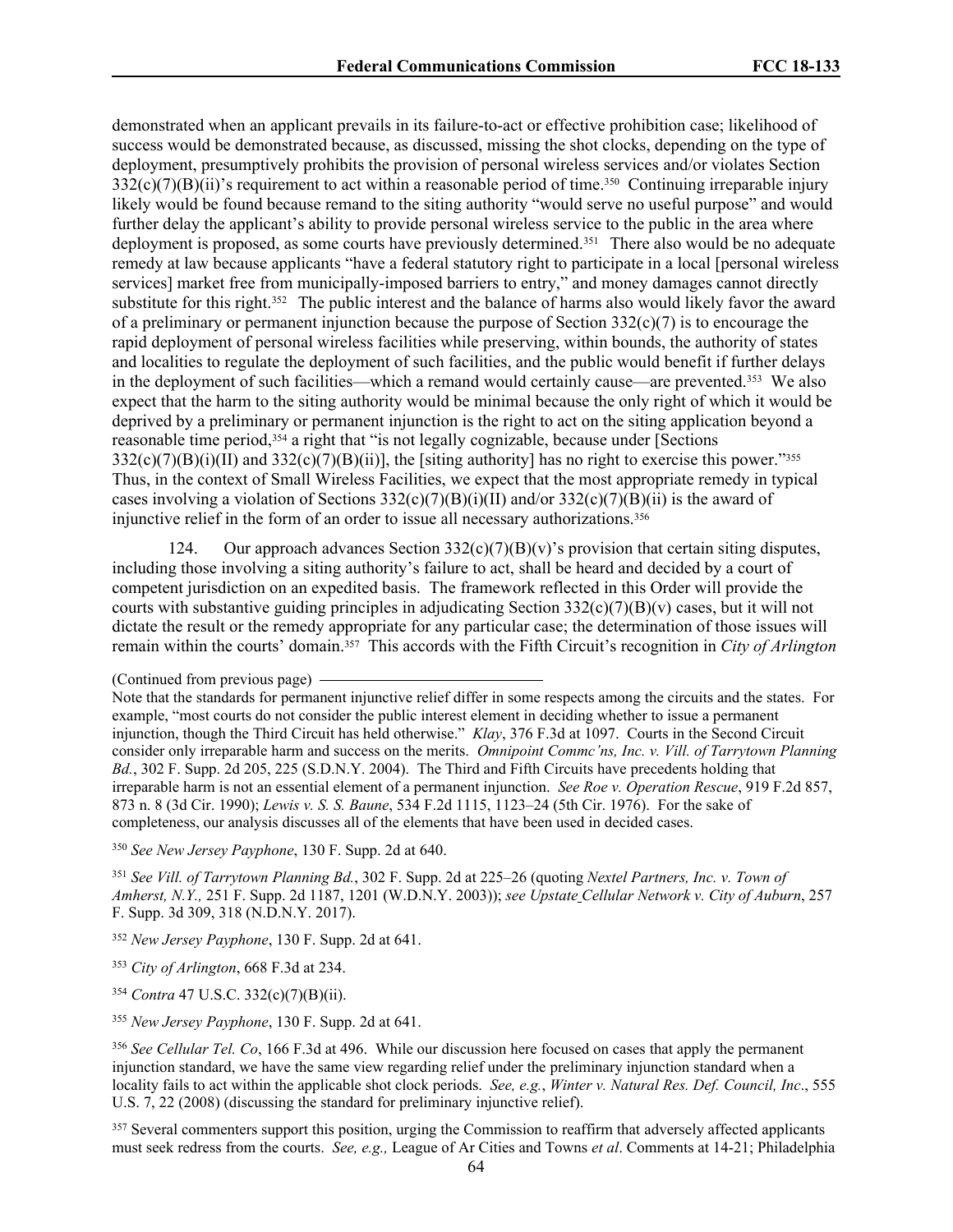that the Act could be read "as establishing a framework in which a wireless service provider must seek a remedy for a state or local government's unreasonable delay in ruling on a wireless siting application in a court of competent jurisdiction while simultaneously allowing the FCC to issue an interpretation of § 332(c)(7)(B)(ii) that would guide courts' determinations of disputes under that provision."<sup>358</sup>

125. The guidance provided here should reduce the need for, and complexity of, case-by-case litigation and reduce the likelihood of vastly different timing across various jurisdictions for the same type of deployment.<sup>359</sup> This clarification, along with the other actions we take in this Third Report and Order, should streamline the courts' decision-making process and reduce the possibility of inconsistent rulings. Consequently, we believe that our approach helps facilitate courts' ability to "hear and decide such [lawsuits] on an expedited basis," as the statute requires.<sup>360</sup>

126. Reducing the likelihood of litigation and expediting litigation where it cannot be avoided should significantly reduce the costs associated with wireless infrastructure deployment. For instance, WIA states that if one of its members were to challenge every shot clock violation it has encountered, it would be mired in lawsuits with forty-six localities.<sup>361</sup> And this issue is likely to be compounded given the expected densification of wireless networks. Estimates indicate that deployments of small cells could reach up to 150,000 in 2018 and nearly 800,000 by 2026.<sup>362</sup> If, for example, 30 percent (based on T-Mobile's experience363) of these expected deployments are not acted upon within the applicable shot clock

<sup>358</sup> *City of Arlington*, 668 F.3d at 250.

<sup>359</sup> The likelihood of non-uniform or inconsistent rulings on what time frames are reasonable or what circumstances could rebut the presumptive reasonableness of the shot clock periods stems from the intrinsic ambiguity of the phrase "reasonable period of time," which makes it susceptible of varying constructions. *See City of Arlington*, 668 F.3d at 255 (noting "that the phrase 'a reasonable period of time,' as it is used in § 332(c)(7)(B)(ii), is inherently ambiguous"); *Capital Network System, Inc. v. FCC*, 28 F.3d 201, 204 (D.C. Cir. 1994) ("Because 'just,' 'unjust,' 'reasonable,' and 'unreasonable' are ambiguous statutory terms, this court owes substantial deference to the interpretation the Commission accords them."). *See also* Lightower Comments at 3 ("The lack of consistent guidance regarding statutory interpretation is creating uncertainty at the state and local level, with many local jurisdictions seeming to simply make it up as they go. Differences in the federal courts are only exacerbating the patchwork of interpretations at the state and local level.").

<sup>360</sup> 47 U.S.C. § 332(c)(7)(B)(v).

<sup>361</sup> WIA Comments at 16.

<sup>363</sup> T-Mobile Comments at 8.

<sup>(</sup>Continued from previous page)

Comments at 2; Philadelphia Reply at 4-6; City of San Antonio *et al*. Comments, Exh. B at 14-15; San Francisco Comments at 16-17; Colorado Munis Comments at 7; CWA Reply at 5; Fairfax County Comments at 12-15; AASHTO Comments at 20-21, 23 (ID Dept. of Trans. Comments); NATOA Comments, Attach. 3 at 53-55; NLC Comments at 3-4; Smart Communities Comments at 39-43. Our interpretation thus preserves a meaningful role for courts under Section  $332(c)(7)(B)(v)$ , contrary to the concern some commenters expressed with particular focus on alternative proposals we do not adopt, such as a deemed granted remedy. *See, e.g.*, Colorado Comm. and Utility All. *et al*. Comments at 6-7; League of Az Cities and Towns *et al*. Comments at 14-23; Philadelphia Comments at 2; Baltimore Reply at 11; City of San Antonio *et al*. Reply at 2; San Francisco Reply at 6; League of Az Cities and Towns *et al*. Reply at 2-3. In addition, our interpretation of Section 332(c)(7)(B)(ii) does not result in a regime in which the Commission could be seen as implicitly issuing local land use permits, a concern that states and localities raised regarding an absolute deemed granted remedy, because applicants are still required to petition a court for relief, which may include an injunction directing siting authorities to grant the application. *See* Alexandria Comments at 2; Baltimore Reply at 10; Philadelphia Reply at 8; Smart Cities Coal Comments at ii, 4, 39.

<sup>362</sup> *Comment Sought on Streamlining Deployment of Small Cell Infrastructure by Improving Wireless Facilities Siting Policies; Mobilitie, LLC Petition for Declaratory Ruling*, Public Notice, 31 FCC Rcd 13360, 13363-64 (2016) (citing S&P Global Market Intelligence, John Fletcher, Small Cell and Tower Projections through 2026, SNL Kagan Wireless Investor (Sept. 27, 2016)).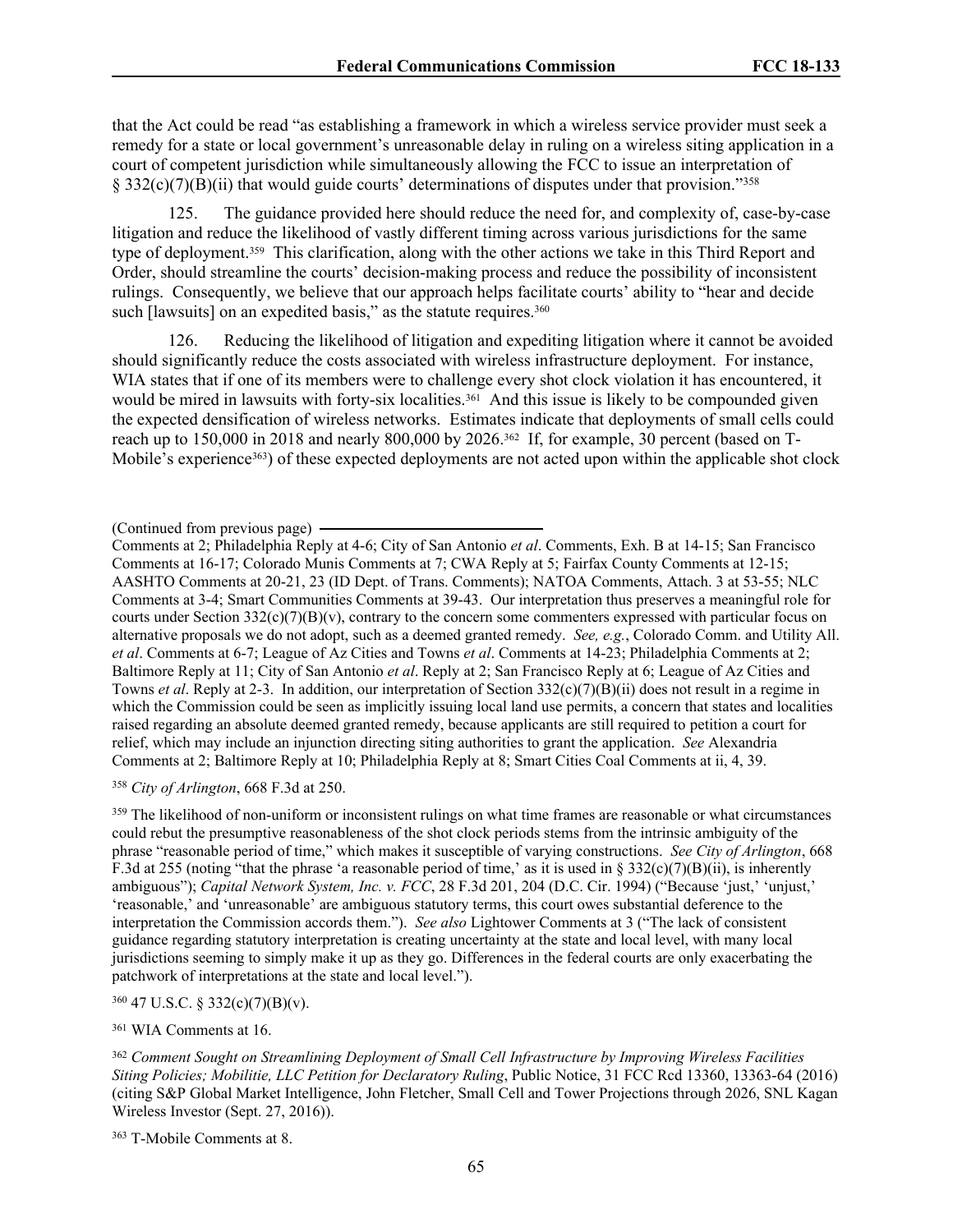period, that would translate to 45,000 violations in 2018 and 240,000 violations in 2026.<sup>364</sup> These sheer numbers would render it practically impossible to commence Section 332(c)(7)(B)(v) cases for all violations, and litigation costs for such cases likely would be prohibitive and could virtually bar providers from deploying wireless facilities.<sup>365</sup>

127. Our updated interpretation of Section 332(c)(7) for Small Wireless Facilities effectively balances the interest of wireless service providers to have siting applications granted in a timely and streamlined manner<sup>366</sup> and the interest of localities to protect public safety and welfare and preserve their authority over the permitting process.<sup>367</sup> Our specialized deployment categories, in conjunction with the acknowledgement that in rare instances, it may legitimately take longer to act, recognize that the siting process is complex and handled in many different ways under various states' and localities' longestablished codes. Further, our approach tempers localities' concerns about the inflexibility of the *Wireless Infrastructure NPRM/NOI*'s deemed granted proposal because the new remedy we adopt here accounts for the breadth of potentially unforeseen circumstances that individual localities may face and the possibility that additional review time may be needed in truly exceptional circumstances.<sup>368</sup> We further find that our interpretive framework will not be unduly burdensome on localities because a number of states have already adopted even more stringent deemed granted remedies.<sup>369</sup>

128. At the same time, there may be merit in the argument made by some commenters that the FCC has the authority to adopt a deemed granted remedy.<sup>370</sup> Nonetheless, we do not find it necessary to decide that issue today, as we are confident that the rules and interpretations adopted here will provide substantial relief, effectively avert unnecessary litigation, allow for expeditious resolution of siting applications, and strike the appropriate balance between relevant policy considerations and statutory

<sup>367</sup> *See, e.g.,* Arizona Munis Comments at 23; Arizona Munis Reply at 8-9; Baltimore Reply at 10; Lansing Comments at 2; Philadelphia Reply at 9-12; Torrance Comments at 1-2; CPUC Comments at 14; CWA Reply at 5; Minnesota Munis Comments at 9; *but see* CTIA Reply at 9.

<sup>368</sup> *See, e.g.,* Chicago Comments at 2 (contending that wireless facilities siting entails fact-specific scenarios); AASHTO Comments, Attach. at 40 (MD Dept. of Trans. SHA Comments) (describing the complexity of reviewing proposed deployments on rights-of-way); AASHTO Comments, Attach. at 51 (Wyoming DOT Comments); Baltimore Reply at 11; Philadelphia Comments at 4; Alexandria Comments at 6; Mukilteo Comments at 1; Alaska Dept. of Trans. Comments at 2; Alaska SHPO Reply at 1.

<sup>370</sup> *See, e.g.*, CTIA Comments at 10-11; T-Mobile Comments at 15-18, Verizon Comments at 37, 39-41, WIA Comments at 17-20.

<sup>&</sup>lt;sup>364</sup> These numbers would escalate under WIA's estimate that 70 percent of small cell deployment applications exceed the applicable shot clock. WIA Comments at 7.

<sup>365</sup> *See* CTIA Comments at 9 (explaining that, "[p]articularly for small cells, the expense of litigation can rarely be justified); WIA Comments at 16 (quoting and discussing Lightower's Comments in 2016 Streamlining Public Notice); T-Mobile Comment, Attach. A at 8.

<sup>366</sup> *See, e.g.,* AT&T Comments at 26; CCA Comments at 7, 9, 11-12; CCA Reply at 5-6, 8; Cityscape Consultants Comments at 1; CompTIA Comments at 3; CIC Comments at 17-18; Crown Castle Comments at 23-28; Crown Castle Reply at 3; CTIA Comments at 7-9, Attach. 1 at 5, 39-43, Attach. 2 at 3, 23-24; GCI Comments at 5-9; Lightower Comments at 7, 18-19; Samsung Comments at 6; T-Mobile Comments at 13, 16, Attach. A at 25; WIA Comments at 15-17.

<sup>369</sup> *See* Fla. Stat. Ann. § 365.172(13)(d)(3.b); Ariz. Rev. Stat. Ann. § 9-594(C) (3); 53 Pa. Stat. Ann. § 11702.4; Cal. Gov't Code § 65964.1; Va. Code Ann. § 15.2-2232; Va. Code Ann. § 15.2-2316.4; Va. Code Ann. § 56-484.29; Va. Code Ann. § 56-484.28; Ky. Rev. Stat. Ann. § 100.987; N.H. Rev. Stat. Ann. § 12-K:10; Wis. Stat. Ann. § 66.0404; Kan. Stat. Ann. § 66-2019(h)(3); Del. Code Ann. tit. 17, § 1609; Iowa Code Ann. § 8C.7A(3)(c)(2); Iowa Code Ann. § 8C.4(4)(5); Iowa Code Ann. § 8C.5; Mich. Comp. Laws Ann. § 125.3514. *See also* CCA Reply at 9.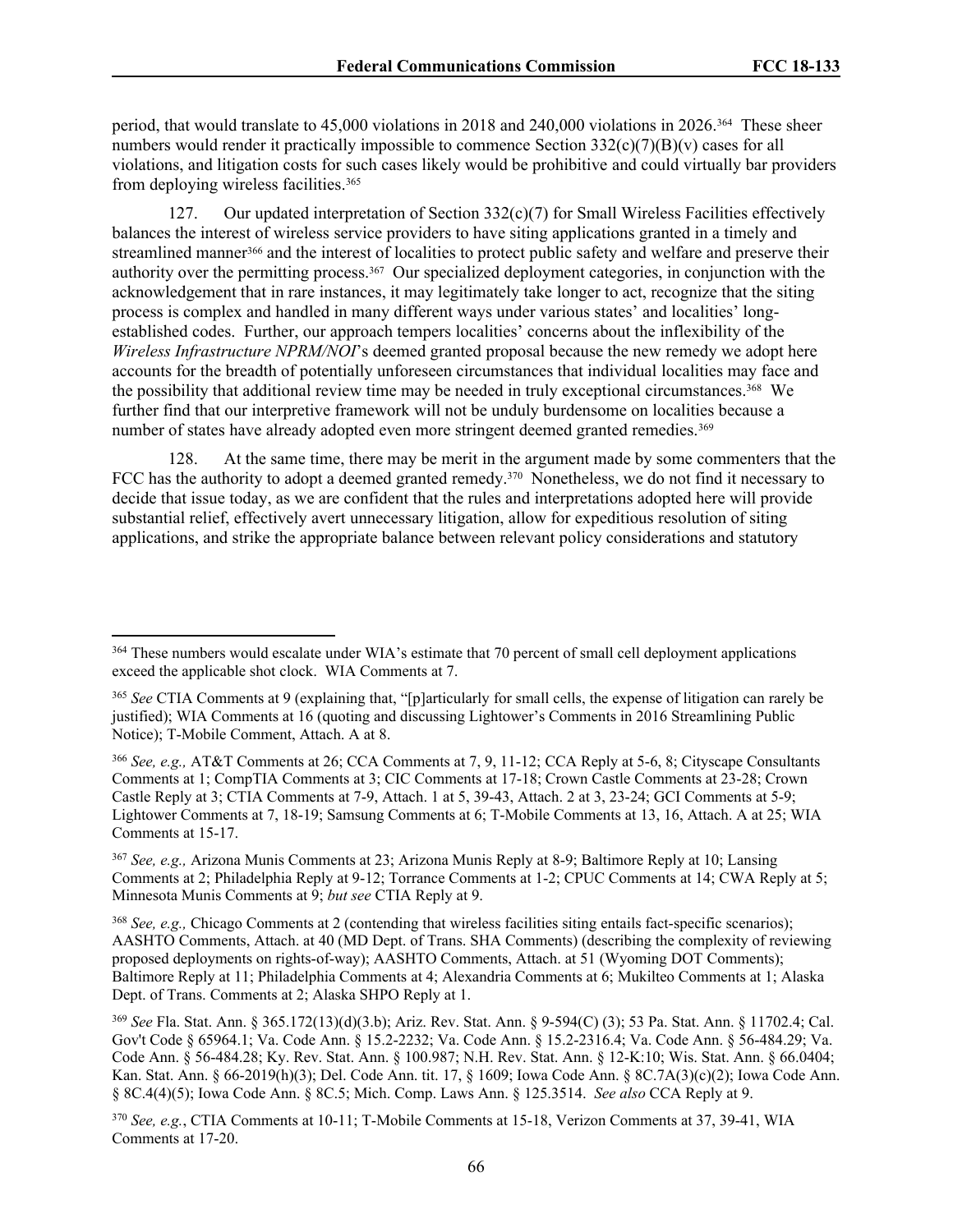objectives<sup>371</sup> guiding our analysis.<sup>372</sup>

129. We expect that our decision here will result in localities addressing applications within the applicable shot clocks in a far greater number of cases. Moreover, we expect that the limited instances in which a locality does not issue a decision within that time period will result in an increase in cases where the locality then issues all needed permits. In what we expect would then be only a few cases where litigation commences, our decision makes clear the burden that localities would need to clear in those circumstances. <sup>373</sup> Our updated interpretation of Section 332 for Small Wireless Facilities will help courts to decide failure-to-act cases expeditiously and avoid delays in reaching final dispositions.<sup>374</sup> Placing this burden on the siting authority should address the concerns raised by supporters of a deemed granted remedy—that filing suit in court to resolve a siting dispute is burdensome and expensive on applicants, the judicial system, and citizens—because our interpretations should expedite the courts'

<sup>373</sup> *See* App Association Comments at 9; CCI Comments at 6-8; Conterra Comments at 14-17; ExteNet Comments at 13; T-Mobile Comments at 17; Quintillion Reply at 6; Verizon Comments at 8-18; WIA Comments at 9-10. WIA contends that adoption of a deemed granted remedy is needed because various courts faced with shot clock claims have failed to provide meaningful remedies, citing as an example a case in which the court held that the town failed to act within the shot clock period but then declined to issue an injunction directing the siting agency to grant the application. WIA Comments at 16-17. However, a number of cases involving violations of the "reasonable period of time" requirement of Section  $332(c)(7)(B)(ii)$ —decided either before or after the promulgation of the Commission's Section 332(c)(7)(B)(ii) shot clocks—have concluded with an award of injunctive relief. *See, e.g.*, *Upstate Cellular Network*, 257 F. Supp. 3d at 318 (concluding that the siting authority's failure to act within the 150-day shot clock was unreasonable and awarding a permanent injunction in favor of the applicant); *Am. Towers, Inc. v. Wilson County*, No. 3:10-CV-1196, 2014 WL 28953, at \*13–14 (M.D. Tenn. Jan. 2, 2014) (finding that the county failed to act within a reasonable period of time, as required under Section  $332(c)(7)(B)(ii)$ , and granting an injunction directing the county to approve the applications and issue all necessary authorizations for the applicant to build and operate the proposed tower); *Cincinnati Bell Wireless, LLC v. Brown County*, Ohio, No. 1:04-CV-733, 2005 WL 1629824, at \*4–5 (S.D. Ohio July 6, 2005) (finding that the county failed to act within a reasonable period of time under Section 332(c)(7)(B)(ii) and awarding injunctive relief). *But see Up State Tower Co. v. Town of Kiantone*, 718 Fed. Appx. 29 (2d Cir. 2017) (declining to reverse district court's refusal to issue injunction compelling immediate grant of application). Courts have also held "that injunctive relief best serves the TCA's stated goal of expediting resolution of" cases brought under Section 332(c)(7)(B)(v). *Cellular Tel. Co.*, 166 F.3d at 497; *Brehmer v. Planning Bd. of Town of Wellfleet*, 238 F.3d 117, 121 (1st Cir. 2001). Under these circumstances, we do not agree with WIA that courts have failed to provide meaningful remedies to such an extent as would require the adoption of a deemed granted remedy.

<sup>374</sup> *Zoning Bd. of Adjustment of the Borough of Paramus, N.J.*, 21 F. Supp. 3d at 383, 387 (more than four-and-a-half years for Sprint to prevail in court), *aff'd*, 606 F. App'x 669 (3d Cir. 2015); *Vill. of Corrales*, 127 F. Supp. 3d 1169 (nineteen months from complaint to grant of summary judgment); *Orange County–Poughkeepsie Ltd. P'ship v. Town of E. Fishkill*, 84 F. Supp. 3d 274, 293 (S.D.N.Y.), *aff'd sub nom.*, *Orange County–County Poughkeepsie Ltd. P'ship v. Town of E. Fishkill*, 632 F. App'x 1 (2d Cir. 2015) (seventeen months from complaint to grant of summary judgment).

<sup>371</sup> *City of Arlington*, 668 F.3d at 234 (noting that the purpose of Section 332(c)(7) is to balance the competing interests to preserve the traditional role of state and local governments in land use and zoning regulation and the rapid development of new telecommunications technologies).

<sup>372</sup> *See supra* paras. 119-20 (explaining how the remedy strikes the proper balance between competing interests). Because our approach to shot clocks involves our interpretation of Section  $332(c)(7)(B)(ii)$  and the consequences that flow from that—and does not rely on Section 253 of the Act—we need not, and thus do not, resolve disputes about the potential use of Section 253 in this specific context, such as whether it could serve as authority for a deemed granted or similar remedy. *See, e.g.*, San Francisco Comments at 9-10; CPUC Comments at 10; Smart Communities Comments at 4-11, 21; Smart Communities Reply at 78-79; League of Az Cities and Towns *et al*. Reply at 4; Alexandria Comments at 5; Irvine Comments at 5; Minnesota Cities Comments at 11-13; Philadelphia Reply at 2, 7; Fairfax County Comments at 17; Greenlining Reply at 4; NRUC Reply at 3-5; NATOA June 21, 2018 *Ex Parte* Letter. To the extent that commenters raise arguments regarding the proper interpretation of "prohibit or have the effect of prohibiting" under Section 253 or the scope of Section 253, these issues are discussed in the Declaratory Ruling, *see supra* paras. [34-](#page-13-0)42.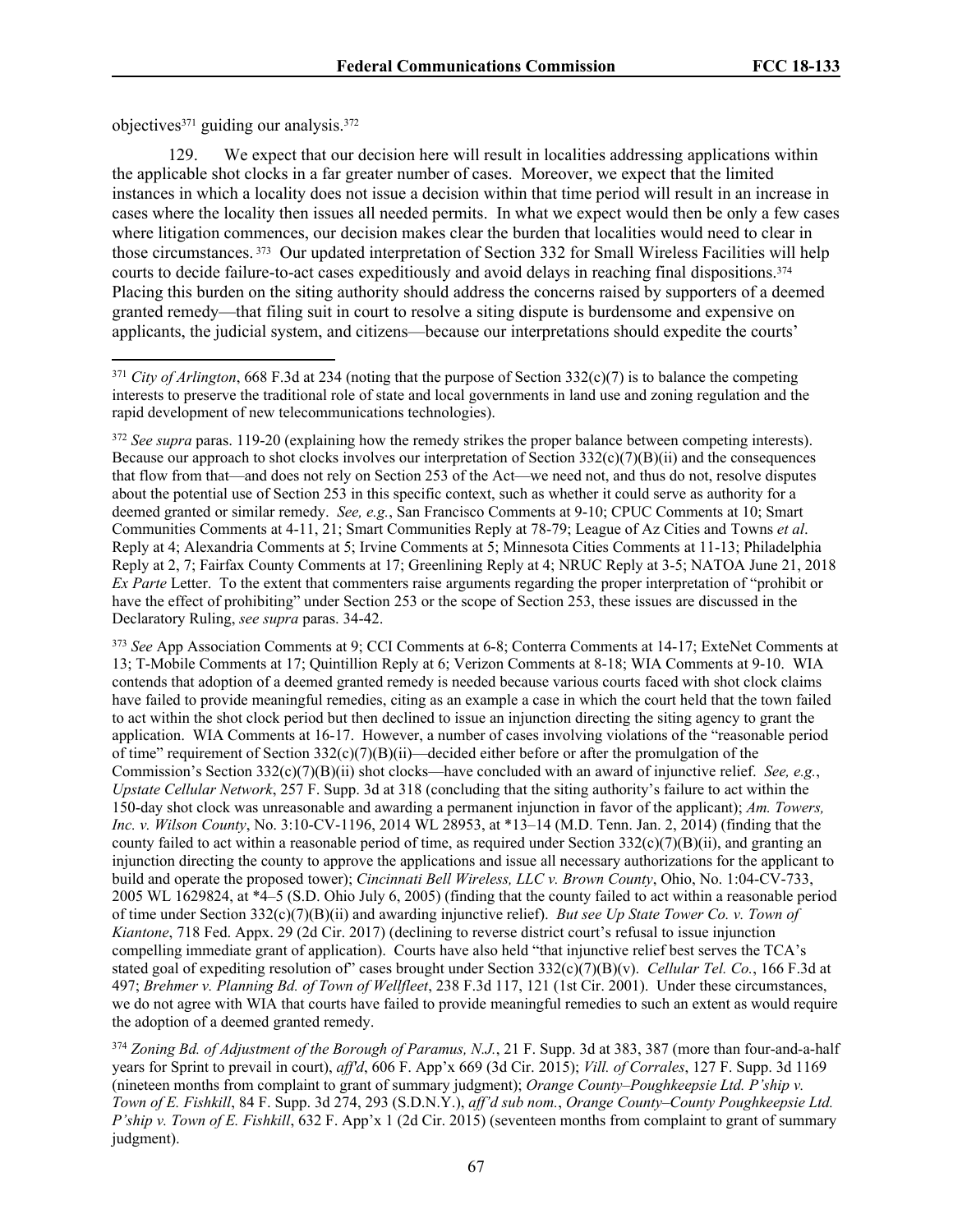decision-making process.

130. We find that the more specific deployment categories and shot clocks, which presumptively represent the reasonable period within which to act, will prevent the outcome proponents of a deemed granted remedy seek to avoid: that siting agencies would be forced to reject applications because they would be unable to review the applications within the prescribed shot clock period.<sup>375</sup> Because the more specific deployment categories and shot clocks inherently account for the nature and scope of a variety of deployment applications, our new approach should ensure that siting agencies have adequate time to process and decide applications and will minimize the risk that localities will fail to act within the established shot clock periods. Further, in cases where a siting authority misses the deadline, the opportunity to demonstrate exceptional circumstances provides an effective and flexible way for siting agencies to justify their inaction if genuinely warranted. Our overall framework, therefore, should prevent situations in which a siting authority would feel compelled to summarily deny an application instead of evaluating its merits within the applicable shot clock period.<sup>376</sup> We also note that if the approach we take in this Order proves insufficient in addressing the issues it is intended to resolve, we may again consider adopting a deemed granted remedy in the future.

131. Some commenters also recommend that the Commission issue a list of "Best Practices" or "Recommended Practices."<sup>377</sup> The joint comments filed by NATOA and other government associations suggest the "development of an informal dispute resolution process to remove parties from an adversarial relationship to a partnership process designed to bring about the best result for all involved" and the development of "a mediation program which could help facilitate negotiations for deployments for parties who seem to have reached a point of intractability."<sup>378</sup> Although we do not at this time adopt these proposals, we note that the steps taken in this order are intended to facilitate cooperation between parties to reach mutually agreed upon solutions. For example, as explained below, mutual agreement between the parties will toll the running of the shot clock period, thereby allowing parties to resolve disagreements in a collaborative, instead of an adversarial, setting.<sup>379</sup>

## **C. Clarification of Issues Related to All Section 332 Shot Clocks**

## **1. Authorizations Subject to the "Reasonable Period of Time" Provision of Section 332(c)(7)(B)(ii)**

132. As indicated above, Section  $332(c)(7)(B)(ii)$  requires state and local governments to act "within a reasonable period of time" on "any request for authorization to place, construct, or modify personal wireless service facilities."<sup>380</sup> Neither the *2009 Declaratory Ruling* nor the *2014 Wireless Infrastructure Order* addressed the specific types of authorizations subject to this requirement. Industry commenters contend that the shot clocks should apply to all authorizations a locality may require, and to all aspects of and steps in the siting process, including license or franchise agreements to access ROW, building permits, public notices and meetings, lease negotiations, electric permits, road closure permits, aesthetic approvals, and other authorizations needed for deployment.<sup>381</sup> Local siting authorities, on the other hand, argue that a broad application of Section 332 will harm public safety and welfare by not

<sup>375</sup> Baltimore Reply at 12; Mukilteo Comments at 1; Cities of San Antonio *et al*. Reply at 10; Washington Munis Comments, Attach. 1 at 8-9; *but see* CTIA Reply at 9.

 $376$  We also note that a summary denial of a deployment application is not permitted under Section  $332(c)(7)(B)(iii)$ , which requires the siting authority to base denials on "substantial evidence contained in a written record."

<sup>377</sup> KS Rep. Sloan Comments at 2; Nokia Comments at 10.

<sup>378</sup> NATOA *et al*. Comments at 16-17.

<sup>379</sup> *See infra* paras. 145-46.

<sup>380</sup> *See* 47 U.S.C. § 332(c)(7)(B)(ii).

<sup>381</sup> *See, e.g.,* CTIA Comments at 15; CTIA Reply at 10; Mobilitie Comments at 6-7; WIA Comments at 24; WIA Reply at 13; T-Mobile Comments at 21-22; CCA Reply at 9; Sprint June 18 *Ex Parte* at 3.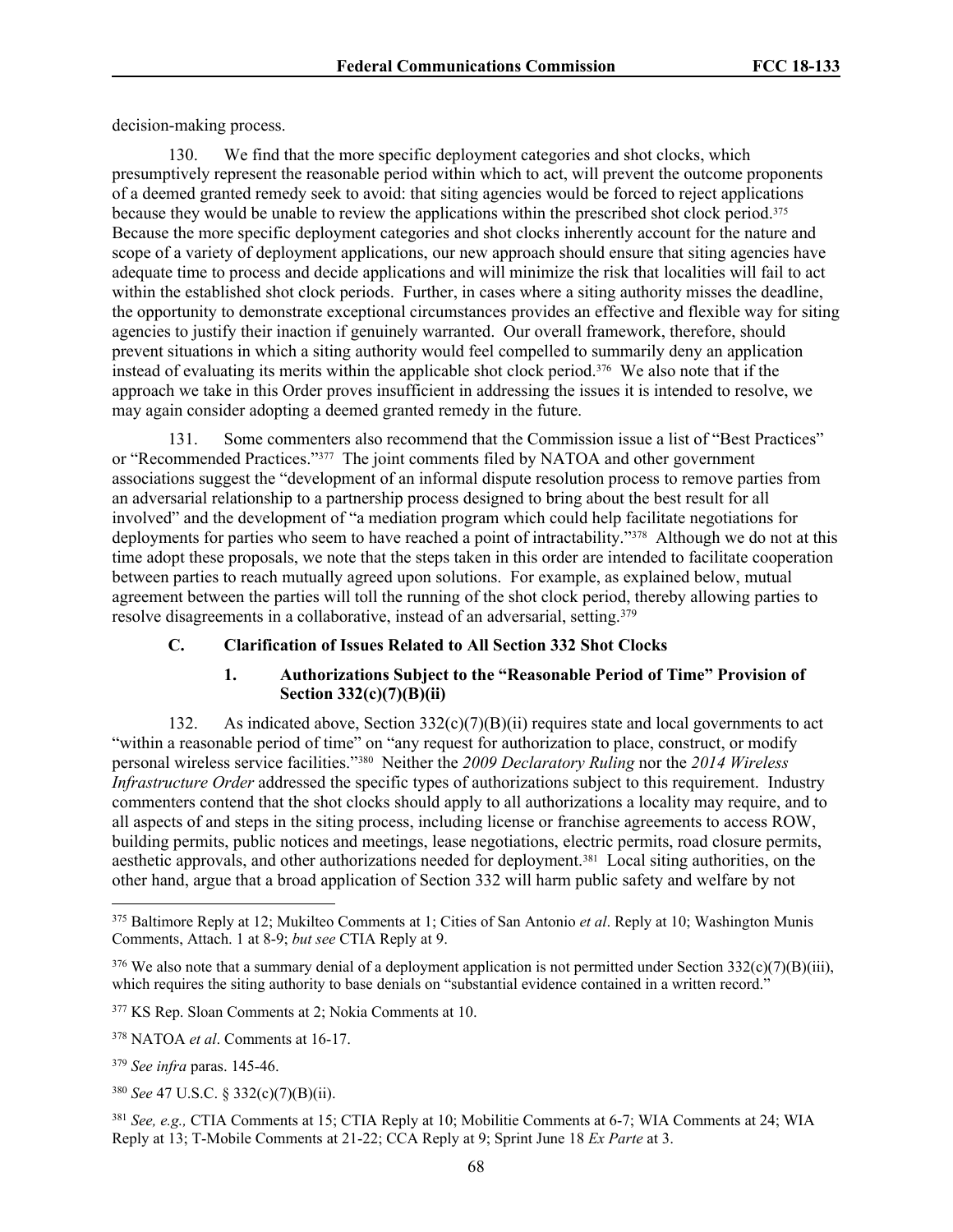giving them enough time to evaluate whether a proposed deployment endangers the public.<sup>382</sup> They assert that building and encroachment permits should not be subsumed within the shot clocks because these permits incorporate essential health and safety reviews.<sup>383</sup> After carefully considering these arguments, we find that "any request for authorization to place, construct, or modify personal wireless service facilities" under Section  $332(c)(7)(B)(ii)$  means all authorizations necessary for the deployment of personal wireless services infrastructure. This interpretation finds support in the record and is consistent with the courts' interpretation of this provision and the text and purpose of the Act.

133. The starting point for statutory interpretation is the text of the statute,<sup>384</sup> and here, the statute is written broadly, applying to "any" request for authorization to place, construct, or modify personal wireless service facilities. The expansive modifier "any" typically has been interpreted to mean "one or some indiscriminately of whatever kind," unless Congress "add[ed] any language limiting the breadth of that word."<sup>385</sup> The title of Section 332(c)(7) ("Preservation of local zoning authority") does not restrict the applicability of this section to zoning permits in light of the clear text of Section 332(c)(7)(B)(ii).<sup>386</sup> The text encompasses not only requests for authorization to *place* personal wireless service facilities, e.g., zoning requests, but also requests for authorization to *construct* or *modify* personal wireless service facilities. These activities typically require more than just zoning permits. For example, in many instances, localities require building permits, road closure permits, and the like to make construction or modification possible.<sup>387</sup> Accordingly, the fact that the title standing alone could be read

<sup>385</sup> *United States v. Gonzales*, 520 U.S. 1, 5 (1997) (quoting Webster's Third New International Dictionary 97 (1976)); *HUD v. Rucker*, 535 U.S. 125, 131 (2002).

<sup>386</sup> *See Bhd. of R. R. Trainmen v. Baltimore & O. R. Co.*, 331 U.S. 519, 528–29 (1947) ("[H]eadings and titles are not meant to take the place of the detailed provisions of the text." ). Our conclusion is also consistent with our interpretation that Sections 253 and  $332(c)(7)$  apply to fees for all applications related to a Small Wireless Facility. *See supra* para. 50.

<sup>382</sup> League of Az Cities and Towns *et al*. Reply at 21-22. *See also* Arlington County, Sept. 18 *Ex Parte* Letter at 1-2 (asserting that it is infeasible to have the shot clock encompass all steps related the small cell siting process because there is no single application to get ROW access, public notice, lease negotiations, road closures, etc.; because these are separate processes involving different departments; and because the timeline in some instances will depend on the applicant, or the required information may interrelate in a manner that makes doing them all at once infeasible); Letter from Robert McBain, Mayor, Piedmont, CA, to Marlene H. Dortch, Secretary, FCC, WT Docket No. 17-79 et al., at 3 (filed Sept. 18, 2018).

<sup>383</sup> League of Az Cities and Towns *et al*. Reply at 21-22.

<sup>384</sup> *Implementation of Section 402(b)(1)(a) of the Telecommunications Act of 1996*, Notice of Proposed Rulemaking, 11 FCC Rcd 11233 (1996); *2002 Biennial Regulatory Review*, Report, 18 FCC Rcd 4726, 4731–32 (2003); *Perrin v. United States*, 444 U.S. 37, 42 (1979) ("A fundamental canon of statutory construction is that, unless otherwise defined, words will be interpreted as taking their ordinary, contemporary, common meaning."); *Communications Assistance for Law Enf't Act & Broadband Access & Servs.*, First Report and Order and Further Notice of Proposed Rulemaking, 20 FCC Rcd. 14989, 14992–93, para. 9 (2005) (interpreting an ambiguous statute by considering the "structure and history of the relevant provisions, including Congress's stated purposes" in order to "faithfully implement[] Congress's intent"); *Cohen v. JP Morgan Chase & Co.*, 498 F.3d 111, 116 (2d Cir. 2007) (using legislative history "to identify Congress's clear intent"); *Arnold v. United Parcel Serv., Inc.*, 136 F.3d 854, 858 (1st Cir. 1998) (same).

<sup>387</sup> *See, e.g.,* Virginia Joint Commenters Comments at 21-22 (stating that deployment of personal wireless facilities generally requires excavation and building permits); San Francisco Comments at 4-7, 12, 20-22 (describing the permitting process in San Francisco, the layers of multi-departmental review involved, and the required authorizations before certain personal wireless facilities can be constructed); Smart Cities Coal. Comments at 33-34 (describing several authorizations necessary to deploy personal wireless facilities depending on the location, e.g., public rights-of-way and other public properties, of the proposed site and the size of the proposed facility).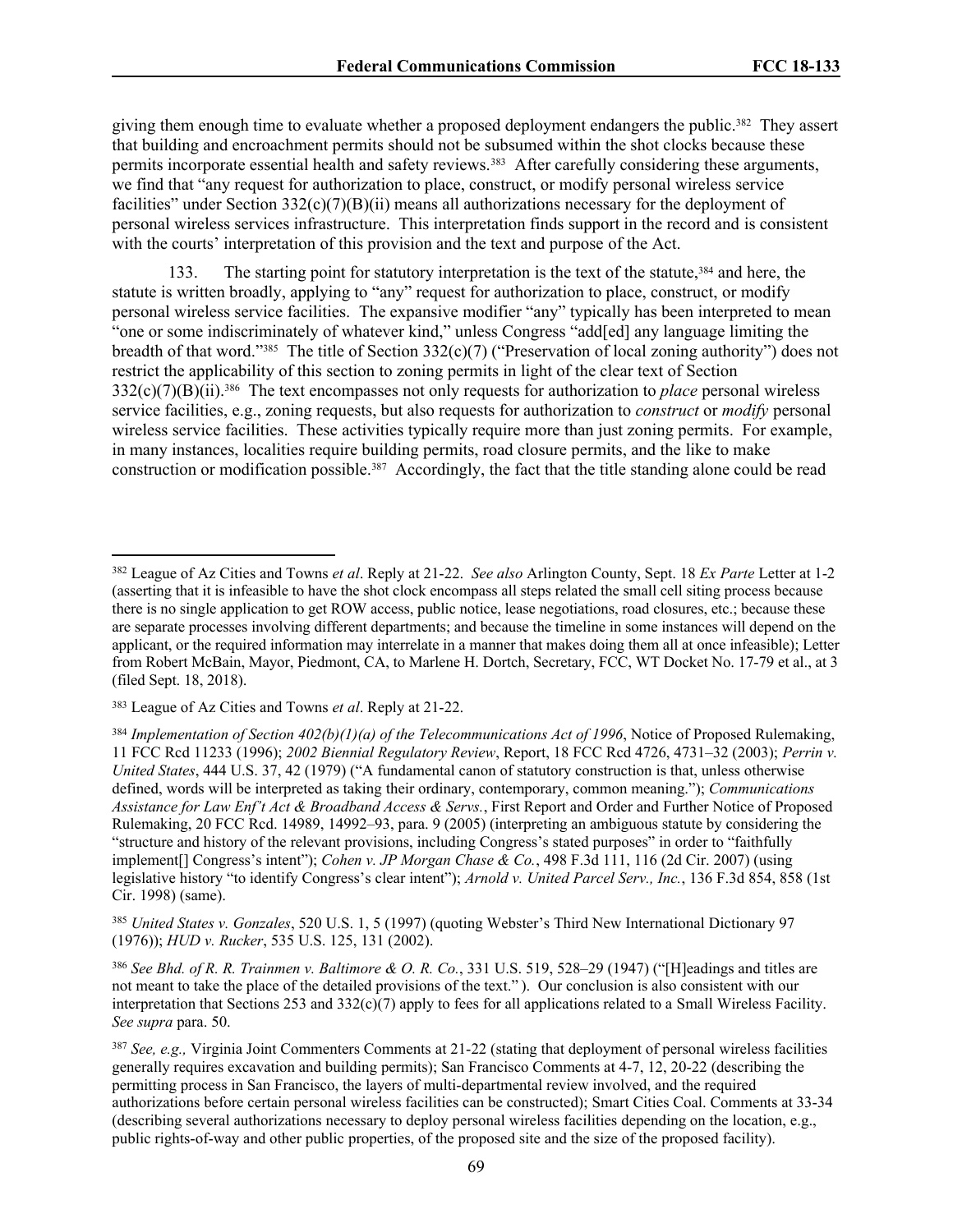to limit Section  $332(c)(7)$  to zoning decisions does not overcome the specific language of Section  $332(c)(7)(B)(ii)$ , which explicitly applies to a variety of authorizations.<sup>388</sup>

134. The purpose of the statute also supports a broad interpretation. As noted above, the Supreme Court has stated that the 1996 Act was enacted "to promote competition and higher quality in American telecommunications services and to encourage the rapid deployment of new telecommunications technologies" by, *inter alia*, reducing "the impediments imposed by local governments upon the installation of facilities for wireless communications, such as antenna towers."<sup>389</sup> A narrow reading of the scope of Section 332 would frustrate that purpose by allowing local governments to erect impediments to the deployment of personal wireless services facilities by using or creating other forms of authorizations outside of the scope of Section 332(c)(7)(B)(ii).<sup>390</sup> This is especially true in jurisdictions requiring multi-departmental siting review or multiple authorizations. <sup>391</sup>

135. In addition, our interpretation remains faithful to the purpose of Section  $332(c)(7)$  to balance Congress's competing desires to preserve the traditional role of state and local governments in regulating land use and zoning, while encouraging the rapid development of new telecommunications technologies.<sup>392</sup> Under our interpretation, states and localities retain their authority over personal wireless facilities deployment. At the same time, deployment will be kept on track by ensuring that the entire approval process necessary for deployment is completed within a reasonable period of time, as defined by the shot clocks addressed in this Third Report and Order.

136. A number of courts have either explicitly or implicitly adopted the same view, that all necessary permits are subject to Section 332. For example, in *Cox Communications PCS, L.P. v. San Marcos*, the court considered an excavation permit application as falling within the parameters of Section 332.<sup>393</sup> In *USCOC of Greater Missouri, LLC v. County of Franklin*, the Eighth Circuit reasoned that "[t]he issuance of the requisite building permits" for the construction of a personal wireless services facility arises under Section 332(c)(7).<sup>394</sup> In *Ogden Fire Co. No. 1 v. Upper Chichester Township*, the Third Circuit affirmed the district court's order compelling the township to issue a building permit for the

<sup>389</sup> *City of Rancho Palos Verdes v. Abrams*, 544 U.S. at 115 (internal quotation marks and citations omitted).

<sup>388</sup> *See Bhd. of R. R. Trainmen v. Baltimore & O. R. Co.*, 331 U.S. 519, 528-29 (1947). If the title of Section 332(c)(7) were to control the interpretation of the text, it would render superfluous the provision of Section  $332(c)(7)(B)(ii)$  that applies to "authorization to . . . construct, or modify personal wireless service facilities" and give effect only to the provision that applies to "authorization to place . . . personal wireless service facilities." This result would "flout[] the rule that 'a statute should be construed so that effect is given to all its provisions, so that no part will be inoperative or superfluous.'" *Clark v. Rameker*, 134 S. Ct. 2242, 2248 (2014) (quoting *Corley v. United States*, 556 U.S. 303, 314 (2009)).

 $390$  For example, if we were to interpret Section  $332(c)(7)(B)(ii)$  to cover only zoning permits, states and localities could delay their consideration of other permits (e.g., building, electrical, road closure or other permits) to thwart the proposed deployment.

<sup>391</sup> *See, e.g.*, Virginia Joint Commenters Comments at 21-22; San Francisco Comments at 4-7, 12, 20-22; Smart Communities Comments at 33-34; CTIA Comments at 15 (stating that some jurisdictions "impose multiple, sequential stages of review"); WIA Comments at 24 (noting that "[m]any jurisdictions grant the application within the shot clock period only to stall on issuing the building permit"); Verizon Comments at 6 (stating that "[a] large Southwestern city requires applicants to obtain separate and sequential approvals from three different governmental bodies before it will consider issuing a temporary license agreement to access city rights-of-way"); Sprint June 18 *Ex Parte* at 3 (noting that "after a land-use permit or attachment permit is received, many localities still require electric permits, road closure permits, aesthetic approval, and other types of reviews that can extend the time required for final permission well beyond just the initial approval.").

<sup>392</sup> *City of Arlington*, 668 F.3d at 234.

<sup>393</sup> *Cox Commc'ns PCS, L.P. v. San Marcos*, 204 F. Supp. 2d 1272 (S.D. Cal. 2002).

<sup>394</sup> *USCOC of Greater Mo., LLC v. County of Franklin*, 636 F.3d 927, 931-32 (8th Cir. 2011).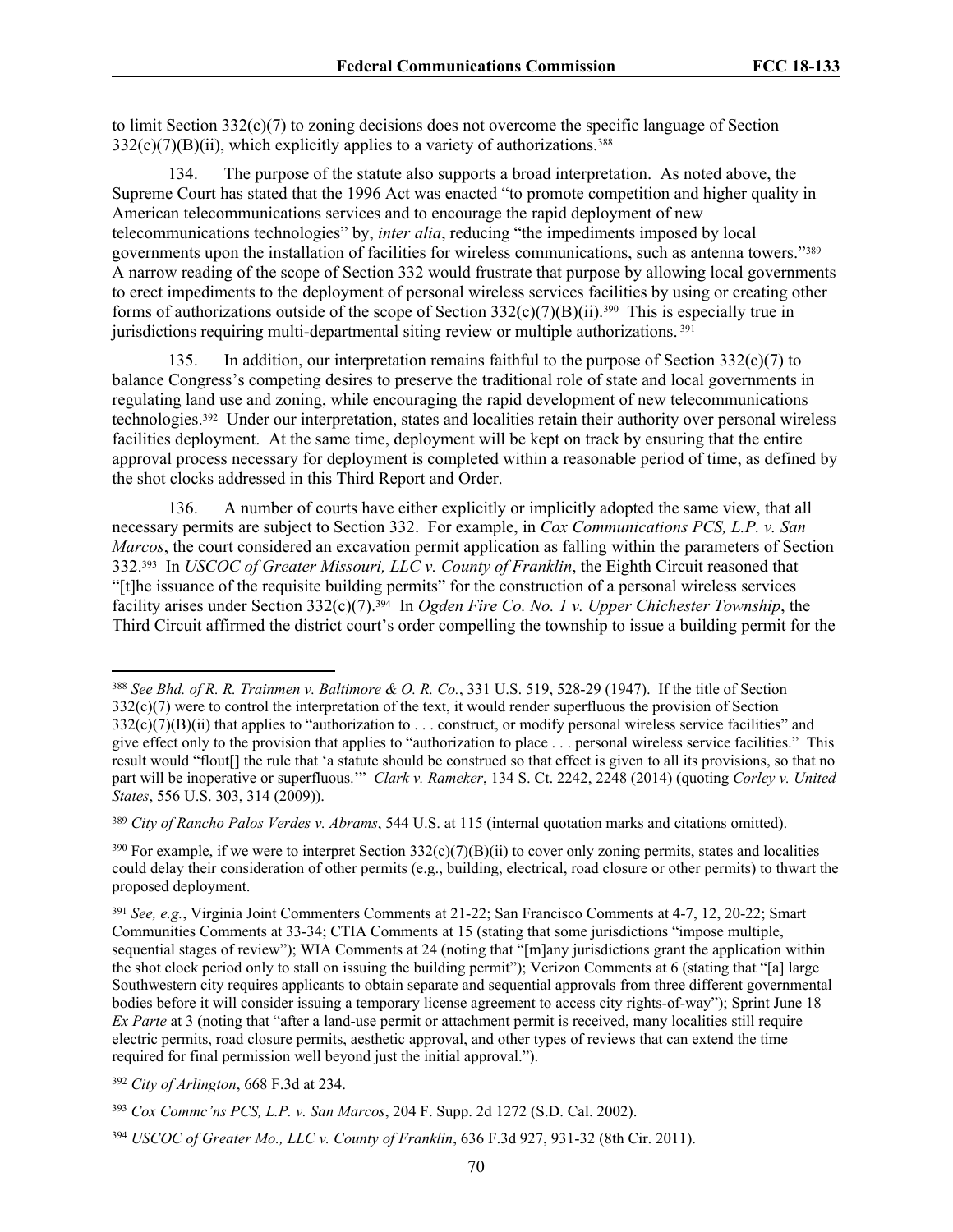construction of a wireless facility after finding that the township had violated Section  $332(c)(7)$ .<sup>395</sup> In *Upstate Cellular Network v. Auburn*, the court directed the city to approve the application, including site plan approval by the planning board, granting a variance by the zoning authority, and "any other municipal approval or permission required by the City of Auburn and its boards or officers, including but not limited to, a building permit."<sup>396</sup> And in *PI Telecom Infrastructure V, LLC v. Georgetown–Scott County Planning Commission*, the court ordered that the locality grant "any and all permits necessary for the construction of the proposed wireless facility."<sup>397</sup> Our interpretation is also consistent with judicial precedents involving challenges under Section 332(c)(7)(B) to denials by a wide variety of governmental entities, many of which involved variances,<sup>398</sup> special use/conditional use permits,<sup>399</sup> land disturbing activity and excavation permits,<sup>400</sup> building permits,<sup>401</sup> and a state department of education permit to install an antenna at a high school.<sup>402</sup> Notably, a lot of cases have involved local agencies that are separate and distinct from the local zoning authority, $403$  confirming that Section 332(c)(7)(B) is not limited in application to decisions of zoning authorities. Our interpretation also reflects the examples in the record where providers are required to obtain other types of authorizations besides zoning permits before they can "place, construct, or modify personal wireless service facilities."<sup>404</sup>

137. We reject the argument that this interpretation of Section 332 will harm the public because it would "mean that building and safety officials would have potentially only a few days to

<sup>398</sup> *See, e.g., New Par v. City of Saginaw*, 161 F. Supp. 2d 759, 760 (E.D. Mich. 2001), *aff'd*, 301 F.3d 390 (6th Cir. 2002)

<sup>399</sup> *See, e.g., Virginia Metronet, Inc. v. Bd. of Sup'rs of James City County*, 984 F. Supp. 966, 968 (E.D. Va. 1998); *Cellular Tel. Co.*, 166 F.3d at 491; *T-Mobile Cent., LLC v. Unified Gov't of Wyandotte County*, 546 F.3d 1299, 1303 (10th Cir. 2008); *City of Anacortes*, 572 F.3d at 989; *Helcher*, 595 F.3d at 713-14; *AT&T Wireless Servs. of California LLC v. City of Carlsbad*, 308 F. Supp. 2d 1148, 1152 (S.D. Cal. 2003); *PrimeCo Pers. Commc'ns L.P. v. City of Mequon*, 242 F. Supp. 2d 567, 570 (E.D. Wis.), *aff'd*, 352 F.3d 1147 (7th Cir. 2003); *Preferred Sites, LLC v. Troup County*, 296 F.3d 1210, 1212 (11th Cir. 2002).

<sup>400</sup> *See, e.g., Tennessee ex rel. Wireless Income Properties, LLC v. City of Chattanooga*, 403 F.3d 392, 394 (6th Cir. 2005); *Cox Commc'ns PCS, L.P. v. San Marcos*, 204 F. Supp. 2d 1272 (S.D. Cal. 2002).

<sup>401</sup> *See, e.g., Upstate Cellular Network,* 257 F. Supp. 3d at 319; *Ogden Fire Co. No. 1 v. Upper Chichester Twp.*, 504 F.3d 370, 395-96 (3rd Cir. 2007).

<sup>402</sup> *Sprint Spectrum, L.P. v. Mills*, 65 F. Supp. 2d 148, 150 (S.D.N.Y. 1999), *aff'd*, 283 F.3d 404 (2d Cir. 2002).

<sup>403</sup> *See, e.g., Tennessee ex rel. Wireless Income Props., LLC v. City of Chattanooga*, 403 F.3d 392, 394 (6th Cir. 2005) (city public works department); *Sprint PCS Assets, L.L.C. v. City of Palos Verdes Estates*, 583 F.3d 716, 720 (9th Cir. 2009) (city public works director, city planning commission, and city council); *Sprint Spectrum, L.P. v. Mills*, 65 F. Supp. 2d at 150 (New York State Department of Education).

<sup>404</sup> *See, e.g.,* Virginia Joint Commenters Comments at 21-22 (stating that deployment of personal wireless facilities generally requires excavation and building permits); San Francisco Comments at 4-7, 12, 20-22 (describing the permitting process in San Francisco, the layers of multi-departmental review involved, and the required authorizations before certain personal wireless facilities can be constructed); Smart Communities Comments at 33- 34 (describing several authorizations necessary to deploy personal wireless facilities depending on the location, e.g., public rights-of-way and other public properties, of the proposed site and the size of the proposed facility).

<sup>395</sup> *Ogden Fire Co. No. 1 v. Upper Chichester TP.*, 504 F.3d 370, 395-96 (3d Cir. 2007).

<sup>396</sup> *Upstate Cellular Network*, 257 F. Supp. 3d at 319.

<sup>397</sup> *PI Telecom Infrastructure V, LLC v. Georgetown–Scott County Planning Commission*, 234 F. Supp. 3d 856, 872 (E.D. Ky. 2017). *Accord T-Mobile Ne. LLC v. Lowell*, Civil Action No. 11–11551–NMG, 2012 WL 6681890, \*6-7, \*11 (D. Mass. Nov. 27, 2012) (directing the zoning board "to issue all permits and approvals necessary for the construction of the plaintiffs' proposed telecommunications facility"); *New Par v. Franklin County Bd. of Zoning Appeals*, No. 2:09–cv–1048, 2010 WL 3603645, \*4 (S.D. Ohio Sept. 10, 2010) (enjoining the zoning board to "grant the application and issue all permits required for the construction of the" proposed wireless facility).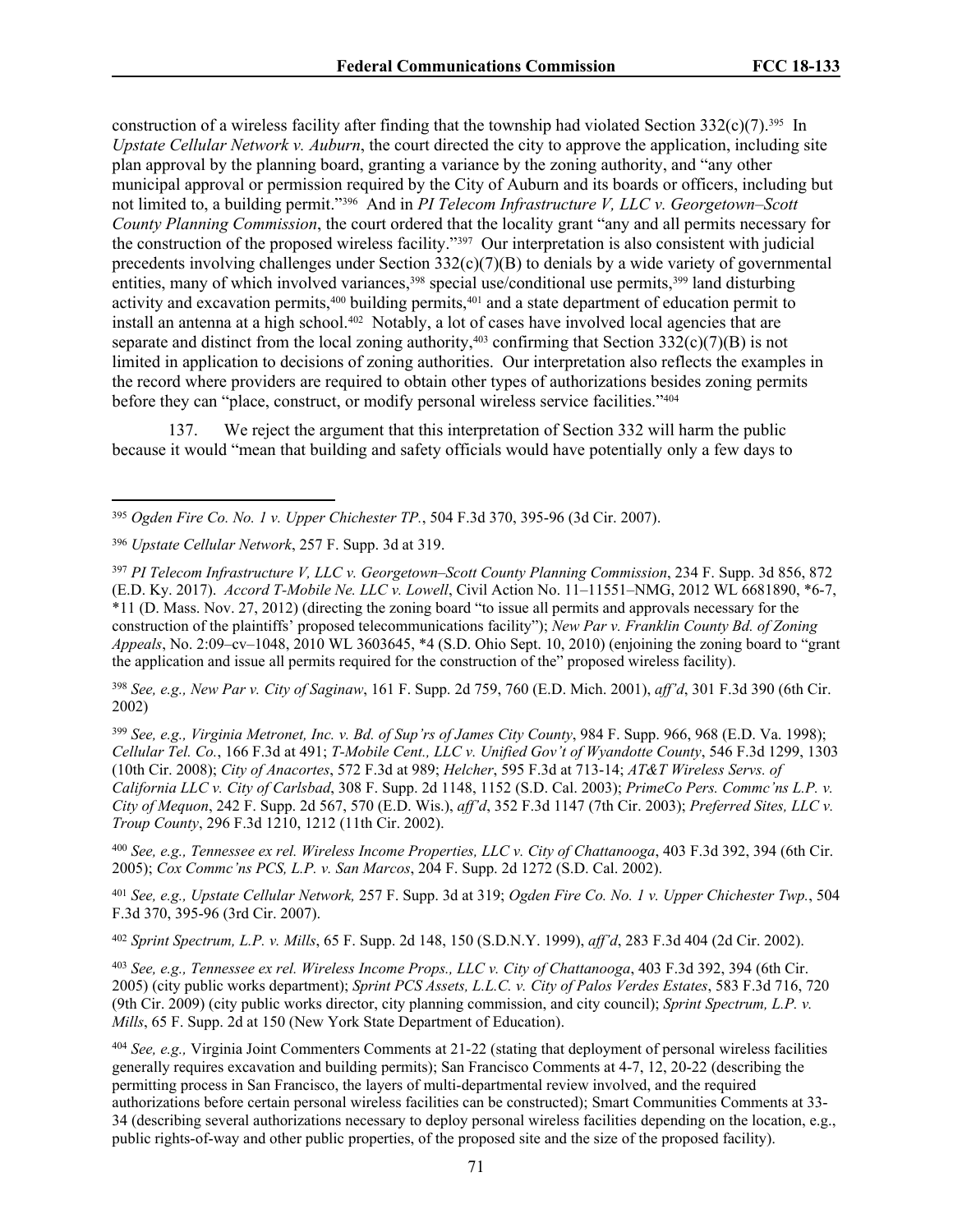evaluate whether a proposed deployment endangers the public."<sup>405</sup> Building and safety officials will be subject to the same applicable shot clock as all other siting authorities involved in processing the siting application, with the amount of time allowed varying in the rare case where officials are unable to meet the shot clock because of exceptional circumstances.

## **2. Codification of Section 332 Shot Clocks**

138. In addition to establishing two new Section 332 shot clocks for Small Wireless Facilities, we take this opportunity to codify our two existing Section 332 shot clocks for siting applications that do not involve Small Wireless Facilities. In the *2009 Declaratory Ruling*, the Commission found that 90 days is a reasonable time frame for processing collocation applications and 150 days is a reasonable time frame to process applications other than collocations. 406 Since these Section 332 shot clocks were adopted as part of a declaratory ruling, they were not codified in our rules. In the *Wireless Infrastructure NPRM/NOI*, the Commission sought comment on whether to modify these shot clocks.<sup>407</sup> We find no need to modify them here and will continue to use these shot clocks for processing Section 332 siting applications that do not involve Small Wireless Facilities. <sup>408</sup> We do, though, codify these two existing shot clocks in our rules alongside the two newly-adopted shot clocks so that all interested parties can readily find the shot clock requirements in one place.<sup>409</sup>

139. While some commenters argue for a 60-day shot clock for all collocation categories, <sup>410</sup> we conclude that we should retain the existing 90-day shot clock for collocations not involving Small Wireless Facilities. Collocations that do not involve Small Wireless Facilities include deployments of

<sup>409</sup> We also adopt a non-substantive modification to our existing rules. We redesignate the rule adopted in 2014 to codify the Commission's implementation of the 2012 Spectrum Act, formerly designated as section 1.40001, as section 1.6100, and we move the text of that rule from Part 1, Subpart CC, to the same Subpart as the new rules promulgated in this Third Report and Order (Part 1, Subpart U). This recognizes that both sets of requirements pertain to "State and local government regulation of the placement, construction, and modification of personal wireless service facilities" (the caption of new Subpart U). The reference in paragraph (a) of that preexisting rule to 47 U.S.C. § 1455 has been consolidated with new rule section 1.6001 to reflect that all rules in Subpart U, collectively, implement both § 332(c)(7) and § 1455. With those non-substantive exceptions, the text of the 2014 rule has not been changed in any way. Contrary to the suggestion submitted by the Washington Joint Counties, *see* Letter from W. Scott Snyder et al., Counsel for the Washington Cities of Bremerton, Mountlake Terrace, Kirkland, Redmond, Issaquah, Lake Stevens, Richland, and Mukilteo, to Marlene H. Dortch, Secretary, FCC, WT Docket No. 17-79 et al., at 6-7 (filed June 19, 2018), this change is not substantive and does not require advance notice. We find that "we have good cause to reorganize and renumber our rules in this fashion without expressly seeking comment on this change, and we conclude that public comment is unnecessary because no substantive changes are being made. Moreover, the delay engendered by a round of comment would be contrary to the public interest." *See 2017 Pole Replacement Order*, 32 FCC Rcd at 9770, para. 26; *see also* 5 U.S.C. §553(b)(B) (notice not required "when the agency for good cause finds (and incorporates the finding and a brief statement of reasons therefor in the rules issued) that notice and public procedure thereon are impracticable, unnecessary, or contrary to the public interest").

<sup>410</sup> CCIA Comments at 10; CCA Comments at 13-14; CCA Reply at 6 (arguing for 30-day shot clock for collocations and a 60-to-75-day shot clock for all other siting applications); WIA Reply at 21. *See also* Letter from Jill Canfield, NTCA Vice President Legal & Industry and Assistant General Counsel, to Marlene H. Dortch, Secretary, FCC, WT Docket No. 17-79, at 2 (filed June 19, 2018) (stating that NTCA supports a revised interpretation of the phrase "reasonable period of time" as found in Section 332(c) (7)(B)(ii) of the Communications Act as applicable to small cell facilities and that sixty days for collocations and 90 days for all other small cell siting applications should provide local officials sufficient time for review of requests to install small cell facilities in public rights-of-way).

<sup>405</sup> League of Az Cities and Towns *et al*. Reply at 21-22.

<sup>406</sup> *2009 Declaratory Ruling*, 24 FCC Rcd at 14012-013, paras. 45, 48.

<sup>407</sup> *Wireless Infrastructure NPRM/NOI*, 32 FCC Rcd at 3332-33, 3334, 3337-38, paras. 6, 9, 17-19.

<sup>408</sup> Chicago Comments at 2 (supporting maintaining existing shot clocks); Bellevue *et al*. Comments at 13-14 (supporting maintaining existing shot clocks).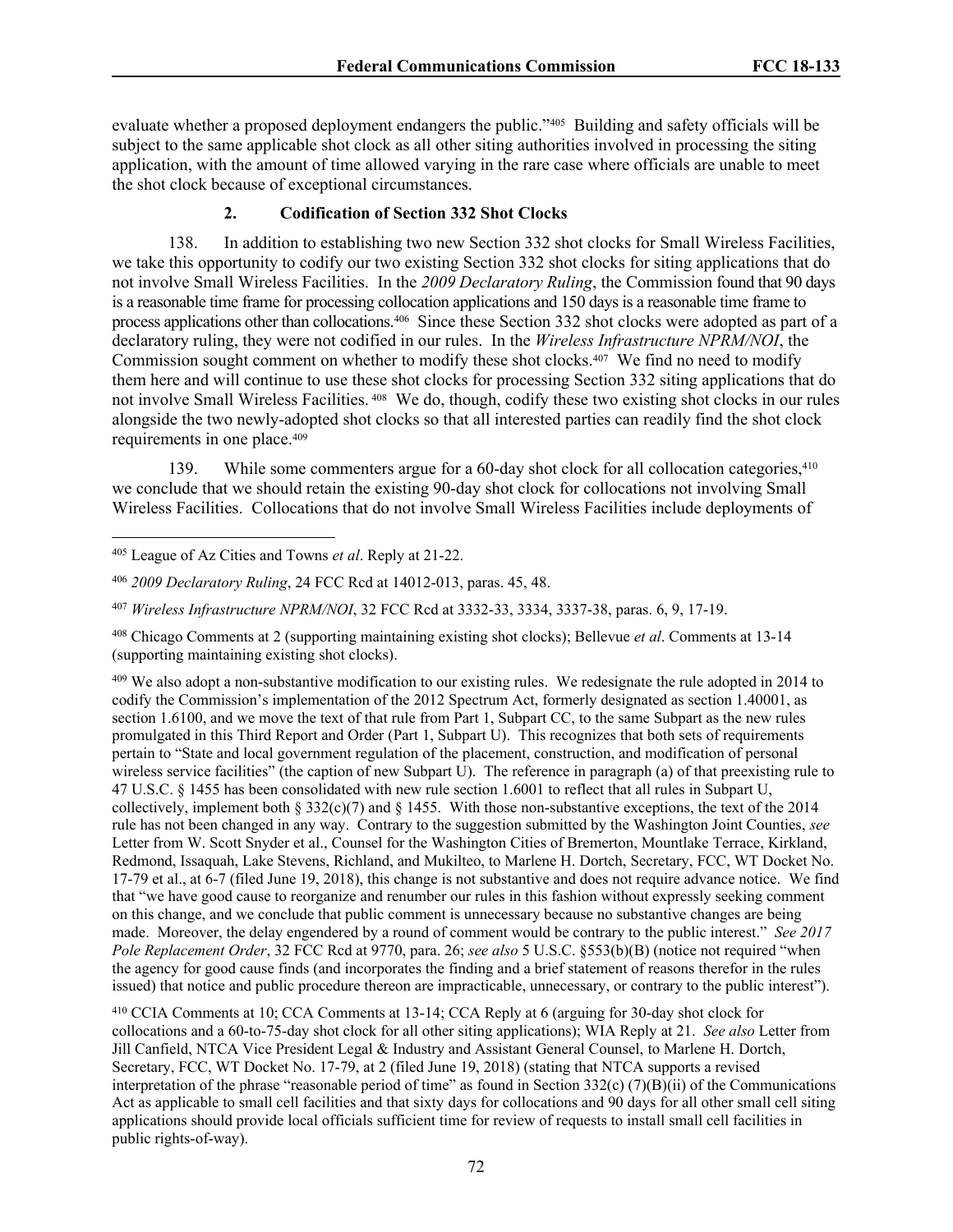larger antennas and other equipment that may require additional time for localities to review and process.<sup>411</sup> For similar reasons, we maintain the existing 150-day shot clock for new construction applications that are not for Small Wireless Facilities. While some industry commenters such as WIA, Samsung, and Crown Castle argue for a 90-day shot clock for macro cells and small cells alike, we agree with commenters such as the City of New Orleans that there is a significant difference between the review of applications for a single 175-foot tower versus the review of a Small Wireless Facility with much smaller dimensions.<sup>412</sup>

#### **3. Collocations on Structures Not Previously Zoned for Wireless Use**

140. Wireless industry commenters assert that they should be able to take advantage of the Section 332 collocation shot clock even when collocating on structures that have not previously been approved for wireless use.<sup>413</sup> Siting agencies respond that the wireless industry is effectively seeking to have both the collocation definition and a reduced shot clock apply to sites that have never been approved by the local government as suitable for wireless facility deployment.<sup>414</sup> We take this opportunity to clarify that for purposes of the Section 332 shot clocks, attachment of facilities to existing structures constitutes collocation, regardless whether the structure or the location has previously been zoned for wireless facilities. As the Commission stated in the *2009 Declaratory Ruling*, "an application is a request for collocation if it does not involve a 'substantial increase in the size of a tower' as defined in the Nationwide Programmatic Agreement (NPA) for the Collocation of Wireless Antennas."<sup>415</sup> The definition of "[c]ollocation" in the NPA provides for the "mounting or installation of an antenna on an existing tower, *building or structure* for the purpose of transmitting and/or receiving radio frequency signals for communications purposes, *whether or not there is an existing antenna on the structure.*" 416 The NPA's definition of collocation explicitly encompasses collocations on structures and buildings that have not yet been zoned for wireless use. To interpret the NPA any other way would be unduly narrow and there is no persuasive reason to accept a narrower interpretation. This is particularly true given that the NPA definition of collocation stands in direct contrast with the definition of collocation in the

<sup>411</sup> *Wireless Infrastructure Second R&O*, FCC 18-30 at paras. 74-76.

<sup>412</sup> New Orleans Comments at 2-3; Samsung Comments at 4-5 (arguing that the Commission should reduce the shot clock applicable to new construction from 150 days to 90 days); Crown Castle Comments at 29 (stating that a 90 day shot clock for new facilities is appropriate for macro cells and small cells alike, to the extent such applications require review under Section 332 at all); TX Hist. Comm. Comments at 2 (arguing that the reasonable periods of time that the FCC proposed in 2009, 90 days for collocation applications and 150 days for other applications appear to be appropriate); WIA Comments at 20-23; WIA Reply at 11 (arguing for a 90-day shot clock for applications involving substantial modifications, including tower extensions; and a 120-day shot clock for applications for all other facilities, including new macro sites); CTIA Reply at 3 (stating that the Commission should shorten the shot clocks to 90 days for new facilities).

<sup>413</sup> AT&T Comments at 10; AT&T Reply at 9; Verizon Reply at 32; WIA Comments at 22; ExteNet Comments at 9.

<sup>414</sup> Bellevue *et al.* Reply at 6-7 (arguing that the Commission has rejected this argument twice and instead determined that a collocation occurs when a wireless facility is attached to an existing infrastructure that houses wireless communications facilities; San Francisco Reply at 7-8 (arguing that under Commission definitions, a utility pole is neither an existing base station nor a tower; thus, the Commission simply cannot find that adding wireless facilities to utility pole that has not previously been used for wireless facilities is an eligible facilities request). *See, e.g.*, Letter from Bonnie Michael, City Council President, Worthington, OH, to Marlene H. Dortch, Secretary, FCC, WT Docket No. 17-79 et al., at 2 (filed Sept. 18, 2018); Letter from Jill Boudreau, Mayor, Mount Vernon, WA, to Marlene H. Dortch, Secretary, FCC, WT Docket No. 17-79 et al., at 2 (filed Sept. 18, 2018).

<sup>415</sup> *2009 Declaratory Ruling*, 24 FCC Rcd at 14012, para 46.

<sup>416</sup> 47 CFR Part 1, App. B, NPA, Subsection C, Definitions.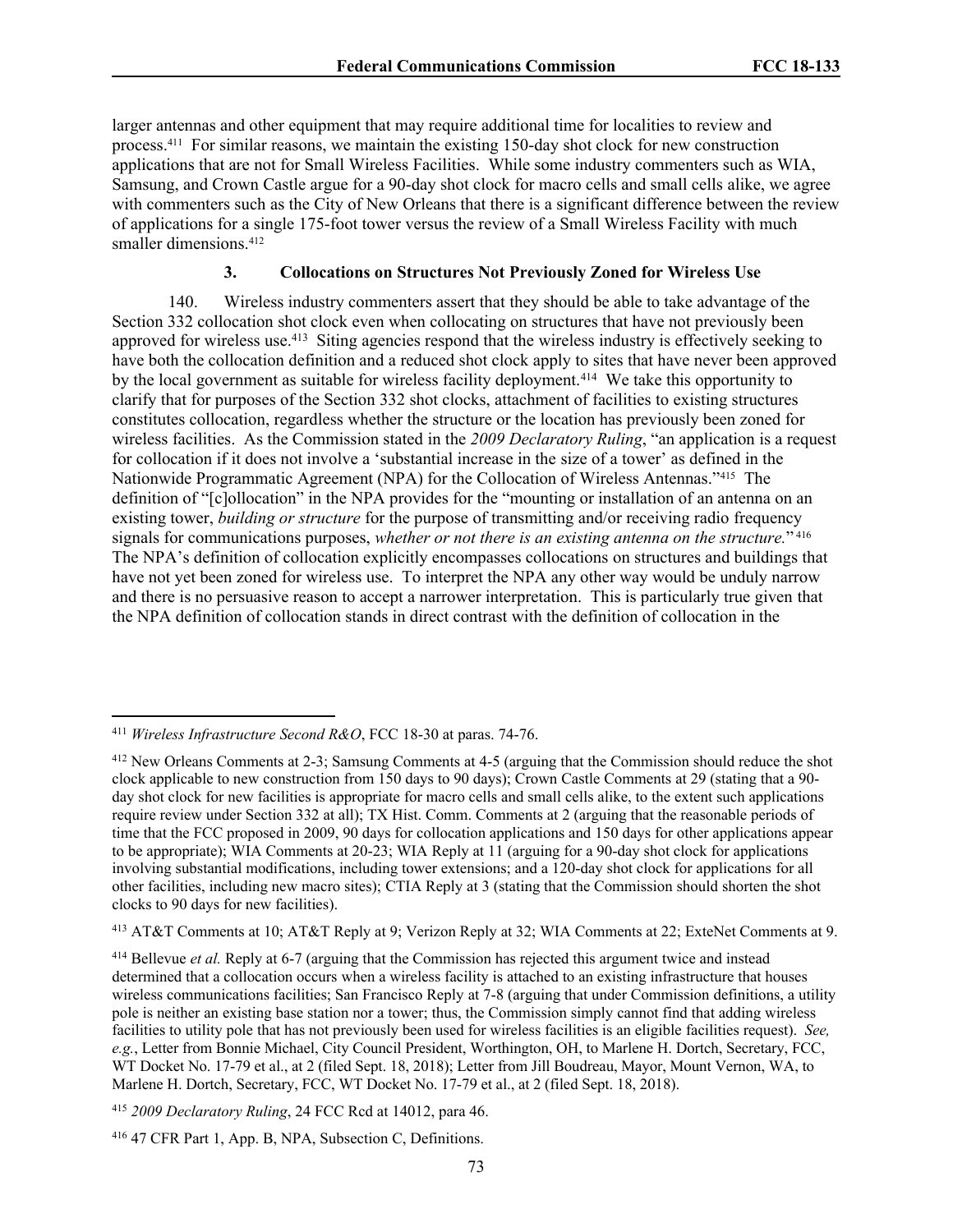Spectrum Act, pursuant to which facilities only fall within the scope of an "eligible facilities request" if they are attached to towers or base stations that have already been zoned for wireless use.<sup>417</sup>

#### **4. When Shot Clocks Start and Incomplete Applications**

141. In the *2014 Wireless Infrastructure Order*, the Commission clarified, among other things, that a shot clock begins to run when an application is first submitted, not when the application is deemed complete.<sup>418</sup> The clock can be paused, however, if the locality notifies the applicant within 30 days that the application is incomplete. <sup>419</sup> The locality may pause the clock again if it provides written notice within 10 days that the supplemental submission did not provide the information identified in the original notice delineating missing information. <sup>420</sup> In the *Wireless Infrastructure NPRM/NOI*, the Commission sought comment on these determinations.<sup>421</sup> Localities contend that the shot clock period should not begin until the application is deemed complete.<sup>422</sup> Industry commenters argue that the review period for incompleteness should be decreased from 30 days to 15 days.<sup>423</sup>

142. With the limited exception described in the next paragraph, we find no cause or basis in the record to alter the Commission's prior determinations, and we now codify them in our rules. Codified rules, easily accessible to applicants and localities alike, should provide helpful clarity. The complaints by states and localities about the sufficiency of some of the applications they receive are adequately addressed by our current policy, particularly as amended below, which preserves the states' and localities' ability to pause review when they find an application to be incomplete.<sup>424</sup> We do not find it necessary at this point to shorten our 30-day initial review period for completeness because, as was the case when this review period was adopted in the *2009 Declaratory Ruling*, it remains consistent with review periods for completeness under existing state wireless infrastructure deployment statutes<sup>425</sup> and still "gives State and local governments sufficient time for reviewing applications for completeness, while protecting applicants

<sup>419</sup> *2009 Declaratory Ruling*, 24 FCC Rcd at 14014, paras. 52-53 (providing that the "timeframes do not include the time that applicants take to respond to State and local governments' requests for additional information").

<sup>423</sup> Verizon Comments at 43. *See* Sprint June 18 *Ex Parte* at 2 (asserting that the shot clocks should begin to run when the application is complete and that a siting authority should review the application for completeness within the first 15 days of receipt or it would waive the right to object on that basis).

<sup>424</sup> *See, e.g*., Barbara Coler Sept. 4, 2018 *Ex Parte* Letter at 2 (the pace of installation may be affected by incomplete applications); Kenneth S. Fellman Sept. 18, 2018 *Ex Parte* Letter at 3 (not uncommon to find documents not properly prepared and not in compliance with relevant regulations).

<sup>425</sup> Most states have a 30-day review period for incompleteness. *See, e.g.*, Colo. Rev. Stat. Ann. § 29-27-403; Ga. Code Ann. § 36-66B-5; Iowa Code Ann. § 8C.4; Kan. Stat. Ann. § 66-2019; Minn. Stat. Ann. § 237.163(3c)(b); 53 Pa. Stat. Ann. § 11702.4(b)(1); Cal. Gov't Code § 65943. A minority of states have adopted either a longer or shorter review period for incompleteness, ranging from 5 days to 45 days. *See* N.C. Gen. Stat. Ann. § 153A-349.53 (45 days); Wash. Rev. Code Ann. § 36.70B.070 (28 days); N.H. Rev. Stat. Ann. § 12-K:10 (15 days); Del. Code Ann. tit. 17, § 1609 (14 days); Va. Code Ann. §§ 15.2-2316.4; 56-484.28; 56-484.29 (10 days); Wis. Stat. Ann. § 66.0404(3) (5 days).

<sup>417</sup> *See* 47 CFR § 1.40001(b)(3), (4), (5) (definitions of eligible facilities request, eligible support structure, and existing). Each of these definitions refers to facilities that have already been approved under local zoning or siting processes.

<sup>418</sup> *2014 Wireless Infrastructure Order*, 29 FCC Rcd at 12970, at para. 258.

<sup>420</sup> *2014 Wireless Infrastructure Order*, 29 FCC Rcd at 12970, para. 259.

<sup>421</sup> *Wireless Infrastructure NPRM/NOI*, 32 FCC Rcd at 3338, para. 20.

<sup>422</sup> *See, e.g.*, Maine DOT Comments at 2-3; Philadelphia Comments at 6; League of Az Cities and Towns *et al.* at 4, 8-9; Letter from Barbara Coler, Chair, Marin Telecommunications Agency, to Marlene H. Dortch, Secretary, FCC, WT Docket No. 17-79 et al., at 2 (filed Sept. 4, 2018) (Barbara Coler Sept. 4, 2018 *Ex Parte* Letter); Letter from Sam Liccardo, Mayor, San Jose, CA, to Marlene H. Dortch, Secretary, FCC, WT Docket No. 17-79 et al., at 5 (filed Sept. 18, 2018).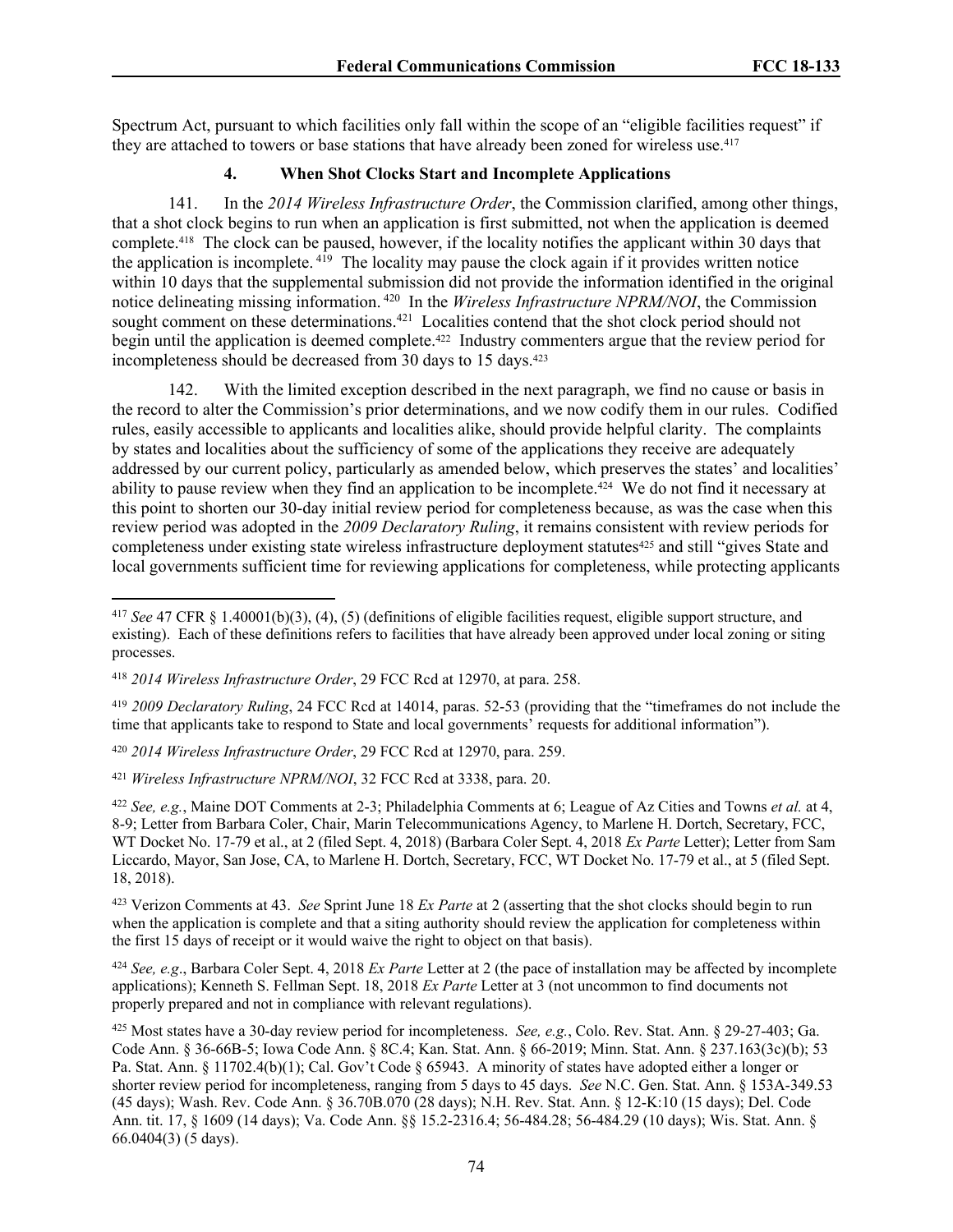from a last minute decision that an application should be denied as incomplete."<sup>426</sup>

However, for applications to deploy Small Wireless Facilities, we implement a modified tolling system designed to help ensure that providers are submitting complete applications on day one. This step accounts for the fact that the shot clocks applicable to such applications are shorter than those established in the *2009 Declaratory Ruling* and, because of which, there may instances where the prevailing tolling rules would further shorten the shot clocks to such an extent that it might be impossible for siting authorities to act on the application.<sup>427</sup> For Small Wireless Facilities applications, the siting authority has 10 days from the submission of the application to determine whether the application is incomplete. The shot clock then resets once the applicant submits the supplemental information requested by the siting authority. Thus, for example, for an application to collocate Small Wireless Facilities, once the applicant submits the supplemental information in response to a siting authority's timely request, the shot clock resets, effectively giving the siting authority an additional 60 days to act on the Small Wireless Facilities collocation application. For subsequent determinations of incompleteness, the tolling rules that apply to non-Small Wireless Facilities would apply—that is, the shot clock would toll if the siting authority provides written notice within 10 days that the supplemental submission did not provide the information identified in the original notice delineating missing information.

144. As noted above, multiple authorizations may be required before a deployment is allowed to move forward. For instance, a locality may require a zoning permit, a building permit, an electrical permit, a road closure permit, and an architectural or engineering permit for an applicant to place, construct, or modify its proposed personal wireless service facilities. <sup>428</sup> All of these permits are subject to Section 332's requirement to act within a reasonable period of time, and thus all are subject to the shot clocks we adopt or codify here.

145. We also find that mandatory pre-application procedures and requirements do not toll the shot clocks.<sup>429</sup> Industry commenters claim that some localities impose burdensome pre-application requirements before they will start the shot clock.<sup>430</sup> Localities counter that in many instances, applicants submit applications that are incomplete in material respects, that pre-application interactions smooth the application process, and that many of their pre-application requirements go to important health and safety matters.<sup>431</sup> We conclude that the ability to toll a shot clock when an application is found incomplete or by

<sup>428</sup> *See* Sprint June 18 *Ex Parte* at 3; *cf.* Virginia Joint Commenters Comments at 21-22; San Francisco Comments at 4-7, 12, 20-22; CTIA Comments at 15 ("The Commission should declare that the shot clocks apply to the entire local review process.").

<sup>429</sup> *Wireless Infrastructure NPRM/NOI*, 32 FCC Rcd at 3338, para. 20.

<sup>430</sup> *See, e.g.*, CCA Reply at 7 (noting also that some localities unreasonably request additional information after submission that is either already provided or of unreasonable scope); GCI Comments at 8-9; WIA Comments at 24; Crown Castle Comments at 21-22; CTIA Reply at 21; CIC Comments at 18; WIA Reply at 14; Conterra Comments at 2-3; Crown Castle Comments at 30-31; CTIA Comments at 15; ExteNet Comments at 4, 15-16; Mobilitie Comments at 6; T-Mobile Comments at 21-22; Verizon Comment at 42-43; AT&T Comments at 26.

<sup>431</sup> *See, e.g.*, Philadelphia Reply at 9 (arguing that shot clocks should not run until a complete application with a full set of engineering drawings showing the placement, size and weight of the equipment, and a fully detailed structural analysis is submitted, to assess the safety of proposed installations); Philadelphia Comments at 6; League of Az Cities and Towns *et al*. Comments at 4 (arguing that the shot clock should not begin until after an application has been "duly filed," because "some applicants believe the shot clock commences to run no matter how they submit their request, or how inadequate their submittal may be"); Colorado Comm. and Utility All. *et al*. Comments at 14 (explaining that the pre-application meetings are intended "to give prospective applicants an opportunity to discuss code and regulatory provisions with local government staff, and gain a better understanding of the process that will be followed, in order to increase the probability that once an application is filed, it can proceed smoothly to final decision"); Smart

<sup>426</sup> *2009 Declaratory Ruling*, 24 FCC Rcd at 14014-15, para. 53.

<sup>427</sup> *See, e.g.*, Geoffrey C. Beckwith Sept. 11, 2018 *Ex Parte* Letter at 1; Letter from Brad Cole, Executive Director, Illinois Municipal League, to Marlene H. Dortch, Secretary, FCC, WT Docket No. 17-79 et al. at 1 (filed Sept. 14, 2018); Ronny Berdugo Sept. 18, 2018 *Ex Parte* Letter at 2.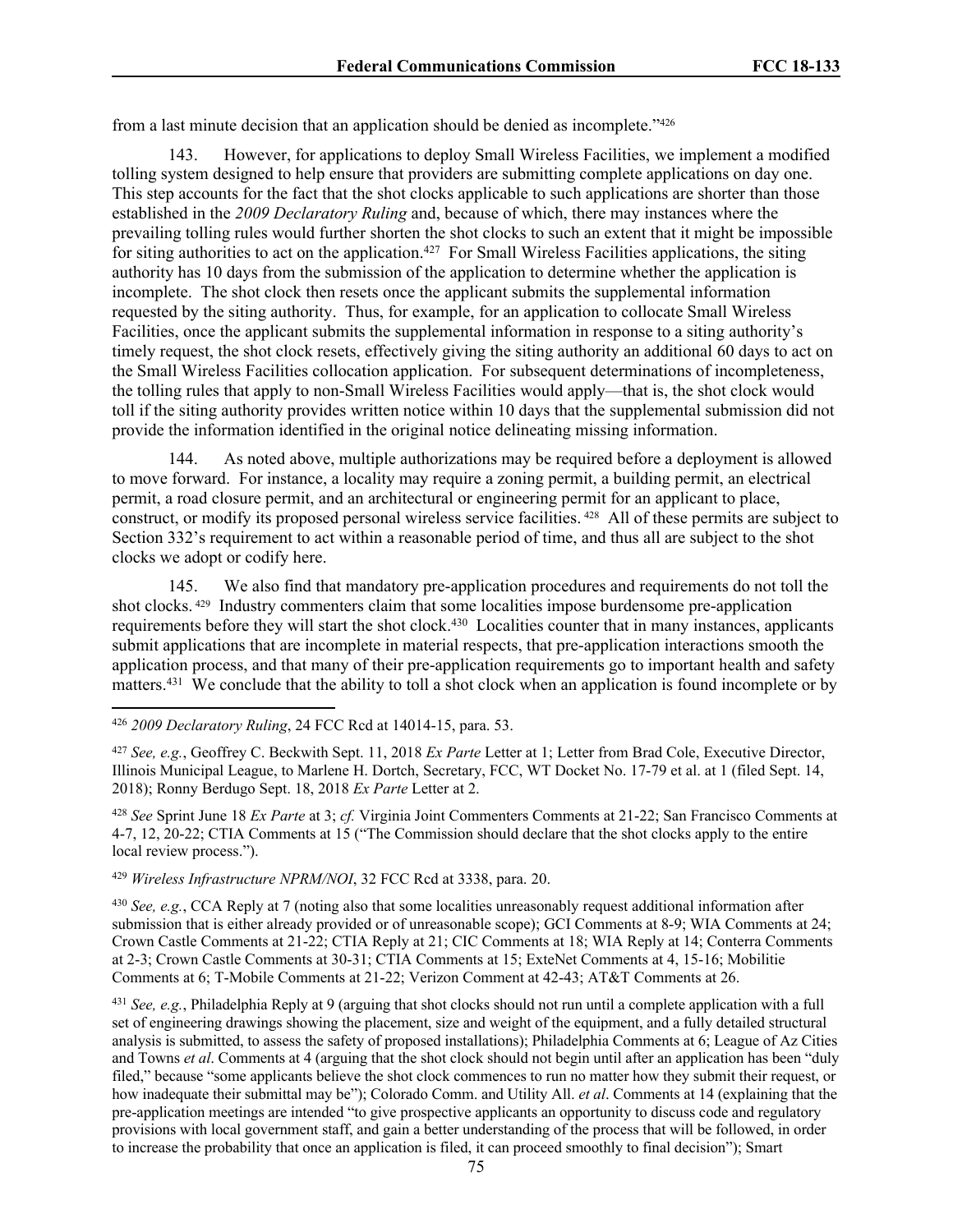mutual agreement by the applicant and the siting authority should be adequate to address these concerns. Much like a requirement to file applications one after another, requiring pre-application review would allow for a complete circumvention of the shot clocks by significantly delaying their start date. An application is not ruled on within "a reasonable period of time after the request is duly filed" if the state or locality takes the full ordinary review period after having delayed the filing in the first instance due to required pre-application review. Indeed, requiring a pre-application review before an application may be filed is similar to imposing a moratorium, which the Commission has made clear does not stop the shot clocks from running.<sup>432</sup> Therefore, we conclude that if an applicant proffers an application, but a state or locality refuses to accept it until a pre-application review has been completed,<sup>433</sup> the shot clock begins to run when the application is proffered. In other words, the request is "duly filed" at that time,<sup>434</sup> notwithstanding the locality's refusal to accept it.

146. That said, we encourage *voluntary* pre-application discussions, which may well be useful to both parties. The record indicates that such meetings can clarify key aspects of the application review process, especially with respect to large submissions or applicants new to a particular locality's processes, and may speed the pace of review.<sup>435</sup> To the extent that an applicant voluntarily engages in a preapplication review to smooth the way for its filing, the shot clock will begin when an application is filed, presumably after the pre-application review has concluded.

147. We also reiterate, consistent with the *2009 Declaratory Ruling*, that the remedies granted under Section  $332(c)(7)(B)(v)$  are independent of, and in addition to, any remedies that may be available under state or local law.<sup>436</sup> Thus, where a state or locality has established its own shot clocks, an applicant may pursue any remedies granted under state or local law in cases where the siting authority fails to act within those shot clocks.<sup>437</sup> However, the applicant must wait until the Commission shot clock period has expired to bring suit for a "failure to act" under Section  $332(c)(7)(B)(v)$ .<sup>438</sup>

#### **V. PROCEDURAL MATTERS**

148. *Final Regulatory Flexibility Analysis*. With respect to this Third Report and Order, a Final Regulatory Flexibility Analysis (FRFA) is contained in Appendix C. As required by Section 603 of

<sup>432</sup> *2014 Wireless Infrastructure Order*, 29 FCC Rcd at 12971, at para. 265.

<sup>433</sup> *See, e.g*., CCA Reply at 7; GCI Comments at 8-9; WIA Comments at 24; Crown Castle Comments at 21-22; CTIA Reply at 21; CIC Comments at 18; WIA Reply at 14; Conterra Comments at 2-3; Crown Castle Comments at 30-31; CTIA Comments at 15; ExteNet Comments at 4, 15-16; Mobilitie Comments at 6; T-Mobile Comments at 21-22; Verizon Comment at 42-43; AT&T Comments at 26.

<sup>434</sup> 47 U.S.C. § 332(c)(7)(B)(ii).

<sup>435</sup> *See* CCUA *et al*. Comments at 14; Smart Communities Comments at 15, 35; UT Dept. of Trans. Comments at 5; CCUA *et al*. Reply at 6; Mukilteo Reply, Docket No. WC 17-84, at 1 (filed July 10, 2017).

<sup>436</sup> *2009 Declaratory Ruling*, 24 FCC Rcd at 14013-14, para. 50.

<sup>437</sup> *2009 Declaratory Ruling*, 24 FCC Rcd at 14013-14, para. 50.

<sup>438</sup> 47 U.S.C. § 332(c)(7)(B)(v).

<sup>(</sup>Continued from previous page)

Communities Comments at 15, 35 (pre-application procedures "may translate into faster consideration of individual applications over the longer term, as providers and communities alike, gain a better understanding of what is required of them, and providers submit applications that are tailored to community requirements"); UT Dept. of Trans. Comments at 5 ("The purpose of the pre-application access meeting is to help the entity or person with the application and provide information concerning the requirements contained in the rule."); CCUA *at al*. Reply at 6 ("[Preapplication meetings] provide an opportunity for informal discussion between prospective applicants and the local jurisdiction. Pre-application meetings serve to educate, answer questions, clarify process issues, and ultimately result in a more efficient process from application filing to final action."); AASHTO Comments, Attach. at 3 (GA Dept. of Trans. contending that pre-application procedures "should be encouraged and separated from an 'official' "application submittal"); League of Az Cities and Towns *et al.* Comments at 5-7 (providing examples of incomplete applications).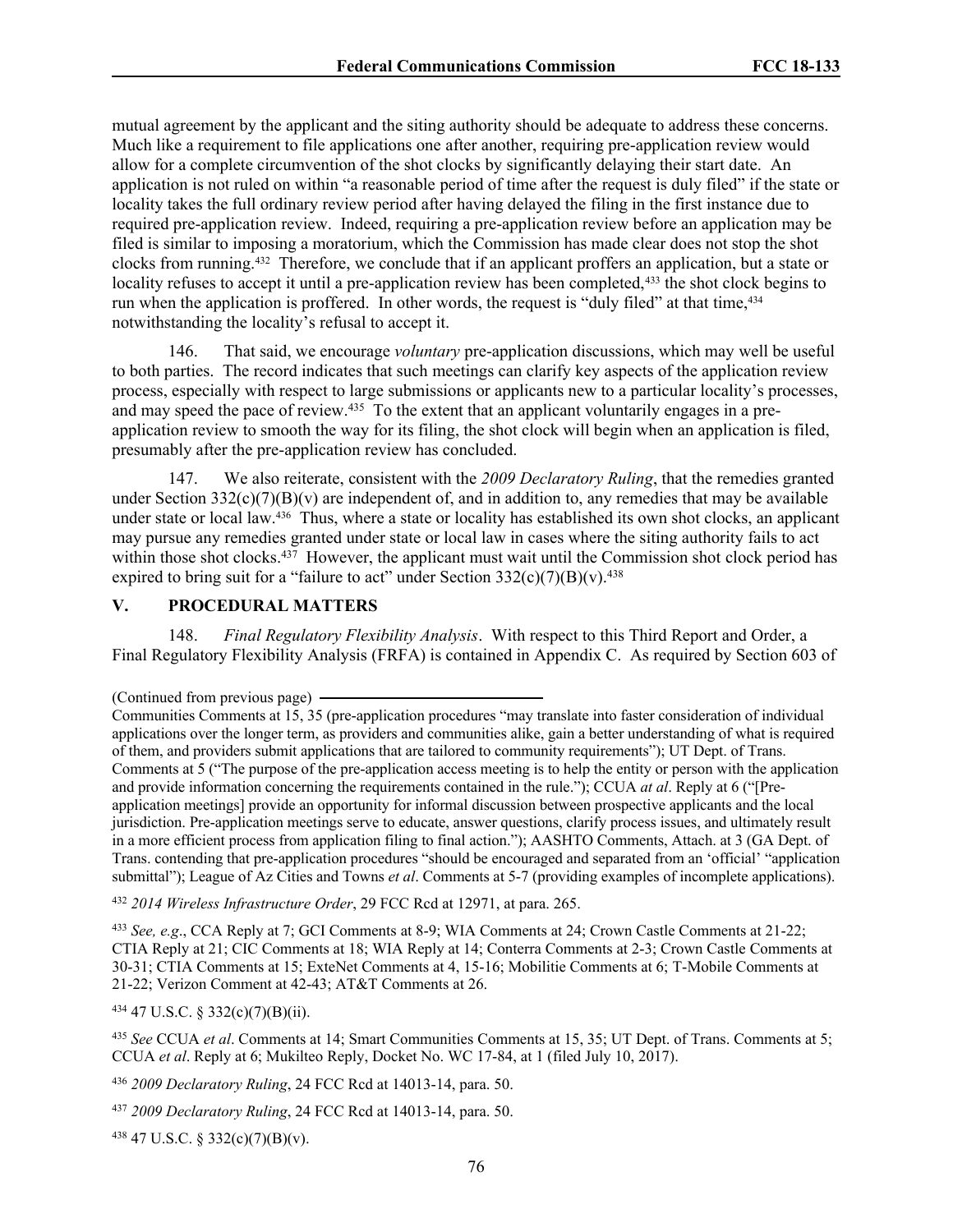the Regulatory Flexibility Act, the Commission has prepared a FRFA of the expected impact on small entities of the requirements adopted in this Third Report and Order. The Commission will send a copy of the Third Report and Order, including the FRFA, to the Chief Counsel for Advocacy of the Small Business Administration.

149. *Paperwork Reduction Act*. This Third Report and Order does not contain new or revised information collection requirements subject to the Paperwork Reduction Act of 1995 (PRA), Public Law 104-13.

150. *Congressional Review Act*. The Commission will send a copy of this Declaratory Ruling and Third Report and Order in a report to be sent to Congress and the Government Accountability Office pursuant to the Congressional Review Act (CRA), *see* 5 U.S.C. § 801(a)(1)(A).

#### **VI. ORDERING CLAUSES**

151. Accordingly, IT IS ORDERED, pursuant to Sections 1, 4(i)-(j), 7, 201, 253, 301, 303, 309, 319, and 332 of the Communications Act of 1934, as amended, 47 U.S.C. §§ 151, 154(i)-(j), 157, 201, 253, 301, 303, 309, 319, 332, that this Declaratory Ruling and Third Report and Order in WT Docket No. 17-79 IS hereby ADOPTED.

152. IT IS FURTHER ORDERED that Part 1 of the Commission's Rules is AMENDED as set forth in Appendix A, and that these changes SHALL BE EFFECTIVE 90 days after publication in the Federal Register.

153. IT IS FURTHER ORDERED that this Third Report and Order SHALL BE effective 90 days after its publication in the Federal Register. The Declaratory Ruling and the obligations set forth therein ARE EFFECTIVE on the same day that this Third Report and Order becomes effective. It is our intention in adopting the foregoing Declaratory Ruling and these rule changes that, if any provision of the Declaratory Ruling or the rules, or the application thereof to any person or circumstance, is held to be unlawful, the remaining portions of such Declaratory Ruling and the rules not deemed unlawful, and the application of such Declaratory Ruling and the rules to other person or circumstances, shall remain in effect to the fullest extent permitted by law.

154. IT IS FURTHER ORDERED that, pursuant to 47 CFR § 1.4(b)(1), the period for filing petitions for reconsideration or petitions for judicial review of this Declaratory Ruling and Third Report and Order will commence on the date that a summary of this Declaratory Ruling and Third Report and Order is published in the Federal Register.

155. IT IS FURTHER ORDERED that the Commission's Consumer & Governmental Affairs Bureau, Reference Information Center, SHALL SEND a copy of this Declaratory Ruling and Third Report and Order, including the Final Regulatory Flexibility Analysis, to the Chief Counsel for Advocacy of the Small Business Administration.

156. IT IS FURTHER ORDERED that this Declaratory Ruling and Third Report and Order SHALL BE sent to Congress and the Government Accountability Office pursuant to the Congressional Review Act, *see* 5 U.S.C. 801(a)(1)(A).

### FEDERAL COMMUNICATIONS COMMISSION

 Marlene H. Dortch Secretary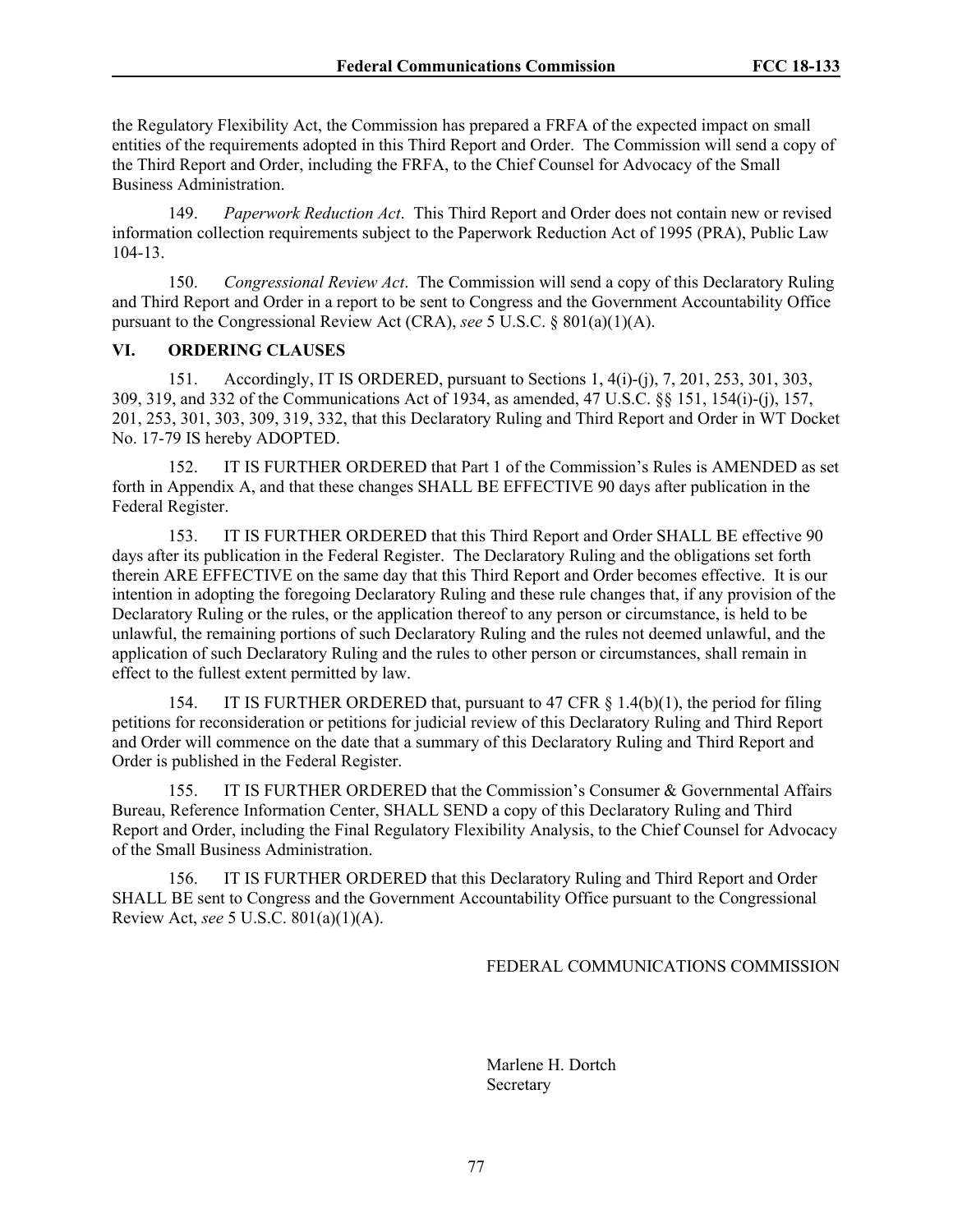# **APPENDIX A**

# **Final Rules**

# **Streamlining State and Local Review of Wireless Facility Siting Applications**

Part 1—Practice and Procedure

1. Add subpart U to Part 1 of Title 47 to read as follows:

# **Subpart U—State and Local Government Regulation of the Placement, Construction, and Modification of Personal Wireless Service Facilities**

# **§ 1.6001 Purpose.**

This subpart implements 47 U.S.C. 332(c)(7) and 1455.

# **§ 1.6002 Definitions.**

Terms used in this subpart have the following meanings:

(a) *Action* or *to act* on a siting application means a siting authority's grant of a siting application or issuance of a written decision denying a siting application.

(b) *Antenna*, consistent with section 1.1320(d), means an apparatus designed for the purpose of emitting radiofrequency (RF) radiation, to be operated or operating from a fixed location pursuant to Commission authorization, for the provision of personal wireless service and any commingled information services. For purposes of this definition, the term antenna does not include an unintentional radiator, mobile station, or device authorized under part 15 of this title.

(c) *Antenna equipment*, consistent with section 1.1320(d), means equipment, switches, wiring, cabling, power sources, shelters or cabinets associated with an antenna, located at the same fixed location as the antenna, and, when collocated on a structure, is mounted or installed at the same time as such antenna.

(d) *Antenna facility* means an antenna and associated antenna equipment.

(e) *Applicant* means a person or entity that submits a siting application and the agents, employees, and contractors of such person or entity.

(f) *Authorization* means any approval that a siting authority must issue under applicable law prior to the deployment of personal wireless service facilities, including, but not limited to, zoning approval and building permit.

(g) *Collocation*, consistent with section 1.1320(d) and the Nationwide Programmatic Agreement (NPA) for the Collocation of Wireless Antennas, Appendix B of this part, section I.B, means—

(1) Mounting or installing an antenna facility on a pre-existing structure, and/or

(2) Modifying a structure for the purpose of mounting or installing an antenna facility on that structure.

(3) The definition of "collocation" in paragraph (b)(2) of section 1.6100 applies to the term as used in that section.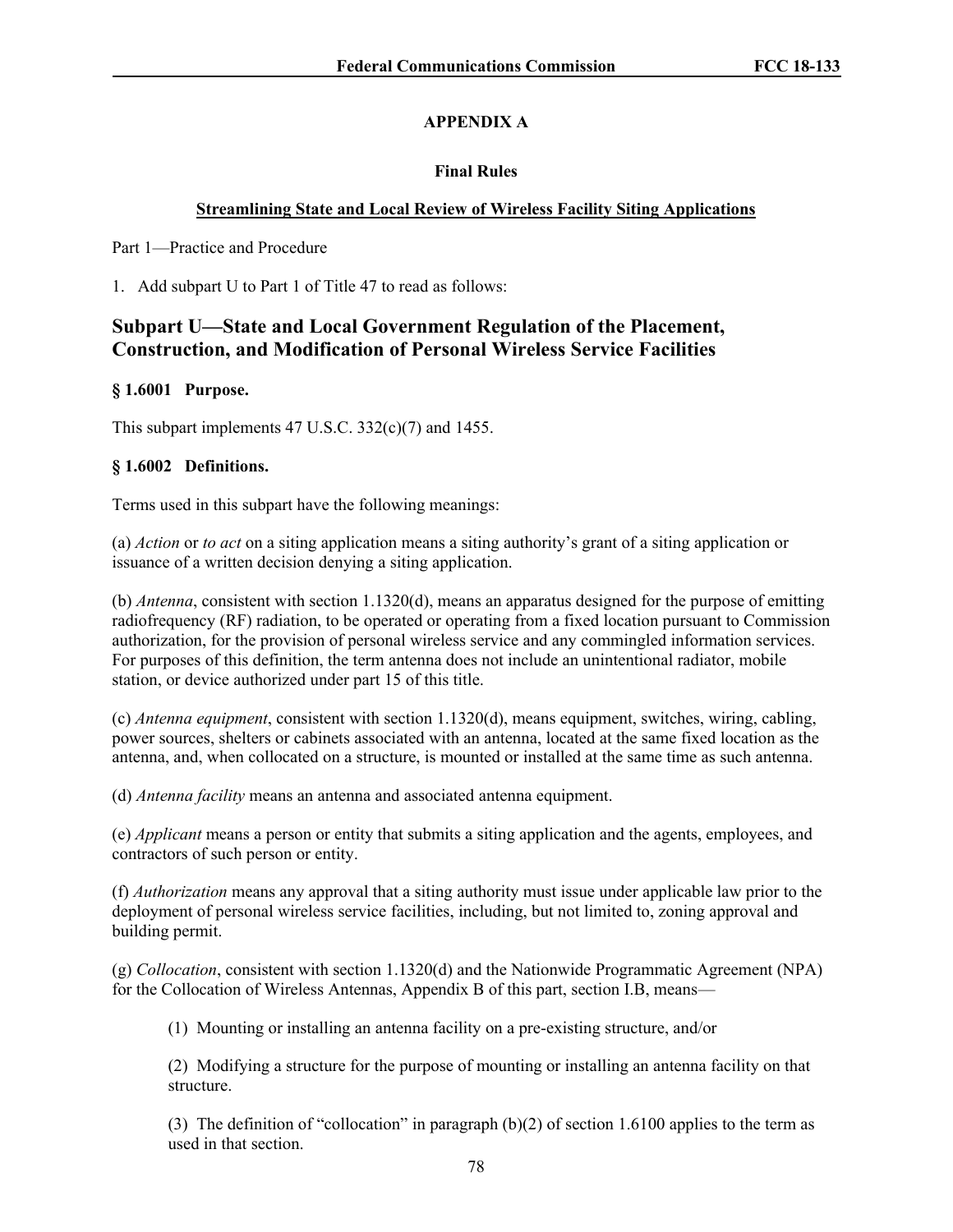(h) *Deployment* means placement, construction, or modification of a personal wireless service facility.

(i) *Facility* or *personal wireless service facility* means an antenna facility or a structure that is used for the provision of personal wireless service, whether such service is provided on a stand-alone basis or commingled with other wireless communications services.

(j) *Siting application* or *application* means a written submission to a siting authority requesting authorization for the deployment of a personal wireless service facility at a specified location.

(k) *Siting authority* means a State government, local government, or instrumentality of a State government or local government, including any official or organizational unit thereof, whose authorization is necessary prior to the deployment of personal wireless service facilities.

(l) *Small wireless facilities*, consistent with section 1.1312(e)(2), are facilities that meet each of the following conditions:

(1) The facilities—

(i) are mounted on structures 50 feet or less in height including their antennas as defined in section 1.1320(d), or

(ii) are mounted on structures no more than 10 percent taller than other adjacent structures, or

(iii) do not extend existing structures on which they are located to a height of more than 50 feet or by more than 10 percent, whichever is greater;

(2) Each antenna associated with the deployment, excluding associated antenna equipment (as defined in the definition of antenna in section 1.1320(d)), is no more than three cubic feet in volume;

(3) All other wireless equipment associated with the structure, including the wireless equipment associated with the antenna and any pre-existing associated equipment on the structure, is no more than 28 cubic feet in volume;

(4) The facilities do not require antenna structure registration under part 17 of this chapter;

(5) The facilities are not located on Tribal lands, as defined under 36 CFR 800.16(x); and

(6) The facilities do not result in human exposure to radiofrequency radiation in excess of the applicable safety standards specified in section 1.1307(b).

(m) *Structure* means a pole, tower, base station, or other building, whether or not it has an existing antenna facility, that is used or to be used for the provision of personal wireless service (whether on its own or comingled with other types of services).

Terms not specifically defined in this section or elsewhere in this subpart have the meanings defined in Part 1 of Title 47 and the Communications Act of 1934, 47 U.S.C. 151 *et seq*.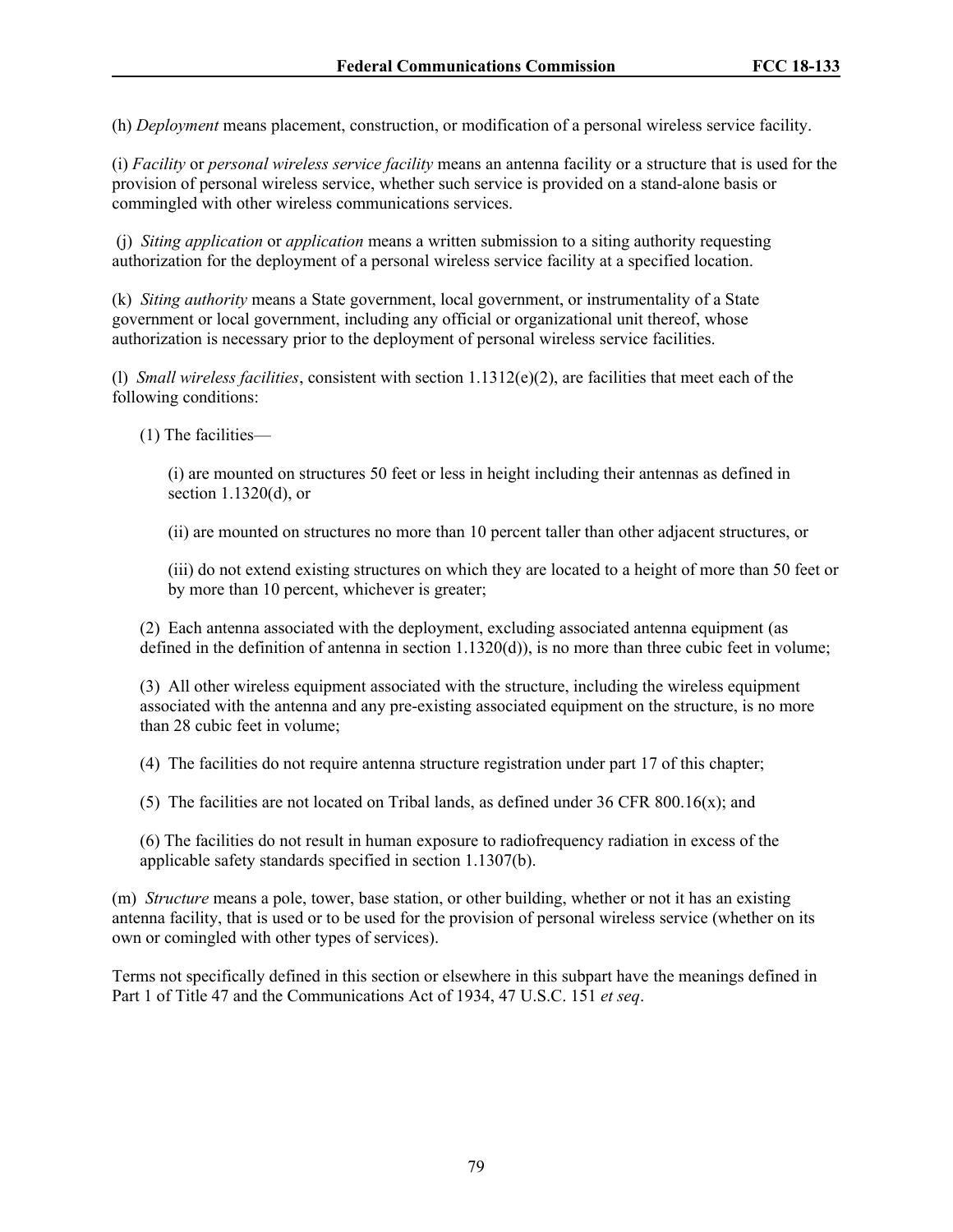# **§ 1.6003 Reasonable periods of time to act on siting applications**

(a) *Timely action required.* A siting authority that fails to act on a siting application on or before the shot clock date for the application, as defined in paragraph (e) of this section, is presumed not to have acted within a reasonable period of time.

(b) *Shot clock period*. The shot clock period for a siting application is the sum of—

(1) the number of days of the presumptively reasonable period of time for the pertinent type of application, pursuant to paragraph (c) of this section, plus

(2) the number of days of the tolling period, if any, pursuant to paragraph (d) of this section.

(c) *Presumptively reasonable periods of time*.

(1) The following are the presumptively reasonable periods of time for action on applications seeking authorization for deployments in the categories set forth below:

(i) Review of an application to collocate a Small Wireless Facility using an existing structure: 60 days.

(ii) Review of an application to collocate a facility other than a Small Wireless Facility using an existing structure: 90 days.

(iii) Review of an application to deploy a Small Wireless Facility using a new structure: 90 days.

(iv) Review of an application to deploy a facility other than a Small Wireless Facility using a new structure: 150 days.

(2) *Batching*.

(i) If a single application seeks authorization for multiple deployments, all of which fall within a category set forth in either paragraph  $(c)(1)(i)$  or paragraph  $(c)(1)(iii)$  of this section, then the presumptively reasonable period of time for the application as a whole is equal to that for a single deployment within that category.

(ii) If a single application seeks authorization for multiple deployments, the components of which are a mix of deployments that fall within paragraph  $(c)(1)(i)$  and deployments that fall within paragraph  $(c)(1)(iii)$  of this section, then the presumptively reasonable period of time for the application as a whole is 90 days.

(iii) Siting authorities may not refuse to accept applications under paragraphs  $(c)(2)(i)$  and  $(c)(2)(ii)$ .

(d) *Tolling period*. Unless a written agreement between the applicant and the siting authority provides otherwise, the tolling period for an application (if any) is as set forth below.

(1) *For an initial application to deploy Small Wireless Facilities, if the siting authority notifies the applicant on or before the 10th day after submission that the application is materially incomplete, and clearly and specifically identifies the missing documents or information and the specific rule or regulation creating the obligation to submit such documents or information,* the shot clock date calculation shall restart at zero on the date on which the applicant submits all the documents and information identified by the siting authority to render the application complete.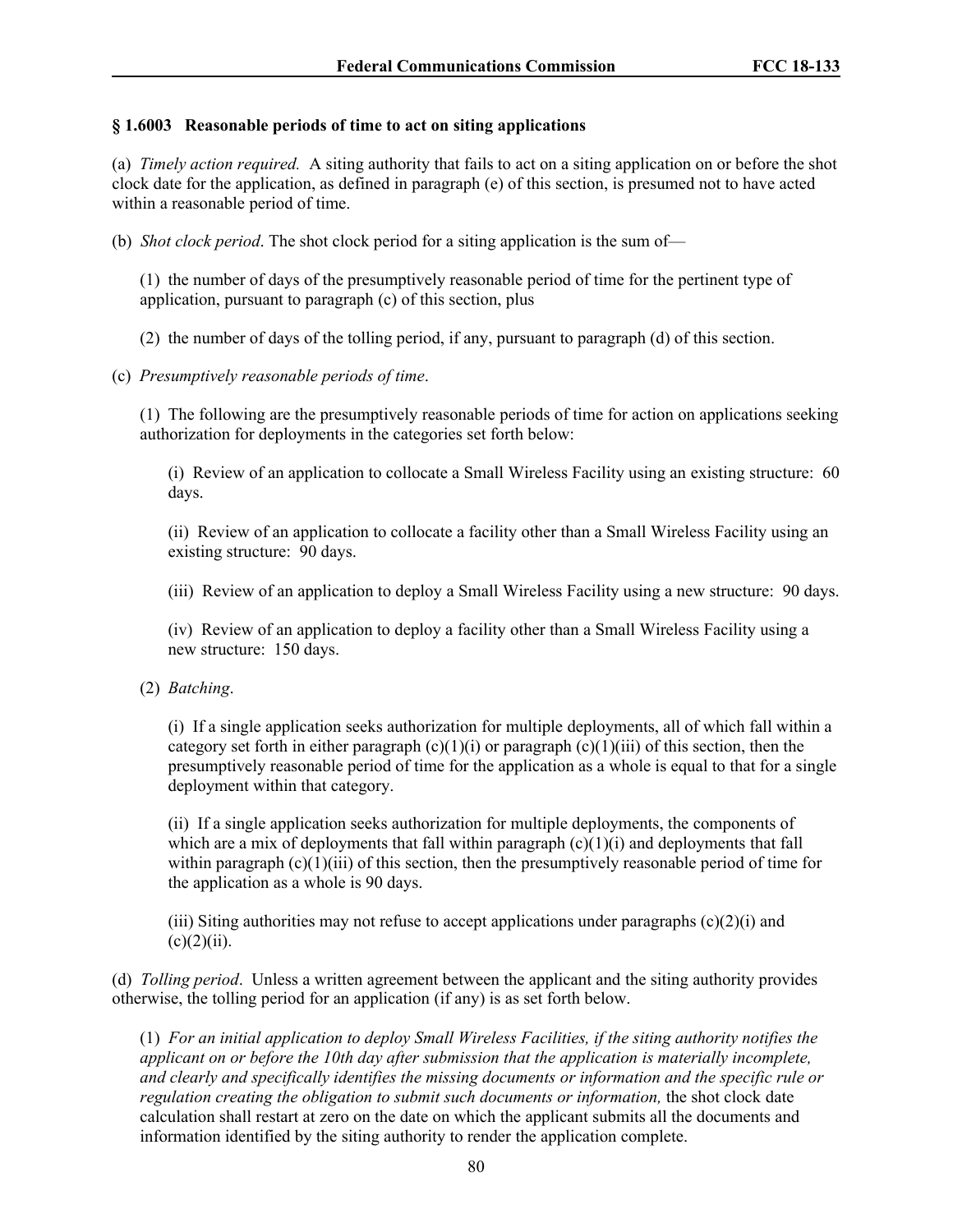(2) *For all other initial applications,* the tolling period shall be the number of days from –

(i) The day after the date when the siting authority notifies the applicant in writing that the application is materially incomplete and clearly and specifically identifies the missing documents or information that the applicant must submit to render the application complete and the specific rule or regulation creating this obligation, until

(ii) The date when the applicant submits all the documents and information identified by the siting authority to render the application complete,

(iii) But only if the notice pursuant to paragraph  $(d)(2)(i)$  is effectuated on or before the 30th day after the date when the application was submitted; or

(3) *For resubmitted applications following a notice of deficiency*, the tolling period shall be the number of days from—

(i) The day after the date when the siting authority notifies the applicant in writing that the applicant's supplemental submission was not sufficient to render the application complete and clearly and specifically identifies the missing documents or information that need to be submitted based on the siting authority's original request under paragraph  $(d)(1)$  or paragraph  $(d)(2)$  of this section, until

(ii) The date when the applicant submits all the documents and information identified by the siting authority to render the application complete,

(iii) But only if the notice pursuant to paragraph  $(d)(3)(i)$  is effectuated on or before the 10th day after the date when the applicant makes a supplemental submission in response to the siting authority's request under paragraph  $(d)(1)$  or paragraph  $(d)(2)$  of this section.

(e) *Shot clock date*. The shot clock date for a siting application is determined by counting forward, beginning on the day after the date when the application was submitted, by the number of calendar days of the shot clock period identified pursuant to paragraph (b) of this section and including any preapplication period asserted by the siting authority; *provided*, that if the date calculated in this manner is a "holiday" as defined in section  $1.4(e)(1)$  or a legal holiday within the relevant State or local jurisdiction, the shot clock date is the next business day after such date. The term "business day" means any day as defined in section 1.4(e)(2) and any day that is not a legal holiday as defined by the State or local jurisdiction.

3. Redesignate § 1.40001 as § 1.6100, remove and reserve paragraph (a) of newly redesignated  $§$  1.6100, and revise paragraph (b)(7)(vi) of newly redesignated  $§$  1.6100 by changing "1.40001(b)(7)(i)(iv)" to "1.6100(b)(7)(i)-(iv)."

4. Remove subpart CC.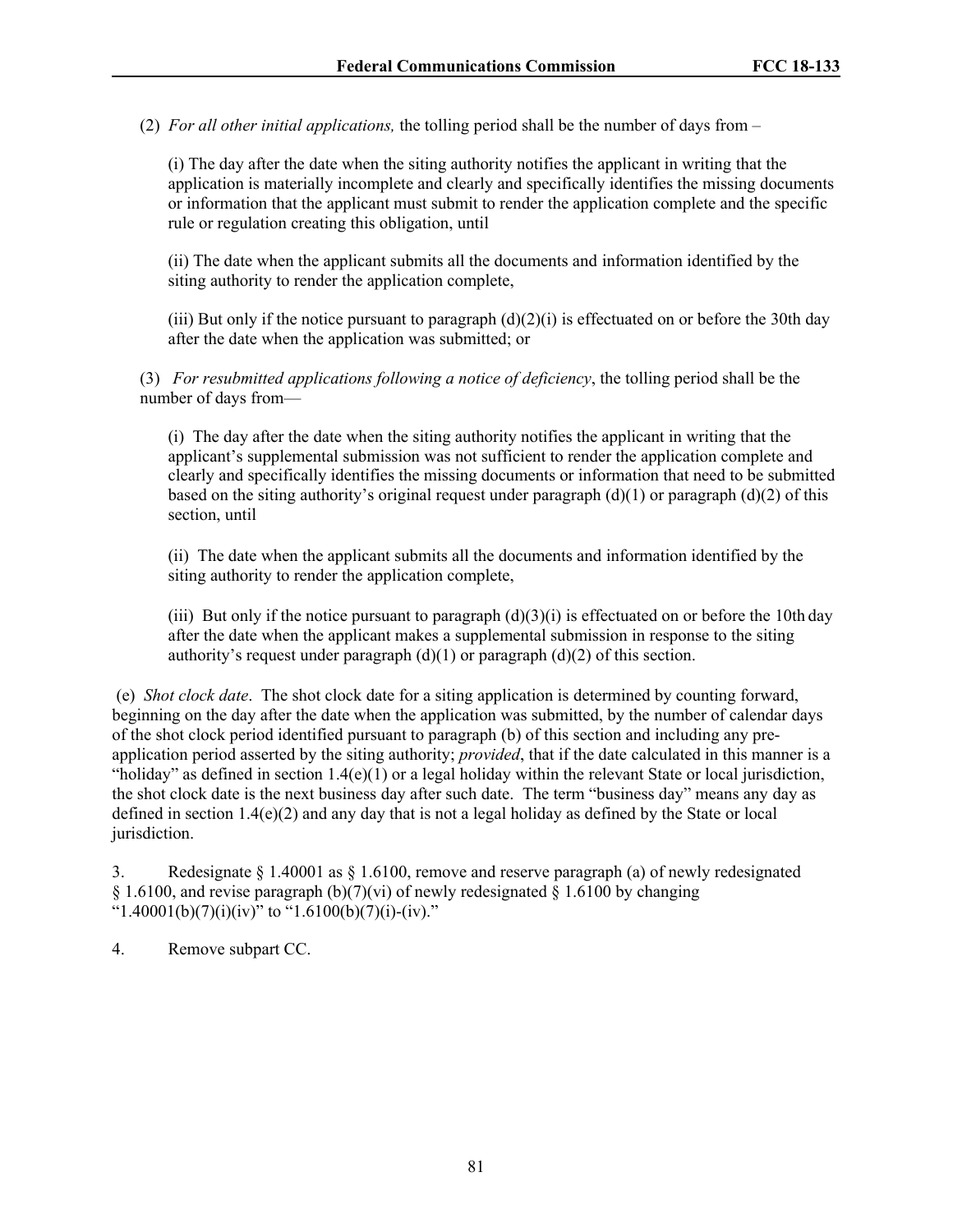### **APPENDIX B**

#### **Comments and Reply Comments**

**Comments**

5G Americas Aaron Rosenzweig ACT | The App Association Advisory Council on Historic Preservation Advisors to the International EMF Scientist Appeal African American Mayors Association Agua Caliente Band of Cahuilla Indians Tribal Historic Preservation Office Alaska Department of Transportation & Public Facilities Alaska Native Health Board Alaska Office of History and Archaeology Alexandra Ansell American Association of State Highway and Transportation Officials American Bird Conservancy American Cable Association American Petroleum Institute American Public Power Association Angela Fox Arctic Slope Regional Corporation Arizona State Parks & Trails, State Historic Preservation Office Arkansas SHPO Arnold A. McMahon Association of American Railroads  $AT&T$ B. Golomb Bad River Band of Lake Superior Tribe of Chippewa Indians Benjamin L. Yousef BioInitiative Working Group Blue Lake Rancheria Board of County Road Commissioners of the County of Oakland Bristol Bay Area Health Corporation Cahuilla Band of Indians California Office of Historic Preservation, Department of Parks and Recreation California Public Utilities Commission Cape Cod Bird Club, Inc. Catawba Indian Nation Tribal Historic Preservation Office Charter Communications, Inc. Cheyenne River Sioux Tribe Cultural Preservation Office Chickasaw Nation Chippewa Cree Tribe Choctaw Nation of Oklahoma Chuck Matzker Cindy Li Cindy Russell Cities of San Antonio, Texas; Eugene, Oregon; Bowie, Maryland; Huntsville, Alabama; and Knoxville, Tennessee Citizen Potawatomi Nation Citizens Against Government Waste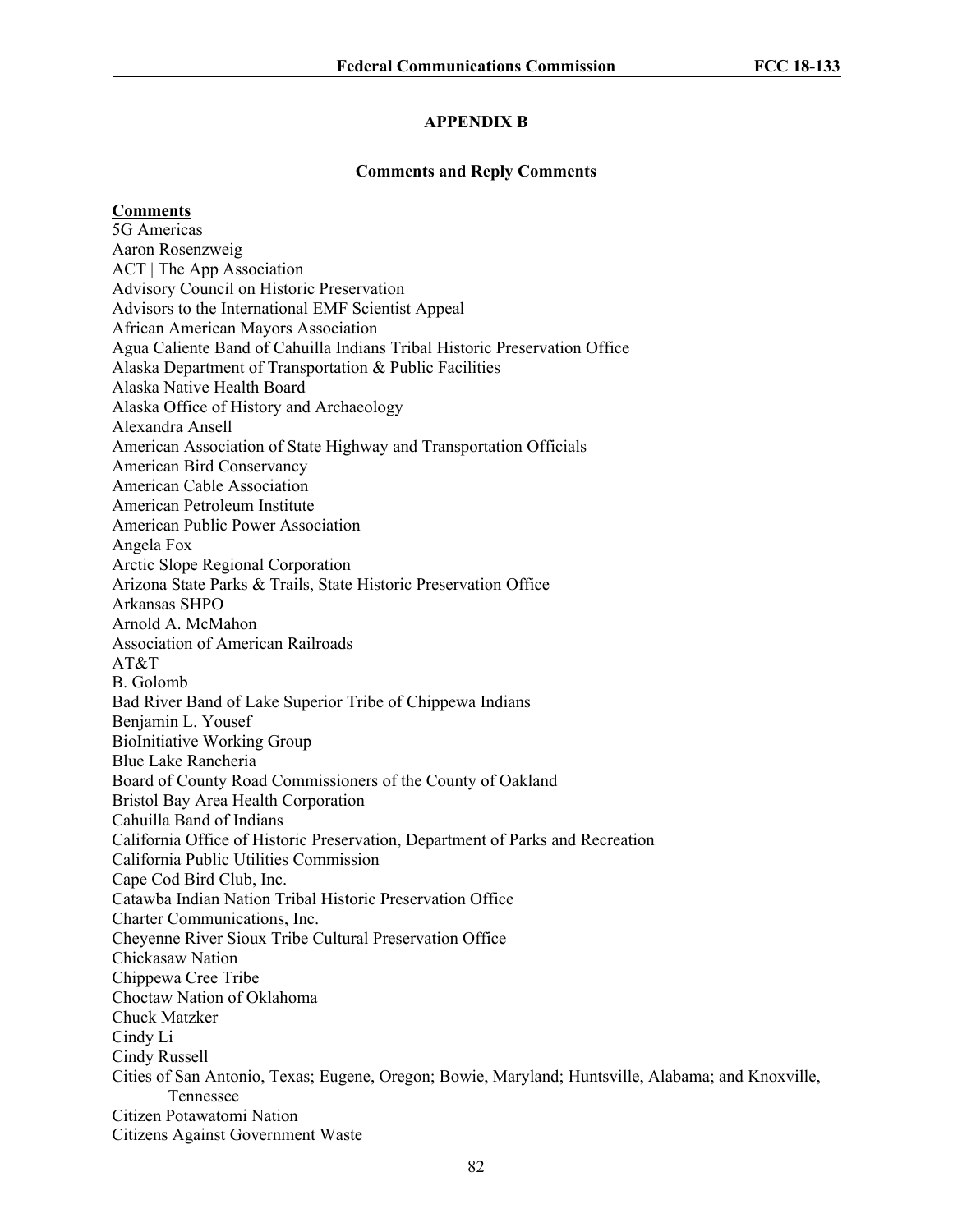City and County of San Francisco City of Alexandria, Virginia; Arlington County, Virginia; and Henrico County, Virginia City of Arlington, Texas City of Austin, Texas City of Bellevue, City of Bothell, City of Burien, City of Ellensburg, City of Gig Harbor, City of Kirkland, City of Mountlake Terrace, City of Mukilteo, City of Normandy Park, City of Puyallup, City of Redmond, and City of Walla Walla City of Chicago City of Claremont (Tony Ramos, City Manager) City of Eden Prairie, MN City of Houston City of Irvine, California City of Kenmore, Washington, and David Baker, Vice-Chair, National League of Cities Information Technology and Communications Committee City of Lansing, Michigan City of Mukilteo City of New Orleans, Louisiana City of New York City of Philadelphia City of Springfield, Oregon Cityscape Consultants, Inc. Coalition for American Heritage, Society for American Archaeology, American Cultural Resources Association, Society for Historical Archaeology, and American Anthropological Association Colorado Communications and Utility Alliance (CCUA), Rainier Communications Commission (RCC), City of Seattle, Washington, City of Tacoma, Washington, King County, Washington, Jersey Access Group (JAG), and Colorado Municipal League (CML) Colorado River Indian Tribes Colorado State Historic Preservation Office Comcast Corporation Commissioner Sal Pace, Pueblo Board of County Commissioners Community Associations Institute Competitive Carriers Association CompTIA (The Computing Technology Industry Association) Computer & Communications Industry Association (CCIA) Confederated Tribes of the Colville Reservation Confederated Tribes of the Umatilla Indian Reservation Cultural Resources Protection Program Consumer Technology Association Conterra Broadband Services, Southern Light, LLC, and Uniti Group, Inc. Critical Infrastructure Coalition Crow Creek Sioux Tribe Crown Castle **CTIA** CTIA and Wireless Infrastructure Association David Roetman, Minnehaha County GOP Chairman Defenders of Wildlife Department of Arkansas Heritage (Arkansas Historic Preservation Program) DuPage Mayors and Managers Conference East Bay Municipal Utility District Eastern Shawnee Tribe of Oklahoma Edward Czelada Elijah Mondy Elizabeth Doonan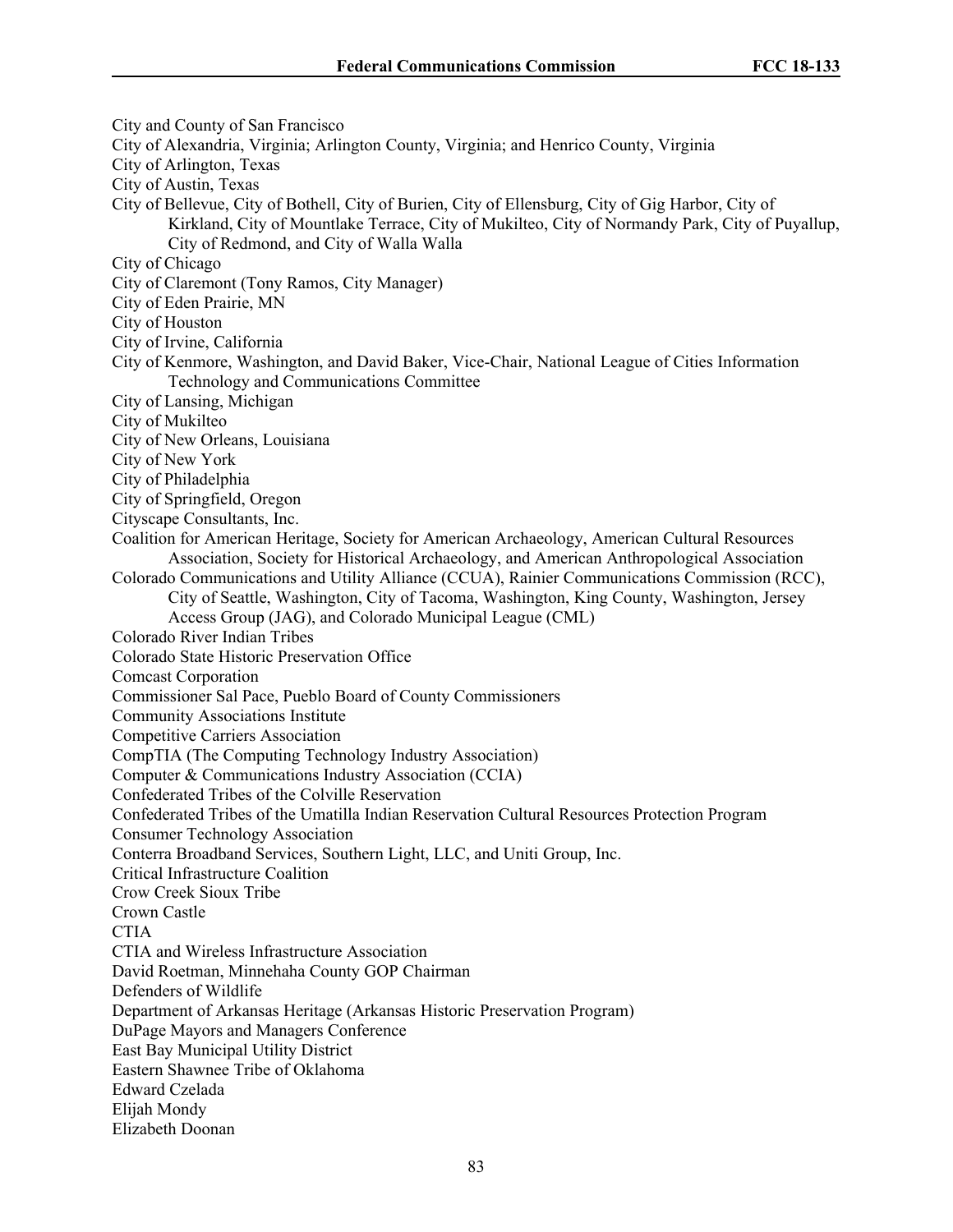Ellen Marks EMF Safety Network, Ecological Options Network Environmental Health Trust ExteNet Systems, Inc. Fairfax County, Virginia FibAire Communications, LLC d/b/a AireBeam Florida Coalition of Local Governments Fond du Lac Band of Lake Superior Chippewa Forest County Potawatomi Community of Wisconsin Fort Belknap Indian Community Free State Foundation General Communication, Inc. Georgia Department of Transportation Georgia Historic Preservation Division Georgia Municipal Association, Inc. Gila River Indian Community Greywale Advisors History Colorado (Colorado State Historic Preservation Office) Hongwei Dong Hualapai Department of Cultural Resources Illinois Department of Transportation Illinois Municipal League INCOMPAS Information Technology and Innovation Foundation International Telecommunications Users Group Jack Li Jackie Cale Jerry Day Joel M. Moskowitz, Ph.D. Jonathan Mirin Joyce Barrett Karen Li Karen Spencer Karon Gubbrud Kate Kheel Kaw Nation Kevin Mottus Keweenaw Bay Indian Community Kialegee Tribal Town League of Arizona Cities and Towns, League of California Cities, and League of Oregon Cities League of Minnesota Cities Leo Cashman Lower Brule Sioux Tribe Li Sun Lightower Fiber Networks Lisbeth Britt Lower Brule Sioux Tribe Maine Department of Transportation Marty Feffer Mary Whisenand, Iowa Governor's Commission on Community Action Agencies Mashantucket (Western) Pequot Tribe Mashpee Wampanoag Tribe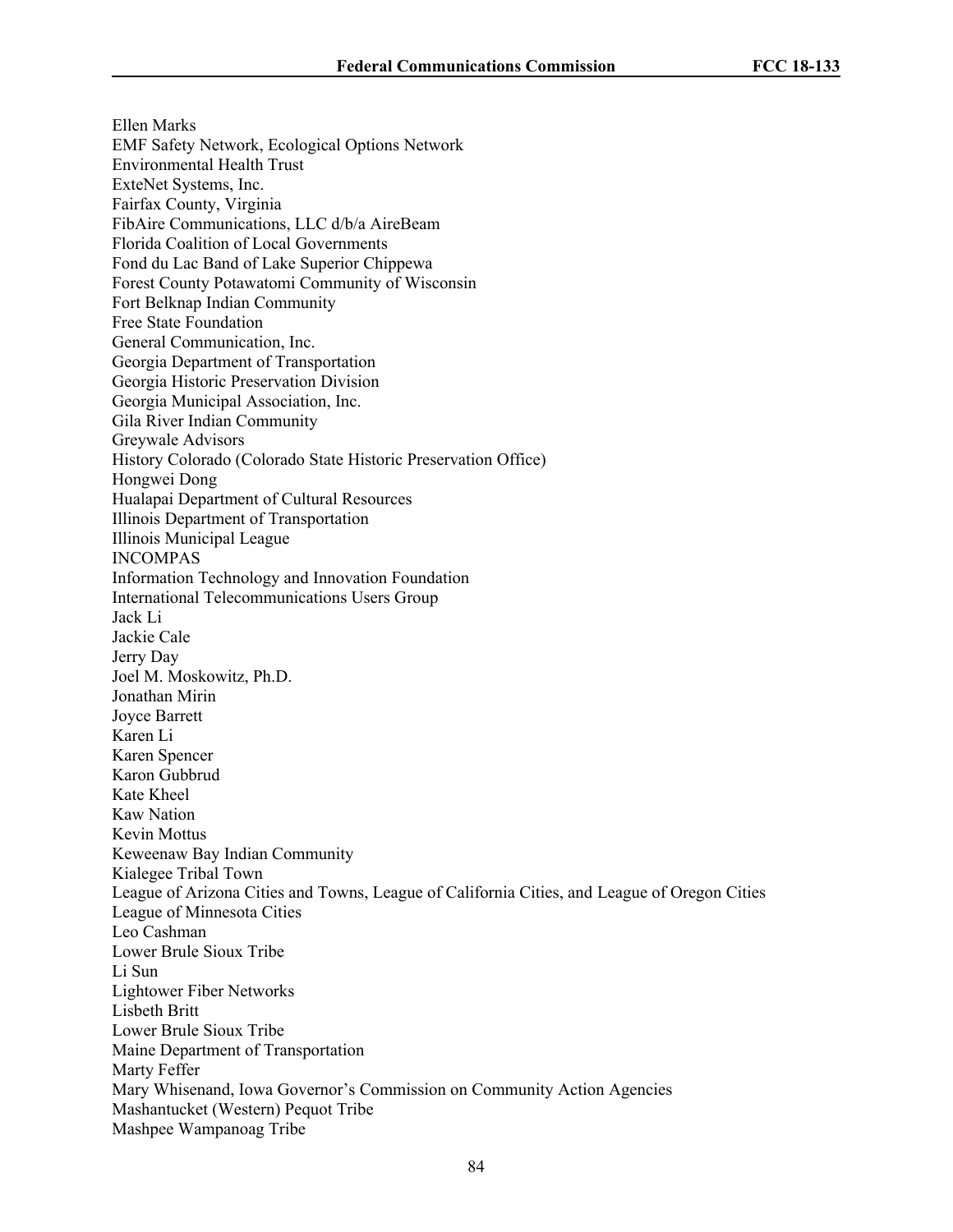Matthew Goulet Mayor Patrick Furey, City of Torrance, California McLean Citizens Association Miami Tribe of Oklahoma Missouri State Historic Preservation Office Mobile Future Mobilitie, LLC Mohegan Tribe of Indians of Connecticut Montana State Historic Preservation Office Monte R. Lee and Company Muckleshoot Indian Tribe Muscogee (Creek) Nation National Association of Tower Erectors (NATE) National Association of Tribal Historic Preservation Officers National Black Caucus of State Legislators National Conference of State Historic Preservation Officers National Congress of American Indians National Congress of American Indians, National Association of Tribal Historic Preservation Officers, and United South and Eastern Tribes Sovereignty Protection Fund National Congress of American Indians and United South and Eastern Tribes Sovereignty Protection Fund National League of Cities National League of Cities, United States Conference of Mayors, International Municipal Lawyers Association, Government Finance Officers Association, National Association of Counties, National Association of Regional Councils, National Association of Towns and Townships, and National Association of Telecommunications Officers and Advisors National Tribal Telecommunications Association National Trust for Historic Preservation Native Public Media NATOA Natural Resources Defense Council Navajo Nation and the Navajo Nation Telecommunications Regulatory Commission Naveen Albert NCTA—The Internet & Television Association nepsa solutions LLC New Mexico Department of Cultural Affairs, Historic Preservation Division Nez Perce Tribe Nina Beety Nokia North Carolina State Historic Preservation Office Northern Cheyenne Tribal Historic Preservation Office NTCA—The Rural Broadband Association Office of Historic Preservation for the Mashantucket Pequot Tribal Nation of Connecticut Ohio State Historic Preservation Office Oklahoma History Center State Historic Preservation Office Olemara Peters Omaha Tribe of Nebraska ONE Media, LLC Oregon State Historic Preservation Office Osage Nation Otoe-Missouria Tribe Pala Band of Mission Indians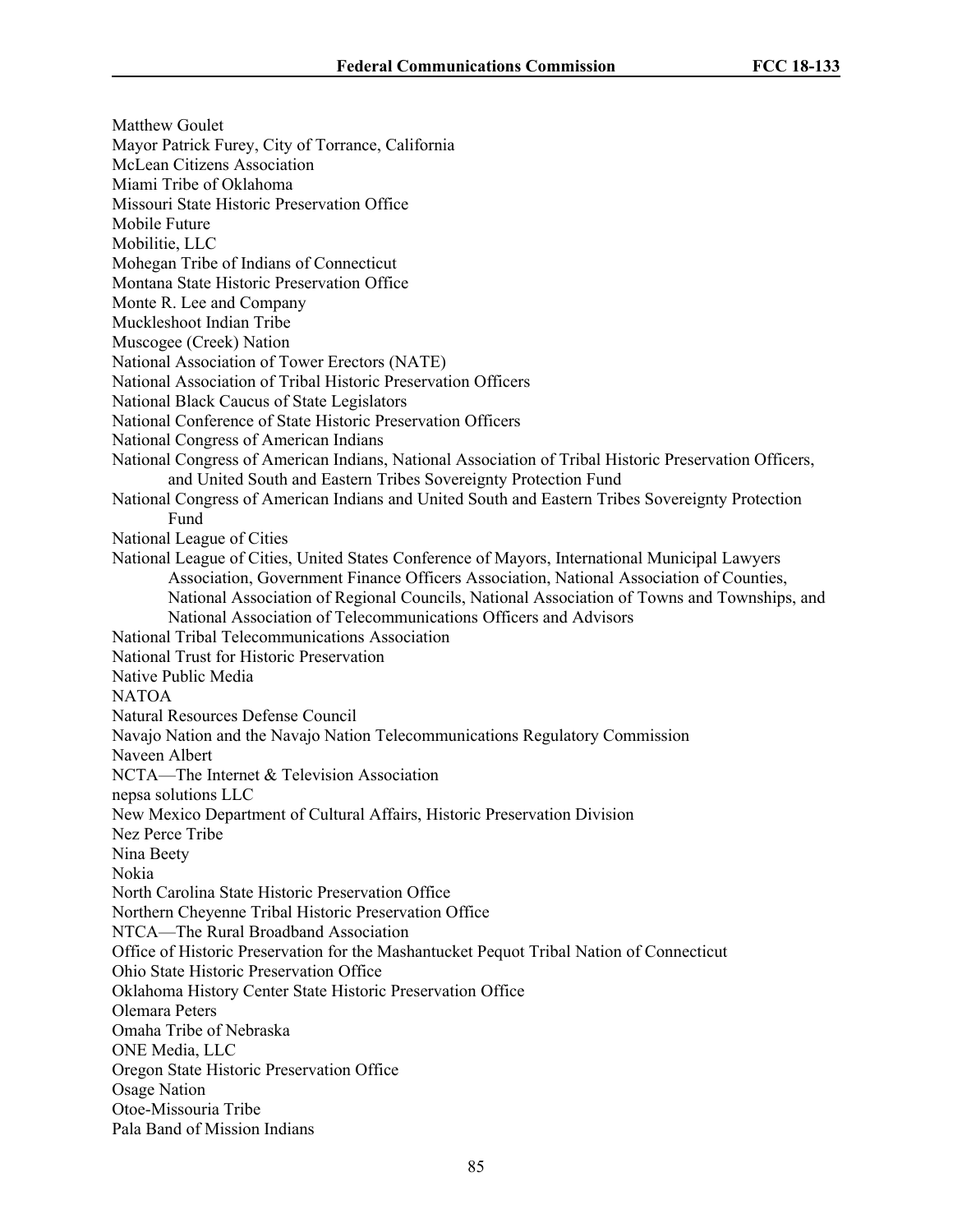Patrick Wronkiewicz Pechanga Band of Luiseno Indians Pennsylvania State Historic Preservation Office Prairie Island Indian Community PTA-FLA, Inc . Pueblo of Laguna Pueblo of Pojoaque Pueblo of Tesuque Puerto Rico State Historic Preservation Office Quad Cities Cable Communications Commission Quapaw Tribe of Oklahoma R Street Institute Rebecca Carol Smith Red Cliff Band of Lake Superior Chippewa Representative Tom Sloan, State of Kansas House of Representatives Representatives Anna G. Eshoo, Frank Pallone, Jr., and Raul Ruiz, U.S. House of Representatives Rhode Island Historical Preservation and Heritage Commission Rosebud Sioux Tribe Tribal Historic Preservation Cultural Resource Management Office Ronald M. Powell, Ph.D. S. Quick Sacred Wind Communications, Inc. Samsung Electronics America, Inc. Santa Clara Pueblo Sault Ste. Marie Tribe of Chippewa Indians SCAN NATOA, Inc. Seminole Nation of Oklahoma Seminole Tribe of Florida Senator Duane Ankney, Montana State Senate Shawnee Tribe Sisseton Wahpeton Oyate Skokomish Indian Tribe Tribal Historic Preservation Office Skull Valley Band of Goshute Smart Communities and Special Districts Coalition Soula Culver Sprint Standing Rock Sioux Tribe Starry, Inc. State of Washington Department of Archaeology & Historic Preservation Sue Present Swinomish Indian Tribal Community Table Mountain Rancheria Tribal Government Office Tanana Chiefs Conference Telecommunications Industry Association Texas Department of Transportation Texas Historical Commission Thlopthlocco Tribal Town T-Mobile USA, Inc. Tonkawa Tribe of Oklahoma Triangle Communication System, Inc. Twenty-Nine Palms Band of Mission Indians United Keetoowah Band of Cherokee Indians In Oklahoma Utah Department of Transportation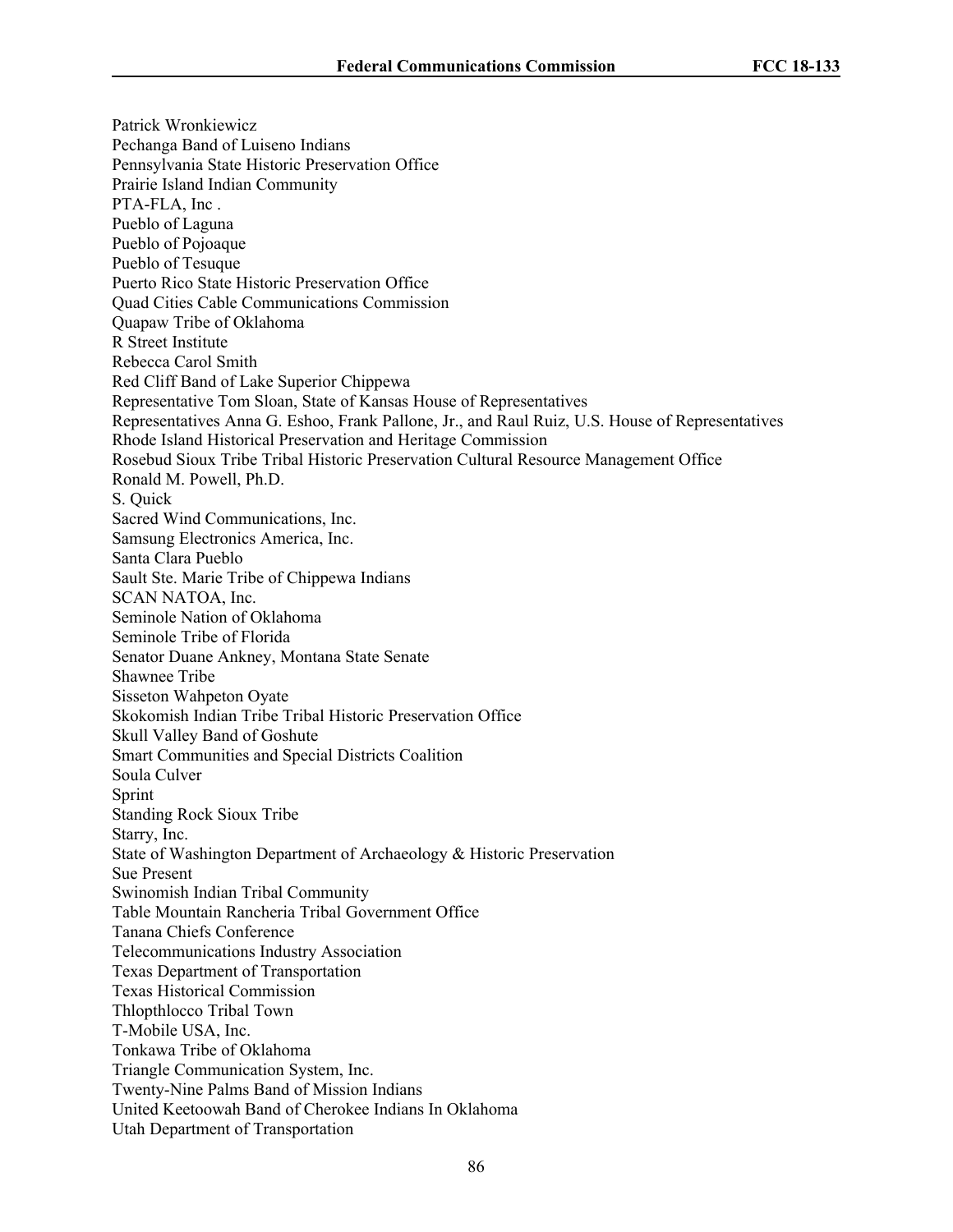Ute Mountain Ute Tribe

Utilities Technology Council Verizon Wampanoag Tribe of Gay Head (Aquinnah) WEC Energy Group, Inc. Wei Shen Wei-Ching Lee, MD, California Medical Association Delegate of Los Angeles County Winnebago Tribe of Nebraska Wireless Infrastructure Association Wireless Internet Service Providers Association Xcel Energy Services Inc. **Reply Comments** Alaska State Historic Preservation Office American Cable Association American Public Power Association Association of American Railroads California Public Utilities Commission Catherine Kleiber Chippewa Cree Tribe Cities of San Antonio, Texas; Eugene, Oregon; Bowie, Maryland; Huntsville, Alabama; and Knoxville, Tennessee City of Baltimore, Maryland City of New York City of Philadelphia Colorado Communications and Utility Alliance (CCUA), Rainier Communications Commission (RCC), City of Seattle, Washington, City of Tacoma, Washington, King County, Washington, Jersey Access Group (JAG), and Colorado Municipal League (CML) Comcast Corporation Communications Workers of America Competitive Carriers Association Consumer Technology Association Conterra Broadband Services, Southern Light, LLC, and Uniti Group Inc. Critical Infrastructure Coalition **CTIA** Dan Kleiber Enterprise Wireless Alliance Environmental Health Trust ExteNet Systems, Inc. Florida Coalition of Local Governments Confederated Tribes of Grand Ronde Community of Oregon Historic Preservation Department INCOMPAS Irregulators League of Arizona Cities and Towns, League of California Cities, and League of Oregon Cities National Association of Regulatory Utility Commissioners National Association of Telecommunications Officers and Advisors, National League of Cities, National Association of Towns and Townships, National Association of Regional Councils, United States Conference of Mayors, and Government Finance Officers Association National Congress of American Indians, United South and Eastern Tribes Sovereignty Protection Fund, and National Association of Tribal Historic Preservation Officers National Organization of Black Elected Legislative (NOBEL) Women National Rural Electric Cooperative Association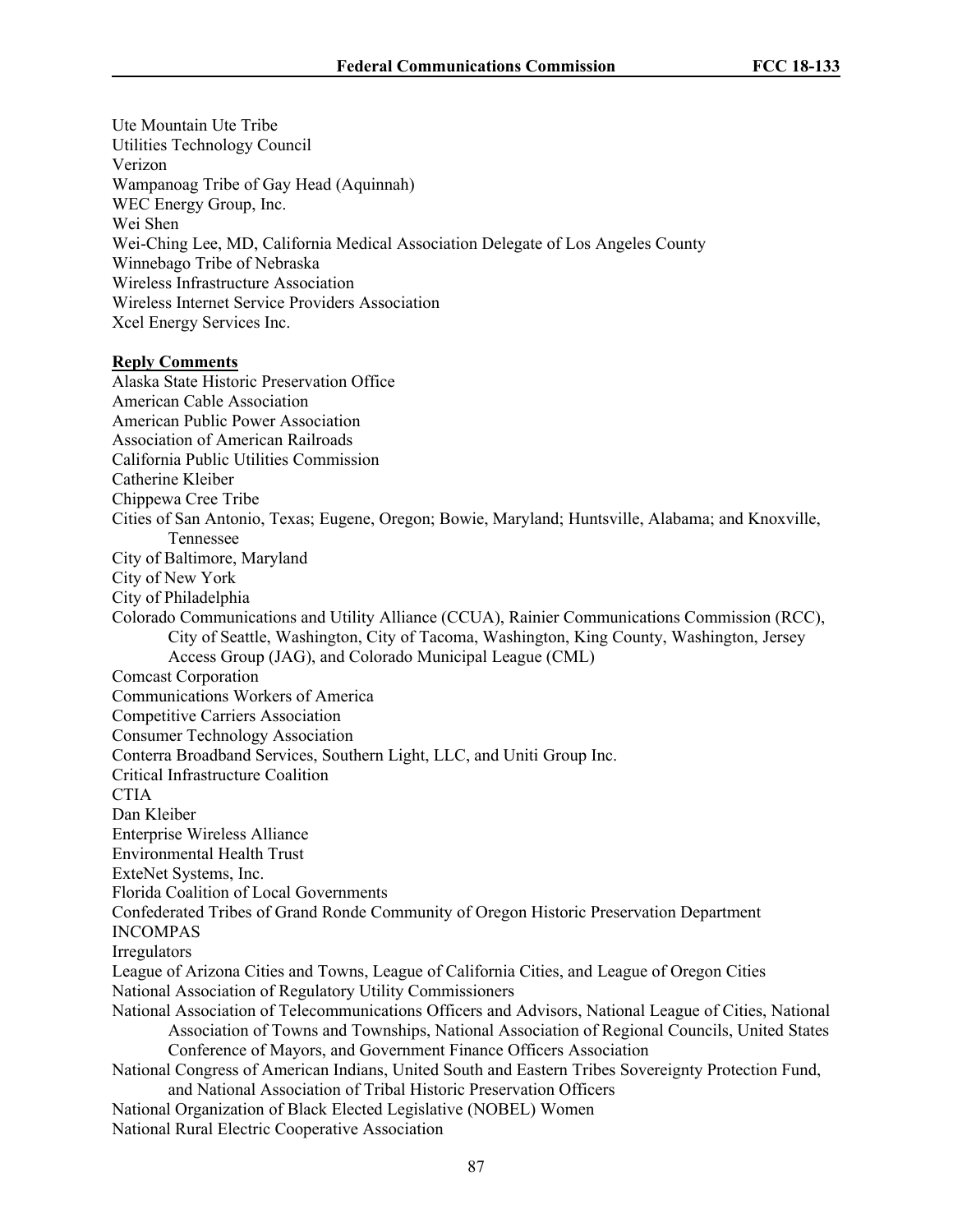Navajo Nation and the Navajo Nation Telecommunications Regulatory Commission NCTA—The Internet & Television Association Pueblo of Acoma Puerto Rico Telephone Company, Inc., d/b/a Claro Quintillion Networks, LLC, and Quintillion Subsea Operations, LLC Rebecca Carol Smith SDN Communications Skyway Towers, LLC SmallCellSite.Com Smart Communities and Special Districts Coalition Sue Present The Greenlining Institute T-Mobile USA, Inc. Triangle Communication System, Inc. United States Conference of Mayors Verizon Washington, D.C. Office of the Chief Technology Officer Wireless Internet Service Providers Association Xcel Energy Services Inc.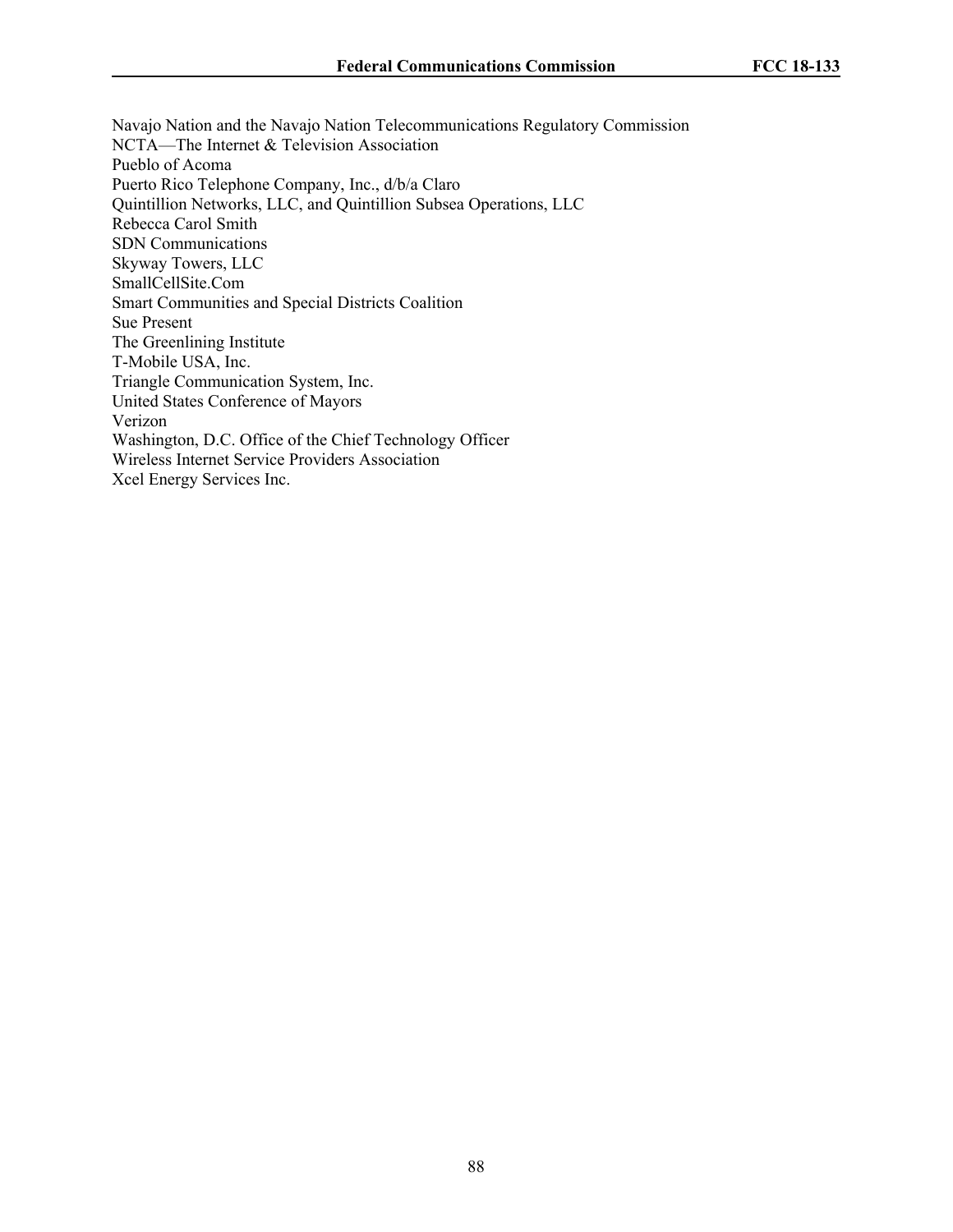### **APPENDIX C**

#### **Final Regulatory Flexibility Analysis**

1. As required by the Regulatory Flexibility Act of 1980, as amended  $(RFA)^{1}$  an Initial Regulatory Flexibility Analysis (IRFA) was incorporated in the *Notice of Proposed Rulemaking* (*NPRM*), released in April 2017.<sup>2</sup> The Commission sought written public comment on the proposals in the *NPRM*, including comment on the IRFA. The comments received are addressed below in Section B. This present Final Regulatory Flexibility Analysis (FRFA) conforms to the RFA.<sup>3</sup>

### **A. Need for and Objectives of the Rules**

2. In the *Third Report and Order*, the Commission continues its efforts to promote the timely buildout of wireless infrastructure across the country by eliminating regulatory impediments that unnecessarily delay bringing personal wireless services to consumers. The record shows that lengthy delays in approving siting applications by siting agencies has been a persistent problem.<sup>4</sup> With this in mind, the *Third Report and Order* establishes and codifies specific rules concerning the amount of time siting agencies may take to review and approve certain categories of wireless infrastructure siting applications. More specifically, the Commission addresses its Section 332 shot clock rules for infrastructure applications which will be presumed reasonable under the Communications Act. As an initial matter, the Commission establishes two new shot clocks for Small Wireless Facilities applications. For collocation of Small Wireless Facilities on preexisting structures, the Commission adopts a 60-day shot clock which applies to both individual and batched applications. For applications associated with Small Wireless Facilities new construction we adopt a 90-day shot clock for both individual and batched applications.<sup>5</sup> The Commission also codifies two existing Section 332 shot clocks for all other Non-Small Wireless Facilities that were established in the *2009 Declaratory Ruling* without codification.6These existing shot clocks require 90-days for processing of all other Non-Small Wireless Facilities collocation applications, and 150-days for processing of all other Non-Small Wireless Facilities applications other than collocations.

3. The *Third Report and Order* addresses other issues related to both the existing and new shot clocks. In particular we address the specific types of authorizations subject to the "Reasonable Period of Time" provisions of Section  $332(c)(7)(B)(ii)$ , finding that "any request for authorization to place, construct, or modify personal wireless service facilities" under Section  $332(c)(7)(B)(ii)$  means all authorizations a locality may require, and to all aspects of and steps in the siting process, including license or franchise agreements to access ROW, building permits, public notices and meetings, lease negotiations, electric permits, road closure permits, aesthetic approvals, and other authorizations needed for deployment of personal wireless services infrastructure. <sup>7</sup> The Commission also addresses collocation on structures not previously zoned for wireless use,<sup>8</sup> when the four Section 332 shot clocks begin to run, <sup>9</sup>

<sup>1</sup> *See* 5 U.S.C. § 603. The RFA, *see* 5 U.S.C. §§ 601—612, has been amended by the Small Business Regulatory Enforcement Fairness Act of 1996 (SBREFA), Pub. L. No. 104-121, Title II, 110 Stat. 857 (1996).

<sup>2</sup> *See Accelerating Wireless Broadband Deployment by Removing Barriers to Infrastructure Deployment*, Notice of Proposed Rulemaking, 32 FCC Rcd 3330 (2017).

<sup>3</sup> *See* 5 U.S.C. § 604.

<sup>4</sup> *See supra* paras. 23-9.

<sup>5</sup> *See supra* paras. 111-12.

<sup>6</sup> *See supra* paras. 138-39; *2009 Declaratory Ruling*.

<sup>7</sup> *See supra* paras. 132-37.

<sup>8</sup> *See supra* para. 140.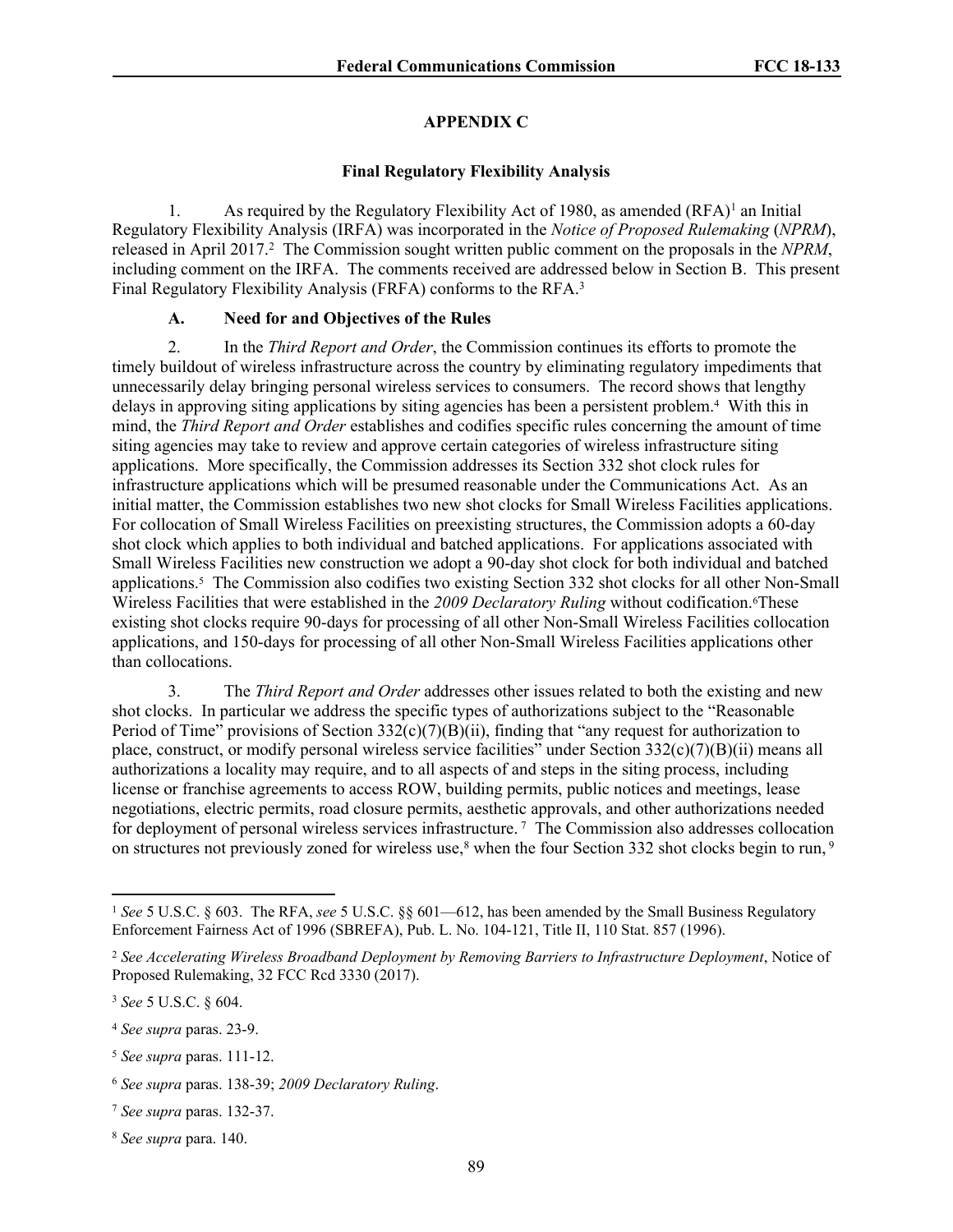the impact of incomplete applications on our Section 332 shot clocks,<sup>10</sup> and how state imposed shot clocks remedies effect the Commission's Section 332 shot clocks remedies.<sup>11</sup>

4. The Commission discusses the appropriate judicial remedy that applicants may pursue in cases where a siting authority fails to act within the applicable shot clock period.<sup>12</sup> In those situations, applicants may commence an action in a court of competent jurisdiction alleging a violation of Section 332(c)(7)(B)(i)(II) and seek injunctive relief granting the application. Notwithstanding the availability of a judicial remedy if a shot clock deadline is missed, the Commission recognizes that the Section 332 time frames might not be met in exceptional circumstances and has refined its interpretation of the circumstances when a period of time longer than the relevant shot clock would nonetheless be a reasonable period of time for action by a siting agency.<sup>13</sup> In addition, a siting authority that is subject to a court action for missing an applicable shot clock deadline has the opportunity to demonstrate that the failure to act was reasonable under the circumstances and, therefore, did not materially limit or inhibit the applicant from introducing new services or improving existing services thereby rebutting the effective prohibition presumption.

5. The rules adopted in the *Third Report and Order* will accelerate the deployment of wireless infrastructure needed for the mobile wireless services of the future, while preserving the fundamental role of localities in this process. Under the Commission's new rules, localities will maintain control over the placement, construction and modification of personal wireless facilities, while at the same time the Commission's new process will streamline the review of wireless siting applications.

# **B. Summary of Significant Issues Raised by Public Comments in Response to the IRFA**

6. Only one party—the Smart Communities and Special Districts Coalition—filed comments specifically addressing the rules and policies proposed in the IRFA. They argue that any shortening or alteration of the Commission's existing shot clocks or the adoption of a deemed granted remedy will adversely affect small local governments, special districts, property owners, small developers, and others by placing their siting applications behind wireless provider siting applications.<sup>14</sup> Subsequently, NATOA filed comments concerning the draft FRFA.<sup>15</sup> NATOA argues that the new shot clocks impose burdens on local governments and particularly those with limited resources. NATOA asserts that the new shot clocks will spur more deployment applications than localities currently process.

7. These arguments, however, fail to acknowledge that Section 332 shot clocks have been in place for years and reflect Congressional intent as seen in the statutory language of Section 332. The record in this proceeding demonstrates the need for, and reasonableness of, expediting the siting review of certain facility deployments.<sup>16</sup> More streamlined procedures are both reasonable and necessary to provide greater predictability. The current shot clocks do not reflect the evolution of the application review process and evidence that localities can complete reviews more quickly than was the case when the original shot clocks were adopted nine years ago. Localities have gained significant experience processing wireless siting applications and several jurisdictions already have in place laws that require

<sup>10</sup> *Id*.

<sup>13</sup> *See supra* para. 127.

<sup>14</sup> Smart Communities Comments at 81; *see also* Letter from Gerard Lavery Lederer, Counsel, Smart Communities, to Marlene H. Dortch, Secretary, FCC, WT Docket No. 17-79, *Ex Parte* Submission at 33 (filed Sept. 19, 2018).

<sup>15</sup> Letter from Nancy Werner, NATOA, to Marlene H. Dortch, Secretary, FCC, WT Docket No. 17-79, at 4-5 (filed Sept. 19, 2018).

<sup>16</sup> *See supra* para. [106.](#page-55-0)

<sup>(</sup>Continued from previous page) <sup>9</sup> *See supra* paras. 141-46.

<sup>11</sup> *See supra* para. 147.

<sup>12</sup> *See supra* paras. **Error! Reference source not found.**[-131](#page-67-0).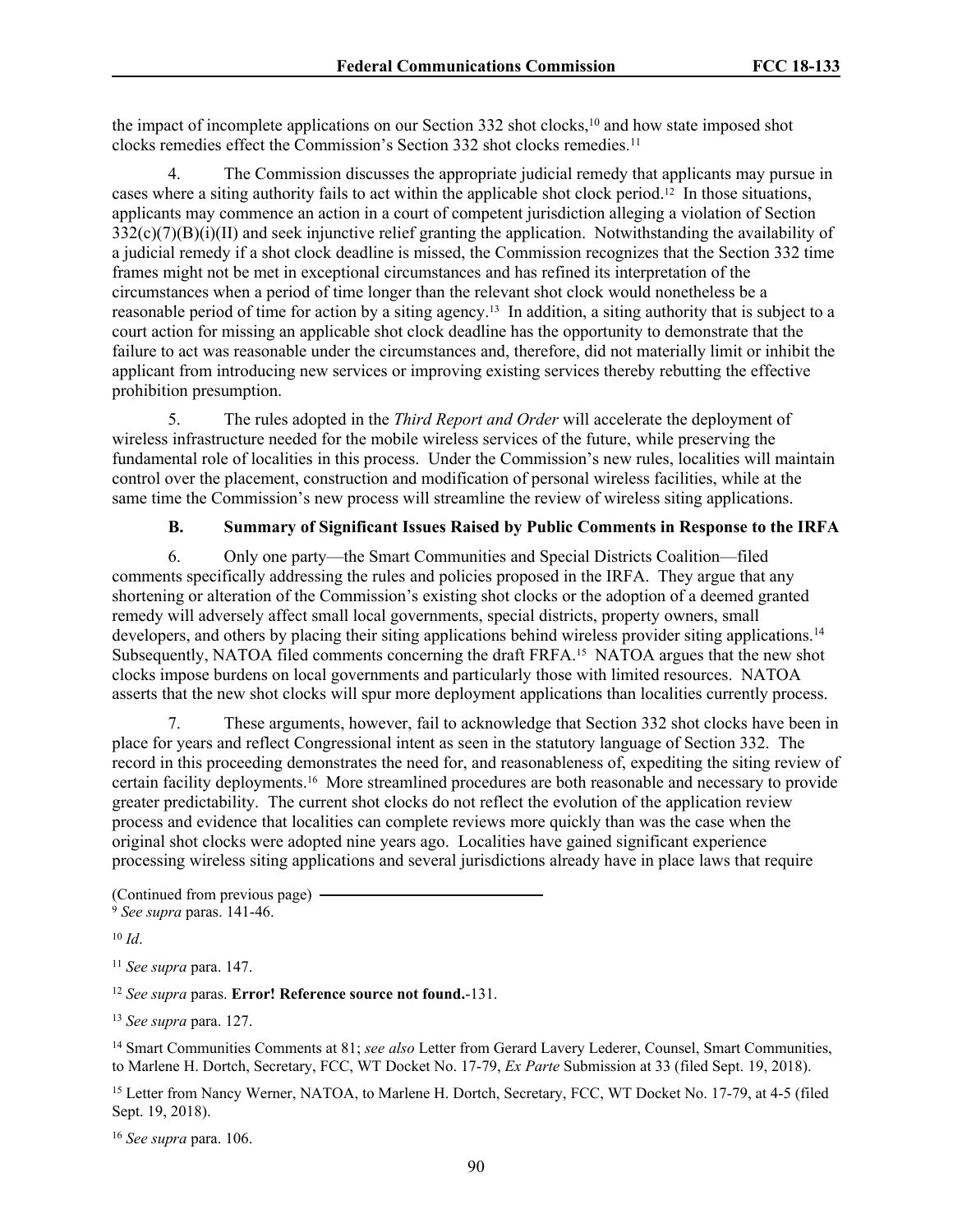applications to be processed in less time than the Commission's new shot clocks. With the passage of time, sitting agencies have become more efficient in processing siting applications and this, in turn, should reduce any economic burden the Commission's new shot clock provisions have on them.

The Commission has carefully considered the impact of its new shot clocks on siting authorities and has established shot clocks that take into consideration the nature and scope of siting requests by establishing shot clocks of different lengths of time that depend on the nature of the siting request at issue. <sup>17</sup> The length of these shot clocks is based in part on the need to ensure that local governments have ample time to take any steps needed to protect public safety and welfare and to process other pending utility applications.<sup>18</sup> Since local siting authorities have gained experience in processing siting requests in an expedited fashion, they should be able to comply with the Commission's new shot clocks.

9. The Commission has taken into consideration the concerns of the Smart Communities and Special Districts Coalition and NATOA. It has established shot clocks that will not favor wireless providers over other applicants with pending siting applications. Further, instead of adopting a deemed granted remedy that would grant a siting application when a shot clock lapses without a decision on the merits, the Commission provides guidance as to the appropriate judicial remedy that applicants may pursue and examples of exceptional circumstance where a siting authority may be justified in needing additional time to review a siting application then the applicable shot clock allows.<sup>19</sup> Under this approach, the applicant may seek injunctive relief as long as several minimum requirements are met. The siting authority, however, can rebut the presumptive reasonableness of the applicable shot clock under certain circumstances. The circumstances under which a sitting authority might have to do this will be rare. Under this carefully crafted approach, the interests of siting applicants, siting authorities, and citizens are protected.

# **C. Response to Comments by the Chief Counsel for Advocacy of the Small Business Administration**

10. Pursuant to the Small Business Jobs Act of 2010, which amended the RFA, the Commission is required to respond to any comments filed by the Chief Counsel for Advocacy of the Small Business Administration (SBA), and to provide a detailed statement of any change made to the proposed rules as a result of those comments. $20$ 

11. The Chief Counsel did not file any comments in response to the proposed rules in this proceeding.

# **D. Description and Estimate of the Number of Small Entities to Which the Rules Will Apply**

12. The RFA directs agencies to provide a description of, and where feasible, an estimate of the number of small entities that may be affected by the rules adopted herein.<sup>21</sup> The RFA generally defines the term "small entity" as having the same meaning as the terms "small business," "small organization," and "small governmental jurisdiction."<sup>22</sup> In addition, the term "small business" has the same meaning as the term "small business concern" under the Small Business Act.<sup>23</sup> A "small business

<sup>23</sup> 5 U.S.C. § 601(3) (incorporating by reference the definition of "small-business concern" in the Small Business Act, 15 U.S.C. § 632). Pursuant to 5 U.S.C. § 601(3), the statutory definition of a small business applies "unless an

<sup>17</sup> *See supra* paras. 105-112.

<sup>18</sup> *Id*.

<sup>19</sup> *See supra* paras. 116-131.

 $20\,5$  U.S.C. § 604(a)(3).

<sup>21</sup> *See* 5 U.S.C. § 604(a)(3).

<sup>22</sup> 5 U.S.C. § 601(6).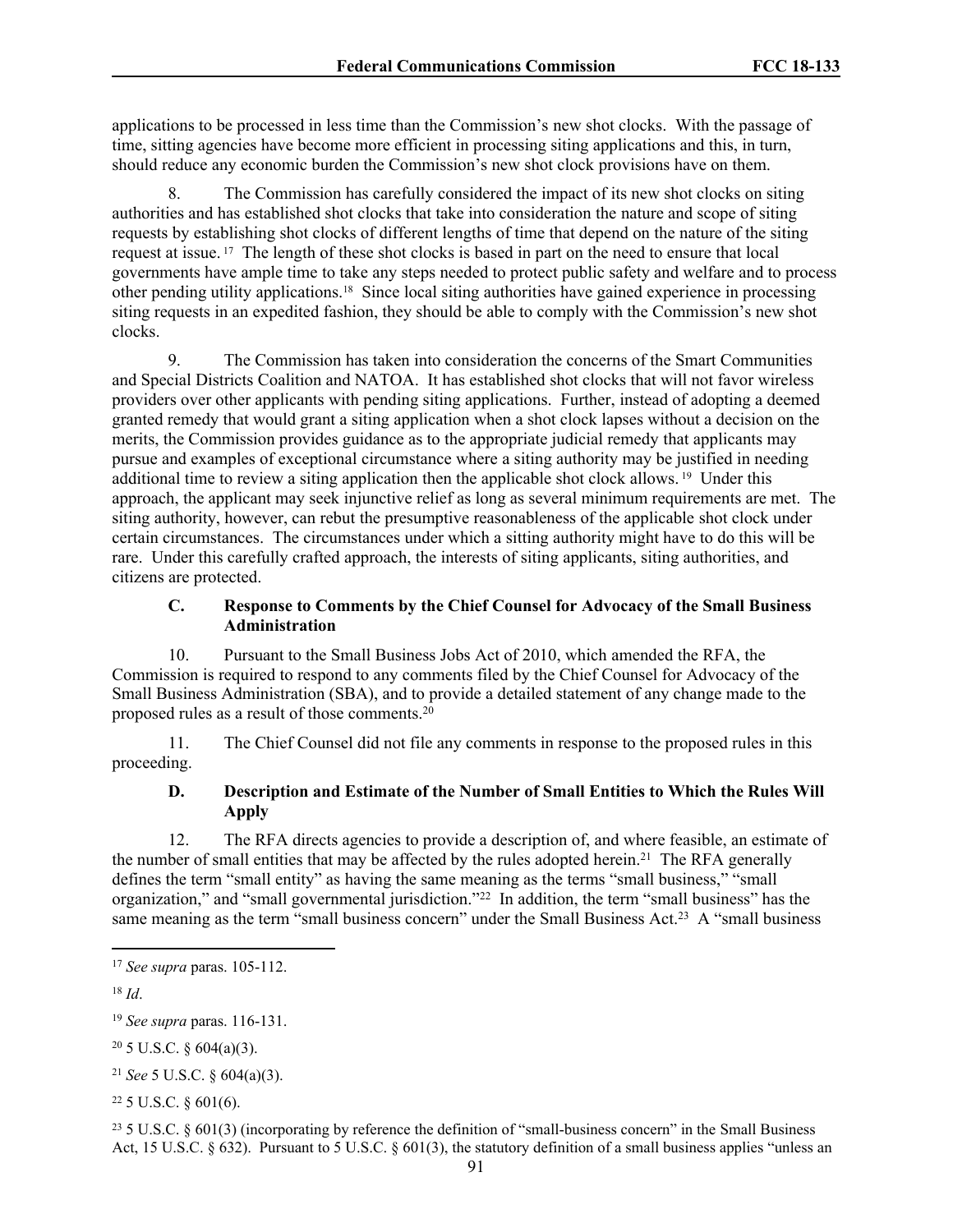concern" is one which: (1) is independently owned and operated; (2) is not dominant in its field of operation; and (3) satisfies any additional criteria established by the SBA.<sup>24</sup>

13. *Small Businesses, Small Organizations, Small Governmental Jurisdictions*. Our actions, over time, may affect small entities that are not easily categorized at present. We therefore describe here, at the outset, three broad groups of small entities that could be directly affected herein.<sup>25</sup> First, while there are industry specific size standards for small businesses that are used in the regulatory flexibility analysis, according to data from the SBA's Office of Advocacy, in general a small business is an independent business having fewer than 500 employees.<sup>26</sup> These types of small businesses represent 99.9 percent of all businesses in the United States which translates to 28.8 million businesses.<sup>27</sup>

Next, the type of small entity described as a "small organization" is generally "any notfor-profit enterprise which is independently owned and operated and is not dominant in its field."<sup>28</sup> Nationwide, as of August 2016, there were approximately 356,494 small organizations based on registration and tax data filed by nonprofits with the Internal Revenue Service (IRS).<sup>29</sup>

15. Finally, the small entity described as a "small governmental jurisdiction" is defined generally as "governments of cities, counties, towns, townships, villages, school districts, or special districts, with a population of less than fifty thousand."<sup>30</sup> U.S. Census Bureau data from the 2012 Census of Governments<sup>31</sup> indicate that there were 90,056 local governmental jurisdictions consisting of general purpose governments and special purpose governments in the United States.<sup>32</sup> Of this number there were

<sup>24</sup> 15 U.S.C. § 632.

<sup>25</sup> *See* 5 U.S.C. § 601(3)-(6).

<sup>26</sup> *See* SBA, Office of Advocacy, "Frequently Asked Questions, Question 1—What is a small business?" https://www.sba.gov/sites/default/files/advocacy/SB-FAQ-2016\_WEB.pdf (June 2016).

<sup>27</sup> *See* SBA, Office of Advocacy, "Frequently Asked Questions, Question 2- How many small businesses are there in the U.S.?" https://www.sba.gov/sites/default/files/advocacy/SB-FAQ-2016\_WEB.pdf (June 2016).

 $28$  5 U.S.C. § 601(4).

<sup>29</sup> Data from the Urban Institute, National Center for Charitable Statistics (NCCS) reporting on nonprofit organizations registered with the IRS was used to estimate the number of small organizations. Reports generated using the NCCS online database indicated that as of August 2016 there were 356,494 registered nonprofits with total revenues of less than \$100,000. Of this number 326,897 entities filed tax returns with 65,113 registered nonprofits reporting total revenues of \$50,000 or less on the IRS Form 990-N for Small Exempt Organizations and 261,784 nonprofits reporting total revenues of \$100,000 or less on some other version of the IRS Form 990 within 24 months of the August 2016 data release date. *See* http://nccs.urban.org/sites/all/nccs-archive/html//tablewiz/tw.php where the report showing this data can be generated by selecting the following data fields: Report: "The Number and Finances of All Registered 501(c) Nonprofits"; Show: "Registered Nonprofits"; By: "Total Revenue Level (years 1995, Aug to 2016, Aug)"; and For: "2016, Aug" then selecting "Show Results".

<sup>30</sup> 5 U.S.C. § 601(5).

<sup>31</sup> *See* 13 U.S.C. § 161. The Census of Government is conducted every five (5) years compiling data for years ending with "2" and "7". *See also* Program Description Census of Government *https://factfinder.census.gov/faces/affhelp/jsf/pages/metadata.xhtml?lang=en&type=program&id=program.en.CO G#*.

<sup>32</sup> *See* U.S. Census Bureau, 2012 Census of Governments, Local Governments by Type and State: 2012 - United States-States. https://factfinder.census.gov/bkmk/table/1.0/en/COG/2012/ORG02.US01. Local governmental jurisdictions are classified in two categories - General purpose governments (county, municipal and town or township) and Special purpose governments (special districts and independent school districts).

<sup>(</sup>Continued from previous page)

agency, after consultation with the Office of Advocacy of the Small Business Administration and after opportunity for public comment, establishes one or more definitions of such term which are appropriate to the activities of the agency and publishes such definition(s) in the Federal Register."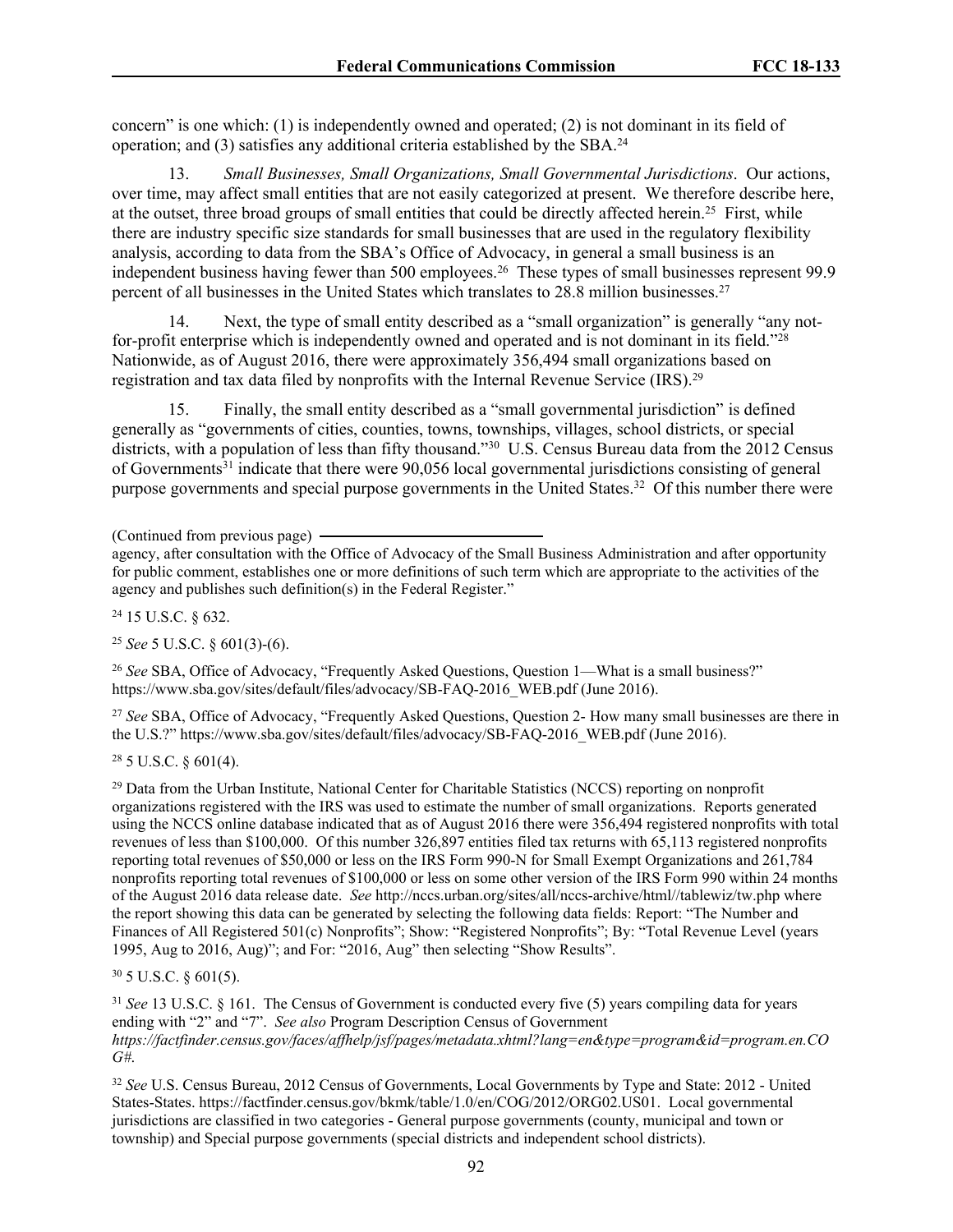37, 132 General purpose governments (county<sup>33</sup>, municipal and town or township<sup>34</sup>) with populations of less than 50,000 and 12,184 Special purpose governments (independent school districts<sup>35</sup> and special districts<sup>36</sup>) with populations of less than 50,000. The 2012 U.S. Census Bureau data for most types of governments in the local government category show that the majority of these governments have populations of less than 50,000.<sup>37</sup> Based on this data we estimate that at least 49,316 local government jurisdictions fall in the category of "small governmental jurisdictions."<sup>38</sup>.

16. *Wireless Telecommunications Carriers (except Satellite).* This industry comprises establishments engaged in operating and maintaining switching and transmission facilities to provide communications via the airwaves. Establishments in this industry have spectrum licenses and provide services using that spectrum, such as cellular services, paging services, wireless Internet access, and wireless video services.<sup>39</sup> The appropriate size standard under SBA rules is that such a business is small if it has 1,500 or fewer employees.<sup>40</sup> For this industry, U.S. Census data for 2012 show that there were 967 firms that operated for the entire year.<sup>41</sup> Of this total, 955 firms had employment of 999 or fewer employees and 12 had employment of 1000 employees or more.<sup>42</sup> Thus under this category and the associated size standard, the Commission estimates that the majority of wireless telecommunications

https://factfinder.census.gov/bkmk/table/1.0/en/COG/2012/ORG11.US01. There were 12,184 independent school districts with enrollment populations less than 50,000.

<sup>36</sup> *See* U.S. Census Bureau, 2012 Census of Governments, Special District Governments by Function and State: 2012 - United States-States. https://factfinder.census.gov/bkmk/table/1.0/en/COG/2012/ORG09.US01. The U.S. Census Bureau data did not provide a population breakout for special district governments.

<sup>37</sup> *See* U.S. Census Bureau, 2012 Census of Governments, **C**ounty Governments by Population-Size Group and State: 2012 - United States-States **-** [https://factfinder.census.gov/bkmk/table/1.0/en/COG/2012/ORG06.US01;](https://factfinder.census.gov/bkmk/table/1.0/en/COG/2012/ORG06.US01) Subcounty General-Purpose Governments by Population-Size Group and State: 2012 - United States–States <https://factfinder.census.gov/bkmk/table/1.0/en/COG/2012/ORG07.US01>; and Elementary and Secondary School Systems by Enrollment-Size Group and State: 2012 - United States-States.

<https://factfinder.census.gov/bkmk/table/1.0/en/COG/2012/ORG11.US01>. While U.S. Census Bureau data did not provide a population breakout for special district governments, if the population of less than 50,000 for this category of local government is consistent with the other types of local governments the majority of the 38, 266 special district governments have populations of less than 50,000.

<sup>38</sup> *Id.*

<sup>39</sup> U.S. Census Bureau, 2012 NAICS Definitions, "517210 Wireless Telecommunications Carriers (Except Satellite)," *See*

https://factfinder.census.gov/faces/affhelp/jsf/pages/metadata.xhtml?lang=en&typib&id=ib.en./ECN.NAICS2012.51 7210.

<sup>40</sup> 13 CFR § 121.201, NAICS Code 517210.

<sup>41</sup> U.S. Census Bureau, *2012 Economic Census of the United States*, Table EC1251SSSZ5*, Information: Subject Series: Estab and Firm Size: Employment Size of Firms for the U.S.: 2012* NAICS Code 517210, [https://factfinder.census.gov/bkmk/table/1.0/en/ECN/2012\\_US/51SSSZ5//naics~517210.](https://factfinder.census.gov/bkmk/table/1.0/en/ECN/2012_US/51SSSZ5/naics~517210)

<sup>42</sup> *Id.* Available census data do not provide a more precise estimate of the number of firms that have employment of 1,500 or fewer employees; the largest category provided is for firms with "1000 employees or more."

<sup>33</sup> *See* U.S. Census Bureau, 2012 Census of Governments, County Governments by Population-Size Group and State: 2012 **-** United States-States. https://factfinder.census.gov/bkmk/table/1.0/en/COG/2012/ORG06.US01. There were 2,114 county governments with populations less than 50,000.

<sup>34</sup> *See* U.S. Census Bureau, 2012 Census of Governments, Subcounty General-Purpose Governments by Population-Size Group and State: 2012 - United States—States.

https://factfinder.census.gov/bkmk/table/1.0/en/COG/2012/ORG07.US01. There were 18,811 municipal and 16,207 town and township governments with populations less than 50,000.

<sup>35</sup> *See* U.S. Census Bureau, 2012 Census of Governments, Elementary and Secondary School Systems by Enrollment-Size Group and State: 2012 - United States-States.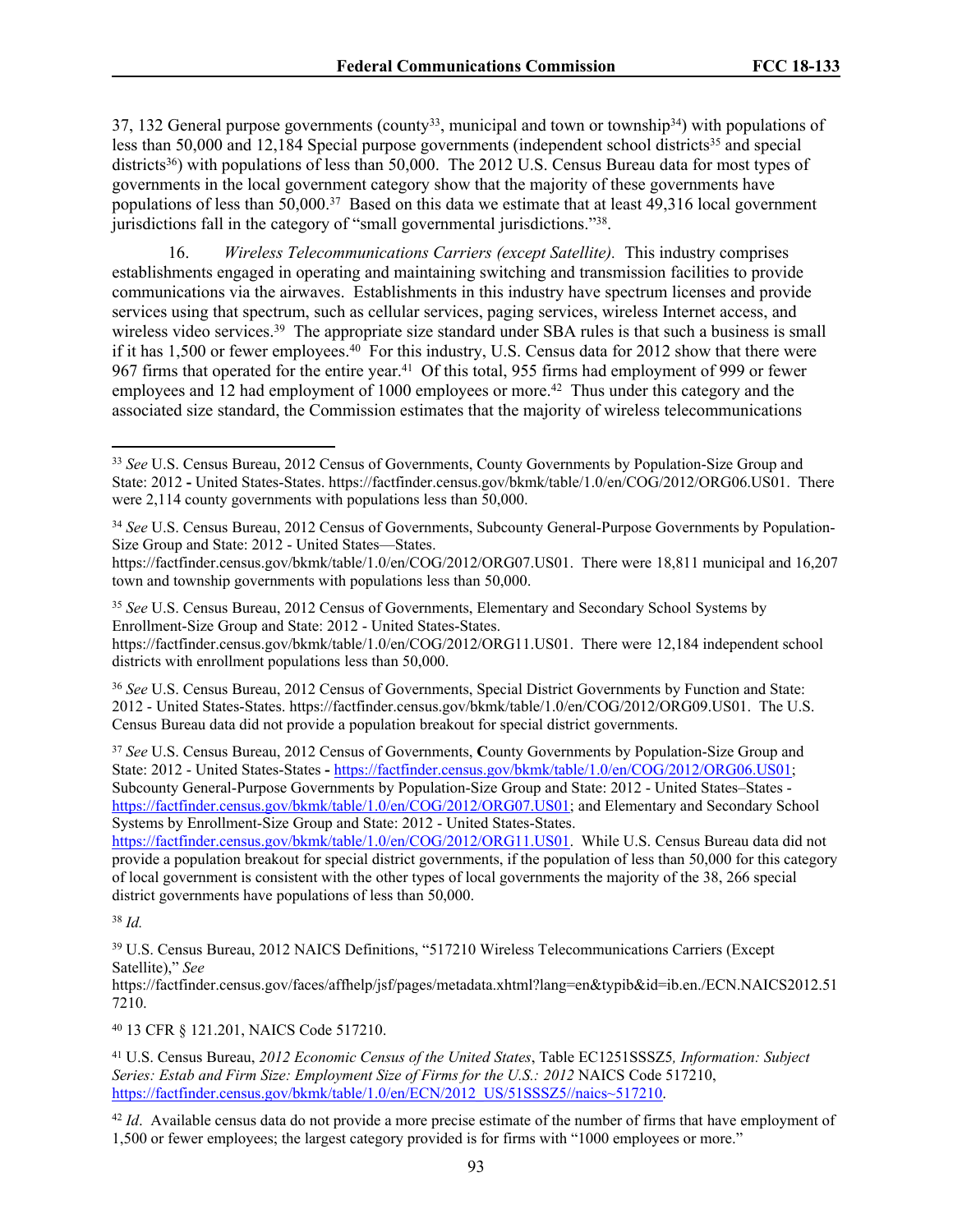carriers (except satellite) are small entities.

17. The Commission's own data—available in its Universal Licensing System—indicate that, as of May 17, 2018, there are 264 Cellular licensees that will be affected by our actions.<sup>43</sup> The Commission does not know how many of these licensees are small, as the Commission does not collect that information for these types of entities. Similarly, according to Commission data, 413 carriers reported that they were engaged in the provision of wireless telephony, including cellular service, Personal Communications Service (PCS), and Specialized Mobile Radio (SMR) Telephony services.<sup>44</sup> Of this total, an estimated 261 have 1,500 or fewer employees and 152 have more than 1,500 employees.<sup>45</sup> Thus, using available data, we estimate that the majority of wireless firms can be considered small.

18. *Personal Radio Services.* Personal radio services provide short-range, low-power radio for personal communications, radio signaling, and business communications not provided for in other services. Personal radio services include services operating in spectrum licensed under Part 95 of our rules.<sup>46</sup> These services include Citizen Band Radio Service, General Mobile Radio Service, Radio Control Radio Service, Family Radio Service, Wireless Medical Telemetry Service, Medical Implant Communications Service, Low Power Radio Service, and Multi-Use Radio Service.<sup>47</sup> There are a variety of methods used to license the spectrum in these rule parts, from licensing by rule, to conditioning operation on successful completion of a required test, to site-based licensing, to geographic area licensing. All such entities in this category are wireless, therefore we apply the definition of Wireless Telecommunications Carriers (except Satellite), pursuant to which the SBA's small entity size standard is defined as those entities employing 1,500 or fewer persons.<sup>48</sup> For this industry, U.S. Census data for 2012 show that there were 967 firms that operated for the entire year.<sup>49</sup> Of this total, 955 firms had employment of 999 or fewer employees and 12 had employment of 1000 employees or more.<sup>50</sup> Thus under this category and the associated size standard, the Commission estimates that the majority of firms can be considered small. We note however that many of the licensees in this category are individuals and not small entities. In addition, due to the mostly unlicensed and shared nature of the spectrum utilized in many of these services, the Commission lacks direct information upon which to base an estimation of the number of small entities that may be affected by our actions in this proceeding.

19. *Public Safety Radio Licensees.* Public Safety Radio Pool licensees as a general matter, include police, fire, local government, forestry conservation, highway maintenance, and emergency

<sup>45</sup> *See id*.

<sup>46</sup> 47 CFR Part 90.

<sup>48</sup> 13 CFR § 121.201, NAICS Code 517312.

<sup>43</sup> *See* [http://wireless.fcc.gov/uls.](http://wireless.fcc.gov/uls) For the purposes of this FRFA, consistent with Commission practice for wireless services, the Commission estimates the number of licensees based on the number of unique FCC Registration Numbers.

<sup>44</sup> *See* Federal Communications Commission, Wireline Competition Bureau, Industry Analysis and Technology Division, Trends in Telephone Service at Table 5.3 (Sept. 2010) (*Trends in Telephone Service*), [https://apps.fcc.gov/edocs\\_public/attachmatch/DOC-301823A1.pdf.](https://apps.fcc.gov/edocs_public/attachmatch/DOC-301823A1.pdf)

<sup>47</sup> The Citizens Band Radio Service, General Mobile Radio Service, Radio Control Radio Service, Family Radio Service, Wireless Medical Telemetry Service, Medical Implant Communications Service, Low Power Radio Service, and Multi-Use Radio Service are governed by subpart D, subpart A, subpart C, subpart B, subpart H, subpart I, subpart G, and subpart J, respectively, of Part 95 of the Commission's rules. *See generally* 47 CFR Part 95.

<sup>49</sup> U.S. Census Bureau, *2012 Economic Census of the United States*, Table EC1251SSSZ5*, Information: Subject Series: Estab and Firm Size: Employment Size of Firms for the U.S.: 2012* NAICS Code 517210, [https://factfinder.census.gov/bkmk/table/1.0/en/ECN/2012\\_US/51SSSZ5//naics~517210.](https://factfinder.census.gov/bkmk/table/1.0/en/ECN/2012_US/51SSSZ5//naics~517210)

<sup>&</sup>lt;sup>50</sup> *Id.* Available census data do not provide a more precise estimate of the number of firms that have employment of 1,500 or fewer employees; the largest category provided is for firms with "1000 employees or more."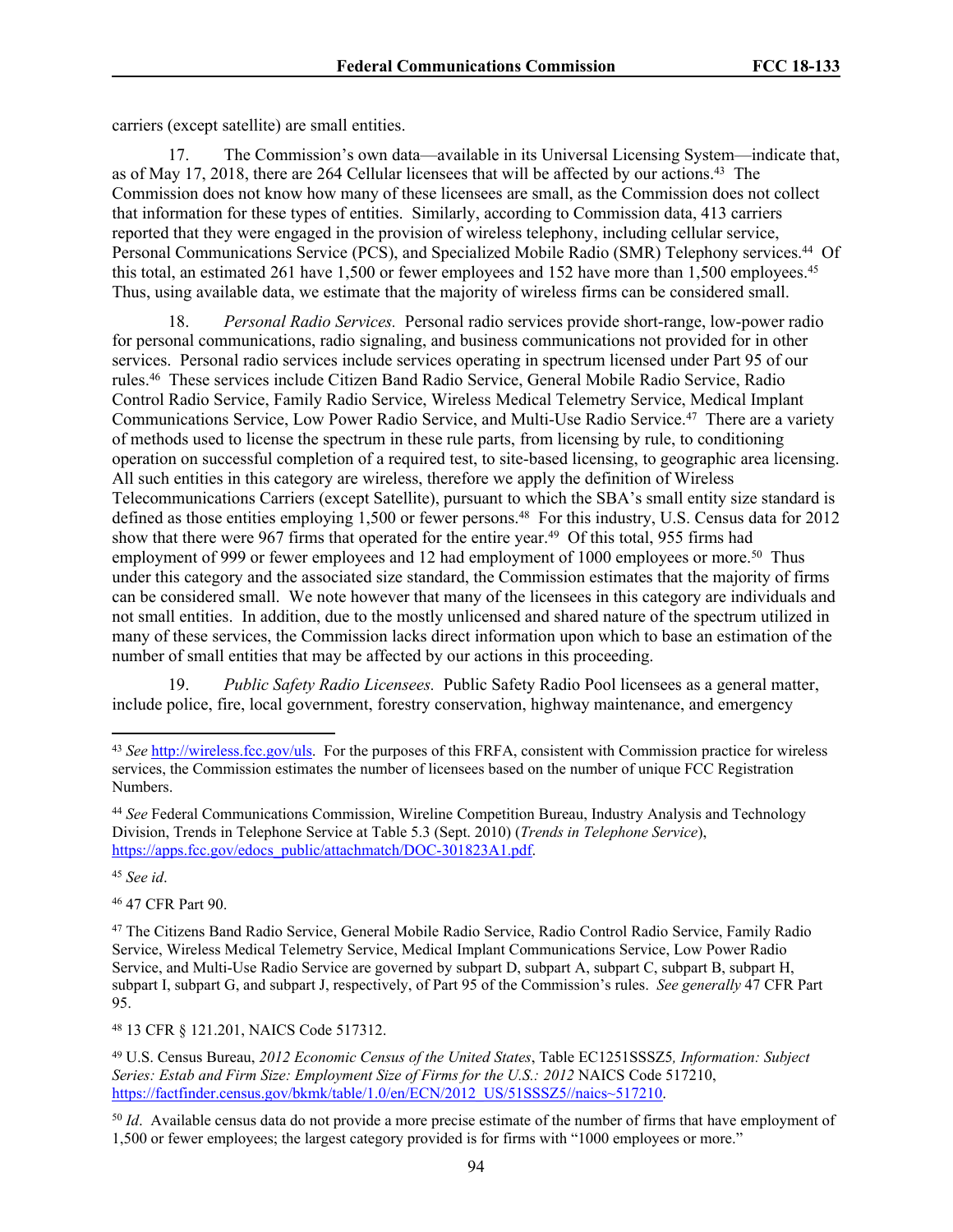medical services.<sup>51</sup> Because of the vast array of public safety licensees, the Commission has not developed a small business size standard specifically applicable to public safety licensees. The closest applicable SBA category is Wireless Telecommunications Carriers (except Satellite) which encompasses business entities engaged in radiotelephone communications. The appropriate size standard for this category under SBA rules is that such a business is small if it has 1,500 or fewer employees*.* 52 For this industry, U.S. Census data for 2012 show that there were 967 firms that operated for the entire year.<sup>53</sup> Of this total, 955 firms had employment of 999 or fewer employees and 12 had employment of 1000 employees or more.<sup>54</sup> Thus under this category and the associated size standard, the Commission estimates that the majority of firms can be considered small. With respect to local governments, in particular, since many governmental entities comprise the licensees for these services, we include under public safety services the number of government entities affected. According to Commission records, there are a total of approximately 133,870 licenses within these services.<sup>55</sup> There are 3,121 licenses in the 4.9 GHz band, based on an FCC Universal Licensing System search of March 29, 2017.<sup>56</sup> We estimate that fewer than 2,442 public safety radio licensees hold these licenses because certain entities may have multiple licenses.

20. *Private Land Mobile Radio Licensees*. Private land mobile radio (PLMR) systems serve an essential role in a vast range of industrial, business, land transportation, and public safety activities. These radios are used by companies of all sizes operating in all U.S. business categories. Because of the vast array of PLMR users, the Commission has not developed a small business size standard specifically applicable to PLMR users. The closest applicable SBA category is Wireless Telecommunications Carriers (except Satellite) which encompasses business entities engag*ed in radiotelephone communications.*<sup>57</sup> The appropriate size standard for this category under SBA rules is that such a business

<sup>54</sup> *Id.* Available census data do not provide a more precise estimate of the number of firms that have employment of 1,500 or fewer employees; the largest category provided is for firms with "1000 employees or more."

<sup>55</sup> This figure was derived from Commission licensing records as of June 27, 2008. Licensing numbers change daily. We do not expect this number to be significantly smaller as of the date of this order. This does not indicate the number of licensees, as licensees may hold multiple licenses. There is no information currently available about the number of public safety licensees that have less than 1,500 employees.

<sup>51</sup> *See* subparts A and B of Part 90 of the Commission's Rules, 47 CFR §§ 90.1-90.22. Police licensees serve state, county, and municipal enforcement through telephony (voice), telegraphy (code), and teletype and facsimile (printed material). Fire licensees are comprised of private volunteer or professional fire companies, as well as units under governmental control. Public Safety Radio Pool licensees also include state, county, or municipal entities that use radio for official purposes. State departments of conservation and private forest organizations comprise forestry service licensees that set up communications networks among fire lookout towers and ground crews. State and local governments are highway maintenance licensees that provide emergency and routine communications to aid other public safety services to keep main roads safe for vehicular traffic. Emergency medical licensees use these channels for emergency medical service communications related to the delivery of emergency medical treatment. Additional licensees include medical services, rescue organizations, veterinarians, persons with disabilities, disaster relief organizations, school buses, beach patrols, establishments in isolated areas, communications standby facilities, and emergency repair of public communications facilities.

<sup>52</sup> *See* 13 CFR § 121.201, NAICS Code 517210.

<sup>53</sup> U.S. Census Bureau, *2012 Economic Census of the United States*, Table EC1251SSSZ5, *Information: Subject Series: Estab and Firm Size: Employment Size of Firms for the U.S.: 2012* NAICS Code 517210. [https://factfinder.census.gov/bkmk/table/1.0/en/ECN/2012\\_US/51SSSZ5//naics~517210.](https://factfinder.census.gov/bkmk/table/1.0/en/ECN/2012_US/51SSSZ5//naics~517210)

<sup>&</sup>lt;sup>56</sup> Based on an FCC Universal Licensing System search of March 29, 2017. Search parameters: Radio Service = PA—Public Safety 4940-4990 MHz Band; Authorization Type = Regular; Status = Active.

<sup>57</sup> U.S. Census Bureau, 2012 NAICS Definitions, "517210 Wireless Telecommunications Carriers (Except Satellite)," *See* https://factfinder.census.gov/faces/affhelp/jsf/pages/metadata.xhtml?lang=en&type= ib&id=ib.en./ECN.NAICS2012.517210 (last visited Mar. 6, 2018).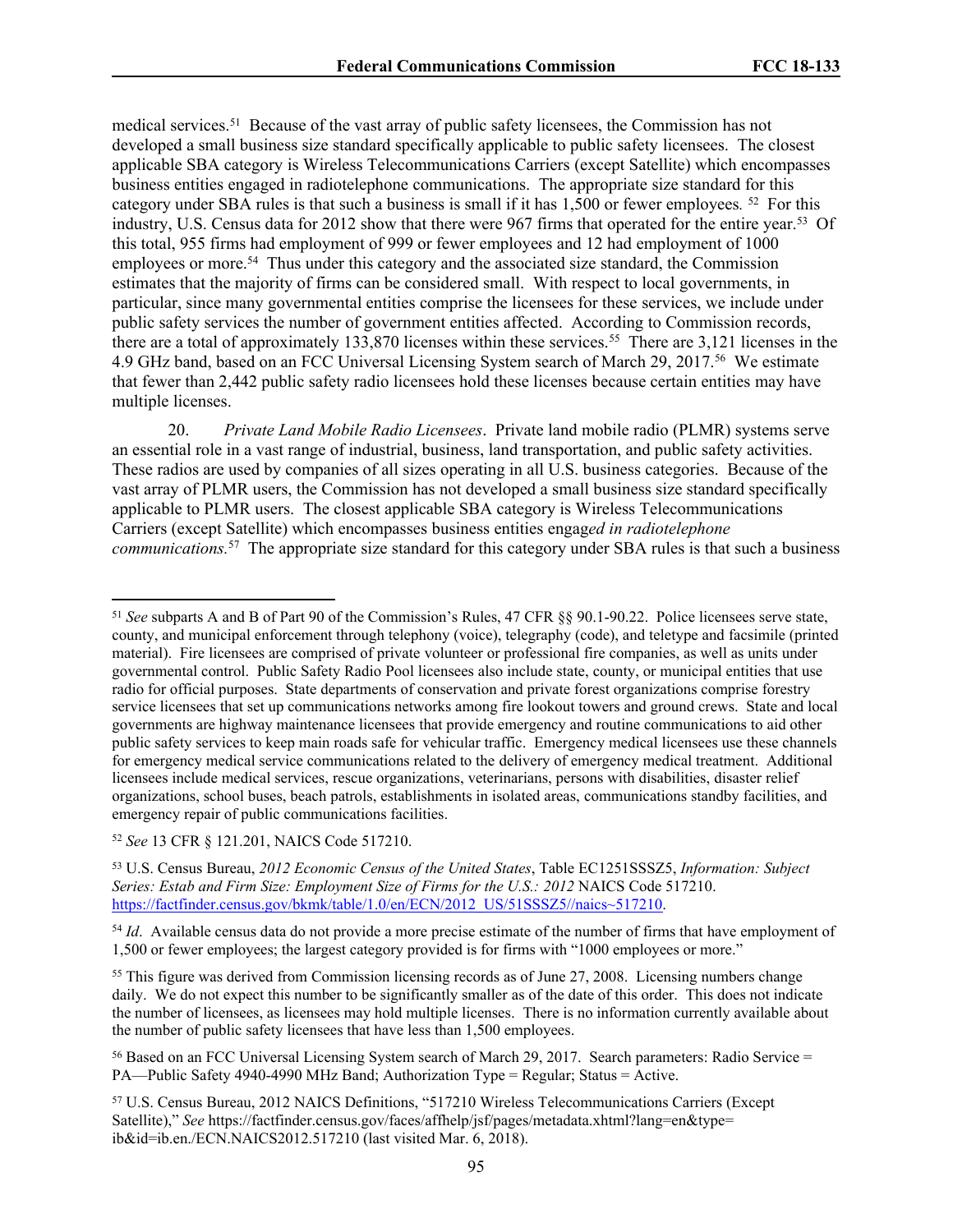is small if it has 1,500 or fewer employees.<sup>58</sup> For this industry, U.S. Census data for 2012 show that there were 967 firms that operated for the entire year.<sup>59</sup> Of this total, 955 firms had employment of 999 or fewer employees and 12 had employment of 1000 employees or more.<sup>60</sup> Thus under this category and the associated size standard, the Commission estimates that the majority of PLMR Licensees are small entities.

21. According to the Commission's records, a total of approximately 400,622 licenses comprise PLMR users.<sup>61</sup> Of this number there are a total of 3,374 licenses in the frequencies range 173.225 MHz to 173.375 MHz, which is the range affected by the *Third Report and Order*. 62 The Commission does not require PLMR licensees to disclose information about number of employees, and does not have information that could be used to determine how many PLMR licensees constitute small entities under this definition. The Commission however believes that a substantial number of PLMR licensees may be small entities despite the lack of specific information.

22. *Multiple Address Systems***.** Entities using Multiple Address Systems (MAS) spectrum, in general, fall into two categories: (1) those using the spectrum for profit-based uses, and (2) those using the spectrum for private internal uses. With respect to the first category, Profit-based Spectrum use, the size standards established by the Commission define "small entity" for MAS licensees as an entity that has average annual gross revenues of less than \$15 million over the three previous calendar years.<sup>63</sup> A "Very small business" is defined as an entity that, together with its affiliates, has average annual gross revenues of not more than \$3 million over the preceding three calendar years.<sup>64</sup> The SBA has approved these definitions.<sup>65</sup> The majority of MAS operators are licensed in bands where the Commission has implemented a geographic area licensing approach that requires the use of competitive bidding procedures to resolve mutually exclusive applications.

23. The Commission's licensing database indicates that, as of April 16, 2010, there were a total of 11,653 site-based MAS station authorizations. Of these, 58 authorizations were associated with common carrier service. In addition, the Commission's licensing database indicates that, as of April 16, 2010, there were a total of 3,330 Economic Area market area MAS authorizations. The Commission's licensing database also indicates that, as of April 16, 2010, of the 11,653 total MAS station authorizations, 10,773 authorizations were for private radio service. In 2001, an auction for 5,104 MAS

<sup>64</sup> *Id*.

<sup>58</sup> *See* 13 CFR § 121.201, NAICS Code 517210.

<sup>59</sup> U.S. Census Bureau, *2012 Economic Census of the United States*, Table EC1251SSSZ5, *Information: Subject Series: Estab and Firm Size: Employment Size of Firms for the U.S.: 2012* NAICS Code 517210. https://factfinder.census.gov/bkmk/table/1.0/en/ECN/2012\_US/51SSSZ5//naics~517210.

<sup>&</sup>lt;sup>60</sup> *Id*. Available census data do not provide a more precise estimate of the number of firms that have employment of 1,500 or fewer employees; the largest category provided is for firms with "1000 employees or more."

 $61$  This figure was derived from Commission licensing records as of September 19, 2016. Licensing numbers change on a daily basis. This does not indicate the number of licensees, as licensees may hold multiple licenses. There is no information currently available about the number of PLMR licensees that have fewer than 1,500 employees.

<sup>&</sup>lt;sup>62</sup> This figure was derived from Commission licensing records as of August 16, 2013. Licensing numbers change daily. We do not expect this number to be significantly smaller as of the date of this order. This does not indicate the number of licensees, as licensees may hold multiple licenses. There is no information currently available about the number of licensees that have fewer than 1,500 employees.

<sup>63</sup> *See Amendment of the Commission's Rules Regarding Multiple Address Systems*, Report and Order, 15 FCC Rcd 11956, 12008 para. 123 (2000).

<sup>65</sup> *See* Letter from Aida Alvarez, Administrator, Small Business Administration, to Thomas Sugrue, Chief, Wireless Telecommunications Bureau, FCC (June 4, 1999).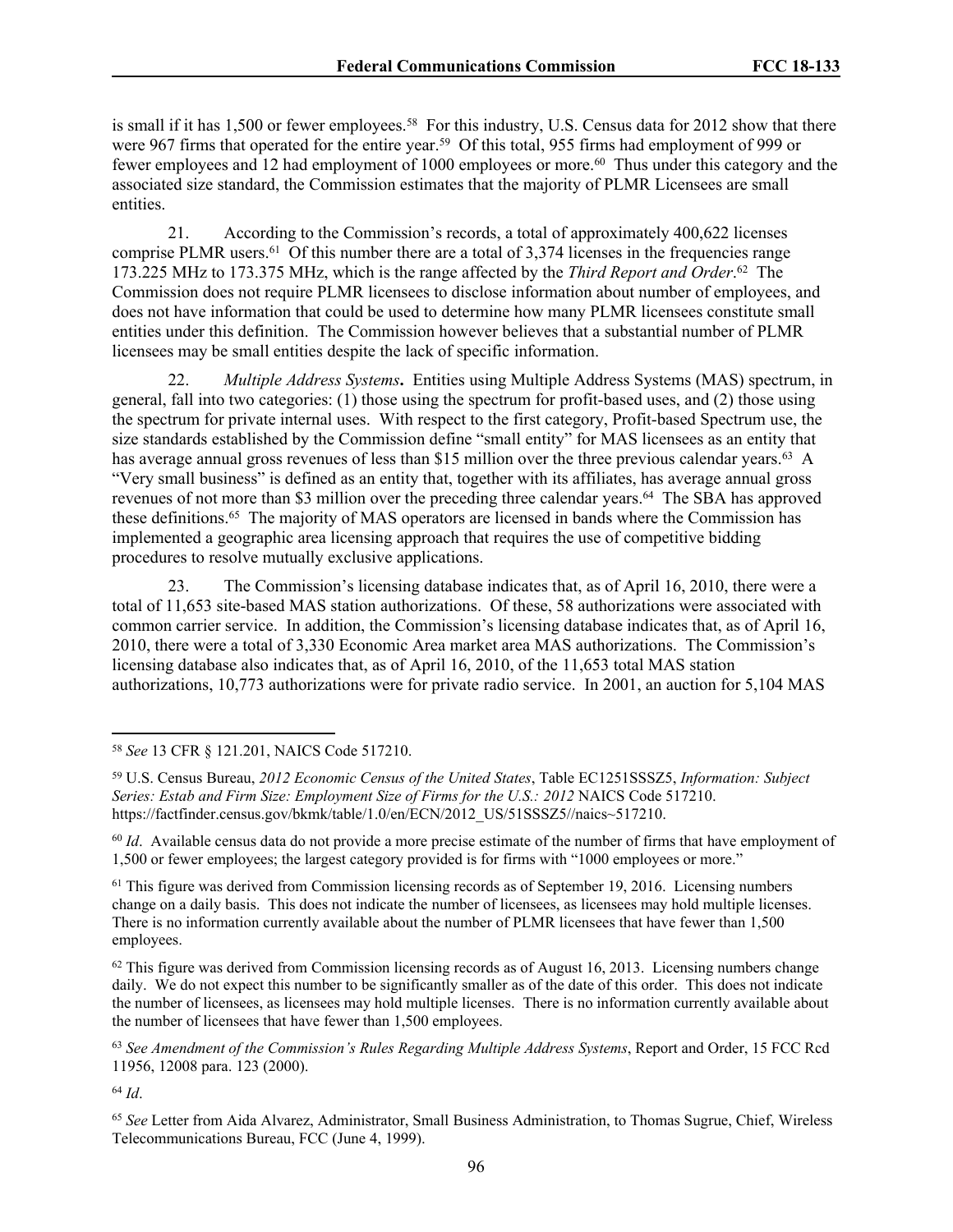licenses in 176 EAs was conducted.<sup>66</sup> Seven winning bidders claimed status as small or very small businesses and won 611 licenses. In 2005, the Commission completed an auction (Auction 59) of 4,226 MAS licenses in the Fixed Microwave Services from the 928/959 and 932/941 MHz bands. Twenty-six winning bidders won a total of 2,323 licenses. Of the 26 winning bidders in this auction, five claimed small business status and won 1,891 licenses.

24. With respect to the second category, Internal Private Spectrum use consists of entities that use, or seek to use, MAS spectrum to accommodate their own internal communications needs, MAS serves an essential role in a range of industrial, safety, business, and land transportation activities. MAS radios are used by companies of all sizes, operating in virtually all U.S. business categories, and by all types of public safety entities. For the majority of private internal users, the definition developed by the SBA would be more appropriate than the Commission's definition. The closest applicable definition of a small entity is the "Wireless Telecommunications Carriers (except Satellite)" definition under the SBA rules.<sup>67</sup> The appropriate size standard under SBA rules is that such a business is small if it has 1,500 or fewer employees.<sup>68</sup> For this category, U.S. Census data for 2012 show that there were 967 firms that operated for the entire year.<sup>69</sup> Of this total, 955 firms had employment of 999 or fewer employees and 12 had employment of 1000 employees or more.<sup>70</sup> Thus under this category and the associated small business size standard, the Commission estimates that the majority of firms that may be affected by our action can be considered small.

25. *Broadband Radio Service and Educational Broadband Service.* Broadband Radio Service systems, previously referred to as Multipoint Distribution Service (MDS) and Multichannel Multipoint Distribution Service (MMDS) systems, and "wireless cable," transmit video programming to subscribers and provide two-way high-speed data operations using the microwave frequencies of the Broadband Radio Service (BRS) and Educational Broadband Service (EBS) (previously referred to as the Instructional Television Fixed Service (ITFS)).<sup>71</sup>

26. *BRS* - In connection with the 1996 BRS auction, the Commission established a small business size standard as an entity that had annual average gross revenues of no more than \$40 million in the previous three calendar years.<sup>72</sup> The BRS auctions resulted in 67 successful bidders obtaining licensing opportunities for 493 Basic Trading Areas (BTAs). Of the 67 auction winners, 61 met the definition of a small business. BRS also includes licensees of stations authorized prior to the auction. At this time, we estimate that of the 61 small business BRS auction winners, 48 remain small business licensees. In addition to the 48 small businesses that hold BTA authorizations, there are approximately there are approximately 86 incumbent BRS licensees that are considered small entities (18 incumbent

<sup>68</sup> *Id*.

 $72$  47 CFR § 21.961(b)(1).

<sup>66</sup> *See Multiple Address Systems Spectrum Auction Closes*, Public Notice, 16 FCC Rcd 21011 (2001).

<sup>67</sup> 13 CFR § 121.201, NAICS Code 517210.

<sup>69</sup> U.S. Census Bureau, *2012 Economic Census of the United States*, Table EC1251SSSZ5, *Information: Subject Series: Estab and Firm Size: Employment Size of Firms for the U.S.: 2012* NAICS Code 517210, [https://factfinder.census.gov/bkmk/table/1.0/en/ECN/2012\\_US/51SSSZ5//naics~517210.](https://factfinder.census.gov/bkmk/table/1.0/en/ECN/2012_US/51SSSZ5//naics~517210)

<sup>70</sup> *Id*. Available census data do not provide a more precise estimate of the number of firms that have employment of 1,500 or fewer employees; the largest category provided is for firms with "1000 employees or more."

 $71$  Amendment of Parts 21 and 74 of the Commission's Rules with Regard to Filing Procedures in the Multipoint Distribution Service and in the Instructional Television Fixed Service and Implementation of Section 309(j) of the *Communications Act—Competitive Bidding*, Report and Order, 10 FCC Rcd 9589, 9593, para. 7 (1995).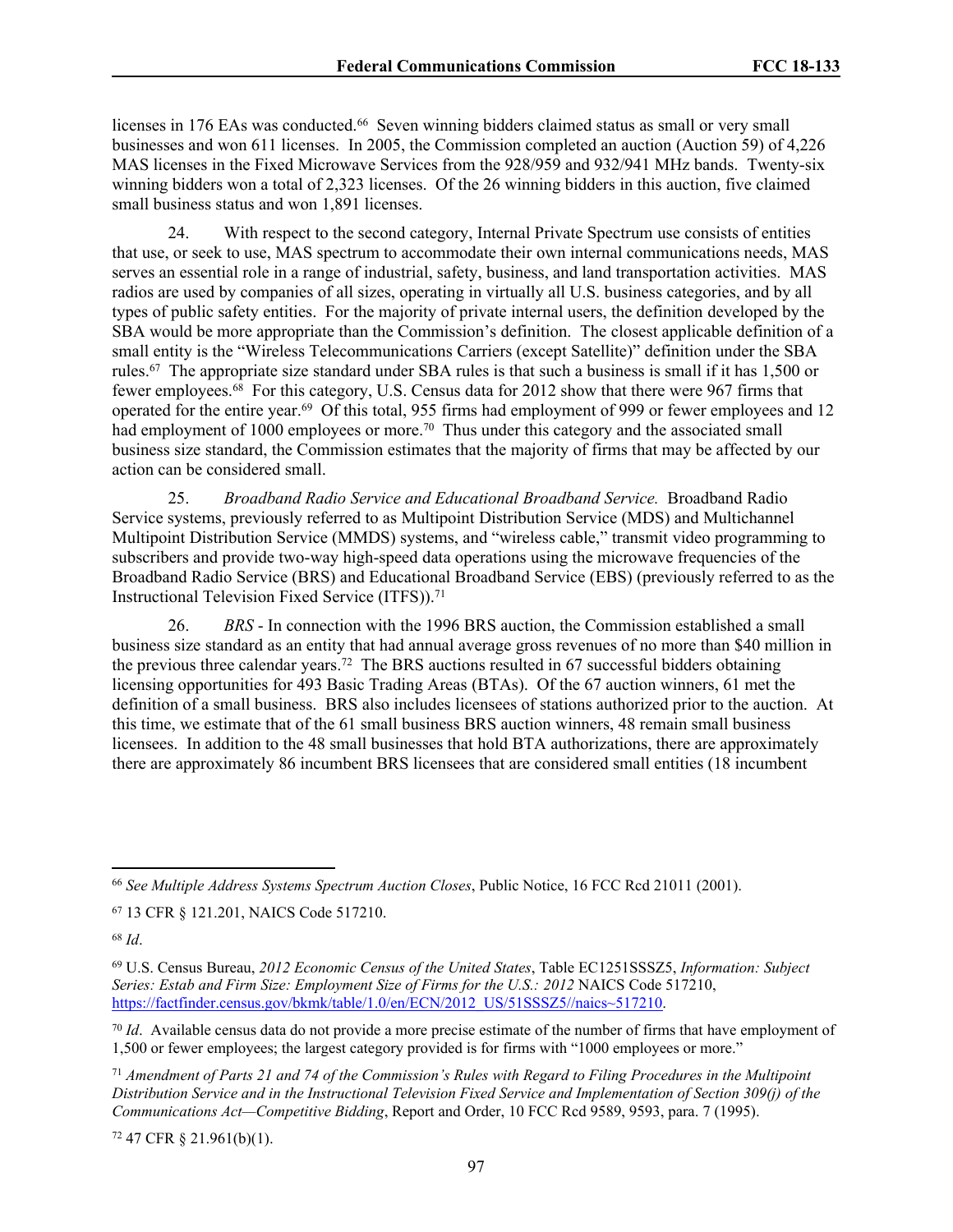BRS licensees do not meet the small business size standard).<sup>73</sup> After adding the number of small business auction licensees to the number of incumbent licensees not already counted, we find that there are currently approximately 133 BRS licensees that are defined as small businesses under either the SBA or the Commission's rules.

27. In 2009, the Commission conducted Auction 86, the sale of 78 licenses in the BRS areas. <sup>74</sup> The Commission offered three levels of bidding credits: (i) a bidder with attributed average annual gross revenues that exceed \$15 million and do not exceed \$40 million for the preceding three years (small business) received a 15 percent discount on its winning bid; (ii) a bidder with attributed average annual gross revenues that exceed \$3 million and do not exceed \$15 million for the preceding three years (very small business) received a 25 percent discount on its winning bid; and (iii) a bidder with attributed average annual gross revenues that do not exceed \$3 million for the preceding three years (entrepreneur) received a 35 percent discount on its winning bid.<sup>75</sup> Auction 86 concluded in 2009 with the sale of 61 licenses.<sup>76</sup> Of the ten winning bidders, two bidders that claimed small business status won 4 licenses; one bidder that claimed very small business status won three licenses; and two bidders that claimed entrepreneur status won six licenses.

28. *EBS* - The Educational Broadband Service has been included within the broad economic census category and SBA size standard for Wired Telecommunications Carriers since 2007. Wired Telecommunications Carriers are comprised of establishments primarily engaged in operating and/or providing access to transmission facilities and infrastructure that they own and/or lease for the transmission of voice, data, text, sound, and video using wired telecommunications networks. Transmission facilities may be based on a single technology or a combination of technologies.<sup>77</sup> The SBA's small business size standard for this category is all such firms having 1,500 or fewer employees.<sup>78</sup> U.S. Census Bureau data for 2012 show that there were 3,117 firms that operated that year.<sup>79</sup> Of this total, 3,083 operated with fewer than 1,000 employees.<sup>80</sup> Thus, under this size standard, the majority of firms in this industry can be considered small. In addition to Census Bureau data, the Commission's Universal Licensing System indicates that as of October 2014, there are 2,206 active EBS licenses. The Commission estimates that of these 2,206 licenses, the majority are held by non-profit educational

<sup>75</sup> *Id.* at 8296 para. 73.

<sup>73</sup> 47 U.S.C. § 309(j). Hundreds of stations were licensed to incumbent MDS licensees prior to implementation of Section 309(j) of the Communications Act of 1934, 47 U.S.C. § 309(j). For these pre-auction licenses, the applicable standard is SBA's small business size standard of 1500 or fewer employees.

<sup>74</sup> *Auction of Broadband Radio Service (BRS) Licenses, Scheduled for October 27, 2009, Notice and Filing Requirements, Minimum Opening Bids, Upfront Payments, and Other Procedures for Auction 86*, Public Notice, 24 FCC Rcd 8277 (2009).

<sup>76</sup> *Auction of Broadband Radio Service Licenses Closes, Winning Bidders Announced for Auction 86, Down Payments Due November 23, 2009, Final Payments Due December 8, 2009, Ten-Day Petition to Deny Period*, Public Notice, 24 FCC Rcd 13572 (2009).

<sup>77</sup> U.S. Census Bureau, 2017 NAICS Definitions, "517311 Wired Telecommunications Carriers,", [https://www.census.gov/cgi-bin/sssd/naics/naicsrch?code=517110&search=2017.](https://www.census.gov/cgi-bin/sssd/naics/naicsrch?code=517110&search=2017)

<sup>78</sup> *See* 13 CFR § 121.201. The Wired Telecommunications Carrier category formerly used the NAICS code of 517110. As of 2017 the U.S. Census Bureau definition shows the NAICs code as 517311 for Wired Telecommunications Carriers. *See*, [https://www.census.gov/cgi](https://www.census.gov/cgi-bin/sssd/naics/naicsrch?code=517311&search=2017)[bin/sssd/naics/naicsrch?code=517311&search=2017.](https://www.census.gov/cgi-bin/sssd/naics/naicsrch?code=517311&search=2017)

<sup>79</sup> *See* U.S. Census Bureau, *2012 Economic Census of the United States,* Table No. EC1251SSSZ5, *Information: Subject Series - Estab & Firm Size: Employment Size of Firms: 2012* (517110 Wired Telecommunications Carriers). [https://factfinder.census.gov/bkmk/table/1.0/en/ECN/2012\\_US/51SSSZ5//naics~517110.](https://factfinder.census.gov/bkmk/table/1.0/en/ECN/2012_US/51SSSZ5//naics~517110)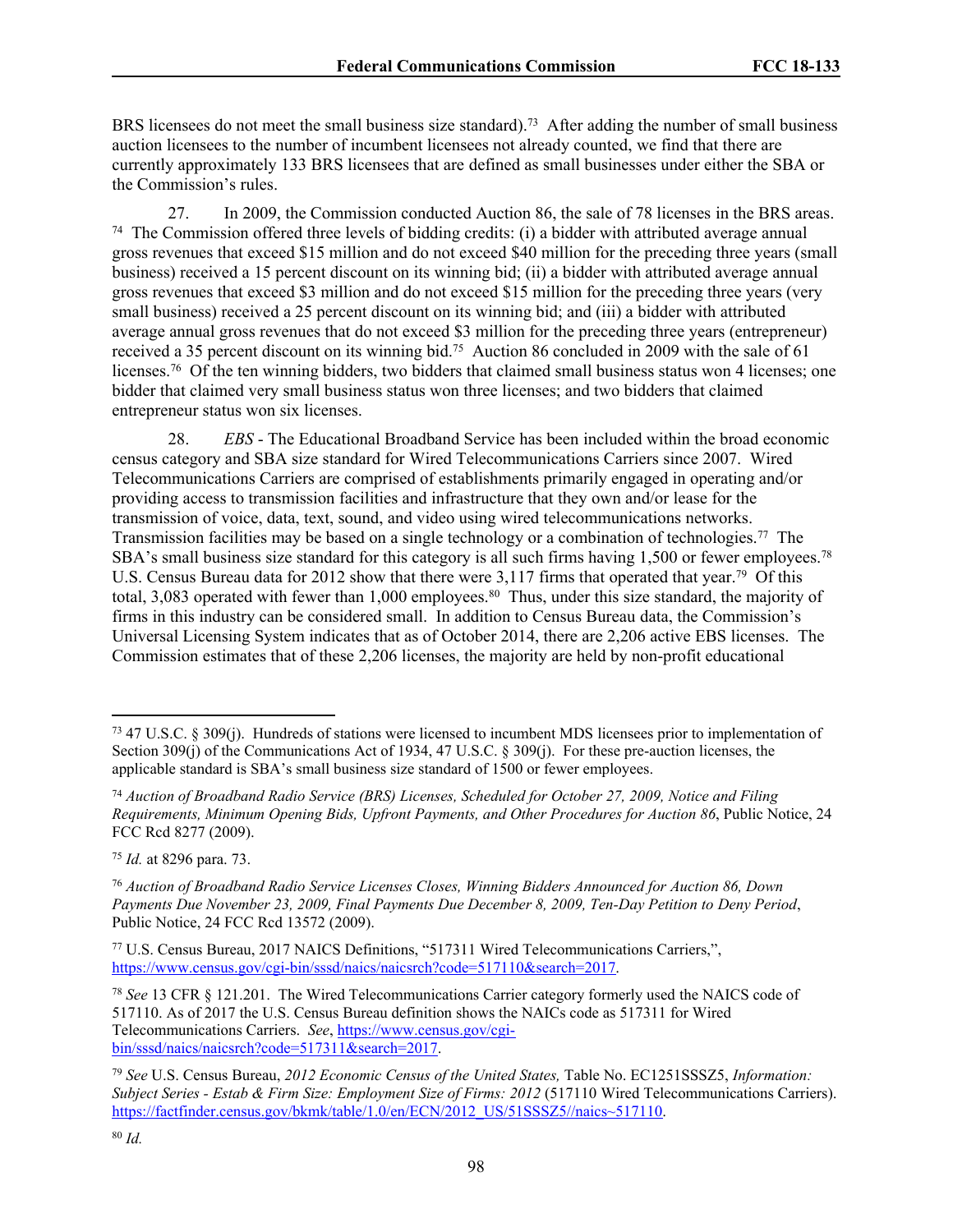institutions and school districts, which are by statute defined as small businesses. $81$ 

29. *Location and Monitoring Service (LMS)*. LMS systems use non-voice radio techniques to determine the location and status of mobile radio units. For purposes of auctioning LMS licenses, the Commission has defined a "small business" as an entity that, together with controlling interests and affiliates, has average annual gross revenues for the preceding three years not to exceed \$15 million.<sup>82</sup> A "very small business" is defined as an entity that, together with controlling interests and affiliates, has average annual gross revenues for the preceding three years not to exceed \$3 million.<sup>83</sup> These definitions have been approved by the SBA.<sup>84</sup> An auction for LMS licenses commenced on February 23, 1999 and closed on March 5, 1999. Of the 528 licenses auctioned, 289 licenses were sold to four small businesses.

30. *Television Broadcasting*. This Economic Census category "comprises establishments primarily engaged in broadcasting images together with sound."<sup>85</sup> These establishments operate television broadcast studios and facilities for the programming and transmission of programs to the public.<sup>86</sup> These establishments also produce or transmit visual programming to affiliated broadcast television stations, which in turn broadcast the programs to the public on a predetermined schedule. Programming may originate in their own studio, from an affiliated network, or from external sources. The SBA has created the following small business size standard for such businesses: those having \$38.5 million or less in annual receipts.<sup>87</sup> The 2012 Economic Census reports that 751 firms in this category operated in that year.<sup>88</sup> Of that number, 656 had annual receipts of \$25,000,000 or less, 25 had annual receipts between \$25,000,000 and \$49,999,999 and 70 had annual receipts of \$50,000,000 or more.<sup>89</sup> Based on this data we therefore estimate that the majority of commercial television broadcasters are small entities under the applicable SBA size standard.

31. The Commission has estimated the number of licensed commercial television stations to be 1,377.<sup>90</sup> Of this total, 1,258 stations (or about 91 percent) had revenues of \$38.5 million or less, according to Commission staff review of the BIA Kelsey Inc. Media Access Pro Television Database (BIA) on November 16, 2017, and therefore these licensees qualify as small entities under the SBA definition. In addition, the Commission has estimated the number of licensed noncommercial educational (NCE) television stations to be 384.<sup>91</sup> Notwithstanding, the Commission does not compile and otherwise does not have access to information on the revenue of NCE stations that would permit it to determine how

<sup>82</sup> *Amendment of Part 90 of the Commission's Rules to Adopt Regulations for Automatic Vehicle Monitoring Systems*, Second Report and Order, 13 FCC Rcd 15182, 15192 para. 20 (1998); *see also* 47 CFR § 90.1103.

<sup>83</sup> *Id*.

<sup>84</sup> *See* Letter from Aida Alvarez, Administrator, Small Business Administration to Thomas J. Sugrue, Chief, Wireless Telecommunications Bureau, FCC (Feb. 22, 1999).

<sup>85</sup> U.S. Census Bureau, 2017 NAICS Definitions, "515120 Television Broadcasting," [https://www.census.gov/cgi](https://www.census.gov/cgi-bin/sssd/naics/naicsrch?input=515120&search=2017+NAICS+Search&search=2017)[bin/sssd/naics/naicsrch?input=515120&search=2017+NAICS+Search&search=2017.](https://www.census.gov/cgi-bin/sssd/naics/naicsrch?input=515120&search=2017+NAICS+Search&search=2017)

<sup>86</sup> *Id*.

<sup>87</sup> 13 CFR § 121.201; 2012 NAICS Code 515120.

<sup>88</sup> U.S. Census Bureau, Table No. EC1251SSSZ4, *Information: Subject Series - Establishment and Firm Size: Receipts Size of Firms for the United States: 2012* (515120 Television Broadcasting). [https://factfinder.census.gov/bkmk/table/1.0/en/ECN/2012\\_US/51SSSZ4//naics~515120.](https://factfinder.census.gov/bkmk/table/1.0/en/ECN/2012_US/51SSSZ4//naics~515120)

<sup>89</sup> *Id*.

<sup>90</sup> *Broadcast Station Totals as of* June 30, 2018, Press Release (MB, rel. Jul. 3, 2018) (June 30, 2018 Broadcast Station Totals Press Release), <https://docs.fcc.gov/public/attachments/DOC-352168A1.pdf>.

 $91$  *Id.* 

<sup>81</sup> The term "small entity" within SBREFA applies to small organizations (non-profits) and to small governmental jurisdictions (cities, counties, towns, townships, villages, school districts, and special districts with populations of less than 50,000). 5 U.S.C. §§ 601(4)-(6).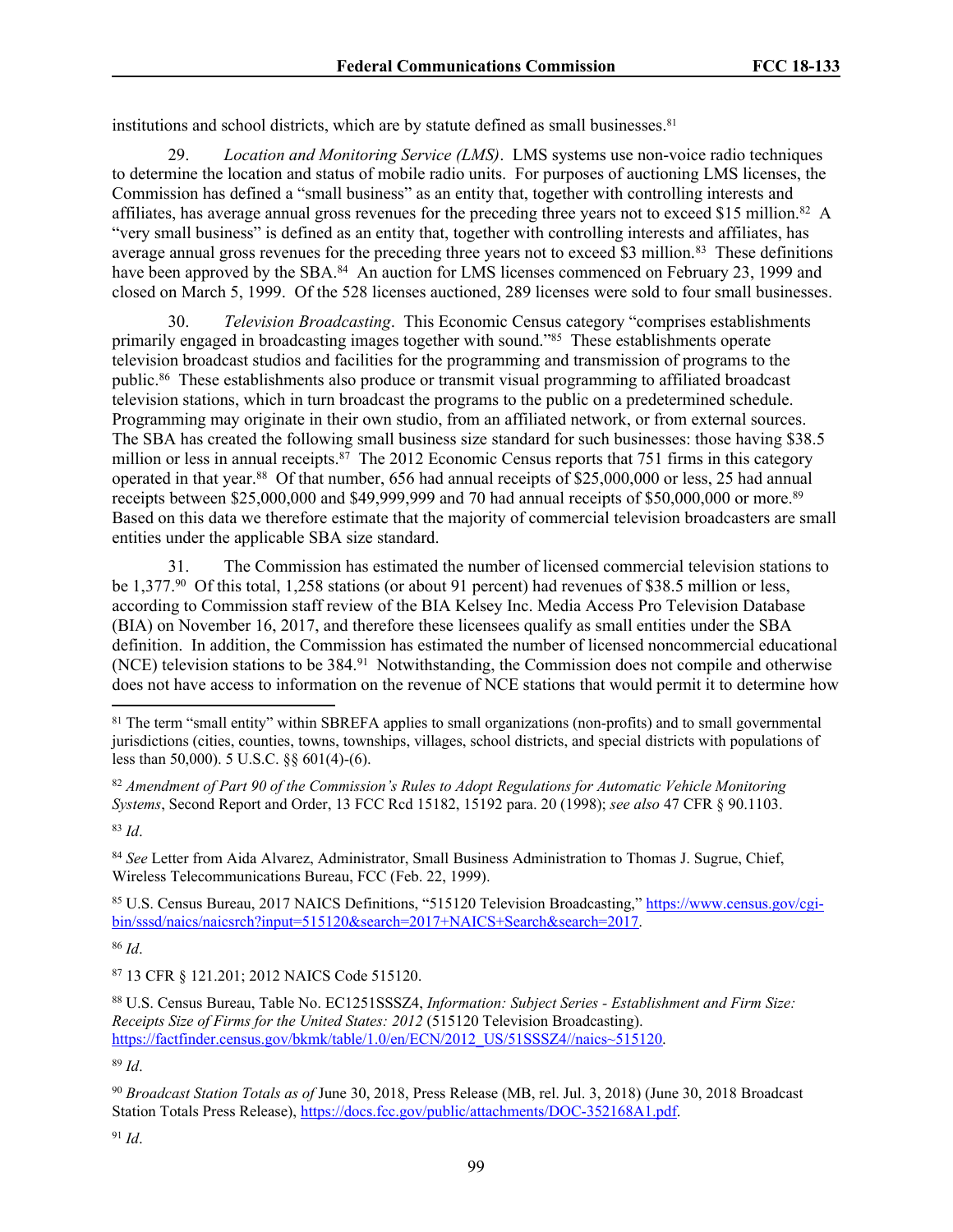many such stations would qualify as small entities. There are also 2,300 low power television stations, including Class A stations (LPTV) and 3,681 TV translator stations.<sup>92</sup> Given the nature of these services, we will presume that all of these entities qualify as small entities under the above SBA small business size standard.

32. We note, however, that in assessing whether a business concern qualifies as "small" under the above definition, business (control) affiliations must be included.<sup>93</sup> Our estimate, therefore likely overstates the number of small entities that might be affected by our action, because the revenue figure on which it is based does not include or aggregate revenues from affiliated companies. In addition, another element of the definition of "small business" requires that an entity not be dominant in its field of operation. We are unable at this time to define or quantify the criteria that would establish whether a specific television broadcast station is dominant in its field of operation. Accordingly, the estimate of small businesses to which rules may apply does not exclude any television station from the definition of a small business on this basis and is therefore possibly over-inclusive. Also, as noted above, an additional element of the definition of "small business" is that the entity must be independently owned and operated. The Commission notes that it is difficult at times to assess these criteria in the context of media entities and its estimates of small businesses to which they apply may be over-inclusive to this extent.

33. *Radio Stations.* This Economic Census category "comprises establishments primarily engaged in broadcasting aural programs by radio to the public. Programming may originate in their own studio, from an affiliated network, or from external sources."<sup>94</sup> The SBA has established a small business size standard for this category as firms having \$38.5 million or less in annual receipts.<sup>95</sup> Economic Census data for 2012 show that 2,849 radio station firms operated during that year.<sup>96</sup> Of that number, 2,806 operated with annual receipts of less than \$25 million per year, 17 with annual receipts between \$25 million and \$49,999,999 million and 26 with annual receipts of \$50 million or more.<sup>97</sup> Therefore, based on the SBA's size standard the majority of such entities are small entities.

34. According to Commission staff review of the BIA/Kelsey, LLC's Publications, Inc. Media Access Pro Radio Database (BIA) as of January 2018, about 11,261 (or about 99.92 percent) of 11,270 commercial radio stations had revenues of \$38.5 million or less and thus qualify as small entities under the SBA definition.<sup>98</sup> The Commission has estimated the number of licensed commercial AM radio stations to be 4,633 stations and the number of commercial FM radio stations to be 6,738, for a total number of 11,371.<sup>99</sup> We note, that the Commission has also estimated the number of licensed NCE radio stations to be 4,128.<sup>100</sup> Nevertheless, the Commission does not compile and otherwise does not have access to information on the revenue of NCE stations that would permit it to determine how many such stations would qualify as small entities.

<sup>97</sup> *Id.*

<sup>98</sup> BIA/Kelsey, MEDIA Access Pro Database (viewed Jan. 26, 2018).

<sup>99</sup> Broadcast Station Totals as of June 30, 2018, Press Release (MB Jul. 3, 2018) (June 30, 2018 Broadcast Station Totals), [https://docs.fcc.gov/public/attachments/DOC-352168A1.pdf.](https://docs.fcc.gov/public/attachments/DOC-352168A1.pdf)

<sup>92</sup> *Id.*

<sup>93</sup> *See* 13 CFR § 21.103(a)(1) "[Business concerns] are affiliates of each other when one concern controls or has the power to control the other or a third party or parties controls or has the power to control both."

<sup>94</sup> U.S. Census Bureau, 2017 NAICS Definitions, "515112 Radio Stations," [https://www.census.gov/cgi](https://www.census.gov/cgi-bin/sssd/naics/naicsrch?input=515112&search=2017+NAICS+Search&search=2017)[bin/sssd/naics/naicsrch?input=515112&search=2017+NAICS+Search&search=2017.](https://www.census.gov/cgi-bin/sssd/naics/naicsrch?input=515112&search=2017+NAICS+Search&search=2017)

<sup>95</sup> 13 CFR § 121.201, NAICS Code 515112.

<sup>96</sup> U.S. Census Bureau, *2012 Economic Census of the United States*, Table No. EC1251SSSZ4, *Information: Subject Series - Establishment and Firm Size: Receipts Size of Firms for the United States: 2012* NAICS Code 515112, [https://factfinder.census.gov/bkmk/table/1.0/en/ECN/2012\\_US/51SSSZ4//naics~515112.](https://factfinder.census.gov/bkmk/table/1.0/en/ECN/2012_US/51SSSZ4//naics~515112)

<sup>100</sup> *Id*.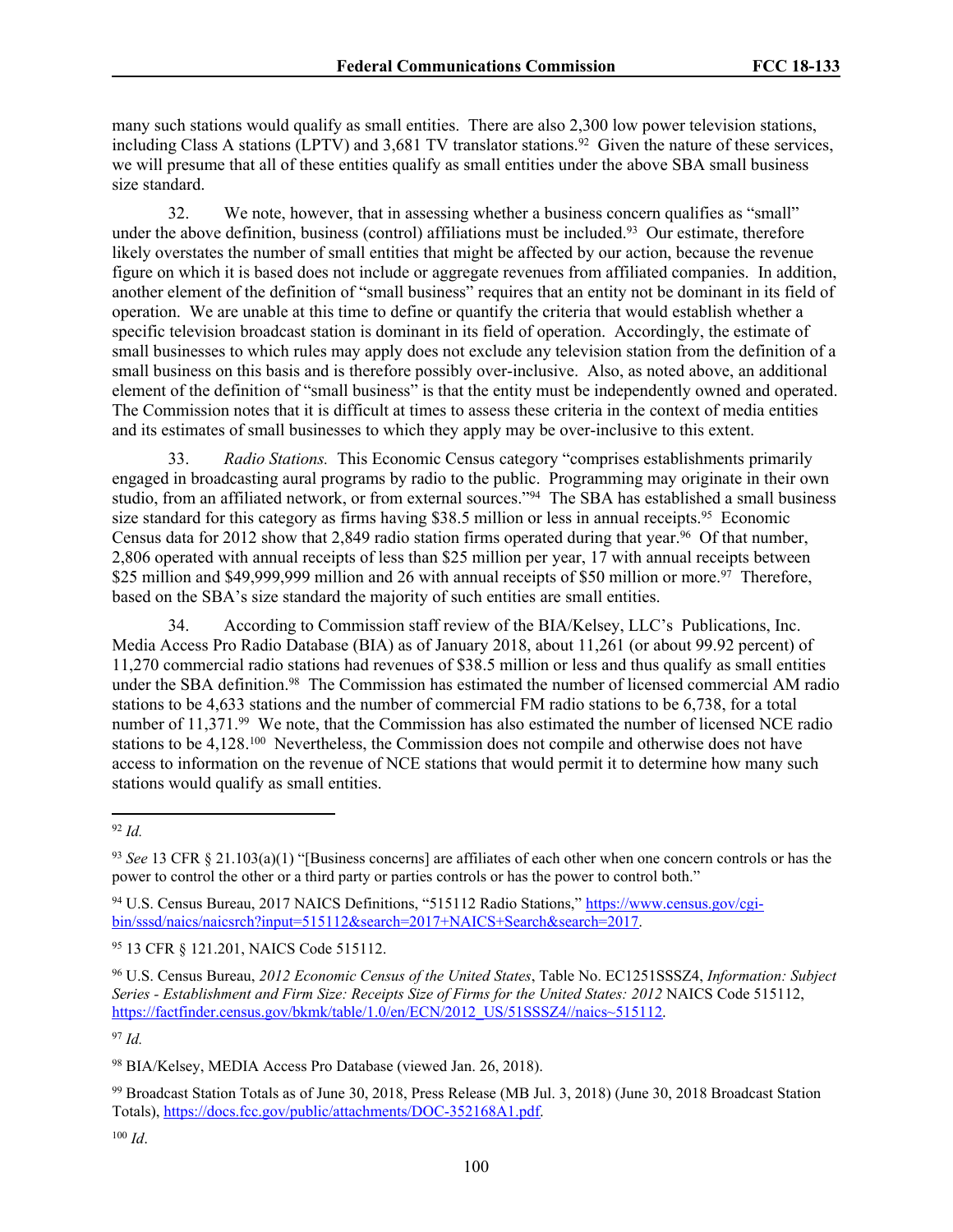35. We also note, that in assessing whether a business entity qualifies as small under the above definition, business control affiliations must be included.<sup>101</sup> The Commission's estimate therefore likely overstates the number of small entities that might be affected by its action, because the revenue figure on which it is based does not include or aggregate revenues from affiliated companies. In addition, to be determined a "small business," an entity may not be dominant in its field of operation.<sup>102</sup> We further note, that it is difficult at times to assess these criteria in the context of media entities, and the estimate of small businesses to which these rules may apply does not exclude any radio station from the definition of a small business on these basis, thus our estimate of small businesses may therefore be over-inclusive. Also, as noted above, an additional element of the definition of "small business" is that the entity must be independently owned and operated. The Commission notes that it is difficult at times to assess these criteria in the context of media entities and the estimates of small businesses to which they apply may be over-inclusive to this extent.

36. *FM Translator Stations and Low Power FM Stations.* FM translators and Low Power FM Stations are classified in the category of Radio Stations and are assigned the same NAICS Code as licensees of radio stations.<sup>103</sup> This U.S. industry, Radio Stations, comprises establishments primarily engaged in broadcasting aural programs by radio to the public.<sup>104</sup> Programming may originate in their own studio, from an affiliated network, or from external sources.<sup>105</sup> The SBA has established a small business size standard which consists of all radio stations whose annual receipts are \$38.5 million dollars or less.<sup>106</sup> U.S. Census Bureau data for 2012 indicate that 2,849 radio station firms operated during that year.<sup>107</sup> Of that number, 2,806 operated with annual receipts of less than \$25 million per year, 17 with annual receipts between \$25 million and \$49,999,999 million and 26 with annual receipts of \$50 million or more.<sup>108</sup> Therefore, based on the SBA's size standard, we conclude that the majority of FM Translator Stations and Low Power FM Stations are small.

37. *Multichannel Video Distribution and Data Service (MVDDS)*. MVDDS is a terrestrial fixed microwave service operating in the 12.2-12.7 GHz band. The Commission adopted criteria for defining three groups of small businesses for purposes of determining their eligibility for special provisions such as bidding credits. It defined a very small business as an entity with average annual gross revenues not exceeding \$3 million for the preceding three years; a small business as an entity with average annual gross revenues not exceeding \$15 million for the preceding three years; and an entrepreneur as an entity with average annual gross revenues not exceeding \$40 million for the preceding three years.<sup>109</sup> These definitions were approved by the SBA.<sup>110</sup> On January 27, 2004, the Commission

<sup>104</sup> *Id.*

<sup>105</sup> *Id*.

<sup>106</sup> 13 CFR § 121.201, NAICS code 515112.

<sup>107</sup> U.S. Census Bureau, *2012 Economic Census of the United States*, Table No. EC1251SSSZ4, *Information: Subject Series - Establishment and Firm Size: Receipts Size of Firms for the United States: 2012* NAICS Code 515112, [https://factfinder.census.gov/bkmk/table/1.0/en/ECN/2012\\_US/51SSSZ4//naics~515112.](https://factfinder.census.gov/bkmk/table/1.0/en/ECN/2012_US/51SSSZ4//naics~515112)

<sup>108</sup> *Id.*

<sup>109</sup> Amendment of Parts 2 and 25 of the Commission's Rules to Permit Operation of NGSO FSS Systems Co-*Frequency with GSO and Terrestrial Systems in the Ku-Band Frequency Range; Amendment of the Commission's Rules to Authorize Subsidiary Terrestrial Use of the 12.2–12.7 GHz Band by Direct Broadcast Satellite Licensees and their Affiliates; and Applications of Broadwave USA, PDC Broadband Corporation, and Satellite Receivers,*

 $101$  13 CFR § 121.103(a)(1). "[Business concerns] are affiliates of each other when one concern controls or has the power to control the other, or a third party or parties controls or has power to control both."

<sup>102</sup> 13 CFR § 121.102(b).

<sup>103</sup> *See*, U.S. Census Bureau, 2017 NAICS Definitions, "515112 Radio Stations," [https://www.census.gov/cgi](https://www.census.gov/cgi-bin/sssd/naics/naicsrch?input=515112&search=2017+NAICS+Search&search=2017)[bin/sssd/naics/naicsrch?input=515112&search=2017+NAICS+Search&search=2017.](https://www.census.gov/cgi-bin/sssd/naics/naicsrch?input=515112&search=2017+NAICS+Search&search=2017)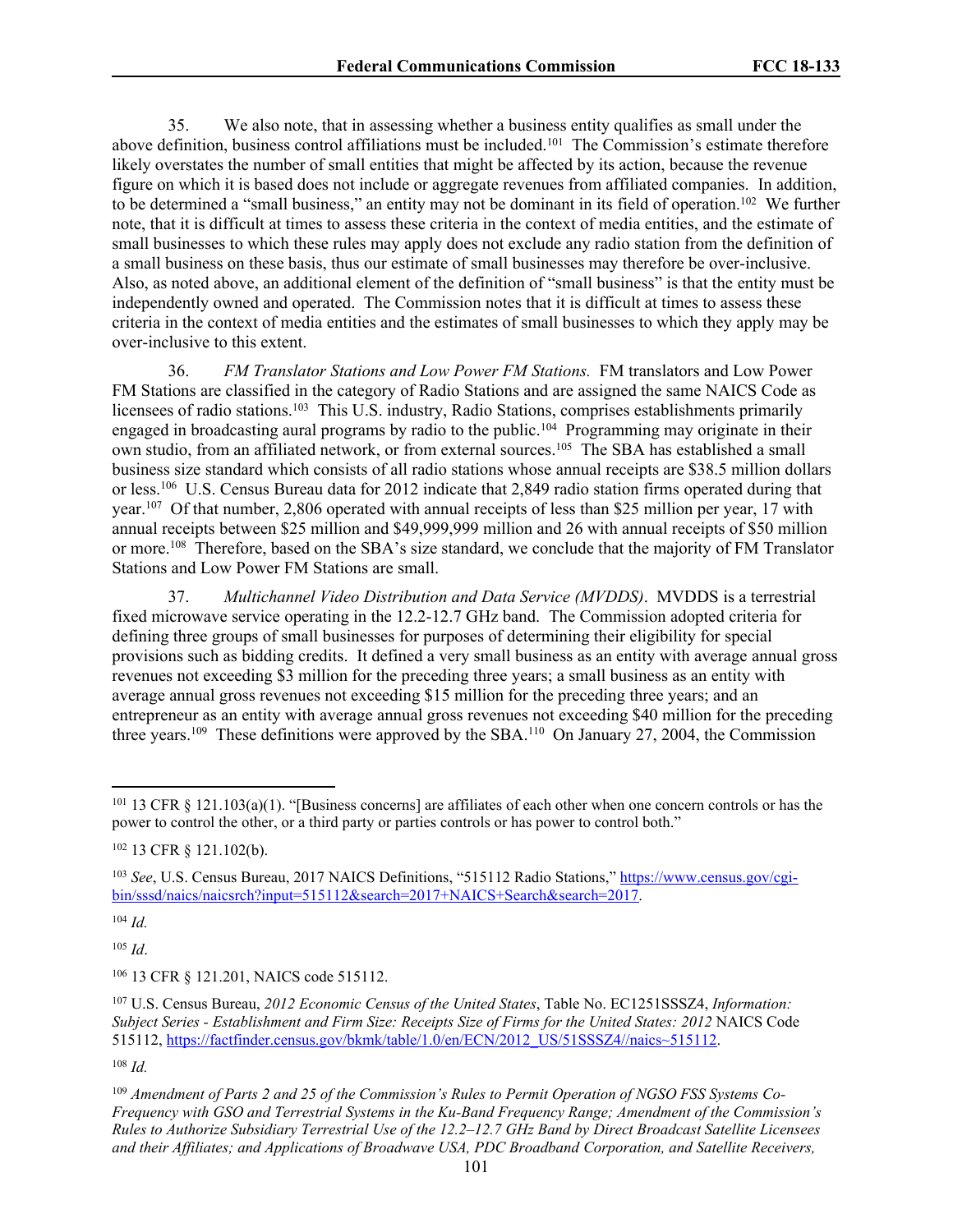completed an auction of 214 MVDDS licenses (Auction No. 53). In this auction, ten winning bidders won a total of 192 MVDDS licenses.<sup>111</sup> Eight of the ten winning bidders claimed small business status and won 144 of the licenses. The Commission also held an auction of MVDDS licenses on December 7, 2005 (Auction 63). Of the three winning bidders who won 22 licenses, two winning bidders, winning 21 of the licenses, claimed small business status.<sup>112</sup>

38. *Satellite Telecommunications.* This category comprises firms "primarily engaged in providing telecommunications services to other establishments in the telecommunications and broadcasting industries by forwarding and receiving communications signals via a system of satellites or reselling satellite telecommunications."<sup>113</sup> Satellite telecommunications service providers include satellite and earth station operators. The category has a small business size standard of \$32.5 million or less in average annual receipts, under SBA rules.<sup>114</sup> For this category, U.S. Census Bureau data for 2012 show that there were a total of 333 firms that operated for the entire year.<sup>115</sup> Of this total, 299 firms had annual receipts of less than \$25 million.<sup>116</sup> Consequently, we estimate that the majority of satellite telecommunications providers are small entities.

39. *All Other Telecommunications.* The **"**All Other Telecommunications" category is comprised of establishments that are primarily engaged in providing specialized telecommunications services, such as satellite tracking, communications telemetry, and radar station operation.<sup>117</sup> This industry also includes establishments primarily engaged in providing satellite terminal stations and associated facilities connected with one or more terrestrial systems and capable of transmitting telecommunications to, and receiving telecommunications from, satellite systems.<sup>118</sup> Establishments providing Internet services or voice over Internet protocol (VoIP) services via client-supplied telecommunications connections are also included in this industry.<sup>119</sup> The SBA has developed a small business size standard for "All Other Telecommunications," which consists of all such firms with gross annual receipts of \$32.5 million or less.<sup>120</sup> For this category, U.S. Census data for 2012 show that there

<sup>111</sup> *See* "*Multichannel Video Distribution and Data Service Spectrum Auction Closes; Winning Bidders Announced*," Public Notice, 19 FCC Rcd 1834 (2004).

<sup>112</sup> *See* "*Auction of Multichannel Video Distribution and Data Service Licenses Closes; Winning Bidders Announced for Auction No. 63*," Public Notice, 20 FCC Rcd 19807 (2005).

<sup>113</sup> U.S. Census Bureau, 2017 NAICS Definitions, "517410 Satellite Telecommunications," [https://www.census.gov/cgi-bin/sssd/naics/naicsrch?input=517410&search=2017+NAICS+Search&search=2017.](https://www.census.gov/cgi-bin/sssd/naics/naicsrch?input=517410&search=2017+NAICS+Search&search=2017)

<sup>114</sup> 13 CFR § 121.201, NAICS Code 517410.

<sup>115</sup> U.S. Census Bureau, *2012 Economic Census of the United States*, Table EC1251SSSZ4, *Information: Subject Series - Estab and Firm Size: Receipts Size of Firms for the United States: 2012*, NAICS Code 517410, [https://factfinder.census.gov/bkmk/table/1.0/en/ECN/2012\\_US/51SSSZ4//naics~517410.](https://factfinder.census.gov/bkmk/table/1.0/en/ECN/2012_US/51SSSZ4//naics~517410)

<sup>116</sup> *Id.*

<sup>118</sup> *Id.*

<sup>119</sup> *Id*.

<sup>(</sup>Continued from previous page)

*Ltd. to Provide A Fixed Service in the 12.2–12.7 GHz Band*, Memorandum Opinion and Order and Second Report and Order, 17 FCC Rcd 9614, 9711, para. 252 (2002).

<sup>110</sup> *See* Letter from Hector V. Barreto, Administrator, U.S. Small Business Administration, to Margaret W. Wiener, Chief, Auctions and Industry Analysis Division, Wireless Telecommunications Bureau, FCC (Feb. 13, 2002).

<sup>117</sup> *See* U.S. Census Bureau, 2017 NAICS Definitions, NAICS Code "517919 All Other Telecommunications", [https://www.census.gov/cgi-bin/sssd/naics/naicsrch?input=517919&search=2017+NAICS+Search&search=2017.](https://www.census.gov/cgi-bin/sssd/naics/naicsrch?input=517919&search=2017+NAICS+Search&search=2017)

<sup>120</sup> 13 CFR § 121.201, NAICS Code 517919.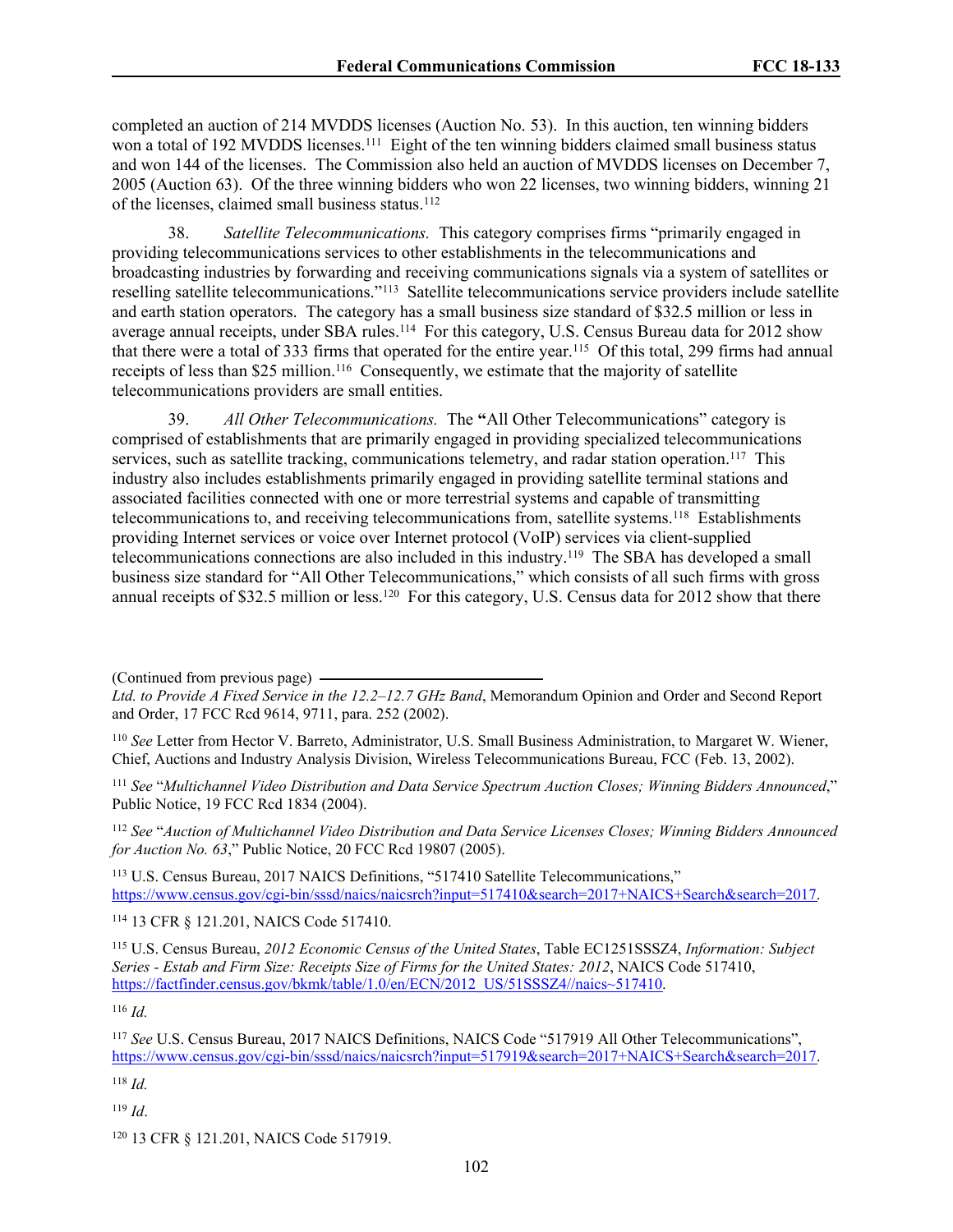were 1,442 firms that operated for the entire year.<sup>121</sup> Of these firms, a total of 1,400 had gross annual receipts of less than \$25 million and 42 firms had annual receipts of \$25 million to \$49, 999,999.<sup>122</sup> Thus, a majority of "All Other Telecommunications" firms potentially affected by our action can be considered small.

40. *Fixed Microwave Services*. Microwave services include common carrier,<sup>123</sup> privateoperational fixed,<sup>124</sup> and broadcast auxiliary radio services.<sup>125</sup> They also include the Local Multipoint Distribution Service (LMDS),<sup>126</sup> the Digital Electronic Message Service (DEMS),<sup>127</sup> the 39 GHz Service (39 GHz),<sup>128</sup> the 24 GHz Service,<sup>129</sup> and the Millimeter Wave Service<sup>130</sup> where licensees can choose between common carrier and non-common carrier status.<sup>131</sup> At present, there are approximately 66,680 common carrier fixed licensees, 69,360 private and public safety operational-fixed licensees, 20,150 broadcast auxiliary radio licensees, 411 LMDS licenses, 33 24 GHz DEMS licenses, 777 39 GHz licenses, and five 24 GHz licenses, and 467 Millimeter Wave licenses in the microwave services.<sup>132</sup> The Commission has not yet defined a small business size standard for microwave services. The closest applicable SBA category is Wireless Telecommunications Carriers (except Satellite) and the appropriate size standard for this category under SBA rules is that such a business is small if it has 1,500 or fewer employees.<sup>133</sup> U.S. Census Bureau data for 2012, show that there were 967 firms in this category that operated for the entire year.<sup>134</sup> Of this total, 955 had employment of 999 or fewer, and 12 firms had employment of 1,000 employees or more. Thus, under this category and the associated small business size standard, the Commission estimates that a majority of fixed microwave service licensees can be considered small.

41. The Commission notes that the number of firms does not necessarily track the number of

<sup>122</sup> *Id*.

<sup>123</sup> *See* 47 CFR Part 101, Subpart I.

<sup>124</sup> Persons eligible under parts 80 and 90 of the Commission's rules can use Private-Operational Fixed Microwave services. *See* 47 CFR Parts 80 and 90. Stations in this service are called operational-fixed to distinguish them from common carrier and public fixed stations. Only the licensee may use the operational-fixed station, and only for communications related to the licensee's commercial, industrial, or safety operations.

<sup>125</sup> *See* 47 CFR Parts 74, 78 (governing Auxiliary Microwave Service) Available to licensees of broadcast stations, cable operators, and to broadcast and cable network entities. Auxiliary microwave stations are used for relaying broadcast television signals from the studio to the transmitter, or between two points such as a main studio and an auxiliary studio. The service also includes TV pickup and CARS pickup, which relay signals from a remote location back to the studio.

<sup>126</sup> *See* 47 CFR §§ 101, 1001-101, 1017.

<sup>127</sup> *See* 47 CFR §§ 101, 101.501-101.538.

<sup>128</sup> *See* 47 CFR Part 101, Subpart N (reserved for Competitive bidding procedures for the 38.6-40 GHz Band).

<sup>129</sup> *See id.*

<sup>130</sup> *See* 47 CFR §§ 101, 101.1501-101.1527.

<sup>131</sup> *See* 47 CFR §§ 101.533, 101.1017.

<sup>132</sup> These statistics are based on a review of the Universal Licensing System on September 22, 2015.

<sup>133</sup> 13 CFR § 121.201.

<sup>134</sup> U.S. Census Bureau, *2012 Economic Census of the United States*, Table EC1251SSSZ5, *Information: Subject Series, "Estab and Firm Size: Employment Size of Firms for the U.S.: 2012* NAICS Code 517210, [https://factfinder.census.gov/bkmk/table/1.0/en/ECN/2012\\_US/51SSSZ5//naics~517210.](https://factfinder.census.gov/bkmk/table/1.0/en/ECN/2012_US/51SSSZ5/naics~517210)

<sup>121</sup> U.S. Census Bureau, *2012 Economic Census of the United States*, Table EC1251SSSZ4, *Information: Subject Series - Estab and Firm Size: Receipts Size of Firms for the United States: 2012*, NAICS code 517919, [https://factfinder.census.gov/bkmk/table/1.0/en/ECN/2012\\_US/51SSSZ4//naics~517919.](https://factfinder.census.gov/bkmk/table/1.0/en/ECN/2012_US/51SSSZ4//naics~517919)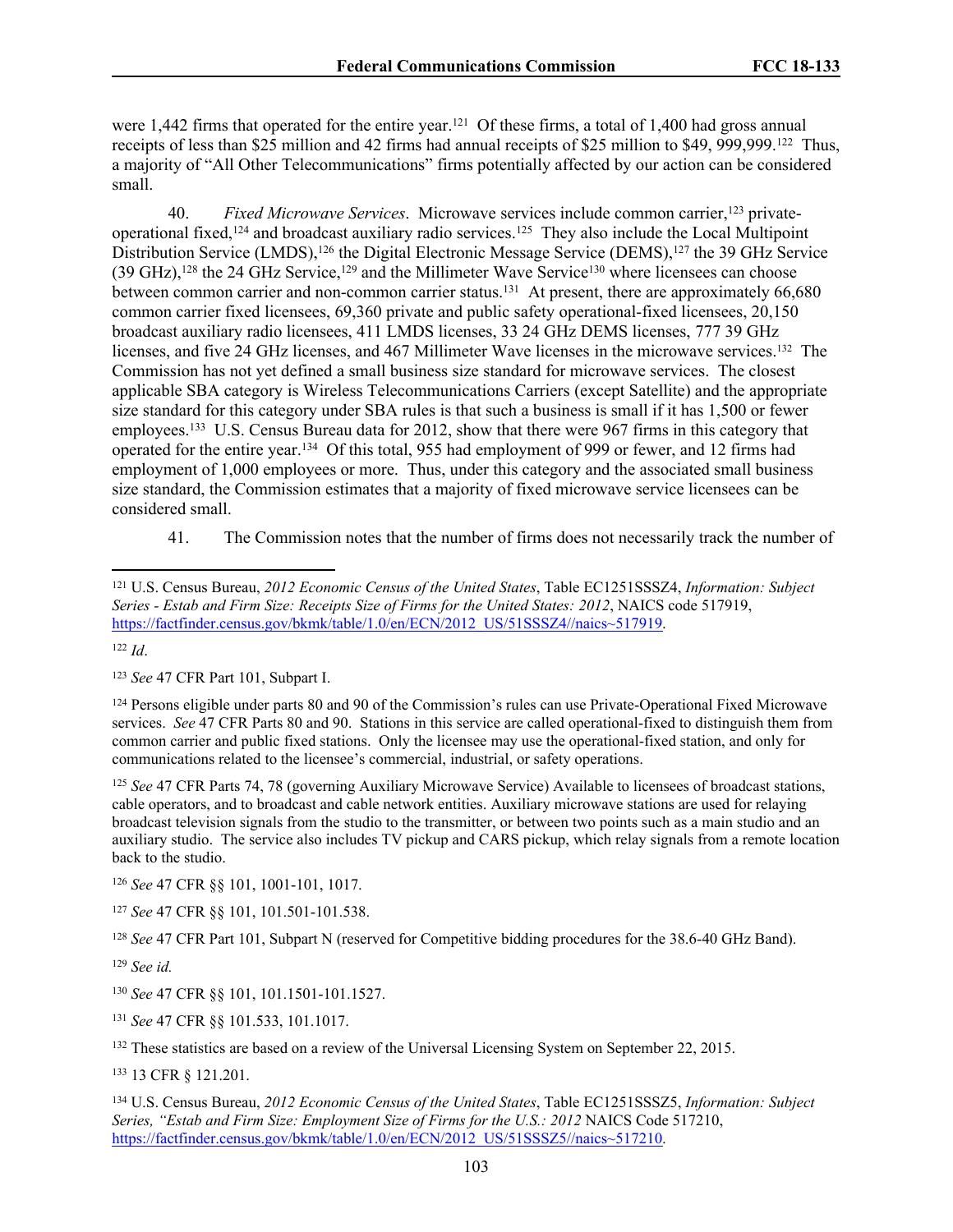licensees. The Commission also notes that it does not have data specifying the number of these licensees that have more than 1,500 employees, and thus is unable at this time to estimate with greater precision the number of fixed microwave service licensees that would qualify as small business concerns under the SBA's small business size standard. The Commission estimates however, that virtually all of the Fixed Microwave licensees (excluding broadcast auxiliary licensees) would qualify as small entities under the SBA definition.

42. *Non-Licensee Owners of Towers and Other Infrastructure*. Although at one time most communications towers were owned by the licensee using the tower to provide communications service, many towers are now owned by third-party businesses that do not provide communications services themselves but lease space on their towers to other companies that provide communications services. The Commission's rules require that any entity, including a non-licensee, proposing to construct a tower over 200 feet in height or within the glide slope of an airport must register the tower with the Commission's Antenna Structure Registration ("ASR") system and comply with applicable rules regarding review for impact on the environment and historic properties.

43. As of March 1, 2017, the ASR database includes approximately 122,157 registration records reflecting a "Constructed" status and 13,987 registration records reflecting a "Granted, Not Constructed" status. These figures include both towers registered to licensees and towers registered to non-licensee tower owners. The Commission does not keep information from which we can easily determine how many of these towers are registered to non-licensees or how many non-licensees have registered towers.<sup>135</sup> Regarding towers that do not require ASR registration, we do not collect information as to the number of such towers in use and therefore cannot estimate the number of tower owners that would be subject to the rules on which we seek comment. Moreover, the SBA has not developed a size standard for small businesses in the category "Tower Owners." Therefore, we are unable to determine the number of non-licensee tower owners that are small entities. We believe, however, that when all entities owning 10 or fewer towers and leasing space for collocation are included, non-licensee tower owners number in the thousands. In addition, there may be other non-licensee owners of other wireless infrastructure, including Distributed Antenna Systems (DAS) and small cells that might be affected by the measures on which we seek comment. We do not have any basis for estimating the number of such non-licensee owners that are small entities.

44. The closest applicable SBA category is All Other Telecommunications, and the appropriate size standard consists of all such firms with gross annual receipts of \$32.5 million or less.<sup>136</sup> For this category, U.S. Census data for 2012 show that there were 1,442 firms that operated for the entire year.<sup>137</sup> Of these firms, a total of 1,400 had gross annual receipts of less than \$25 million and 15 firms had annual receipts of \$25 million to \$49, 999,999.<sup>138</sup> Thus, under this SBA size standard a majority of the firms potentially affected by our action can be considered small.

### **E. Description of Projected Reporting, Recordkeeping, and Other Compliance Requirements for Small Entities**

45. The *Third Report and Order* does not establish any reporting, recordkeeping, or other

<sup>&</sup>lt;sup>135</sup> We note, however, that approximately 13,000 towers are registered to 10 cellular carriers with 1,000 or more employees.

<sup>136</sup> 13 CFR § 121.201, NAICS Code 517919.

<sup>137</sup> U.S. Census Bureau, *2012 Economic Census of the United States*, Table EC1251SSSZ4, *Information: Subject Series - Estab and Firm Size: Receipts Size of Firms for the United States: 2012,* NAICS code 517919, [https://factfinder.census.gov/bkmk/table/1.0/en/ECN/2012\\_US/51SSSZ4//naics~517919.](https://factfinder.census.gov/bkmk/table/1.0/en/ECN/2012_US/51SSSZ4//naics~517919)

<sup>138</sup> *Id*.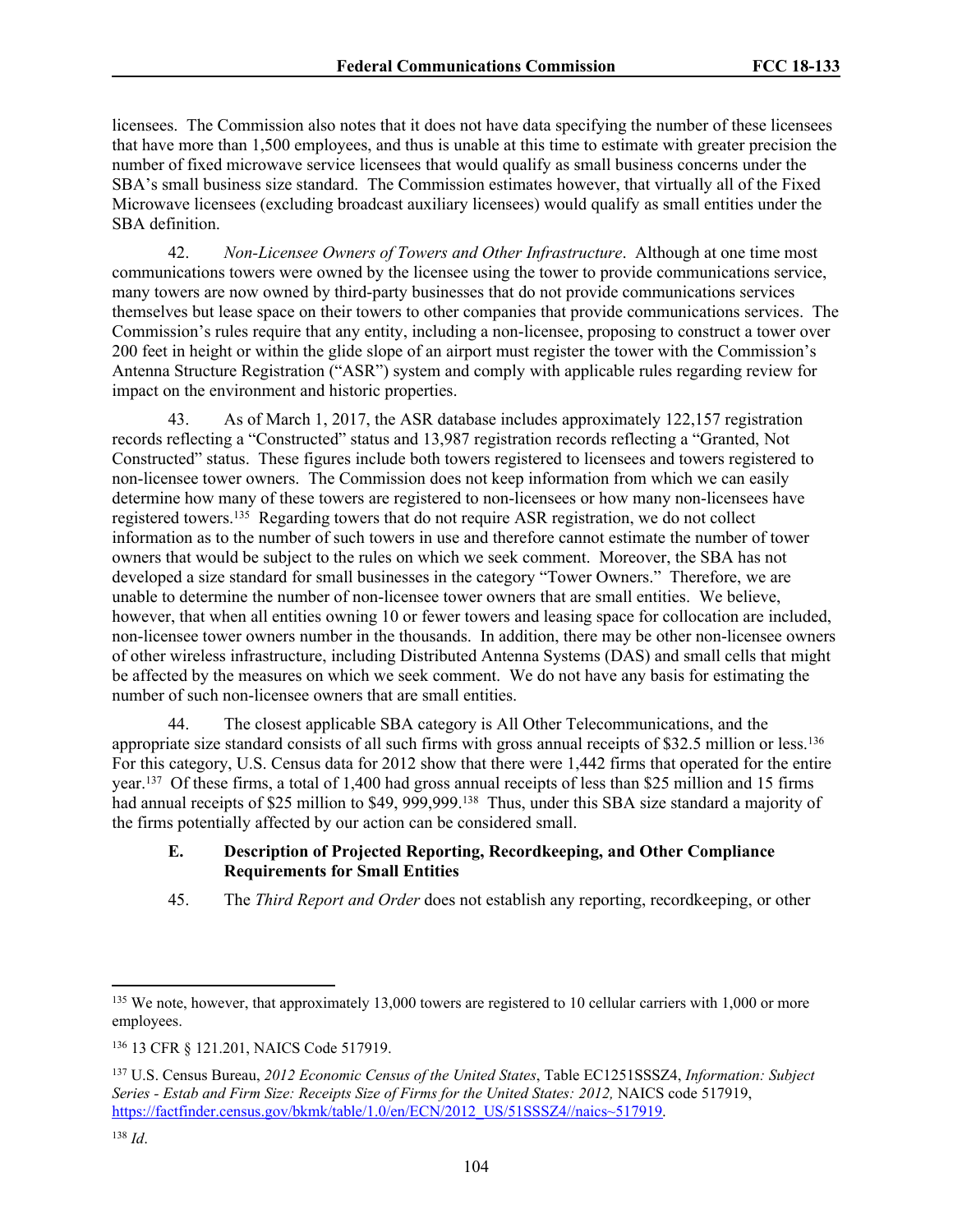compliance requirements for companies involved in wireless infrastructure deployment.<sup>139</sup> In addition to not adopting any reporting, recordkeeping or other compliance requirements, the Commission takes significant steps to reduce regulatory impediments to infrastructure deployment and, therefore, to spur the growth of personal wireless services. Under the Commission's approach, small entities as well as large companies will be assured that their deployment requests will be acted upon within a reasonable period of time and, if their applications are not addressed within the established time frames, applicants may seek injunctive relief granting their siting applications. The Commission, therefore, has taken concrete steps to relieve companies of all sizes of uncertainly and has eliminated unnecessary delays.

46. The *Third Report and Order* also does not impose any reporting or recordkeeping requirements on state and local governments. While some commenters argue that additional shot clock classifications would make the siting process needlessly complex without any proven benefits, the Commission concludes that any additional administrative burden from increasing the number of Section 332 shot clocks from two to four is outweighed by the likely significant benefit of regulatory certainty and the resulting streamlined deployment process.<sup>140</sup> The Commission's actions are consistent with the statutory language of Section 332 and therefore reflect Congressional intent. Further, siting agencies have become more efficient in processing siting applications and will be able to take advantage of these efficiencies in meeting the new shot clocks. As a result, the additional shot clocks that the Commission adopts will foster the deployment of the latest wireless technology and serve consumer interests.

### **F. Steps Taken to Minimize the Significant Economic Impact on Small Entities, and Significant Alternatives Considered**

47. The RFA requires an agency to describe any significant alternatives that it has considered in reaching its approach, which may include the following four alternatives (among others): "(1) the establishment of differing compliance or reporting requirements or timetables that take into account the resources available to small entities; (2) the clarification, consolidation, or simplification of compliance and reporting requirements under the rule for such small entities; (3) the use of performance rather than design standards; and (4) an exemption from coverage of the rule, or any part thereof, for such small entities."<sup>141</sup>

48. The steps taken by the Commission in the *Third Report and Order* eliminate regulatory burdens for small entities as well as large companies that are involved with the deployment of person wireless services infrastructure. By establishing shot clocks and guidance on injunctive relief for personal wireless services infrastructure deployments, the Commission has standardized and streamlined the permitting process. These changes will significantly minimize the economic burden of the siting process on all entities, including small entities, involved in deploying personal wireless services infrastructure. The record shows that permitting delays imposes significant economic and financial burdens on companies with pending wireless infrastructure permits. Eliminating permitting delays will remove the associated cost burdens and enabling significant public interest benefits by speeding up the deployment of personal wireless services and infrastructure. In addition, siting agencies will be able to utilize the efficiencies that they have gained over the years processing siting applications to minimize financial impacts.

49. The Commission considered but did not adopt proposals by commenters to issue "Best Practices" or "Recommended Practices,"<sup>142</sup> and to develop an informal dispute resolution process and

<sup>139</sup> *See supra* para. 144.

<sup>140</sup> *See supra* para. 110.

 $141\,5$  U.S.C. § 603(c)(1)-(4).

<sup>142</sup> KS Rep. Sloan Comments at 2; Nokia Comments at 10.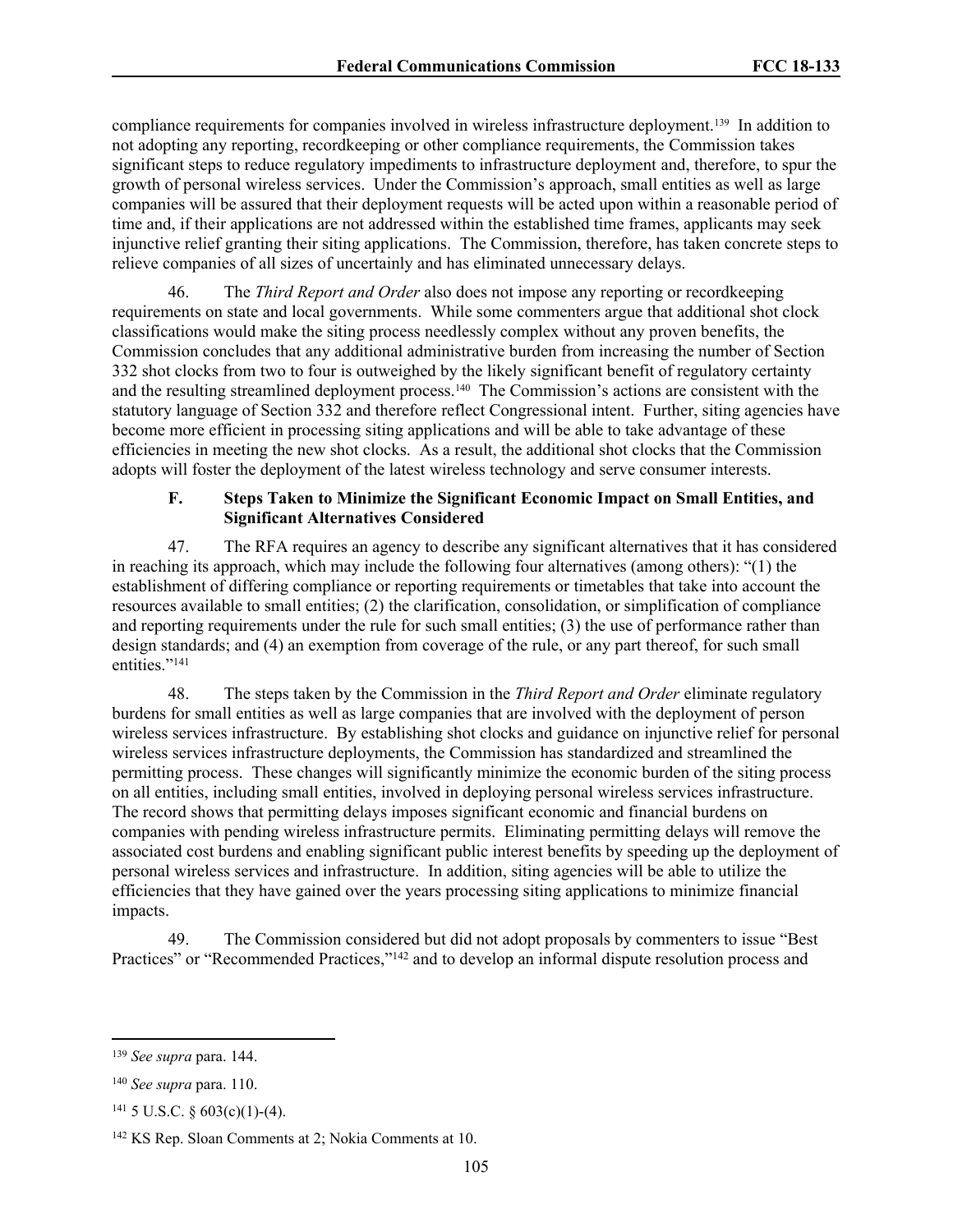mediation program, <sup>143</sup> noting that the steps taken in the *Third Report and Order* address the concerns underlying these proposals to facilitate cooperation between parties to reach mutually agreed upon solutions.<sup>144</sup> The Commission anticipates that the changes it has made to the permitting process will provide significant efficiencies in the deployment of personal wireless services facilities and this in turn will benefit all companies, but particularly small entities, that may not have the resources and economies of scale of larger entities to navigate the permitting process. By adopting these changes, the Commission will continue to fulfill its statutory responsibilities, while reducing the burden on small entities by removing unnecessary impediments to the rapid deployment of personal wireless services facilities and infrastructure across the country.

#### **Report to Congress**

50. The Commission will send a copy of the *Third Report and Order*, including this FRFA, in a report to Congress pursuant to the Congressional Review Act.<sup>145</sup> In addition, the Commission will send a copy of the *Third Report and Order*, including this FRFA, to the Chief Counsel for Advocacy of the SBA. A copy of the *Third Report and Order* and FRFA (or summaries thereof) also will be published in the *Federal Register.* <sup>146</sup>

<sup>143</sup> NATOA *et al*. Comments at 16-17.

<sup>144</sup> *See supra* para. 131.

 $145$  5 U.S.C. § 801(a)(1)(A).

 $146$  5 U.S.C. § 604(b).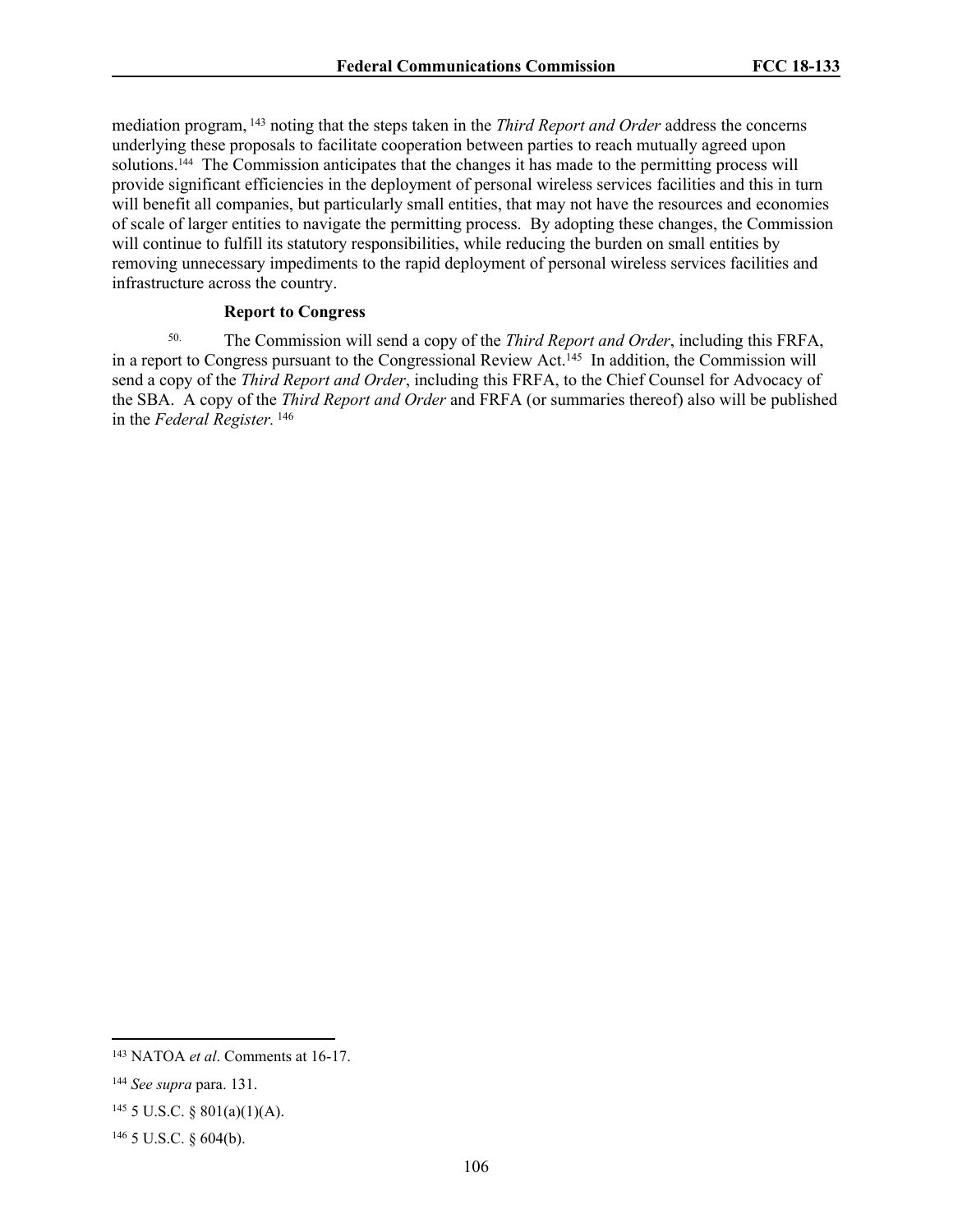#### **STATEMENT OF CHAIRMAN AJIT PAI**

### Re: *Accelerating Wireless Broadband Deployment by Removing Barriers to Infrastructure Investment,* WT Docket No. 17-79*; Accelerating Wireline Broadband Deployment by Removing Barriers to Infrastructure Investment,* WC Docket No. 17-84

Perhaps the defining characteristic of the communications sector over the past decade is that the world is going wireless. The smartphone's introduction in 2007 may have seemed an interesting novelty to some at the time, but it was a precursor of a transformative change in how consumers access and use the Internet. 4G LTE was a key driver in that change.

Today, a new transition is at hand as we enter the era of 5G. At the FCC, we're working hard to ensure that the United States leads the world in developing this next generation of wireless connectivity so that American consumers and our nation's economy enjoy the immense benefits that 5G will bring.

Spectrum policy of course features prominently in our 5G strategy. We're pushing a lot more spectrum into the commercial marketplace. On November 14, for example, our 28 GHz band spectrum auction will begin, and after it ends, our 24 GHz band spectrum auction will start. And in 2019, we plan to auction off three additional spectrum bands.

But all the spectrum in the world won't matter if we don't have the infrastructure needed to carry 5G traffic. New physical infrastructure is vital for success here. That's because 5G networks will depend less on a few large towers and more on numerous small cell deployments—deployments that for the most part don't exist today.

But installing small cells isn't easy, too often because of regulations. There are layers of (sometimes unnecessary and unreasonable) rules that can prevent widespread deployment. At the federal level, we acted earlier this year to modernize our regulations and make our own review process for wireless infrastructure 5G fast. And many states and localities have similarly taken positive steps to reform their own laws and increase the likelihood that their citizens will be able to benefit from 5G networks.

But as this *Order* makes clear, there are outliers that are unreasonably standing in the way of wireless infrastructure deployment. So today, we address regulatory barriers at the local level that are inconsistent with federal law. For instance, big-city taxes on 5G slow down deployment there and also jeopardize the construction of 5G networks in suburbs and rural America. So today, we find that all fees must be non-discriminatory and cost-based. And when a municipality fails to act promptly on applications, it can slow down deployment in many other localities. So we mandate shot clocks for local government review of small wireless infrastructure deployments.

I commend Commissioner Carr for his leadership in developing this *Order*. He worked closely with many state and local officials to understand their needs and to study the policies that have worked at the state and local level. It should therefore come as no surprise that this *Order* has won significant support from mayors, local officials, and state legislators.

To be sure, there are some local governments that don't like this *Order*. They would like to continue extracting as much money as possible in fees from the private sector and forcing companies to navigate a maze of regulatory hurdles in order to deploy wireless infrastructure. But these actions are not only unlawful, they're also short-sighted. They slow the construction of 5G networks and will delay if not prevent the benefits of 5G from reaching American consumers. And let's also be clear about one thing: When you raise the cost of deploying wireless infrastructure, it is those who live in areas where the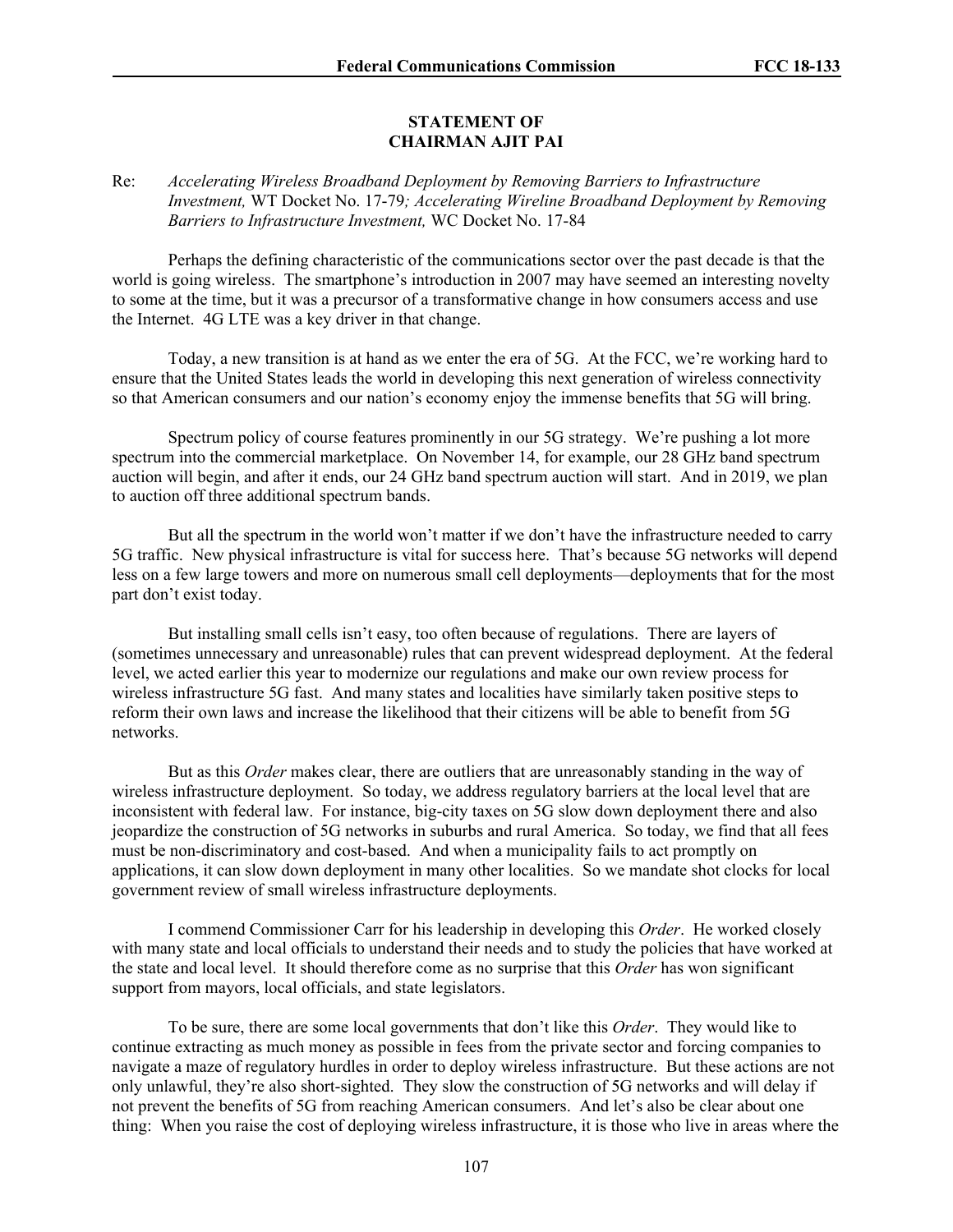investment case is the most marginal—rural areas or lower-income urban areas—who are most at risk of losing out. And I don't want 5G to widen the digital divide; I want 5G to help close that divide.

In conclusion, I'd like to again thank Commissioner Carr for leading this effort and his staff for their diligent work. And I'm grateful to the hardworking staff across the agency who have put many hours into this *Order*. In particular, thanks to Jonathan Campbell, Stacy Ferraro, Garnet Hanly, Leon Jackler, Eli Johnson, Jonathan Lechter, Kate Matraves, Betsy McIntyre, Darrel Pae, Jennifer Salhus, Dana Shaffer, Jiaming Shang, David Sieradzki, Michael Smith, Don Stockdale, Cecilia Sulhoff, Patrick Sun, Suzanne Tetreault, and Joseph Wyer from the Wireless Telecommunications Bureau; Matt Collins, Adam Copeland, Dan Kahn, Deborah Salons, and John Visclosky from the Wireline Competition Bureau; Chana Wilkerson from the Office of Communications Business Opportunities; and Ashley Boizelle, David Horowitz, Tom Johnson, Marcus Maher, Bill Richardson, and Anjali Singh from the Office of General Counsel.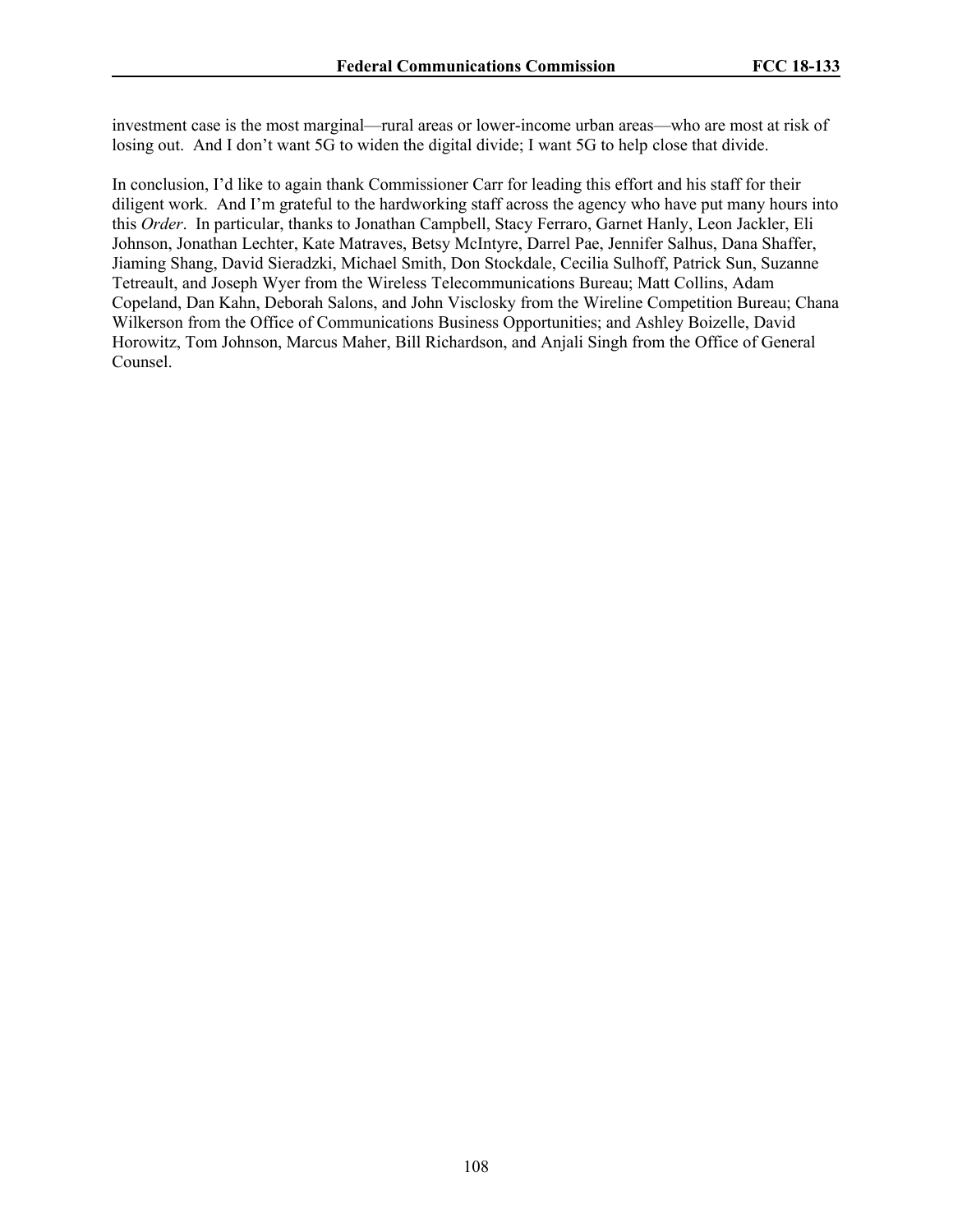## **STATEMENT OF COMMISSIONER MICHAEL O'RIELLY**

Re: *Accelerating Wireless Broadband Deployment by Removing Barriers to Infrastructure Investment,* WT Docket No. 17-79*; Accelerating Wireline Broadband Deployment by Removing Barriers to Infrastructure Investment,* WC Docket No. 17-84

I enthusiastically support the intent of today's item and the vast majority of its content, as it will lower the barriers that some localities place to infrastructure siting. By tackling exorbitant fees, ridiculous practices, and prolonged delays, we are taking the necessary steps to expedite deployment and make it more cost efficient. Collectively, these provisions will help facilitate the deployment of 5G and enable providers to expand services throughout our nation, with ultimate beneficiaries being the American people.

While this is a tremendous step in the right direction, there are some things that could have been done to improve the situation further. For instance, the agreement reached by all parties in the 1996 Telecommunications Act was that states and localities would have no role over radio frequency emission issues, could not regulate based on the aesthetics of towers and antennas, and were prohibited from imposing any moratoriums on processing wireless siting applications. State and localities did not honor this agreement and the courts have sadly enabled their efforts via harmful and wrongly decided cases. Accordingly, I would have preferred that the aesthetics related provisions in the item be deleted, but I will have to swallow it recognizing that I can't get the rest without it. At the very least, I do appreciate that, at my request, it was clarified that the aesthetic requirements, which must be published in advance, must be objective.

I am also concerned that by setting application and recurring fees that are presumed to be reasonable, the Commission is inviting localities to adopt these rates, even if they are not cost based. Providers should be explicitly provided the right to challenge these rates if they believe they are not cost based. Even if not stated, I hope that providers will challenge unreasonable rates. I thank my colleagues for agreeing to my edits that the application fee presumption applies to all non-recurring costs, not just the application fee.

Further, I think there should be a process and standards in place if a locality decides that it needs more time to review batched applications. Objective criteria are needed regarding what are considered "exceptional circumstances" or "exceptional cases" warranting a longer review period for batch processing, when localities need to inform the applicant that they need more time, how this notification will occur, and how much time they will get. For instance, the item appears to excuse a locality that does not act within the shot clocks for any application if there are "extraordinary circumstances," but there are no parameters on what circumstances we are envisioning. Is a lack of adequate staff or having processing rules or policies in place a sufficient excuse? Such things should be determined upfront, as opposed to allowing courts to decide such matters. Without further clarity, I fear that we may be creating unnecessary loopholes, resulting in further delay.

Finally, I would have liked today's item to be broader and cover the remaining infrastructure issues in the record. First, the Commission's new interpretation of sections 253 and 332 applies beyond small cells. While our focus has been on these newer technologies, there needs to be a recognition that macro towers will continue to play a crucial role in wireless networks. One tower provider states that "[m]acro cell sites will continue to be a central component of wireless infrastructure . . . ," because 80 [percent] of the population lives in suburban or rural areas where "macro sites are the most efficient way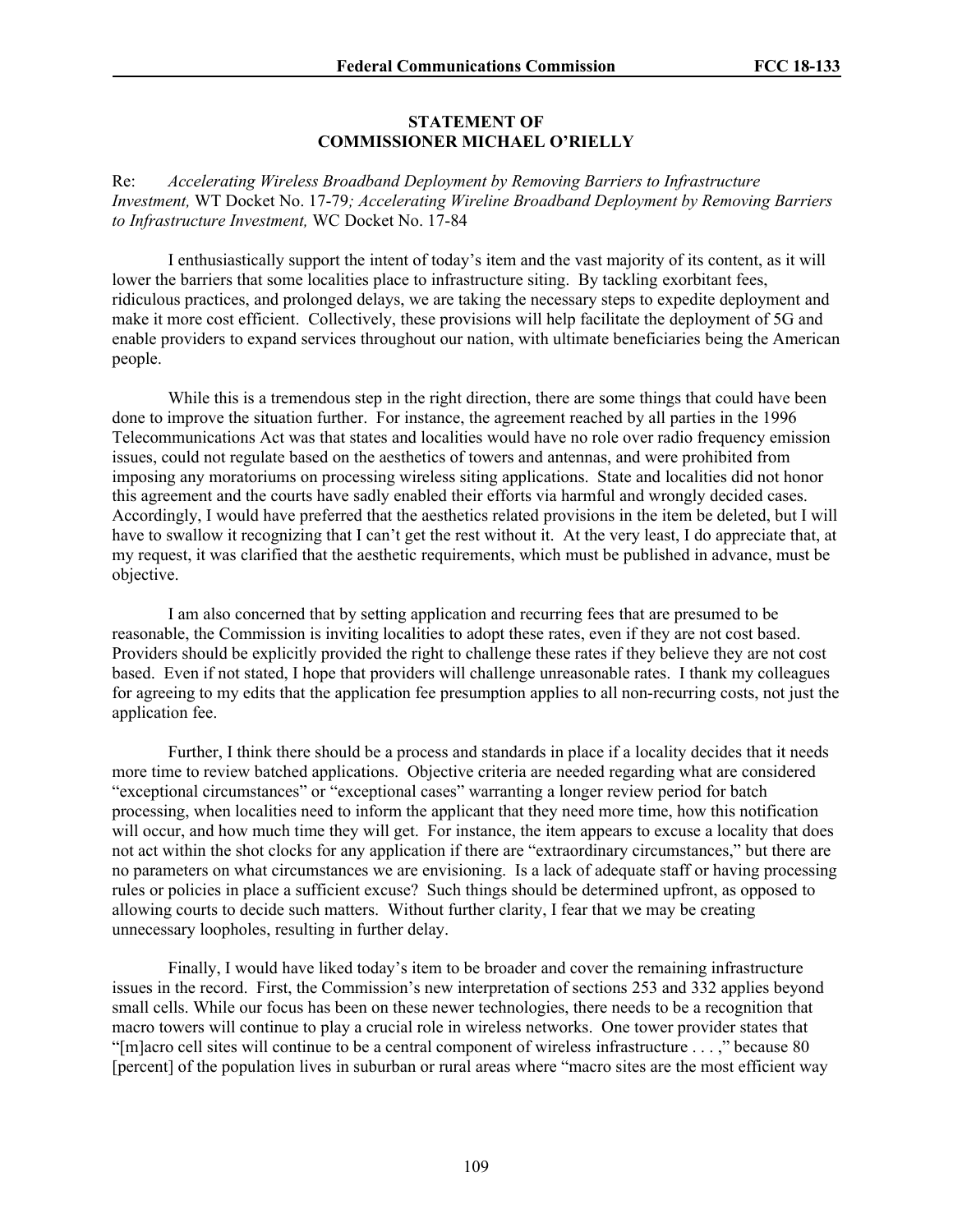to transmit wireless signals."<sup>1</sup> Further, many of the interpretations in today's item apply not only to these macro towers, but also to other telecommunications services, including those provided by traditional wireline carriers and potentially cable companies.

Second, the Commission needs to close loopholes in section 6409 that some localities have been exploiting. While these rules pertaining to the modification of existing structures are clear, some localities are trying to undermine Congress's intent and our actions. For instance, localities are refusing ancillary permissions, such as building or highway permits, to slow down or prevent siting; using the localities' concealment and aesthetic additions to increase the size of the facility or requiring that poles be replaced with stealth infrastructure for the purpose of excluding facilities from section 6409; placing improper conditions on permits; and forcing providers to sign agreements that waive their rights under section 6409. And, I have been told that some are claiming that section 6409 does not apply to their siting processes. This must stop. I appreciate the Chairman's firm commitment to my request for an additional item to address such matters, and I expect that it will be coming in the very near future.

Third, there is a need to harmonize our rules regarding compound expansion. Currently, an entity seeking to replace a structure is allowed to expand the facility's footprint by 30 feet, but if the same entity seeks to expand the tower area to hold new equipment associated with a collocation, a new review is needed. It doesn't make sense that these situations are treated differently. And while we are at it, the Commission should also harmonize its shot clocks and remedies. These issues should also be added to any future item.

Lastly, the Commission also must finish its review of the comments filed in response to the twilight towers notice, make the revisions to the program comment, and submit it to Advisory Council on Historic Preservation for their review and vote. These towers are eligible, yet not permitted, to hold an estimated 6,500 collocations that will be needed for next-generation services and FirstNet. It is time to bring this embarrassment, which started in 2001, to an end.

Not only do I thank the Chairman for agreeing to additional infrastructure items, but I also thank the Chairman and Commissioner Carr for implementing several of my edits to the item today. Besides those already mentioned, they include applying the aesthetic criteria, including that any requirements must be reasonable, objective, and published in advance, to undergrounding; stating that undergrounding requirements that apply to some, but not all facilities, will be considered an effective prohibition if they materially inhibit wireless service; and adding similar language to the minimum spacing section of the item. Further, the minimum spacing requirements will not apply to replacement facilities or prevent collocations on existing structures. Additionally, localities claiming that an application is incomplete will need to specifically state what rule requires the submission of the missing information.

With this, I approve.

<sup>&</sup>lt;sup>1</sup> American Tower Ex Parte Letter, WT Docket No. 17-79, n.6 (Aug. 10, 2018).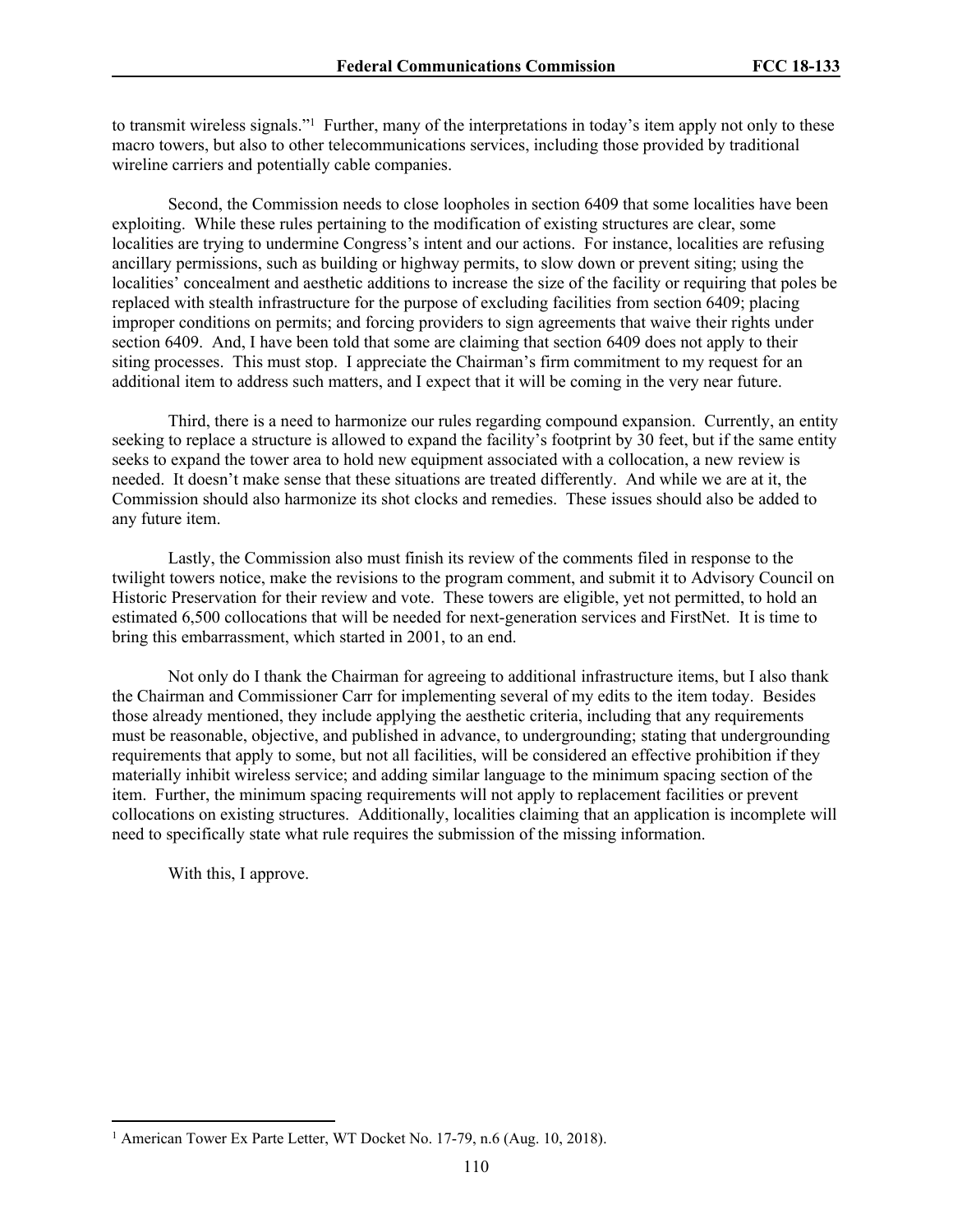## **STATEMENT OF COMMISSIONER BRENDAN CARR**

## Re: *Accelerating Wireless Broadband Deployment by Removing Barriers to Infrastructure Investment,* WT Docket No. 17-79*; Accelerating Wireline Broadband Deployment by Removing Barriers to Infrastructure Investment,* WC Docket No. 17-84

The United States is on the cusp of a major upgrade in wireless technology to 5G. The WALL STREET JOURNAL has called it transformative from a technological and economic perspective. And they're right. Winning the global race to 5G—seeing this new platform deployed in the U.S. first—is about economic leadership for the next decade. Those are the stakes, and here's how we know it.

Think back ten years ago when we were on the cusp of upgrading from 3G to 4G. Think about the largest stocks and some of the biggest drivers of our economy. It was big banks and big oil. Fast forward to today: U.S.-based technology companies, from FAANG (Facebook, Apple, Amazon, Netflix, and Google) down to the latest startup, have transformed our economy and our lives.

Think about your own life. A decade ago, catching a ride across town involved calling a phone number, waiting 20 minutes for a cab to arrive, and paying rates that were inaccessible to many people. Today, we have Lyft, Uber, Via, and other options.

A decade ago, sending money meant going to a brick-and-mortar bank, standing in that rope line, getting frustrated when that pen leashed to the table was out of ink (again!), and ultimately conducting your transaction with a teller. Now, with Square, Venmo, and other apps you can send money or deposit checks from anywhere, 24 hours a day.

A decade ago, taking a road trip across the country meant walking into your local AAA office, telling them the stops along your way, and waiting for them to print out a TripTik booklet filled with maps that you would unfold as you drove down the highway. Now, with Google Maps and other apps you get real-time updates and directions right on your smartphone.

American companies led the way in developing these 4G innovations. But it's not by chance or luck that the United States is the world's tech and innovation hub. We have the strongest wireless economy in the world because we won the race to 4G. No country had faster 4G deployment and more intense investment than we did. Winning the race to 4G added \$100 billion to our GDP. It led to \$125 billion in revenue for U.S. companies that could have gone abroad. It grew wireless jobs in the U.S. by 84 percent. And our world-leading 4G networks now support today's \$950 billion app economy. That history should remind policymakers at all levels of government exactly what is at stake. 5G is about our leadership for the next decade.

And being first matters. It determines whether capital will flow here, whether innovators will start their new businesses here, and whether the economy that benefits is the one here. Or as Deloitte put it: "First-adopter countries . . . could sustain more than a decade of competitive advantage."

We're not the only country that wants to be first to 5G. One of our biggest competitors is China. They view 5G as a chance to flip the script. They want to lead the tech sector for the next decade. And they are moving aggressively to deploy the infrastructure needed for 5G.

Since 2015, China has deployed 350,000 cell sites. We've built fewer than 30,000. Right now, China is deploying 460 cell sites a day. That is twelve times our pace. We have to be honest about this infrastructure challenge. The time for empty statements about carrots and sticks is over. We need a concrete plan to close the gap with China and win the race to 5G.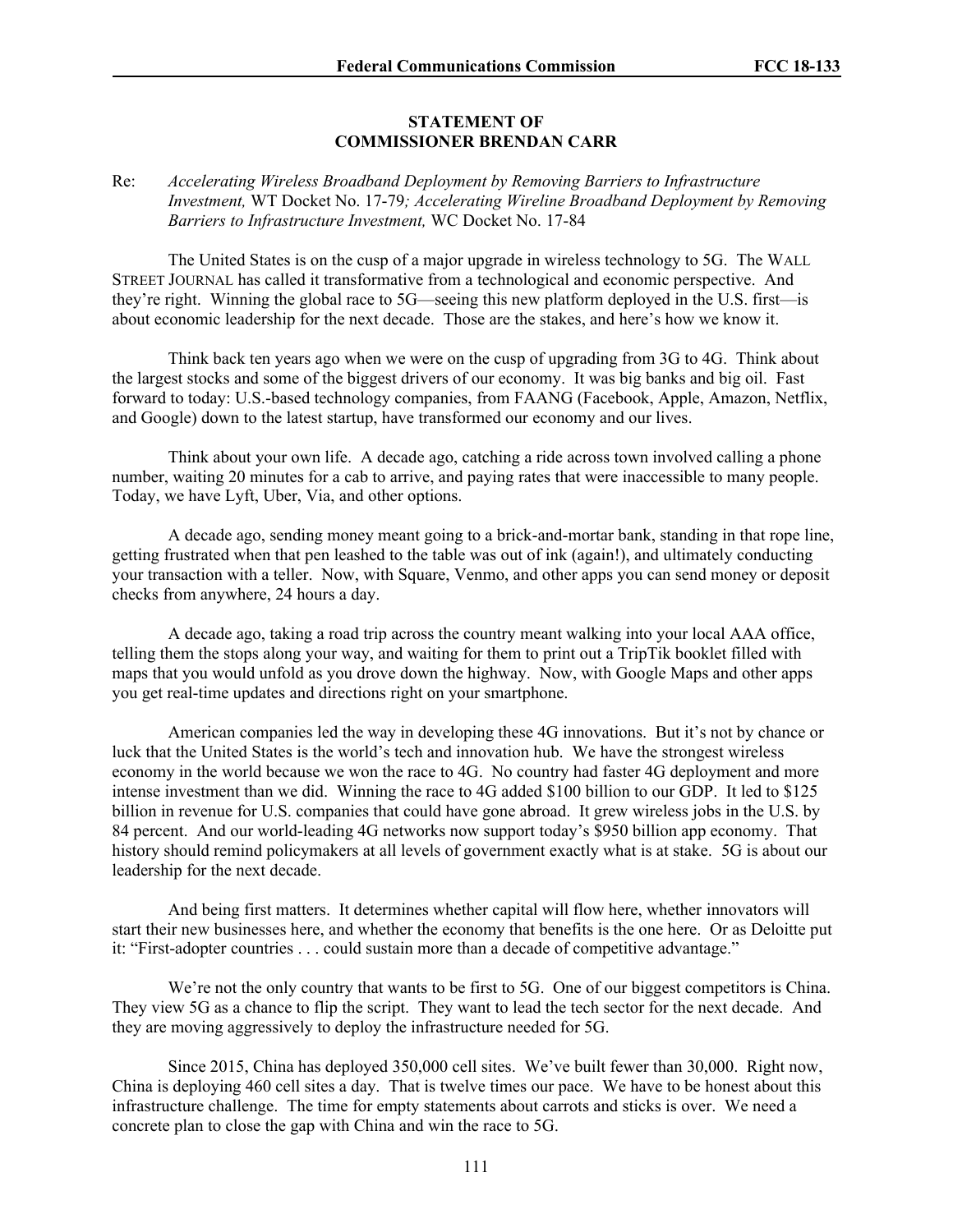We take this challenge seriously at the FCC. And we are getting the government out of the way, so that the private sector can invest and compete.

In March, we held that small cells should be treated differently than large, 200-foot towers. And we're already seeing results. That decision cut \$1.5 billion in red tape, and one provider reports that it is now clearing small cells for construction at six times the pace as before.

So we're making progress in closing the infrastructure gap with China. But hurdles remain. We've heard from dozens of mayors, local officials, and state lawmakers who get what 5G means—they understand the economic opportunity that comes with it. But they worry that the billions in investment needed to deploy these networks will be consumed by the high fees and long delays imposed by big, "must-serve" cities. They worry that, without federal action, they may not see 5G. I'd like to read from a few of the many comments I've received over the last few months.

Duane Ankney is a retired coal miner from Montana with a handlebar mustache that would be the envy of nearly any hipster today. But more relevantly, he's a Member of the Montana State Legislature and chairs its Energy and Telecommunications Committee. He writes: "Where I see the problem is, that most of investment capital is spent in the larger urban areas. This is primarily due to the high regulatory cost and the cost recovery [that] can be made in those areas. This leaves the rural areas out."

Mary Whisenand, an Iowa commissioner, writes: "With 99 counties in Iowa, we understand the need to streamline the network buildout process so it's not just the big cities that get 5G but also our small towns. If companies are tied up with delays and high fees, it's going to take that much longer for each and every Iowan to see the next generation of connectivity."

Ashton Hayward, the Mayor of Pensacola, Florida, writes: "[E]xcessive and arbitrary fees . . . result[] in nothing more than telecom providers being required to spend limited investment dollars on fees as opposed to spending those limited resources on the type of high-speed infrastructure that is so important in our community."

And the entire board of commissioners from a more rural area in Michigan writes: "Smaller communities such as those located in St. Clair County would benefit by having the [FCC] reduce the costly and unnecessary fees that some larger communities place on small cells as a condition of deployment. These fees, wholly disproportionate to any cost, put communities like ours at an unfair disadvantage. By making small cell deployment less expensive, the FCC will send a clear message that all communities, regardless of size, should share in the benefits of this crucial new technology."

They're right. When I think about success—when I think about winning the race to 5G—the finish line is not the moment we see next-gen deployments in New York or San Francisco. Success can only be achieved when all Americans, no matter where they live, have a fair shot at fast, affordable broadband.

So today, we build on the smart infrastructure policies championed by state and local leaders. We ensure that no city is subsidizing 5G. We prevent excessive fees that would threaten 5G deployment. And we update our shot clocks to account for new small cell deployments. I want to thank Commissioner Rosenworcel for improving the new shot clocks with edits that protect municipalities from providers that submit incomplete applications and provide localities with more time to adjust their operations. Her ideas improved this portion of the order.

More broadly, our decision today has benefited from the diverse views expressed by a range of stakeholders. On the local government side, I met with mayors, city planners, and other officials in their home communities and learned from their perspectives. They pushed back on the proposed "deemed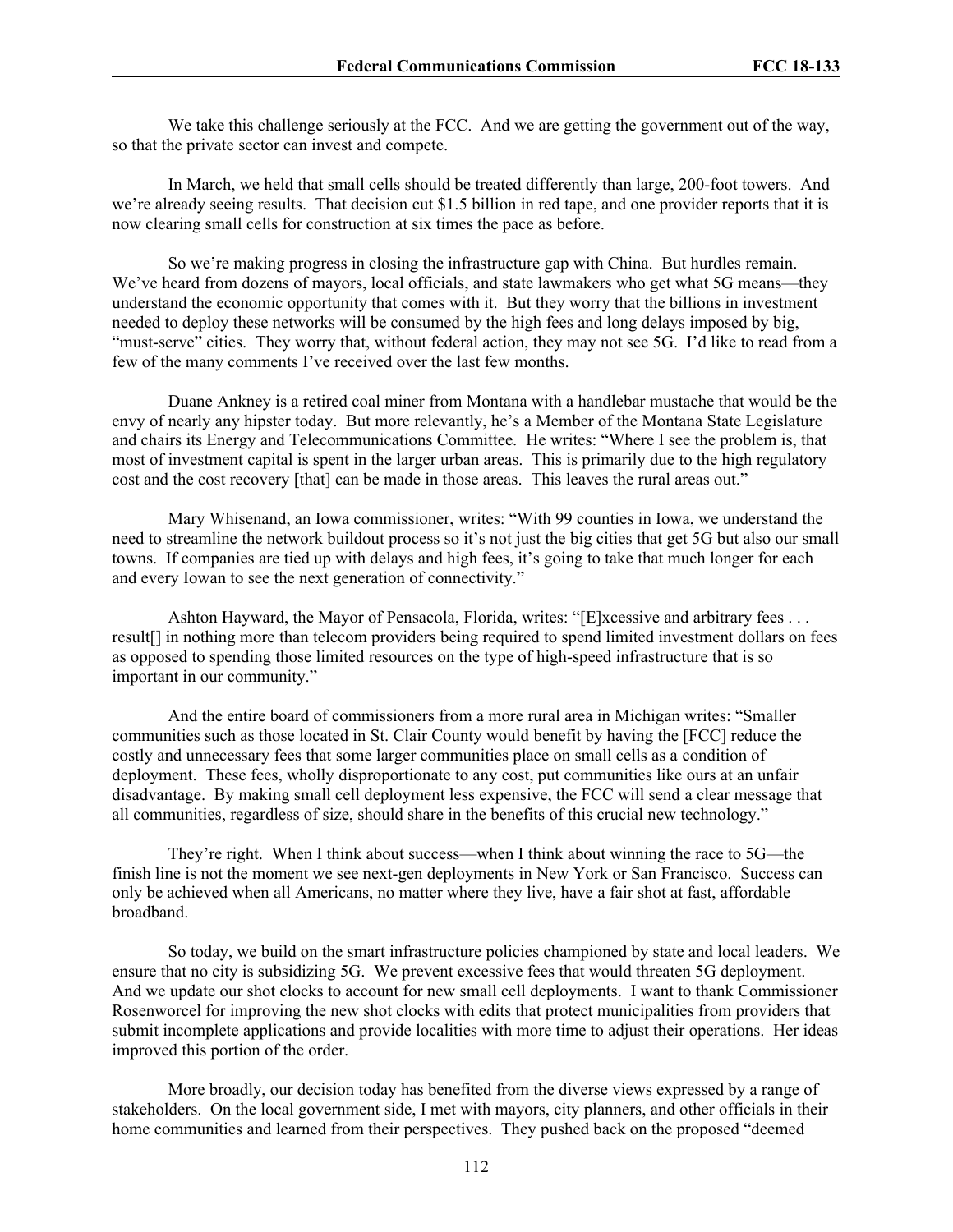granted" remedy, on regulating rents on their property outside of rights-of-way, and on limits to reasonable aesthetic reviews. They reminded me that they're the ones that get pulled aside at the grocery store when an unsightly small cell goes up. Their views carried the day on all of those points. And our approach respects the compromises reached in state legislatures around the country by not preempting nearly any of the provisions in the 20 state level small cells bills.

This is a balanced approach that will help speed the deployment of 5G. Right now, there is a cottage industry of consultants spurring lawsuits and disputes in courtrooms and city halls around the country over the scope of Sections 253 and 332. With this decision, we provide clear and updated guidance, which will eliminate the uncertainty inspiring much of that litigation.

Some have also argued that we unduly limit local aesthetic reviews. But allowing reasonable aesthetic reviews—and thus only preventing unreasonable ones—does not strike me as a claim worth lodging.

And some have asked whether this reform will make a real difference in speeding 5G deployment and closing the digital divide. The answer is yes. It will cut \$2 billion in red tape. That's about \$8,000 in savings per small cell. Cutting these costs changes the prospects for communities that might otherwise get left behind. It will stimulate \$2.4 billion in new small cell deployments. That will cover 1.8 million more homes and businesses—97% of which are in rural and suburban communities. That is more broadband for more Americans.

\* \* \*

In closing, I want to thank my colleagues for working to put these ideas in place. I want to thank Chairman Pai for his leadership in removing these regulatory barriers. And I want to recognize the exceptionally hard-working team at the FCC that helped lead this effort, including, in the Wireless Telecommunications Bureau, Donald Stockdale, Suzanne Tetrault, Garnet Hanly, Jonathan Campbell, Stacy Ferraro, Leon Jackler, Eli Johnson, Jonathan Lechter, Marcus Maher, Betsy McIntyre, Darrel Pae, Jennifer Salhus, Jiaming Shang, and David Sieradzki. I also want to thank the team in the Office of General Counsel, including Tom Johnson, Ashley Boizelle, Bill Richardson, and Anjali Singh.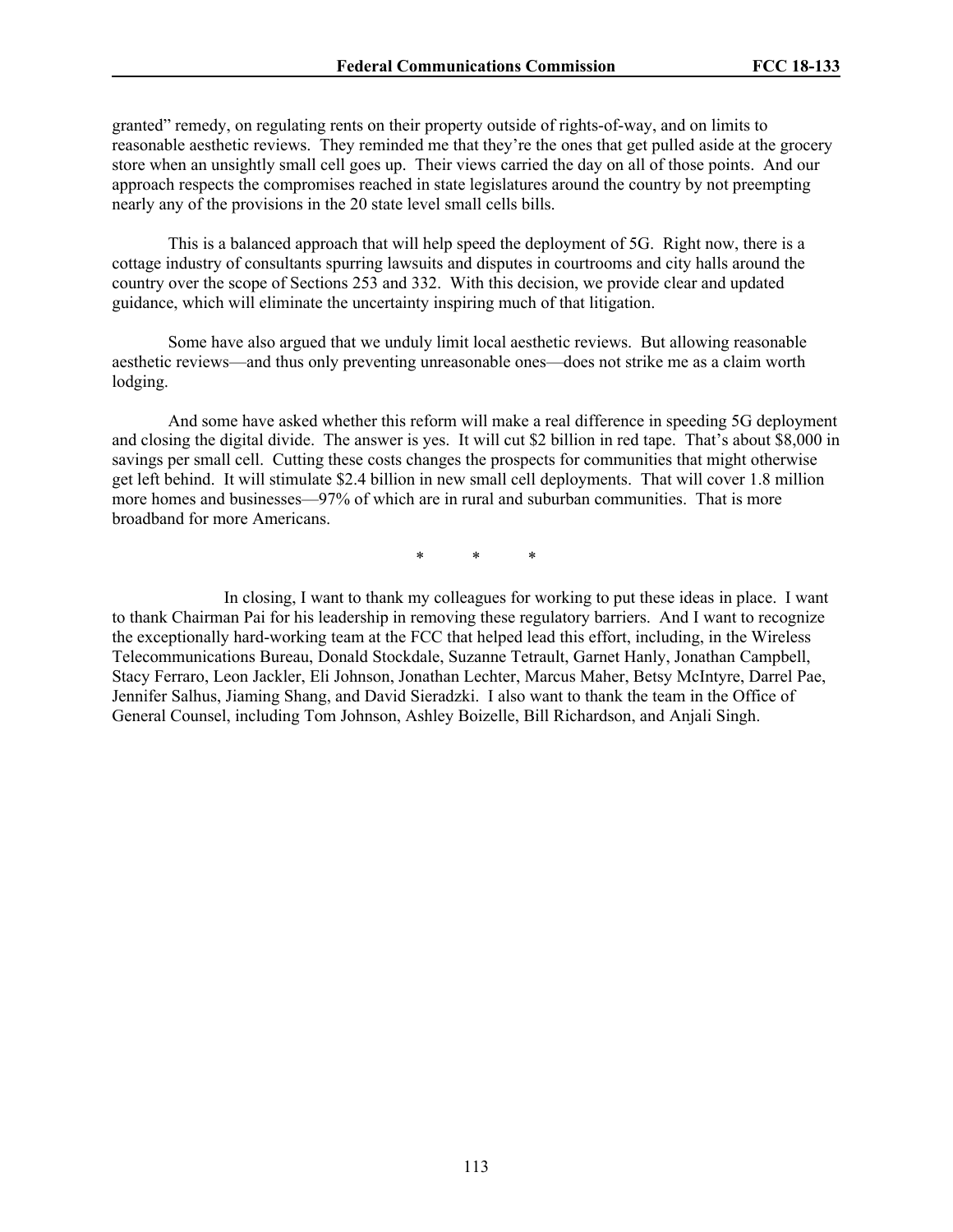## **STATEMENT OF COMMISSIONER JESSICA ROSENWORCEL APPROVING IN PART, DISSENTING IN PART**

Re: *Accelerating Wireless Broadband Deployment by Removing Barriers to Infrastructure Investment,* WT Docket No. 17-79*; Accelerating Wireline Broadband Deployment by Removing Barriers to Infrastructure Investment,* WC Docket No. 17-84

A few years ago, in a speech at a University of Colorado event, I called on the Federal Communications Commission to start a proceeding on wireless infrastructure reform. I suggested that if we want broad economic growth and widespread mobile opportunity, we need to avoid unnecessary delays in the state and local approval process. That's because they can slow deployment.

I believed that then. I still believe it now.

So when the FCC kicked off a rulemaking on wireless infrastructure last year, I had hopes. I hoped we could provide a way to encourage streamlined service deployment nationwide. I hoped we could acknowledge that we have a long tradition of local control in this country but also recognize more uniform policies across the country will help us in the global race to build the next generation of wireless service, known as 5G. Above all, I hoped we could speed infrastructure deployment by recognizing the best way to do so is to treat cities and states as our partners.

In one respect, today's order is consistent with that vision. We shorten the time frames permitted under the law for state and local review of the deployment of small cells—an essential part of 5G networks. I think this is the right thing to do because the shot clocks we have now were designed in an earlier era for much bigger wireless facilities. At the same time, we retain the right of state and local authorities to pursue court remedies under Section 332 of the Communications Act. This strikes an appropriate balance. I appreciate that my colleagues were willing to work with me to ensure that localities have time to update their processes to accommodate these new deadlines and that they are not unfairly prejudiced by incomplete applications. I support this aspect of today's order.

But in the remainder of this decision, my hopes did not pan out. Instead of working with our state and local partners to speed the way to 5G deployment, we cut them out. We tell them that going forward Washington will make choices for them—about which fees are permissible and which are not, about what aesthetic choices are viable and which are not, with complete disregard for the fact that these infrastructure decisions do not work the same in New York, New York and New York, Iowa. So it comes down to this: three unelected officials on this dais are telling state and local leaders all across the country what they can and cannot do in their own backyards. This is extraordinary federal overreach.

I do not believe the law permits Washington to run roughshod over state and local authority like this and I worry the litigation that follows will only slow our 5G future. For starters, the Tenth Amendment reserves powers to the states that are not expressly granted to the federal government. In other words, the constitution sets up a system of dual sovereignty that informs all of our laws. To this end, Section 253 balances the interests of state and local authorities with this agency's responsibility to expand the reach of communications service. While Section 253(a) is concerned with state and local requirements that may prohibit or effectively prohibit service, Section 253(d) permits preemption only on a case-by-case basis after notice and comment. We do not do that here. Moreover, the assertion that fees above cost or local aesthetic requirements in a single city are tantamount to a service prohibition elsewhere stretches the statute beyond what Congress intended and legal precedent affords.

In addition, this decision irresponsibly interferes with existing agreements and ongoing deployment across the country. There are thousands of cities and towns with agreements for infrastructure deployment—including 5G wireless facilities—that were negotiated in good faith. So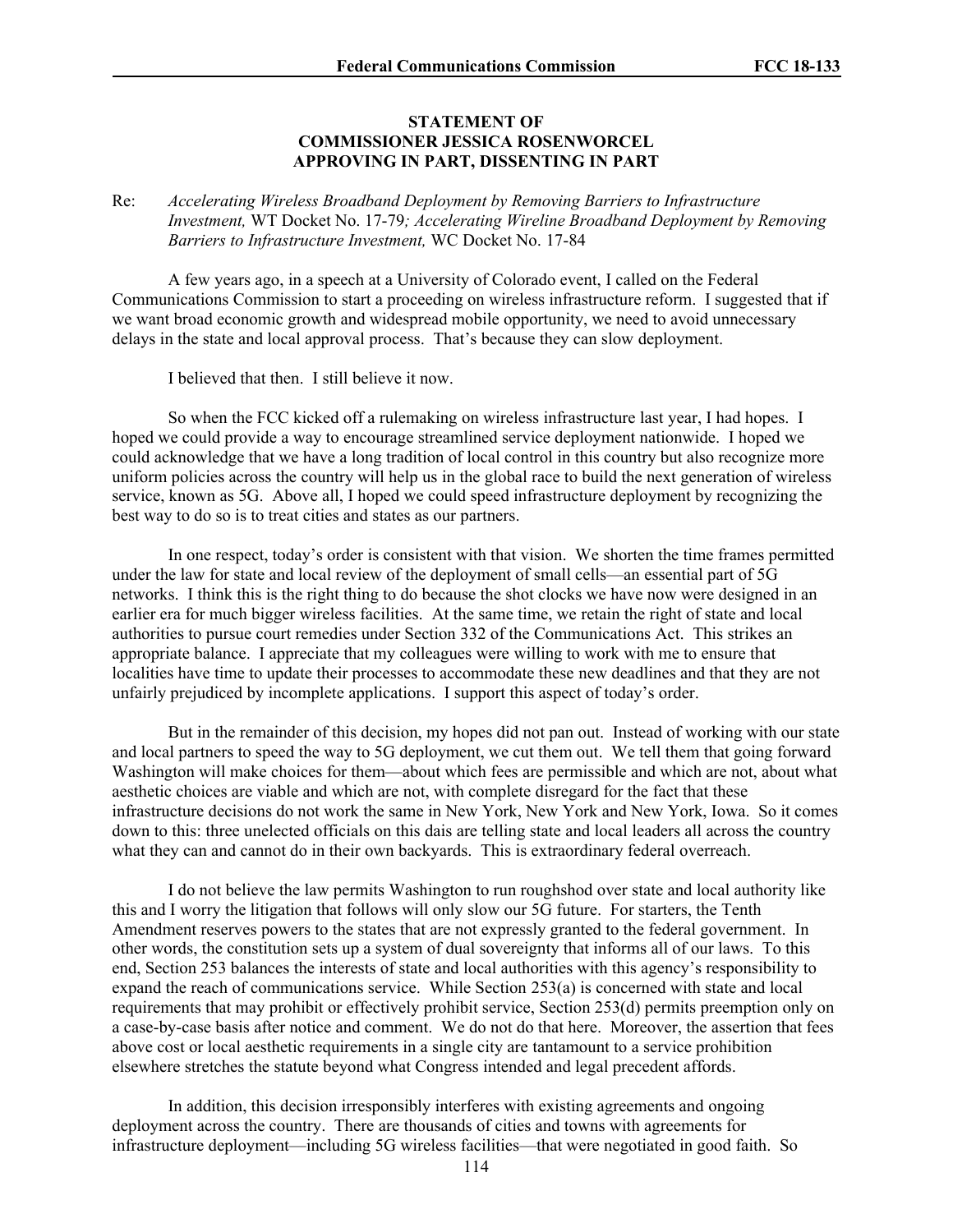many of them could be torn apart by our actions here. If we want to encourage investment, upending commitments made in binding contracts is a curious way to go.

Take San Jose, California. Earlier this year it entered into agreements with three providers for the largest small cell-driven broadband deployment of any city in the United States. These partnerships would lead to 4,000 small cells on city-owned light poles and more than \$500 million of private sector investment. Or take Little Rock, Arkansas, where local reforms to the permitting process have put it on course to become one of the first cities to benefit from 5G service. Or take Troy, Ohio. This town of under 26,000 spent time and energy to develop streamlined procedures to govern the placement, installation, and maintenance of small cell facilities in the community. Or take Austin, Texas. It has been experimenting with smart city initiatives to improve transportation and housing availability. As part of this broader effort, it started a pilot project to deploy small cells and has secured agreements with multiple providers.

This declaratory ruling has the power to undermine these agreements—and countless more just like them. In fact, too many municipalities to count—from Omaha to Overland Park, Cincinnati to Chicago and Los Angeles to Louisville—have called on the FCC to halt this federal invasion of local authority. The National Governors Association and National Conference of State Legislatures have asked us to stop before doing this damage. This sentiment is shared by the United States Conference of Mayors, National League of Cities, National Association of Counties, and Government Finance Officers Association. In other words, every major state and municipal organization has expressed concern about how Washington is seeking to assert national control over local infrastructure choices and stripping local elected officials and the citizens they represent of a voice in the process.

Yet cities and states are told to not worry because with these national policies wireless providers will save as much as \$2 billion in costs which will spur deployment in rural areas. But comb through the text of this decision. You will not find a single commitment made to providing more service in remote communities. Look for any statements made to Wall Street. Not one wireless carrier has said that this action will result in a change in its capital expenditures in rural areas. As Ronald Reagan famously said, "trust but verify." You can try to find it here, but there is no verification. That's because the hard economics of rural deployment do not change with this decision. Moreover, the asserted \$2 billion in cost savings represents no more than 1 percent of investment needed for next-generation networks.

It didn't have to be this way. So let me offer three ideas to consider going forward.

First, we need to acknowledge we have a history of local control in this country but also recognize that more uniform policies can help us be first to the future. Here's an idea: Let's flip the script and build a new framework. We can start with developing model codes for small cell and 5G deployment—but we need to make sure they are supported by a wide range of industry and state and local officials. Then we need to review every policy and program—from universal service to grants and lowcost loans at the Department of Commerce, Department of Agriculture, and Department of Transportation and build in incentives to use these models. In the process, we can create a more common set of practices nationwide. But to do so, we would use carrots instead of sticks.

Second, this agency needs to own up to the impact of our trade policies on 5G deployment. In this decision we go on at length about the cost of local review but are eerily silent when it comes to the consequences of new national tariffs on network deployment. As a result of our escalating trade war with China, by the end of this year we will have a 25 percent duty on antennas, switches, and routers—the essential network facilities needed for 5G deployment. That's a real cost and there is no doubt it will diminish our ability to lead the world in the deployment of 5G.